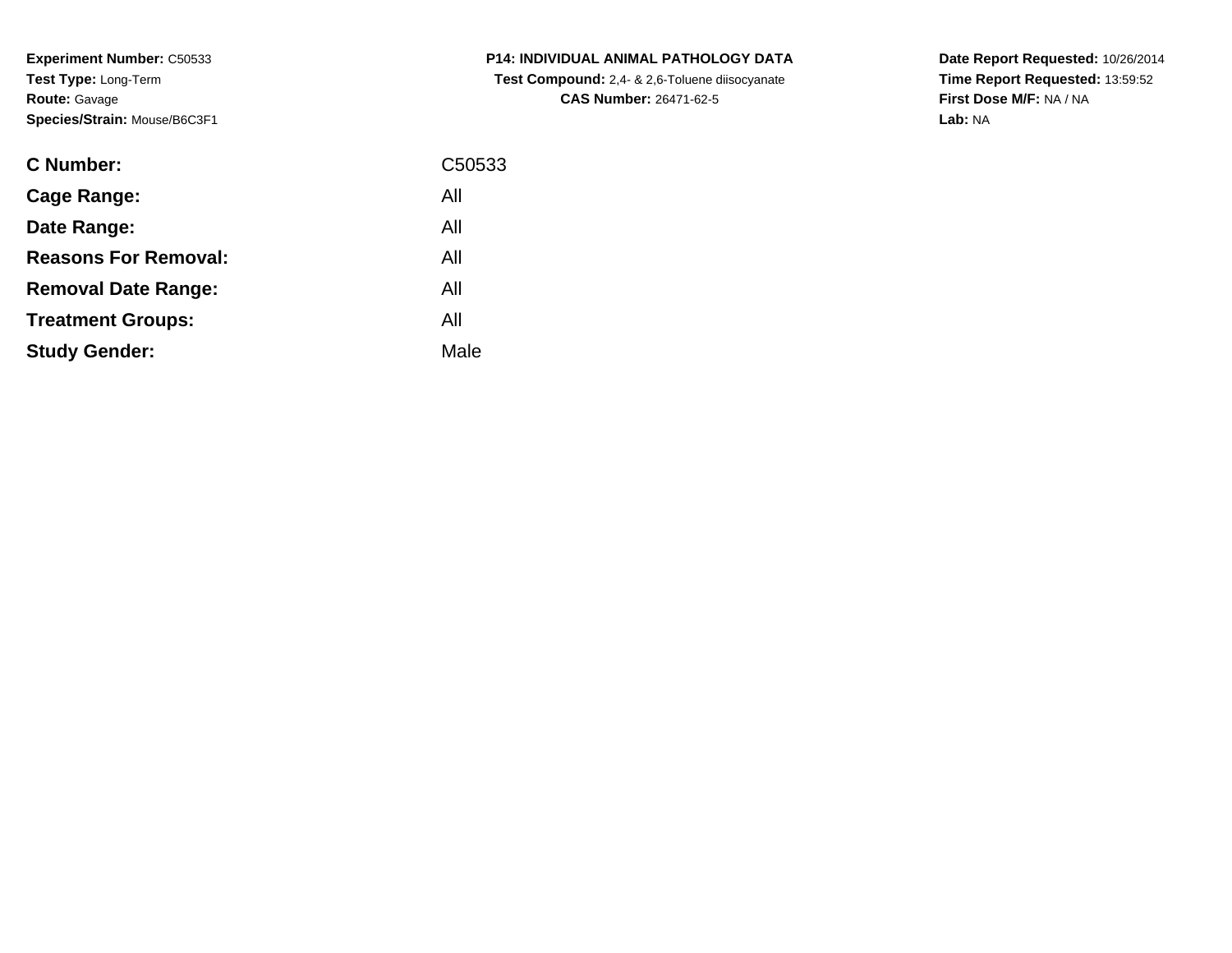| <b>Experiment Number: C50533</b><br>Test Type: Long-Term<br><b>Route: Gavage</b><br>Species/Strain: Mouse/B6C3F1 |                          | <b>P14: INDIVIDUAL ANIMAL PATHOLOGY DATA</b><br>Test Compound: 2,4- & 2,6-Toluene diisocyanate<br>CAS Number: 26471-62-5 | Date Report Requested: 10/26/2014<br>Time Report Requested: 13:59:52<br>First Dose M/F: NA / NA<br>Lab: NA |
|------------------------------------------------------------------------------------------------------------------|--------------------------|--------------------------------------------------------------------------------------------------------------------------|------------------------------------------------------------------------------------------------------------|
| <b>ANIMAL ID: 1 001</b>                                                                                          | <b>TRT#: 1</b>           | <b>SEX: Male</b>                                                                                                         | DAY ON TEST:                                                                                               |
|                                                                                                                  | <b>DOSE: 240.0 MG/KG</b> | <b>DISP:</b> Moribund Sacrifice                                                                                          | <b>HISTO:</b>                                                                                              |
| <b>OBSERVATIONS</b>                                                                                              |                          |                                                                                                                          |                                                                                                            |
| Ear                                                                                                              |                          | Inflammation, Suppurative                                                                                                |                                                                                                            |
| Kidney                                                                                                           |                          | Cytomegaly                                                                                                               |                                                                                                            |
| Liver                                                                                                            |                          | Inflammation, Multifocal                                                                                                 |                                                                                                            |
| PRIMARY CAUSE OF DEATH                                                                                           |                          |                                                                                                                          |                                                                                                            |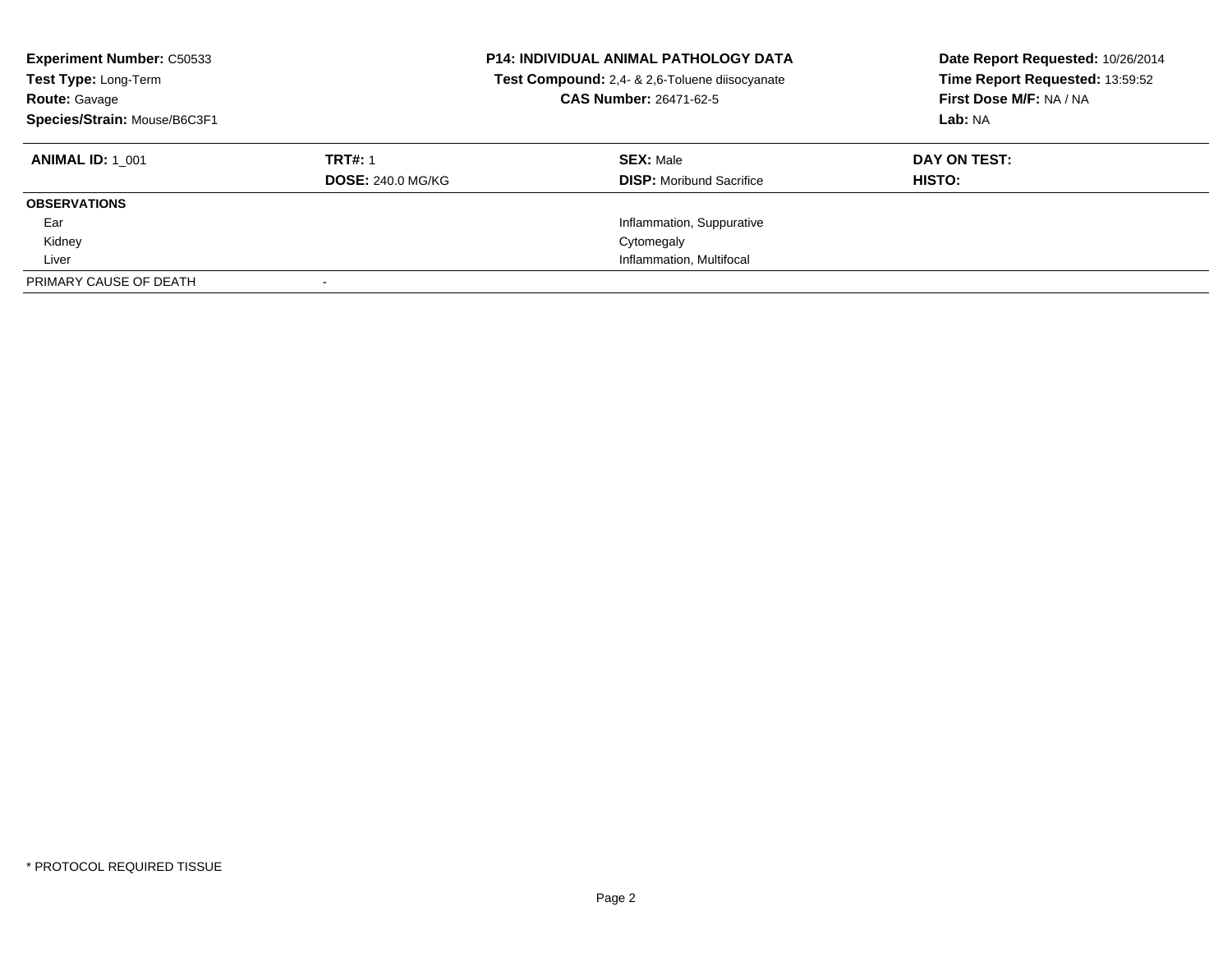| <b>Experiment Number: C50533</b><br>Test Type: Long-Term<br><b>Route: Gavage</b><br>Species/Strain: Mouse/B6C3F1 |                          | <b>P14: INDIVIDUAL ANIMAL PATHOLOGY DATA</b><br>Test Compound: 2,4- & 2,6-Toluene diisocyanate<br><b>CAS Number: 26471-62-5</b> | Date Report Requested: 10/26/2014<br>Time Report Requested: 13:59:52<br>First Dose M/F: NA / NA<br>Lab: NA |
|------------------------------------------------------------------------------------------------------------------|--------------------------|---------------------------------------------------------------------------------------------------------------------------------|------------------------------------------------------------------------------------------------------------|
| <b>ANIMAL ID: 1 002</b>                                                                                          | <b>TRT#: 1</b>           | <b>SEX: Male</b>                                                                                                                | DAY ON TEST:                                                                                               |
|                                                                                                                  | <b>DOSE: 240.0 MG/KG</b> | <b>DISP:</b> Moribund Sacrifice                                                                                                 | <b>HISTO:</b>                                                                                              |
| <b>OBSERVATIONS</b>                                                                                              |                          |                                                                                                                                 |                                                                                                            |
| Kidney                                                                                                           |                          | Cytomegaly                                                                                                                      |                                                                                                            |
| Liver                                                                                                            |                          | Hepatocellular Carcinoma                                                                                                        |                                                                                                            |
| Lung                                                                                                             |                          | Bronchopneumonia, Chronic                                                                                                       |                                                                                                            |
|                                                                                                                  |                          | Inflammation, Interstitial                                                                                                      |                                                                                                            |
| Stomach                                                                                                          |                          | Hyperplasia, Epithelial                                                                                                         |                                                                                                            |
| Unspecified                                                                                                      | Multiple Organs Nos      | Lymphocytic Inflammatory Infiltrate                                                                                             |                                                                                                            |
| PRIMARY CAUSE OF DEATH                                                                                           |                          |                                                                                                                                 |                                                                                                            |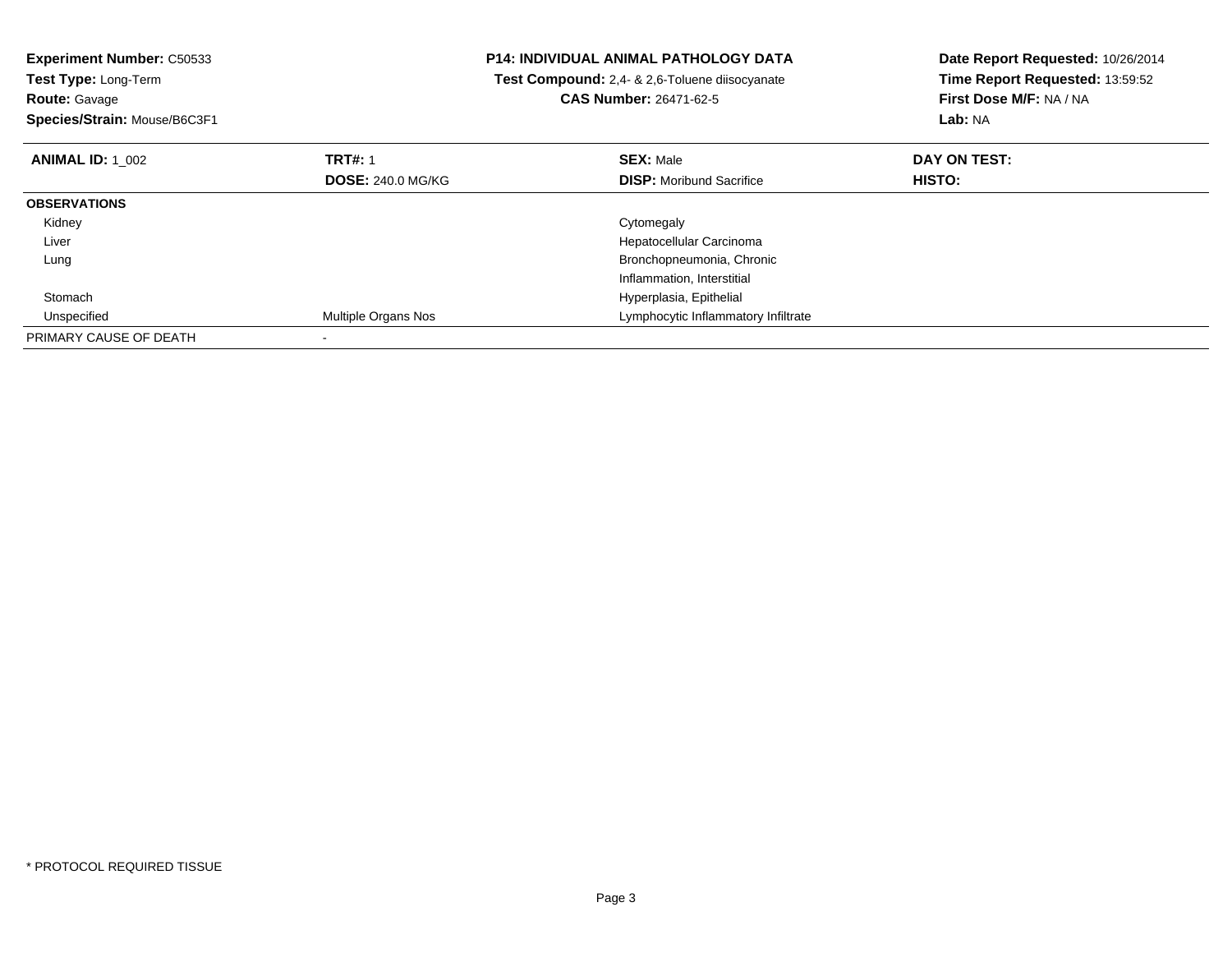| <b>Experiment Number: C50533</b><br>Test Type: Long-Term<br><b>Route: Gavage</b><br>Species/Strain: Mouse/B6C3F1 |                          | <b>P14: INDIVIDUAL ANIMAL PATHOLOGY DATA</b><br>Test Compound: 2,4- & 2,6-Toluene diisocyanate<br><b>CAS Number: 26471-62-5</b> | Date Report Requested: 10/26/2014<br>Time Report Requested: 13:59:52<br>First Dose M/F: NA / NA<br>Lab: NA |
|------------------------------------------------------------------------------------------------------------------|--------------------------|---------------------------------------------------------------------------------------------------------------------------------|------------------------------------------------------------------------------------------------------------|
| <b>ANIMAL ID:</b> 1 003                                                                                          | <b>TRT#: 1</b>           | <b>SEX: Male</b>                                                                                                                | DAY ON TEST:                                                                                               |
|                                                                                                                  | <b>DOSE: 240.0 MG/KG</b> | <b>DISP:</b> Scheduled Sacrifice                                                                                                | HISTO:                                                                                                     |
| <b>OBSERVATIONS</b>                                                                                              |                          |                                                                                                                                 |                                                                                                            |
| Kidney                                                                                                           |                          | Cytomegaly                                                                                                                      |                                                                                                            |
| Lung                                                                                                             |                          | Hemorrhage                                                                                                                      |                                                                                                            |
| Unspecified                                                                                                      | Multiple Organs Nos      | Lymphocytic Inflammatory Infiltrate                                                                                             |                                                                                                            |
| PRIMARY CAUSE OF DEATH                                                                                           |                          |                                                                                                                                 |                                                                                                            |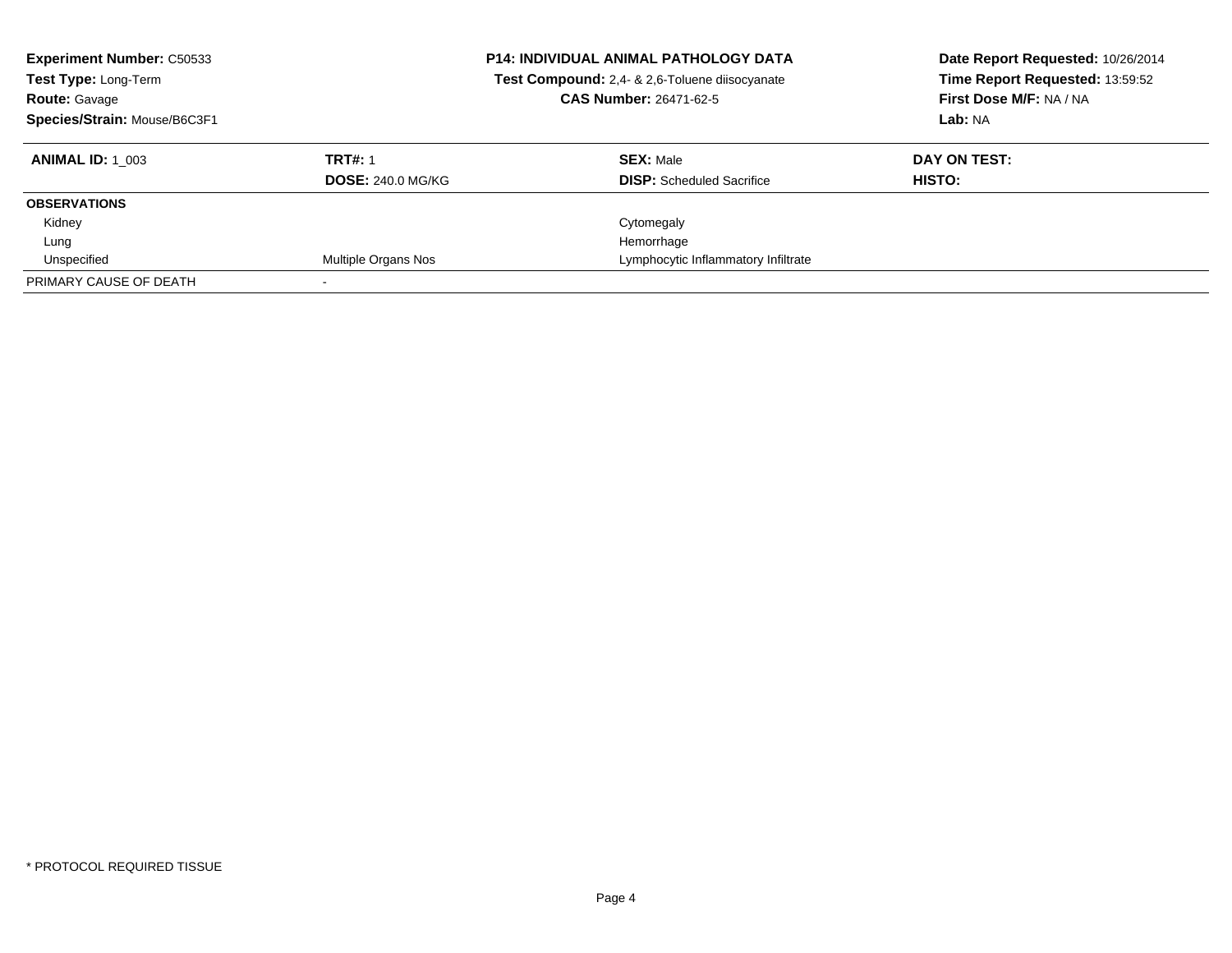| <b>Experiment Number: C50533</b><br>Test Type: Long-Term<br><b>Route: Gavage</b><br>Species/Strain: Mouse/B6C3F1 |                                            | <b>P14: INDIVIDUAL ANIMAL PATHOLOGY DATA</b><br>Test Compound: 2,4- & 2,6-Toluene diisocyanate<br><b>CAS Number: 26471-62-5</b> | Date Report Requested: 10/26/2014<br>Time Report Requested: 13:59:52<br>First Dose M/F: NA / NA<br>Lab: NA |
|------------------------------------------------------------------------------------------------------------------|--------------------------------------------|---------------------------------------------------------------------------------------------------------------------------------|------------------------------------------------------------------------------------------------------------|
| <b>ANIMAL ID:</b> 1 004                                                                                          | <b>TRT#: 1</b><br><b>DOSE: 240.0 MG/KG</b> | <b>SEX: Male</b><br><b>DISP: Natural Death</b>                                                                                  | DAY ON TEST:<br>HISTO:                                                                                     |
| <b>OBSERVATIONS</b>                                                                                              |                                            |                                                                                                                                 |                                                                                                            |
| Bone                                                                                                             | Sternum                                    | Necrosis, Nos                                                                                                                   |                                                                                                            |
| Kidney                                                                                                           |                                            | Cytomegaly                                                                                                                      |                                                                                                            |
| PRIMARY CAUSE OF DEATH                                                                                           |                                            |                                                                                                                                 |                                                                                                            |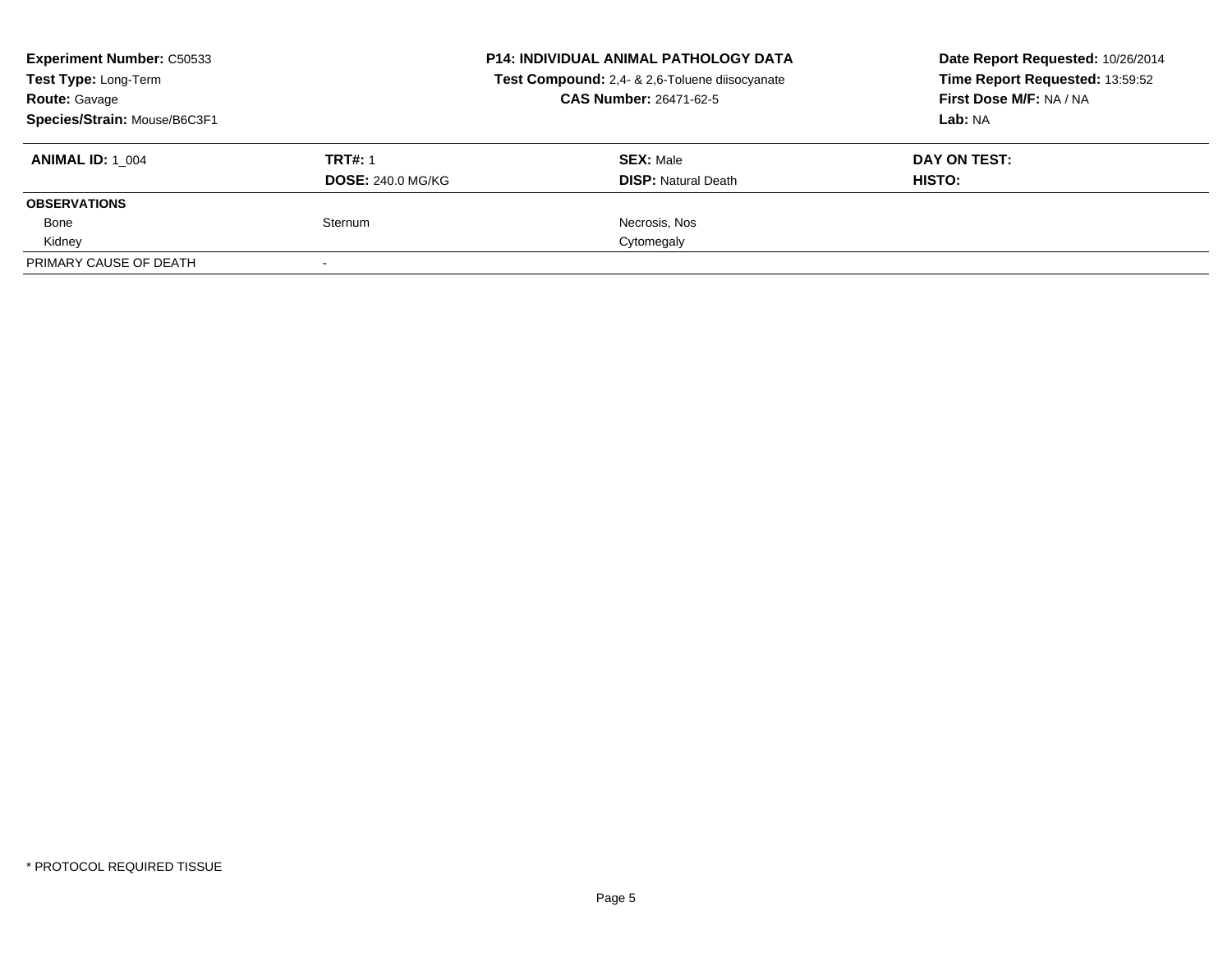| <b>Experiment Number: C50533</b> |                            | P14: INDIVIDUAL ANIMAL PATHOLOGY DATA                 | Date Report Requested: 10/26/2014 |
|----------------------------------|----------------------------|-------------------------------------------------------|-----------------------------------|
| <b>Test Type: Long-Term</b>      |                            | <b>Test Compound:</b> 2,4- & 2,6-Toluene diisocyanate | Time Report Requested: 13:59:52   |
| <b>Route: Gavage</b>             |                            | <b>CAS Number: 26471-62-5</b>                         | First Dose M/F: NA / NA           |
| Species/Strain: Mouse/B6C3F1     |                            |                                                       | Lab: NA                           |
| <b>ANIMAL ID: 1 005</b>          | <b>TRT#: 1</b>             | <b>SEX: Male</b>                                      | DAY ON TEST:                      |
|                                  | <b>DOSE: 240.0 MG/KG</b>   | <b>DISP:</b> Scheduled Sacrifice                      | <b>HISTO:</b>                     |
| <b>OBSERVATIONS</b>              |                            |                                                       |                                   |
| Brain                            | Thalamus                   | Calculus, Unknown Gross Or Micro                      |                                   |
| Kidney                           |                            | Cytomegaly                                            |                                   |
| Pancreas                         |                            | Cyst, Nos                                             |                                   |
| Preputial gland                  |                            | Hyperplasia, Nos                                      |                                   |
| Testis                           |                            | Hypospermatogenesis                                   |                                   |
| Unspecified                      | <b>Multiple Organs Nos</b> | Lymphocytic Inflammatory Infiltrate                   |                                   |
| PRIMARY CAUSE OF DEATH           |                            |                                                       |                                   |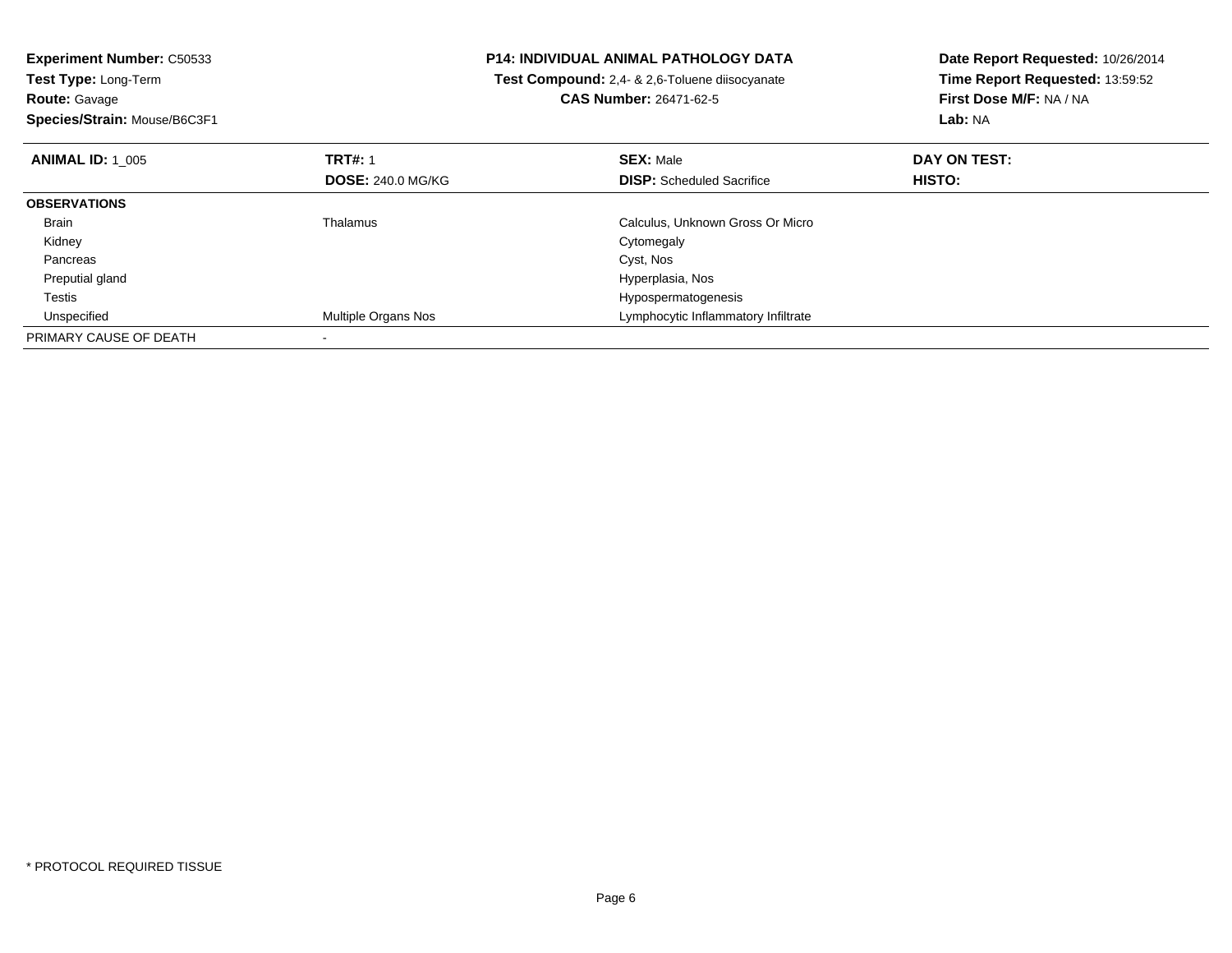| <b>Experiment Number: C50533</b><br>Test Type: Long-Term<br><b>Route: Gavage</b><br>Species/Strain: Mouse/B6C3F1 |                          | <b>P14: INDIVIDUAL ANIMAL PATHOLOGY DATA</b><br>Test Compound: 2,4- & 2,6-Toluene diisocyanate<br><b>CAS Number: 26471-62-5</b> | Date Report Requested: 10/26/2014<br>Time Report Requested: 13:59:52<br>First Dose M/F: NA / NA<br>Lab: NA |
|------------------------------------------------------------------------------------------------------------------|--------------------------|---------------------------------------------------------------------------------------------------------------------------------|------------------------------------------------------------------------------------------------------------|
| <b>ANIMAL ID:</b> 1 006                                                                                          | <b>TRT#: 1</b>           | <b>SEX: Male</b>                                                                                                                | DAY ON TEST:                                                                                               |
|                                                                                                                  | <b>DOSE: 240.0 MG/KG</b> | <b>DISP:</b> Scheduled Sacrifice                                                                                                | HISTO:                                                                                                     |
| <b>OBSERVATIONS</b>                                                                                              |                          |                                                                                                                                 |                                                                                                            |
| Kidney                                                                                                           |                          | Cytomegaly                                                                                                                      |                                                                                                            |
| Lung                                                                                                             |                          | Inflammation, Interstitial                                                                                                      |                                                                                                            |
| Unspecified                                                                                                      | Multiple Organs Nos      | Lymphocytic Inflammatory Infiltrate                                                                                             |                                                                                                            |
| PRIMARY CAUSE OF DEATH                                                                                           |                          |                                                                                                                                 |                                                                                                            |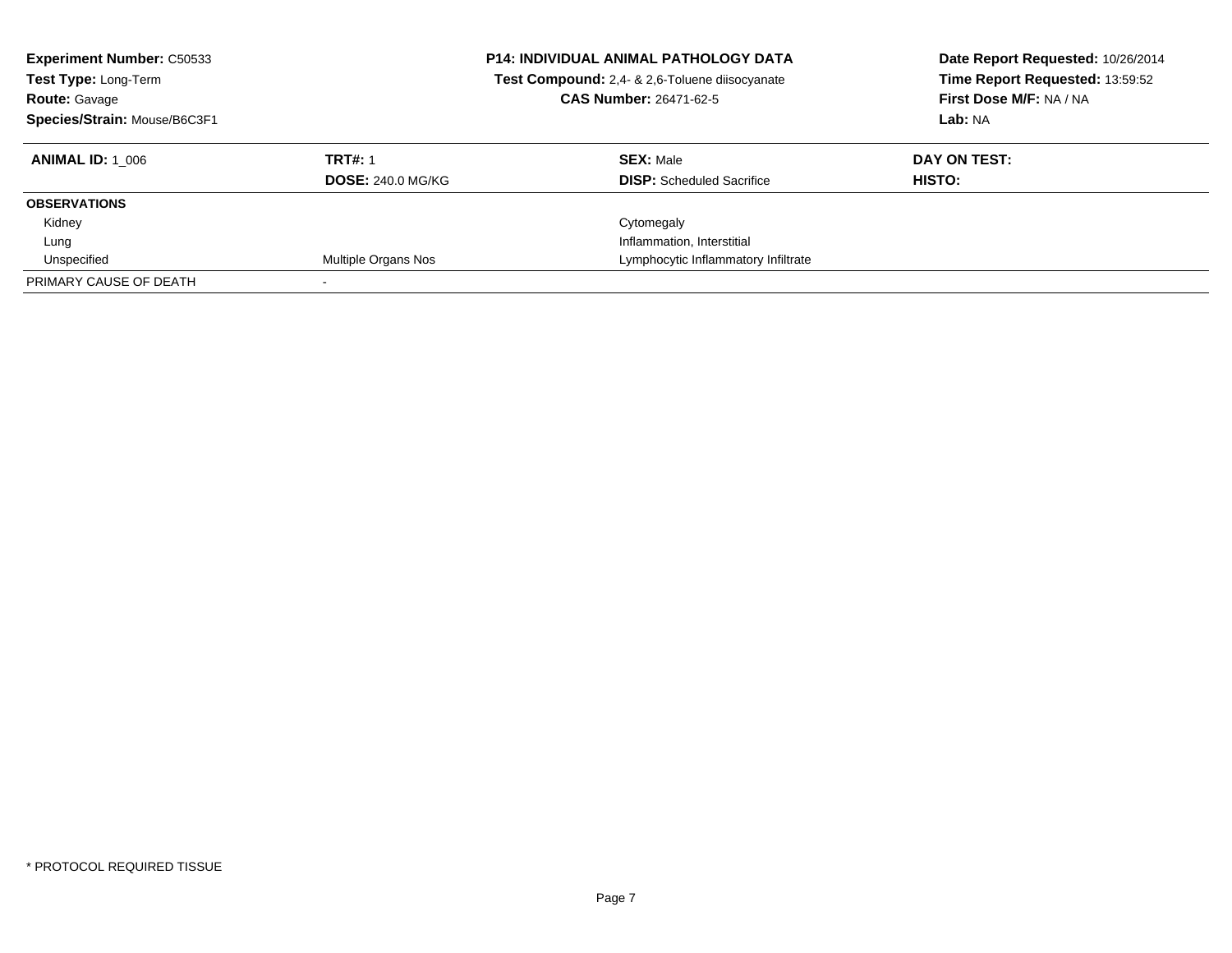| <b>Experiment Number: C50533</b><br>Test Type: Long-Term<br><b>Route: Gavage</b><br>Species/Strain: Mouse/B6C3F1 |                          | <b>P14: INDIVIDUAL ANIMAL PATHOLOGY DATA</b><br>Test Compound: 2,4- & 2,6-Toluene diisocyanate<br>CAS Number: 26471-62-5 | Date Report Requested: 10/26/2014<br>Time Report Requested: 13:59:52<br>First Dose M/F: NA / NA<br>Lab: NA |
|------------------------------------------------------------------------------------------------------------------|--------------------------|--------------------------------------------------------------------------------------------------------------------------|------------------------------------------------------------------------------------------------------------|
| <b>ANIMAL ID: 1 007</b>                                                                                          | <b>TRT#: 1</b>           | <b>SEX: Male</b>                                                                                                         | DAY ON TEST:                                                                                               |
|                                                                                                                  | <b>DOSE: 240.0 MG/KG</b> | <b>DISP:</b> Scheduled Sacrifice                                                                                         | HISTO:                                                                                                     |
| <b>OBSERVATIONS</b>                                                                                              |                          |                                                                                                                          |                                                                                                            |
| Kidney                                                                                                           |                          | Cytomegaly                                                                                                               |                                                                                                            |
| Unspecified                                                                                                      | Multiple Organs Nos      | Lymphocytic Inflammatory Infiltrate                                                                                      |                                                                                                            |
|                                                                                                                  | Multiple Organs Nos      | Lymphoma, Nos-Malignant                                                                                                  |                                                                                                            |
| PRIMARY CAUSE OF DEATH                                                                                           |                          |                                                                                                                          |                                                                                                            |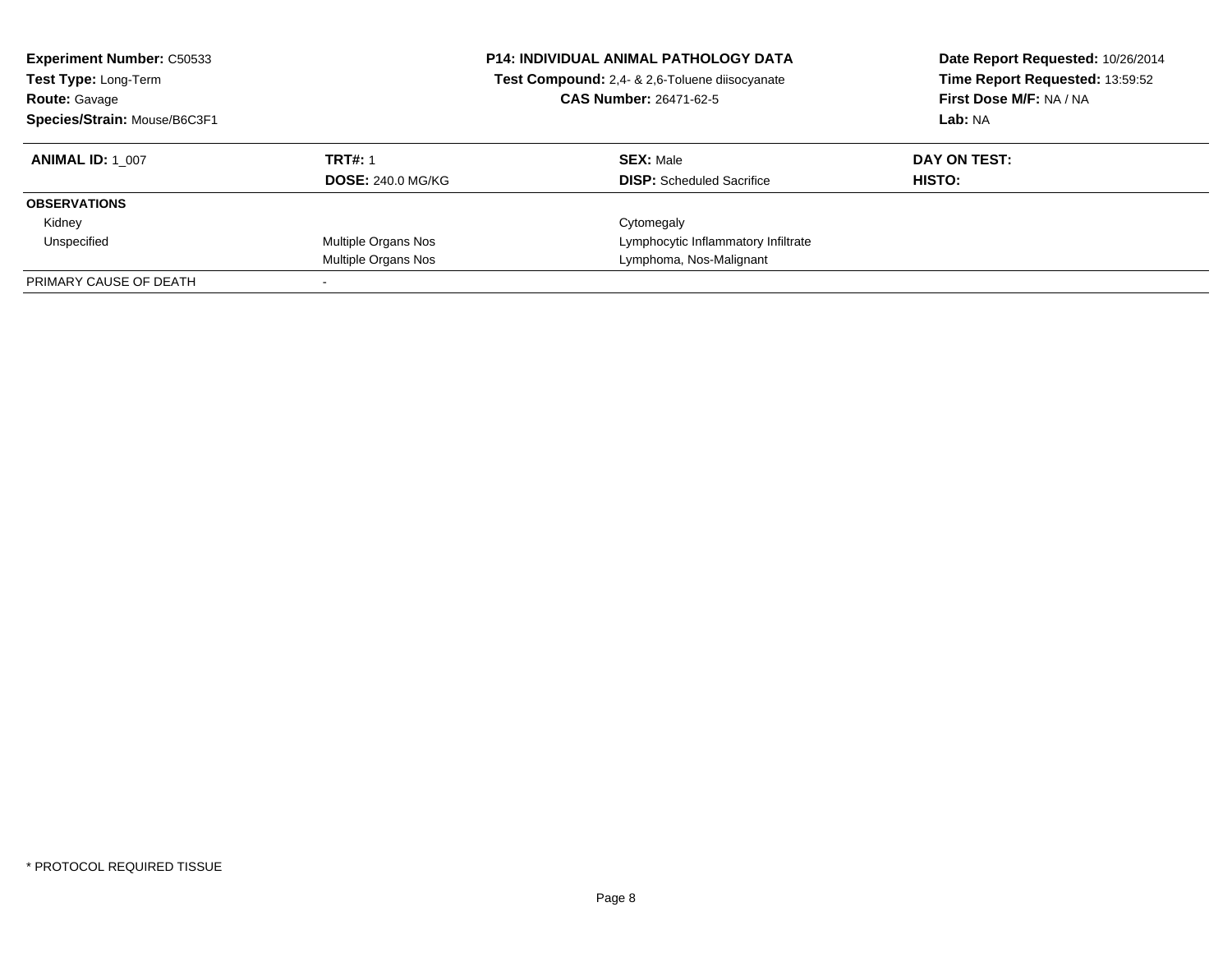| <b>Experiment Number: C50533</b><br>Test Type: Long-Term<br><b>Route: Gavage</b> |                          | P14: INDIVIDUAL ANIMAL PATHOLOGY DATA<br>Test Compound: 2,4- & 2,6-Toluene diisocyanate<br><b>CAS Number: 26471-62-5</b> | Date Report Requested: 10/26/2014<br>Time Report Requested: 13:59:52<br>First Dose M/F: NA / NA |
|----------------------------------------------------------------------------------|--------------------------|--------------------------------------------------------------------------------------------------------------------------|-------------------------------------------------------------------------------------------------|
| Species/Strain: Mouse/B6C3F1                                                     |                          |                                                                                                                          | Lab: NA                                                                                         |
| <b>ANIMAL ID: 1 008</b>                                                          | <b>TRT#: 1</b>           | <b>SEX: Male</b>                                                                                                         | DAY ON TEST:                                                                                    |
|                                                                                  | <b>DOSE: 240.0 MG/KG</b> | <b>DISP:</b> Natural Death                                                                                               | HISTO:                                                                                          |
| <b>OBSERVATIONS</b>                                                              |                          |                                                                                                                          |                                                                                                 |
| Kidney                                                                           |                          | Cytomegaly                                                                                                               |                                                                                                 |
| Lung                                                                             |                          | Inflammation, Interstitial                                                                                               |                                                                                                 |
| Penis                                                                            |                          | Congestion, Nos                                                                                                          |                                                                                                 |
| Testis                                                                           |                          | Hypospermatogenesis                                                                                                      |                                                                                                 |
| Unspecified                                                                      | Multiple Organs Nos      | Lymphocytic Inflammatory Infiltrate                                                                                      |                                                                                                 |
| PRIMARY CAUSE OF DEATH                                                           |                          |                                                                                                                          |                                                                                                 |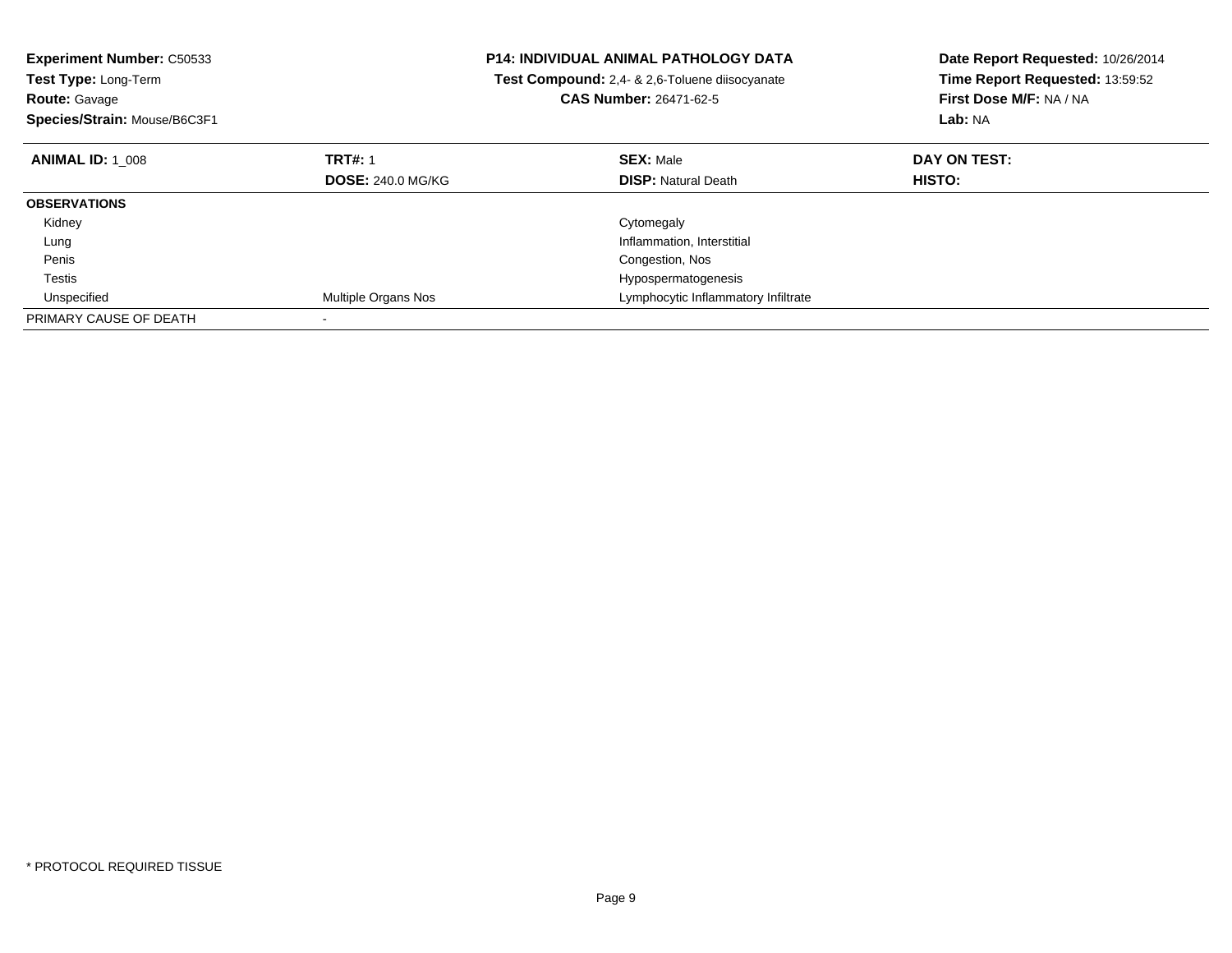| <b>Experiment Number: C50533</b><br>Test Type: Long-Term<br><b>Route: Gavage</b><br>Species/Strain: Mouse/B6C3F1 |                                            | <b>P14: INDIVIDUAL ANIMAL PATHOLOGY DATA</b><br>Test Compound: 2,4- & 2,6-Toluene diisocyanate<br><b>CAS Number: 26471-62-5</b> | Date Report Requested: 10/26/2014<br>Time Report Requested: 13:59:52<br>First Dose M/F: NA / NA<br>Lab: NA |
|------------------------------------------------------------------------------------------------------------------|--------------------------------------------|---------------------------------------------------------------------------------------------------------------------------------|------------------------------------------------------------------------------------------------------------|
| <b>ANIMAL ID: 1 009</b>                                                                                          | <b>TRT#: 1</b><br><b>DOSE: 240.0 MG/KG</b> | <b>SEX: Male</b><br><b>DISP:</b> Natural Death                                                                                  | DAY ON TEST:<br>HISTO:                                                                                     |
| <b>OBSERVATIONS</b>                                                                                              |                                            |                                                                                                                                 |                                                                                                            |
| Lung                                                                                                             |                                            | Bronchopneumonia, Nos                                                                                                           |                                                                                                            |
|                                                                                                                  |                                            | Hemorrhage                                                                                                                      |                                                                                                            |
| PRIMARY CAUSE OF DEATH                                                                                           |                                            |                                                                                                                                 |                                                                                                            |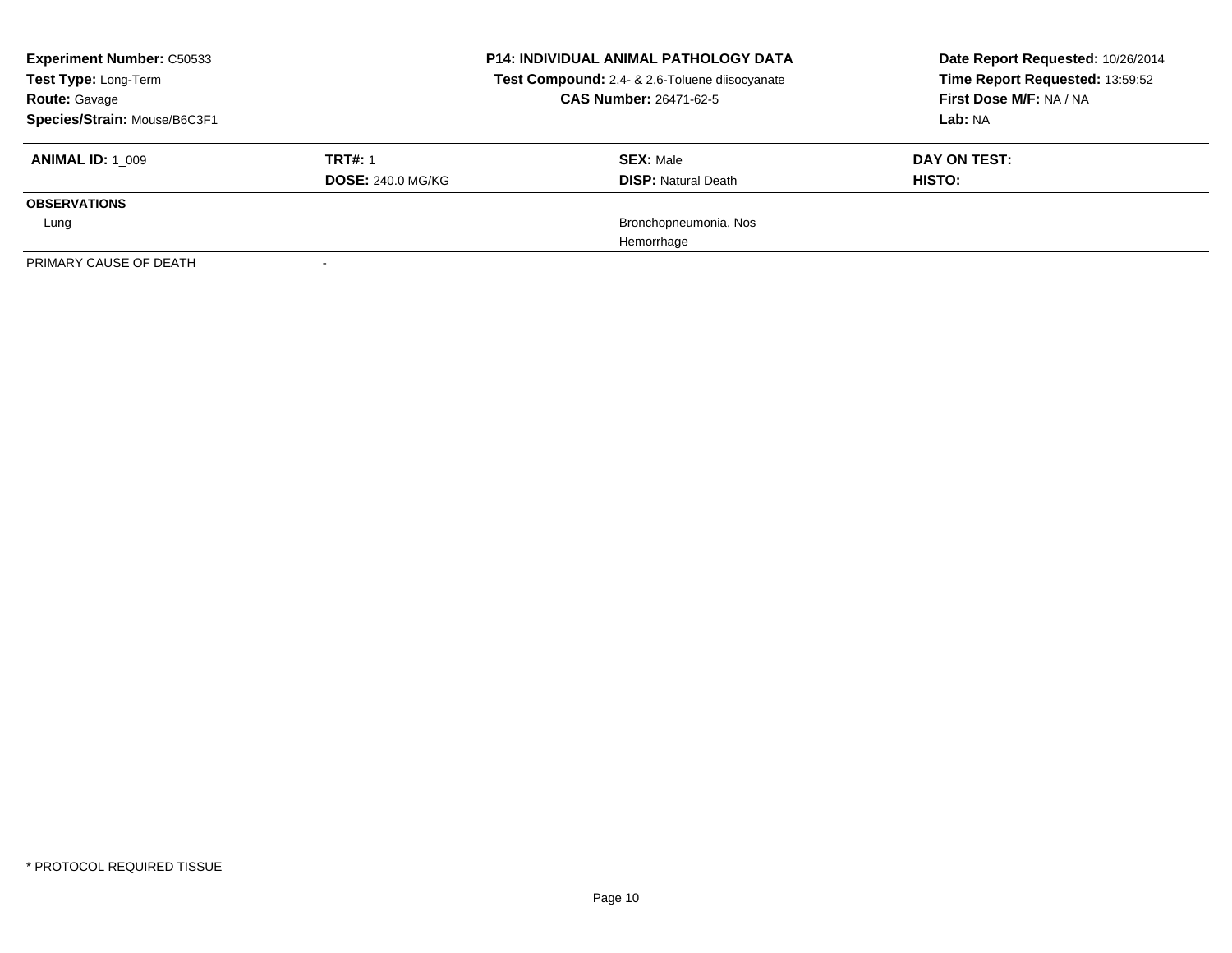| <b>Experiment Number: C50533</b> |                          | <b>P14: INDIVIDUAL ANIMAL PATHOLOGY DATA</b>   | Date Report Requested: 10/26/2014 |
|----------------------------------|--------------------------|------------------------------------------------|-----------------------------------|
| Test Type: Long-Term             |                          | Test Compound: 2,4- & 2,6-Toluene diisocyanate | Time Report Requested: 13:59:52   |
| <b>Route: Gavage</b>             |                          | <b>CAS Number: 26471-62-5</b>                  | First Dose M/F: NA / NA           |
| Species/Strain: Mouse/B6C3F1     |                          |                                                | Lab: NA                           |
| <b>ANIMAL ID: 1 010</b>          | <b>TRT#: 1</b>           | <b>SEX: Male</b>                               | DAY ON TEST:                      |
|                                  | <b>DOSE: 240.0 MG/KG</b> | <b>DISP:</b> Scheduled Sacrifice               | HISTO:                            |
| <b>OBSERVATIONS</b>              |                          |                                                |                                   |
| Bone                             | Sternum                  | Necrosis, Nos                                  |                                   |
| Kidney                           |                          | Cytomegaly                                     |                                   |
| Lung                             |                          | Alveolar/Bronchiolar Adenoma                   |                                   |
|                                  |                          | Inflammation, Interstitial                     |                                   |
| Preputial gland                  |                          | Dilatation, Ducts                              |                                   |
| Stomach                          |                          | Lymphocytic Inflammatory Infiltrate            |                                   |
| PRIMARY CAUSE OF DEATH           |                          |                                                |                                   |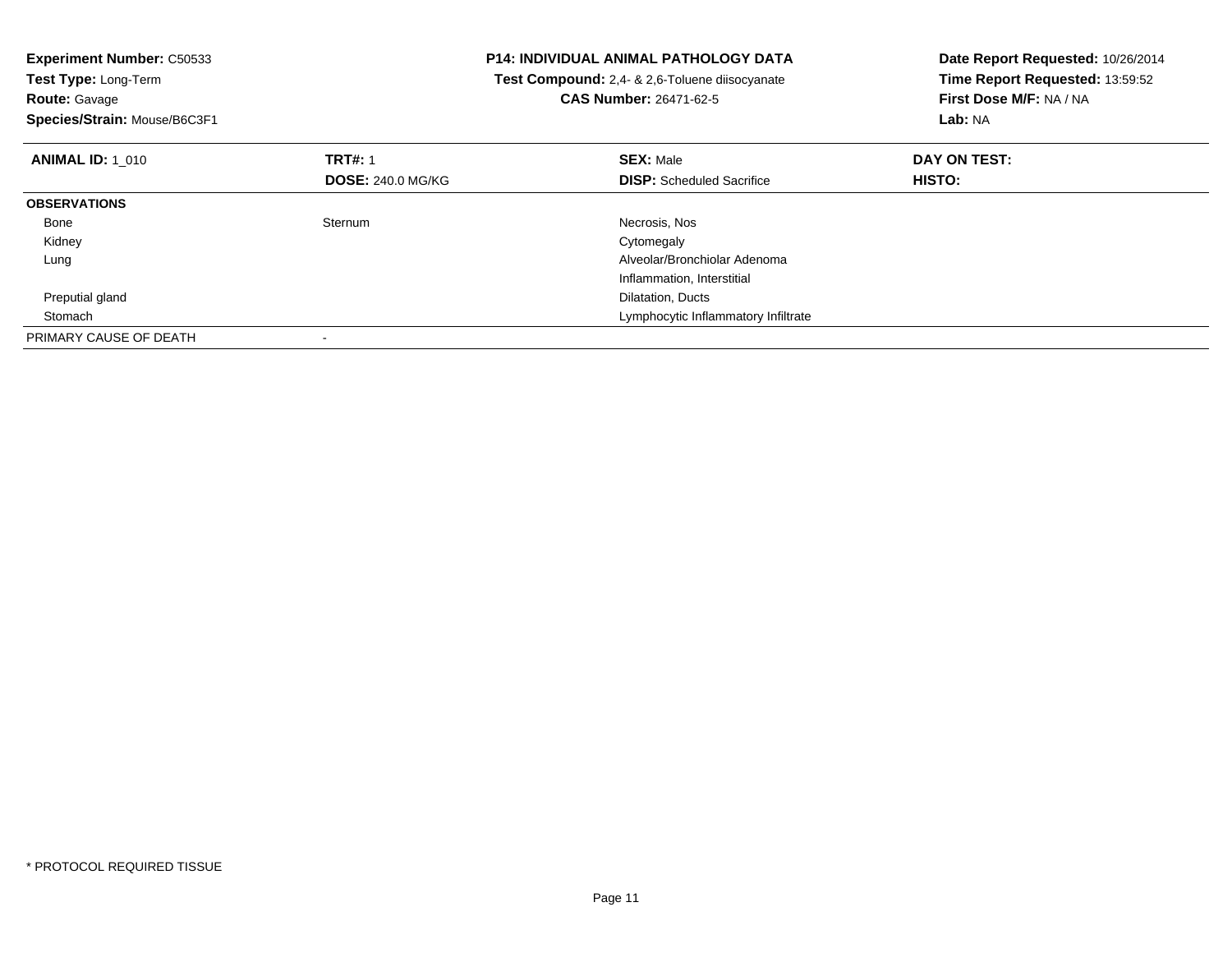| <b>Experiment Number: C50533</b><br><b>Test Type: Long-Term</b><br><b>Route: Gavage</b><br>Species/Strain: Mouse/B6C3F1 |                          | <b>P14: INDIVIDUAL ANIMAL PATHOLOGY DATA</b><br>Test Compound: 2,4- & 2,6-Toluene diisocyanate<br><b>CAS Number: 26471-62-5</b> | Date Report Requested: 10/26/2014<br>Time Report Requested: 13:59:52<br>First Dose M/F: NA / NA<br>Lab: NA |
|-------------------------------------------------------------------------------------------------------------------------|--------------------------|---------------------------------------------------------------------------------------------------------------------------------|------------------------------------------------------------------------------------------------------------|
| <b>ANIMAL ID: 1 011</b>                                                                                                 | <b>TRT#: 1</b>           | <b>SEX: Male</b>                                                                                                                | DAY ON TEST:                                                                                               |
|                                                                                                                         | <b>DOSE: 240.0 MG/KG</b> | <b>DISP:</b> Scheduled Sacrifice                                                                                                | <b>HISTO:</b>                                                                                              |
| <b>OBSERVATIONS</b>                                                                                                     |                          |                                                                                                                                 |                                                                                                            |
| Bone marrow                                                                                                             |                          | Fibrosis, Myelo                                                                                                                 |                                                                                                            |
| Kidney                                                                                                                  |                          | Cytomegaly                                                                                                                      |                                                                                                            |
| Thymus                                                                                                                  |                          | Hyperplasia, Lymphoid                                                                                                           |                                                                                                            |
| Unspecified                                                                                                             | Multiple Organs Nos      | Lymphocytic Inflammatory Infiltrate                                                                                             |                                                                                                            |
| PRIMARY CAUSE OF DEATH                                                                                                  |                          |                                                                                                                                 |                                                                                                            |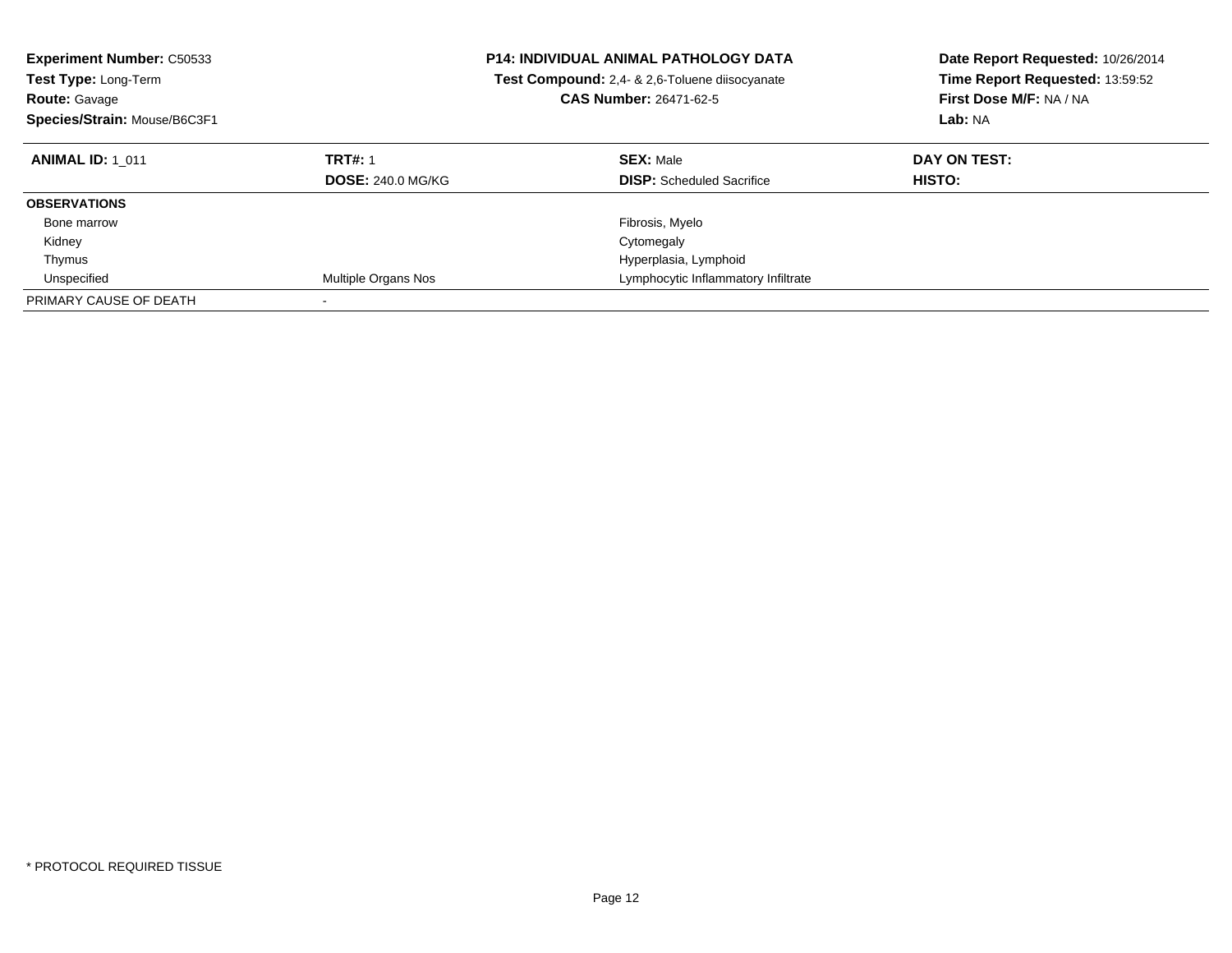| <b>Experiment Number: C50533</b><br><b>Test Type: Long-Term</b><br><b>Route: Gavage</b><br>Species/Strain: Mouse/B6C3F1 |                                            | <b>P14: INDIVIDUAL ANIMAL PATHOLOGY DATA</b><br><b>Test Compound:</b> 2.4- & 2.6-Toluene diisocyanate<br><b>CAS Number: 26471-62-5</b> | Date Report Requested: 10/26/2014<br>Time Report Requested: 13:59:52<br>First Dose M/F: NA / NA<br>Lab: NA |
|-------------------------------------------------------------------------------------------------------------------------|--------------------------------------------|----------------------------------------------------------------------------------------------------------------------------------------|------------------------------------------------------------------------------------------------------------|
| <b>ANIMAL ID: 1 012</b>                                                                                                 | <b>TRT#: 1</b><br><b>DOSE: 240.0 MG/KG</b> | <b>SEX: Male</b><br><b>DISP:</b> Scheduled Sacrifice                                                                                   | DAY ON TEST:<br><b>HISTO:</b>                                                                              |
| <b>OBSERVATIONS</b>                                                                                                     |                                            |                                                                                                                                        |                                                                                                            |
| Kidney                                                                                                                  |                                            | Cytomegaly<br>Lymphocytic Inflammatory Infiltrate                                                                                      |                                                                                                            |
| Preputial gland                                                                                                         |                                            | Hyperplasia, Nos                                                                                                                       |                                                                                                            |
| Urinary bladder                                                                                                         |                                            | Lymphocytic Inflammatory Infiltrate                                                                                                    |                                                                                                            |
| PRIMARY CAUSE OF DEATH                                                                                                  |                                            |                                                                                                                                        |                                                                                                            |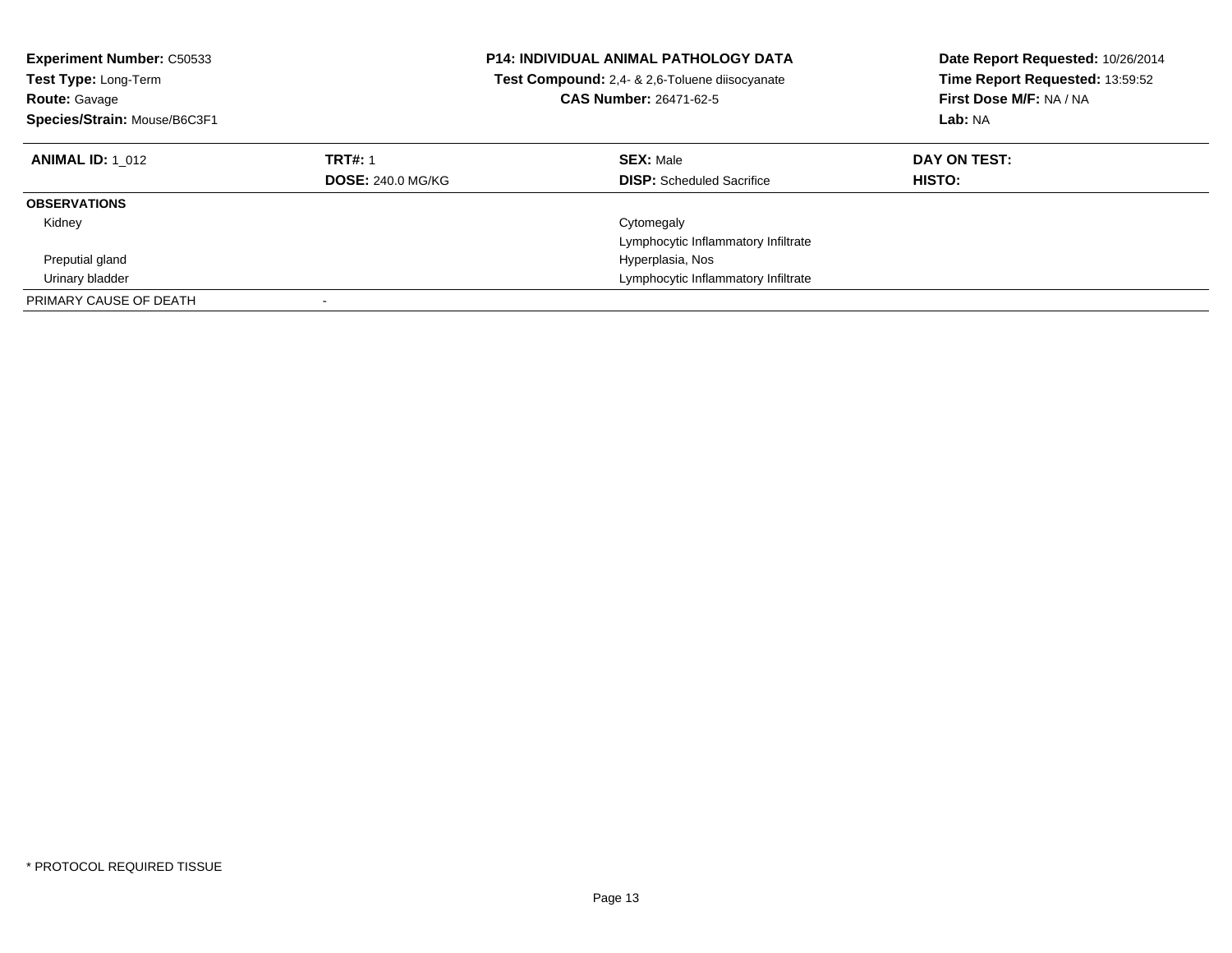| <b>Experiment Number: C50533</b><br><b>Test Type: Long-Term</b><br><b>Route: Gavage</b><br>Species/Strain: Mouse/B6C3F1 |                                            | <b>P14: INDIVIDUAL ANIMAL PATHOLOGY DATA</b><br>Test Compound: 2,4- & 2,6-Toluene diisocyanate<br><b>CAS Number: 26471-62-5</b> | Date Report Requested: 10/26/2014<br>Time Report Requested: 13:59:52<br>First Dose M/F: NA / NA<br>Lab: NA |
|-------------------------------------------------------------------------------------------------------------------------|--------------------------------------------|---------------------------------------------------------------------------------------------------------------------------------|------------------------------------------------------------------------------------------------------------|
| <b>ANIMAL ID: 1 013</b>                                                                                                 | <b>TRT#: 1</b><br><b>DOSE: 240.0 MG/KG</b> | <b>SEX: Male</b><br><b>DISP:</b> Scheduled Sacrifice                                                                            | DAY ON TEST:<br><b>HISTO:</b>                                                                              |
| <b>OBSERVATIONS</b>                                                                                                     |                                            |                                                                                                                                 |                                                                                                            |
|                                                                                                                         |                                            |                                                                                                                                 |                                                                                                            |
| Kidney                                                                                                                  |                                            | Cytomegaly                                                                                                                      |                                                                                                            |
| Testis                                                                                                                  |                                            | Mineralization                                                                                                                  |                                                                                                            |
| Unspecified                                                                                                             | Multiple Organs Nos                        | Lymphocytic Inflammatory Infiltrate                                                                                             |                                                                                                            |
|                                                                                                                         | Multiple Organs Nos                        | Lymphoma, Nos-Malignant                                                                                                         |                                                                                                            |
| PRIMARY CAUSE OF DEATH                                                                                                  |                                            |                                                                                                                                 |                                                                                                            |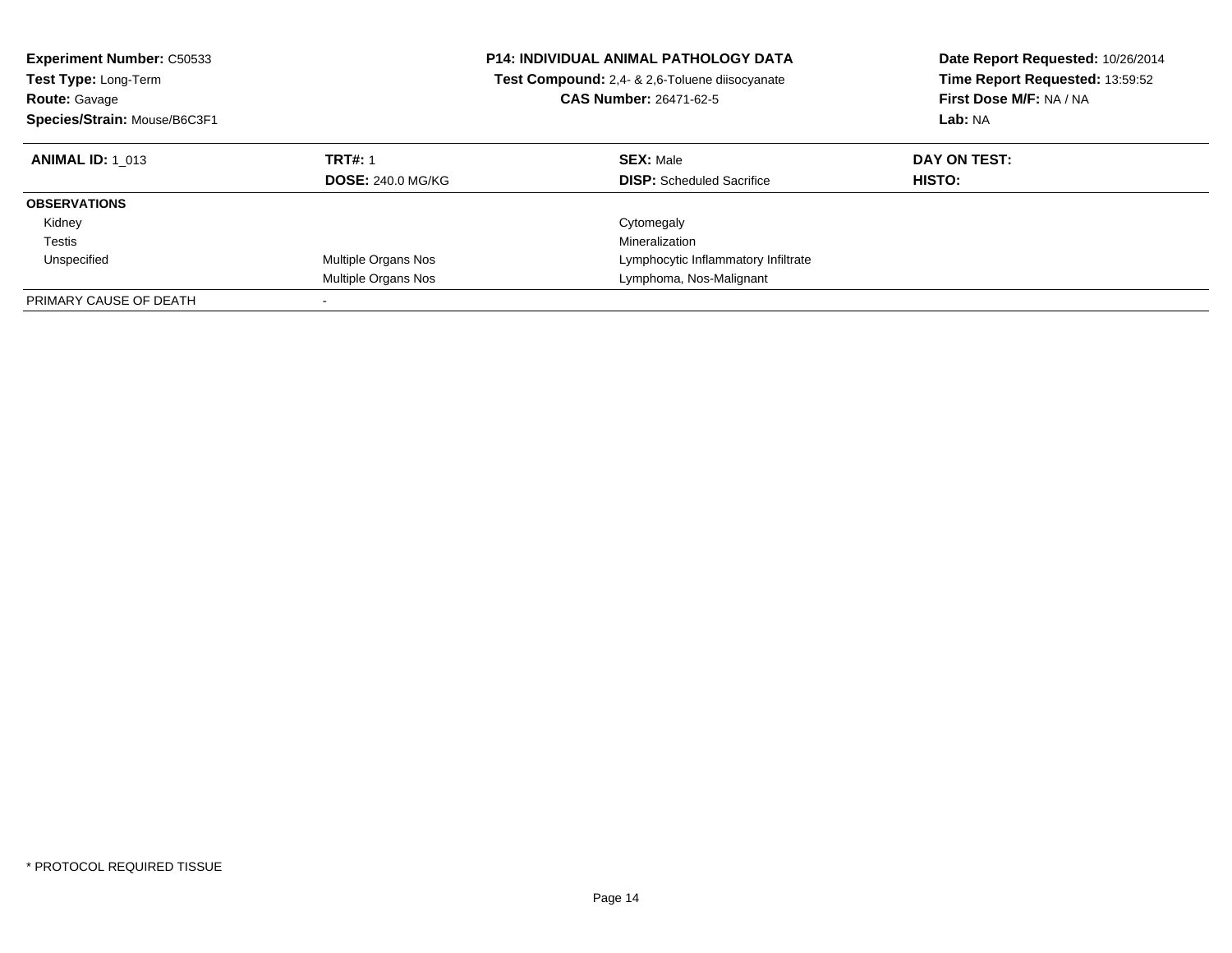| <b>Experiment Number: C50533</b><br>Test Type: Long-Term<br><b>Route: Gavage</b><br>Species/Strain: Mouse/B6C3F1 |                          | <b>P14: INDIVIDUAL ANIMAL PATHOLOGY DATA</b><br>Test Compound: 2,4- & 2,6-Toluene diisocyanate<br><b>CAS Number: 26471-62-5</b> | Date Report Requested: 10/26/2014<br>Time Report Requested: 13:59:52<br>First Dose M/F: NA / NA<br>Lab: NA |
|------------------------------------------------------------------------------------------------------------------|--------------------------|---------------------------------------------------------------------------------------------------------------------------------|------------------------------------------------------------------------------------------------------------|
| <b>ANIMAL ID:</b> 1 014                                                                                          | <b>TRT#: 1</b>           | <b>SEX: Male</b>                                                                                                                | DAY ON TEST:                                                                                               |
|                                                                                                                  | <b>DOSE: 240.0 MG/KG</b> | <b>DISP:</b> Natural Death                                                                                                      | <b>HISTO:</b>                                                                                              |
| <b>OBSERVATIONS</b>                                                                                              |                          |                                                                                                                                 |                                                                                                            |
| Liver                                                                                                            |                          | Congestion, Nos                                                                                                                 |                                                                                                            |
| Lung                                                                                                             |                          | Inflammation, Interstitial                                                                                                      |                                                                                                            |
| PRIMARY CAUSE OF DEATH                                                                                           |                          |                                                                                                                                 |                                                                                                            |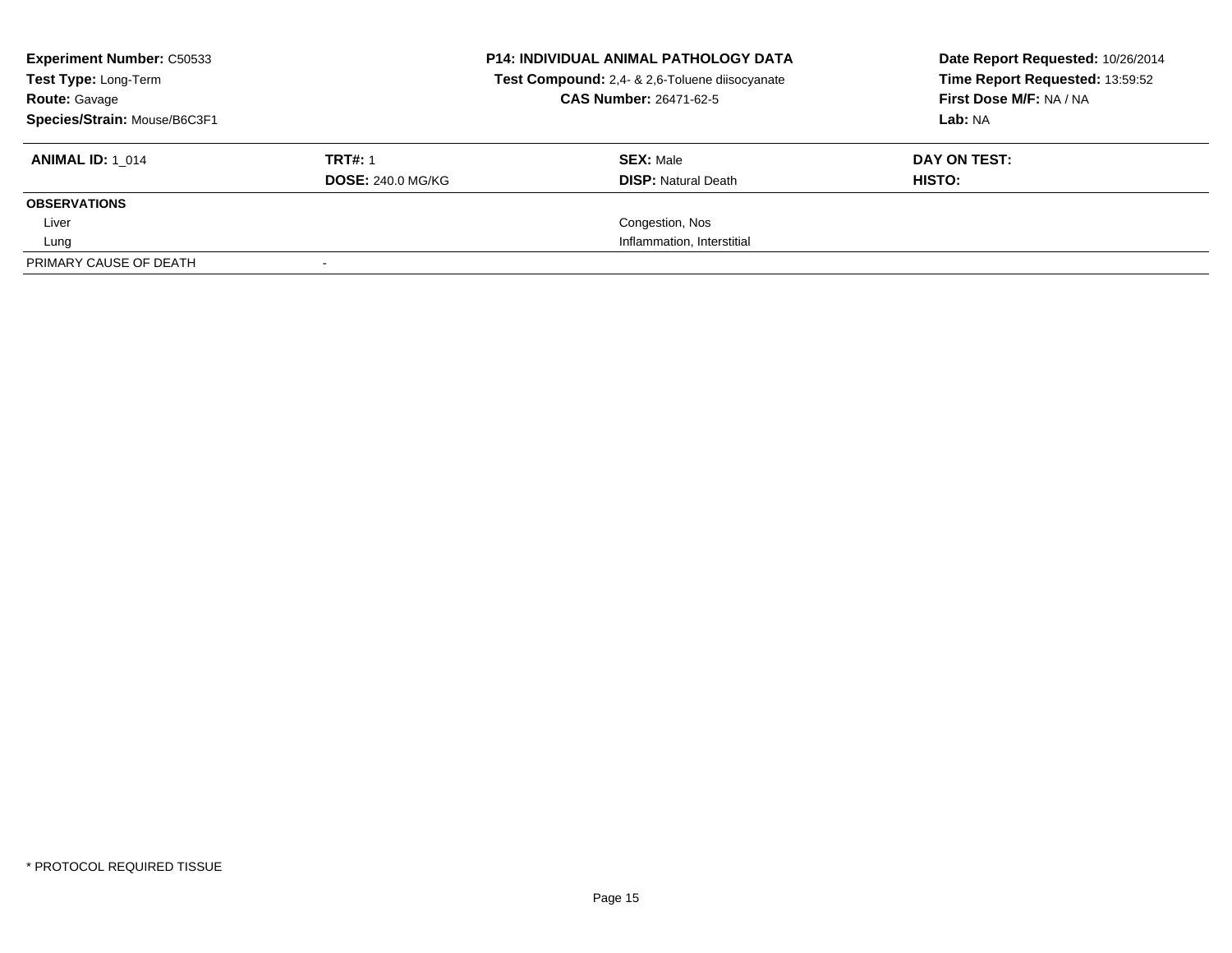| <b>Experiment Number: C50533</b><br><b>Test Type: Long-Term</b><br><b>Route: Gavage</b><br>Species/Strain: Mouse/B6C3F1 |                                            | <b>P14: INDIVIDUAL ANIMAL PATHOLOGY DATA</b><br>Test Compound: 2,4- & 2,6-Toluene diisocyanate<br><b>CAS Number: 26471-62-5</b> | Date Report Requested: 10/26/2014<br>Time Report Requested: 13:59:52<br>First Dose M/F: NA / NA<br>Lab: NA |
|-------------------------------------------------------------------------------------------------------------------------|--------------------------------------------|---------------------------------------------------------------------------------------------------------------------------------|------------------------------------------------------------------------------------------------------------|
| <b>ANIMAL ID: 1 015</b>                                                                                                 | <b>TRT#: 1</b><br><b>DOSE: 240.0 MG/KG</b> | <b>SEX: Male</b><br><b>DISP:</b> Natural Death                                                                                  | DAY ON TEST:<br>HISTO:                                                                                     |
| <b>OBSERVATIONS</b>                                                                                                     |                                            |                                                                                                                                 |                                                                                                            |
| Brain                                                                                                                   | Thalamus                                   | Calculus, Unknown Gross Or Micro                                                                                                |                                                                                                            |
| Kidney                                                                                                                  |                                            | Cytomegaly                                                                                                                      |                                                                                                            |
| PRIMARY CAUSE OF DEATH                                                                                                  |                                            |                                                                                                                                 |                                                                                                            |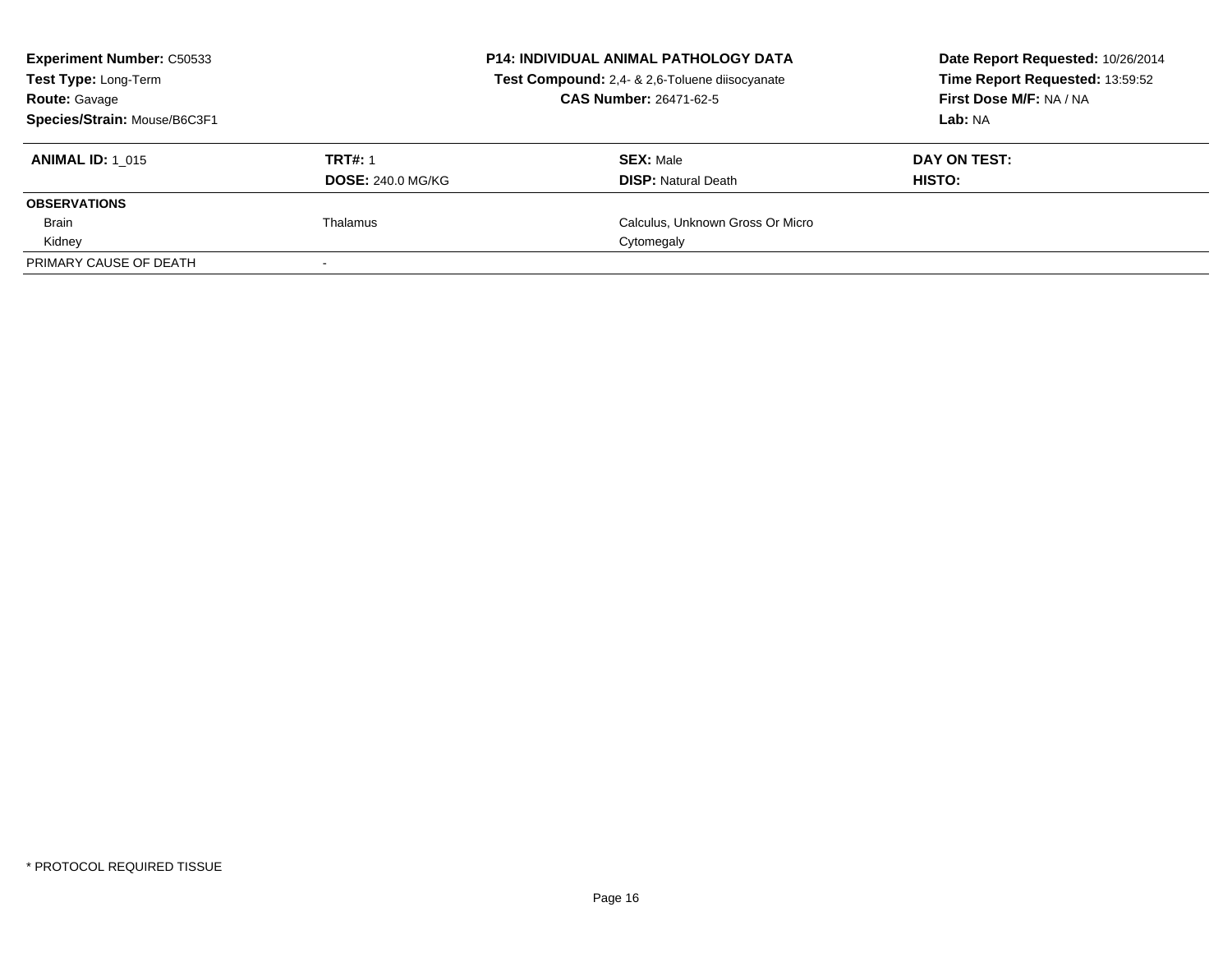| <b>Experiment Number: C50533</b> |                          | <b>P14: INDIVIDUAL ANIMAL PATHOLOGY DATA</b>          | Date Report Requested: 10/26/2014 |
|----------------------------------|--------------------------|-------------------------------------------------------|-----------------------------------|
| Test Type: Long-Term             |                          | <b>Test Compound:</b> 2,4- & 2,6-Toluene diisocyanate | Time Report Requested: 13:59:52   |
| <b>Route: Gavage</b>             |                          | CAS Number: 26471-62-5                                | First Dose M/F: NA / NA           |
| Species/Strain: Mouse/B6C3F1     |                          |                                                       | Lab: NA                           |
| <b>ANIMAL ID: 1 016</b>          | <b>TRT#: 1</b>           | <b>SEX: Male</b>                                      | DAY ON TEST:                      |
|                                  | <b>DOSE: 240.0 MG/KG</b> | <b>DISP: Natural Death</b>                            | HISTO:                            |
| <b>OBSERVATIONS</b>              |                          |                                                       |                                   |
| Brain                            |                          | Hemorrhage                                            |                                   |
| Kidney                           |                          | Cytomegaly                                            |                                   |
| Liver                            |                          | Lymphoma, Histiocytic-Malignant Type                  |                                   |
| Lung                             |                          | Hemorrhage                                            |                                   |
| Preputial gland                  |                          | Dilatation, Ducts                                     |                                   |
| Stomach                          |                          | Erosion                                               |                                   |
| PRIMARY CAUSE OF DEATH           |                          |                                                       |                                   |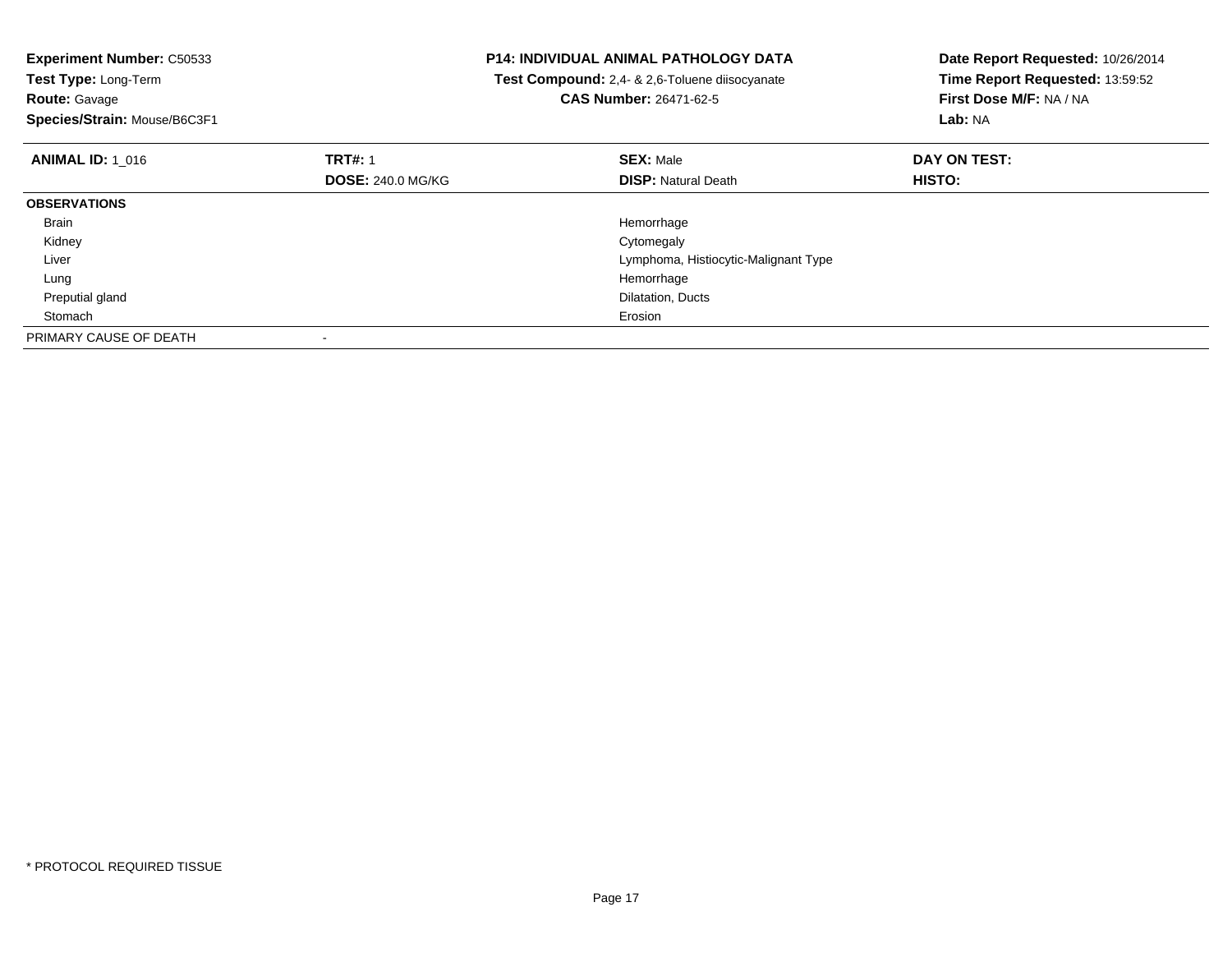| <b>Experiment Number: C50533</b><br><b>Test Type: Long-Term</b><br><b>Route: Gavage</b><br>Species/Strain: Mouse/B6C3F1 |                          | <b>P14: INDIVIDUAL ANIMAL PATHOLOGY DATA</b><br>Test Compound: 2,4- & 2,6-Toluene diisocyanate<br><b>CAS Number: 26471-62-5</b> | Date Report Requested: 10/26/2014<br>Time Report Requested: 13:59:52<br>First Dose M/F: NA / NA<br>Lab: NA |
|-------------------------------------------------------------------------------------------------------------------------|--------------------------|---------------------------------------------------------------------------------------------------------------------------------|------------------------------------------------------------------------------------------------------------|
| <b>ANIMAL ID: 1 017</b>                                                                                                 | <b>TRT#: 1</b>           | <b>SEX: Male</b>                                                                                                                | DAY ON TEST:                                                                                               |
|                                                                                                                         | <b>DOSE: 240.0 MG/KG</b> | <b>DISP:</b> Scheduled Sacrifice                                                                                                | <b>HISTO:</b>                                                                                              |
| <b>OBSERVATIONS</b>                                                                                                     |                          |                                                                                                                                 |                                                                                                            |
| Bone                                                                                                                    | Sternum                  | Necrosis, Nos                                                                                                                   |                                                                                                            |
| Kidney                                                                                                                  |                          | Cytomegaly                                                                                                                      |                                                                                                            |
| Lung                                                                                                                    |                          | Inflammation, Interstitial                                                                                                      |                                                                                                            |
| Unspecified                                                                                                             | Multiple Organs Nos      | Lymphocytic Inflammatory Infiltrate                                                                                             |                                                                                                            |
| PRIMARY CAUSE OF DEATH                                                                                                  |                          |                                                                                                                                 |                                                                                                            |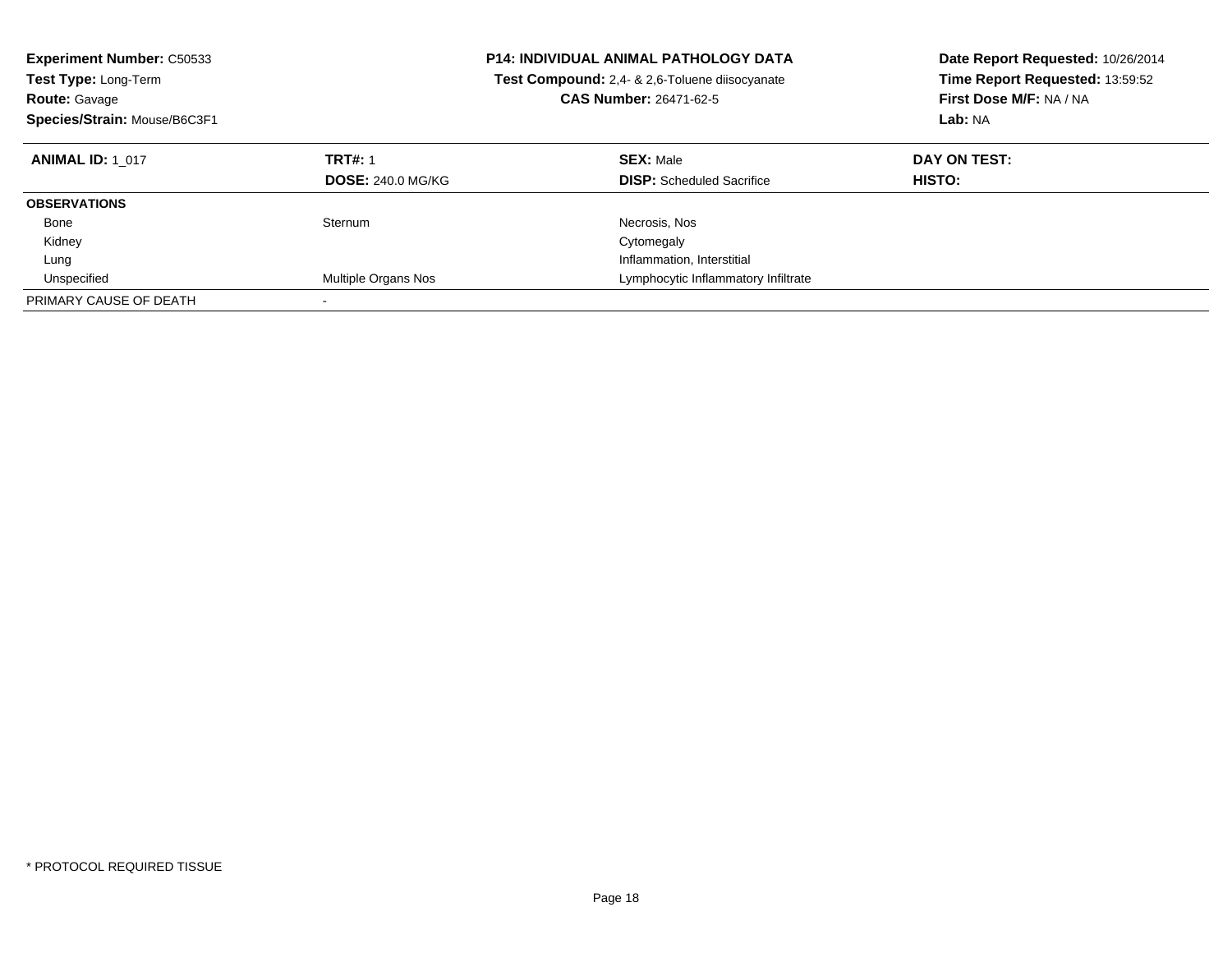| <b>Experiment Number: C50533</b><br><b>Test Type: Long-Term</b><br><b>Route: Gavage</b><br>Species/Strain: Mouse/B6C3F1 |                          | <b>P14: INDIVIDUAL ANIMAL PATHOLOGY DATA</b><br><b>Test Compound:</b> 2,4- & 2,6-Toluene diisocyanate<br>CAS Number: 26471-62-5 | Date Report Requested: 10/26/2014<br>Time Report Requested: 13:59:52<br>First Dose M/F: NA / NA<br>Lab: NA |
|-------------------------------------------------------------------------------------------------------------------------|--------------------------|---------------------------------------------------------------------------------------------------------------------------------|------------------------------------------------------------------------------------------------------------|
| <b>ANIMAL ID: 1 018</b>                                                                                                 | <b>TRT#: 1</b>           | <b>SEX: Male</b>                                                                                                                | DAY ON TEST:                                                                                               |
|                                                                                                                         | <b>DOSE: 240.0 MG/KG</b> | <b>DISP:</b> Scheduled Sacrifice                                                                                                | <b>HISTO:</b>                                                                                              |
| <b>OBSERVATIONS</b>                                                                                                     |                          |                                                                                                                                 |                                                                                                            |
| Eye                                                                                                                     |                          | Cataract                                                                                                                        |                                                                                                            |
| Kidney                                                                                                                  |                          | Cytomegaly                                                                                                                      |                                                                                                            |
|                                                                                                                         |                          | Lymphocytic Inflammatory Infiltrate                                                                                             |                                                                                                            |
| Lung                                                                                                                    | Alveoli                  | Histiocytosis                                                                                                                   |                                                                                                            |
| Salivary gland                                                                                                          |                          | Lymphocytic Inflammatory Infiltrate                                                                                             |                                                                                                            |
| PRIMARY CAUSE OF DEATH                                                                                                  | $\overline{\phantom{a}}$ |                                                                                                                                 |                                                                                                            |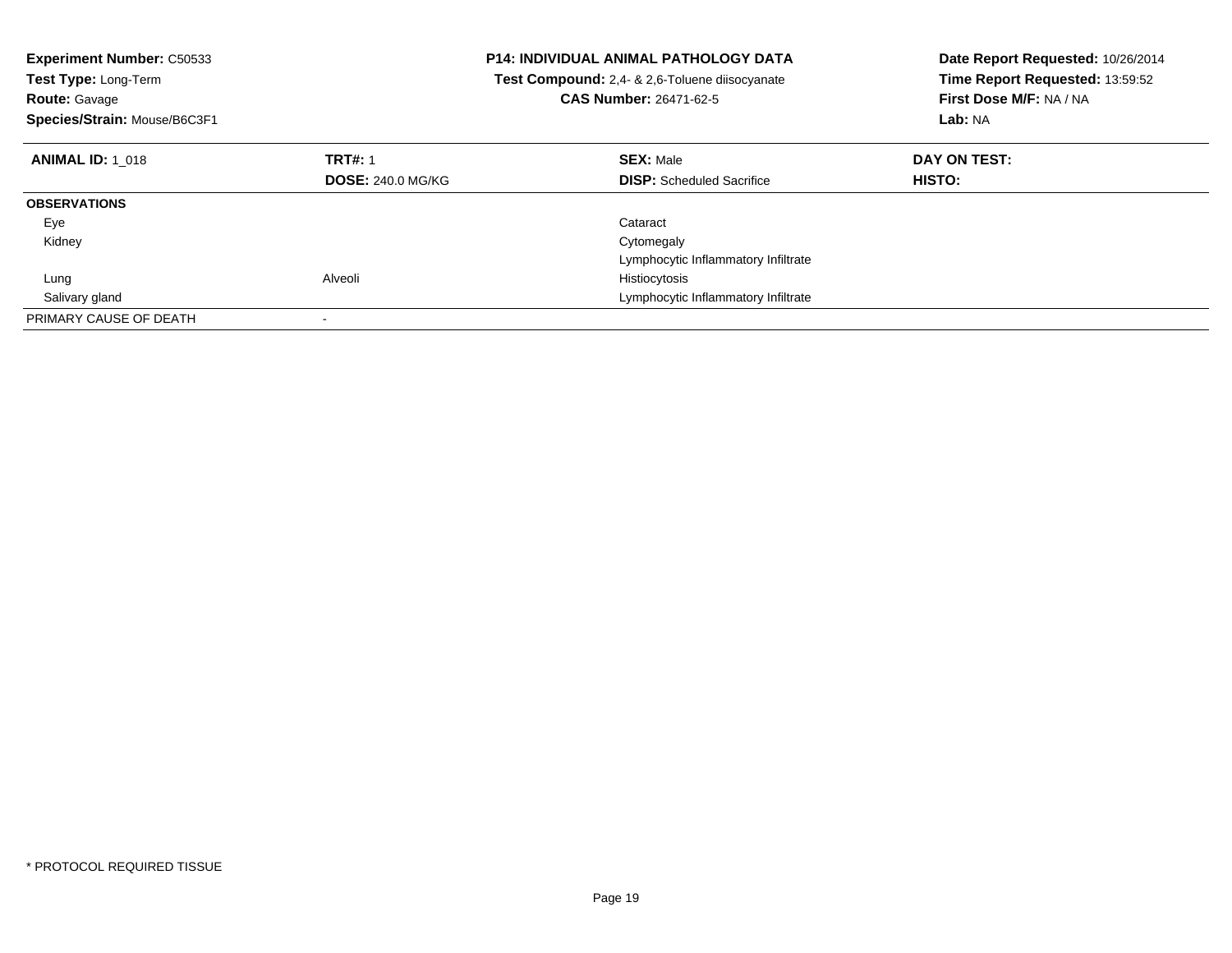| Experiment Number: C50533<br>Test Type: Long-Term<br><b>Route: Gavage</b><br>Species/Strain: Mouse/B6C3F1 |                          | <b>P14: INDIVIDUAL ANIMAL PATHOLOGY DATA</b><br>Test Compound: 2,4- & 2,6-Toluene diisocyanate<br><b>CAS Number: 26471-62-5</b> | Date Report Requested: 10/26/2014<br>Time Report Requested: 13:59:52<br>First Dose M/F: NA / NA<br>Lab: NA |
|-----------------------------------------------------------------------------------------------------------|--------------------------|---------------------------------------------------------------------------------------------------------------------------------|------------------------------------------------------------------------------------------------------------|
| <b>ANIMAL ID: 1 019</b>                                                                                   | <b>TRT#: 1</b>           | <b>SEX: Male</b>                                                                                                                | DAY ON TEST:                                                                                               |
|                                                                                                           | <b>DOSE: 240.0 MG/KG</b> | <b>DISP:</b> Moribund Sacrifice                                                                                                 | <b>HISTO:</b>                                                                                              |
| <b>OBSERVATIONS</b>                                                                                       |                          |                                                                                                                                 |                                                                                                            |
| Epididymis                                                                                                |                          | Granuloma, Spermatic                                                                                                            |                                                                                                            |
| Kidney                                                                                                    |                          | Cytomegaly                                                                                                                      |                                                                                                            |
| Lung                                                                                                      |                          | Hemorrhage                                                                                                                      |                                                                                                            |
| Stomach                                                                                                   | Mucosa                   | Cyst, Nos                                                                                                                       |                                                                                                            |
| Testis                                                                                                    |                          | Hypospermatogenesis                                                                                                             |                                                                                                            |
| PRIMARY CAUSE OF DEATH                                                                                    |                          |                                                                                                                                 |                                                                                                            |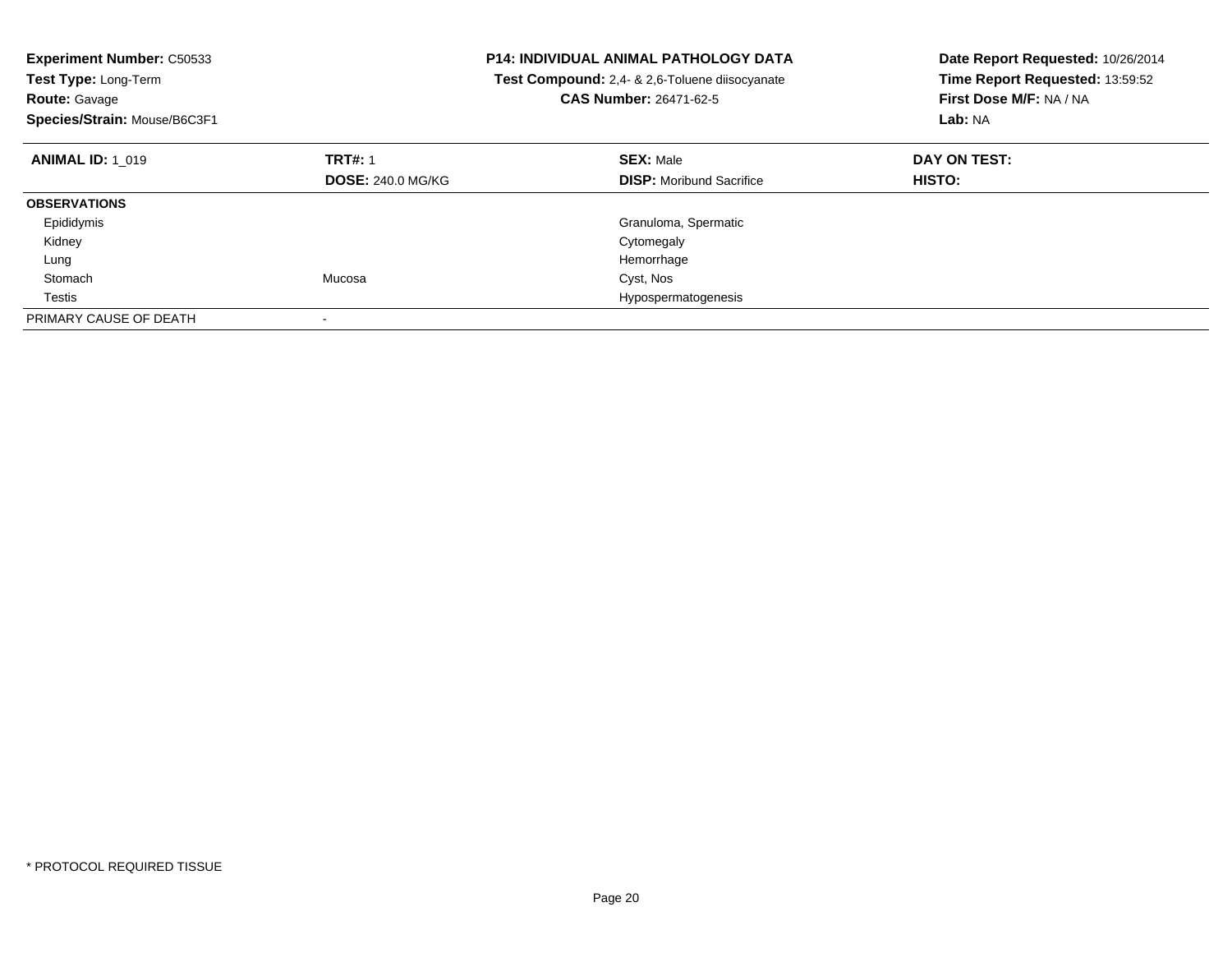| <b>Experiment Number: C50533</b><br>Test Type: Long-Term<br><b>Route: Gavage</b><br>Species/Strain: Mouse/B6C3F1 |                                            | <b>P14: INDIVIDUAL ANIMAL PATHOLOGY DATA</b><br>Test Compound: 2,4- & 2,6-Toluene diisocyanate<br>CAS Number: 26471-62-5 | Date Report Requested: 10/26/2014<br>Time Report Requested: 13:59:52<br>First Dose M/F: NA / NA<br>Lab: NA |
|------------------------------------------------------------------------------------------------------------------|--------------------------------------------|--------------------------------------------------------------------------------------------------------------------------|------------------------------------------------------------------------------------------------------------|
| <b>ANIMAL ID: 1 020</b>                                                                                          | <b>TRT#: 1</b><br><b>DOSE: 240.0 MG/KG</b> | <b>SEX: Male</b><br><b>DISP: Natural Death</b>                                                                           | DAY ON TEST:<br>HISTO:                                                                                     |
| <b>OBSERVATIONS</b>                                                                                              |                                            |                                                                                                                          |                                                                                                            |
| Kidney                                                                                                           |                                            | Inflammation, Chronic                                                                                                    |                                                                                                            |
| Lung                                                                                                             |                                            | Congestion, Nos                                                                                                          |                                                                                                            |
| PRIMARY CAUSE OF DEATH                                                                                           |                                            |                                                                                                                          |                                                                                                            |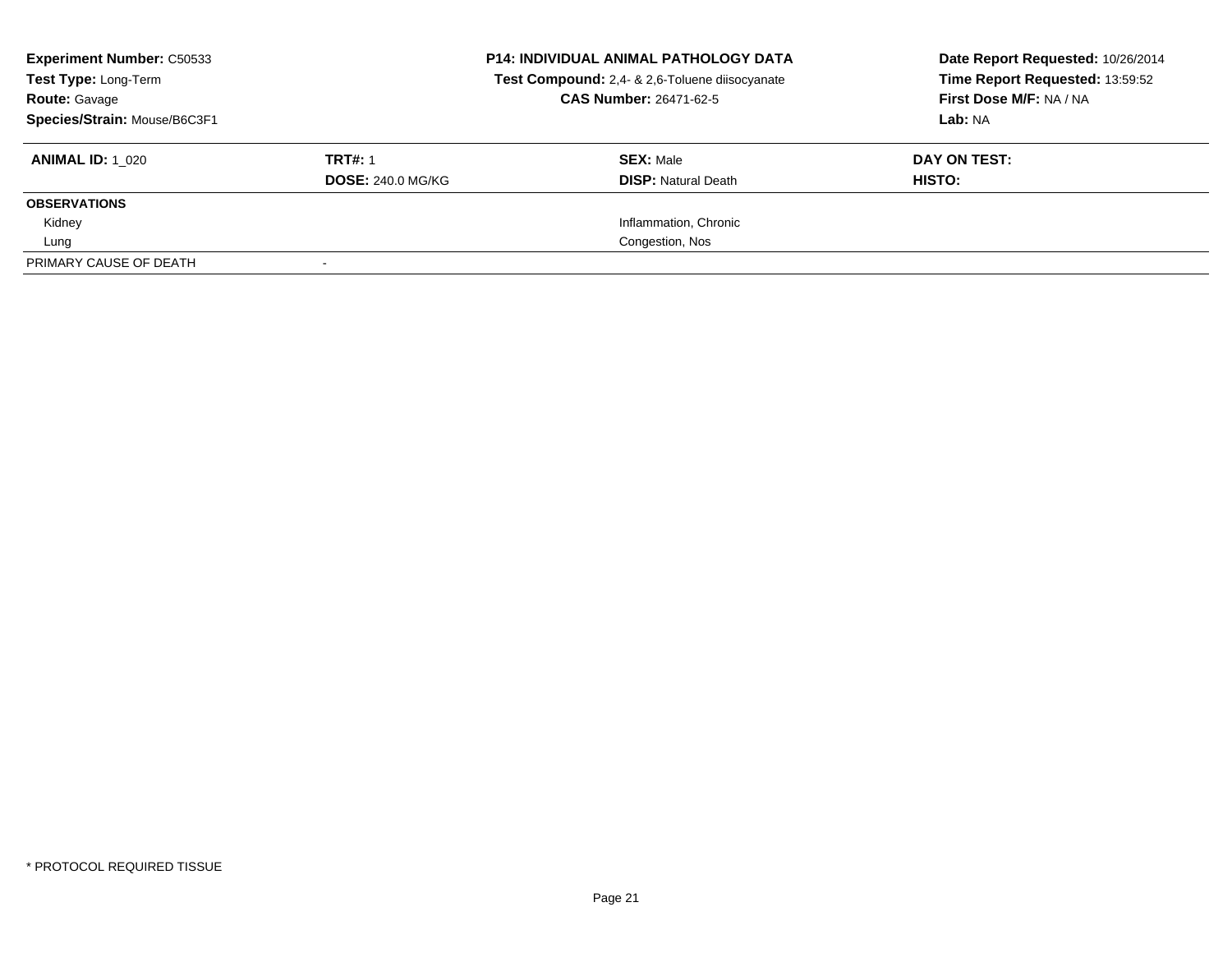**Experiment Number:** C50533**Test Type:** Long-Term**Route:** Gavage **Species/Strain:** Mouse/B6C3F1**P14: INDIVIDUAL ANIMAL PATHOLOGY DATA Test Compound:** 2,4- & 2,6-Toluene diisocyanate**CAS Number:** 26471-62-5**Date Report Requested:** 10/26/2014**Time Report Requested:** 13:59:52**First Dose M/F:** NA / NA**Lab:** NA**ANIMAL ID:** 1\_021**TRT#:** 1 **SEX:** Male **DAY ON TEST: DOSE:** 240.0 MG/KG**DISP:** Natural Death **HISTO: OBSERVATIONS** Bone marrowHyperplasia, Hematopoietic<br>Calculus, Unknown Gross C BrainCalculus, Unknown Gross Or Micro Heart Myocardium Nos Inflammation, Suppurative Kidneyy the control of the control of the control of the control of the control of the control of the control of the control of the control of the control of the control of the control of the control of the control of the contro LungInflammation, Interstitial<br>Multiple Organs Nos **Altitude State State Control Control Control Cymphocytic Inflammato**  UnspecifiedLymphocytic Inflammatory Infiltrate PRIMARY CAUSE OF DEATH-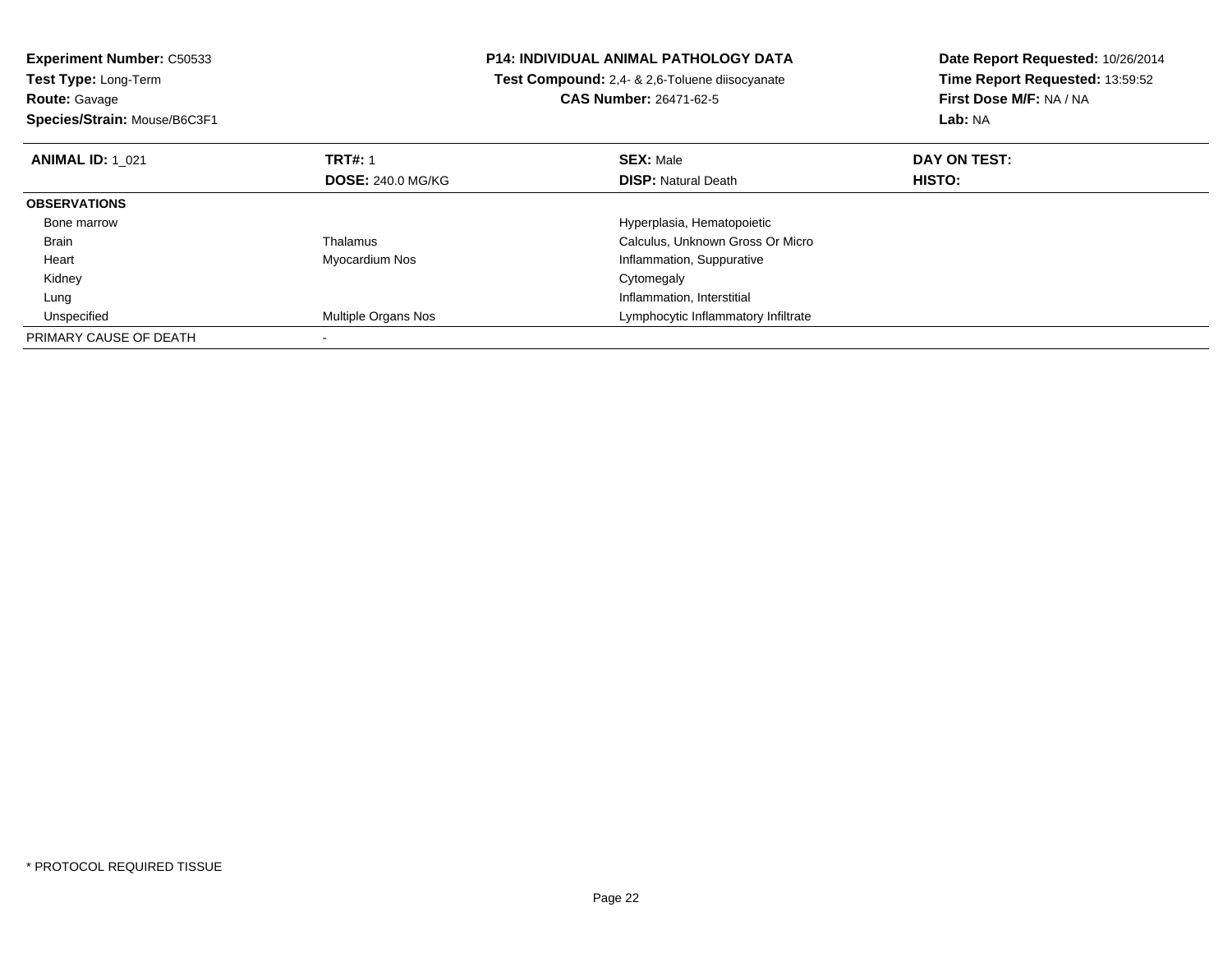| <b>Experiment Number: C50533</b><br>Test Type: Long-Term<br><b>Route: Gavage</b><br>Species/Strain: Mouse/B6C3F1 |                          | <b>P14: INDIVIDUAL ANIMAL PATHOLOGY DATA</b><br>Test Compound: 2,4- & 2,6-Toluene diisocyanate<br><b>CAS Number: 26471-62-5</b> | Date Report Requested: 10/26/2014<br>Time Report Requested: 13:59:52<br>First Dose M/F: NA / NA<br>Lab: NA |
|------------------------------------------------------------------------------------------------------------------|--------------------------|---------------------------------------------------------------------------------------------------------------------------------|------------------------------------------------------------------------------------------------------------|
| <b>ANIMAL ID: 1 022</b>                                                                                          | <b>TRT#: 1</b>           | <b>SEX: Male</b>                                                                                                                | DAY ON TEST:                                                                                               |
|                                                                                                                  | <b>DOSE: 240.0 MG/KG</b> | <b>DISP:</b> Scheduled Sacrifice                                                                                                | HISTO:                                                                                                     |
| <b>OBSERVATIONS</b>                                                                                              |                          |                                                                                                                                 |                                                                                                            |
| Kidney                                                                                                           |                          | Cytomegaly                                                                                                                      |                                                                                                            |
|                                                                                                                  |                          | Lymphocytic Inflammatory Infiltrate                                                                                             |                                                                                                            |
| Lung                                                                                                             |                          | Inflammation, Interstitial                                                                                                      |                                                                                                            |
| Testis                                                                                                           |                          | Mineralization                                                                                                                  |                                                                                                            |
| Urinary bladder                                                                                                  |                          | Lymphocytic Inflammatory Infiltrate                                                                                             |                                                                                                            |
| PRIMARY CAUSE OF DEATH                                                                                           |                          |                                                                                                                                 |                                                                                                            |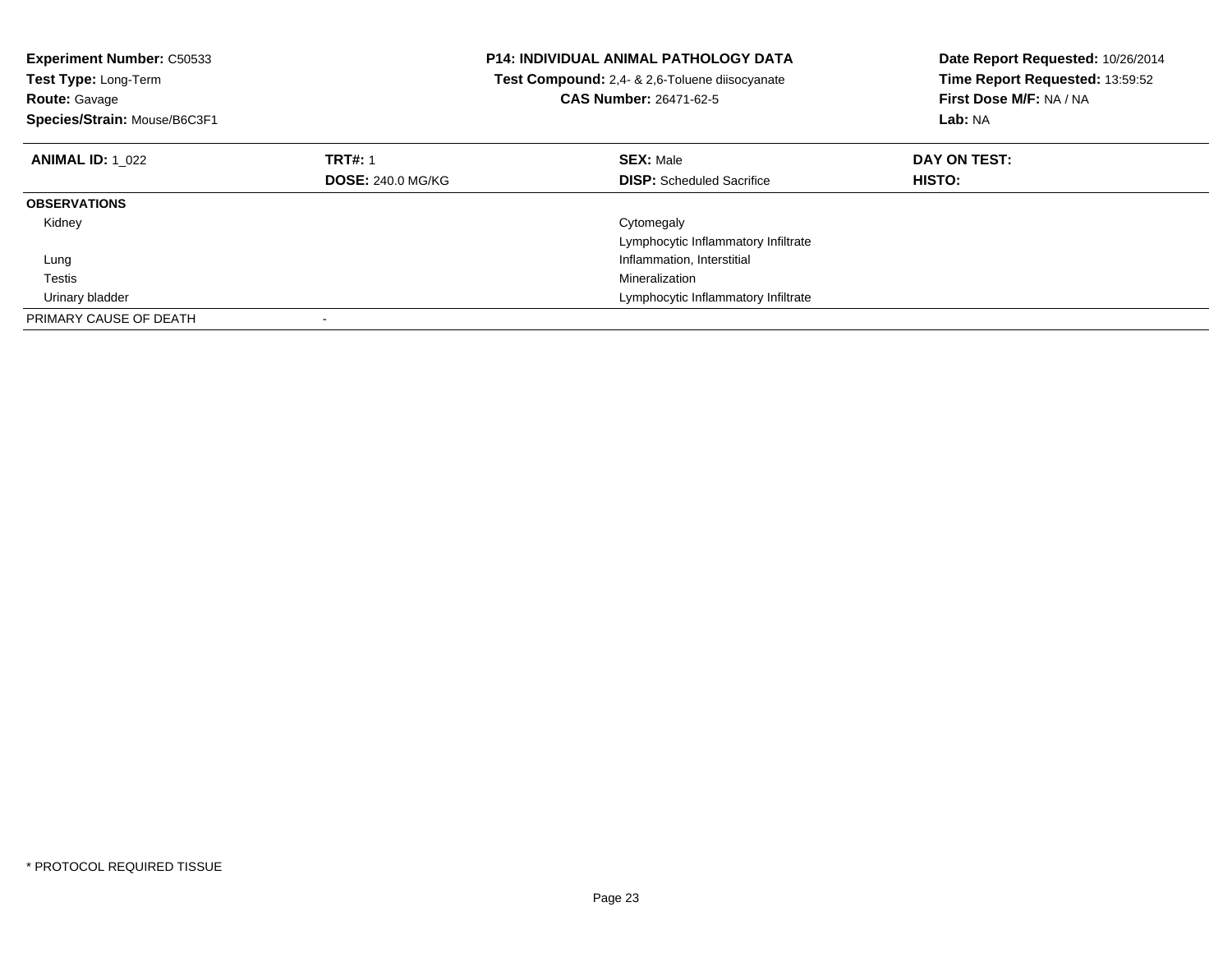| <b>Experiment Number: C50533</b> | <b>P14: INDIVIDUAL ANIMAL PATHOLOGY DATA</b> |                                                       | Date Report Requested: 10/26/2014 |
|----------------------------------|----------------------------------------------|-------------------------------------------------------|-----------------------------------|
| Test Type: Long-Term             |                                              | <b>Test Compound:</b> 2,4- & 2,6-Toluene diisocyanate | Time Report Requested: 13:59:52   |
| <b>Route: Gavage</b>             |                                              | CAS Number: 26471-62-5                                | First Dose M/F: NA / NA           |
| Species/Strain: Mouse/B6C3F1     |                                              |                                                       | Lab: NA                           |
| <b>ANIMAL ID: 1 023</b>          | <b>TRT#: 1</b>                               | <b>SEX: Male</b>                                      | DAY ON TEST:                      |
|                                  | <b>DOSE: 240.0 MG/KG</b>                     | <b>DISP:</b> Scheduled Sacrifice                      | HISTO:                            |
| <b>OBSERVATIONS</b>              |                                              |                                                       |                                   |
| Bone                             | Sternum                                      | Necrosis, Nos                                         |                                   |
| Kidney                           |                                              | Cytomegaly                                            |                                   |
| Lung                             |                                              | Hemorrhage                                            |                                   |
| Spleen                           |                                              | Hyperplasia, Lymphoid                                 |                                   |
| Thyroid                          |                                              | Persistent Embryonic Structure                        |                                   |
| Unspecified                      | Multiple Organs Nos                          | Lymphocytic Inflammatory Infiltrate                   |                                   |
| PRIMARY CAUSE OF DEATH           |                                              |                                                       |                                   |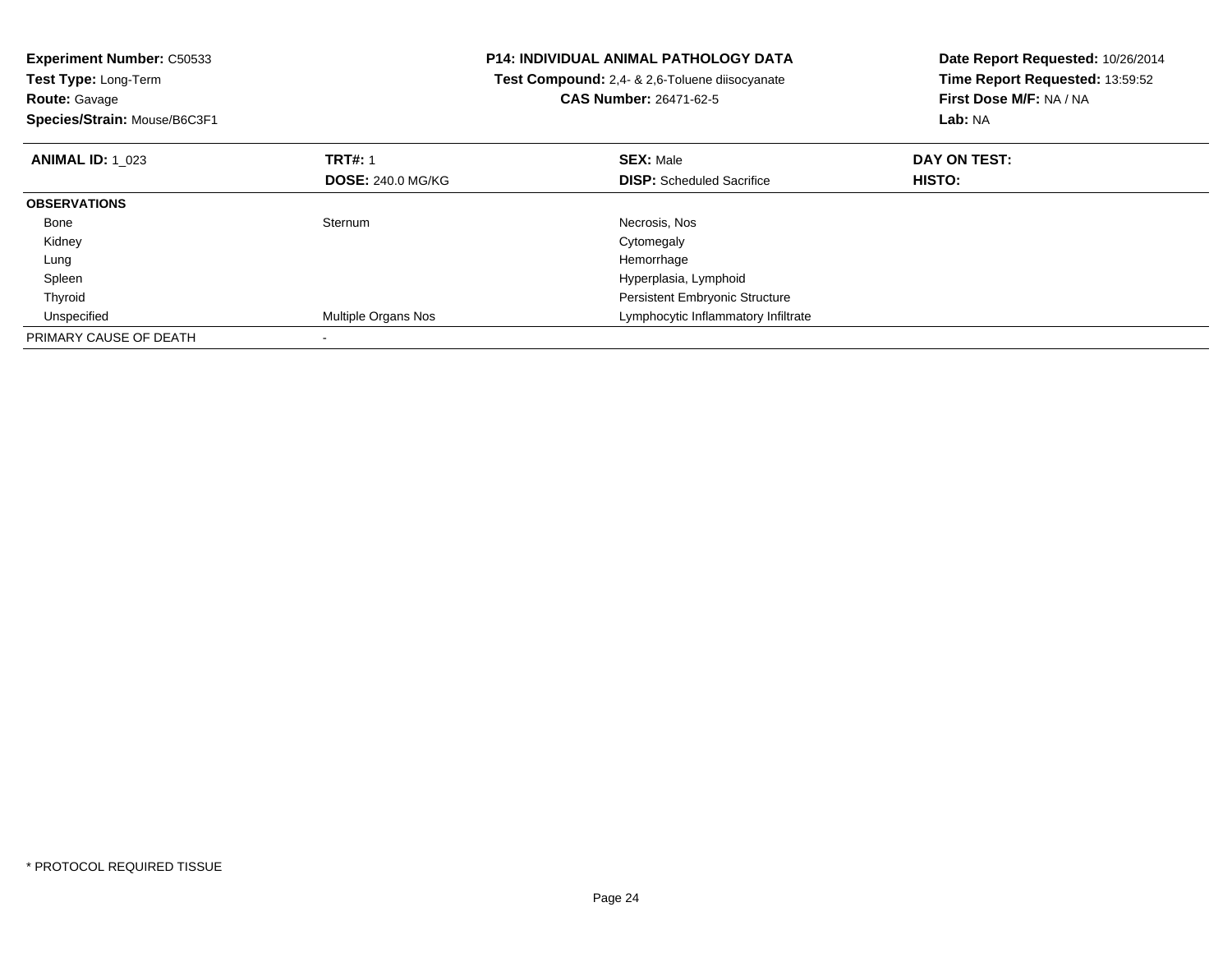| <b>Experiment Number: C50533</b><br><b>Test Type: Long-Term</b><br><b>Route: Gavage</b><br>Species/Strain: Mouse/B6C3F1 |                          | <b>P14: INDIVIDUAL ANIMAL PATHOLOGY DATA</b><br>Test Compound: 2,4- & 2,6-Toluene diisocyanate<br><b>CAS Number: 26471-62-5</b> | Date Report Requested: 10/26/2014<br>Time Report Requested: 13:59:52<br>First Dose M/F: NA / NA<br>Lab: NA |
|-------------------------------------------------------------------------------------------------------------------------|--------------------------|---------------------------------------------------------------------------------------------------------------------------------|------------------------------------------------------------------------------------------------------------|
| <b>ANIMAL ID: 1 024</b>                                                                                                 | <b>TRT#: 1</b>           | <b>SEX: Male</b>                                                                                                                | DAY ON TEST:                                                                                               |
|                                                                                                                         | <b>DOSE: 240.0 MG/KG</b> | <b>DISP:</b> Scheduled Sacrifice                                                                                                | HISTO:                                                                                                     |
| <b>OBSERVATIONS</b>                                                                                                     |                          |                                                                                                                                 |                                                                                                            |
| <b>Brain</b>                                                                                                            | Thalamus                 | Calculus, Unknown Gross Or Micro                                                                                                |                                                                                                            |
| Kidney                                                                                                                  |                          | Cytomegaly                                                                                                                      |                                                                                                            |
|                                                                                                                         |                          | Hyperplasia, Tubular Cell                                                                                                       |                                                                                                            |
| Lung                                                                                                                    |                          | Inflammation, Interstitial                                                                                                      |                                                                                                            |
| Unspecified                                                                                                             | Multiple Organs Nos      | Lymphocytic Inflammatory Infiltrate                                                                                             |                                                                                                            |
| PRIMARY CAUSE OF DEATH                                                                                                  |                          |                                                                                                                                 |                                                                                                            |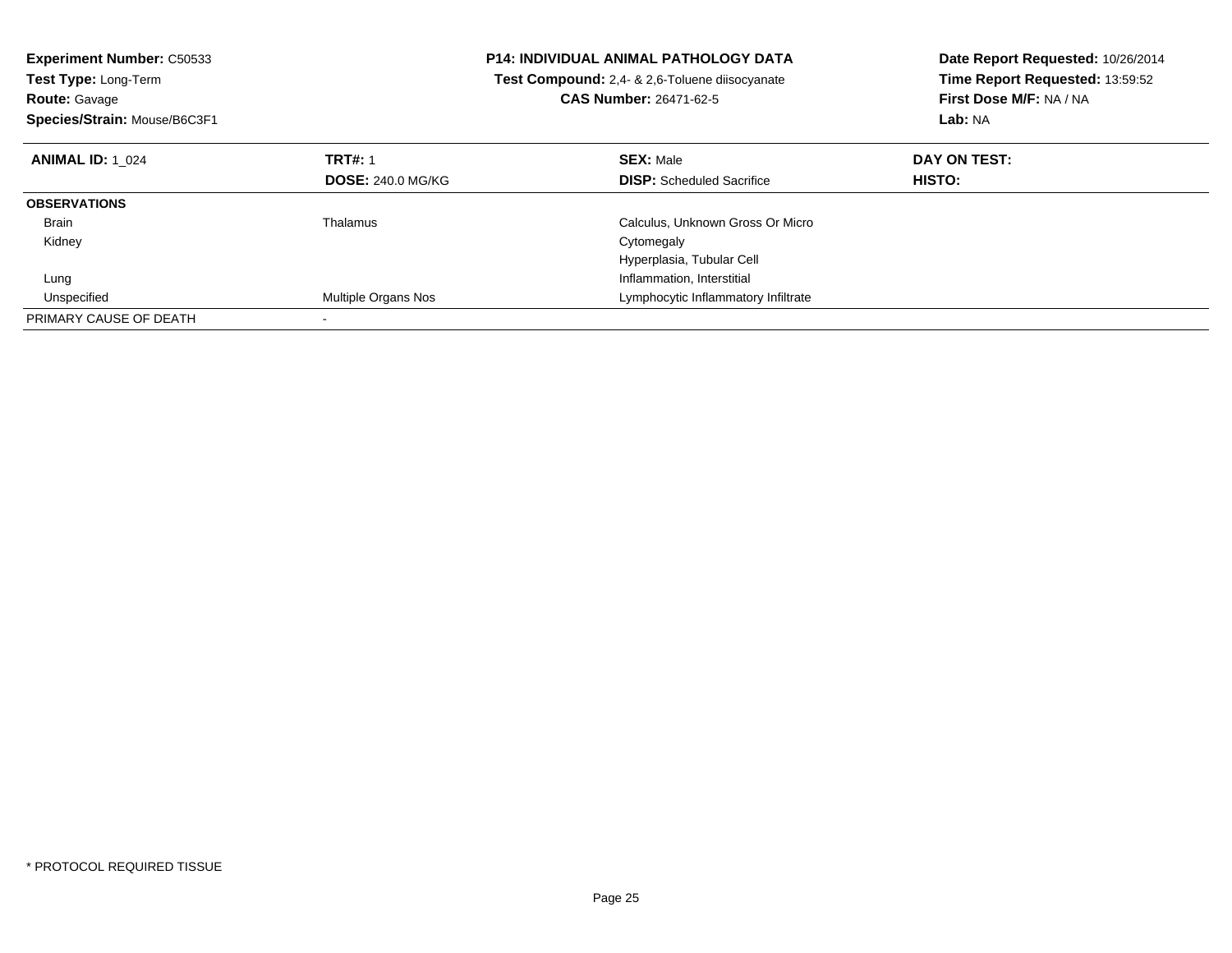| <b>Experiment Number: C50533</b><br>Test Type: Long-Term<br><b>Route: Gavage</b><br>Species/Strain: Mouse/B6C3F1 |                                            | <b>P14: INDIVIDUAL ANIMAL PATHOLOGY DATA</b><br>Test Compound: 2,4- & 2,6-Toluene diisocyanate<br><b>CAS Number: 26471-62-5</b> | Date Report Requested: 10/26/2014<br>Time Report Requested: 13:59:52<br>First Dose M/F: NA / NA<br>Lab: NA |
|------------------------------------------------------------------------------------------------------------------|--------------------------------------------|---------------------------------------------------------------------------------------------------------------------------------|------------------------------------------------------------------------------------------------------------|
| <b>ANIMAL ID: 1 025</b>                                                                                          | <b>TRT#: 1</b><br><b>DOSE: 240.0 MG/KG</b> | <b>SEX: Male</b><br><b>DISP:</b> Natural Death                                                                                  | DAY ON TEST:<br>HISTO:                                                                                     |
| <b>OBSERVATIONS</b>                                                                                              |                                            |                                                                                                                                 |                                                                                                            |
| Trachea                                                                                                          |                                            | Inflammation, Suppurative                                                                                                       |                                                                                                            |
| Unspecified                                                                                                      | Multiple Organs Nos                        | Lymphocytic Inflammatory Infiltrate                                                                                             |                                                                                                            |
| PRIMARY CAUSE OF DEATH                                                                                           |                                            |                                                                                                                                 |                                                                                                            |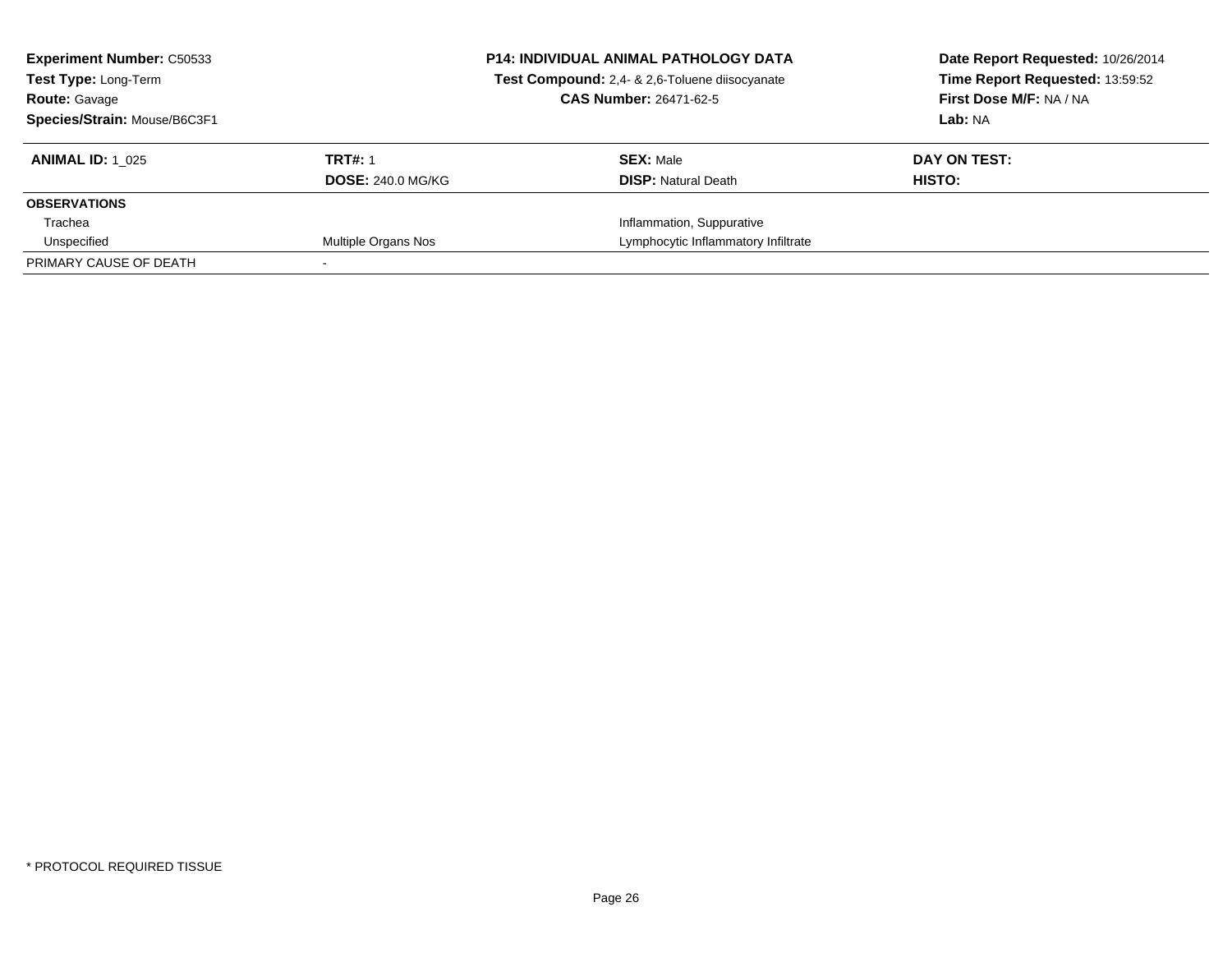| <b>Experiment Number: C50533</b> |                          | <b>P14: INDIVIDUAL ANIMAL PATHOLOGY DATA</b>   | Date Report Requested: 10/26/2014 |
|----------------------------------|--------------------------|------------------------------------------------|-----------------------------------|
| Test Type: Long-Term             |                          | Test Compound: 2,4- & 2,6-Toluene diisocyanate | Time Report Requested: 13:59:52   |
| <b>Route: Gavage</b>             |                          | <b>CAS Number: 26471-62-5</b>                  | First Dose M/F: NA / NA           |
| Species/Strain: Mouse/B6C3F1     |                          |                                                | Lab: NA                           |
| <b>ANIMAL ID: 1 026</b>          | <b>TRT#: 1</b>           | <b>SEX: Male</b>                               | DAY ON TEST:                      |
|                                  | <b>DOSE: 240.0 MG/KG</b> | <b>DISP:</b> Scheduled Sacrifice               | HISTO:                            |
| <b>OBSERVATIONS</b>              |                          |                                                |                                   |
| Brain                            | Thalamus                 | Calculus, Unknown Gross Or Micro               |                                   |
| Kidney                           |                          | Cytomegaly                                     |                                   |
|                                  |                          | Lymphocytic Inflammatory Infiltrate            |                                   |
| Liver                            |                          | Hepatocellular Adenoma                         |                                   |
| Lung                             |                          | Alveolar/Bronchiolar Adenoma                   |                                   |
|                                  |                          | Inflammation, Interstitial                     |                                   |
| PRIMARY CAUSE OF DEATH           |                          |                                                |                                   |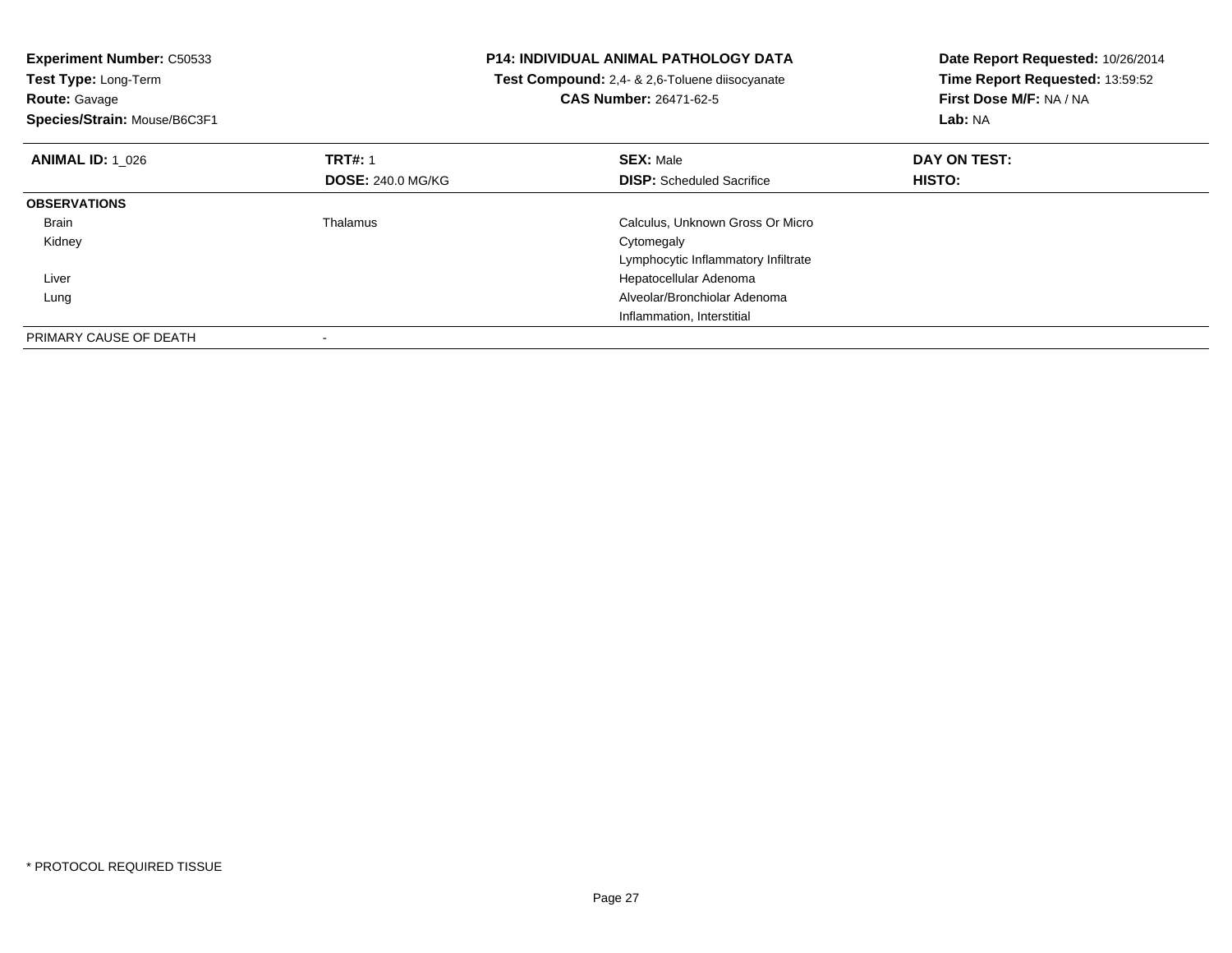| <b>Experiment Number: C50533</b><br><b>Test Type: Long-Term</b><br><b>Route: Gavage</b><br>Species/Strain: Mouse/B6C3F1 |                                            | <b>P14: INDIVIDUAL ANIMAL PATHOLOGY DATA</b><br>Test Compound: 2,4- & 2,6-Toluene diisocyanate<br><b>CAS Number: 26471-62-5</b> | Date Report Requested: 10/26/2014<br>Time Report Requested: 13:59:52<br>First Dose M/F: NA / NA<br>Lab: NA |
|-------------------------------------------------------------------------------------------------------------------------|--------------------------------------------|---------------------------------------------------------------------------------------------------------------------------------|------------------------------------------------------------------------------------------------------------|
| <b>ANIMAL ID: 1 027</b>                                                                                                 | <b>TRT#: 1</b><br><b>DOSE: 240.0 MG/KG</b> | <b>SEX: Male</b><br><b>DISP:</b> Scheduled Sacrifice                                                                            | DAY ON TEST:<br>HISTO:                                                                                     |
| <b>OBSERVATIONS</b>                                                                                                     |                                            |                                                                                                                                 |                                                                                                            |
| Kidney                                                                                                                  |                                            | Cytomegaly                                                                                                                      |                                                                                                            |
| Liver                                                                                                                   |                                            | Hepatocellular Adenoma                                                                                                          |                                                                                                            |
| Lung                                                                                                                    |                                            | Inflammation, Interstitial                                                                                                      |                                                                                                            |
| Unspecified                                                                                                             | Multiple Organs Nos                        | Lymphocytic Inflammatory Infiltrate                                                                                             |                                                                                                            |
| PRIMARY CAUSE OF DEATH                                                                                                  |                                            |                                                                                                                                 |                                                                                                            |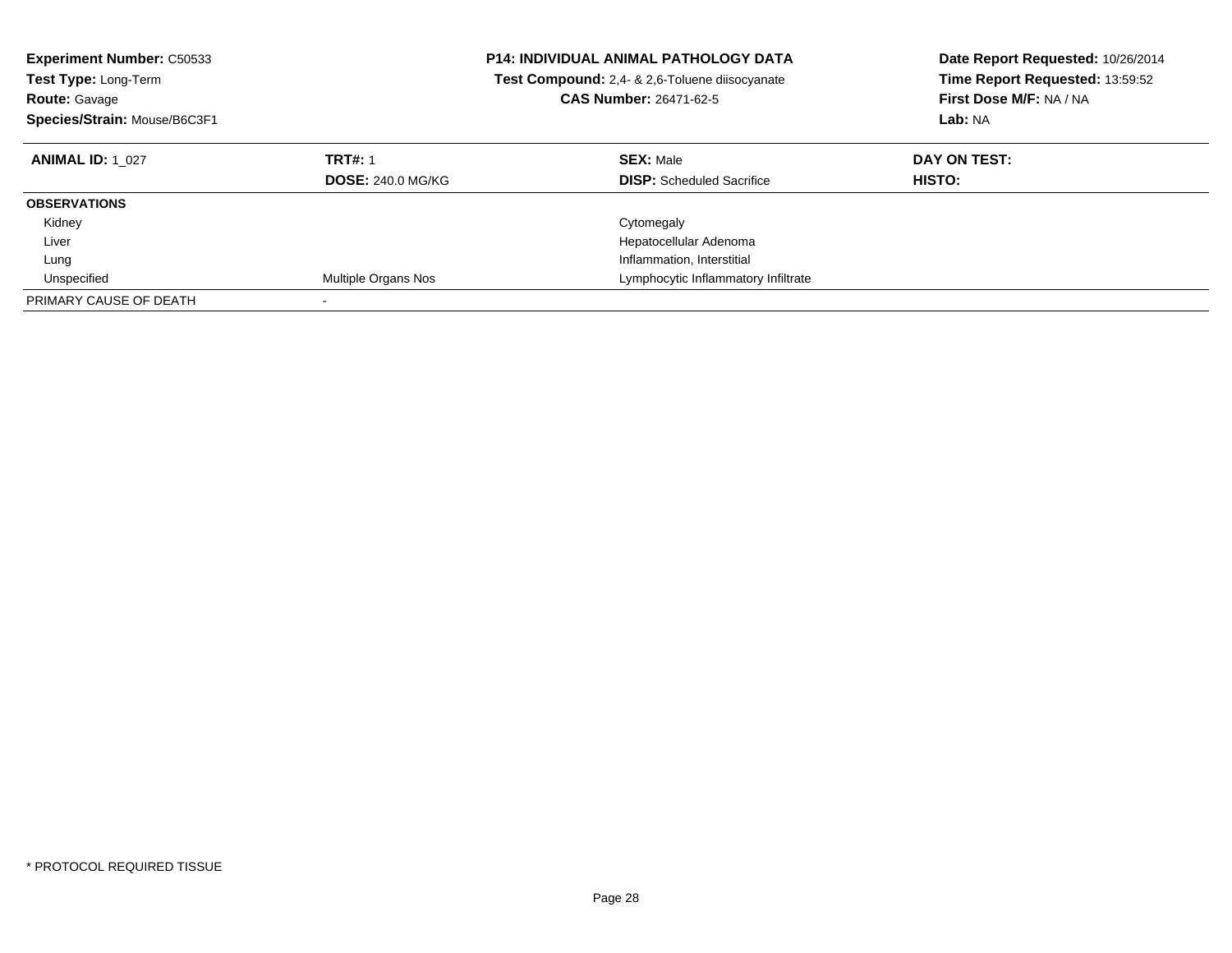| <b>Experiment Number: C50533</b><br><b>Test Type: Long-Term</b><br><b>Route: Gavage</b><br>Species/Strain: Mouse/B6C3F1 |                                            | <b>P14: INDIVIDUAL ANIMAL PATHOLOGY DATA</b><br><b>Test Compound:</b> 2.4- & 2.6-Toluene diisocyanate<br><b>CAS Number: 26471-62-5</b> | Date Report Requested: 10/26/2014<br>Time Report Requested: 13:59:52<br>First Dose M/F: NA / NA<br>Lab: NA |
|-------------------------------------------------------------------------------------------------------------------------|--------------------------------------------|----------------------------------------------------------------------------------------------------------------------------------------|------------------------------------------------------------------------------------------------------------|
| <b>ANIMAL ID: 1 028</b>                                                                                                 | <b>TRT#: 1</b><br><b>DOSE: 240.0 MG/KG</b> | <b>SEX: Male</b><br><b>DISP:</b> Scheduled Sacrifice                                                                                   | DAY ON TEST:<br><b>HISTO:</b>                                                                              |
| <b>OBSERVATIONS</b>                                                                                                     |                                            |                                                                                                                                        |                                                                                                            |
| Kidney                                                                                                                  |                                            | Cytomegaly                                                                                                                             |                                                                                                            |
| Lung                                                                                                                    |                                            | Inflammation, Interstitial                                                                                                             |                                                                                                            |
| Thymus                                                                                                                  |                                            | Cyst, Nos                                                                                                                              |                                                                                                            |
| Unspecified                                                                                                             | Multiple Organs Nos                        | Lymphocytic Inflammatory Infiltrate                                                                                                    |                                                                                                            |
| PRIMARY CAUSE OF DEATH                                                                                                  |                                            |                                                                                                                                        |                                                                                                            |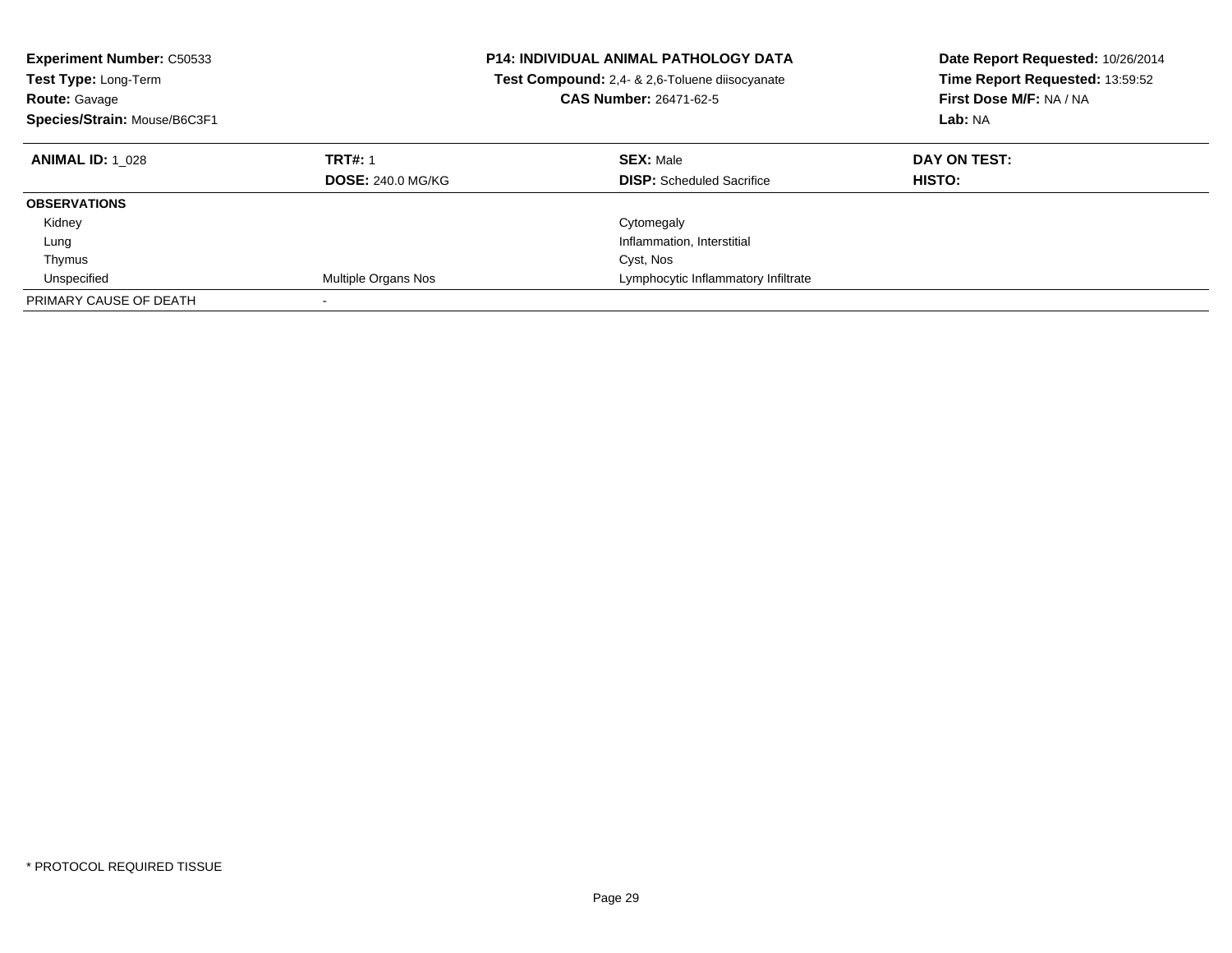| <b>Experiment Number: C50533</b><br>Test Type: Long-Term<br><b>Route: Gavage</b><br>Species/Strain: Mouse/B6C3F1 |                          | <b>P14: INDIVIDUAL ANIMAL PATHOLOGY DATA</b><br>Test Compound: 2,4- & 2,6-Toluene diisocyanate<br><b>CAS Number: 26471-62-5</b> | Date Report Requested: 10/26/2014<br>Time Report Requested: 13:59:52<br>First Dose M/F: NA / NA<br>Lab: NA |
|------------------------------------------------------------------------------------------------------------------|--------------------------|---------------------------------------------------------------------------------------------------------------------------------|------------------------------------------------------------------------------------------------------------|
| <b>ANIMAL ID: 1 029</b>                                                                                          | <b>TRT#: 1</b>           | <b>SEX: Male</b>                                                                                                                | DAY ON TEST:                                                                                               |
|                                                                                                                  | <b>DOSE: 240.0 MG/KG</b> | <b>DISP:</b> Natural Death                                                                                                      | HISTO:                                                                                                     |
| <b>OBSERVATIONS</b>                                                                                              |                          |                                                                                                                                 |                                                                                                            |
| Lung                                                                                                             |                          | Hemorrhage                                                                                                                      |                                                                                                            |
| PRIMARY CAUSE OF DEATH                                                                                           | $\overline{\phantom{a}}$ |                                                                                                                                 |                                                                                                            |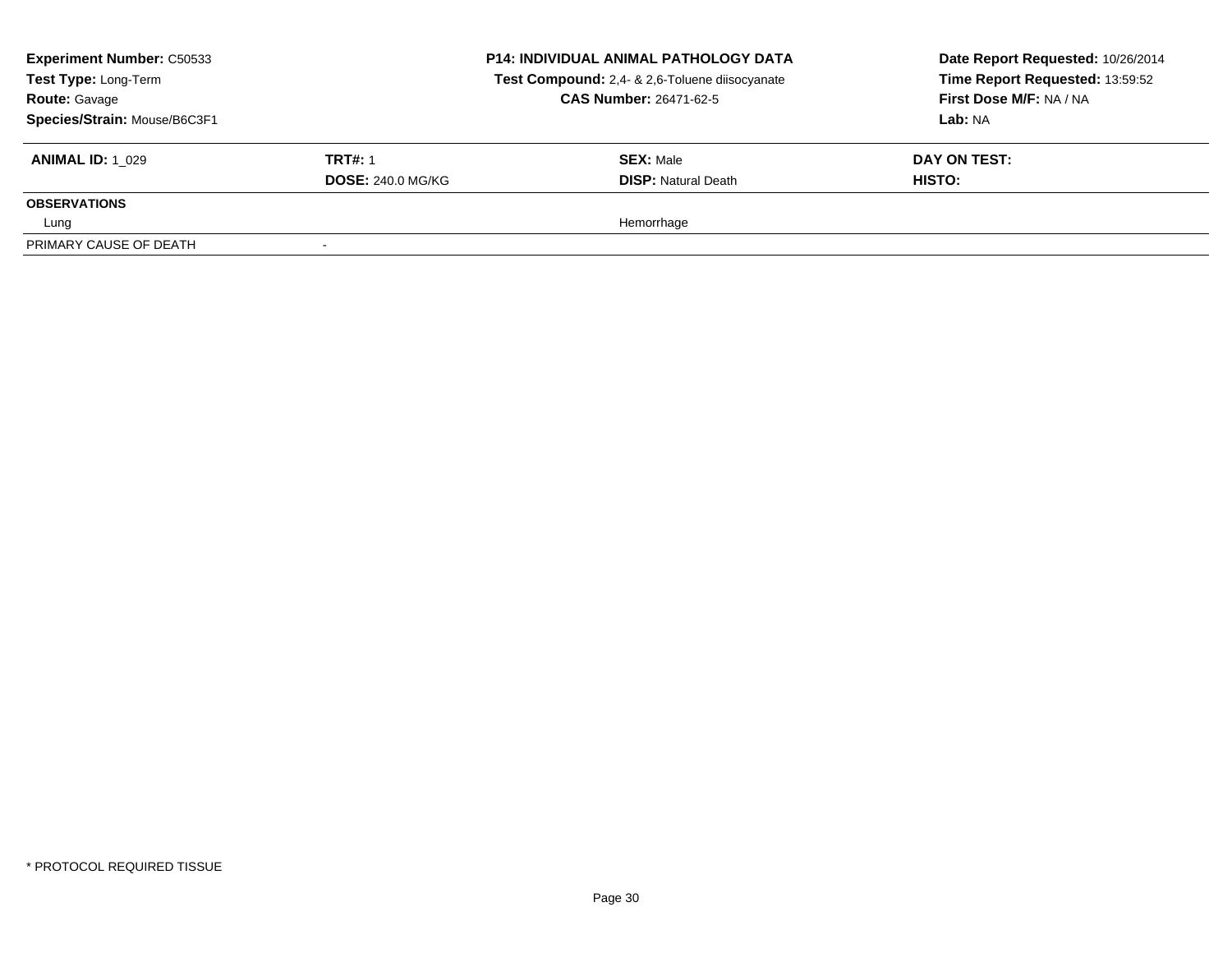| <b>Experiment Number: C50533</b><br>Test Type: Long-Term<br><b>Route: Gavage</b><br>Species/Strain: Mouse/B6C3F1 |                          | <b>P14: INDIVIDUAL ANIMAL PATHOLOGY DATA</b><br>Test Compound: 2,4- & 2,6-Toluene diisocyanate<br><b>CAS Number: 26471-62-5</b> | Date Report Requested: 10/26/2014<br>Time Report Requested: 13:59:52<br>First Dose M/F: NA / NA<br>Lab: NA |
|------------------------------------------------------------------------------------------------------------------|--------------------------|---------------------------------------------------------------------------------------------------------------------------------|------------------------------------------------------------------------------------------------------------|
| <b>ANIMAL ID:</b> 1 030                                                                                          | <b>TRT#: 1</b>           | <b>SEX: Male</b>                                                                                                                | DAY ON TEST:                                                                                               |
|                                                                                                                  | <b>DOSE: 240.0 MG/KG</b> | <b>DISP:</b> Scheduled Sacrifice                                                                                                | HISTO:                                                                                                     |
| <b>OBSERVATIONS</b>                                                                                              |                          |                                                                                                                                 |                                                                                                            |
| Bone marrow                                                                                                      |                          | Necrosis, Nos                                                                                                                   |                                                                                                            |
| Kidney                                                                                                           |                          | Cytomegaly                                                                                                                      |                                                                                                            |
| Unspecified                                                                                                      | Multiple Organs Nos      | Lymphocytic Inflammatory Infiltrate                                                                                             |                                                                                                            |
| PRIMARY CAUSE OF DEATH                                                                                           |                          |                                                                                                                                 |                                                                                                            |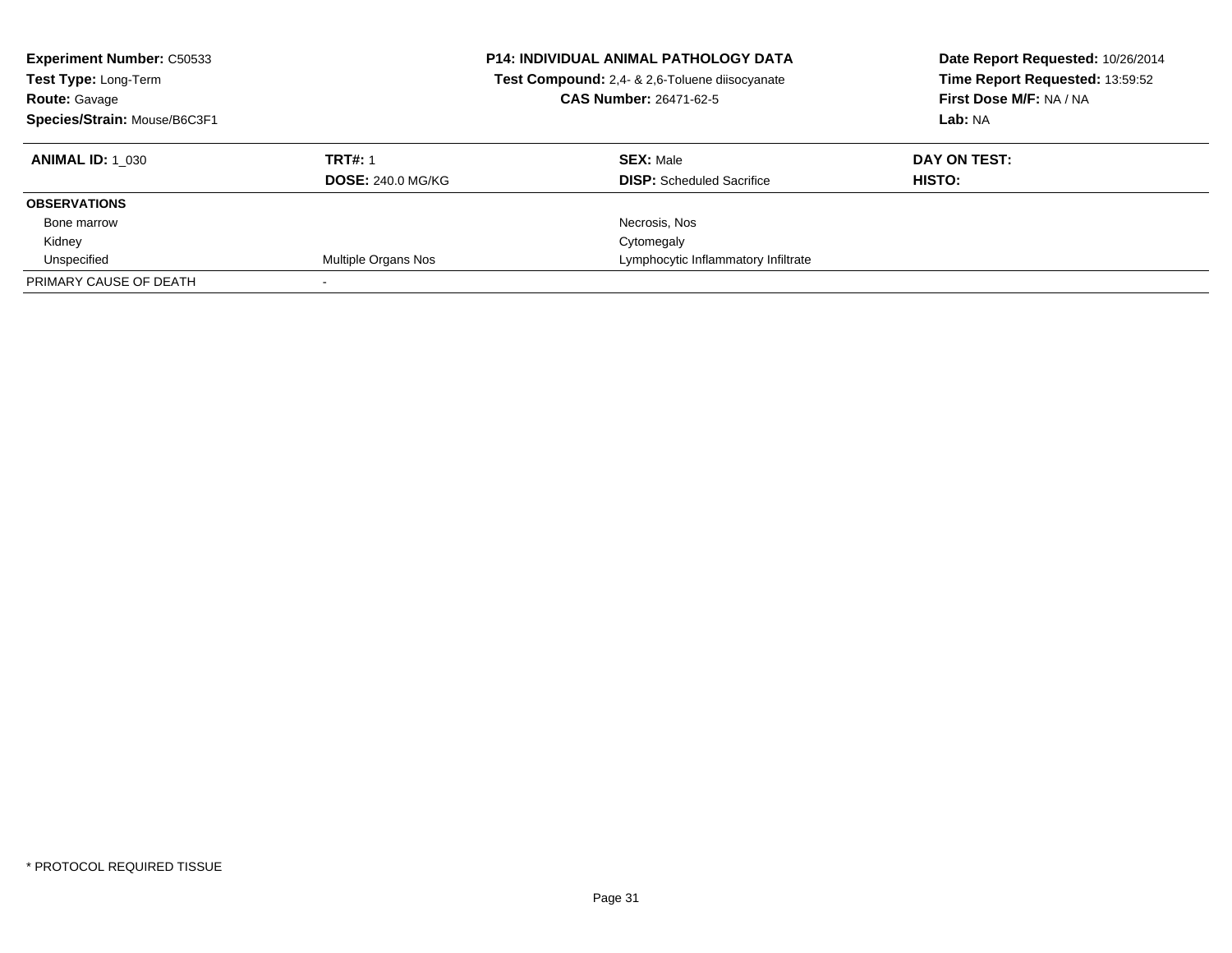| <b>Experiment Number: C50533</b><br>Test Type: Long-Term<br><b>Route: Gavage</b><br>Species/Strain: Mouse/B6C3F1 |                          | <b>P14: INDIVIDUAL ANIMAL PATHOLOGY DATA</b><br>Test Compound: 2,4- & 2,6-Toluene diisocyanate<br><b>CAS Number: 26471-62-5</b> | Date Report Requested: 10/26/2014<br>Time Report Requested: 13:59:52<br>First Dose M/F: NA / NA<br>Lab: NA |
|------------------------------------------------------------------------------------------------------------------|--------------------------|---------------------------------------------------------------------------------------------------------------------------------|------------------------------------------------------------------------------------------------------------|
| <b>ANIMAL ID: 1 031</b>                                                                                          | <b>TRT#: 1</b>           | <b>SEX:</b> Male                                                                                                                | DAY ON TEST:                                                                                               |
|                                                                                                                  | <b>DOSE: 240.0 MG/KG</b> | <b>DISP:</b> Scheduled Sacrifice                                                                                                | <b>HISTO:</b>                                                                                              |
| <b>OBSERVATIONS</b>                                                                                              |                          |                                                                                                                                 |                                                                                                            |
| Adrenal gland                                                                                                    | Cortex Nos               | <b>Focal Cellular Change</b>                                                                                                    |                                                                                                            |
| Kidney                                                                                                           |                          | Cytomegaly                                                                                                                      |                                                                                                            |
| Unspecified                                                                                                      | Multiple Organs Nos      | Lymphocytic Inflammatory Infiltrate                                                                                             |                                                                                                            |
| PRIMARY CAUSE OF DEATH                                                                                           |                          |                                                                                                                                 |                                                                                                            |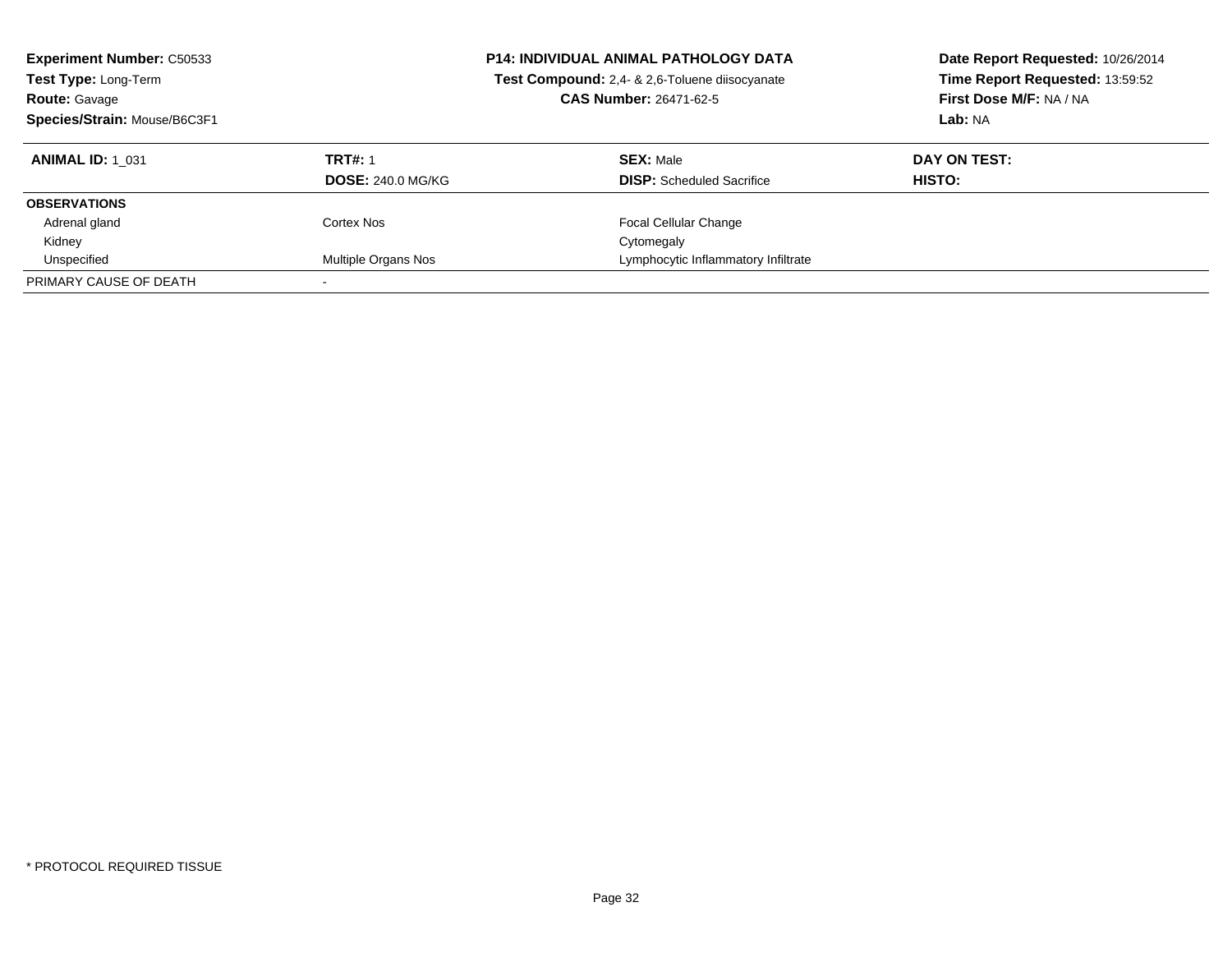| <b>Experiment Number: C50533</b><br>Test Type: Long-Term<br><b>Route: Gavage</b><br>Species/Strain: Mouse/B6C3F1 |                                            | <b>P14: INDIVIDUAL ANIMAL PATHOLOGY DATA</b><br>Test Compound: 2,4- & 2,6-Toluene diisocyanate<br><b>CAS Number: 26471-62-5</b> | Date Report Requested: 10/26/2014<br>Time Report Requested: 13:59:52<br>First Dose M/F: NA / NA<br>Lab: NA |
|------------------------------------------------------------------------------------------------------------------|--------------------------------------------|---------------------------------------------------------------------------------------------------------------------------------|------------------------------------------------------------------------------------------------------------|
| <b>ANIMAL ID: 1 032</b>                                                                                          | <b>TRT#: 1</b><br><b>DOSE: 240.0 MG/KG</b> | <b>SEX: Male</b><br><b>DISP:</b> Natural Death                                                                                  | DAY ON TEST:<br>HISTO:                                                                                     |
| <b>OBSERVATIONS</b>                                                                                              |                                            |                                                                                                                                 |                                                                                                            |
| <b>Brain</b>                                                                                                     | Thalamus                                   | Calculus, Unknown Gross Or Micro                                                                                                |                                                                                                            |
| Kidney                                                                                                           |                                            | Cytomegaly                                                                                                                      |                                                                                                            |
| PRIMARY CAUSE OF DEATH                                                                                           |                                            |                                                                                                                                 |                                                                                                            |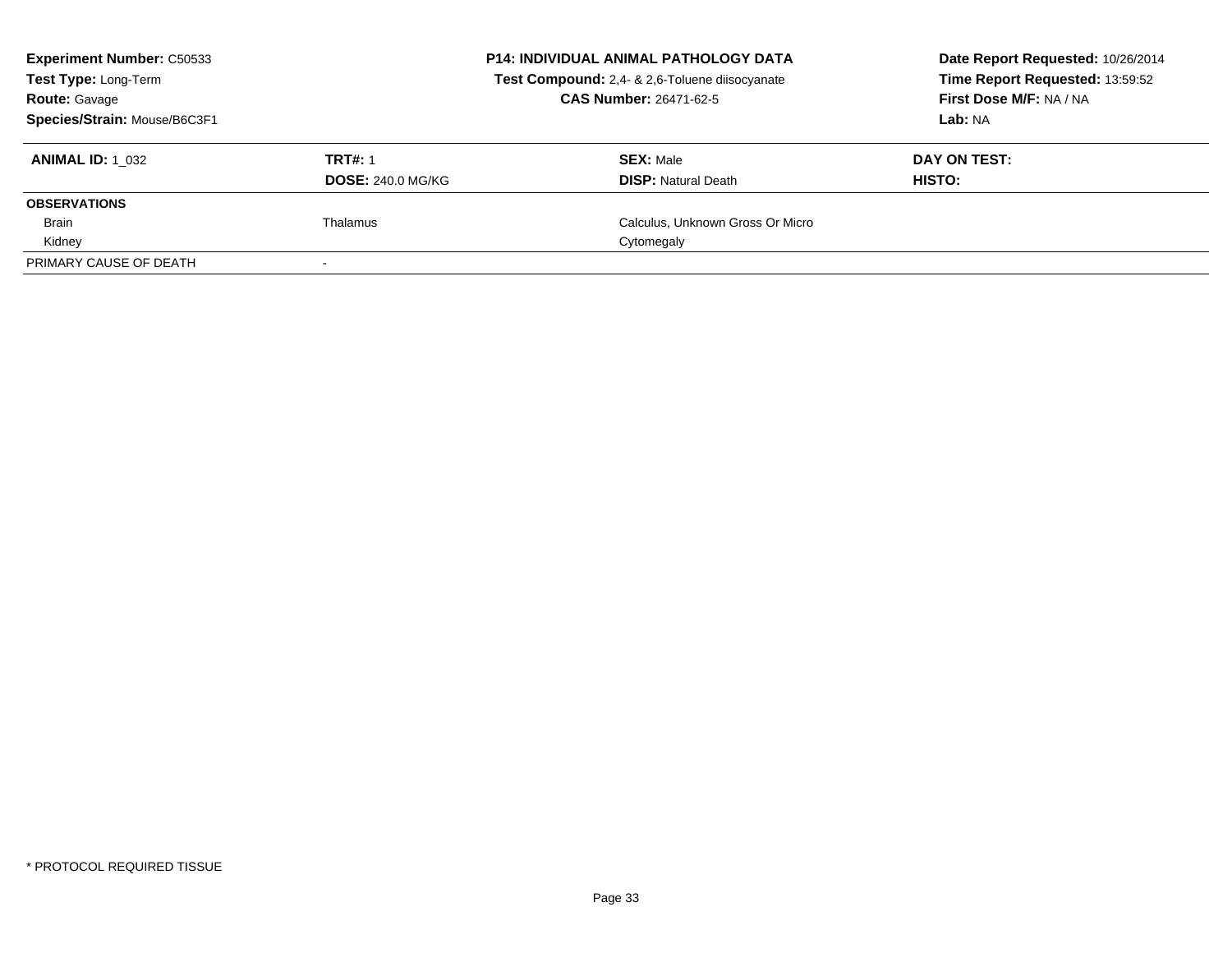| <b>Experiment Number: C50533</b><br><b>Test Type: Long-Term</b><br><b>Route: Gavage</b><br>Species/Strain: Mouse/B6C3F1 |                          | <b>P14: INDIVIDUAL ANIMAL PATHOLOGY DATA</b><br>Test Compound: 2,4- & 2,6-Toluene diisocyanate<br><b>CAS Number: 26471-62-5</b> | Date Report Requested: 10/26/2014<br>Time Report Requested: 13:59:52<br>First Dose M/F: NA / NA<br>Lab: NA |
|-------------------------------------------------------------------------------------------------------------------------|--------------------------|---------------------------------------------------------------------------------------------------------------------------------|------------------------------------------------------------------------------------------------------------|
| <b>ANIMAL ID: 1 033</b>                                                                                                 | <b>TRT#: 1</b>           | <b>SEX: Male</b>                                                                                                                | DAY ON TEST:                                                                                               |
|                                                                                                                         | <b>DOSE: 240.0 MG/KG</b> | <b>DISP:</b> Scheduled Sacrifice                                                                                                | HISTO:                                                                                                     |
| <b>OBSERVATIONS</b>                                                                                                     |                          |                                                                                                                                 |                                                                                                            |
| Kidney                                                                                                                  |                          | Cytomegaly                                                                                                                      |                                                                                                            |
|                                                                                                                         |                          | Lymphocytic Inflammatory Infiltrate                                                                                             |                                                                                                            |
| Liver                                                                                                                   |                          | Angiectasis                                                                                                                     |                                                                                                            |
| Lung                                                                                                                    |                          | Inflammation, Interstitial                                                                                                      |                                                                                                            |
| Urinary bladder                                                                                                         |                          | Lymphocytic Inflammatory Infiltrate                                                                                             |                                                                                                            |
| PRIMARY CAUSE OF DEATH                                                                                                  |                          |                                                                                                                                 |                                                                                                            |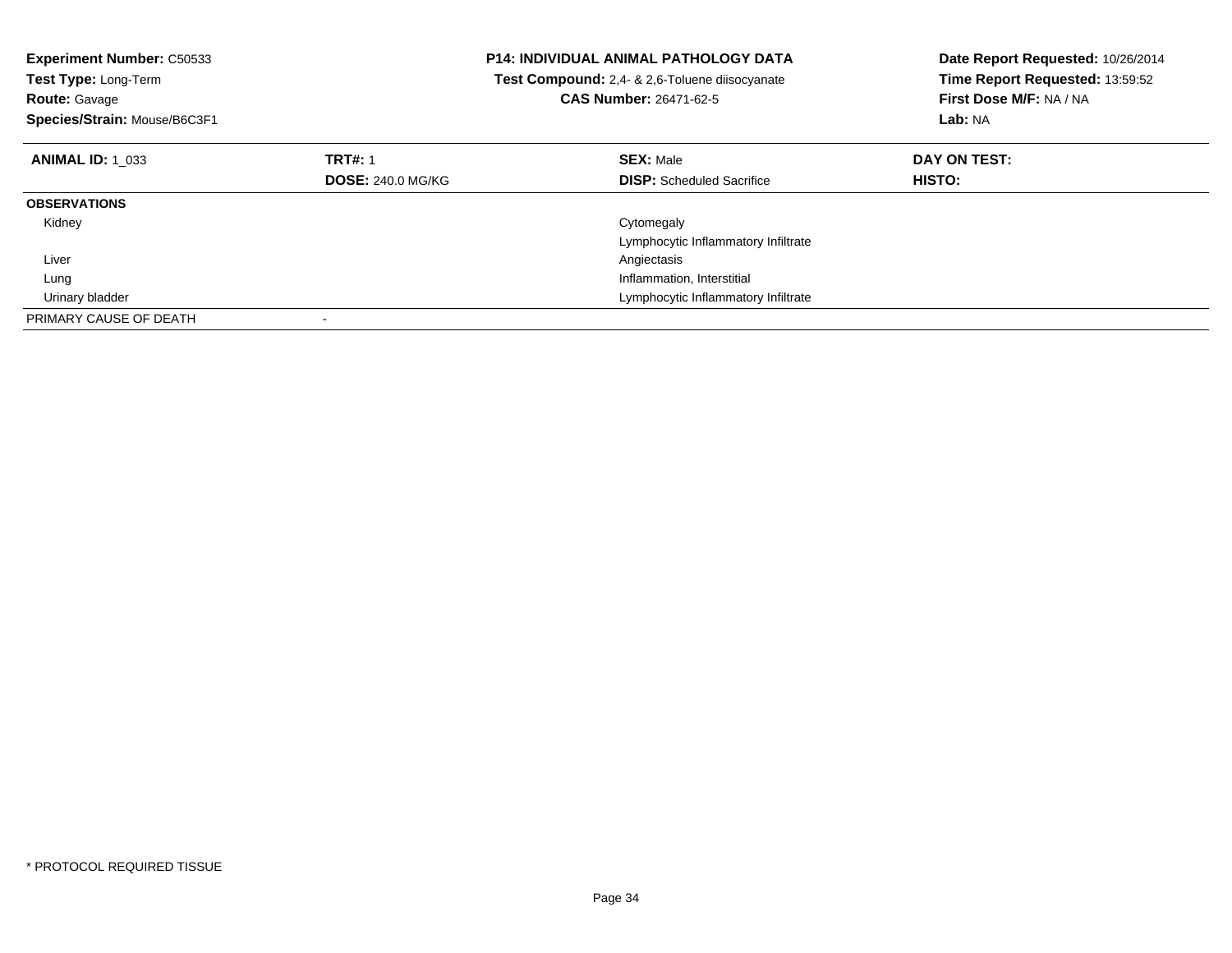| <b>Experiment Number: C50533</b><br>Test Type: Long-Term<br><b>Route: Gavage</b><br>Species/Strain: Mouse/B6C3F1 |                          | <b>P14: INDIVIDUAL ANIMAL PATHOLOGY DATA</b><br>Test Compound: 2,4- & 2,6-Toluene diisocyanate<br><b>CAS Number: 26471-62-5</b> | Date Report Requested: 10/26/2014<br>Time Report Requested: 13:59:52<br>First Dose M/F: NA / NA<br>Lab: NA |
|------------------------------------------------------------------------------------------------------------------|--------------------------|---------------------------------------------------------------------------------------------------------------------------------|------------------------------------------------------------------------------------------------------------|
| <b>ANIMAL ID: 1 035</b>                                                                                          | <b>TRT#: 1</b>           | <b>SEX: Male</b>                                                                                                                | DAY ON TEST:                                                                                               |
|                                                                                                                  | <b>DOSE: 240.0 MG/KG</b> | <b>DISP:</b> Scheduled Sacrifice                                                                                                | HISTO:                                                                                                     |
| <b>OBSERVATIONS</b>                                                                                              |                          |                                                                                                                                 |                                                                                                            |
| Kidney                                                                                                           |                          | Cytomegaly                                                                                                                      |                                                                                                            |
| Lung                                                                                                             |                          | Inflammation, Interstitial                                                                                                      |                                                                                                            |
| Unspecified                                                                                                      | Multiple Organs Nos      | Lymphocytic Inflammatory Infiltrate                                                                                             |                                                                                                            |
| PRIMARY CAUSE OF DEATH                                                                                           |                          |                                                                                                                                 |                                                                                                            |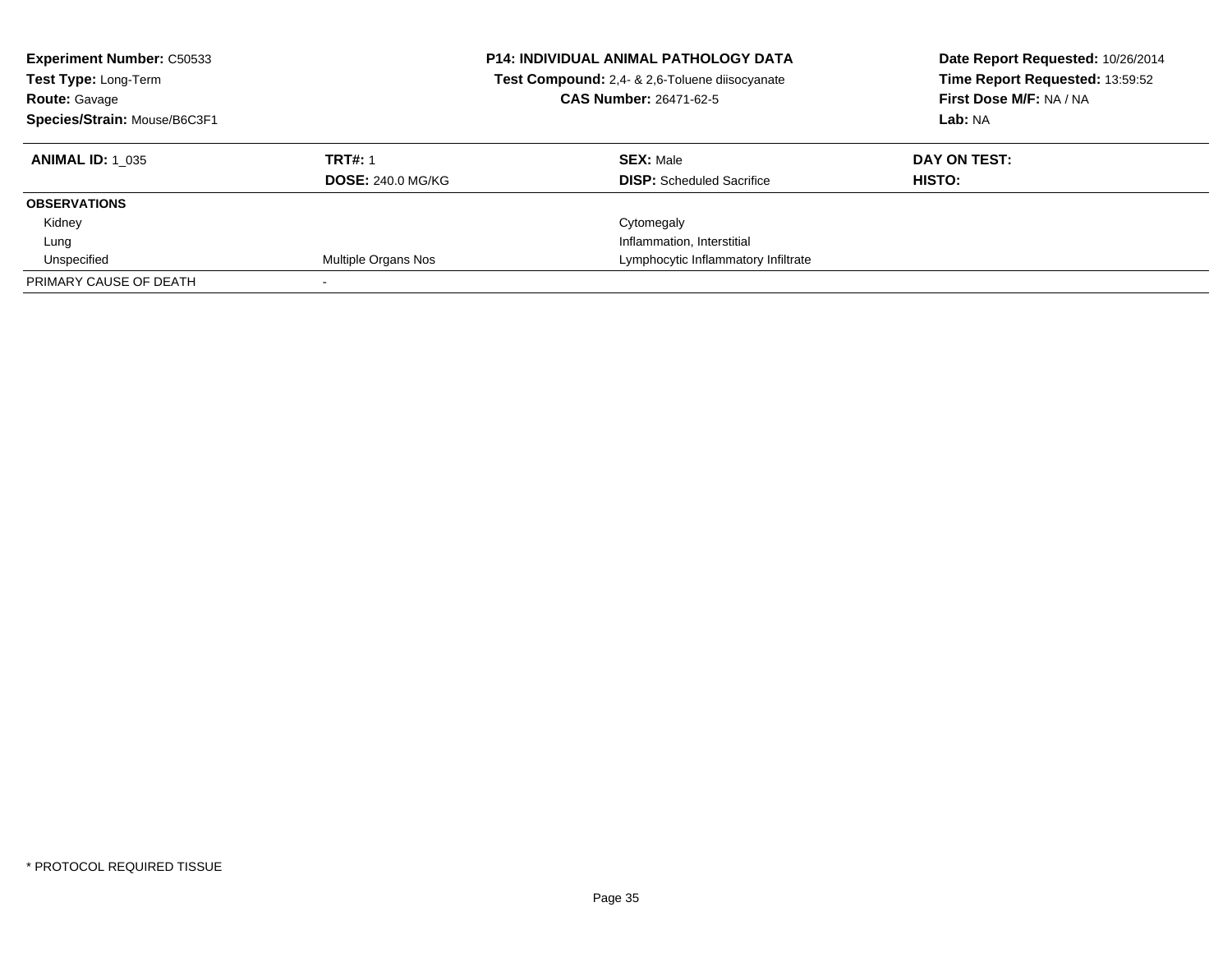| <b>Experiment Number: C50533</b><br><b>Test Type: Long-Term</b><br><b>Route: Gavage</b><br>Species/Strain: Mouse/B6C3F1 |                                            | <b>P14: INDIVIDUAL ANIMAL PATHOLOGY DATA</b><br>Test Compound: 2,4- & 2,6-Toluene diisocyanate<br><b>CAS Number: 26471-62-5</b> | Date Report Requested: 10/26/2014<br>Time Report Requested: 13:59:52<br>First Dose M/F: NA / NA<br>Lab: NA |
|-------------------------------------------------------------------------------------------------------------------------|--------------------------------------------|---------------------------------------------------------------------------------------------------------------------------------|------------------------------------------------------------------------------------------------------------|
| <b>ANIMAL ID: 1 036</b>                                                                                                 | <b>TRT#: 1</b><br><b>DOSE: 240.0 MG/KG</b> | <b>SEX: Male</b><br><b>DISP:</b> Scheduled Sacrifice                                                                            | DAY ON TEST:<br>HISTO:                                                                                     |
| <b>OBSERVATIONS</b>                                                                                                     |                                            |                                                                                                                                 |                                                                                                            |
| Kidney                                                                                                                  |                                            | Cytomegaly                                                                                                                      |                                                                                                            |
| Unspecified                                                                                                             | Multiple Organs Nos                        | Lymphocytic Inflammatory Infiltrate                                                                                             |                                                                                                            |
| PRIMARY CAUSE OF DEATH                                                                                                  |                                            |                                                                                                                                 |                                                                                                            |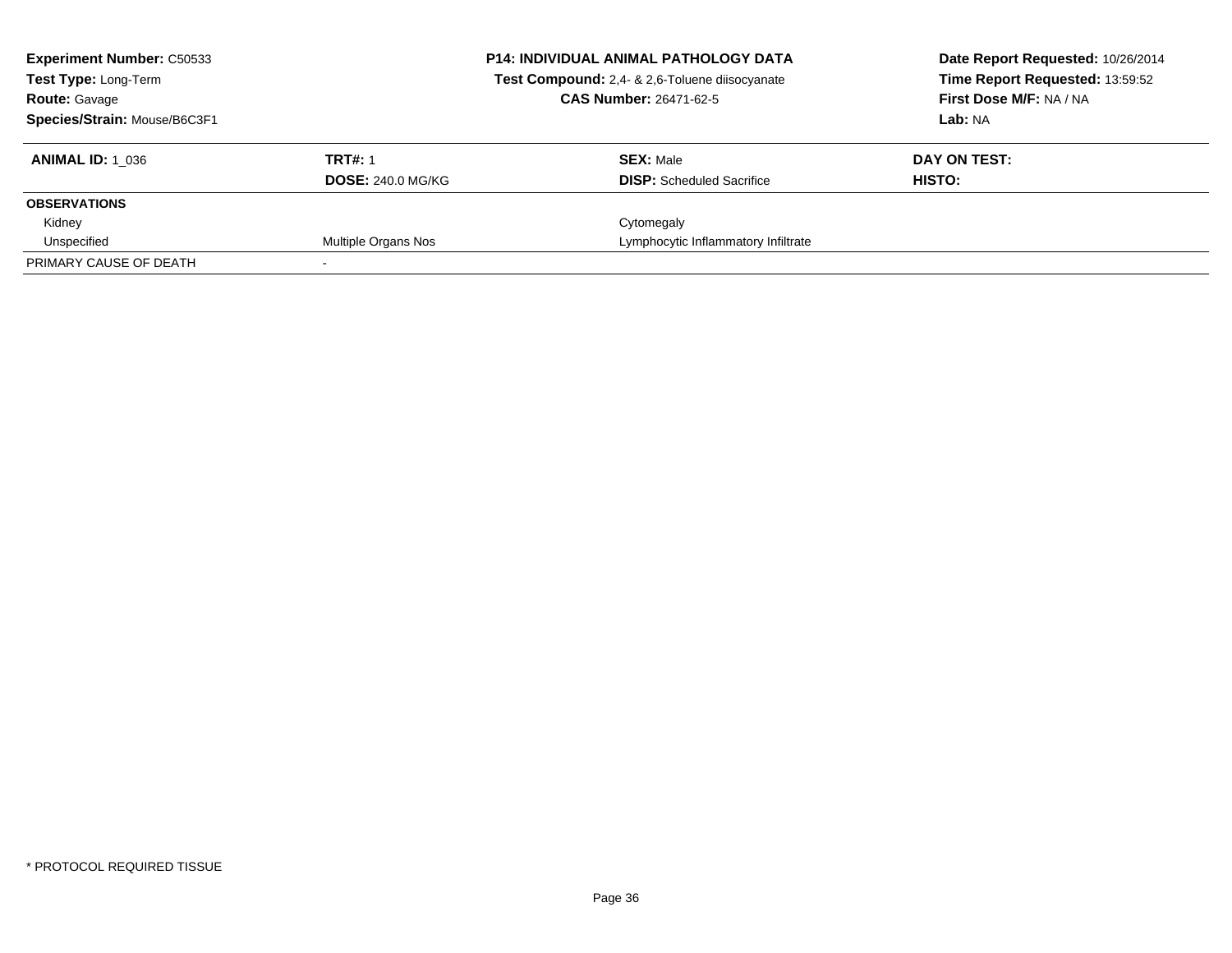| <b>Experiment Number: C50533</b><br><b>Test Type: Long-Term</b><br><b>Route: Gavage</b><br>Species/Strain: Mouse/B6C3F1 |                          | <b>P14: INDIVIDUAL ANIMAL PATHOLOGY DATA</b><br>Test Compound: 2,4- & 2,6-Toluene diisocyanate<br><b>CAS Number: 26471-62-5</b> | Date Report Requested: 10/26/2014<br>Time Report Requested: 13:59:52<br>First Dose M/F: NA / NA<br>Lab: NA |
|-------------------------------------------------------------------------------------------------------------------------|--------------------------|---------------------------------------------------------------------------------------------------------------------------------|------------------------------------------------------------------------------------------------------------|
| <b>ANIMAL ID: 1 037</b>                                                                                                 | <b>TRT#: 1</b>           | <b>SEX: Male</b>                                                                                                                | DAY ON TEST:                                                                                               |
|                                                                                                                         | <b>DOSE: 240.0 MG/KG</b> | <b>DISP:</b> Scheduled Sacrifice                                                                                                | <b>HISTO:</b>                                                                                              |
| <b>OBSERVATIONS</b>                                                                                                     |                          |                                                                                                                                 |                                                                                                            |
| Bone                                                                                                                    | Sternum                  | Necrosis, Nos                                                                                                                   |                                                                                                            |
| Kidney                                                                                                                  |                          | Cytomegaly                                                                                                                      |                                                                                                            |
| Lung                                                                                                                    |                          | Hemorrhage                                                                                                                      |                                                                                                            |
| Unspecified                                                                                                             | Multiple Organs Nos      | Lymphocytic Inflammatory Infiltrate                                                                                             |                                                                                                            |
| PRIMARY CAUSE OF DEATH                                                                                                  |                          |                                                                                                                                 |                                                                                                            |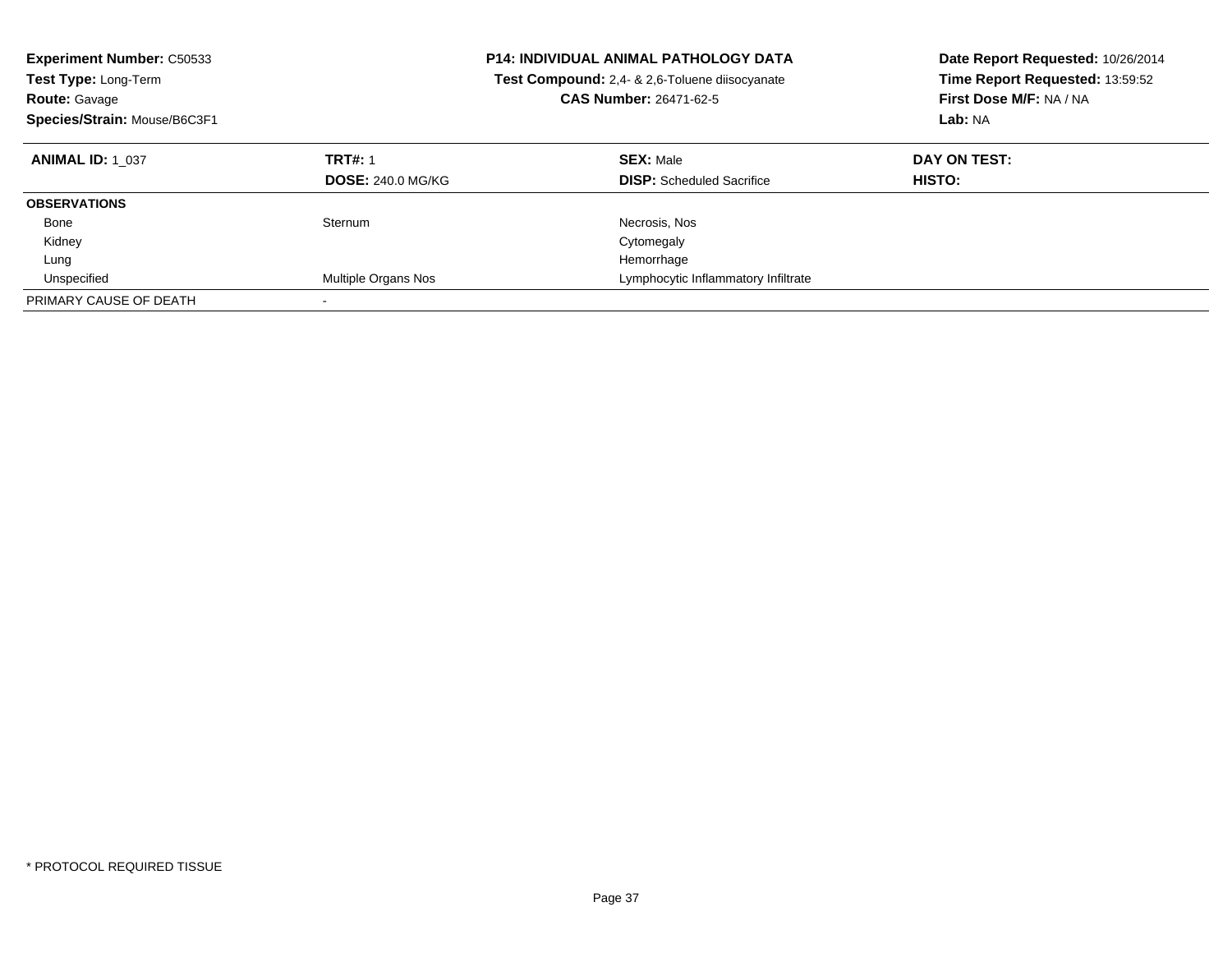**Experiment Number:** C50533**Test Type:** Long-Term

**Route:** Gavage

**Species/Strain:** Mouse/B6C3F1

## **P14: INDIVIDUAL ANIMAL PATHOLOGY DATA**

 **Test Compound:** 2,4- & 2,6-Toluene diisocyanate**CAS Number:** 26471-62-5

**Date Report Requested:** 10/26/2014 **Time Report Requested:** 13:59:52**First Dose M/F:** NA / NA**Lab:** NA

| <b>ANIMAL ID: 1 038</b> | <b>TRT#: 1</b>           | <b>SEX: Male</b>           | DAY ON TEST: |  |
|-------------------------|--------------------------|----------------------------|--------------|--|
|                         | <b>DOSE: 240.0 MG/KG</b> | <b>DISP: Natural Death</b> | HISTO:       |  |
| <b>OBSERVATIONS</b>     |                          |                            |              |  |
| Brain                   |                          | Congestion, Nos            |              |  |
| Kidney                  |                          | Cytomegaly                 |              |  |
| Liver                   |                          | Hepatocellular Carcinoma   |              |  |
| Lung                    |                          | Bronchopneumonia, Nos      |              |  |
| Lymph node              | Mediastinal Lymph Node   | Plasmacytosis              |              |  |
| Trachea                 |                          | Inflammation, Suppurative  |              |  |
| PRIMARY CAUSE OF DEATH  |                          |                            |              |  |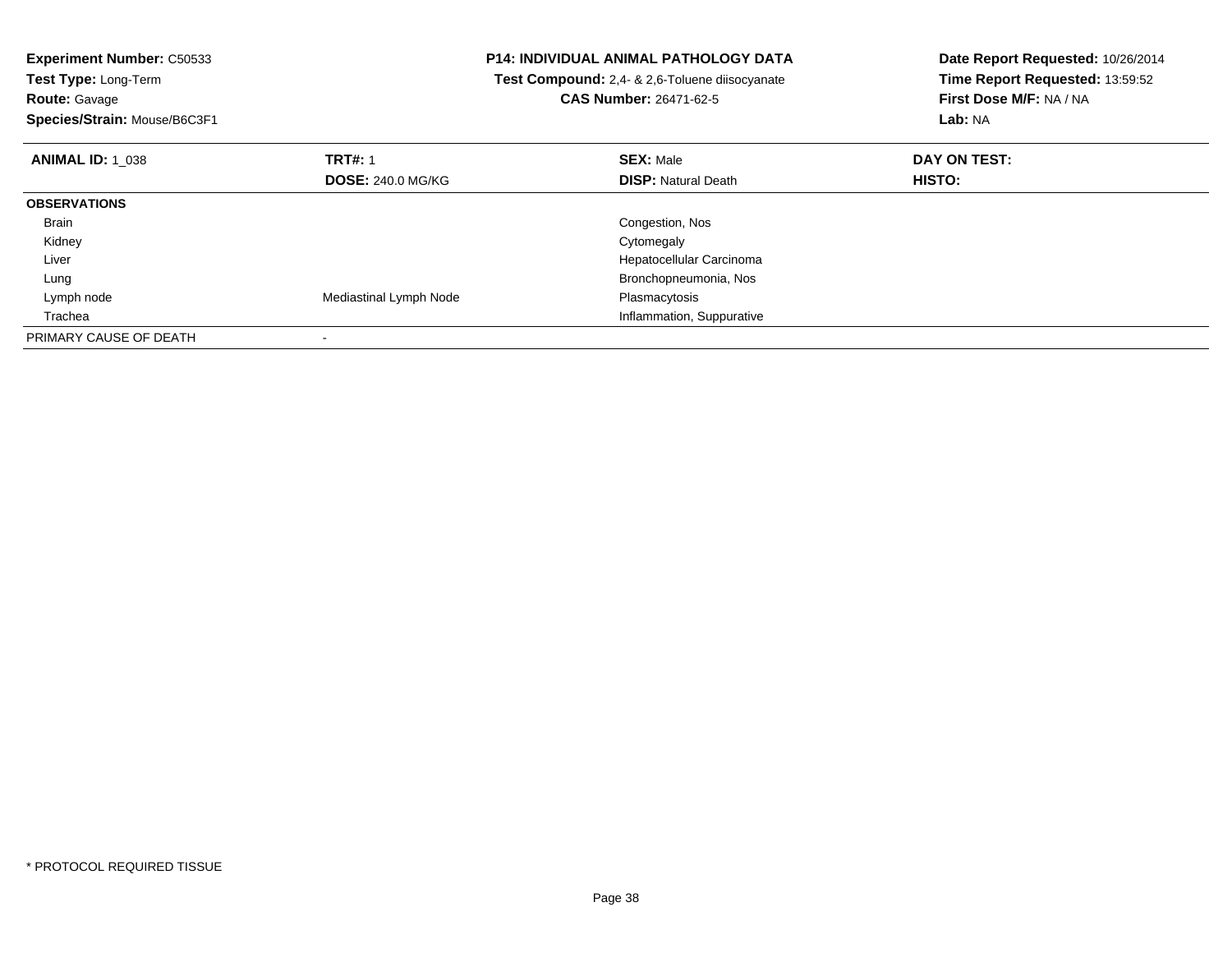| <b>Experiment Number: C50533</b> |                          | <b>P14: INDIVIDUAL ANIMAL PATHOLOGY DATA</b>   | Date Report Requested: 10/26/2014 |
|----------------------------------|--------------------------|------------------------------------------------|-----------------------------------|
| Test Type: Long-Term             |                          | Test Compound: 2,4- & 2,6-Toluene diisocyanate | Time Report Requested: 13:59:52   |
| <b>Route: Gavage</b>             |                          | <b>CAS Number: 26471-62-5</b>                  | First Dose M/F: NA / NA           |
| Species/Strain: Mouse/B6C3F1     |                          |                                                | Lab: NA                           |
| <b>ANIMAL ID: 1 039</b>          | <b>TRT#: 1</b>           | <b>SEX: Male</b>                               | DAY ON TEST:                      |
|                                  | <b>DOSE: 240.0 MG/KG</b> | <b>DISP: Natural Death</b>                     | HISTO:                            |
| <b>OBSERVATIONS</b>              |                          |                                                |                                   |
| Kidney                           |                          | Cytomegaly                                     |                                   |
|                                  |                          | Pyelonephritis, Nos                            |                                   |
| Liver                            |                          | Hepatocellular Carcinoma                       |                                   |
| Lung                             |                          | Inflammation, Interstitial                     |                                   |
| Lymph node                       | Renal Lymph Node         | Plasmacytosis                                  |                                   |
| Thyroid                          |                          | Follicular-Cell Adenoma                        |                                   |
| PRIMARY CAUSE OF DEATH           |                          |                                                |                                   |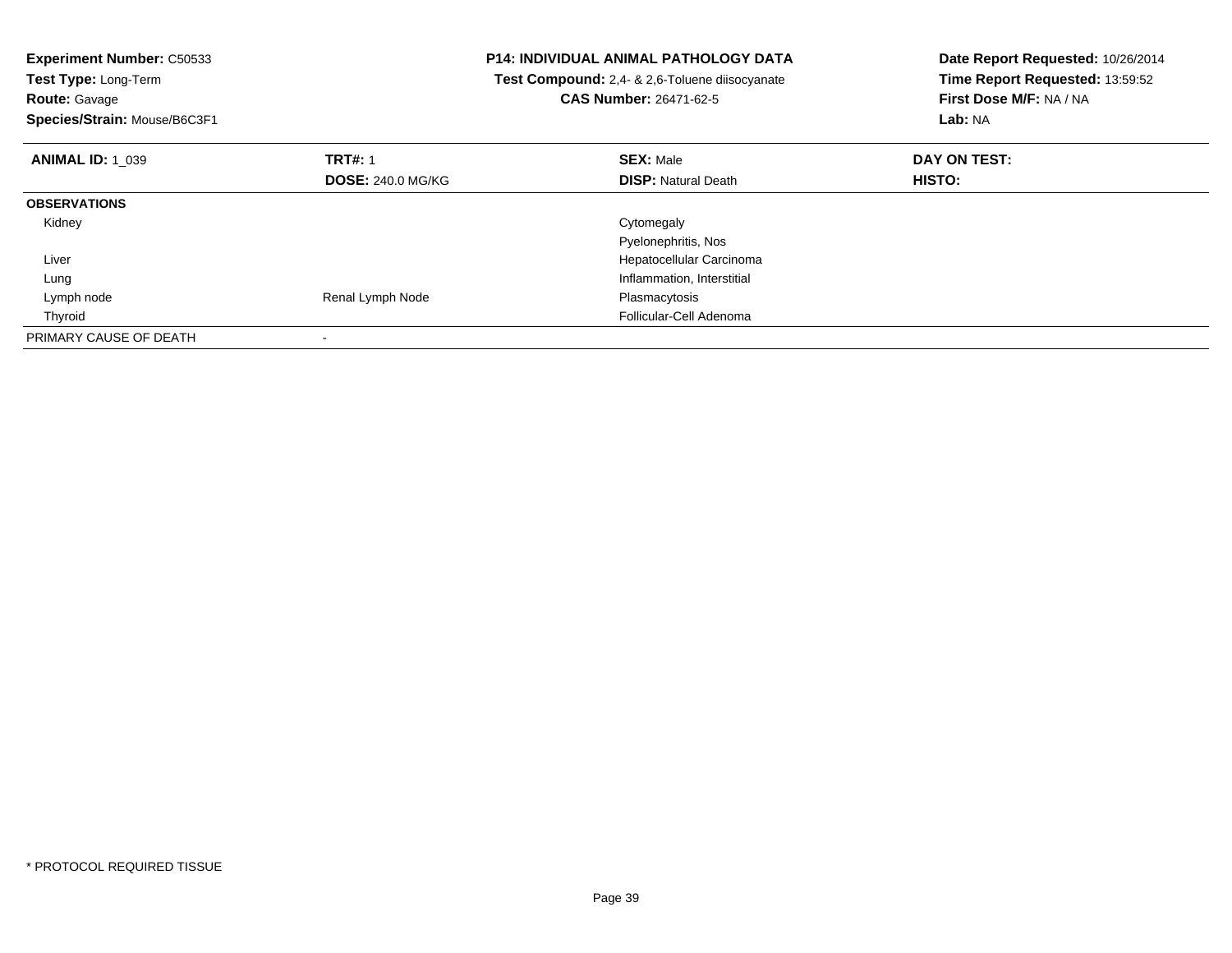| <b>Experiment Number: C50533</b><br>Test Type: Long-Term<br><b>Route: Gavage</b><br>Species/Strain: Mouse/B6C3F1 |                          | <b>P14: INDIVIDUAL ANIMAL PATHOLOGY DATA</b><br>Test Compound: 2,4- & 2,6-Toluene diisocyanate<br><b>CAS Number: 26471-62-5</b> | Date Report Requested: 10/26/2014<br>Time Report Requested: 13:59:52<br>First Dose M/F: NA / NA<br>Lab: NA |
|------------------------------------------------------------------------------------------------------------------|--------------------------|---------------------------------------------------------------------------------------------------------------------------------|------------------------------------------------------------------------------------------------------------|
| <b>ANIMAL ID:</b> 1 040                                                                                          | <b>TRT#: 1</b>           | <b>SEX: Male</b>                                                                                                                | DAY ON TEST:                                                                                               |
|                                                                                                                  | <b>DOSE: 240.0 MG/KG</b> | <b>DISP:</b> Scheduled Sacrifice                                                                                                | HISTO:                                                                                                     |
| <b>OBSERVATIONS</b>                                                                                              |                          |                                                                                                                                 |                                                                                                            |
| Kidney                                                                                                           |                          | Cytomegaly                                                                                                                      |                                                                                                            |
| Lung                                                                                                             |                          | Hemorrhage                                                                                                                      |                                                                                                            |
| Unspecified                                                                                                      | Multiple Organs Nos      | Lymphocytic Inflammatory Infiltrate                                                                                             |                                                                                                            |
| PRIMARY CAUSE OF DEATH                                                                                           |                          |                                                                                                                                 |                                                                                                            |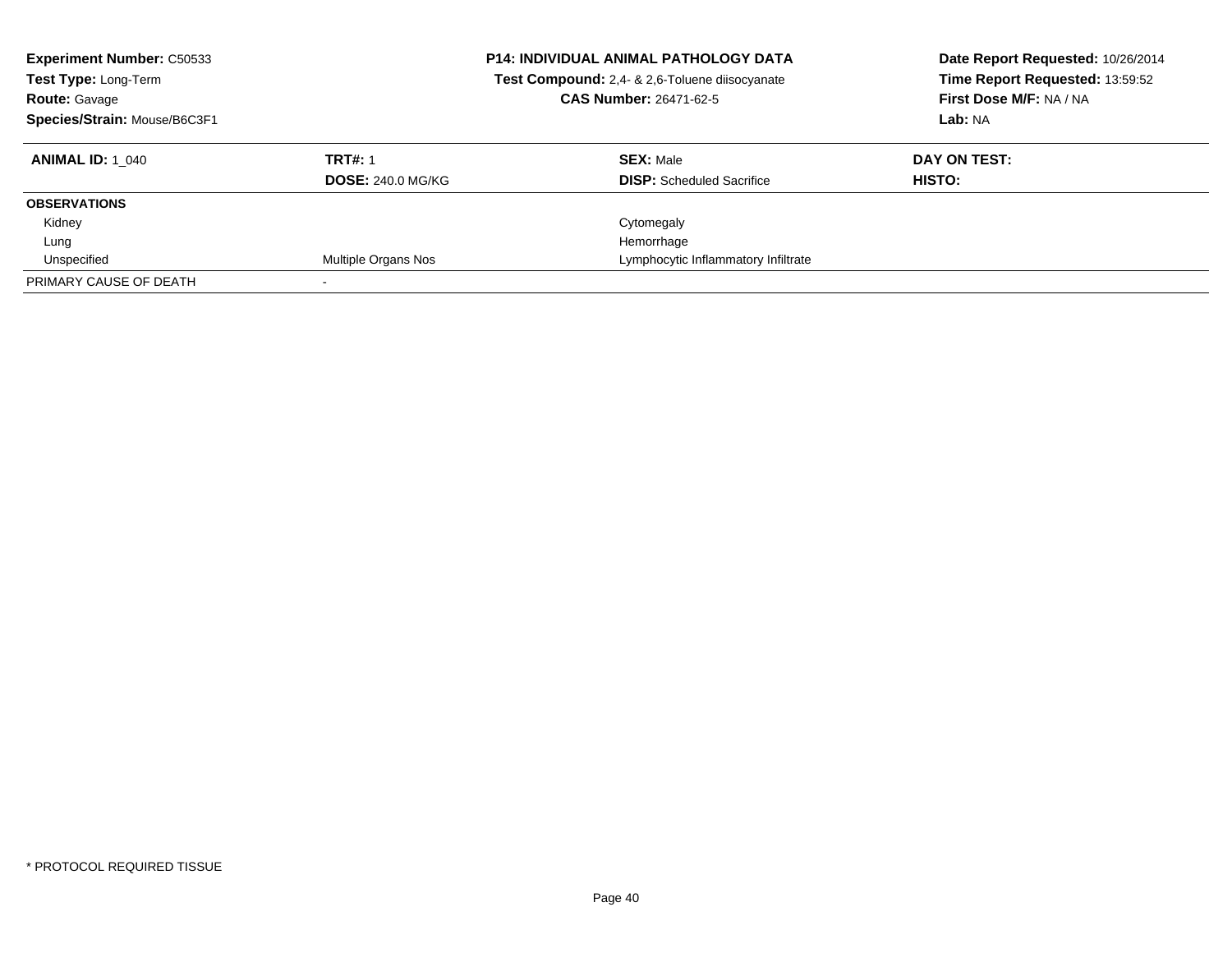| <b>Experiment Number: C50533</b><br><b>Test Type: Long-Term</b><br><b>Route: Gavage</b><br>Species/Strain: Mouse/B6C3F1 |                          | <b>P14: INDIVIDUAL ANIMAL PATHOLOGY DATA</b><br><b>Test Compound:</b> 2,4- & 2,6-Toluene diisocyanate<br><b>CAS Number: 26471-62-5</b> | Date Report Requested: 10/26/2014<br>Time Report Requested: 13:59:52<br>First Dose M/F: NA / NA<br><b>Lab: NA</b> |
|-------------------------------------------------------------------------------------------------------------------------|--------------------------|----------------------------------------------------------------------------------------------------------------------------------------|-------------------------------------------------------------------------------------------------------------------|
| <b>ANIMAL ID: 1 041</b>                                                                                                 | <b>TRT#: 1</b>           | <b>SEX: Male</b>                                                                                                                       | DAY ON TEST:                                                                                                      |
|                                                                                                                         | <b>DOSE: 240.0 MG/KG</b> | <b>DISP:</b> Natural Death                                                                                                             | <b>HISTO:</b>                                                                                                     |
| <b>OBSERVATIONS</b>                                                                                                     |                          |                                                                                                                                        |                                                                                                                   |
| <b>Brain</b>                                                                                                            | Thalamus                 | Calculus, Unknown Gross Or Micro                                                                                                       |                                                                                                                   |
| Kidney                                                                                                                  |                          | Cytomegaly                                                                                                                             |                                                                                                                   |
| Lung                                                                                                                    |                          | Bronchopneumonia, Nos                                                                                                                  |                                                                                                                   |
| Unspecified                                                                                                             | Multiple Organs Nos      | Lymphocytic Inflammatory Infiltrate                                                                                                    |                                                                                                                   |
| PRIMARY CAUSE OF DEATH                                                                                                  |                          |                                                                                                                                        |                                                                                                                   |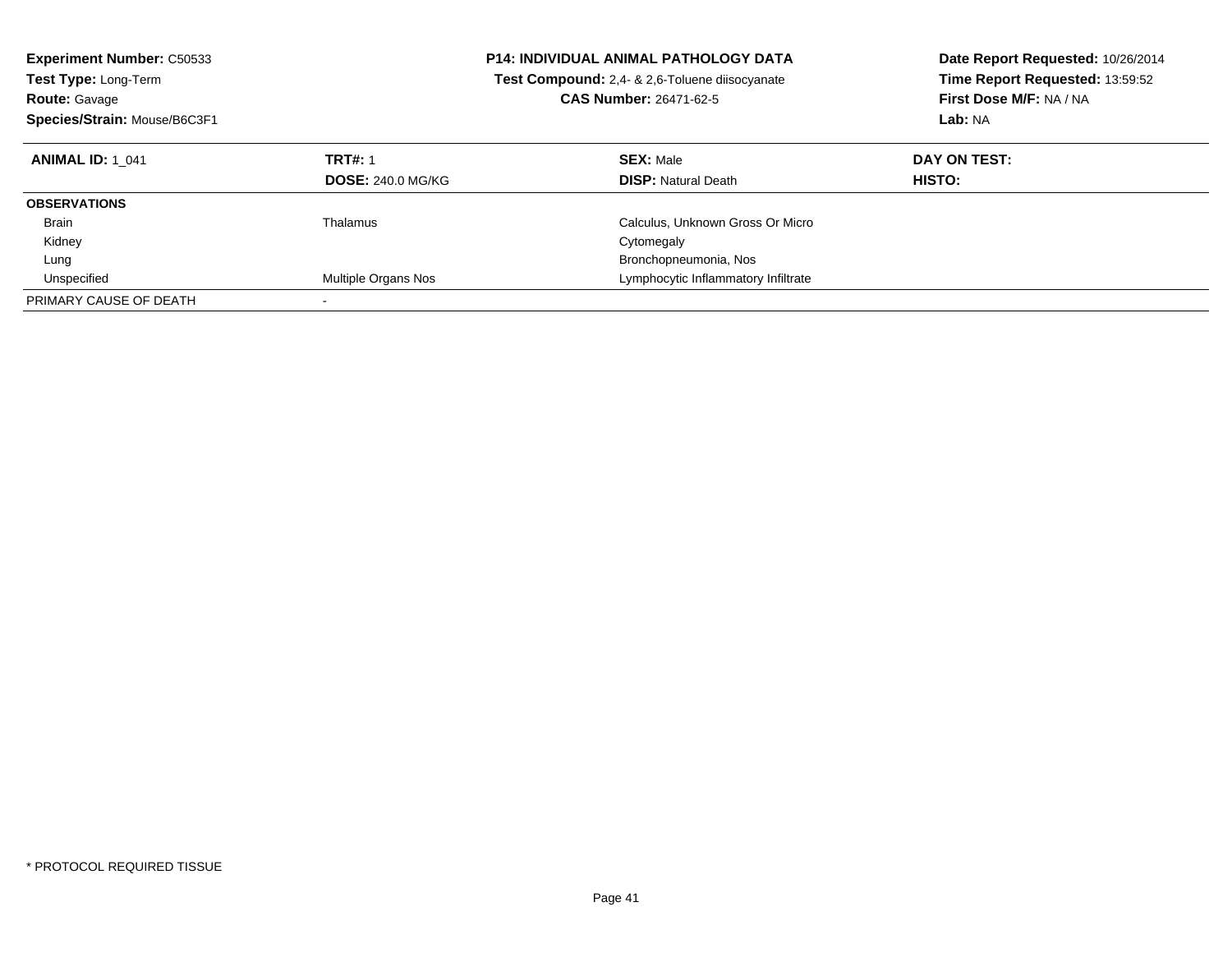| <b>Experiment Number: C50533</b><br>Test Type: Long-Term<br><b>Route: Gavage</b><br>Species/Strain: Mouse/B6C3F1 |                                            | <b>P14: INDIVIDUAL ANIMAL PATHOLOGY DATA</b><br><b>Test Compound:</b> 2,4- & 2,6-Toluene diisocyanate<br><b>CAS Number: 26471-62-5</b> | Date Report Requested: 10/26/2014<br>Time Report Requested: 13:59:52<br>First Dose M/F: NA / NA<br>Lab: NA |
|------------------------------------------------------------------------------------------------------------------|--------------------------------------------|----------------------------------------------------------------------------------------------------------------------------------------|------------------------------------------------------------------------------------------------------------|
| <b>ANIMAL ID:</b> 1 042                                                                                          | <b>TRT#: 1</b><br><b>DOSE: 240.0 MG/KG</b> | <b>SEX: Male</b><br><b>DISP:</b> Moribund Sacrifice                                                                                    | DAY ON TEST:<br><b>HISTO:</b>                                                                              |
| <b>OBSERVATIONS</b>                                                                                              |                                            |                                                                                                                                        |                                                                                                            |
| <b>Brain</b>                                                                                                     | Thalamus<br>Meninges                       | Calculus, Unknown Gross Or Micro<br>Inflammation, Suppurative                                                                          |                                                                                                            |
| Kidney                                                                                                           |                                            | Cytomegaly                                                                                                                             |                                                                                                            |
| Unspecified                                                                                                      | Multiple Organs Nos                        | Lymphocytic Inflammatory Infiltrate                                                                                                    |                                                                                                            |
| PRIMARY CAUSE OF DEATH                                                                                           |                                            |                                                                                                                                        |                                                                                                            |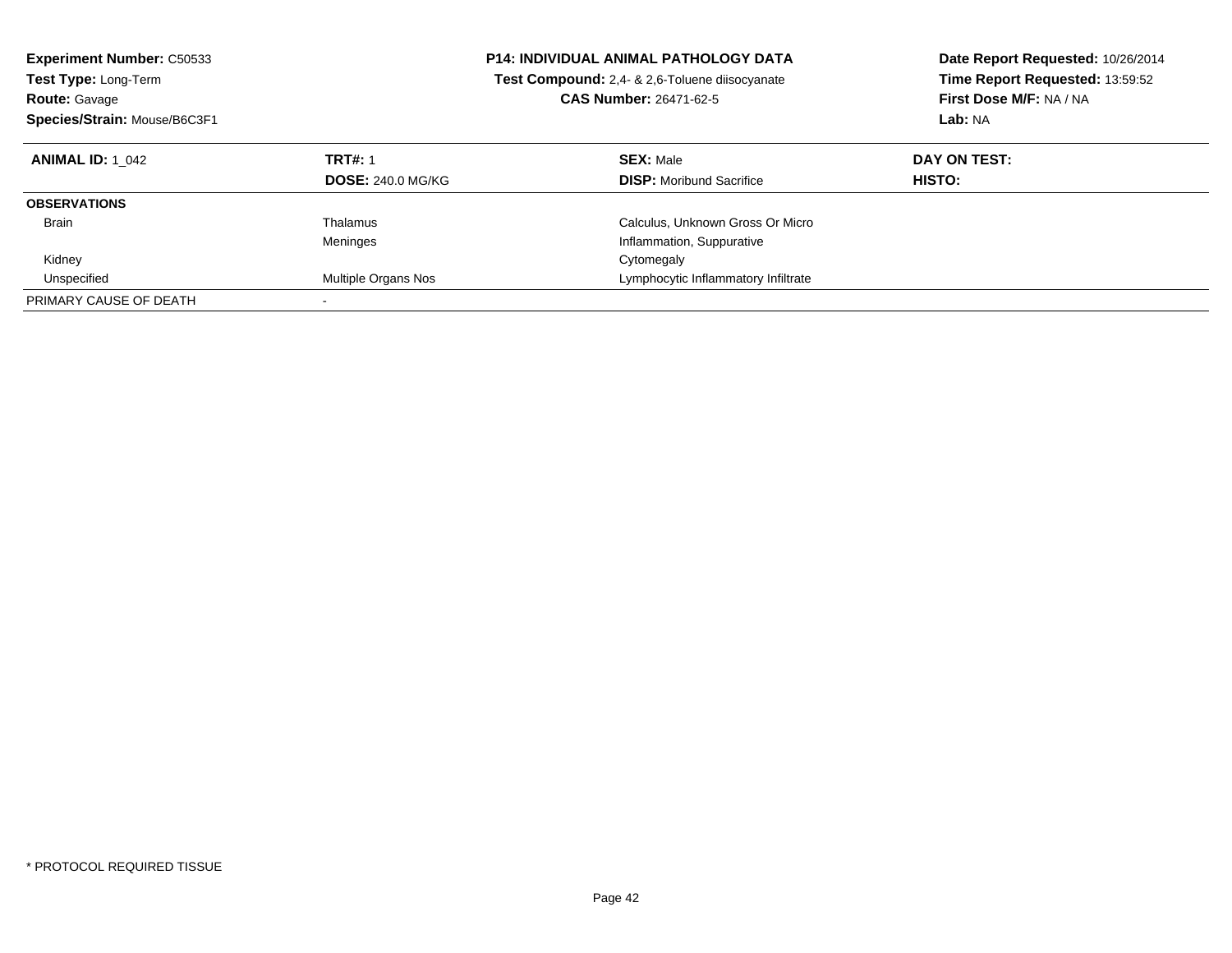| <b>Experiment Number: C50533</b><br><b>Test Type: Long-Term</b><br><b>Route: Gavage</b><br>Species/Strain: Mouse/B6C3F1 |                                            | <b>P14: INDIVIDUAL ANIMAL PATHOLOGY DATA</b><br>Test Compound: 2,4- & 2,6-Toluene diisocyanate<br><b>CAS Number: 26471-62-5</b> | Date Report Requested: 10/26/2014<br>Time Report Requested: 13:59:52<br>First Dose M/F: NA / NA<br>Lab: NA |
|-------------------------------------------------------------------------------------------------------------------------|--------------------------------------------|---------------------------------------------------------------------------------------------------------------------------------|------------------------------------------------------------------------------------------------------------|
| <b>ANIMAL ID: 1 043</b>                                                                                                 | <b>TRT#: 1</b><br><b>DOSE: 240.0 MG/KG</b> | <b>SEX: Male</b><br><b>DISP:</b> Scheduled Sacrifice                                                                            | DAY ON TEST:<br>HISTO:                                                                                     |
| <b>OBSERVATIONS</b>                                                                                                     |                                            |                                                                                                                                 |                                                                                                            |
| <b>Brain</b>                                                                                                            | Thalamus                                   | Calculus, Unknown Gross Or Micro                                                                                                |                                                                                                            |
| Kidney                                                                                                                  |                                            | Cytomegaly                                                                                                                      |                                                                                                            |
| Thymus                                                                                                                  |                                            | Cyst, Nos                                                                                                                       |                                                                                                            |
| Unspecified                                                                                                             | Multiple Organs Nos                        | Lymphocytic Inflammatory Infiltrate                                                                                             |                                                                                                            |
| PRIMARY CAUSE OF DEATH                                                                                                  |                                            |                                                                                                                                 |                                                                                                            |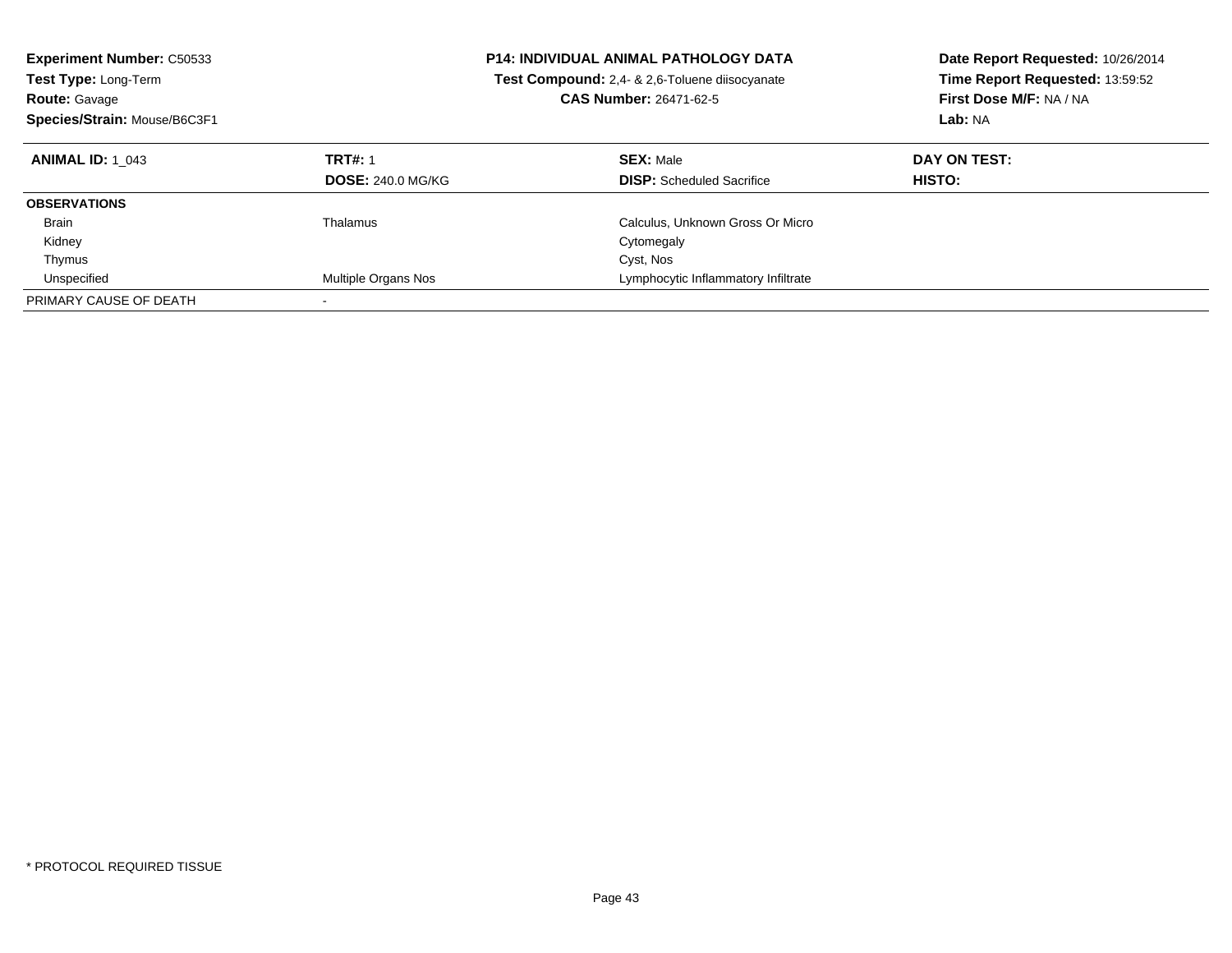| <b>Experiment Number: C50533</b><br>Test Type: Long-Term<br><b>Route: Gavage</b><br>Species/Strain: Mouse/B6C3F1 |                          | <b>P14: INDIVIDUAL ANIMAL PATHOLOGY DATA</b><br>Test Compound: 2,4- & 2,6-Toluene diisocyanate<br><b>CAS Number: 26471-62-5</b> | Date Report Requested: 10/26/2014<br>Time Report Requested: 13:59:52<br>First Dose M/F: NA / NA<br>Lab: NA |
|------------------------------------------------------------------------------------------------------------------|--------------------------|---------------------------------------------------------------------------------------------------------------------------------|------------------------------------------------------------------------------------------------------------|
| <b>ANIMAL ID:</b> 1 044                                                                                          | <b>TRT#: 1</b>           | <b>SEX: Male</b>                                                                                                                | DAY ON TEST:                                                                                               |
|                                                                                                                  | <b>DOSE: 240.0 MG/KG</b> | <b>DISP:</b> Natural Death                                                                                                      | HISTO:                                                                                                     |
| <b>OBSERVATIONS</b>                                                                                              |                          |                                                                                                                                 |                                                                                                            |
| Lung                                                                                                             |                          | Inflammation, Interstitial                                                                                                      |                                                                                                            |
| PRIMARY CAUSE OF DEATH                                                                                           |                          |                                                                                                                                 |                                                                                                            |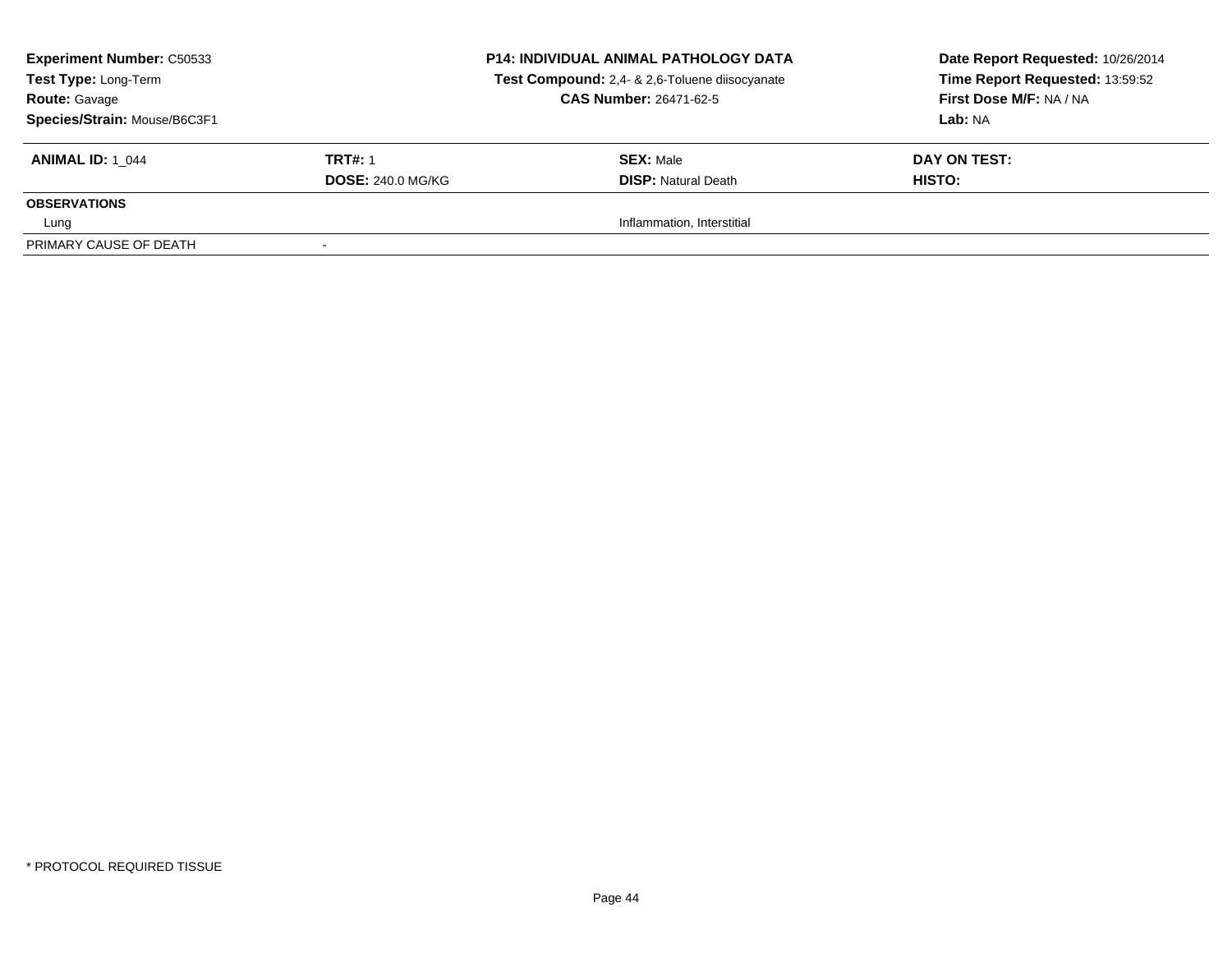| <b>Experiment Number: C50533</b><br>Test Type: Long-Term<br><b>Route: Gavage</b><br>Species/Strain: Mouse/B6C3F1 |                          | <b>P14: INDIVIDUAL ANIMAL PATHOLOGY DATA</b><br>Test Compound: 2,4- & 2,6-Toluene diisocyanate<br><b>CAS Number: 26471-62-5</b> | Date Report Requested: 10/26/2014<br>Time Report Requested: 13:59:52<br>First Dose M/F: NA / NA<br>Lab: NA |
|------------------------------------------------------------------------------------------------------------------|--------------------------|---------------------------------------------------------------------------------------------------------------------------------|------------------------------------------------------------------------------------------------------------|
| <b>ANIMAL ID: 1 045</b>                                                                                          | <b>TRT#: 1</b>           | <b>SEX: Male</b>                                                                                                                | DAY ON TEST:                                                                                               |
|                                                                                                                  | <b>DOSE: 240.0 MG/KG</b> | <b>DISP:</b> Natural Death                                                                                                      | HISTO:                                                                                                     |
| <b>OBSERVATIONS</b>                                                                                              |                          |                                                                                                                                 |                                                                                                            |
| Kidney                                                                                                           |                          | Cytomegaly                                                                                                                      |                                                                                                            |
| Lung                                                                                                             | <b>Bronchus</b>          | <b>Bronchiectasis</b>                                                                                                           |                                                                                                            |
|                                                                                                                  |                          | Bronchopneumonia, Nos                                                                                                           |                                                                                                            |
| PRIMARY CAUSE OF DEATH                                                                                           |                          |                                                                                                                                 |                                                                                                            |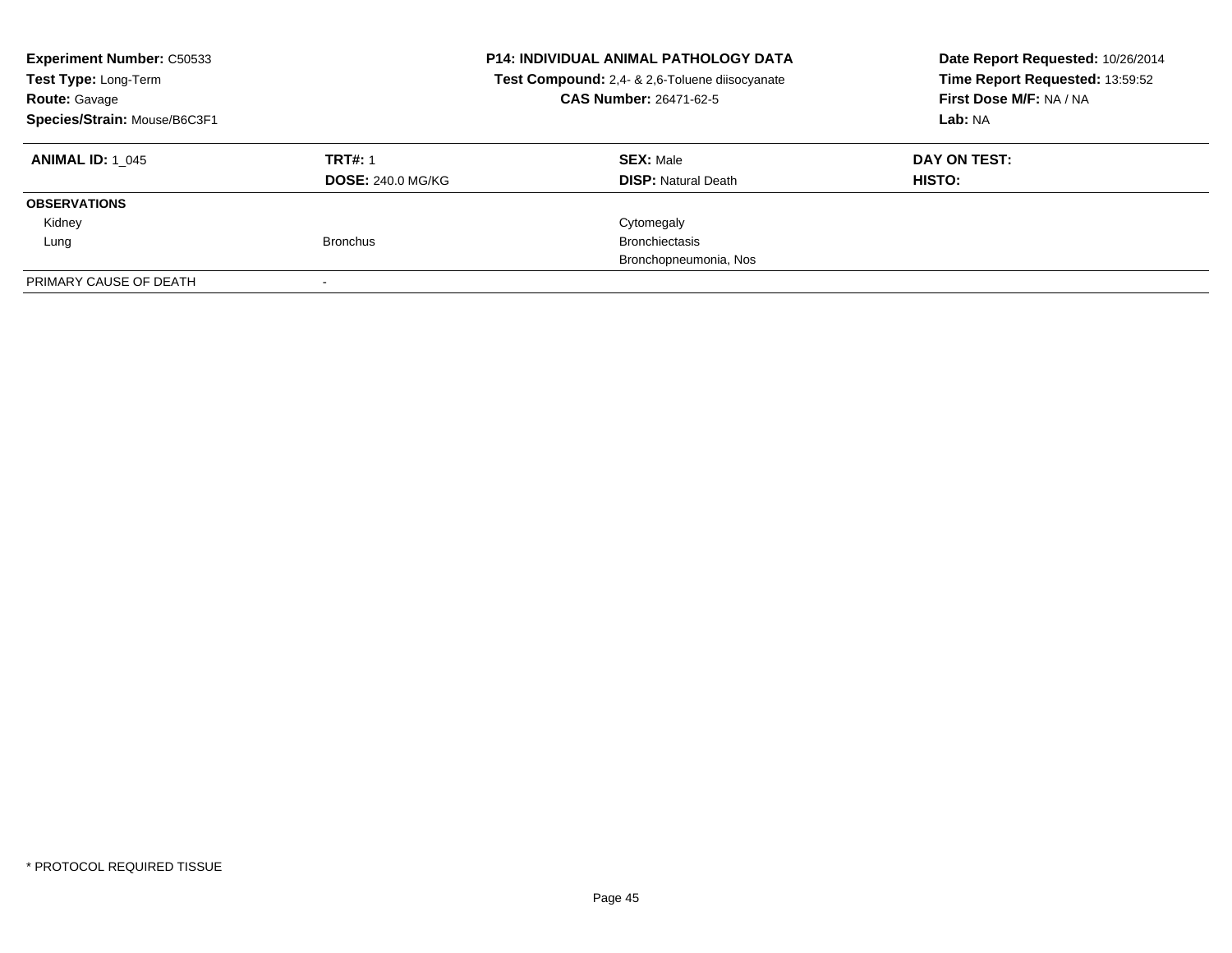| <b>Experiment Number: C50533</b><br>Test Type: Long-Term<br><b>Route: Gavage</b><br>Species/Strain: Mouse/B6C3F1 |                          | <b>P14: INDIVIDUAL ANIMAL PATHOLOGY DATA</b><br>Test Compound: 2,4- & 2,6-Toluene diisocyanate<br><b>CAS Number: 26471-62-5</b> | Date Report Requested: 10/26/2014<br>Time Report Requested: 13:59:52<br>First Dose M/F: NA / NA<br>Lab: NA |
|------------------------------------------------------------------------------------------------------------------|--------------------------|---------------------------------------------------------------------------------------------------------------------------------|------------------------------------------------------------------------------------------------------------|
| <b>ANIMAL ID: 1 046</b>                                                                                          | <b>TRT#: 1</b>           | <b>SEX: Male</b>                                                                                                                | DAY ON TEST:                                                                                               |
|                                                                                                                  | <b>DOSE: 240.0 MG/KG</b> | <b>DISP:</b> Natural Death                                                                                                      | HISTO:                                                                                                     |
| <b>OBSERVATIONS</b>                                                                                              |                          |                                                                                                                                 |                                                                                                            |
| Testis                                                                                                           |                          | Hypospermatogenesis                                                                                                             |                                                                                                            |
| Urethra                                                                                                          |                          | Hemorrhage                                                                                                                      |                                                                                                            |
| PRIMARY CAUSE OF DEATH                                                                                           |                          |                                                                                                                                 |                                                                                                            |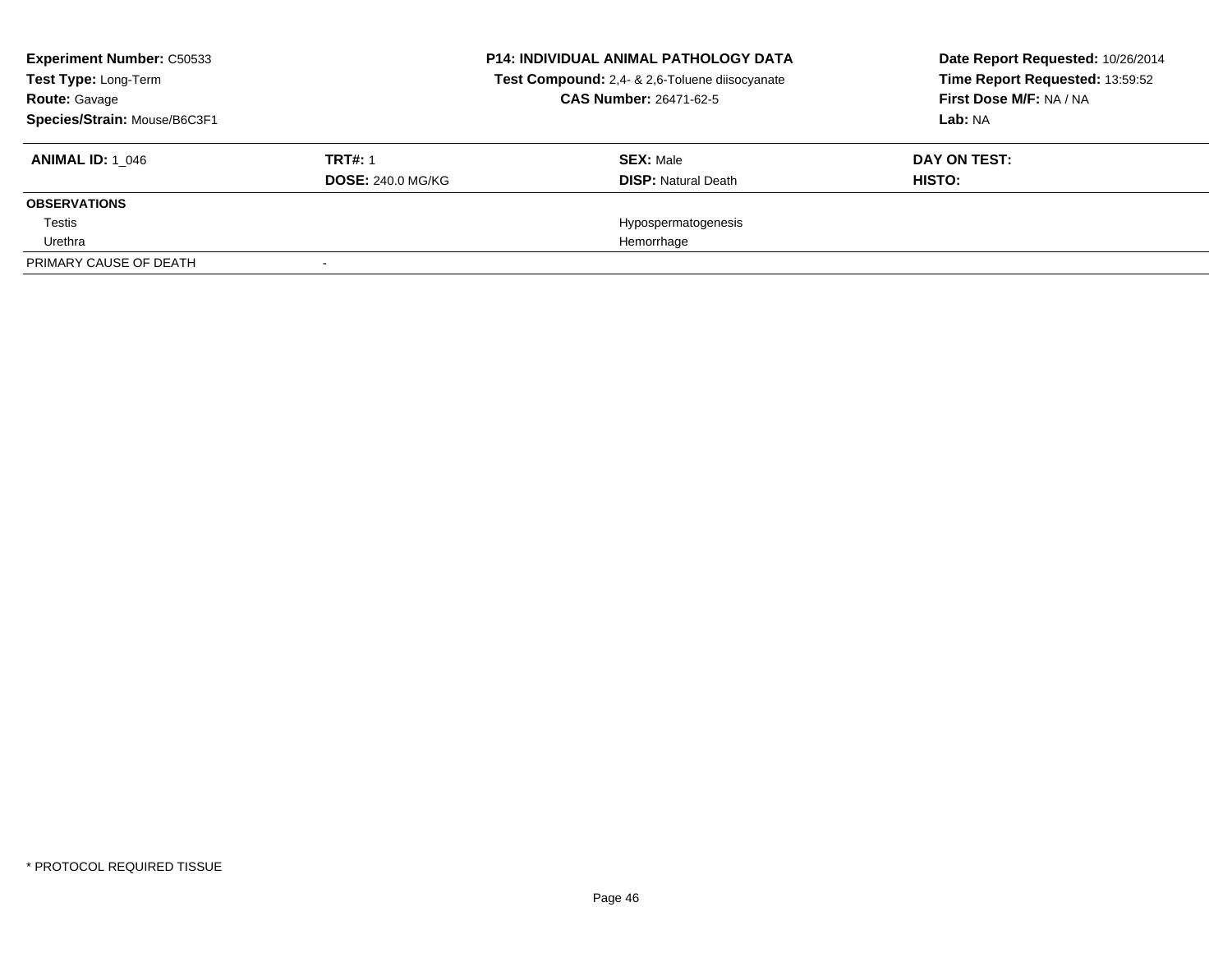| <b>Experiment Number: C50533</b><br>Test Type: Long-Term<br><b>Route: Gavage</b><br>Species/Strain: Mouse/B6C3F1 |                                            | <b>P14: INDIVIDUAL ANIMAL PATHOLOGY DATA</b><br>Test Compound: 2,4- & 2,6-Toluene diisocyanate<br>CAS Number: 26471-62-5 | Date Report Requested: 10/26/2014<br>Time Report Requested: 13:59:52<br>First Dose M/F: NA / NA<br>Lab: NA |
|------------------------------------------------------------------------------------------------------------------|--------------------------------------------|--------------------------------------------------------------------------------------------------------------------------|------------------------------------------------------------------------------------------------------------|
| <b>ANIMAL ID: 1 047</b>                                                                                          | <b>TRT#: 1</b><br><b>DOSE: 240.0 MG/KG</b> | <b>SEX: Male</b><br><b>DISP: Natural Death</b>                                                                           | DAY ON TEST:<br>HISTO:                                                                                     |
| <b>OBSERVATIONS</b>                                                                                              |                                            |                                                                                                                          |                                                                                                            |
| <b>Brain</b>                                                                                                     | Thalamus                                   | Calculus, Unknown Gross Or Micro                                                                                         |                                                                                                            |
| Kidney                                                                                                           |                                            | Cytomegaly                                                                                                               |                                                                                                            |
| Testis                                                                                                           |                                            | Mineralization                                                                                                           |                                                                                                            |
| PRIMARY CAUSE OF DEATH                                                                                           |                                            |                                                                                                                          |                                                                                                            |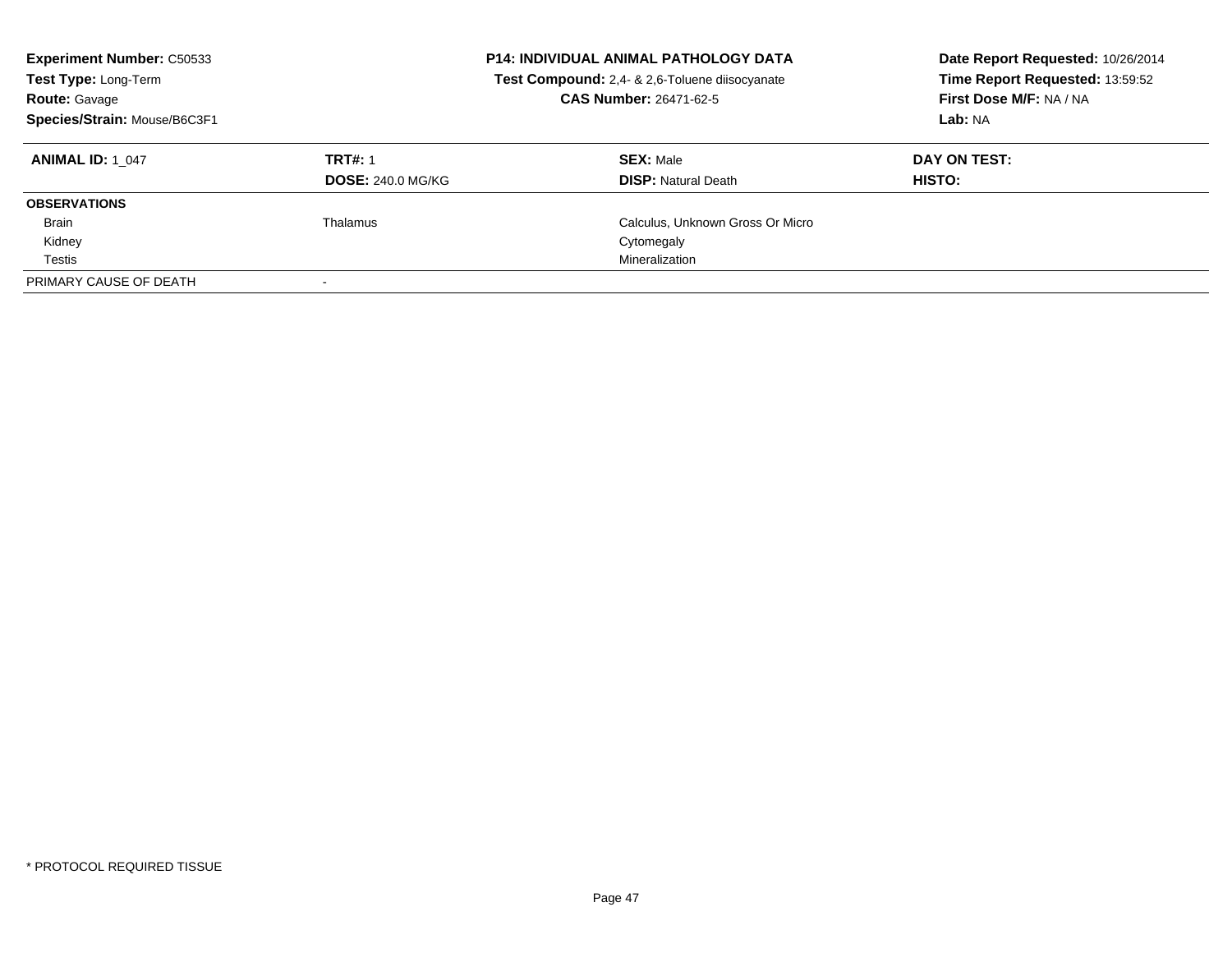| <b>Experiment Number: C50533</b><br>Test Type: Long-Term<br><b>Route: Gavage</b><br>Species/Strain: Mouse/B6C3F1 |                          | <b>P14: INDIVIDUAL ANIMAL PATHOLOGY DATA</b><br>Test Compound: 2,4- & 2,6-Toluene diisocyanate<br><b>CAS Number: 26471-62-5</b> | Date Report Requested: 10/26/2014<br>Time Report Requested: 13:59:52<br>First Dose M/F: NA / NA<br>Lab: NA |
|------------------------------------------------------------------------------------------------------------------|--------------------------|---------------------------------------------------------------------------------------------------------------------------------|------------------------------------------------------------------------------------------------------------|
| <b>ANIMAL ID: 1 048</b>                                                                                          | <b>TRT#: 1</b>           | <b>SEX: Male</b>                                                                                                                | DAY ON TEST:                                                                                               |
|                                                                                                                  | <b>DOSE: 240.0 MG/KG</b> | <b>DISP:</b> Natural Death                                                                                                      | HISTO:                                                                                                     |
| <b>OBSERVATIONS</b>                                                                                              |                          |                                                                                                                                 |                                                                                                            |
| Lung                                                                                                             |                          | Bronchopneumonia, Nos                                                                                                           |                                                                                                            |
| Trachea                                                                                                          |                          | Inflammation, Suppurative                                                                                                       |                                                                                                            |
| PRIMARY CAUSE OF DEATH                                                                                           |                          |                                                                                                                                 |                                                                                                            |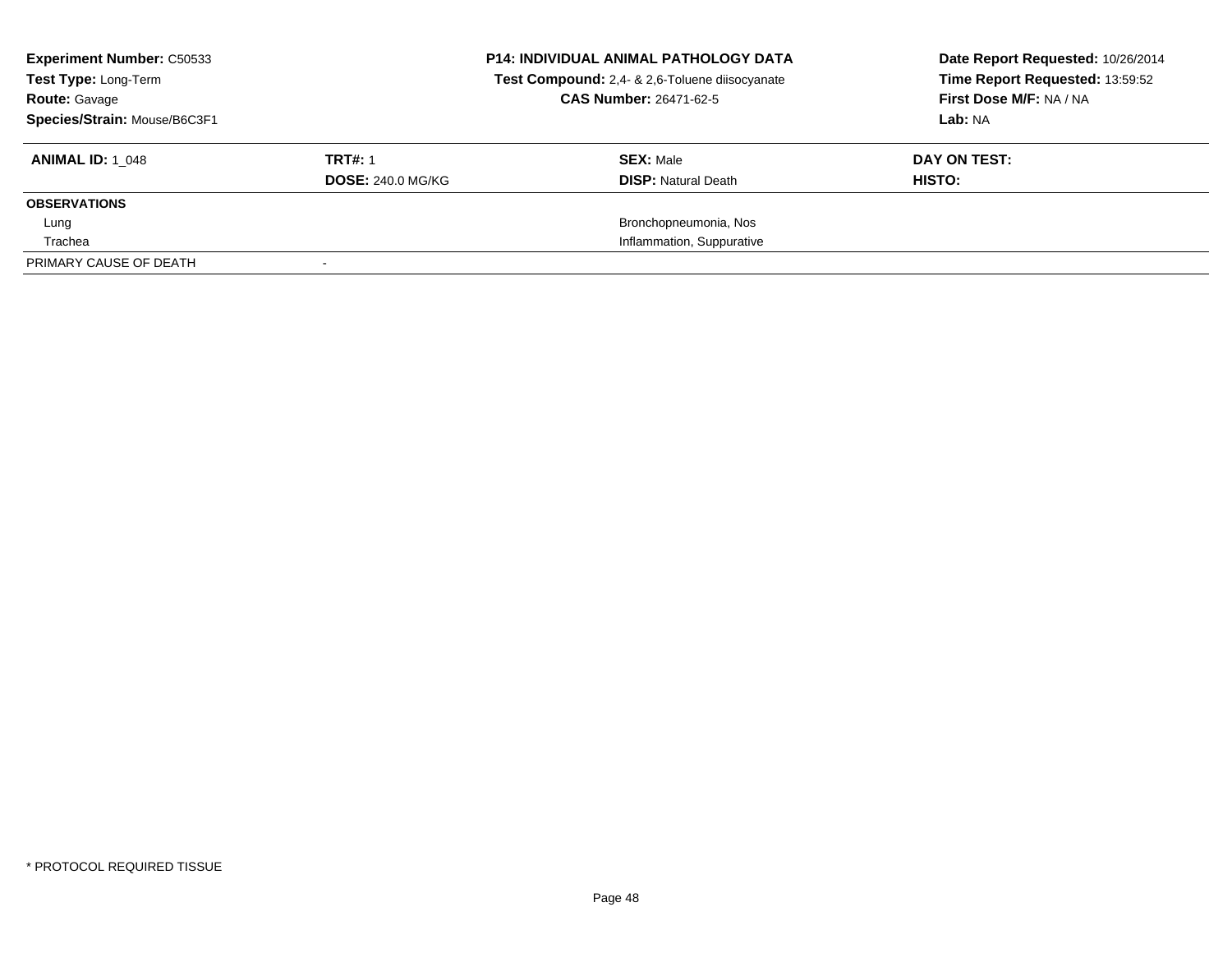| <b>Experiment Number: C50533</b><br><b>Test Type: Long-Term</b><br><b>Route: Gavage</b><br>Species/Strain: Mouse/B6C3F1 |                                            | <b>P14: INDIVIDUAL ANIMAL PATHOLOGY DATA</b><br>Test Compound: 2,4- & 2,6-Toluene diisocyanate<br><b>CAS Number: 26471-62-5</b> | Date Report Requested: 10/26/2014<br>Time Report Requested: 13:59:52<br>First Dose M/F: NA / NA<br>Lab: NA |
|-------------------------------------------------------------------------------------------------------------------------|--------------------------------------------|---------------------------------------------------------------------------------------------------------------------------------|------------------------------------------------------------------------------------------------------------|
| <b>ANIMAL ID: 1 049</b>                                                                                                 | <b>TRT#: 1</b><br><b>DOSE: 240.0 MG/KG</b> | <b>SEX: Male</b><br><b>DISP:</b> Scheduled Sacrifice                                                                            | DAY ON TEST:<br>HISTO:                                                                                     |
| <b>OBSERVATIONS</b>                                                                                                     |                                            |                                                                                                                                 |                                                                                                            |
| <b>Brain</b>                                                                                                            | Thalamus                                   | Calculus, Unknown Gross Or Micro                                                                                                |                                                                                                            |
| Kidney                                                                                                                  |                                            | Cytomegaly                                                                                                                      |                                                                                                            |
| Testis                                                                                                                  |                                            | Mineralization                                                                                                                  |                                                                                                            |
| Unspecified                                                                                                             | Multiple Organs Nos                        | Lymphocytic Inflammatory Infiltrate                                                                                             |                                                                                                            |
| PRIMARY CAUSE OF DEATH                                                                                                  |                                            |                                                                                                                                 |                                                                                                            |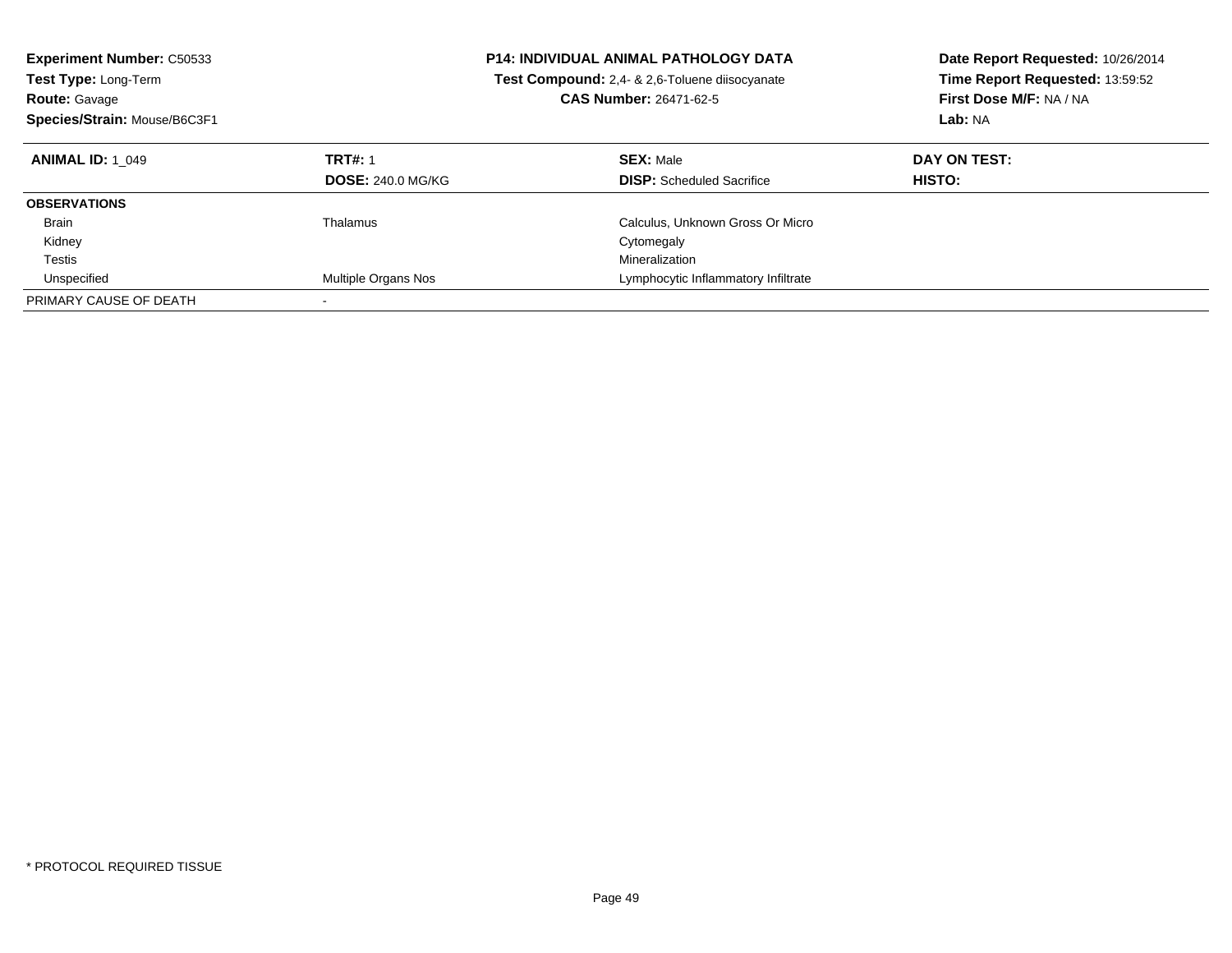| <b>Experiment Number: C50533</b> |                          | <b>P14: INDIVIDUAL ANIMAL PATHOLOGY DATA</b>   | Date Report Requested: 10/26/2014 |  |
|----------------------------------|--------------------------|------------------------------------------------|-----------------------------------|--|
| Test Type: Long-Term             |                          | Test Compound: 2,4- & 2,6-Toluene diisocyanate | Time Report Requested: 13:59:52   |  |
| <b>Route: Gavage</b>             |                          | <b>CAS Number: 26471-62-5</b>                  | First Dose M/F: NA / NA           |  |
| Species/Strain: Mouse/B6C3F1     |                          |                                                | Lab: NA                           |  |
| <b>ANIMAL ID: 1 050</b>          | <b>TRT#: 1</b>           | <b>SEX: Male</b>                               | DAY ON TEST:                      |  |
|                                  | <b>DOSE: 240.0 MG/KG</b> | <b>DISP:</b> Scheduled Sacrifice               | HISTO:                            |  |
| <b>OBSERVATIONS</b>              |                          |                                                |                                   |  |
| Bone                             | Sternum                  | Necrosis, Nos                                  |                                   |  |
| Brain                            | Thalamus                 | Calculus, Unknown Gross Or Micro               |                                   |  |
| Kidney                           |                          | Cytomegaly                                     |                                   |  |
| Lung                             |                          | Inflammation, Interstitial                     |                                   |  |
| Lymph node                       | Mediastinal Lymph Node   | Hyperplasia, Lymphoid                          |                                   |  |
| Unspecified                      | Multiple Organs Nos      | Lymphocytic Inflammatory Infiltrate            |                                   |  |
| PRIMARY CAUSE OF DEATH           |                          |                                                |                                   |  |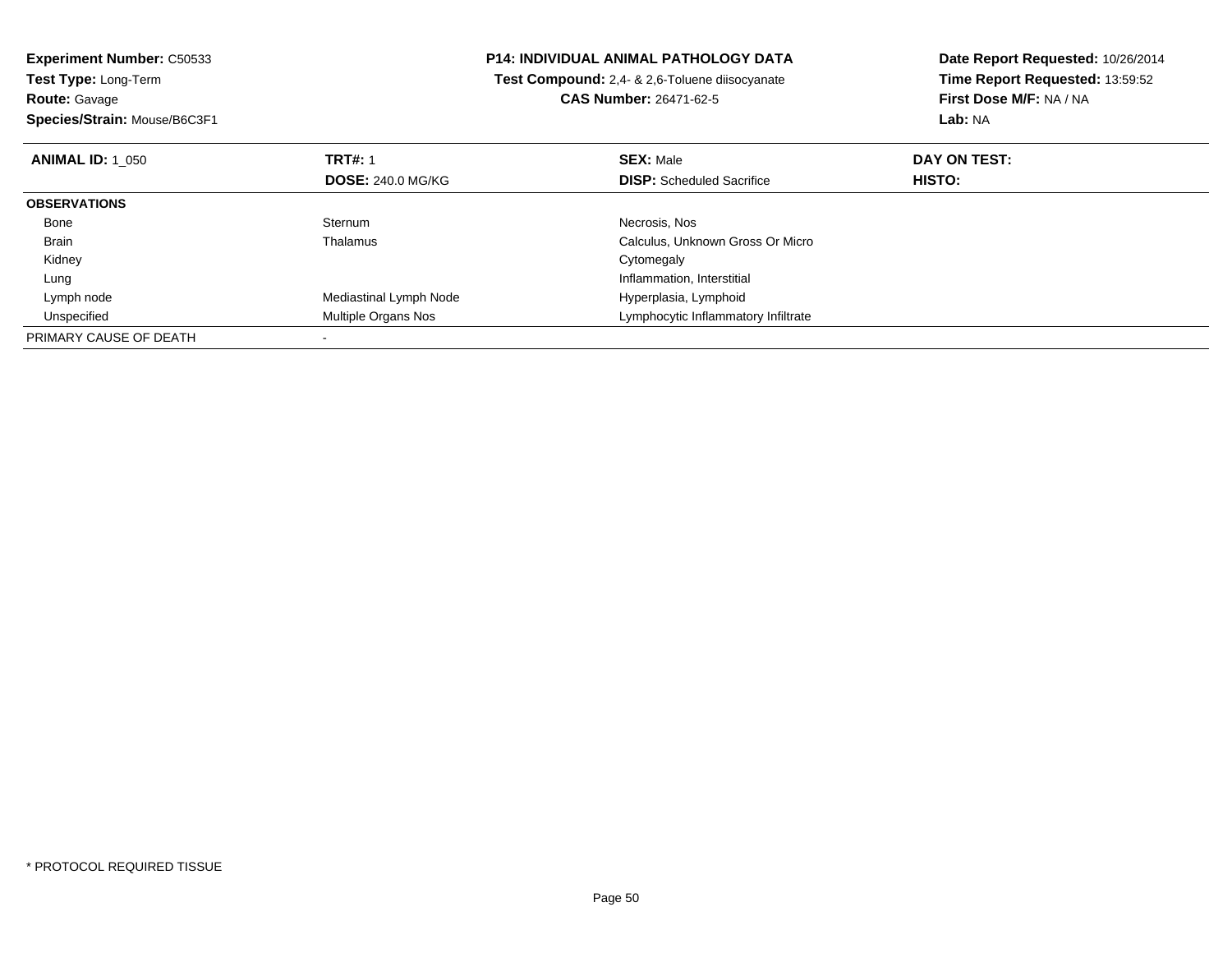**Experiment Number:** C50533**Test Type:** Long-Term**Route:** Gavage

**Species/Strain:** Mouse/B6C3F1

## **P14: INDIVIDUAL ANIMAL PATHOLOGY DATA**

 **Test Compound:** 2,4- & 2,6-Toluene diisocyanate**CAS Number:** 26471-62-5

**Date Report Requested:** 10/26/2014 **Time Report Requested:** 13:59:52**First Dose M/F:** NA / NA**Lab:** NA

| <b>ANIMAL ID: 2 001</b> | TRT#: 2                    | <b>SEX: Male</b>                    | DAY ON TEST: |  |
|-------------------------|----------------------------|-------------------------------------|--------------|--|
|                         | <b>DOSE: 120.0 MG/KG</b>   | <b>DISP:</b> Scheduled Sacrifice    | HISTO:       |  |
| <b>OBSERVATIONS</b>     |                            |                                     |              |  |
| Adrenal gland           | Cortex Nos                 | <b>Focal Cellular Change</b>        |              |  |
| <b>Brain</b>            | Thalamus                   | Calculus, Unknown Gross Or Micro    |              |  |
| Kidney                  |                            | Cytomegaly                          |              |  |
| Liver                   |                            | Cytoplasmic Change, Ground-Glass    |              |  |
|                         |                            | Hepatocellular Carcinoma            |              |  |
| Lung                    |                            | Hemorrhage                          |              |  |
| Testis                  |                            | Mineralization                      |              |  |
| Unspecified             | <b>Multiple Organs Nos</b> | Lymphocytic Inflammatory Infiltrate |              |  |
| PRIMARY CAUSE OF DEATH  |                            |                                     |              |  |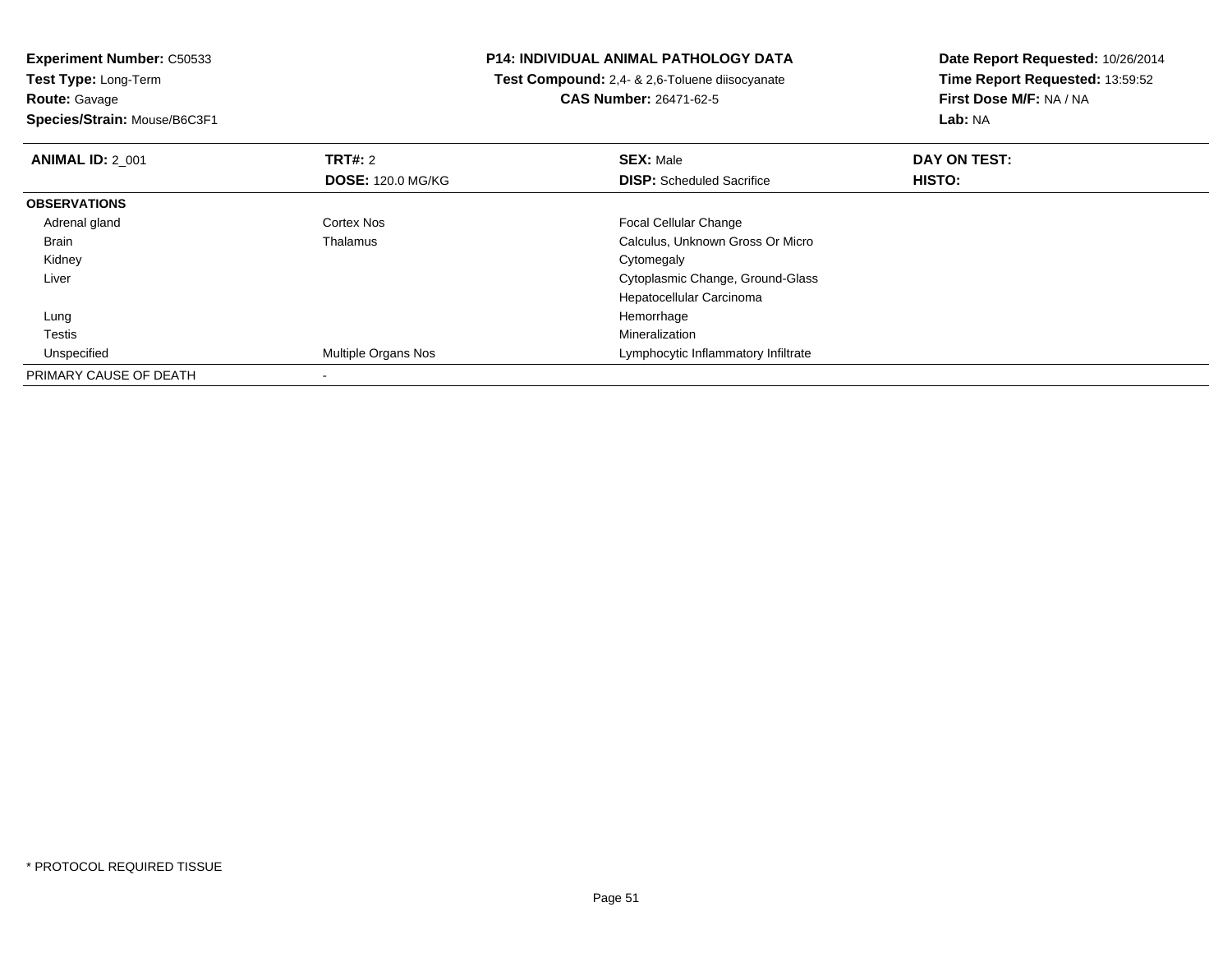| <b>Experiment Number: C50533</b><br><b>Test Type: Long-Term</b><br><b>Route: Gavage</b><br>Species/Strain: Mouse/B6C3F1 |                          | <b>P14: INDIVIDUAL ANIMAL PATHOLOGY DATA</b><br>Test Compound: 2,4- & 2,6-Toluene diisocyanate<br><b>CAS Number: 26471-62-5</b> | Date Report Requested: 10/26/2014<br>Time Report Requested: 13:59:52<br>First Dose M/F: NA / NA<br>Lab: NA |
|-------------------------------------------------------------------------------------------------------------------------|--------------------------|---------------------------------------------------------------------------------------------------------------------------------|------------------------------------------------------------------------------------------------------------|
| <b>ANIMAL ID: 2 002</b>                                                                                                 | TRT#: 2                  | <b>SEX: Male</b>                                                                                                                | DAY ON TEST:                                                                                               |
|                                                                                                                         | <b>DOSE: 120.0 MG/KG</b> | <b>DISP:</b> Scheduled Sacrifice                                                                                                | HISTO:                                                                                                     |
| <b>OBSERVATIONS</b>                                                                                                     |                          |                                                                                                                                 |                                                                                                            |
| Kidney                                                                                                                  |                          | Cytomegaly                                                                                                                      |                                                                                                            |
| Lung                                                                                                                    |                          | Inflammation, Interstitial                                                                                                      |                                                                                                            |
| Pancreas                                                                                                                | Acinus                   | Atrophy, Nos                                                                                                                    |                                                                                                            |
|                                                                                                                         | <b>Islets</b>            | Islet-Cell Carcinoma                                                                                                            |                                                                                                            |
| Unspecified                                                                                                             | Multiple Organs Nos      | Lymphocytic Inflammatory Infiltrate                                                                                             |                                                                                                            |
| PRIMARY CAUSE OF DEATH                                                                                                  |                          |                                                                                                                                 |                                                                                                            |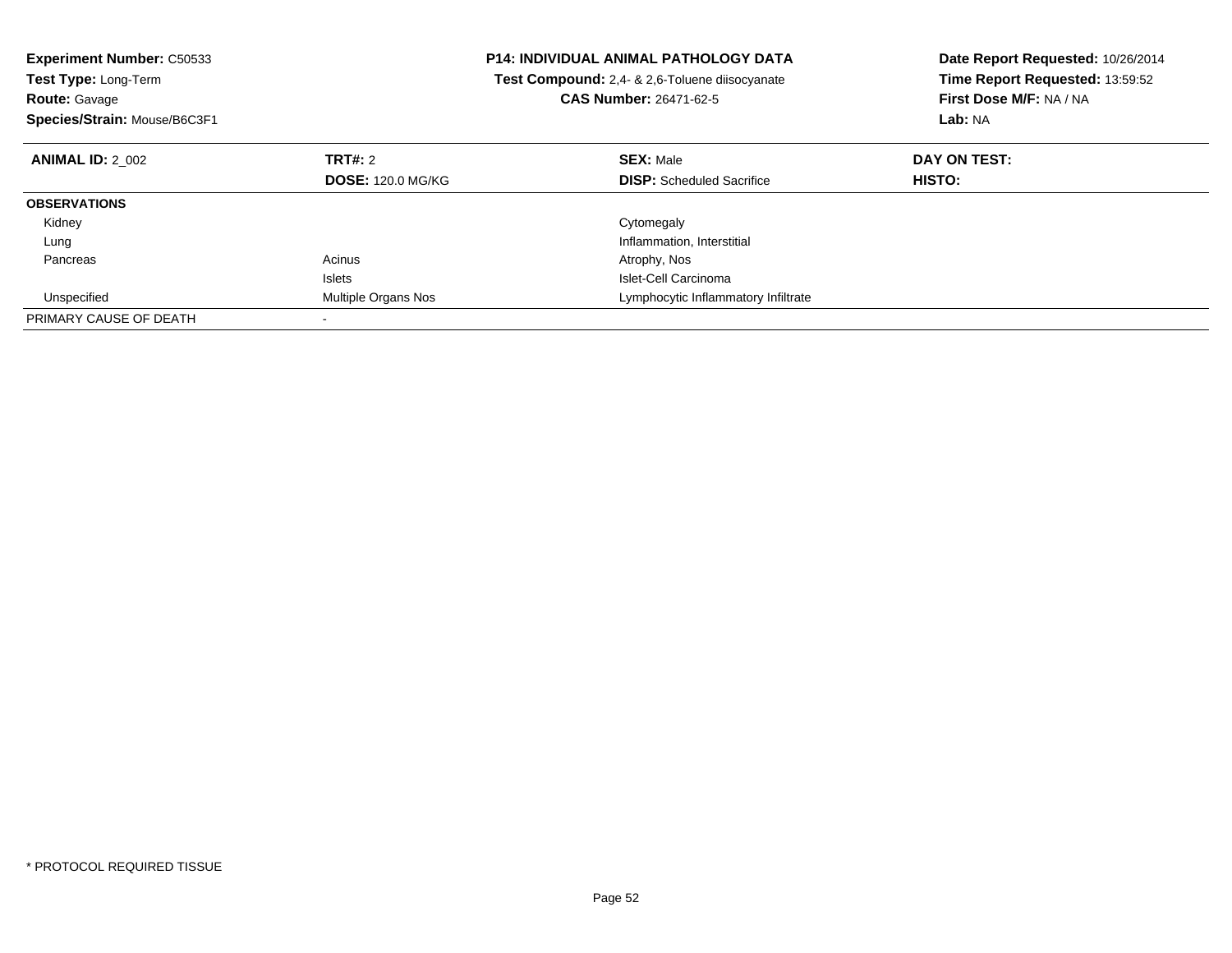| <b>Experiment Number: C50533</b><br><b>Test Type: Long-Term</b><br><b>Route: Gavage</b><br>Species/Strain: Mouse/B6C3F1 |                            | <b>P14: INDIVIDUAL ANIMAL PATHOLOGY DATA</b><br>Test Compound: 2,4- & 2,6-Toluene diisocyanate<br><b>CAS Number: 26471-62-5</b> | Date Report Requested: 10/26/2014<br>Time Report Requested: 13:59:52<br>First Dose M/F: NA / NA<br>Lab: NA |
|-------------------------------------------------------------------------------------------------------------------------|----------------------------|---------------------------------------------------------------------------------------------------------------------------------|------------------------------------------------------------------------------------------------------------|
| <b>ANIMAL ID: 2 003</b>                                                                                                 | TRT#: 2                    | <b>SEX: Male</b>                                                                                                                | DAY ON TEST:                                                                                               |
|                                                                                                                         | <b>DOSE: 120.0 MG/KG</b>   | <b>DISP:</b> Scheduled Sacrifice                                                                                                | <b>HISTO:</b>                                                                                              |
| <b>OBSERVATIONS</b>                                                                                                     |                            |                                                                                                                                 |                                                                                                            |
| <b>Brain</b>                                                                                                            | Thalamus                   | Calculus, Unknown Gross Or Micro                                                                                                |                                                                                                            |
| Kidney                                                                                                                  |                            | Cytomegaly                                                                                                                      |                                                                                                            |
| Lung                                                                                                                    |                            | Hemorrhage                                                                                                                      |                                                                                                            |
| Pituitary gland                                                                                                         |                            | Focal Cellular Change                                                                                                           |                                                                                                            |
| Unspecified                                                                                                             | <b>Multiple Organs Nos</b> | Lymphocytic Inflammatory Infiltrate                                                                                             |                                                                                                            |
| PRIMARY CAUSE OF DEATH                                                                                                  |                            |                                                                                                                                 |                                                                                                            |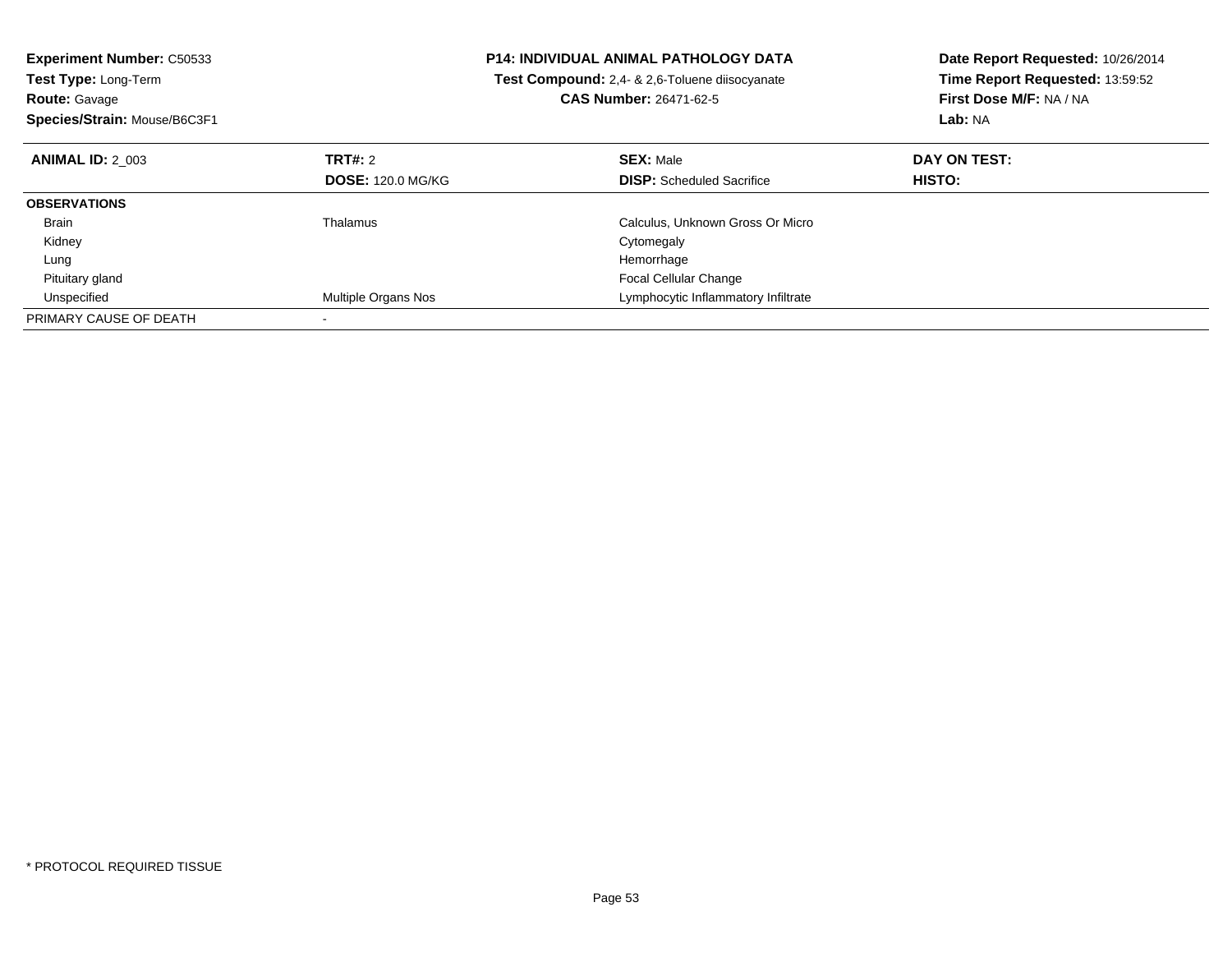| <b>Experiment Number: C50533</b><br>Test Type: Long-Term<br><b>Route: Gavage</b><br>Species/Strain: Mouse/B6C3F1 |                          | <b>P14: INDIVIDUAL ANIMAL PATHOLOGY DATA</b><br>Test Compound: 2,4- & 2,6-Toluene diisocyanate<br><b>CAS Number: 26471-62-5</b> | Date Report Requested: 10/26/2014<br>Time Report Requested: 13:59:52<br>First Dose M/F: NA / NA<br>Lab: NA |
|------------------------------------------------------------------------------------------------------------------|--------------------------|---------------------------------------------------------------------------------------------------------------------------------|------------------------------------------------------------------------------------------------------------|
| <b>ANIMAL ID: 2 004</b>                                                                                          | TRT#: 2                  | <b>SEX:</b> Male                                                                                                                | DAY ON TEST:                                                                                               |
|                                                                                                                  | <b>DOSE: 120.0 MG/KG</b> | <b>DISP:</b> Scheduled Sacrifice                                                                                                | <b>HISTO:</b>                                                                                              |
| <b>OBSERVATIONS</b>                                                                                              |                          |                                                                                                                                 |                                                                                                            |
| <b>Brain</b>                                                                                                     | Thalamus                 | Calculus, Unknown Gross Or Micro                                                                                                |                                                                                                            |
| Kidney                                                                                                           |                          | Cytomegaly                                                                                                                      |                                                                                                            |
| Unspecified                                                                                                      | Multiple Organs Nos      | Lymphocytic Inflammatory Infiltrate                                                                                             |                                                                                                            |
| PRIMARY CAUSE OF DEATH                                                                                           |                          |                                                                                                                                 |                                                                                                            |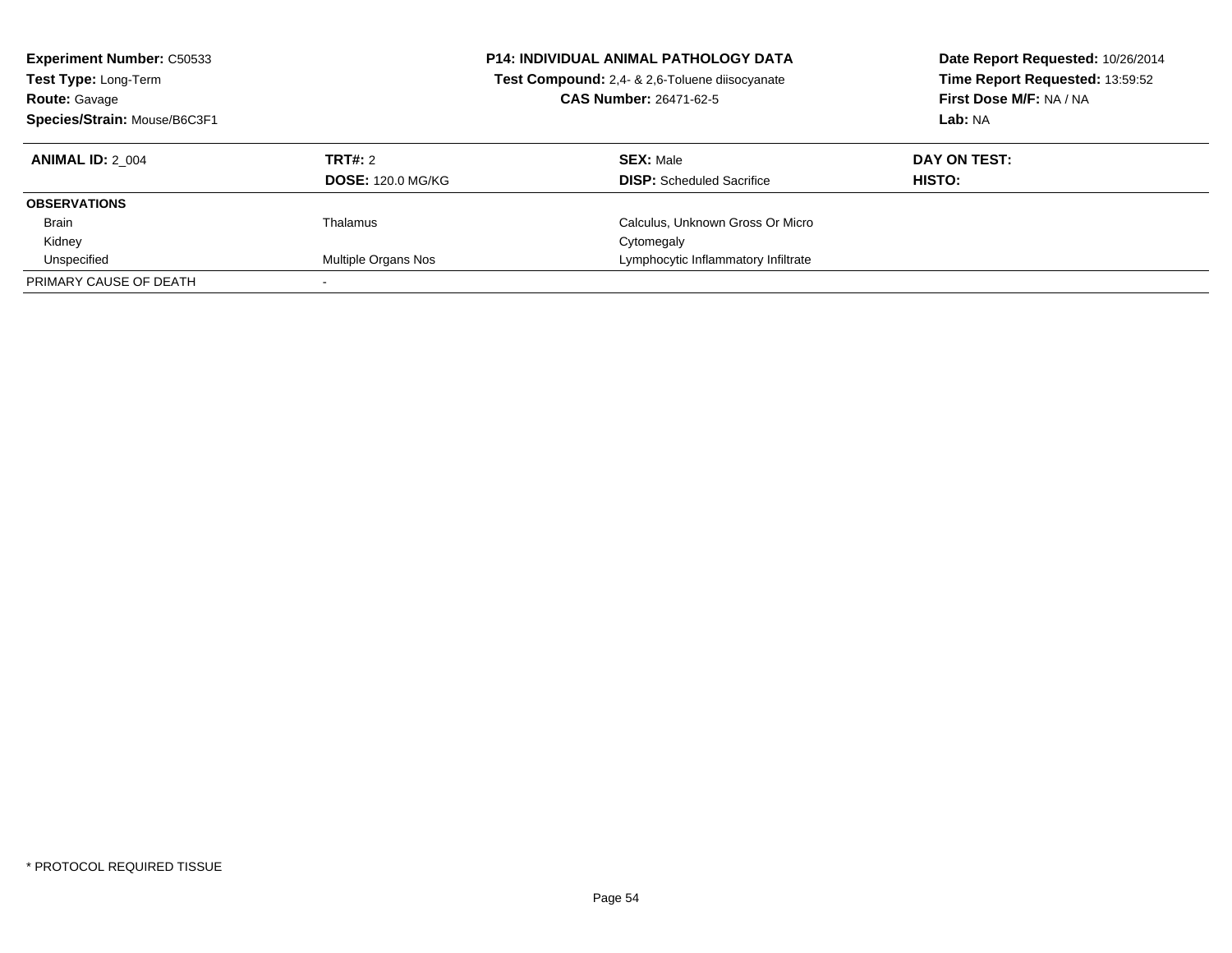| <b>Experiment Number: C50533</b><br>Test Type: Long-Term<br><b>Route: Gavage</b><br>Species/Strain: Mouse/B6C3F1 |                                     | <b>P14: INDIVIDUAL ANIMAL PATHOLOGY DATA</b><br><b>Test Compound:</b> 2,4- & 2,6-Toluene diisocyanate<br><b>CAS Number: 26471-62-5</b> | Date Report Requested: 10/26/2014<br>Time Report Requested: 13:59:52<br>First Dose M/F: NA / NA<br>Lab: NA |
|------------------------------------------------------------------------------------------------------------------|-------------------------------------|----------------------------------------------------------------------------------------------------------------------------------------|------------------------------------------------------------------------------------------------------------|
| <b>ANIMAL ID: 2 005</b>                                                                                          | TRT#: 2<br><b>DOSE: 120.0 MG/KG</b> | <b>SEX: Male</b><br><b>DISP:</b> Scheduled Sacrifice                                                                                   | DAY ON TEST:<br><b>HISTO:</b>                                                                              |
| <b>OBSERVATIONS</b>                                                                                              |                                     |                                                                                                                                        |                                                                                                            |
| Intestine Small                                                                                                  | Duodenum                            | Lymphoma, Nos-Malignant                                                                                                                |                                                                                                            |
| Kidney                                                                                                           |                                     | Cytomegaly                                                                                                                             |                                                                                                            |
| Testis                                                                                                           |                                     | Mineralization                                                                                                                         |                                                                                                            |
| Unspecified                                                                                                      | Multiple Organs Nos                 | Lymphocytic Inflammatory Infiltrate                                                                                                    |                                                                                                            |
| PRIMARY CAUSE OF DEATH                                                                                           |                                     |                                                                                                                                        |                                                                                                            |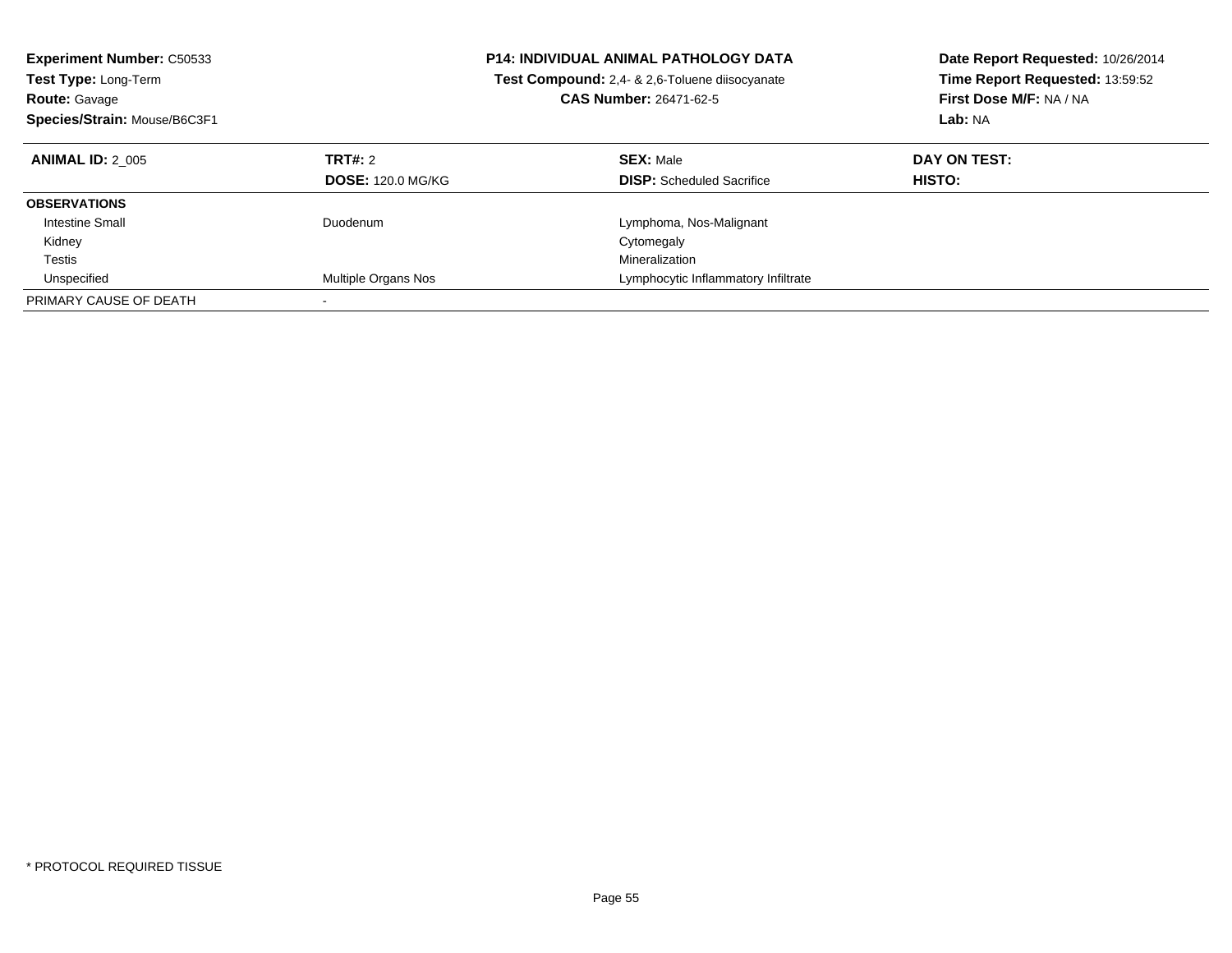| <b>Experiment Number: C50533</b><br><b>Test Type: Long-Term</b><br><b>Route: Gavage</b><br>Species/Strain: Mouse/B6C3F1 |                                     | <b>P14: INDIVIDUAL ANIMAL PATHOLOGY DATA</b><br>Test Compound: 2,4- & 2,6-Toluene diisocyanate<br><b>CAS Number: 26471-62-5</b> | Date Report Requested: 10/26/2014<br>Time Report Requested: 13:59:52<br>First Dose M/F: NA / NA<br>Lab: NA |
|-------------------------------------------------------------------------------------------------------------------------|-------------------------------------|---------------------------------------------------------------------------------------------------------------------------------|------------------------------------------------------------------------------------------------------------|
| <b>ANIMAL ID: 2 006</b>                                                                                                 | TRT#: 2<br><b>DOSE: 120.0 MG/KG</b> | <b>SEX: Male</b><br><b>DISP:</b> Scheduled Sacrifice                                                                            | DAY ON TEST:<br><b>HISTO:</b>                                                                              |
| <b>OBSERVATIONS</b>                                                                                                     |                                     |                                                                                                                                 |                                                                                                            |
| Bone                                                                                                                    | Sternum                             | Necrosis, Nos                                                                                                                   |                                                                                                            |
| Kidney                                                                                                                  |                                     | Cytomegaly                                                                                                                      |                                                                                                            |
| Lung                                                                                                                    |                                     | Inflammation, Interstitial                                                                                                      |                                                                                                            |
| Testis                                                                                                                  |                                     | Mineralization                                                                                                                  |                                                                                                            |
| PRIMARY CAUSE OF DEATH                                                                                                  |                                     |                                                                                                                                 |                                                                                                            |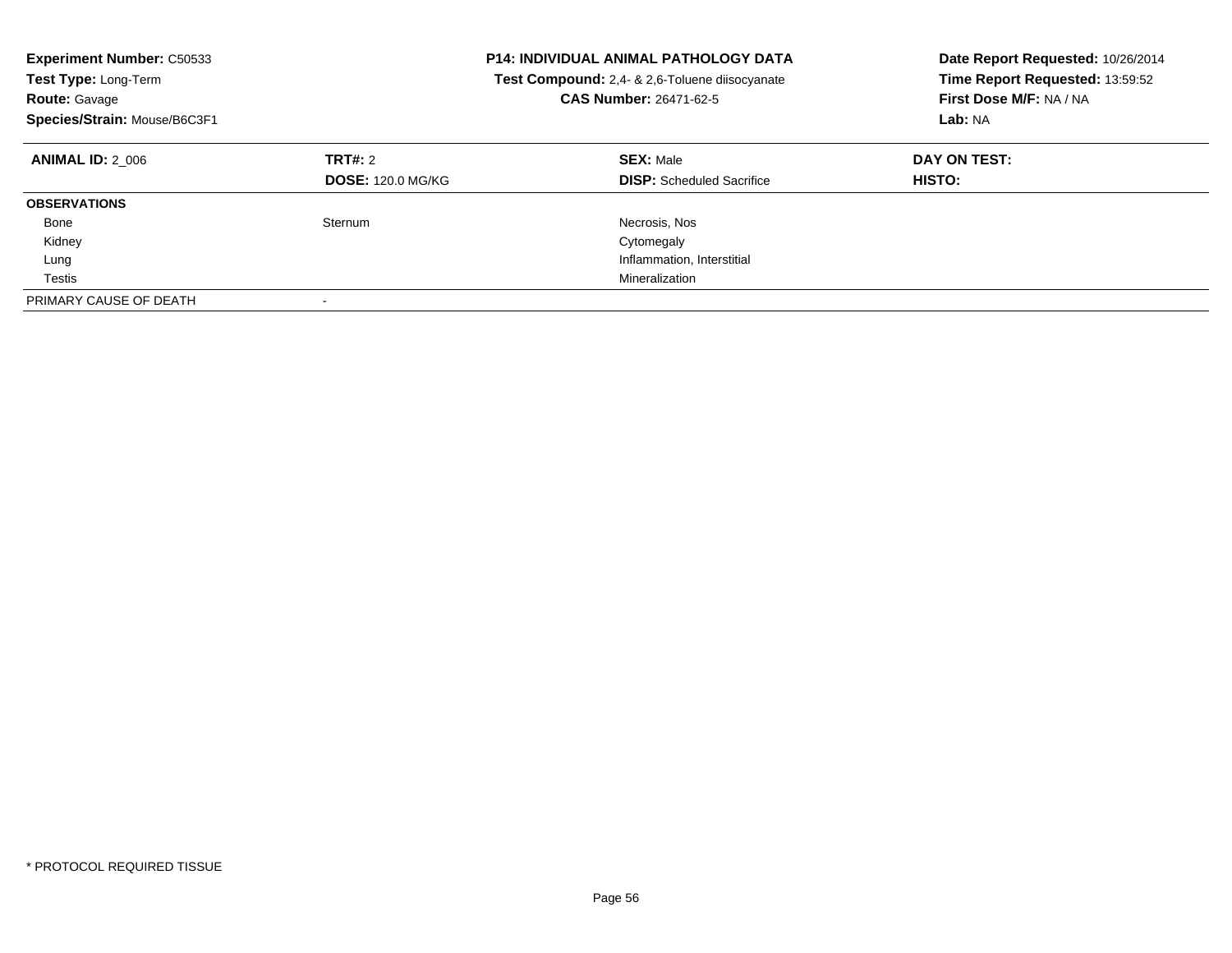| <b>Experiment Number: C50533</b><br><b>Test Type: Long-Term</b><br><b>Route: Gavage</b><br>Species/Strain: Mouse/B6C3F1 |                          | <b>P14: INDIVIDUAL ANIMAL PATHOLOGY DATA</b><br>Test Compound: 2.4- & 2.6-Toluene diisocyanate<br><b>CAS Number: 26471-62-5</b> | Date Report Requested: 10/26/2014<br>Time Report Requested: 13:59:52<br>First Dose M/F: NA / NA<br>Lab: NA |
|-------------------------------------------------------------------------------------------------------------------------|--------------------------|---------------------------------------------------------------------------------------------------------------------------------|------------------------------------------------------------------------------------------------------------|
| <b>ANIMAL ID: 2 007</b>                                                                                                 | TRT#: 2                  | <b>SEX: Male</b>                                                                                                                | DAY ON TEST:                                                                                               |
|                                                                                                                         | <b>DOSE: 120.0 MG/KG</b> | <b>DISP:</b> Scheduled Sacrifice                                                                                                | HISTO:                                                                                                     |
| <b>OBSERVATIONS</b>                                                                                                     |                          |                                                                                                                                 |                                                                                                            |
| <b>Brain</b>                                                                                                            | Thalamus                 | Calculus, Unknown Gross Or Micro                                                                                                |                                                                                                            |
| Kidney                                                                                                                  |                          | Cytomegaly                                                                                                                      |                                                                                                            |
| Lung                                                                                                                    |                          | Inflammation, Interstitial                                                                                                      |                                                                                                            |
| Pancreas                                                                                                                | Acinus                   | Atrophy, Nos                                                                                                                    |                                                                                                            |
| Salivary gland                                                                                                          |                          | Lymphocytic Inflammatory Infiltrate                                                                                             |                                                                                                            |
| PRIMARY CAUSE OF DEATH                                                                                                  |                          |                                                                                                                                 |                                                                                                            |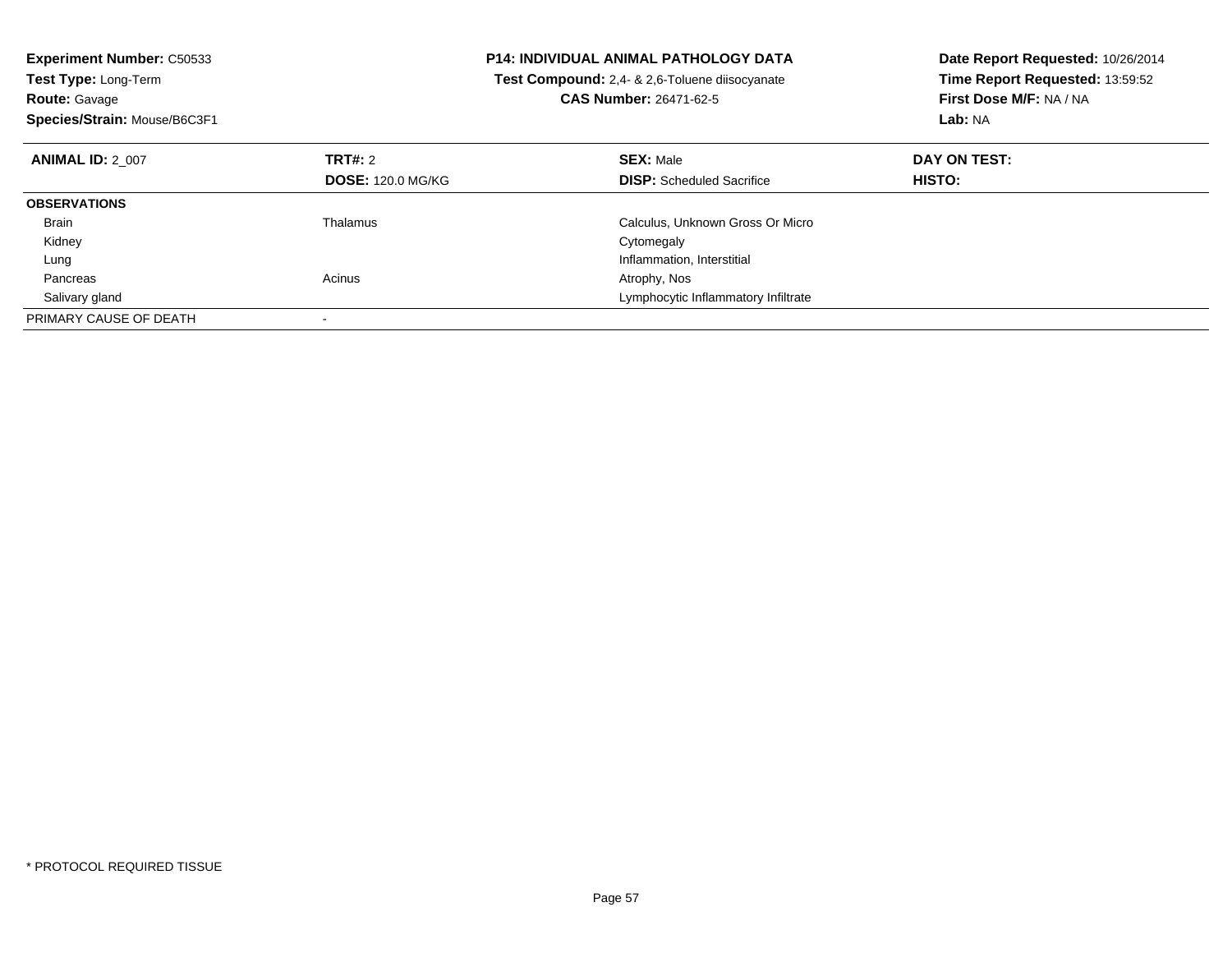**Experiment Number:** C50533**Test Type:** Long-Term**Route:** Gavage

**Species/Strain:** Mouse/B6C3F1

## **P14: INDIVIDUAL ANIMAL PATHOLOGY DATA**

 **Test Compound:** 2,4- & 2,6-Toluene diisocyanate**CAS Number:** 26471-62-5

**Date Report Requested:** 10/26/2014 **Time Report Requested:** 13:59:52**First Dose M/F:** NA / NA**Lab:** NA

| <b>ANIMAL ID: 2 008</b> | TRT#: 2                    | <b>SEX: Male</b>                    | DAY ON TEST: |  |
|-------------------------|----------------------------|-------------------------------------|--------------|--|
|                         | <b>DOSE: 120.0 MG/KG</b>   | <b>DISP:</b> Scheduled Sacrifice    | HISTO:       |  |
| <b>OBSERVATIONS</b>     |                            |                                     |              |  |
| Bone                    | Sternum                    | Necrosis, Nos                       |              |  |
| Kidney                  |                            | Cytomegaly                          |              |  |
| Lung                    |                            | Inflammation, Interstitial          |              |  |
| Lymph node              | Mesenteric Lymph Node      | Hemorrhage                          |              |  |
| Spleen                  |                            | Hyperplasia, Lymphoid               |              |  |
| Testis                  |                            | Interstitial-Cell Tumor             |              |  |
|                         |                            | Mineralization                      |              |  |
| Unspecified             | <b>Multiple Organs Nos</b> | Lymphocytic Inflammatory Infiltrate |              |  |
| PRIMARY CAUSE OF DEATH  |                            |                                     |              |  |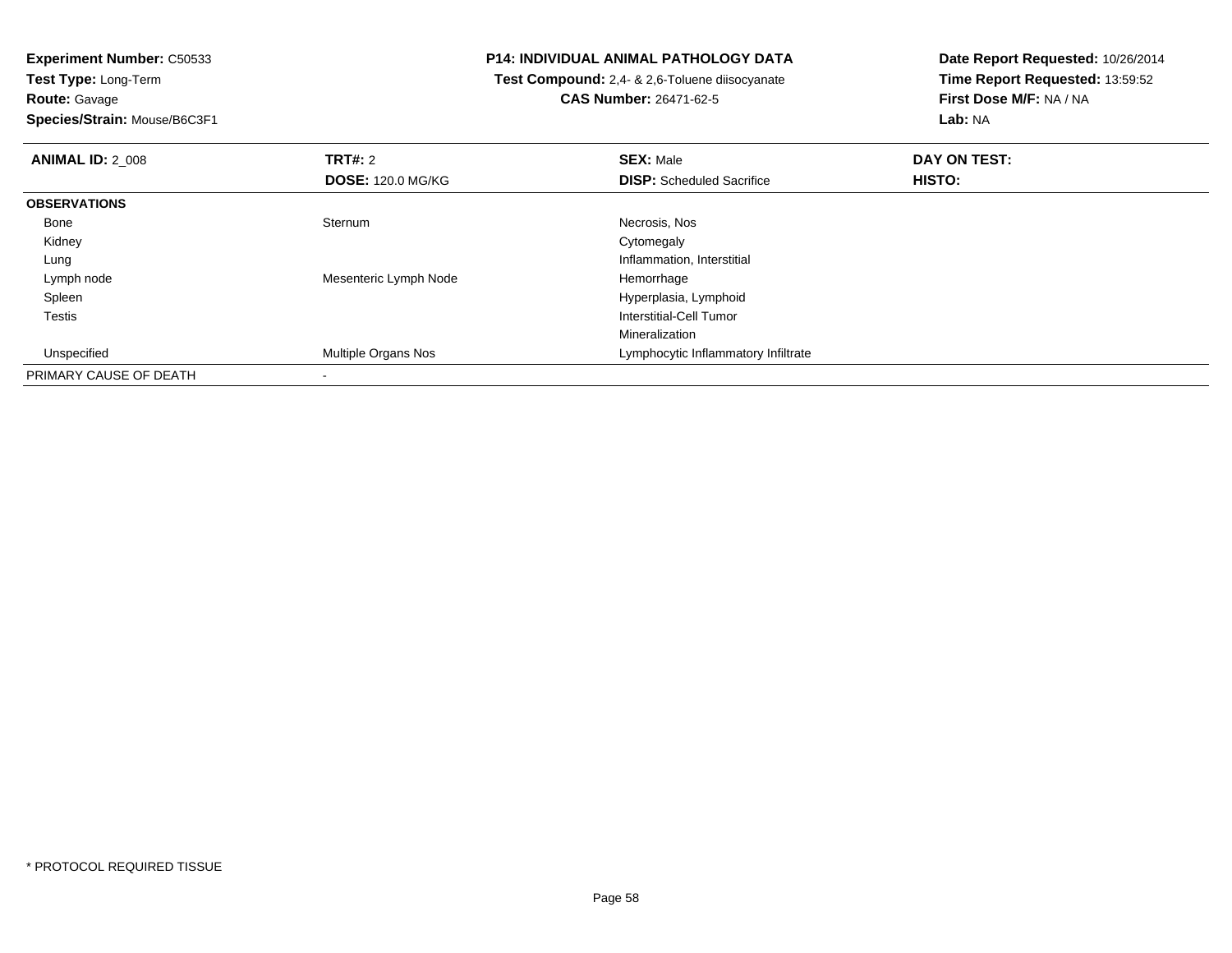| <b>Experiment Number: C50533</b><br><b>Test Type: Long-Term</b><br><b>Route: Gavage</b><br>Species/Strain: Mouse/B6C3F1 |                          | <b>P14: INDIVIDUAL ANIMAL PATHOLOGY DATA</b><br>Test Compound: 2,4- & 2,6-Toluene diisocyanate<br><b>CAS Number: 26471-62-5</b> | Date Report Requested: 10/26/2014<br>Time Report Requested: 13:59:52<br>First Dose M/F: NA / NA<br>Lab: NA |
|-------------------------------------------------------------------------------------------------------------------------|--------------------------|---------------------------------------------------------------------------------------------------------------------------------|------------------------------------------------------------------------------------------------------------|
| <b>ANIMAL ID: 2 009</b>                                                                                                 | <b>TRT#: 2</b>           | <b>SEX: Male</b>                                                                                                                | DAY ON TEST:                                                                                               |
|                                                                                                                         | <b>DOSE: 120.0 MG/KG</b> | <b>DISP:</b> Scheduled Sacrifice                                                                                                | HISTO:                                                                                                     |
| <b>OBSERVATIONS</b>                                                                                                     |                          |                                                                                                                                 |                                                                                                            |
| Kidney                                                                                                                  |                          | Cytomegaly                                                                                                                      |                                                                                                            |
| Lung                                                                                                                    |                          | Hemorrhage                                                                                                                      |                                                                                                            |
| Skin                                                                                                                    |                          | Fibrosarcoma                                                                                                                    |                                                                                                            |
| Spleen                                                                                                                  |                          | Hyperplasia, Lymphoid                                                                                                           |                                                                                                            |
| Unspecified                                                                                                             | Multiple Organs Nos      | Lymphocytic Inflammatory Infiltrate                                                                                             |                                                                                                            |
| PRIMARY CAUSE OF DEATH                                                                                                  |                          |                                                                                                                                 |                                                                                                            |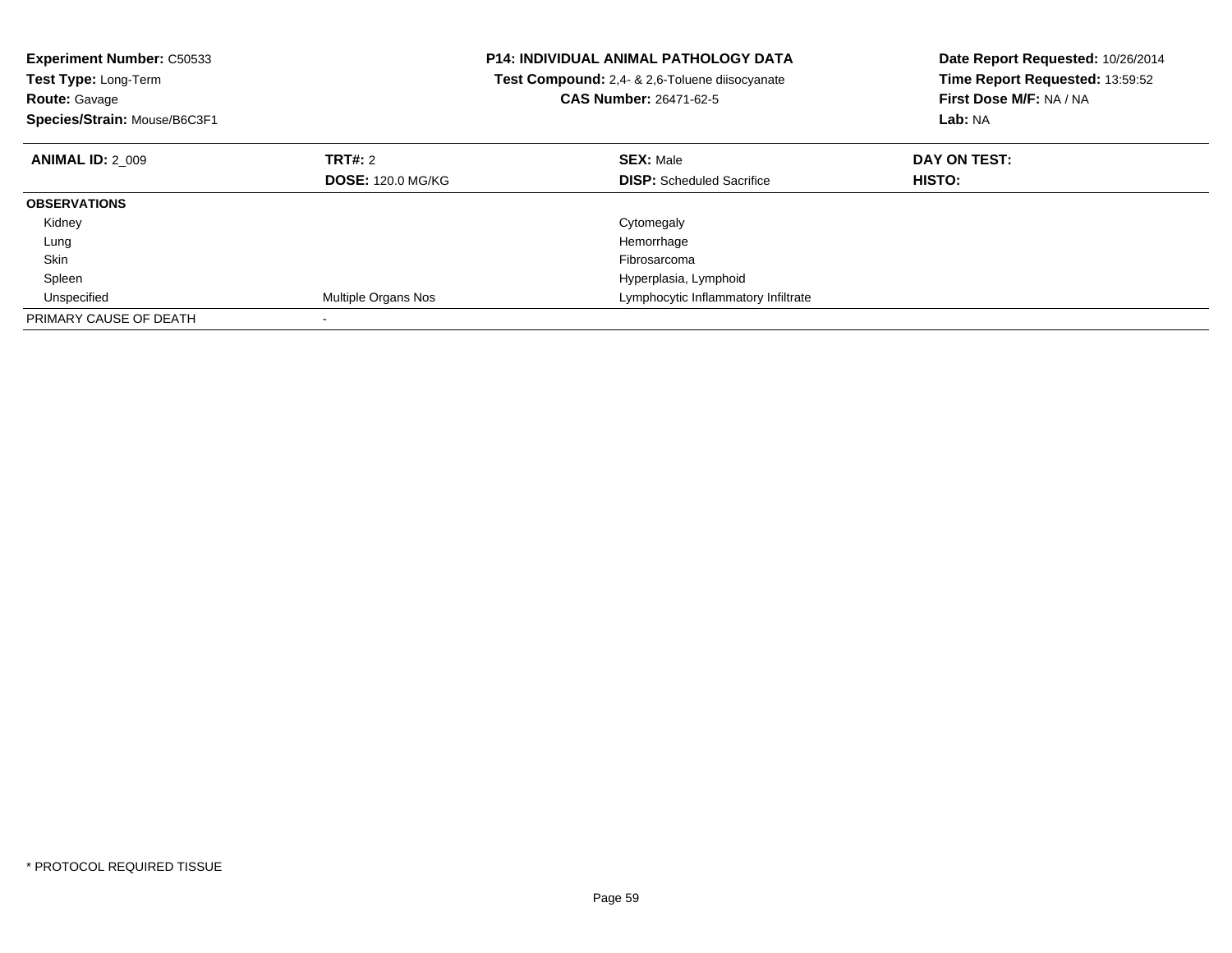| <b>Experiment Number: C50533</b><br>Test Type: Long-Term<br><b>Route: Gavage</b><br>Species/Strain: Mouse/B6C3F1 |                          | <b>P14: INDIVIDUAL ANIMAL PATHOLOGY DATA</b><br>Test Compound: 2,4- & 2,6-Toluene diisocyanate<br><b>CAS Number: 26471-62-5</b> | Date Report Requested: 10/26/2014<br>Time Report Requested: 13:59:52<br>First Dose M/F: NA / NA<br>Lab: NA |
|------------------------------------------------------------------------------------------------------------------|--------------------------|---------------------------------------------------------------------------------------------------------------------------------|------------------------------------------------------------------------------------------------------------|
| <b>ANIMAL ID: 2 010</b>                                                                                          | TRT#: 2                  | <b>SEX: Male</b>                                                                                                                | DAY ON TEST:                                                                                               |
|                                                                                                                  | <b>DOSE: 120.0 MG/KG</b> | <b>DISP: Natural Death</b>                                                                                                      | HISTO:                                                                                                     |
| <b>OBSERVATIONS</b>                                                                                              |                          |                                                                                                                                 |                                                                                                            |
| Lung                                                                                                             |                          | Alveolar/Bronchiolar Carcinoma                                                                                                  |                                                                                                            |
|                                                                                                                  |                          | Inflammation, Interstitial                                                                                                      |                                                                                                            |
| PRIMARY CAUSE OF DEATH                                                                                           |                          |                                                                                                                                 |                                                                                                            |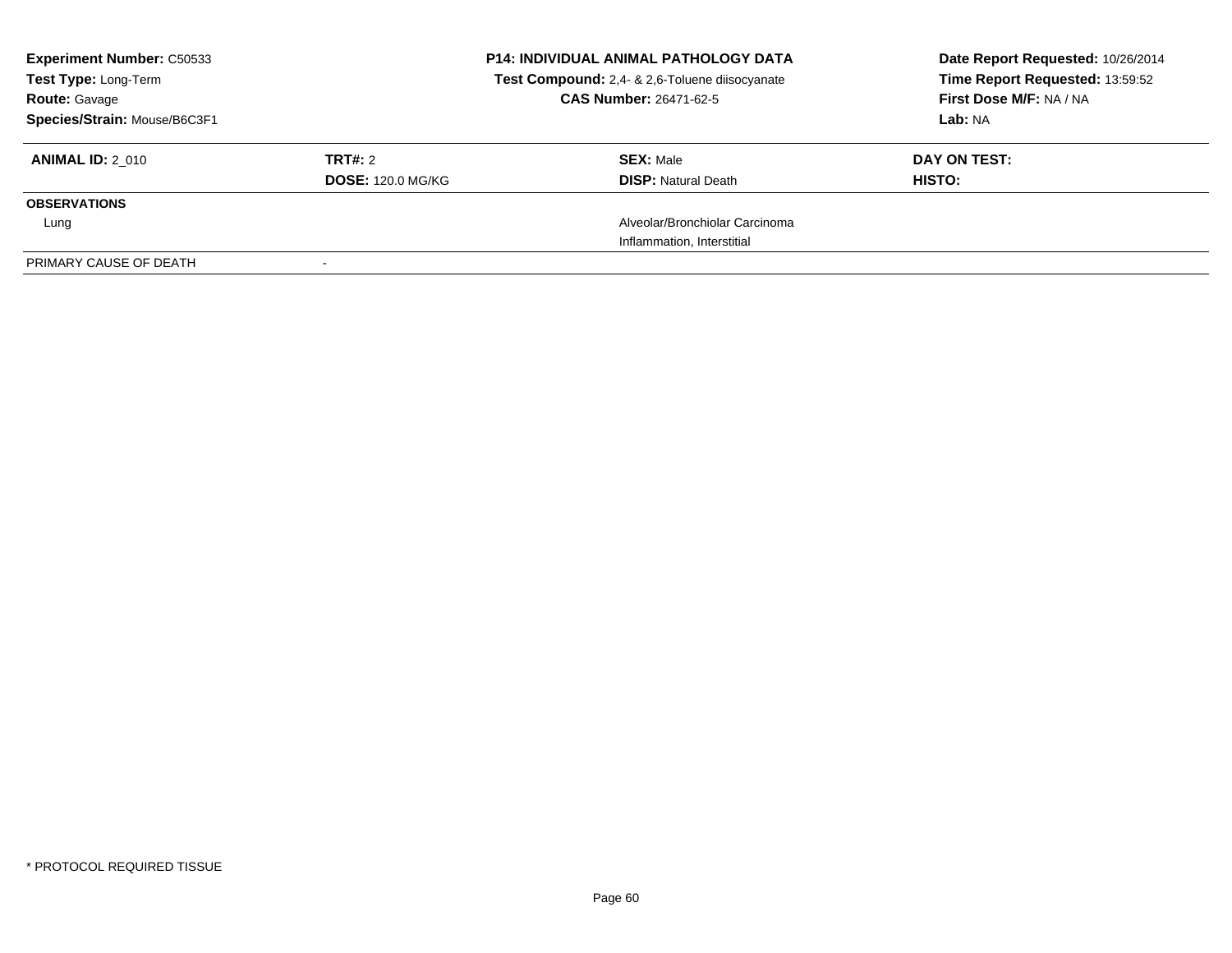| <b>Experiment Number: C50533</b><br>Test Type: Long-Term<br><b>Route: Gavage</b><br>Species/Strain: Mouse/B6C3F1 |                          | <b>P14: INDIVIDUAL ANIMAL PATHOLOGY DATA</b><br>Test Compound: 2,4- & 2,6-Toluene diisocyanate<br>CAS Number: 26471-62-5 | Date Report Requested: 10/26/2014<br>Time Report Requested: 13:59:52<br>First Dose M/F: NA / NA<br>Lab: NA |
|------------------------------------------------------------------------------------------------------------------|--------------------------|--------------------------------------------------------------------------------------------------------------------------|------------------------------------------------------------------------------------------------------------|
| <b>ANIMAL ID: 2 011</b>                                                                                          | TRT#: 2                  | <b>SEX: Male</b>                                                                                                         | DAY ON TEST:                                                                                               |
|                                                                                                                  | <b>DOSE: 120.0 MG/KG</b> | <b>DISP:</b> Scheduled Sacrifice                                                                                         | HISTO:                                                                                                     |
| <b>OBSERVATIONS</b>                                                                                              |                          |                                                                                                                          |                                                                                                            |
| Kidney                                                                                                           |                          | Cytomegaly                                                                                                               |                                                                                                            |
| Spleen                                                                                                           |                          | Hyperplasia, Lymphoid                                                                                                    |                                                                                                            |
| Testis                                                                                                           |                          | Mineralization                                                                                                           |                                                                                                            |
| PRIMARY CAUSE OF DEATH                                                                                           |                          |                                                                                                                          |                                                                                                            |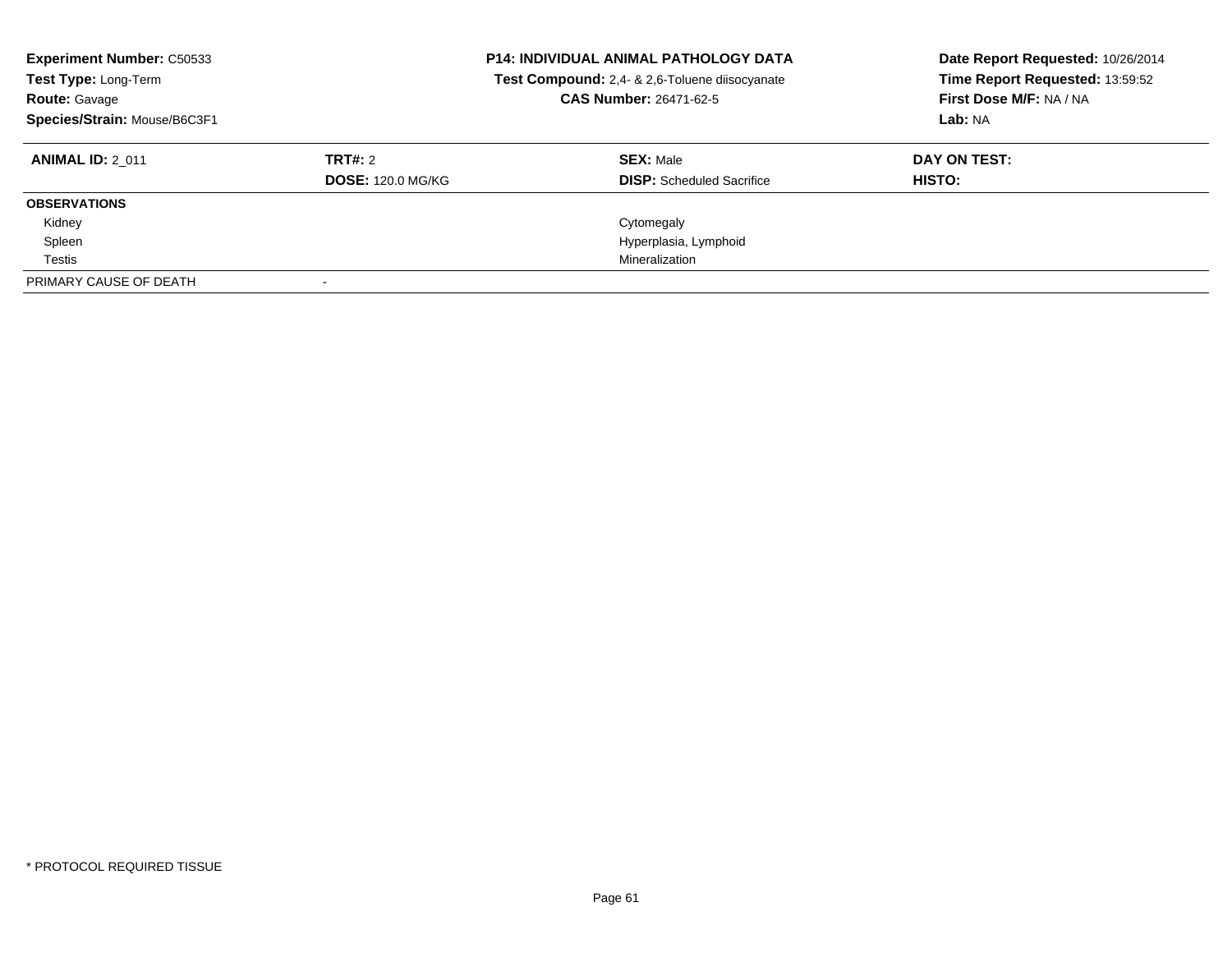| <b>Experiment Number: C50533</b><br><b>Test Type: Long-Term</b><br><b>Route: Gavage</b><br>Species/Strain: Mouse/B6C3F1 |                                     | <b>P14: INDIVIDUAL ANIMAL PATHOLOGY DATA</b><br><b>Test Compound:</b> 2.4- & 2.6-Toluene diisocyanate<br><b>CAS Number: 26471-62-5</b> | Date Report Requested: 10/26/2014<br>Time Report Requested: 13:59:52<br>First Dose M/F: NA / NA<br>Lab: NA |
|-------------------------------------------------------------------------------------------------------------------------|-------------------------------------|----------------------------------------------------------------------------------------------------------------------------------------|------------------------------------------------------------------------------------------------------------|
| <b>ANIMAL ID: 2 012</b>                                                                                                 | TRT#: 2<br><b>DOSE: 120.0 MG/KG</b> | <b>SEX: Male</b><br><b>DISP:</b> Scheduled Sacrifice                                                                                   | DAY ON TEST:<br><b>HISTO:</b>                                                                              |
| <b>OBSERVATIONS</b>                                                                                                     |                                     |                                                                                                                                        |                                                                                                            |
| Kidney                                                                                                                  |                                     | Cytomegaly<br>Tubular-Cell Adenoma                                                                                                     |                                                                                                            |
| Lung                                                                                                                    |                                     | Hemorrhage                                                                                                                             |                                                                                                            |
| Unspecified                                                                                                             | Multiple Organs Nos                 | Lymphocytic Inflammatory Infiltrate                                                                                                    |                                                                                                            |
| PRIMARY CAUSE OF DEATH                                                                                                  |                                     |                                                                                                                                        |                                                                                                            |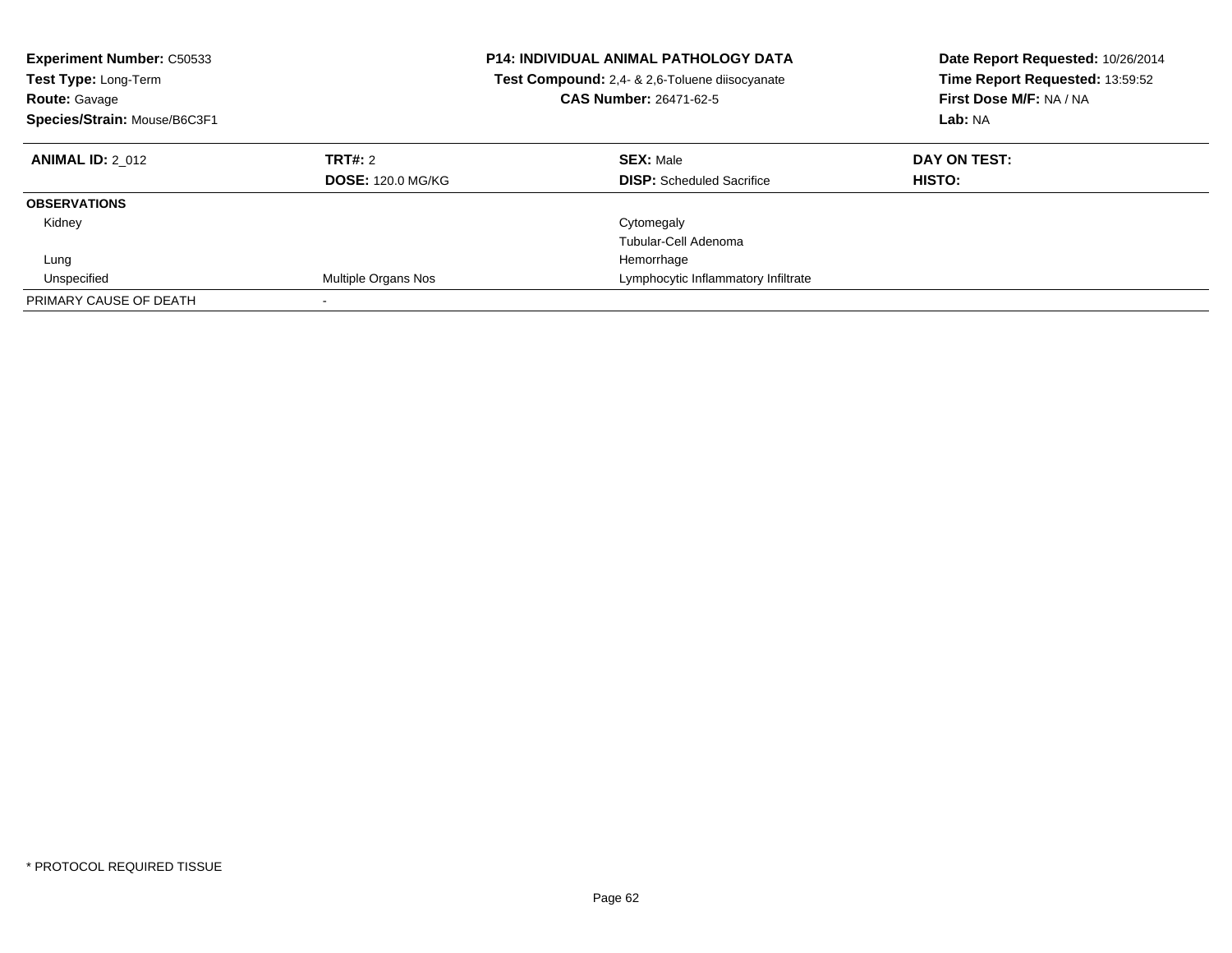| <b>Experiment Number: C50533</b><br><b>Test Type: Long-Term</b><br><b>Route: Gavage</b><br>Species/Strain: Mouse/B6C3F1 |                          | <b>P14: INDIVIDUAL ANIMAL PATHOLOGY DATA</b><br>Test Compound: 2,4- & 2,6-Toluene diisocyanate<br><b>CAS Number: 26471-62-5</b> | Date Report Requested: 10/26/2014<br>Time Report Requested: 13:59:52<br>First Dose M/F: NA / NA<br>Lab: NA |
|-------------------------------------------------------------------------------------------------------------------------|--------------------------|---------------------------------------------------------------------------------------------------------------------------------|------------------------------------------------------------------------------------------------------------|
| <b>ANIMAL ID: 2 013</b>                                                                                                 | TRT#: 2                  | <b>SEX: Male</b>                                                                                                                | DAY ON TEST:                                                                                               |
|                                                                                                                         | <b>DOSE: 120.0 MG/KG</b> | <b>DISP:</b> Scheduled Sacrifice                                                                                                | <b>HISTO:</b>                                                                                              |
| <b>OBSERVATIONS</b>                                                                                                     |                          |                                                                                                                                 |                                                                                                            |
| <b>Brain</b>                                                                                                            | Thalamus                 | Calculus, Unknown Gross Or Micro                                                                                                |                                                                                                            |
| Heart                                                                                                                   |                          | Polyangiitis                                                                                                                    |                                                                                                            |
| Kidney                                                                                                                  |                          | Cytomegaly                                                                                                                      |                                                                                                            |
|                                                                                                                         |                          | Lymphocytic Inflammatory Infiltrate                                                                                             |                                                                                                            |
| Preputial gland                                                                                                         |                          | Dilatation, Ducts                                                                                                               |                                                                                                            |
| PRIMARY CAUSE OF DEATH                                                                                                  |                          |                                                                                                                                 |                                                                                                            |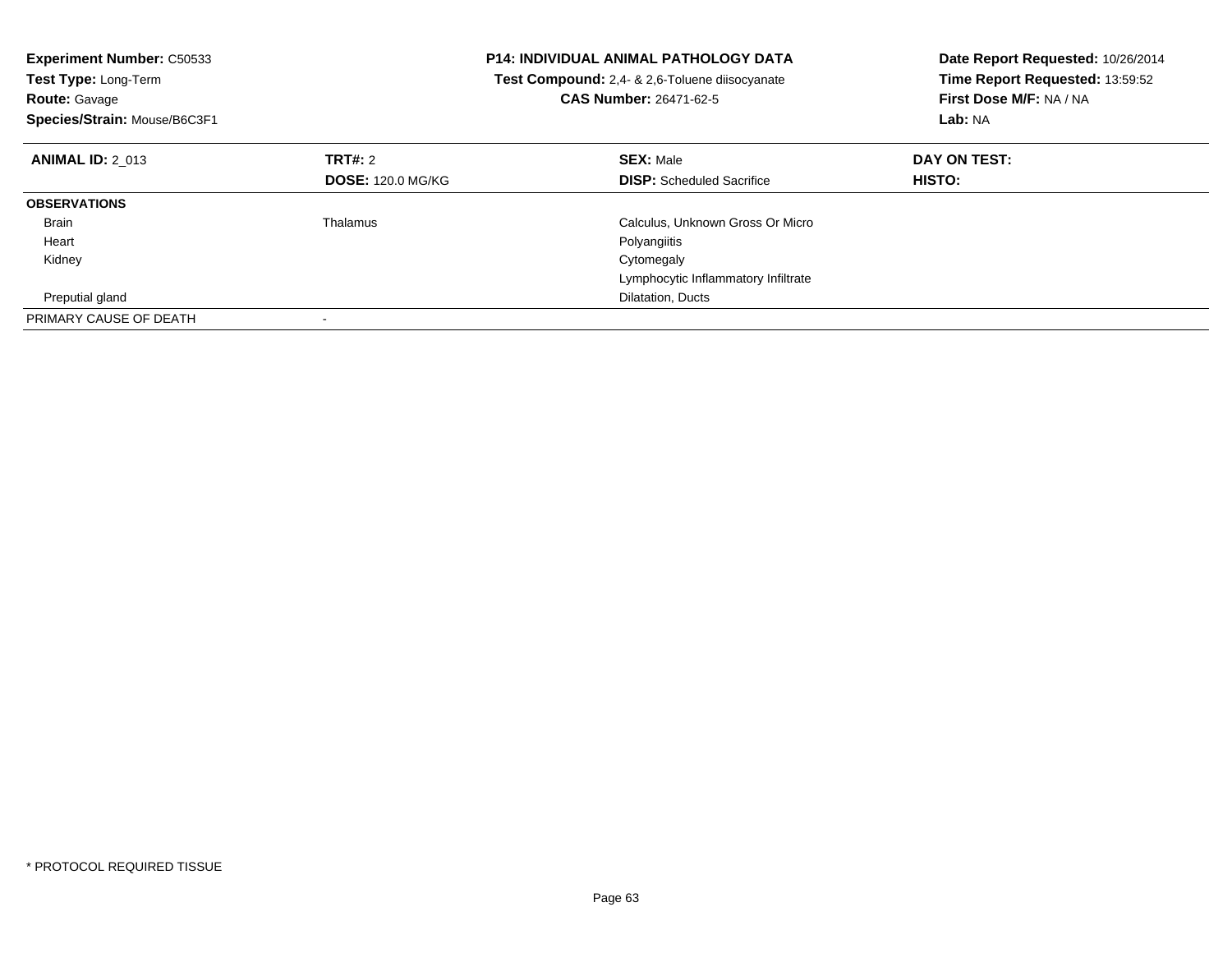| <b>Experiment Number: C50533</b> |                          | <b>P14: INDIVIDUAL ANIMAL PATHOLOGY DATA</b>   | Date Report Requested: 10/26/2014 |
|----------------------------------|--------------------------|------------------------------------------------|-----------------------------------|
| Test Type: Long-Term             |                          | Test Compound: 2,4- & 2,6-Toluene diisocyanate | Time Report Requested: 13:59:52   |
| <b>Route: Gavage</b>             |                          | <b>CAS Number: 26471-62-5</b>                  | First Dose M/F: NA / NA           |
| Species/Strain: Mouse/B6C3F1     |                          |                                                | Lab: NA                           |
| <b>ANIMAL ID: 2 014</b>          | TRT#: 2                  | <b>SEX: Male</b>                               | DAY ON TEST:                      |
|                                  | <b>DOSE: 120.0 MG/KG</b> | <b>DISP:</b> Scheduled Sacrifice               | HISTO:                            |
| <b>OBSERVATIONS</b>              |                          |                                                |                                   |
| Adrenal gland                    |                          | Cortical Adenoma                               |                                   |
| Kidney                           |                          | Cytomegaly                                     |                                   |
| Lung                             |                          | Hemorrhage                                     |                                   |
| Testis                           |                          | Mineralization                                 |                                   |
| Unspecified                      | Multiple Organs Nos      | Lymphocytic Inflammatory Infiltrate            |                                   |
| PRIMARY CAUSE OF DEATH           |                          |                                                |                                   |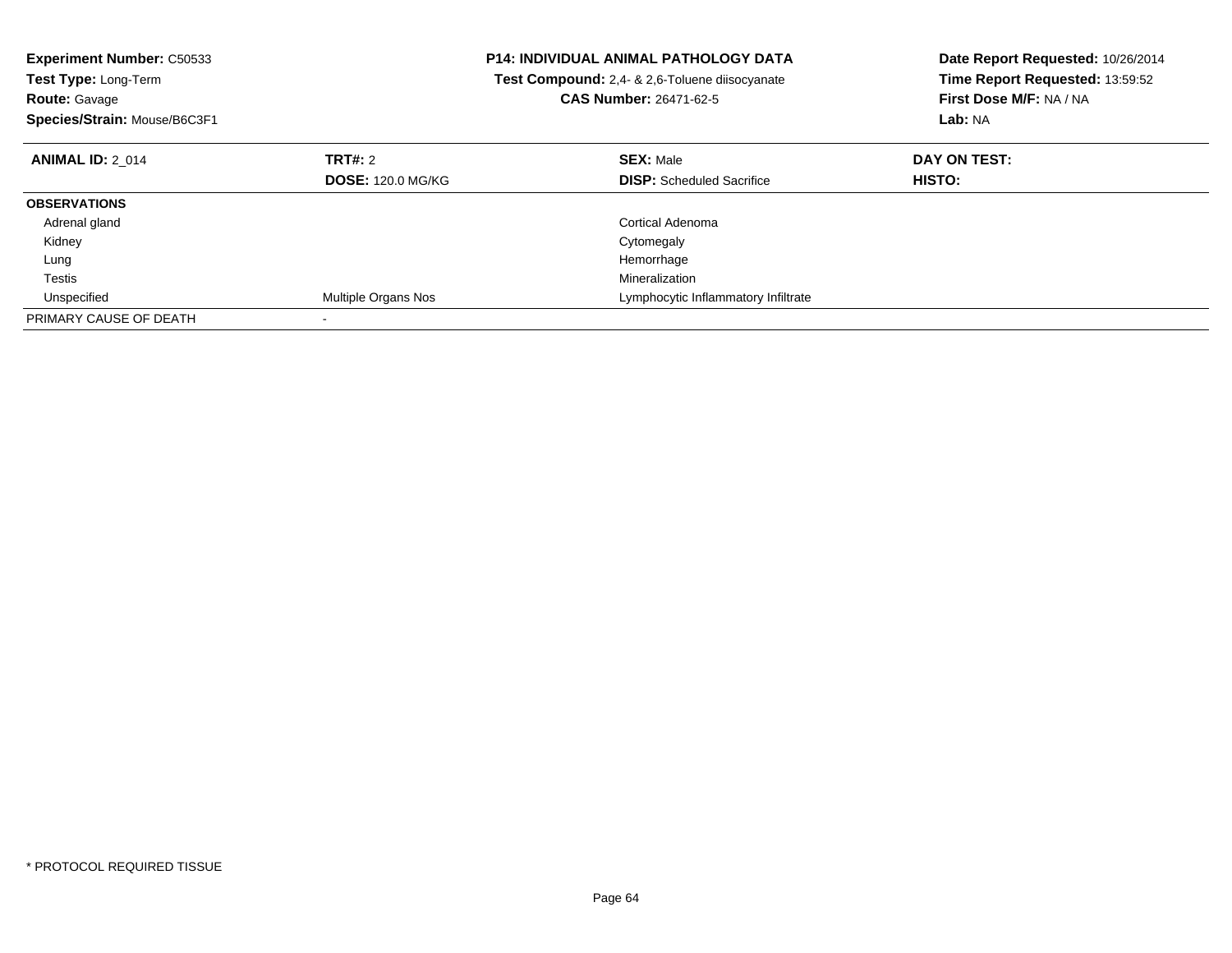| <b>Experiment Number: C50533</b><br><b>Test Type: Long-Term</b><br><b>Route: Gavage</b><br>Species/Strain: Mouse/B6C3F1 |                                     | <b>P14: INDIVIDUAL ANIMAL PATHOLOGY DATA</b><br>Test Compound: 2,4- & 2,6-Toluene diisocyanate<br><b>CAS Number: 26471-62-5</b> | Date Report Requested: 10/26/2014<br>Time Report Requested: 13:59:52<br>First Dose M/F: NA / NA<br>Lab: NA |
|-------------------------------------------------------------------------------------------------------------------------|-------------------------------------|---------------------------------------------------------------------------------------------------------------------------------|------------------------------------------------------------------------------------------------------------|
| <b>ANIMAL ID: 2 016</b>                                                                                                 | TRT#: 2<br><b>DOSE: 120.0 MG/KG</b> | <b>SEX: Male</b><br><b>DISP:</b> Scheduled Sacrifice                                                                            | DAY ON TEST:<br>HISTO:                                                                                     |
| <b>OBSERVATIONS</b>                                                                                                     |                                     |                                                                                                                                 |                                                                                                            |
| Kidney                                                                                                                  |                                     | Cytomegaly                                                                                                                      |                                                                                                            |
| Liver                                                                                                                   |                                     | Hepatocellular Adenoma                                                                                                          |                                                                                                            |
| Lung                                                                                                                    |                                     | Alveolar/Bronchiolar Carcinoma                                                                                                  |                                                                                                            |
| Unspecified                                                                                                             | Multiple Organs Nos                 | Lymphocytic Inflammatory Infiltrate                                                                                             |                                                                                                            |
| PRIMARY CAUSE OF DEATH                                                                                                  |                                     |                                                                                                                                 |                                                                                                            |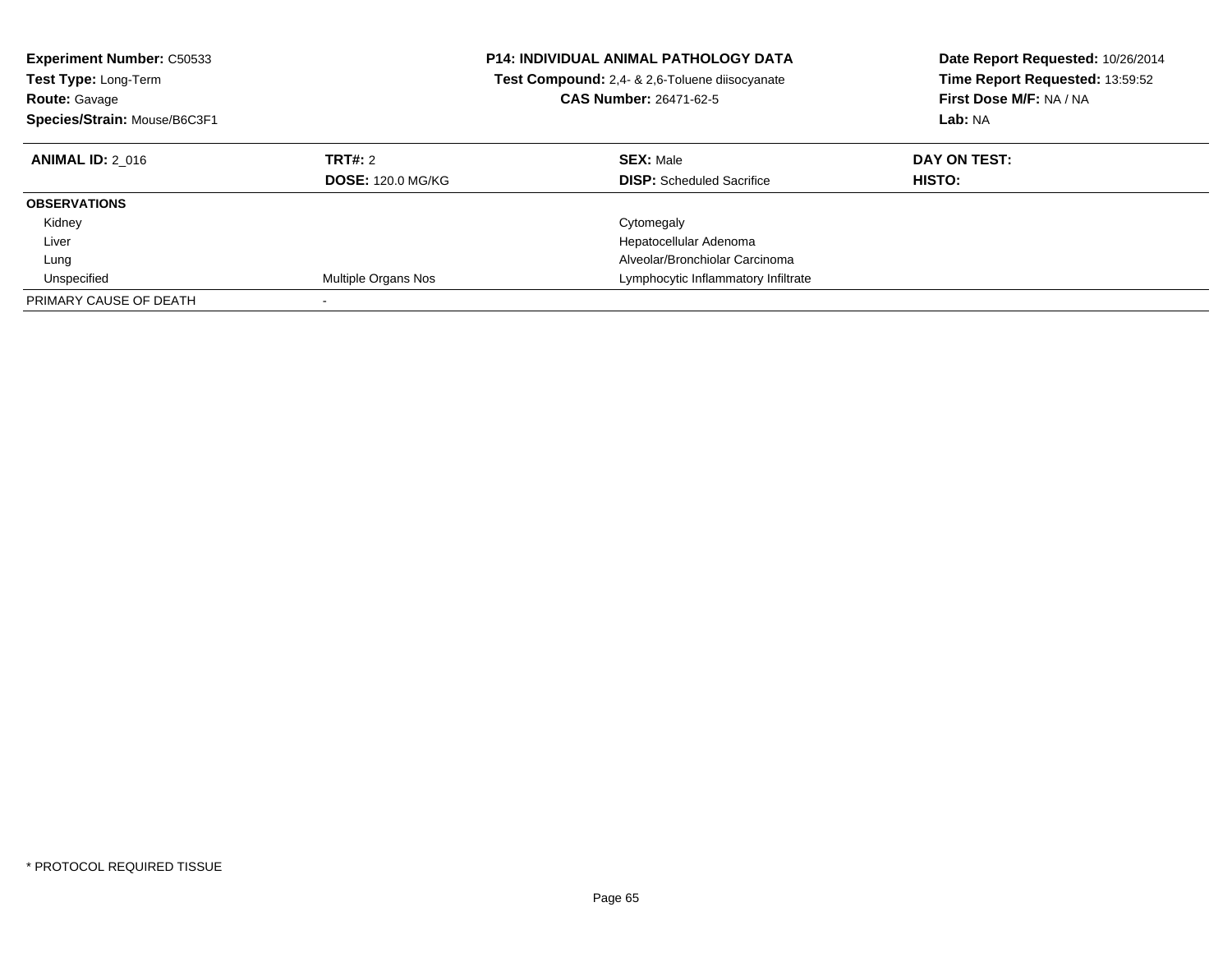| <b>Experiment Number: C50533</b> | <b>P14: INDIVIDUAL ANIMAL PATHOLOGY DATA</b> |                                                | Date Report Requested: 10/26/2014 |
|----------------------------------|----------------------------------------------|------------------------------------------------|-----------------------------------|
| Test Type: Long-Term             |                                              | Test Compound: 2.4- & 2.6-Toluene diisocyanate | Time Report Requested: 13:59:52   |
| <b>Route: Gavage</b>             |                                              | <b>CAS Number: 26471-62-5</b>                  | First Dose M/F: NA / NA           |
| Species/Strain: Mouse/B6C3F1     |                                              |                                                | Lab: NA                           |
| <b>ANIMAL ID: 2 017</b>          | TRT#: 2                                      | <b>SEX: Male</b>                               | DAY ON TEST:                      |
|                                  | <b>DOSE: 120.0 MG/KG</b>                     | <b>DISP:</b> Scheduled Sacrifice               | <b>HISTO:</b>                     |
| <b>OBSERVATIONS</b>              |                                              |                                                |                                   |
| Brain                            | Thalamus                                     | Calculus, Unknown Gross Or Micro               |                                   |
| Kidney                           |                                              | Cytomegaly                                     |                                   |
| Lung                             |                                              | Hemorrhage                                     |                                   |
| Lymph node                       | Mesenteric Lymph Node                        | Hemorrhage                                     |                                   |
| Unspecified                      | Multiple Organs Nos                          | Lymphocytic Inflammatory Infiltrate            |                                   |
| PRIMARY CAUSE OF DEATH           |                                              |                                                |                                   |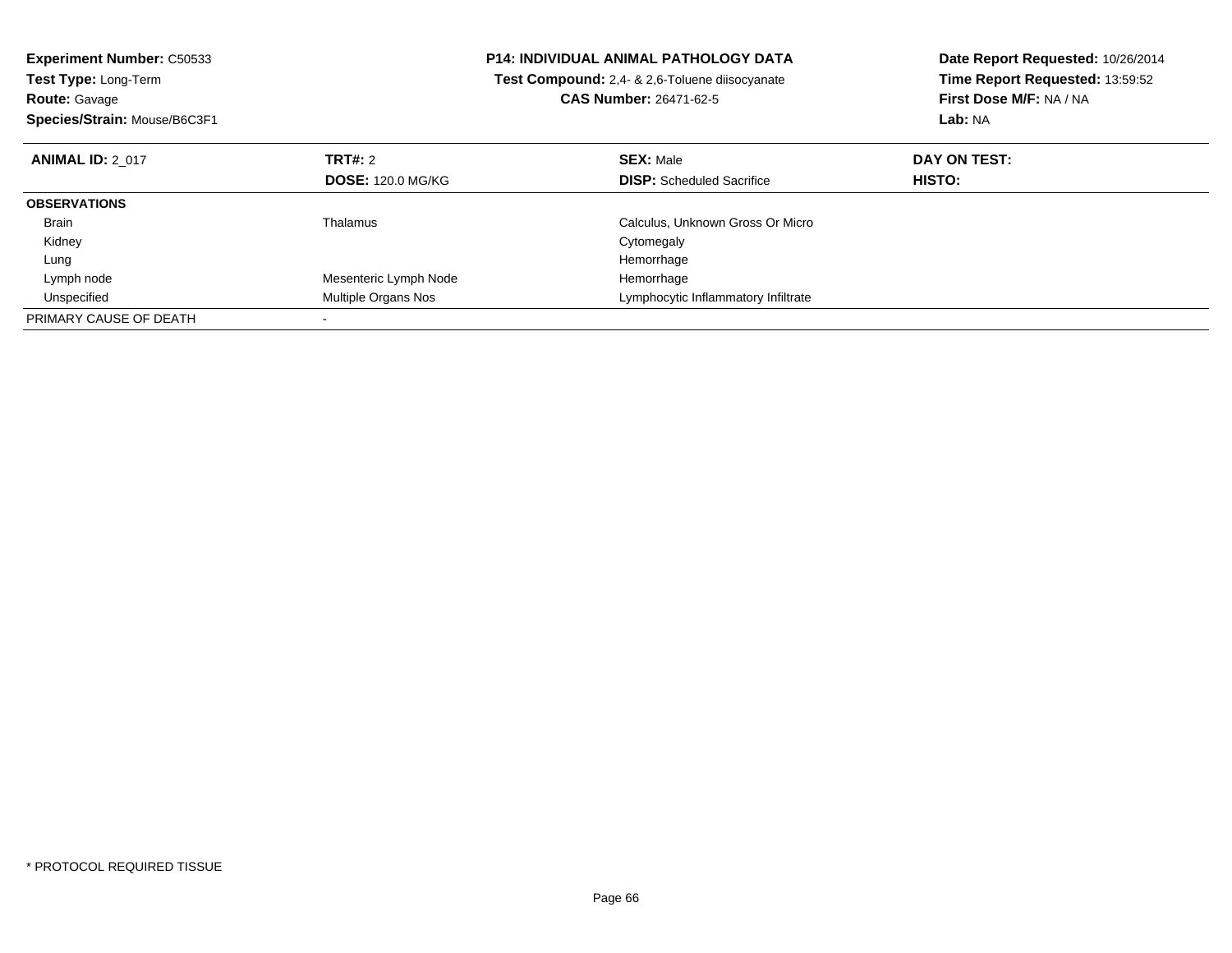| <b>Experiment Number: C50533</b><br>Test Type: Long-Term<br><b>Route: Gavage</b><br>Species/Strain: Mouse/B6C3F1 |                          | <b>P14: INDIVIDUAL ANIMAL PATHOLOGY DATA</b><br>Test Compound: 2,4- & 2,6-Toluene diisocyanate<br><b>CAS Number: 26471-62-5</b> | Date Report Requested: 10/26/2014<br>Time Report Requested: 13:59:52<br>First Dose M/F: NA / NA<br>Lab: NA |
|------------------------------------------------------------------------------------------------------------------|--------------------------|---------------------------------------------------------------------------------------------------------------------------------|------------------------------------------------------------------------------------------------------------|
| <b>ANIMAL ID: 2 018</b>                                                                                          | TRT#: 2                  | <b>SEX: Male</b>                                                                                                                | DAY ON TEST:                                                                                               |
|                                                                                                                  | <b>DOSE: 120.0 MG/KG</b> | <b>DISP:</b> Scheduled Sacrifice                                                                                                | HISTO:                                                                                                     |
| <b>OBSERVATIONS</b>                                                                                              |                          |                                                                                                                                 |                                                                                                            |
| Kidney                                                                                                           |                          | Cytomegaly                                                                                                                      |                                                                                                            |
| Liver                                                                                                            |                          | Cytoplasmic Vacuolization                                                                                                       |                                                                                                            |
| Unspecified                                                                                                      | Multiple Organs Nos      | Lymphocytic Inflammatory Infiltrate                                                                                             |                                                                                                            |
| PRIMARY CAUSE OF DEATH                                                                                           |                          |                                                                                                                                 |                                                                                                            |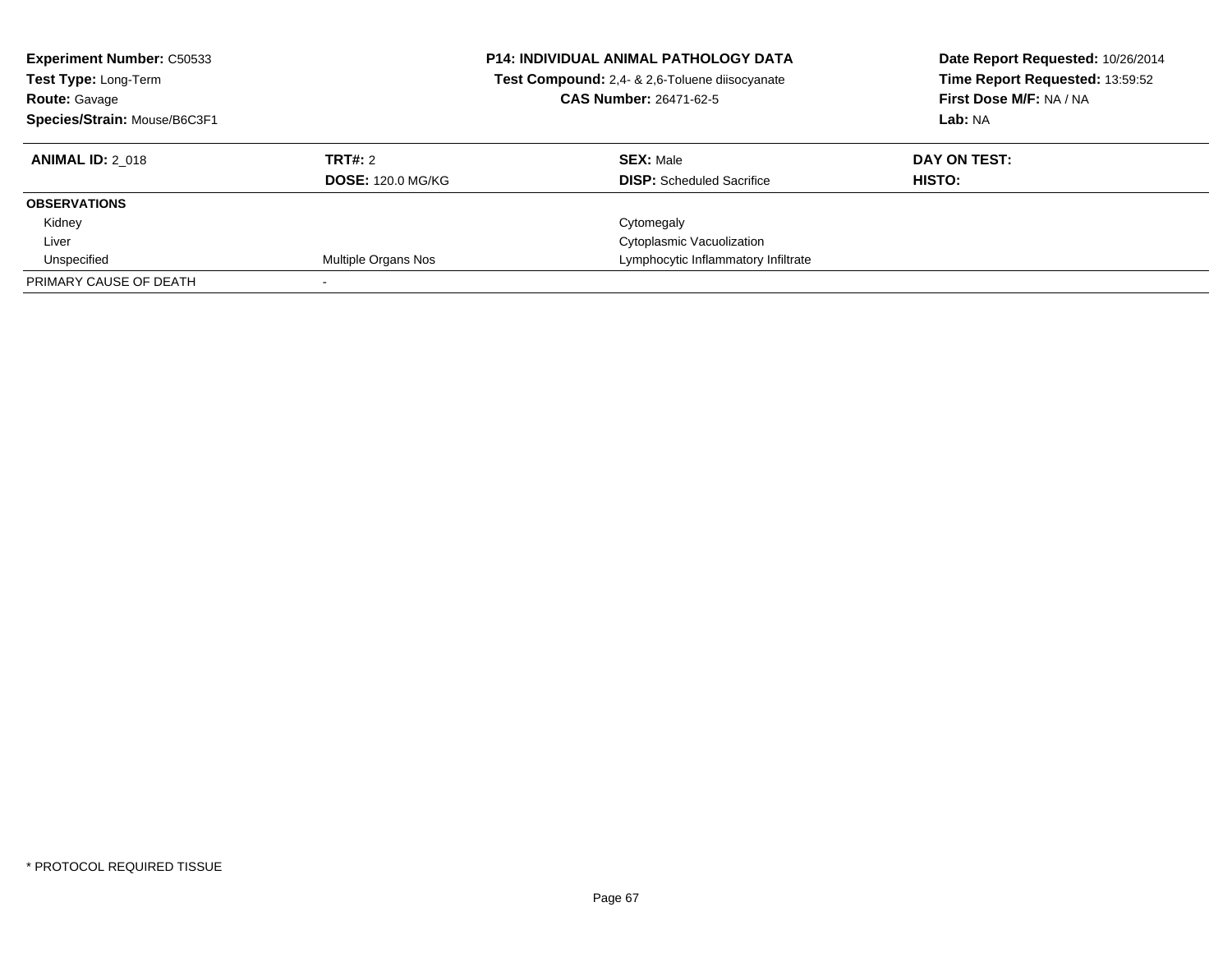| <b>Experiment Number: C50533</b><br>Test Type: Long-Term<br><b>Route: Gavage</b><br>Species/Strain: Mouse/B6C3F1 |                            | <b>P14: INDIVIDUAL ANIMAL PATHOLOGY DATA</b><br>Test Compound: 2,4- & 2,6-Toluene diisocyanate<br><b>CAS Number: 26471-62-5</b> | Date Report Requested: 10/26/2014<br>Time Report Requested: 13:59:52<br>First Dose M/F: NA / NA<br>Lab: NA |
|------------------------------------------------------------------------------------------------------------------|----------------------------|---------------------------------------------------------------------------------------------------------------------------------|------------------------------------------------------------------------------------------------------------|
| <b>ANIMAL ID: 2 019</b>                                                                                          | <b>TRT#: 2</b>             | <b>SEX: Male</b>                                                                                                                | DAY ON TEST:                                                                                               |
|                                                                                                                  | <b>DOSE: 120.0 MG/KG</b>   | <b>DISP:</b> Scheduled Sacrifice                                                                                                | <b>HISTO:</b>                                                                                              |
| <b>OBSERVATIONS</b>                                                                                              |                            |                                                                                                                                 |                                                                                                            |
| Brain                                                                                                            | Thalamus                   | Calculus, Unknown Gross Or Micro                                                                                                |                                                                                                            |
| Kidney                                                                                                           |                            | Cytomegaly                                                                                                                      |                                                                                                            |
|                                                                                                                  | Tubule                     | Degeneration, Nos                                                                                                               |                                                                                                            |
|                                                                                                                  |                            | Nephropathy                                                                                                                     |                                                                                                            |
| Liver                                                                                                            |                            | Hepatocellular Carcinoma                                                                                                        |                                                                                                            |
| Unspecified                                                                                                      | <b>Multiple Organs Nos</b> | Lymphocytic Inflammatory Infiltrate                                                                                             |                                                                                                            |
| PRIMARY CAUSE OF DEATH                                                                                           |                            |                                                                                                                                 |                                                                                                            |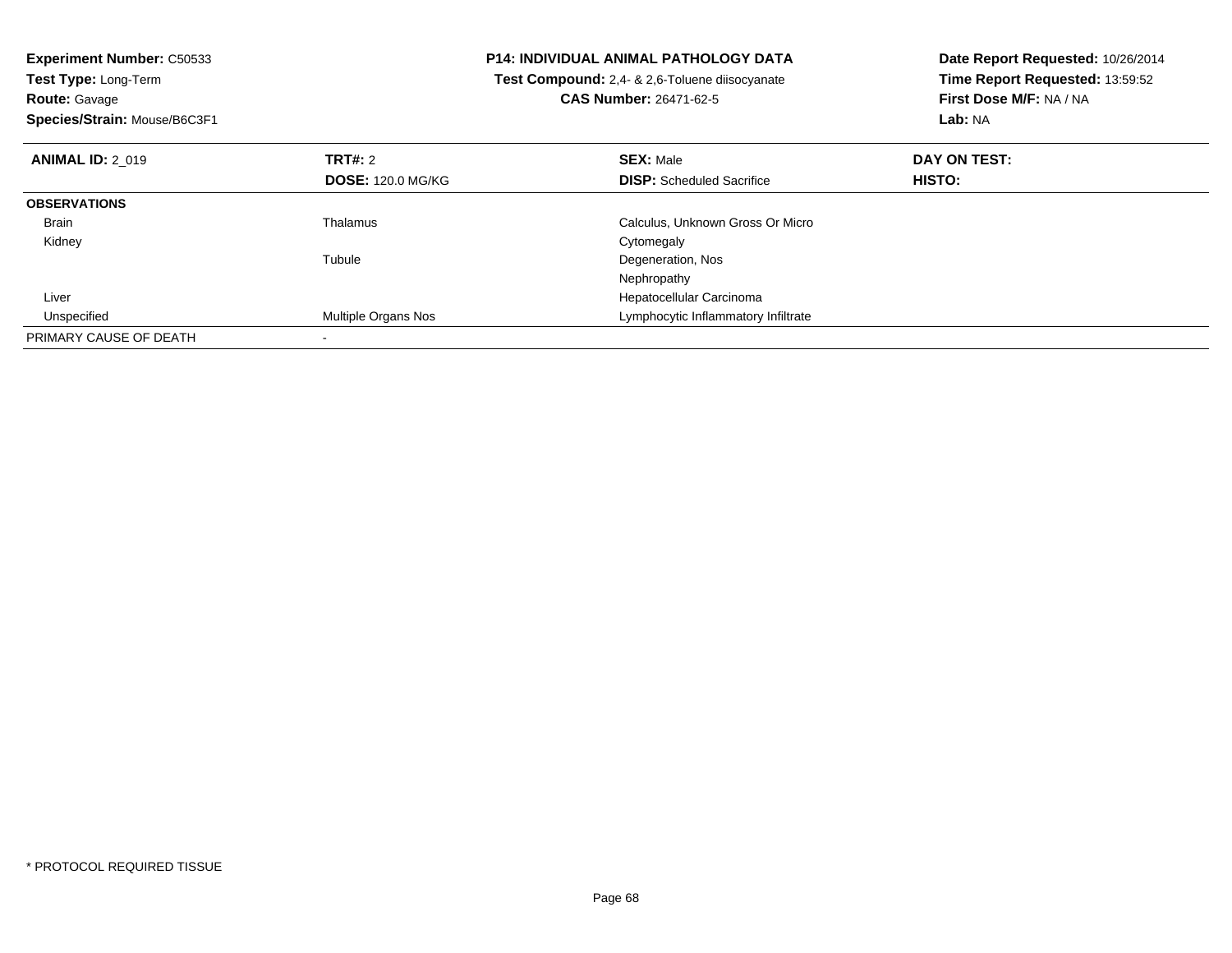| <b>Experiment Number: C50533</b><br>Test Type: Long-Term<br><b>Route: Gavage</b><br>Species/Strain: Mouse/B6C3F1 |                                     | <b>P14: INDIVIDUAL ANIMAL PATHOLOGY DATA</b><br>Test Compound: 2,4- & 2,6-Toluene diisocyanate<br>CAS Number: 26471-62-5 | Date Report Requested: 10/26/2014<br>Time Report Requested: 13:59:52<br>First Dose M/F: NA / NA<br>Lab: NA |
|------------------------------------------------------------------------------------------------------------------|-------------------------------------|--------------------------------------------------------------------------------------------------------------------------|------------------------------------------------------------------------------------------------------------|
| <b>ANIMAL ID: 2 020</b>                                                                                          | TRT#: 2<br><b>DOSE: 120.0 MG/KG</b> | <b>SEX: Male</b><br><b>DISP:</b> Moribund Sacrifice                                                                      | DAY ON TEST:<br><b>HISTO:</b>                                                                              |
| <b>OBSERVATIONS</b>                                                                                              |                                     |                                                                                                                          |                                                                                                            |
| Bone                                                                                                             | Sternum                             | Inflammation, Chronic                                                                                                    |                                                                                                            |
| Esophagus                                                                                                        |                                     | Inflammation, Suppurative                                                                                                |                                                                                                            |
| Larynx                                                                                                           |                                     | Inflammation, Suppurative                                                                                                |                                                                                                            |
| PRIMARY CAUSE OF DEATH                                                                                           |                                     |                                                                                                                          |                                                                                                            |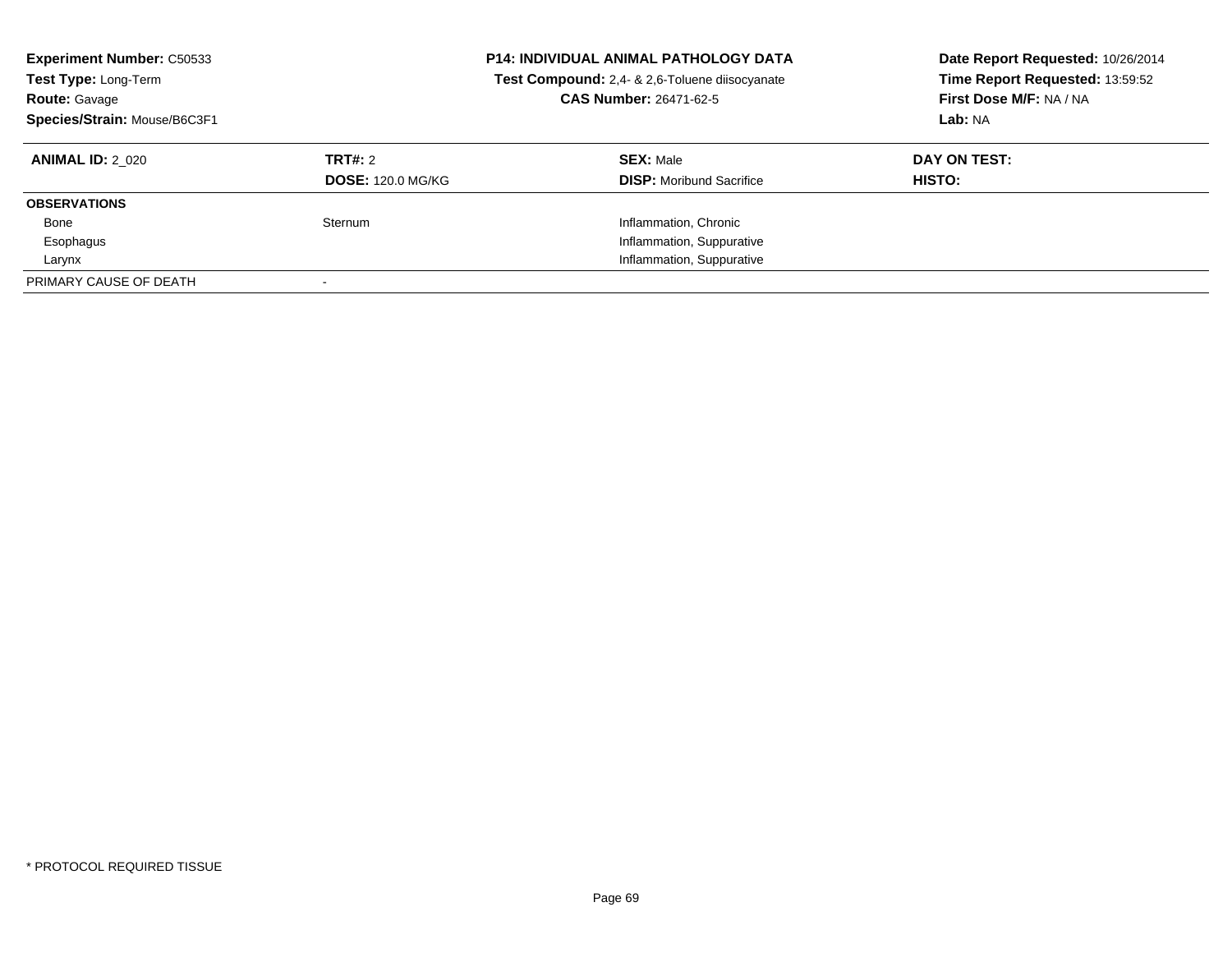| <b>Experiment Number: C50533</b> |                          | <b>P14: INDIVIDUAL ANIMAL PATHOLOGY DATA</b>          | Date Report Requested: 10/26/2014 |
|----------------------------------|--------------------------|-------------------------------------------------------|-----------------------------------|
| Test Type: Long-Term             |                          | <b>Test Compound:</b> 2,4- & 2,6-Toluene diisocyanate | Time Report Requested: 13:59:52   |
| <b>Route: Gavage</b>             |                          | <b>CAS Number: 26471-62-5</b>                         | First Dose M/F: NA / NA           |
| Species/Strain: Mouse/B6C3F1     |                          |                                                       | Lab: NA                           |
| <b>ANIMAL ID: 2 021</b>          | <b>TRT#:</b> 2           | <b>SEX: Male</b>                                      | DAY ON TEST:                      |
|                                  | <b>DOSE: 120.0 MG/KG</b> | <b>DISP: Natural Death</b>                            | HISTO:                            |
| <b>OBSERVATIONS</b>              |                          |                                                       |                                   |
| Adrenal gland                    |                          | Mineralization                                        |                                   |
| Kidney                           |                          | Cytomegaly                                            |                                   |
| Skin                             | Chest                    | Fibrosarcoma                                          |                                   |
|                                  | Groin                    | Neurofibroma                                          |                                   |
| Spleen                           |                          | Hematopoiesis                                         |                                   |
| Testis                           |                          | Hypospermatogenesis                                   |                                   |
| Thyroid                          |                          | Atrophy, Focal                                        |                                   |
| PRIMARY CAUSE OF DEATH           |                          |                                                       |                                   |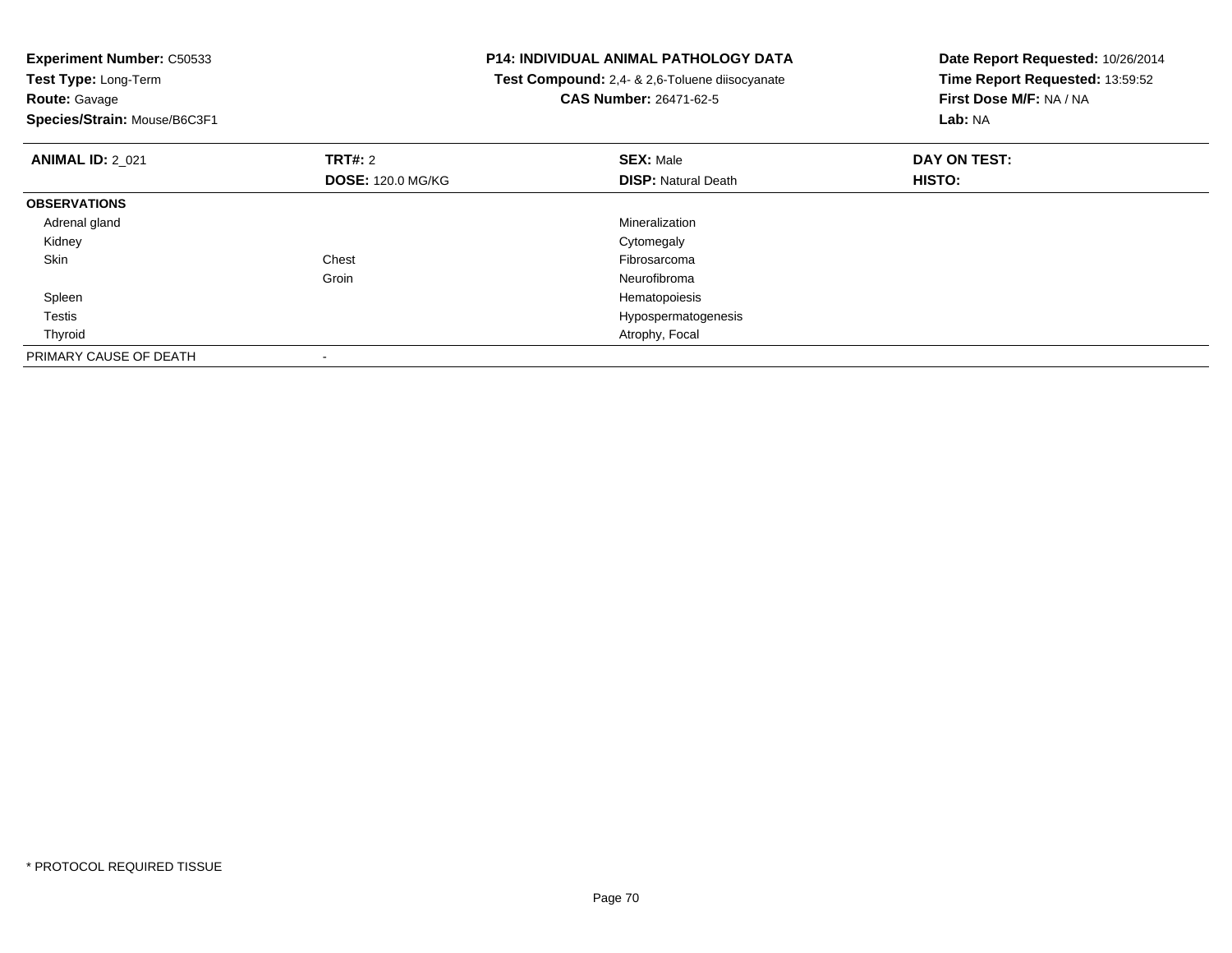| <b>Experiment Number: C50533</b><br>Test Type: Long-Term<br><b>Route: Gavage</b><br>Species/Strain: Mouse/B6C3F1 |                          | <b>P14: INDIVIDUAL ANIMAL PATHOLOGY DATA</b><br>Test Compound: 2,4- & 2,6-Toluene diisocyanate<br><b>CAS Number: 26471-62-5</b> | Date Report Requested: 10/26/2014<br>Time Report Requested: 13:59:52<br>First Dose M/F: NA / NA<br>Lab: NA |
|------------------------------------------------------------------------------------------------------------------|--------------------------|---------------------------------------------------------------------------------------------------------------------------------|------------------------------------------------------------------------------------------------------------|
| <b>ANIMAL ID: 2 022</b>                                                                                          | TRT#: 2                  | <b>SEX: Male</b>                                                                                                                | DAY ON TEST:                                                                                               |
|                                                                                                                  | <b>DOSE: 120.0 MG/KG</b> | <b>DISP:</b> Scheduled Sacrifice                                                                                                | <b>HISTO:</b>                                                                                              |
| <b>OBSERVATIONS</b>                                                                                              |                          |                                                                                                                                 |                                                                                                            |
| <b>Brain</b>                                                                                                     | Thalamus                 | Calculus, Unknown Gross Or Micro                                                                                                |                                                                                                            |
| Kidney                                                                                                           |                          | Cytomegaly                                                                                                                      |                                                                                                            |
| Lymph node                                                                                                       | Mandibular Lymph Node    | Hyperplasia, Lymphoid                                                                                                           |                                                                                                            |
| PRIMARY CAUSE OF DEATH                                                                                           |                          |                                                                                                                                 |                                                                                                            |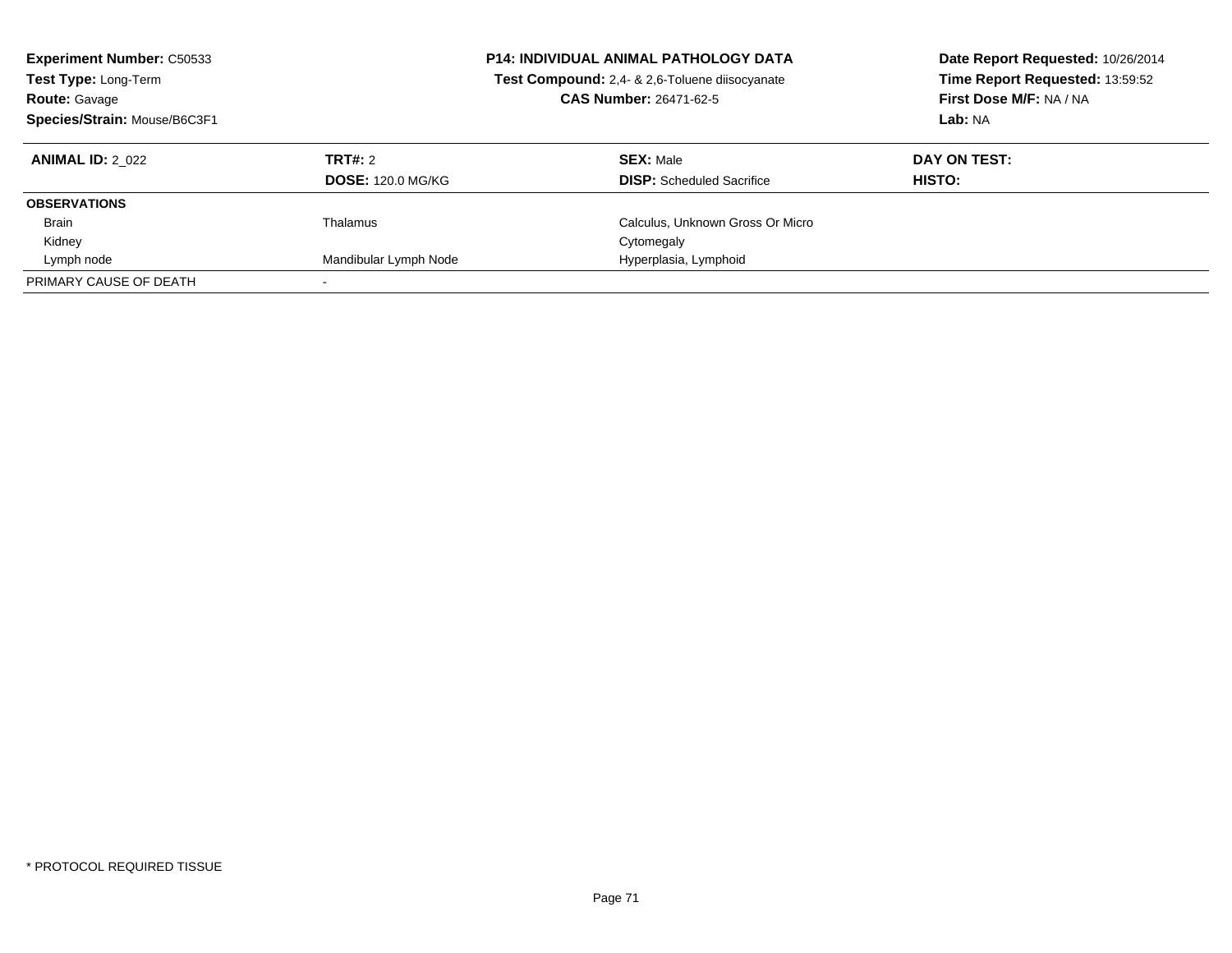| <b>Experiment Number: C50533</b><br>Test Type: Long-Term<br><b>Route: Gavage</b><br>Species/Strain: Mouse/B6C3F1 |                                     | <b>P14: INDIVIDUAL ANIMAL PATHOLOGY DATA</b><br>Test Compound: 2,4- & 2,6-Toluene diisocyanate<br>CAS Number: 26471-62-5 | Date Report Requested: 10/26/2014<br>Time Report Requested: 13:59:53<br>First Dose M/F: NA / NA<br>Lab: NA |
|------------------------------------------------------------------------------------------------------------------|-------------------------------------|--------------------------------------------------------------------------------------------------------------------------|------------------------------------------------------------------------------------------------------------|
| <b>ANIMAL ID: 2 023</b>                                                                                          | TRT#: 2<br><b>DOSE: 120.0 MG/KG</b> | <b>SEX: Male</b><br><b>DISP: Natural Death</b>                                                                           | DAY ON TEST:<br>HISTO:                                                                                     |
| <b>OBSERVATIONS</b>                                                                                              |                                     |                                                                                                                          |                                                                                                            |
| <b>Brain</b>                                                                                                     | Thalamus                            | Calculus, Unknown Gross Or Micro                                                                                         |                                                                                                            |
| Kidney                                                                                                           |                                     | Cytomegaly                                                                                                               |                                                                                                            |
| Liver                                                                                                            |                                     | Hepatocellular Carcinoma                                                                                                 |                                                                                                            |
| PRIMARY CAUSE OF DEATH                                                                                           |                                     |                                                                                                                          |                                                                                                            |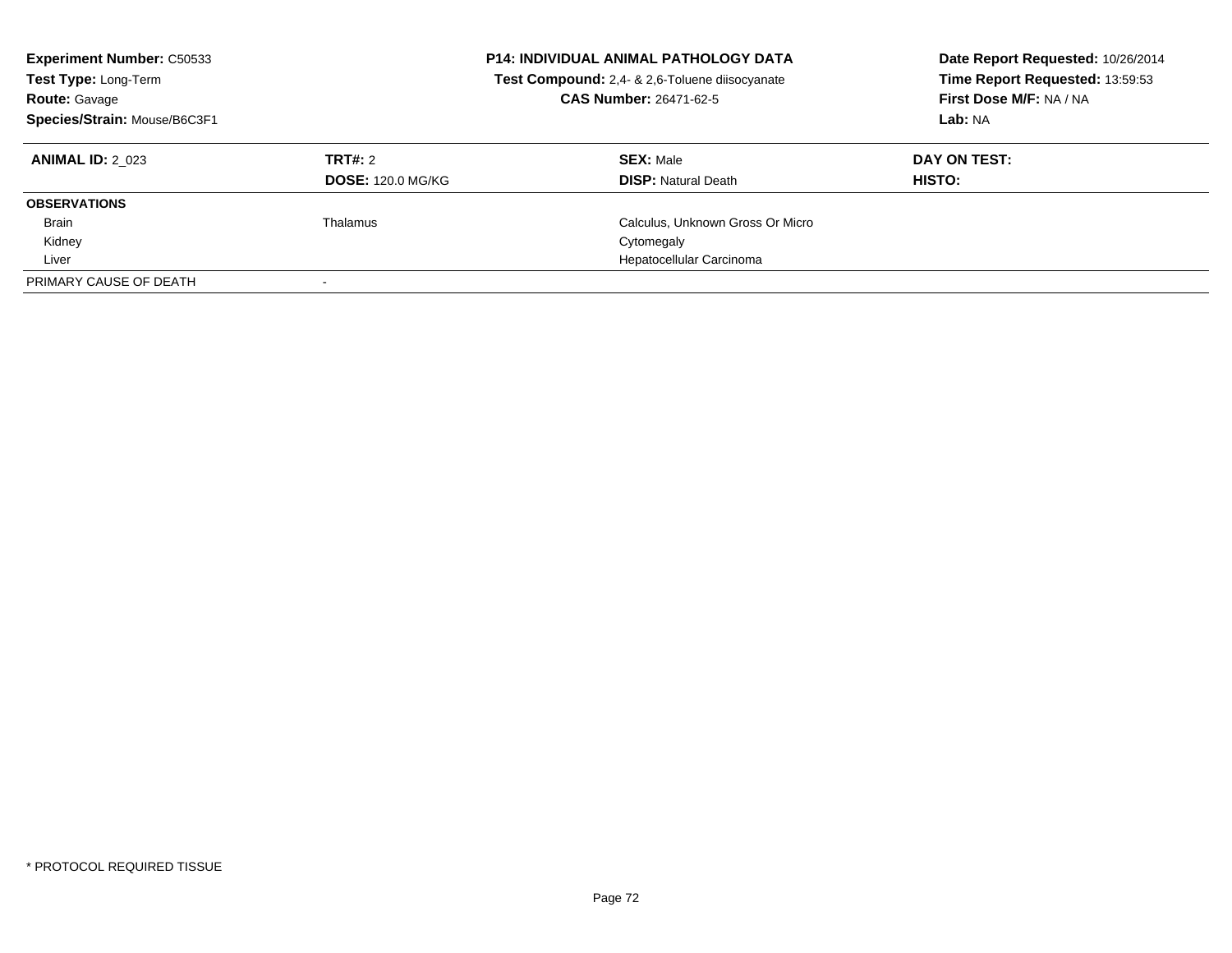**Experiment Number:** C50533**Test Type:** Long-Term**Route:** Gavage **Species/Strain:** Mouse/B6C3F1**P14: INDIVIDUAL ANIMAL PATHOLOGY DATA Test Compound:** 2,4- & 2,6-Toluene diisocyanate**CAS Number:** 26471-62-5**Date Report Requested:** 10/26/2014**Time Report Requested:** 13:59:53**First Dose M/F:** NA / NA**Lab:** NA**ANIMAL ID:** 2\_024**TRT#:** 2 **SEX:** Male **DAY ON TEST: DOSE:** 120.0 MG/KG**DISP:** Natural Death **HISTO: OBSERVATIONS** BrainThalamus Calculus, Unknown Gross Or Micro<br>Cytomegaly Kidneyy the control of the control of the control of the control of the control of the control of the control of the control of the control of the control of the control of the control of the control of the control of the contro Liver HematopoiesisFibrosarcoma Skinn and the contract of the contract of the contract of the contract of the contract of the contract of the contract of the contract of the contract of the contract of the contract of the contract of the contract of the cont Spleenn and the state of the state of the state of the state of the state of the state of the state of the state of the state of the state of the state of the state of the state of the state of the state of the state of the stat UnspecifiedMultiple Organs Nos **Fibrosarcoma**, Metastatic Multiple Organs Nos Lymphocytic Inflammatory InfiltratePRIMARY CAUSE OF DEATH-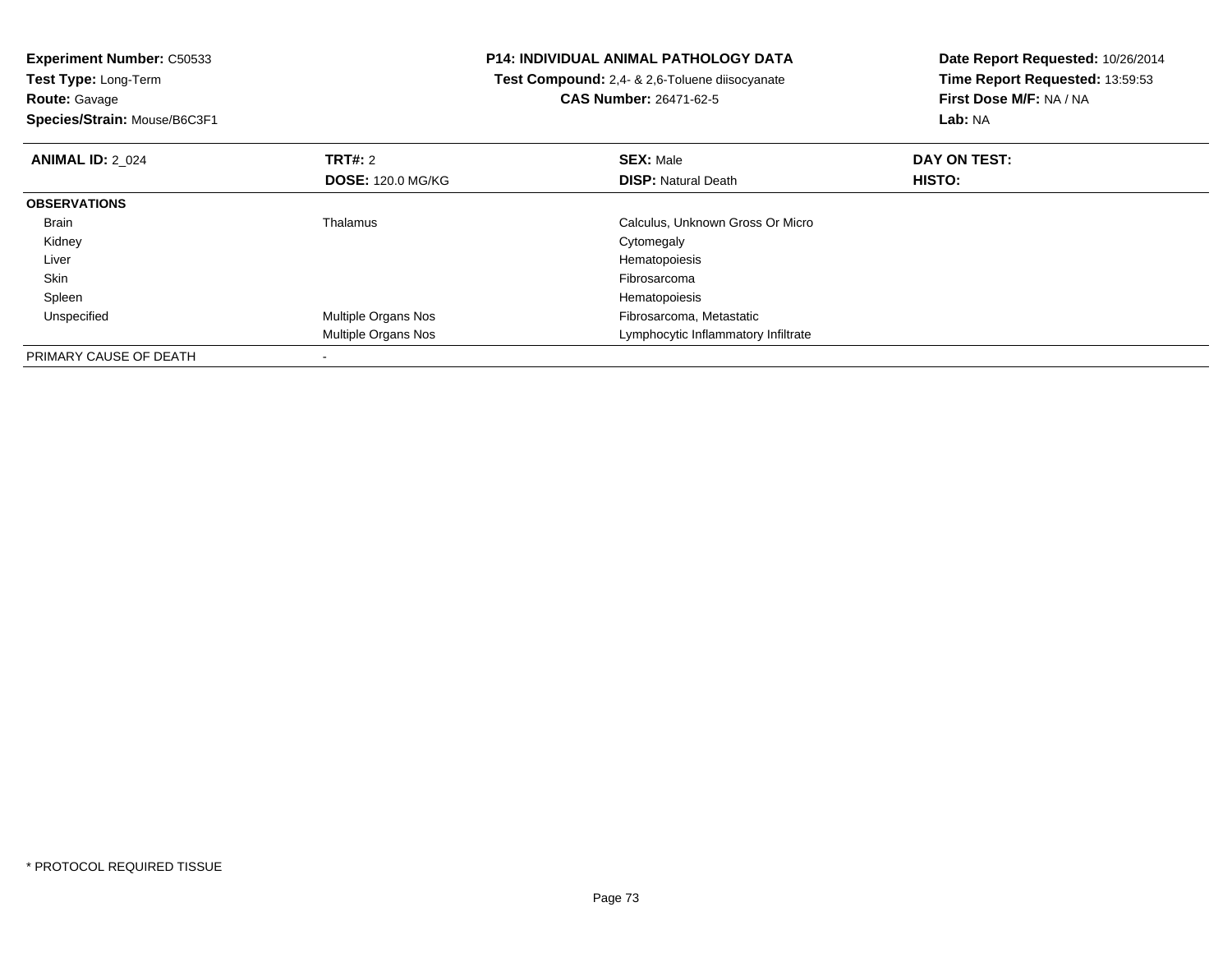| <b>Experiment Number: C50533</b><br>Test Type: Long-Term<br><b>Route: Gavage</b><br>Species/Strain: Mouse/B6C3F1 |                                     | <b>P14: INDIVIDUAL ANIMAL PATHOLOGY DATA</b><br>Test Compound: 2,4- & 2,6-Toluene diisocyanate<br><b>CAS Number: 26471-62-5</b> | Date Report Requested: 10/26/2014<br>Time Report Requested: 13:59:53<br>First Dose M/F: NA / NA<br>Lab: NA |
|------------------------------------------------------------------------------------------------------------------|-------------------------------------|---------------------------------------------------------------------------------------------------------------------------------|------------------------------------------------------------------------------------------------------------|
| <b>ANIMAL ID: 2 025</b>                                                                                          | TRT#: 2<br><b>DOSE: 120.0 MG/KG</b> | <b>SEX: Male</b><br><b>DISP:</b> Scheduled Sacrifice                                                                            | DAY ON TEST:<br>HISTO:                                                                                     |
| <b>OBSERVATIONS</b>                                                                                              |                                     |                                                                                                                                 |                                                                                                            |
| Kidney                                                                                                           |                                     | Cytomegaly                                                                                                                      |                                                                                                            |
| Unspecified                                                                                                      | Multiple Organs Nos                 | Lymphocytic Inflammatory Infiltrate                                                                                             |                                                                                                            |
| PRIMARY CAUSE OF DEATH                                                                                           |                                     |                                                                                                                                 |                                                                                                            |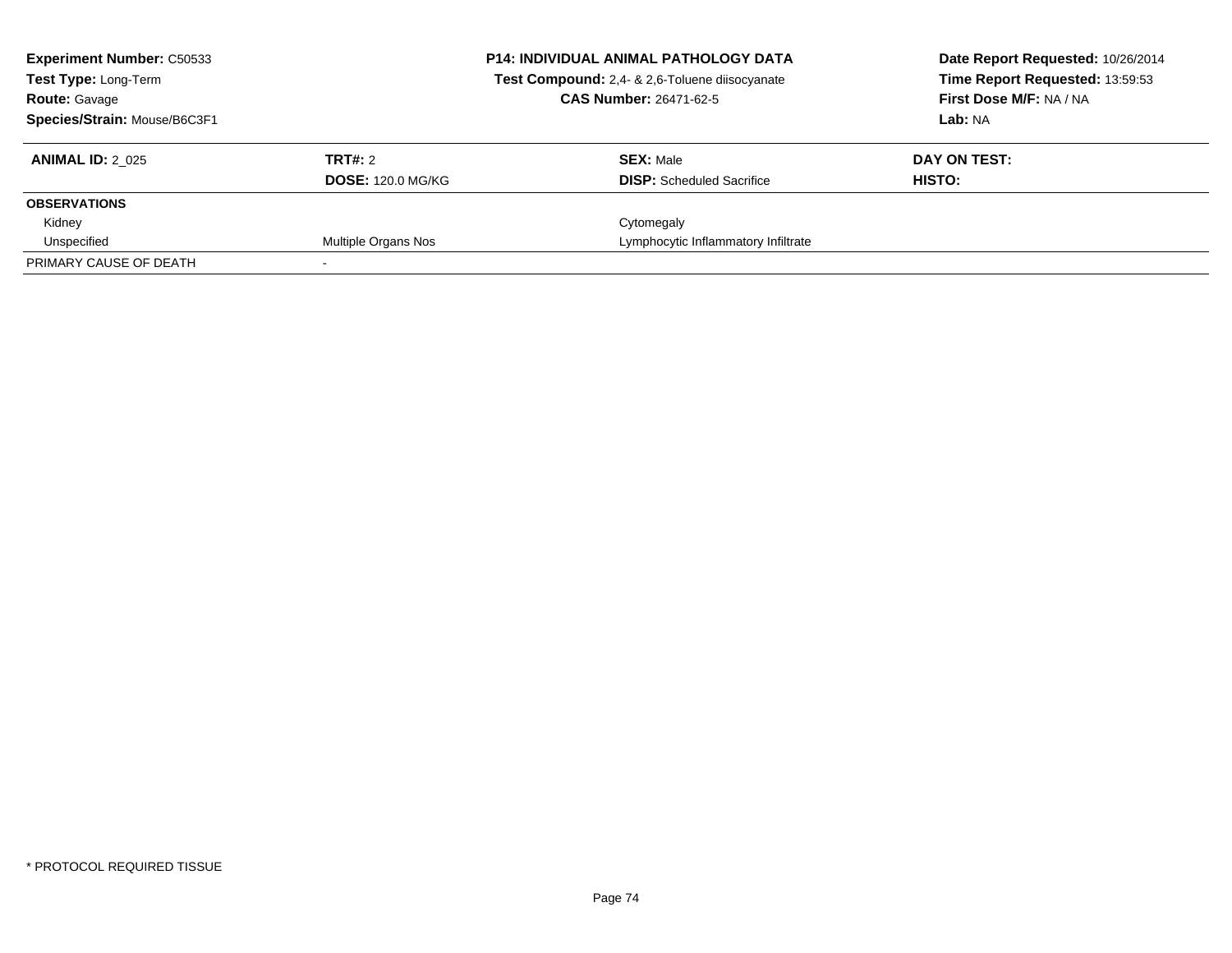| <b>Experiment Number: C50533</b> |                          | <b>P14: INDIVIDUAL ANIMAL PATHOLOGY DATA</b>   | Date Report Requested: 10/26/2014 |  |
|----------------------------------|--------------------------|------------------------------------------------|-----------------------------------|--|
| <b>Test Type: Long-Term</b>      |                          | Test Compound: 2,4- & 2,6-Toluene diisocyanate | Time Report Requested: 13:59:53   |  |
| <b>Route: Gavage</b>             |                          | <b>CAS Number: 26471-62-5</b>                  | First Dose M/F: NA / NA           |  |
| Species/Strain: Mouse/B6C3F1     |                          |                                                | Lab: NA                           |  |
| <b>ANIMAL ID: 2 026</b>          | <b>TRT#: 2</b>           | <b>SEX: Male</b>                               | DAY ON TEST:                      |  |
|                                  | <b>DOSE: 120.0 MG/KG</b> | <b>DISP: Natural Death</b>                     | <b>HISTO:</b>                     |  |
| <b>OBSERVATIONS</b>              |                          |                                                |                                   |  |
| Adrenal gland                    | Cortex Nos               | <b>Focal Cellular Change</b>                   |                                   |  |
| Kidney                           |                          | Cytomegaly                                     |                                   |  |
|                                  |                          | Lymphocytic Inflammatory Infiltrate            |                                   |  |
| Liver                            |                          | Hepatocellular Carcinoma                       |                                   |  |
| Lung                             |                          | Hepatocellular Carcinoma, Metastatic           |                                   |  |
| PRIMARY CAUSE OF DEATH           |                          |                                                |                                   |  |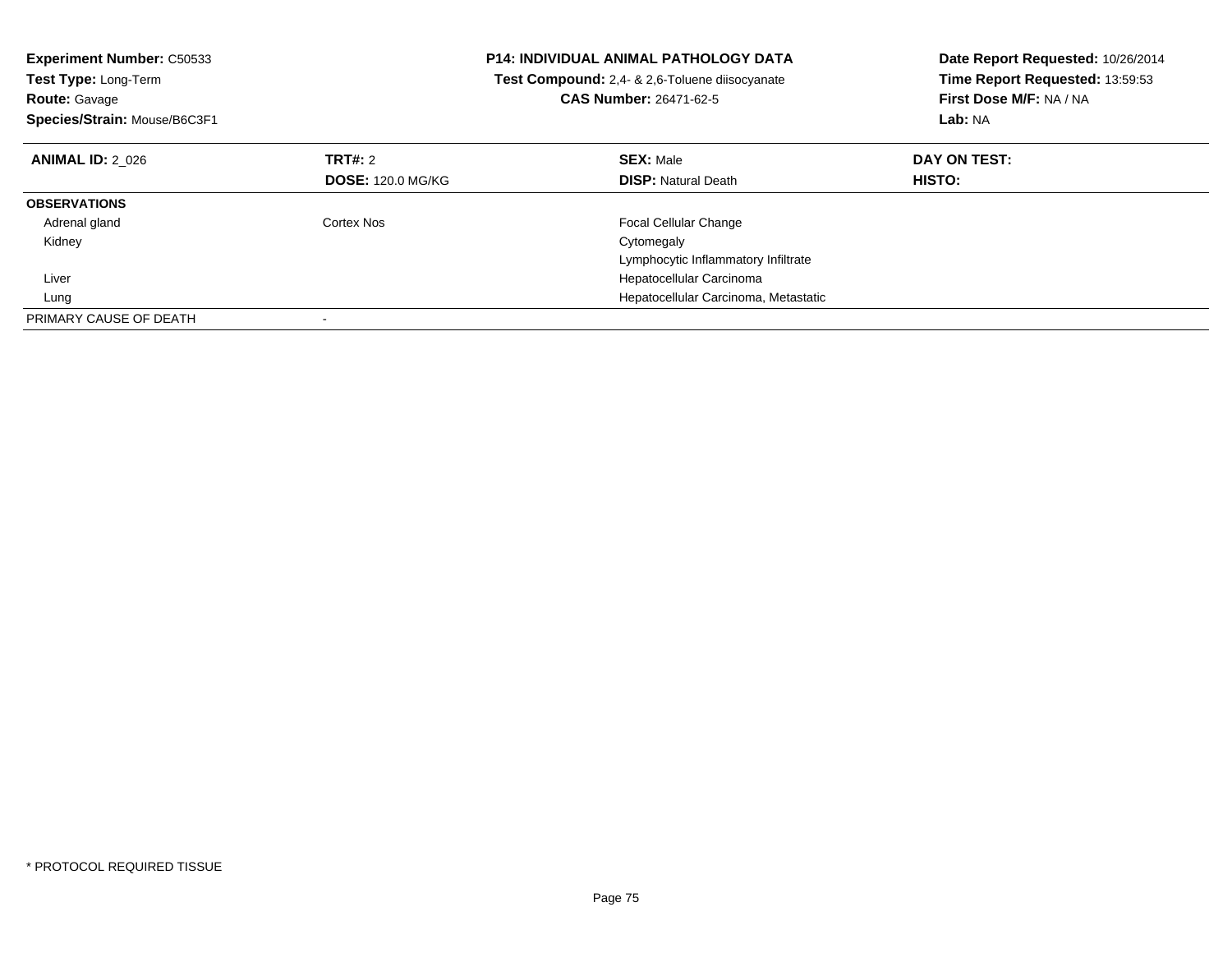| <b>Experiment Number: C50533</b> |                          | <b>P14: INDIVIDUAL ANIMAL PATHOLOGY DATA</b>   | Date Report Requested: 10/26/2014 |  |
|----------------------------------|--------------------------|------------------------------------------------|-----------------------------------|--|
| Test Type: Long-Term             |                          | Test Compound: 2.4- & 2.6-Toluene diisocyanate | Time Report Requested: 13:59:53   |  |
| <b>Route: Gavage</b>             |                          | <b>CAS Number: 26471-62-5</b>                  | First Dose M/F: NA / NA           |  |
| Species/Strain: Mouse/B6C3F1     |                          |                                                | Lab: NA                           |  |
| <b>ANIMAL ID: 2 027</b>          | TRT#: 2                  | <b>SEX: Male</b>                               | DAY ON TEST:                      |  |
|                                  | <b>DOSE: 120.0 MG/KG</b> | <b>DISP:</b> Scheduled Sacrifice               | <b>HISTO:</b>                     |  |
| <b>OBSERVATIONS</b>              |                          |                                                |                                   |  |
| Bone                             | Sternum                  | Necrosis, Nos                                  |                                   |  |
| Kidney                           |                          | Cytomegaly                                     |                                   |  |
| Liver                            |                          | Cytoplasmic Change, Ground-Glass               |                                   |  |
| Lung                             |                          | Hemorrhage                                     |                                   |  |
| Unspecified                      | Multiple Organs Nos      | Lymphocytic Inflammatory Infiltrate            |                                   |  |
| PRIMARY CAUSE OF DEATH           |                          |                                                |                                   |  |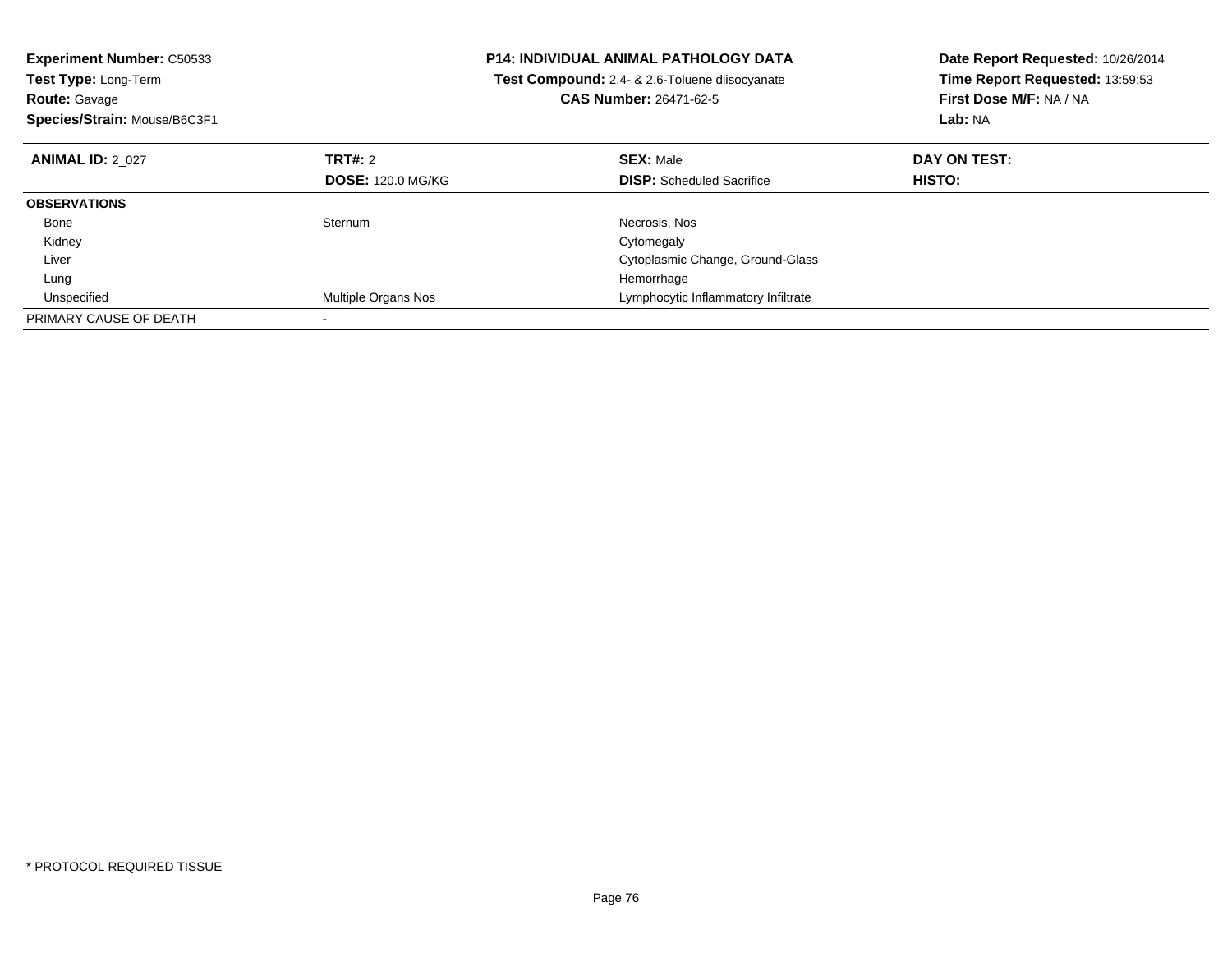| <b>Experiment Number: C50533</b><br><b>Test Type: Long-Term</b><br><b>Route: Gavage</b><br>Species/Strain: Mouse/B6C3F1 |                          | <b>P14: INDIVIDUAL ANIMAL PATHOLOGY DATA</b><br><b>Test Compound:</b> 2.4- & 2.6-Toluene diisocyanate<br><b>CAS Number: 26471-62-5</b> | Date Report Requested: 10/26/2014<br>Time Report Requested: 13:59:53<br>First Dose M/F: NA / NA<br>Lab: NA |
|-------------------------------------------------------------------------------------------------------------------------|--------------------------|----------------------------------------------------------------------------------------------------------------------------------------|------------------------------------------------------------------------------------------------------------|
| <b>ANIMAL ID: 2 028</b>                                                                                                 | TRT#: 2                  | <b>SEX: Male</b>                                                                                                                       | DAY ON TEST:                                                                                               |
|                                                                                                                         | <b>DOSE: 120.0 MG/KG</b> | <b>DISP:</b> Scheduled Sacrifice                                                                                                       | HISTO:                                                                                                     |
| <b>OBSERVATIONS</b>                                                                                                     |                          |                                                                                                                                        |                                                                                                            |
| Kidney                                                                                                                  |                          | Cytomegaly                                                                                                                             |                                                                                                            |
| Lung                                                                                                                    |                          | Epithelialization                                                                                                                      |                                                                                                            |
|                                                                                                                         |                          | Hemorrhage                                                                                                                             |                                                                                                            |
| Pituitary gland                                                                                                         |                          | Adenoma, Nos                                                                                                                           |                                                                                                            |
| Unspecified                                                                                                             | Multiple Organs Nos      | Lymphocytic Inflammatory Infiltrate                                                                                                    |                                                                                                            |
| PRIMARY CAUSE OF DEATH                                                                                                  |                          |                                                                                                                                        |                                                                                                            |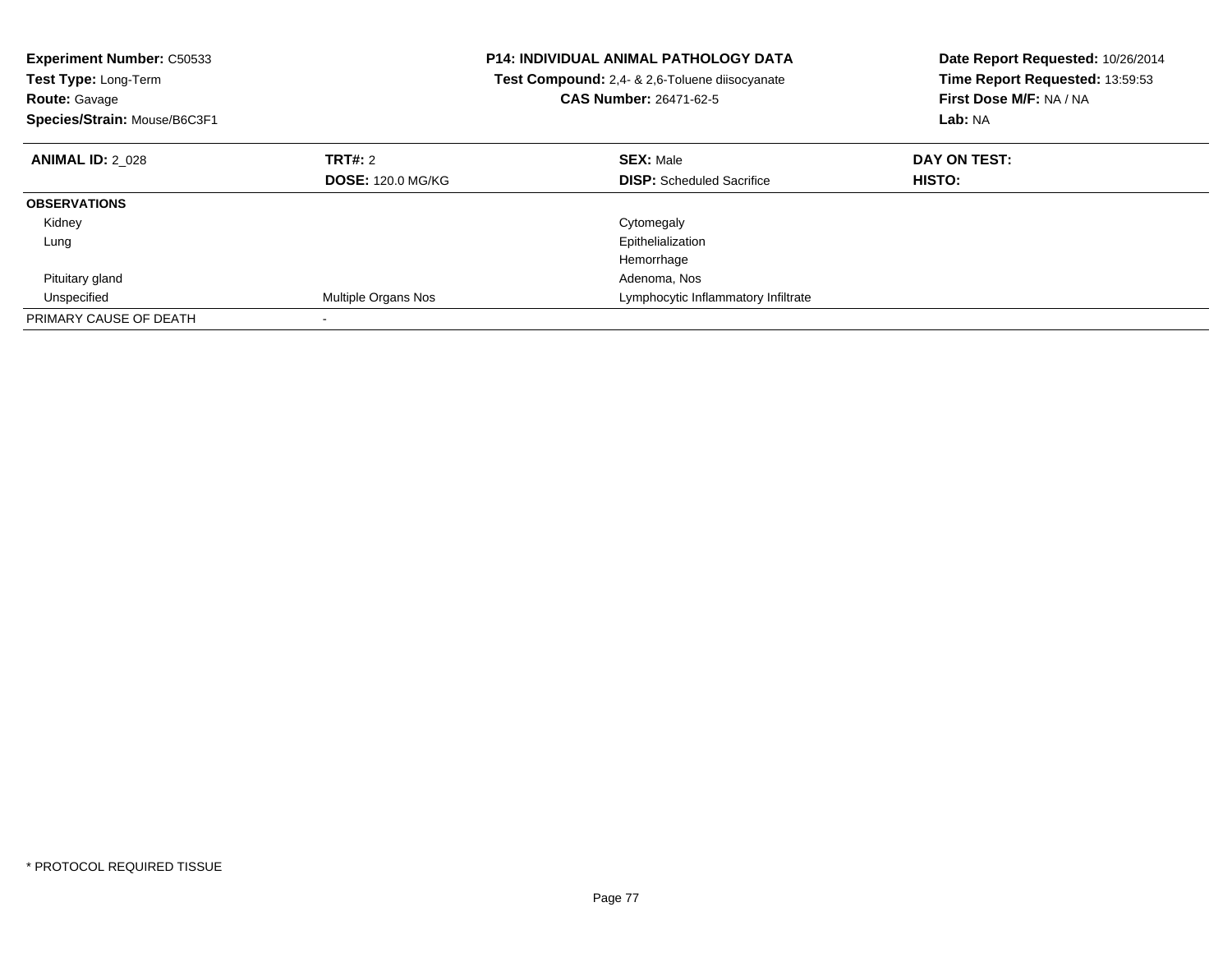**Experiment Number:** C50533**Test Type:** Long-Term**Route:** Gavage

**Species/Strain:** Mouse/B6C3F1

## **P14: INDIVIDUAL ANIMAL PATHOLOGY DATA**

 **Test Compound:** 2,4- & 2,6-Toluene diisocyanate**CAS Number:** 26471-62-5

**Date Report Requested:** 10/26/2014**Time Report Requested:** 13:59:53**First Dose M/F:** NA / NA**Lab:** NA

| <b>ANIMAL ID: 2 029</b> | <b>TRT#: 2</b>           | <b>SEX: Male</b>                    | DAY ON TEST: |  |
|-------------------------|--------------------------|-------------------------------------|--------------|--|
|                         | <b>DOSE: 120.0 MG/KG</b> | <b>DISP:</b> Scheduled Sacrifice    | HISTO:       |  |
| <b>OBSERVATIONS</b>     |                          |                                     |              |  |
| Kidney                  |                          | Cytomegaly                          |              |  |
| Liver                   |                          | Hepatocellular Carcinoma            |              |  |
| Lung                    |                          | Inflammation, Interstitial          |              |  |
| Lymph node              | Mediastinal Lymph Node   | Hyperplasia, Lymphoid               |              |  |
| Testis                  |                          | Mineralization                      |              |  |
| Unspecified             | Multiple Organs Nos      | Lymphocytic Inflammatory Infiltrate |              |  |
| PRIMARY CAUSE OF DEATH  |                          |                                     |              |  |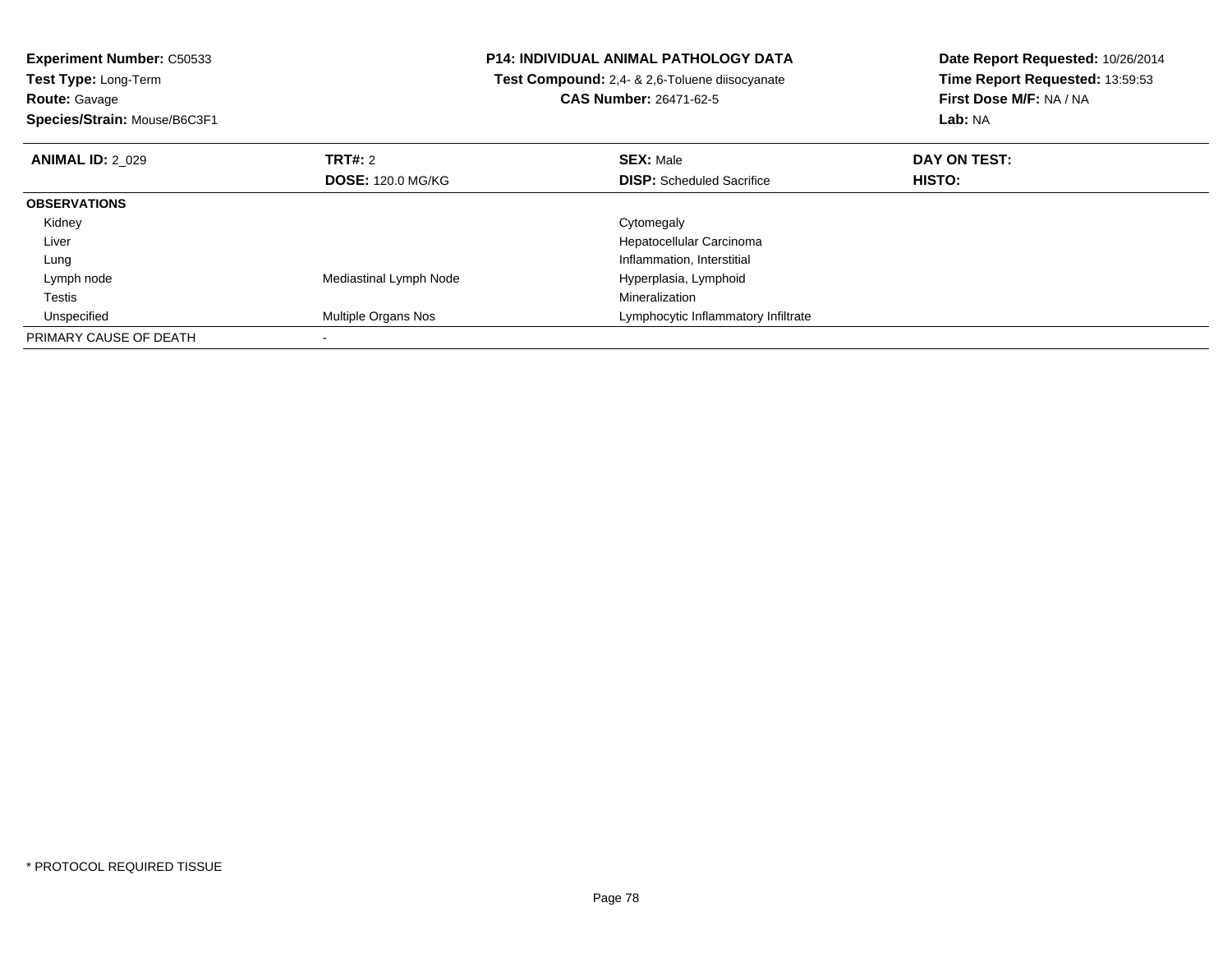**Experiment Number:** C50533**Test Type:** Long-Term**Route:** Gavage

**Species/Strain:** Mouse/B6C3F1

## **P14: INDIVIDUAL ANIMAL PATHOLOGY DATA**

 **Test Compound:** 2,4- & 2,6-Toluene diisocyanate**CAS Number:** 26471-62-5

**Date Report Requested:** 10/26/2014**Time Report Requested:** 13:59:53**First Dose M/F:** NA / NA**Lab:** NA

| <b>ANIMAL ID: 2 030</b> | TRT#: 2                  | <b>SEX: Male</b>                    | DAY ON TEST: |  |
|-------------------------|--------------------------|-------------------------------------|--------------|--|
|                         | <b>DOSE: 120.0 MG/KG</b> | <b>DISP:</b> Scheduled Sacrifice    | HISTO:       |  |
| <b>OBSERVATIONS</b>     |                          |                                     |              |  |
| Ductus deferens         | Vas Deferens Nos         | Polyangiitis                        |              |  |
| Kidney                  |                          | Cytomegaly                          |              |  |
| Liver                   |                          | Hepatocellular Carcinoma            |              |  |
| Lung                    | Alveoli                  | Histiocytosis                       |              |  |
| Pancreas                |                          | Dilatation, Ducts                   |              |  |
| Spleen                  |                          | Lymphoma, Nos-Malignant             |              |  |
| Unspecified             | Multiple Organs Nos      | Lymphocytic Inflammatory Infiltrate |              |  |
| PRIMARY CAUSE OF DEATH  |                          |                                     |              |  |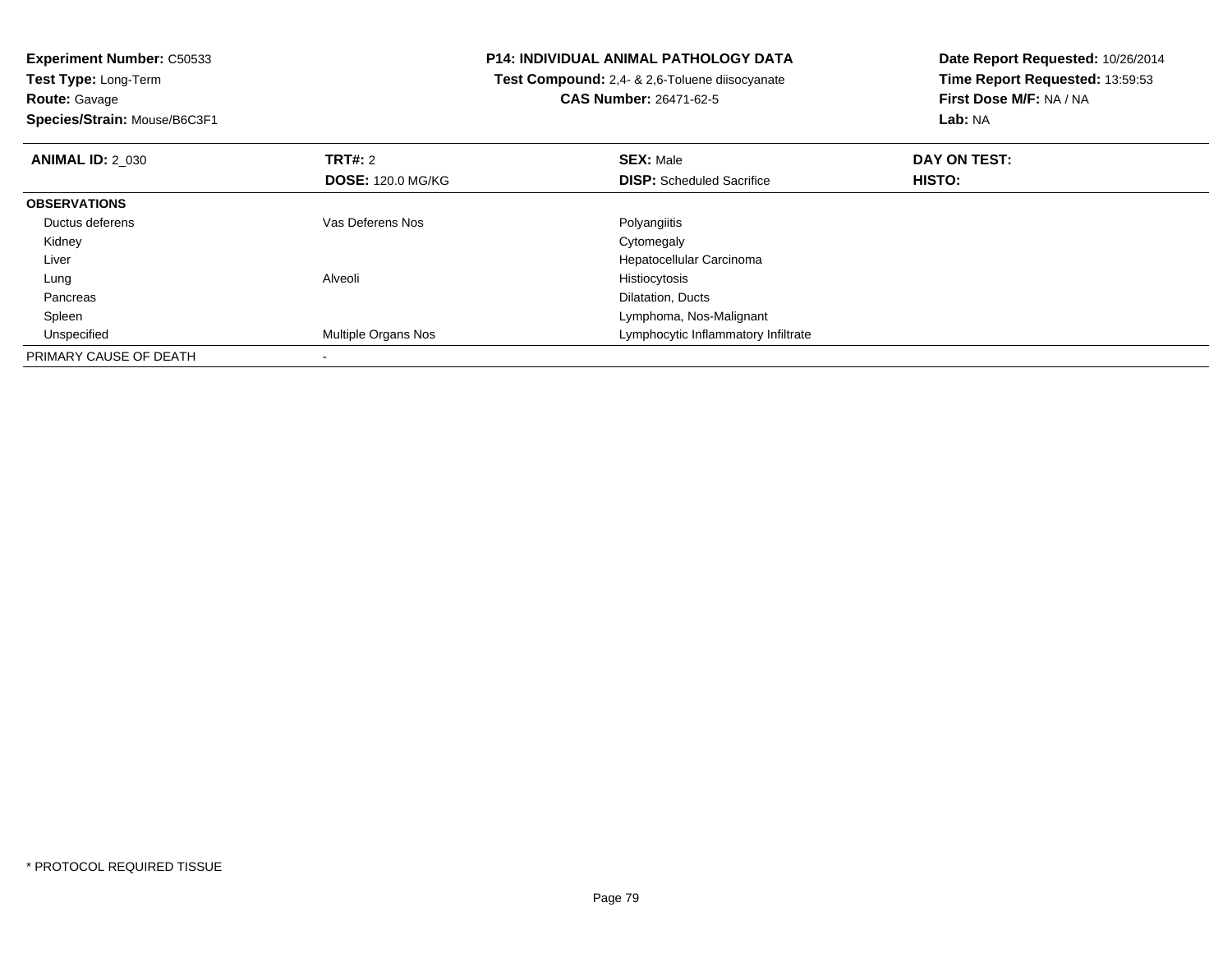| <b>Experiment Number: C50533</b><br><b>Test Type: Long-Term</b><br><b>Route: Gavage</b><br>Species/Strain: Mouse/B6C3F1 |                          | <b>P14: INDIVIDUAL ANIMAL PATHOLOGY DATA</b><br>Test Compound: 2,4- & 2,6-Toluene diisocyanate<br>CAS Number: 26471-62-5 | Date Report Requested: 10/26/2014<br>Time Report Requested: 13:59:53<br>First Dose M/F: NA / NA<br>Lab: NA |
|-------------------------------------------------------------------------------------------------------------------------|--------------------------|--------------------------------------------------------------------------------------------------------------------------|------------------------------------------------------------------------------------------------------------|
| <b>ANIMAL ID: 2 031</b>                                                                                                 | TRT#: 2                  | <b>SEX: Male</b>                                                                                                         | DAY ON TEST:                                                                                               |
|                                                                                                                         | <b>DOSE: 120.0 MG/KG</b> | <b>DISP:</b> Scheduled Sacrifice                                                                                         | <b>HISTO:</b>                                                                                              |
| <b>OBSERVATIONS</b>                                                                                                     |                          |                                                                                                                          |                                                                                                            |
| Kidney                                                                                                                  |                          | Cytomegaly                                                                                                               |                                                                                                            |
|                                                                                                                         |                          | Lymphocytic Inflammatory Infiltrate                                                                                      |                                                                                                            |
| Lung                                                                                                                    |                          | Inflammation, Interstitial                                                                                               |                                                                                                            |
| PRIMARY CAUSE OF DEATH                                                                                                  |                          |                                                                                                                          |                                                                                                            |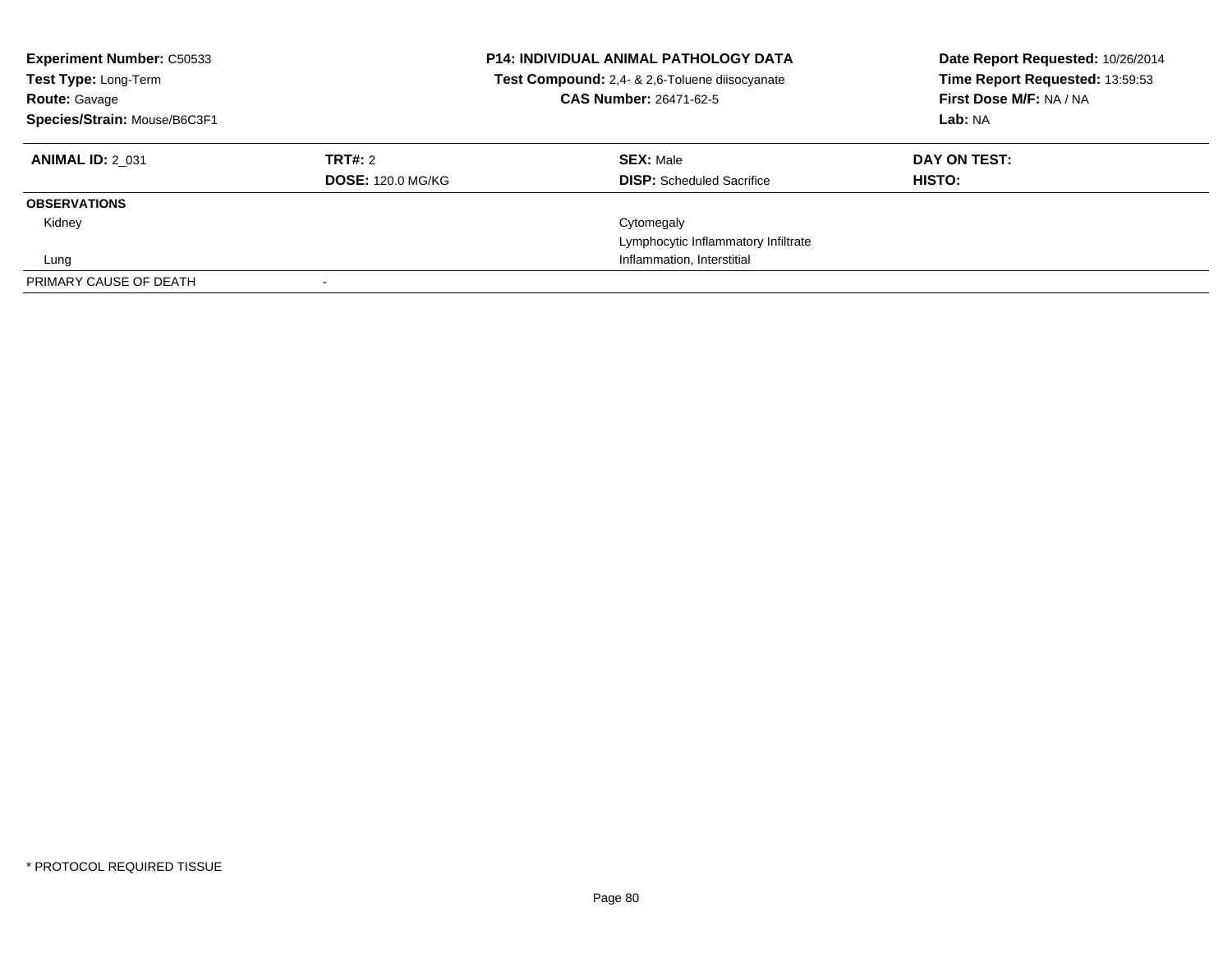| <b>Experiment Number: C50533</b> |                          | <b>P14: INDIVIDUAL ANIMAL PATHOLOGY DATA</b>   | Date Report Requested: 10/26/2014 |
|----------------------------------|--------------------------|------------------------------------------------|-----------------------------------|
| Test Type: Long-Term             |                          | Test Compound: 2,4- & 2,6-Toluene diisocyanate | Time Report Requested: 13:59:53   |
| <b>Route: Gavage</b>             |                          | <b>CAS Number: 26471-62-5</b>                  | First Dose M/F: NA / NA           |
| Species/Strain: Mouse/B6C3F1     |                          |                                                | Lab: NA                           |
| <b>ANIMAL ID: 2 032</b>          | <b>TRT#: 2</b>           | <b>SEX: Male</b>                               | DAY ON TEST:                      |
|                                  | <b>DOSE: 120.0 MG/KG</b> | <b>DISP:</b> Scheduled Sacrifice               | <b>HISTO:</b>                     |
| <b>OBSERVATIONS</b>              |                          |                                                |                                   |
| Bone                             | Sternum                  | Necrosis, Nos                                  |                                   |
| Kidney                           |                          | Cytomegaly                                     |                                   |
| Lung                             |                          | Alveolar/Bronchiolar Adenoma                   |                                   |
|                                  |                          | Inflammation, Interstitial                     |                                   |
| Unspecified                      | Multiple Organs Nos      | Lymphocytic Inflammatory Infiltrate            |                                   |
| PRIMARY CAUSE OF DEATH           |                          |                                                |                                   |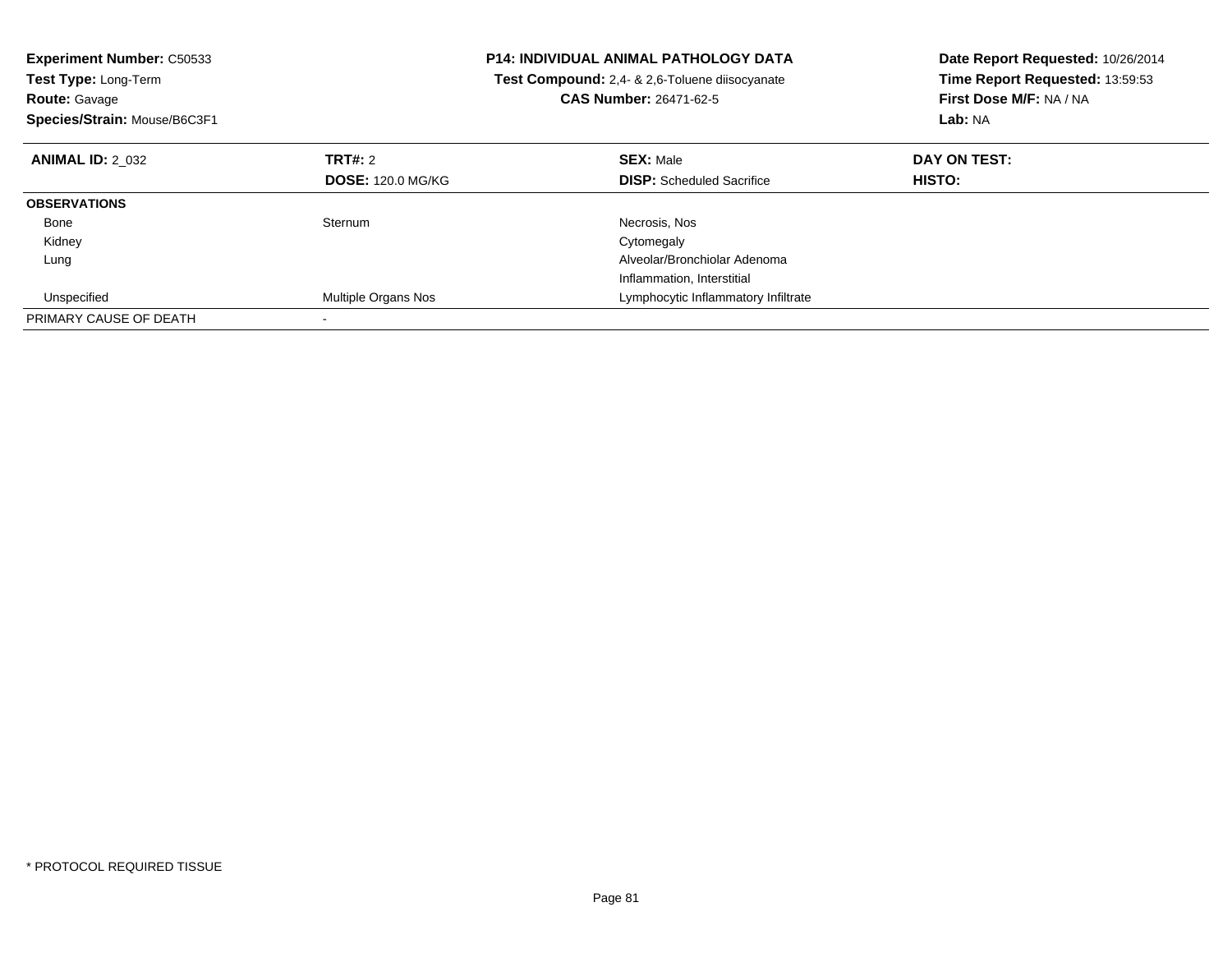| <b>Experiment Number: C50533</b><br>Test Type: Long-Term<br><b>Route: Gavage</b><br>Species/Strain: Mouse/B6C3F1 |                          | <b>P14: INDIVIDUAL ANIMAL PATHOLOGY DATA</b><br>Test Compound: 2,4- & 2,6-Toluene diisocyanate<br><b>CAS Number: 26471-62-5</b> | Date Report Requested: 10/26/2014<br>Time Report Requested: 13:59:53<br>First Dose M/F: NA / NA<br>Lab: NA |
|------------------------------------------------------------------------------------------------------------------|--------------------------|---------------------------------------------------------------------------------------------------------------------------------|------------------------------------------------------------------------------------------------------------|
| <b>ANIMAL ID: 2 033</b>                                                                                          | TRT#: 2                  | <b>SEX: Male</b>                                                                                                                | DAY ON TEST:                                                                                               |
|                                                                                                                  | <b>DOSE: 120.0 MG/KG</b> | <b>DISP:</b> Scheduled Sacrifice                                                                                                | <b>HISTO:</b>                                                                                              |
| <b>OBSERVATIONS</b>                                                                                              |                          |                                                                                                                                 |                                                                                                            |
| Kidney                                                                                                           |                          | Cytomegaly                                                                                                                      |                                                                                                            |
| Testis                                                                                                           |                          | Mineralization                                                                                                                  |                                                                                                            |
| Unspecified                                                                                                      | Multiple Organs Nos      | Lymphocytic Inflammatory Infiltrate                                                                                             |                                                                                                            |
| PRIMARY CAUSE OF DEATH                                                                                           |                          |                                                                                                                                 |                                                                                                            |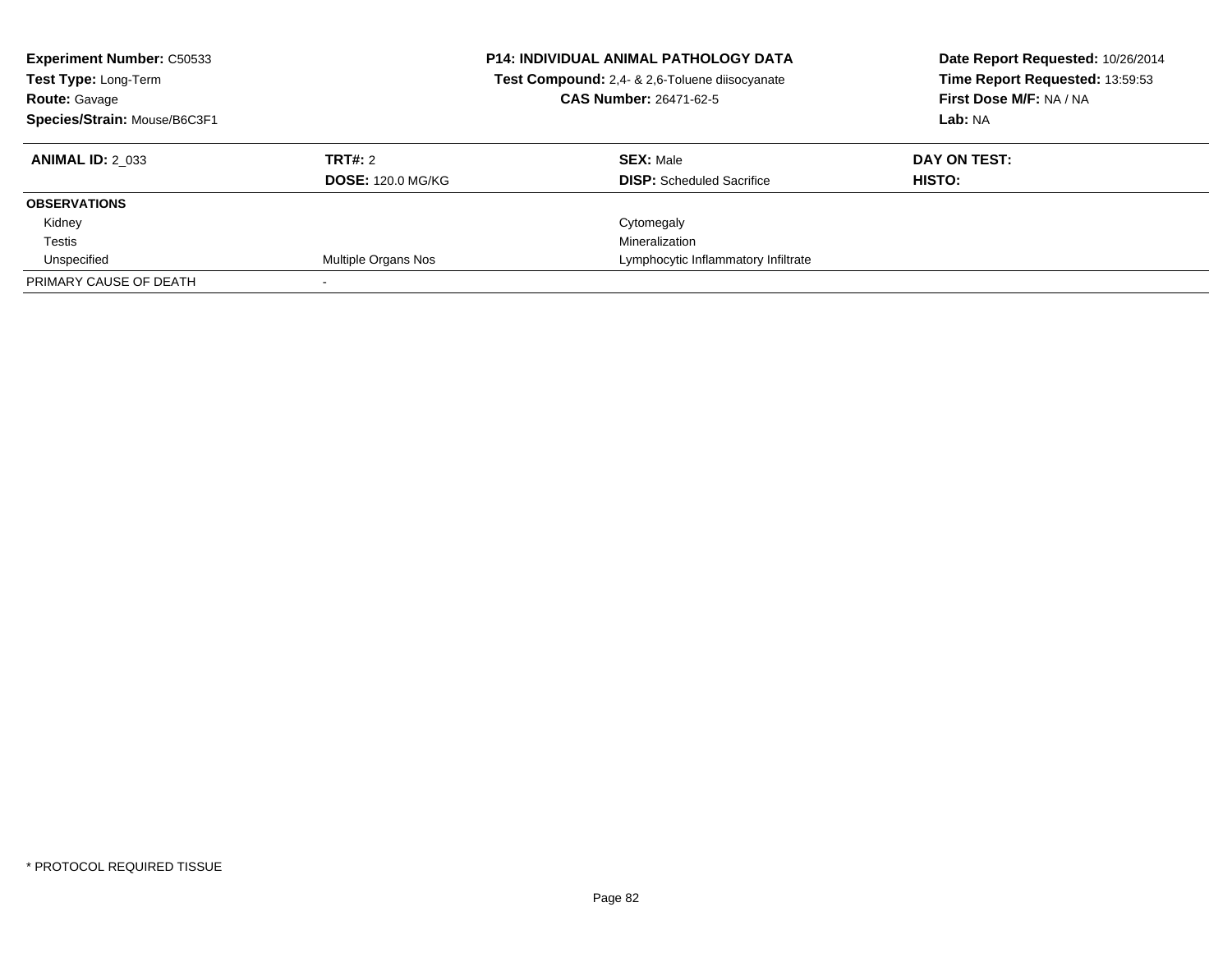| <b>Experiment Number: C50533</b><br><b>Test Type: Long-Term</b><br><b>Route: Gavage</b><br>Species/Strain: Mouse/B6C3F1 |                                     | <b>P14: INDIVIDUAL ANIMAL PATHOLOGY DATA</b><br>Test Compound: 2,4- & 2,6-Toluene diisocyanate<br>CAS Number: 26471-62-5 | Date Report Requested: 10/26/2014<br>Time Report Requested: 13:59:53<br>First Dose M/F: NA / NA<br>Lab: NA |
|-------------------------------------------------------------------------------------------------------------------------|-------------------------------------|--------------------------------------------------------------------------------------------------------------------------|------------------------------------------------------------------------------------------------------------|
| <b>ANIMAL ID: 2 034</b>                                                                                                 | TRT#: 2<br><b>DOSE: 120.0 MG/KG</b> | <b>SEX: Male</b><br><b>DISP:</b> Scheduled Sacrifice                                                                     | DAY ON TEST:<br><b>HISTO:</b>                                                                              |
| <b>OBSERVATIONS</b>                                                                                                     |                                     |                                                                                                                          |                                                                                                            |
| Bone                                                                                                                    | Sternum                             | Necrosis, Nos                                                                                                            |                                                                                                            |
| <b>Brain</b>                                                                                                            | Thalamus                            | Calculus, Unknown Gross Or Micro                                                                                         |                                                                                                            |
| Kidney                                                                                                                  |                                     | Cytomegaly                                                                                                               |                                                                                                            |
| Testis                                                                                                                  |                                     | Mineralization                                                                                                           |                                                                                                            |
| PRIMARY CAUSE OF DEATH                                                                                                  |                                     |                                                                                                                          |                                                                                                            |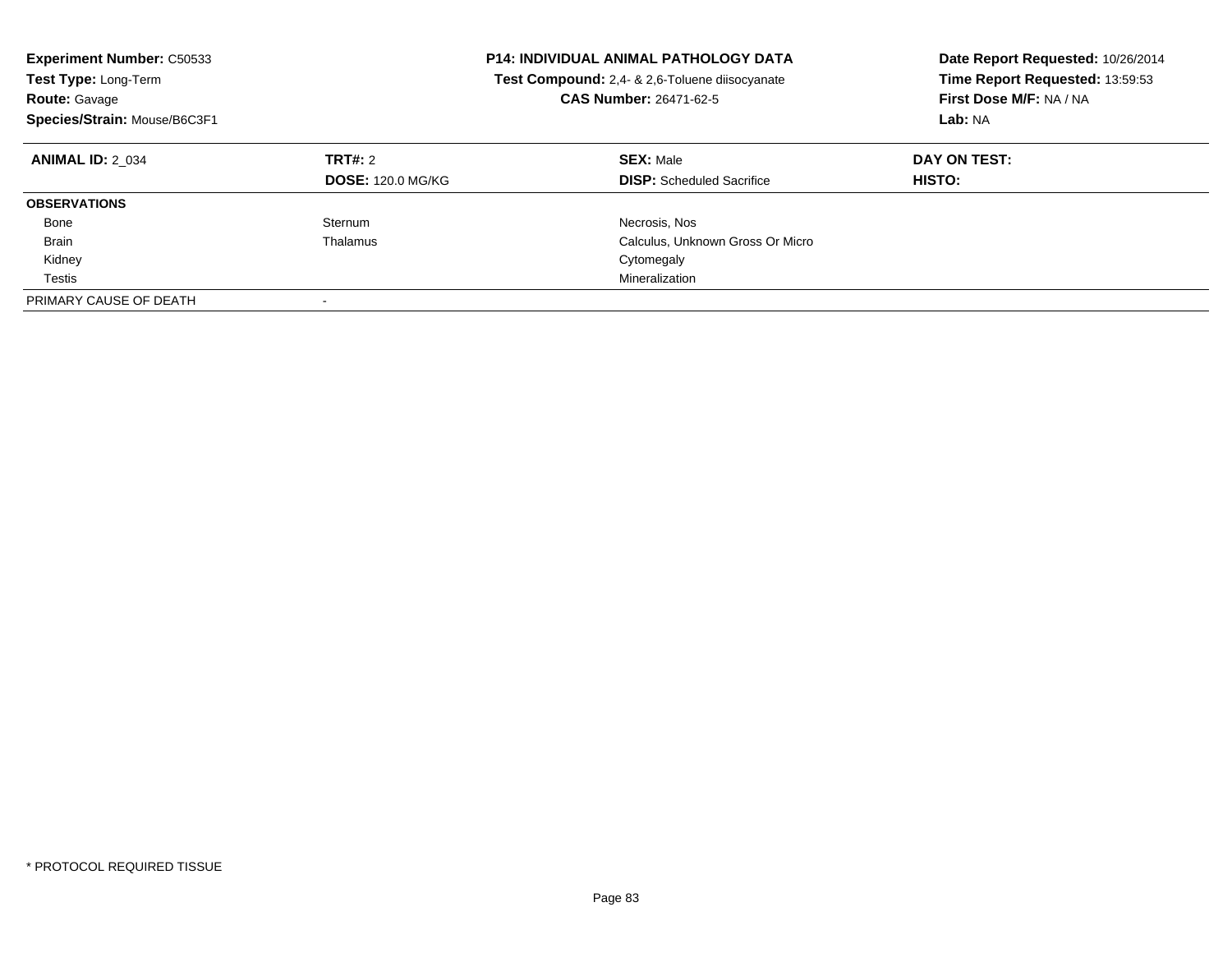| <b>Experiment Number: C50533</b><br><b>Test Type: Long-Term</b><br><b>Route: Gavage</b><br>Species/Strain: Mouse/B6C3F1 |                                     | <b>P14: INDIVIDUAL ANIMAL PATHOLOGY DATA</b><br>Test Compound: 2,4- & 2,6-Toluene diisocyanate<br><b>CAS Number: 26471-62-5</b> | Date Report Requested: 10/26/2014<br>Time Report Requested: 13:59:53<br>First Dose M/F: NA / NA<br>Lab: NA |
|-------------------------------------------------------------------------------------------------------------------------|-------------------------------------|---------------------------------------------------------------------------------------------------------------------------------|------------------------------------------------------------------------------------------------------------|
| <b>ANIMAL ID: 2 035</b>                                                                                                 | TRT#: 2<br><b>DOSE: 120.0 MG/KG</b> | <b>SEX: Male</b><br><b>DISP:</b> Scheduled Sacrifice                                                                            | DAY ON TEST:<br>HISTO:                                                                                     |
| <b>OBSERVATIONS</b>                                                                                                     |                                     |                                                                                                                                 |                                                                                                            |
| <b>Brain</b>                                                                                                            | Thalamus                            | Calculus, Unknown Gross Or Micro                                                                                                |                                                                                                            |
| Kidney                                                                                                                  |                                     | Cytomegaly                                                                                                                      |                                                                                                            |
|                                                                                                                         |                                     | Lymphocytic Inflammatory Infiltrate                                                                                             |                                                                                                            |
| Lung                                                                                                                    |                                     | Alveolar/Bronchiolar Adenoma                                                                                                    |                                                                                                            |
| PRIMARY CAUSE OF DEATH                                                                                                  |                                     |                                                                                                                                 |                                                                                                            |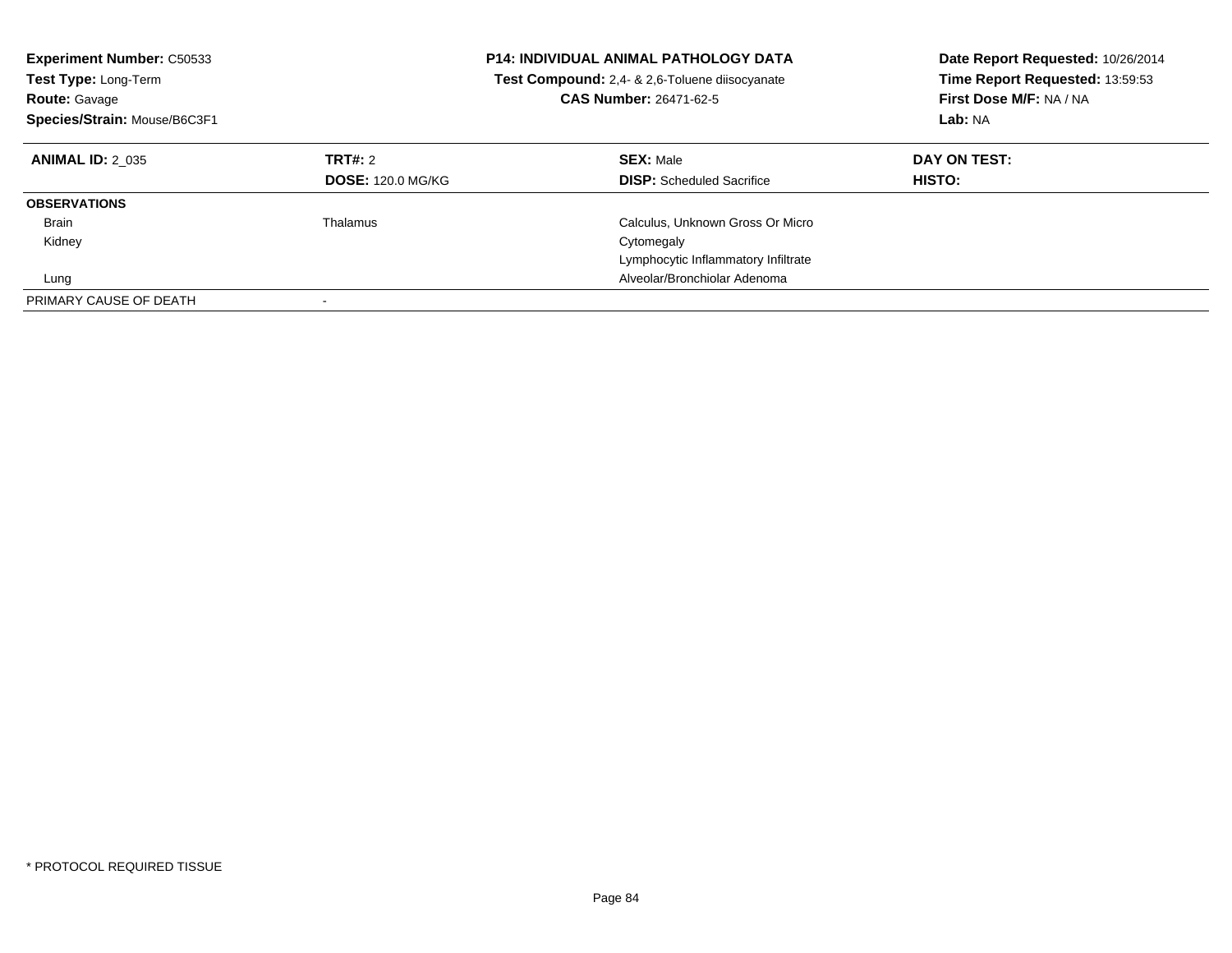| <b>Experiment Number: C50533</b><br>Test Type: Long-Term<br><b>Route: Gavage</b><br>Species/Strain: Mouse/B6C3F1 |                          | <b>P14: INDIVIDUAL ANIMAL PATHOLOGY DATA</b><br>Test Compound: 2,4- & 2,6-Toluene diisocyanate<br>CAS Number: 26471-62-5 | Date Report Requested: 10/26/2014<br>Time Report Requested: 13:59:53<br>First Dose M/F: NA / NA<br>Lab: NA |
|------------------------------------------------------------------------------------------------------------------|--------------------------|--------------------------------------------------------------------------------------------------------------------------|------------------------------------------------------------------------------------------------------------|
| <b>ANIMAL ID: 2 036</b>                                                                                          | <b>TRT#: 2</b>           | <b>SEX: Male</b>                                                                                                         | DAY ON TEST:                                                                                               |
|                                                                                                                  | <b>DOSE: 120.0 MG/KG</b> | <b>DISP: Natural Death</b>                                                                                               | HISTO:                                                                                                     |
| <b>OBSERVATIONS</b>                                                                                              |                          |                                                                                                                          |                                                                                                            |
| Heart                                                                                                            |                          | Inflammation, Chronic                                                                                                    |                                                                                                            |
| Lung                                                                                                             |                          | Abscess, Nos                                                                                                             |                                                                                                            |
| Lymph node                                                                                                       | Mediastinal Lymph Node   | Plasmacytosis                                                                                                            |                                                                                                            |
| PRIMARY CAUSE OF DEATH                                                                                           |                          |                                                                                                                          |                                                                                                            |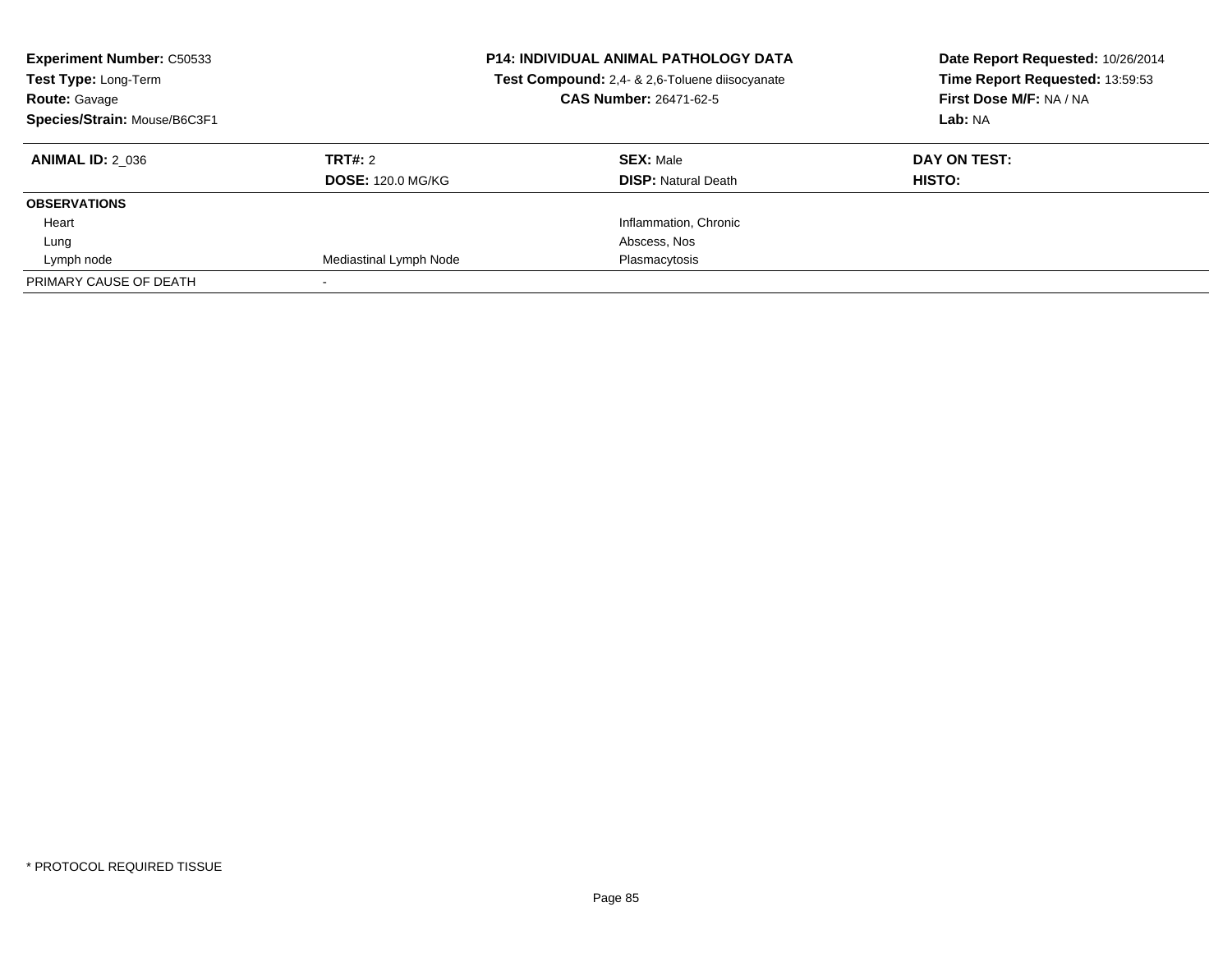| <b>Experiment Number: C50533</b><br><b>Test Type: Long-Term</b><br><b>Route: Gavage</b><br>Species/Strain: Mouse/B6C3F1 | <b>P14: INDIVIDUAL ANIMAL PATHOLOGY DATA</b><br>Test Compound: 2,4- & 2,6-Toluene diisocyanate<br><b>CAS Number: 26471-62-5</b> |                                                      | Date Report Requested: 10/26/2014<br>Time Report Requested: 13:59:53<br>First Dose M/F: NA / NA<br>Lab: NA |
|-------------------------------------------------------------------------------------------------------------------------|---------------------------------------------------------------------------------------------------------------------------------|------------------------------------------------------|------------------------------------------------------------------------------------------------------------|
| <b>ANIMAL ID: 2 037</b>                                                                                                 | TRT#: 2<br><b>DOSE: 120.0 MG/KG</b>                                                                                             | <b>SEX: Male</b><br><b>DISP:</b> Scheduled Sacrifice | DAY ON TEST:<br><b>HISTO:</b>                                                                              |
| <b>OBSERVATIONS</b>                                                                                                     |                                                                                                                                 |                                                      |                                                                                                            |
| Kidney                                                                                                                  |                                                                                                                                 | Cytomegaly                                           |                                                                                                            |
| Preputial gland                                                                                                         |                                                                                                                                 | Abscess, Nos                                         |                                                                                                            |
| Testis                                                                                                                  |                                                                                                                                 | Mineralization                                       |                                                                                                            |
| Unspecified                                                                                                             | Multiple Organs Nos                                                                                                             | Lymphoma, Nos-Malignant                              |                                                                                                            |
| PRIMARY CAUSE OF DEATH                                                                                                  |                                                                                                                                 |                                                      |                                                                                                            |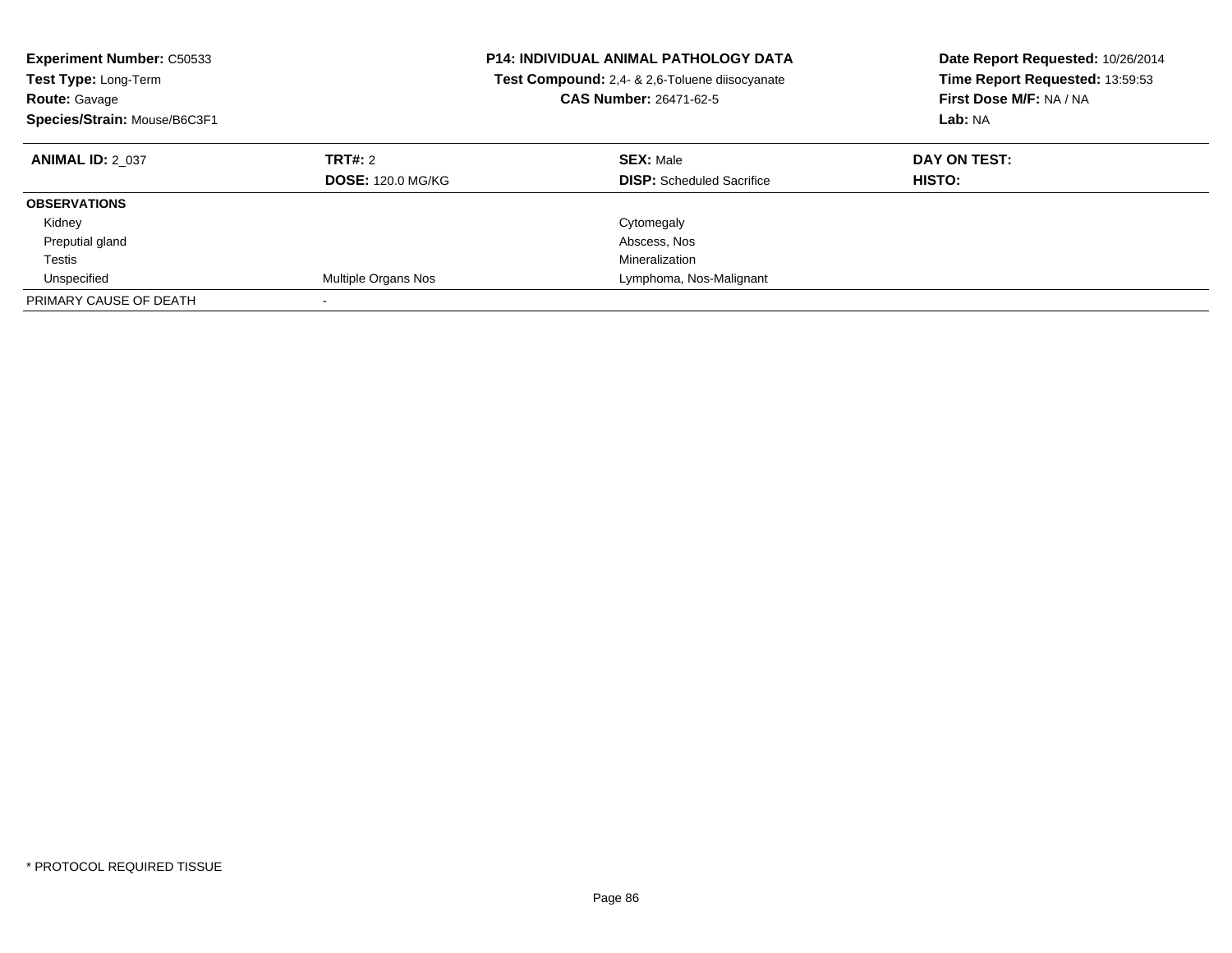| <b>Experiment Number: C50533</b><br><b>Test Type: Long-Term</b><br><b>Route: Gavage</b><br>Species/Strain: Mouse/B6C3F1 |                          | <b>P14: INDIVIDUAL ANIMAL PATHOLOGY DATA</b><br>Test Compound: 2,4- & 2,6-Toluene diisocyanate<br><b>CAS Number: 26471-62-5</b> | Date Report Requested: 10/26/2014<br>Time Report Requested: 13:59:53<br>First Dose M/F: NA / NA<br>Lab: NA |
|-------------------------------------------------------------------------------------------------------------------------|--------------------------|---------------------------------------------------------------------------------------------------------------------------------|------------------------------------------------------------------------------------------------------------|
| <b>ANIMAL ID: 2 038</b>                                                                                                 | <b>TRT#: 2</b>           | <b>SEX: Male</b>                                                                                                                | DAY ON TEST:                                                                                               |
|                                                                                                                         | <b>DOSE: 120.0 MG/KG</b> | <b>DISP:</b> Scheduled Sacrifice                                                                                                | HISTO:                                                                                                     |
| <b>OBSERVATIONS</b>                                                                                                     |                          |                                                                                                                                 |                                                                                                            |
| Kidney                                                                                                                  |                          | Cytomegaly                                                                                                                      |                                                                                                            |
| Liver                                                                                                                   |                          | Hepatocellular Adenoma                                                                                                          |                                                                                                            |
| Lung                                                                                                                    |                          | Inflammation, Interstitial                                                                                                      |                                                                                                            |
| Trachea                                                                                                                 |                          | Inflammation, Suppurative                                                                                                       |                                                                                                            |
| Unspecified                                                                                                             | Multiple Organs Nos      | Lymphocytic Inflammatory Infiltrate                                                                                             |                                                                                                            |
| PRIMARY CAUSE OF DEATH                                                                                                  |                          |                                                                                                                                 |                                                                                                            |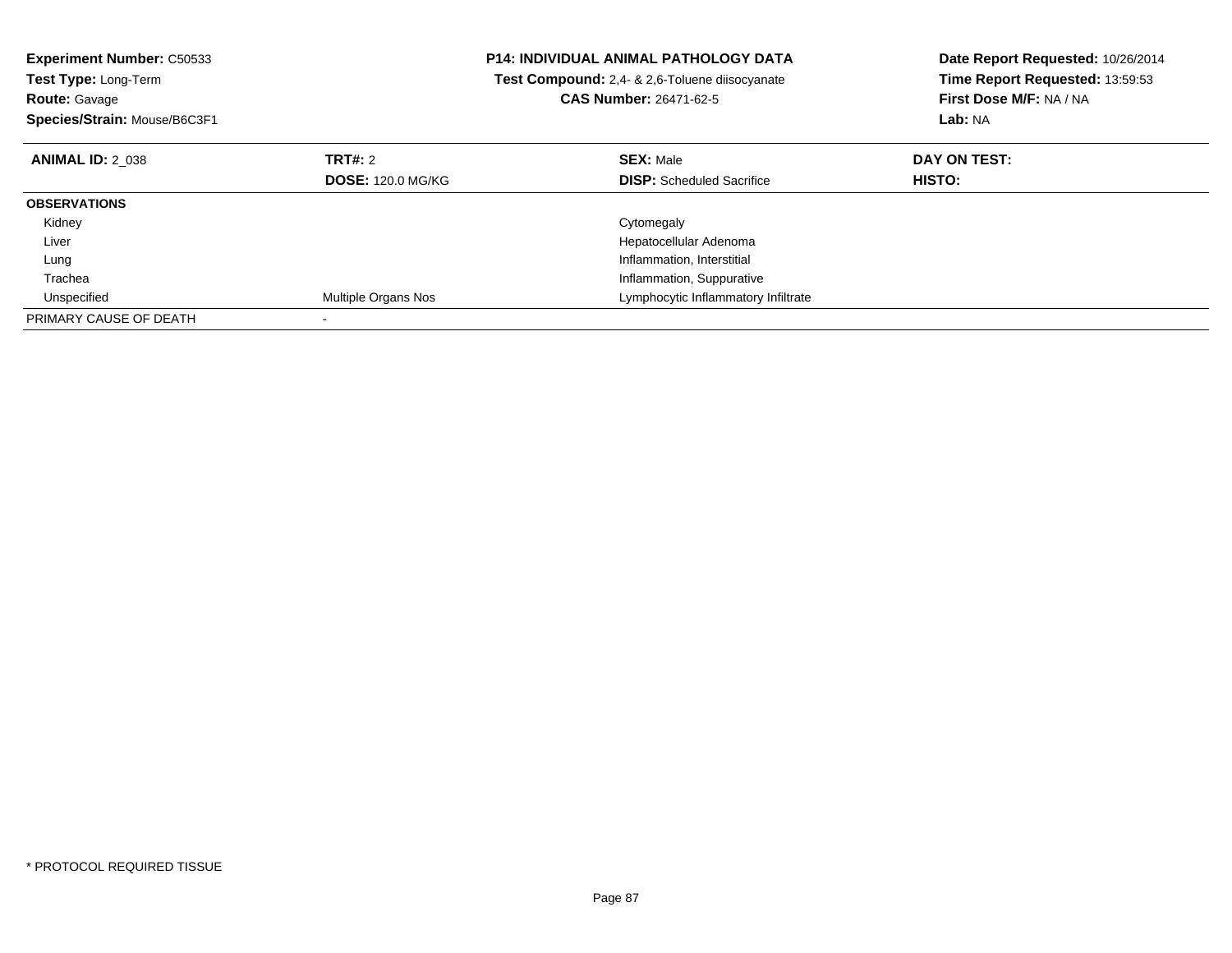| <b>Experiment Number: C50533</b><br><b>Test Type: Long-Term</b><br><b>Route: Gavage</b><br>Species/Strain: Mouse/B6C3F1 |                          | <b>P14: INDIVIDUAL ANIMAL PATHOLOGY DATA</b><br>Test Compound: 2.4- & 2.6-Toluene diisocyanate<br><b>CAS Number: 26471-62-5</b> | Date Report Requested: 10/26/2014<br>Time Report Requested: 13:59:53<br>First Dose M/F: NA / NA<br>Lab: NA |
|-------------------------------------------------------------------------------------------------------------------------|--------------------------|---------------------------------------------------------------------------------------------------------------------------------|------------------------------------------------------------------------------------------------------------|
| <b>ANIMAL ID: 2 039</b>                                                                                                 | TRT#: 2                  | <b>SEX: Male</b>                                                                                                                | DAY ON TEST:                                                                                               |
|                                                                                                                         | <b>DOSE: 120.0 MG/KG</b> | <b>DISP:</b> Scheduled Sacrifice                                                                                                | HISTO:                                                                                                     |
| <b>OBSERVATIONS</b>                                                                                                     |                          |                                                                                                                                 |                                                                                                            |
| <b>Brain</b>                                                                                                            | Thalamus                 | Calculus, Unknown Gross Or Micro                                                                                                |                                                                                                            |
| Kidney                                                                                                                  |                          | Cytomegaly                                                                                                                      |                                                                                                            |
| Pancreas                                                                                                                |                          | Cyst, Nos                                                                                                                       |                                                                                                            |
| Testis                                                                                                                  |                          | Mineralization                                                                                                                  |                                                                                                            |
| Unspecified                                                                                                             | Multiple Organs Nos      | Lymphocytic Inflammatory Infiltrate                                                                                             |                                                                                                            |
| PRIMARY CAUSE OF DEATH                                                                                                  |                          |                                                                                                                                 |                                                                                                            |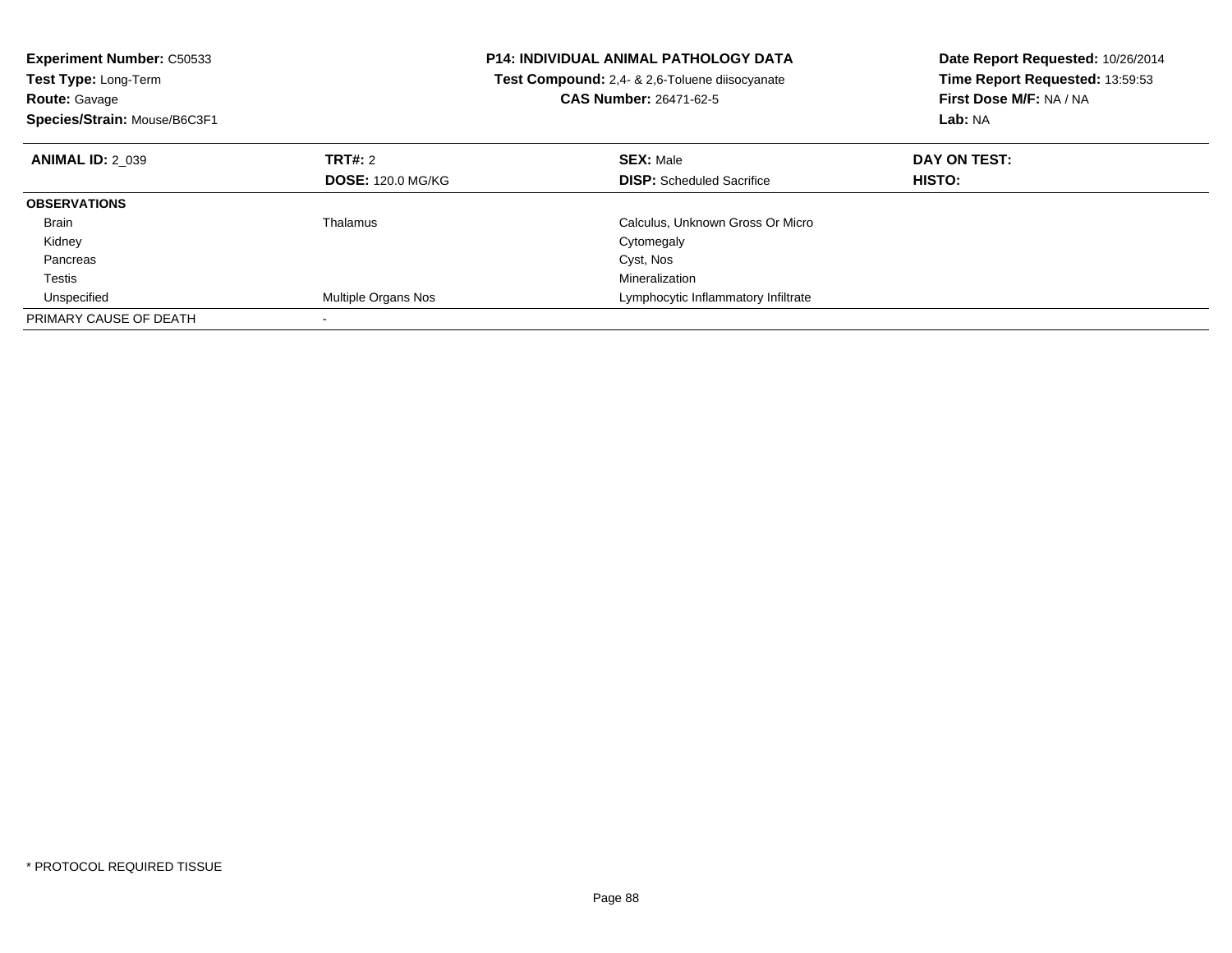| <b>Experiment Number: C50533</b><br><b>Test Type: Long-Term</b><br><b>Route: Gavage</b><br>Species/Strain: Mouse/B6C3F1 | <b>P14: INDIVIDUAL ANIMAL PATHOLOGY DATA</b><br>Test Compound: 2,4- & 2,6-Toluene diisocyanate<br><b>CAS Number: 26471-62-5</b> |                                                      | Date Report Requested: 10/26/2014<br>Time Report Requested: 13:59:53<br>First Dose M/F: NA / NA<br>Lab: NA |
|-------------------------------------------------------------------------------------------------------------------------|---------------------------------------------------------------------------------------------------------------------------------|------------------------------------------------------|------------------------------------------------------------------------------------------------------------|
| <b>ANIMAL ID: 2 040</b>                                                                                                 | TRT#: 2<br><b>DOSE: 120.0 MG/KG</b>                                                                                             | <b>SEX: Male</b><br><b>DISP:</b> Scheduled Sacrifice | DAY ON TEST:<br><b>HISTO:</b>                                                                              |
| <b>OBSERVATIONS</b>                                                                                                     |                                                                                                                                 |                                                      |                                                                                                            |
| Brain                                                                                                                   | Thalamus                                                                                                                        | Calculus, Unknown Gross Or Micro                     |                                                                                                            |
| Kidney                                                                                                                  |                                                                                                                                 | Cytomegaly                                           |                                                                                                            |
|                                                                                                                         |                                                                                                                                 | Inflammation, Interstitial                           |                                                                                                            |
| Pituitary gland                                                                                                         |                                                                                                                                 | Cyst, Nos                                            |                                                                                                            |
| PRIMARY CAUSE OF DEATH                                                                                                  | $\overline{\phantom{a}}$                                                                                                        |                                                      |                                                                                                            |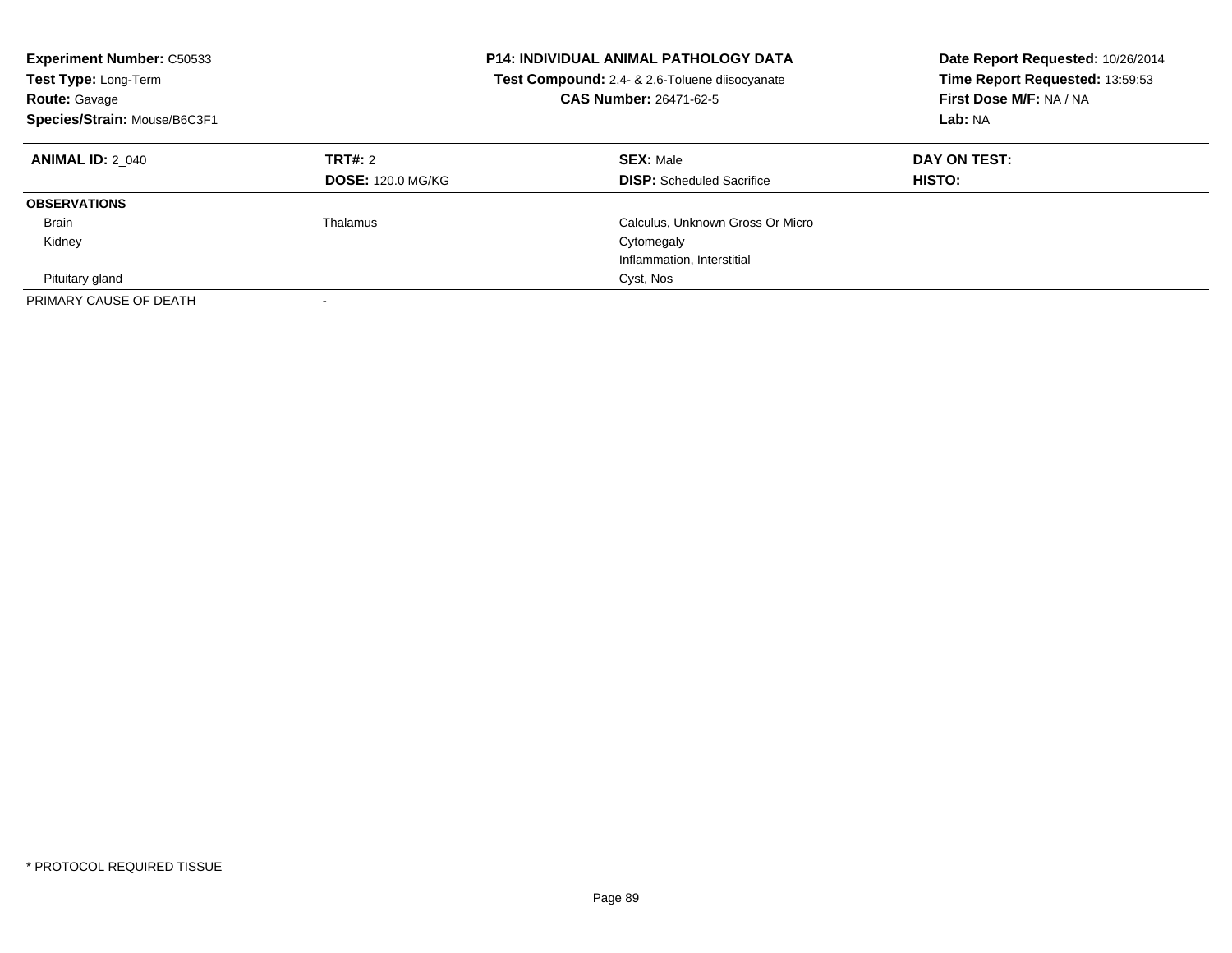| <b>Experiment Number: C50533</b><br><b>P14: INDIVIDUAL ANIMAL PATHOLOGY DATA</b><br>Test Compound: 2,4- & 2,6-Toluene diisocyanate<br>Test Type: Long-Term<br>CAS Number: 26471-62-5<br><b>Route: Gavage</b><br>Species/Strain: Mouse/B6C3F1 |                                     |                                                      | Date Report Requested: 10/26/2014<br>Time Report Requested: 13:59:53<br>First Dose M/F: NA / NA<br>Lab: NA |
|----------------------------------------------------------------------------------------------------------------------------------------------------------------------------------------------------------------------------------------------|-------------------------------------|------------------------------------------------------|------------------------------------------------------------------------------------------------------------|
| <b>ANIMAL ID: 2 041</b>                                                                                                                                                                                                                      | TRT#: 2<br><b>DOSE: 120.0 MG/KG</b> | <b>SEX: Male</b><br><b>DISP:</b> Scheduled Sacrifice | DAY ON TEST:<br><b>HISTO:</b>                                                                              |
| <b>OBSERVATIONS</b>                                                                                                                                                                                                                          |                                     |                                                      |                                                                                                            |
| <b>Brain</b>                                                                                                                                                                                                                                 | Thalamus                            | Calculus, Unknown Gross Or Micro                     |                                                                                                            |
| Kidney                                                                                                                                                                                                                                       |                                     | Cytomegaly                                           |                                                                                                            |
| Liver                                                                                                                                                                                                                                        |                                     | Hepatocellular Carcinoma                             |                                                                                                            |
| PRIMARY CAUSE OF DEATH                                                                                                                                                                                                                       |                                     |                                                      |                                                                                                            |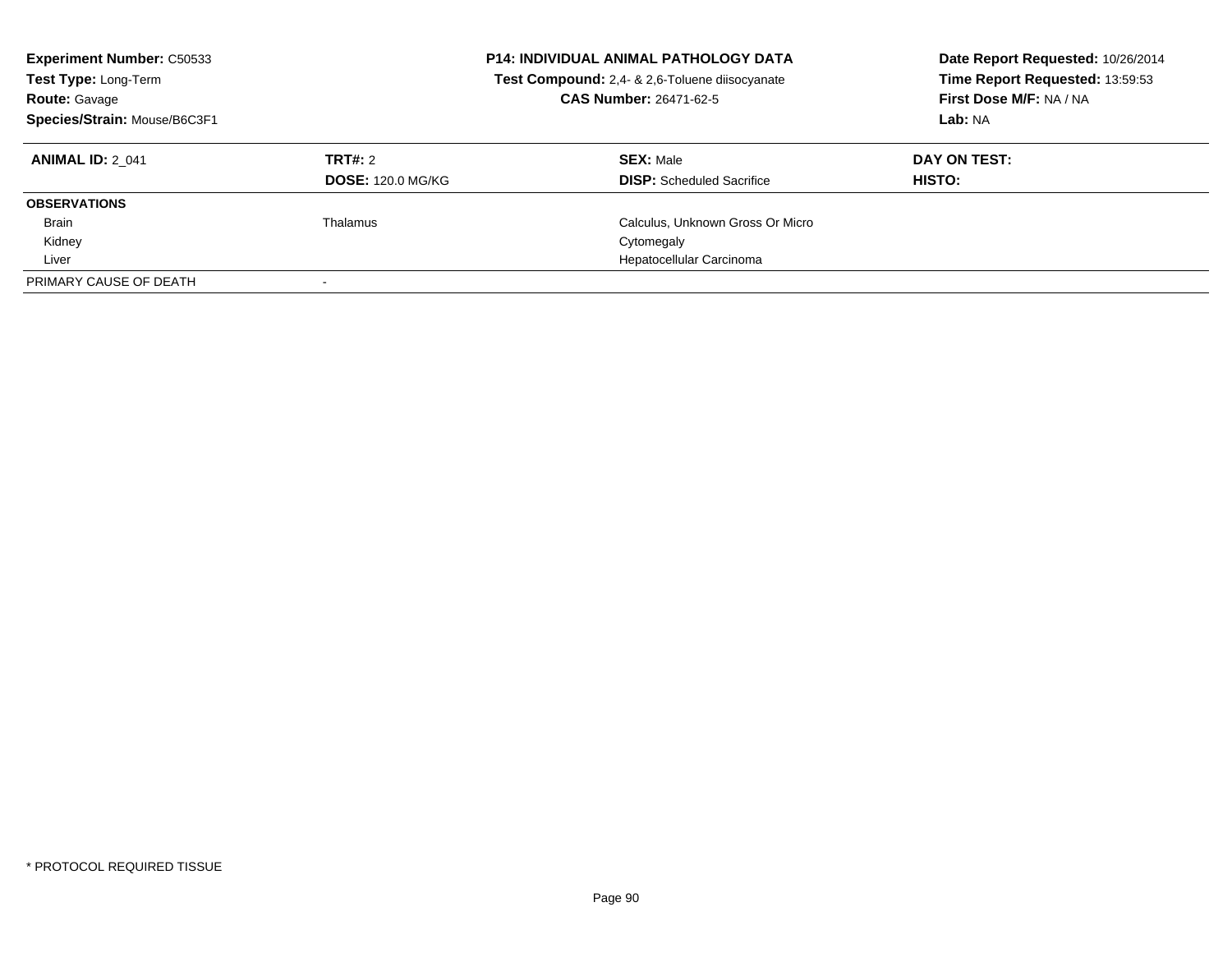| <b>Experiment Number: C50533</b><br>Test Type: Long-Term |                          | P14: INDIVIDUAL ANIMAL PATHOLOGY DATA          | Date Report Requested: 10/26/2014 |
|----------------------------------------------------------|--------------------------|------------------------------------------------|-----------------------------------|
|                                                          |                          | Test Compound: 2,4- & 2,6-Toluene diisocyanate | Time Report Requested: 13:59:53   |
| <b>Route: Gavage</b>                                     |                          | <b>CAS Number: 26471-62-5</b>                  | First Dose M/F: NA / NA           |
| Species/Strain: Mouse/B6C3F1                             |                          |                                                | Lab: NA                           |
| <b>ANIMAL ID: 2 042</b>                                  | TRT#: 2                  | <b>SEX: Male</b>                               | DAY ON TEST:                      |
|                                                          | <b>DOSE: 120.0 MG/KG</b> | <b>DISP: Natural Death</b>                     | <b>HISTO:</b>                     |
| <b>OBSERVATIONS</b>                                      |                          |                                                |                                   |
| <b>Blood vessel</b>                                      |                          | Polyangiitis                                   |                                   |
| Kidney                                                   |                          | Cytomegaly                                     |                                   |
| Liver                                                    |                          | Hepatocellular Carcinoma                       |                                   |
| Testis                                                   |                          | Hypospermatogenesis                            |                                   |
| Unspecified                                              | Multiple Organs Nos      | Lymphocytic Inflammatory Infiltrate            |                                   |
| PRIMARY CAUSE OF DEATH                                   |                          |                                                |                                   |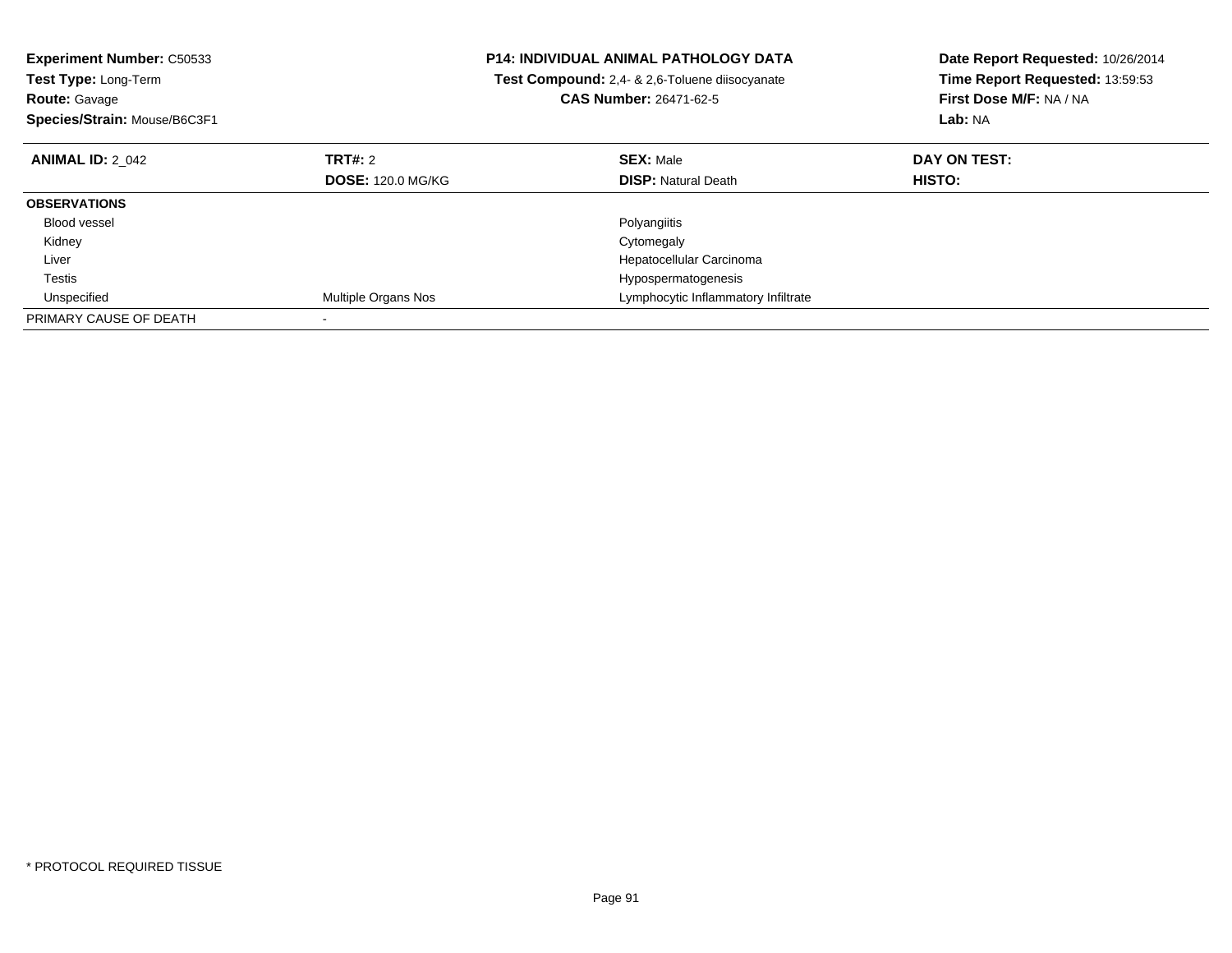| <b>Experiment Number: C50533</b><br><b>Test Type: Long-Term</b><br><b>Route: Gavage</b><br>Species/Strain: Mouse/B6C3F1 |                          | <b>P14: INDIVIDUAL ANIMAL PATHOLOGY DATA</b><br>Test Compound: 2,4- & 2,6-Toluene diisocyanate<br><b>CAS Number: 26471-62-5</b> | Date Report Requested: 10/26/2014<br>Time Report Requested: 13:59:53<br>First Dose M/F: NA / NA<br>Lab: NA |
|-------------------------------------------------------------------------------------------------------------------------|--------------------------|---------------------------------------------------------------------------------------------------------------------------------|------------------------------------------------------------------------------------------------------------|
| <b>ANIMAL ID: 2 043</b>                                                                                                 | TRT#: 2                  | <b>SEX: Male</b>                                                                                                                | DAY ON TEST:                                                                                               |
|                                                                                                                         | <b>DOSE: 120.0 MG/KG</b> | <b>DISP:</b> Scheduled Sacrifice                                                                                                | <b>HISTO:</b>                                                                                              |
| <b>OBSERVATIONS</b>                                                                                                     |                          |                                                                                                                                 |                                                                                                            |
| <b>Brain</b>                                                                                                            | Thalamus                 | Calculus, Unknown Gross Or Micro                                                                                                |                                                                                                            |
| Kidney                                                                                                                  |                          | Calculus, Unknown Gross Or Micro                                                                                                |                                                                                                            |
|                                                                                                                         |                          | Cytomegaly                                                                                                                      |                                                                                                            |
| Lung                                                                                                                    |                          | Inflammation, Interstitial                                                                                                      |                                                                                                            |
| Unspecified                                                                                                             | Multiple Organs Nos      | Lymphoma, Nos-Malignant                                                                                                         |                                                                                                            |
| PRIMARY CAUSE OF DEATH                                                                                                  |                          |                                                                                                                                 |                                                                                                            |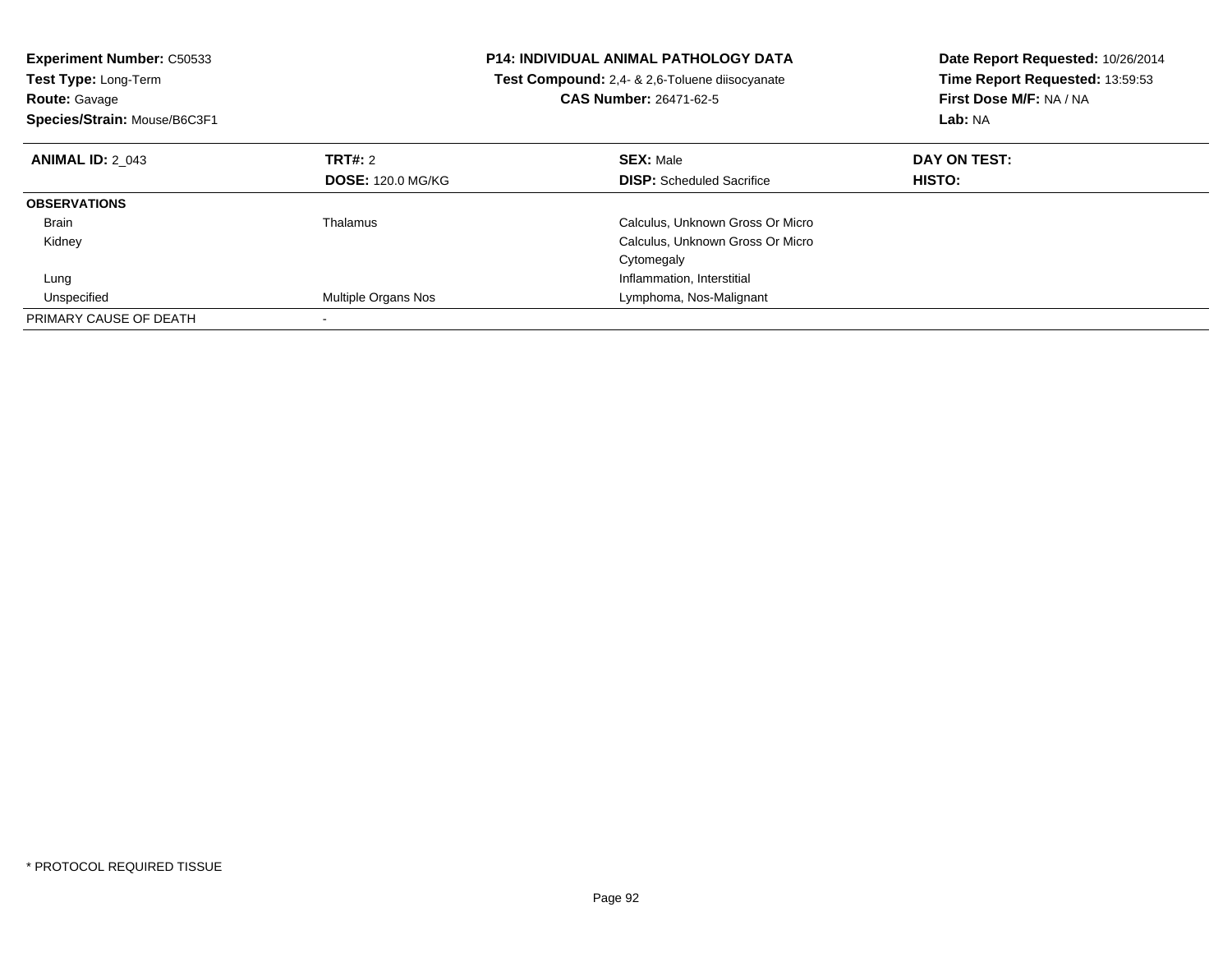**Experiment Number:** C50533

**Test Type:** Long-Term**Route:** Gavage

**Species/Strain:** Mouse/B6C3F1

## **P14: INDIVIDUAL ANIMAL PATHOLOGY DATA**

 **Test Compound:** 2,4- & 2,6-Toluene diisocyanate**CAS Number:** 26471-62-5

**Date Report Requested:** 10/26/2014**Time Report Requested:** 13:59:53**First Dose M/F:** NA / NA**Lab:** NA

| <b>ANIMAL ID: 2 044</b> | TRT#: 2                    | <b>SEX: Male</b>                    | DAY ON TEST:  |  |
|-------------------------|----------------------------|-------------------------------------|---------------|--|
|                         | <b>DOSE: 120.0 MG/KG</b>   | <b>DISP:</b> Scheduled Sacrifice    | <b>HISTO:</b> |  |
| <b>OBSERVATIONS</b>     |                            |                                     |               |  |
| Bone marrow             |                            | Hyperplasia, Reticulum Cell         |               |  |
| Brain                   | Thalamus                   | Calculus, Unknown Gross Or Micro    |               |  |
|                         | Meninges                   | Pigmentation, Nos                   |               |  |
| Kidney                  |                            | Cytomegaly                          |               |  |
| Lung                    |                            | Alveolar/Bronchiolar Adenoma        |               |  |
|                         |                            | Inflammation, Interstitial          |               |  |
| Spleen                  |                            | Lymphoma, Nos-Malignant             |               |  |
| Thyroid                 |                            | Follicular-Cell Adenoma             |               |  |
| Unspecified             | <b>Multiple Organs Nos</b> | Lymphocytic Inflammatory Infiltrate |               |  |
| PRIMARY CAUSE OF DEATH  |                            |                                     |               |  |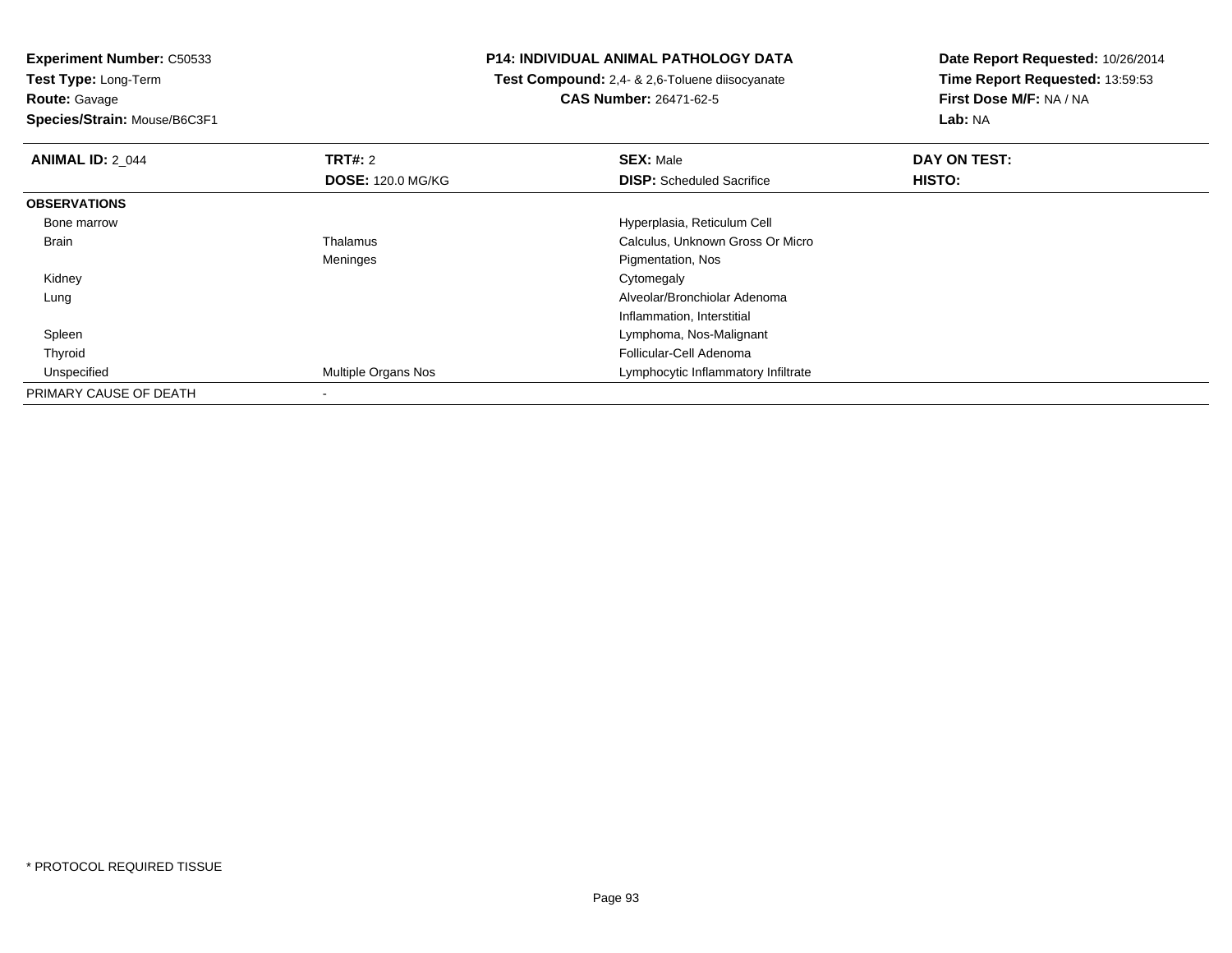| <b>Experiment Number: C50533</b><br><b>Test Type: Long-Term</b><br><b>Route: Gavage</b><br>Species/Strain: Mouse/B6C3F1 | <b>P14: INDIVIDUAL ANIMAL PATHOLOGY DATA</b><br>Test Compound: 2,4- & 2,6-Toluene diisocyanate<br><b>CAS Number: 26471-62-5</b> |                                                      | Date Report Requested: 10/26/2014<br>Time Report Requested: 13:59:53<br>First Dose M/F: NA / NA<br>Lab: NA |
|-------------------------------------------------------------------------------------------------------------------------|---------------------------------------------------------------------------------------------------------------------------------|------------------------------------------------------|------------------------------------------------------------------------------------------------------------|
| <b>ANIMAL ID: 2 045</b>                                                                                                 | TRT#: 2<br><b>DOSE: 120.0 MG/KG</b>                                                                                             | <b>SEX: Male</b><br><b>DISP:</b> Scheduled Sacrifice | DAY ON TEST:<br>HISTO:                                                                                     |
| <b>OBSERVATIONS</b>                                                                                                     |                                                                                                                                 |                                                      |                                                                                                            |
| <b>Brain</b>                                                                                                            | Thalamus                                                                                                                        | Calculus, Unknown Gross Or Micro                     |                                                                                                            |
| Kidney                                                                                                                  |                                                                                                                                 | Cytomegaly                                           |                                                                                                            |
| Lung                                                                                                                    |                                                                                                                                 | Inflammation, Interstitial                           |                                                                                                            |
| Unspecified                                                                                                             | Multiple Organs Nos                                                                                                             | Lymphocytic Inflammatory Infiltrate                  |                                                                                                            |
| PRIMARY CAUSE OF DEATH                                                                                                  |                                                                                                                                 |                                                      |                                                                                                            |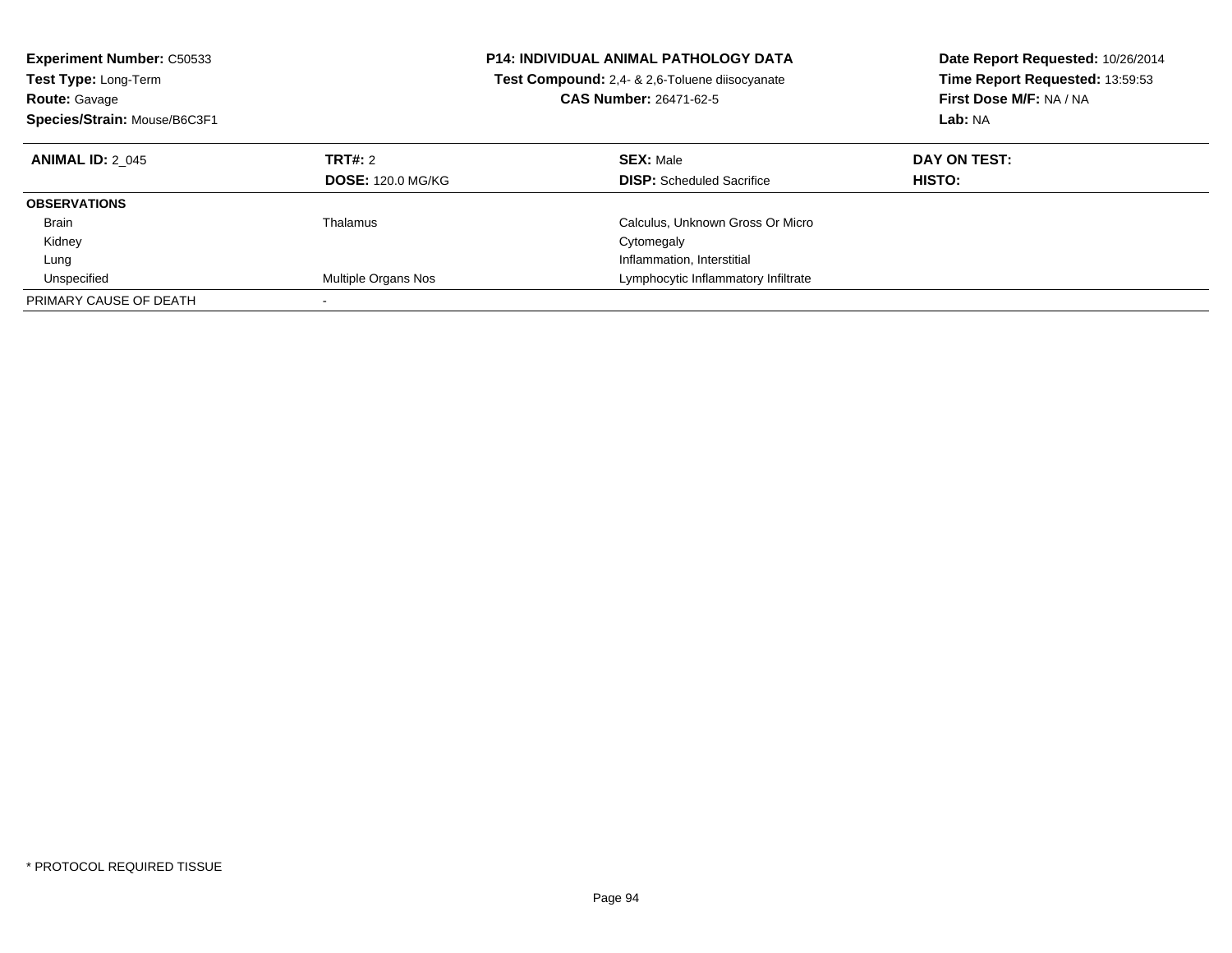| <b>Experiment Number: C50533</b><br><b>Test Type: Long-Term</b><br><b>Route: Gavage</b><br>Species/Strain: Mouse/B6C3F1 |                                     | <b>P14: INDIVIDUAL ANIMAL PATHOLOGY DATA</b><br>Test Compound: 2,4- & 2,6-Toluene diisocyanate<br><b>CAS Number: 26471-62-5</b> | Date Report Requested: 10/26/2014<br>Time Report Requested: 13:59:53<br>First Dose M/F: NA / NA<br>Lab: NA |
|-------------------------------------------------------------------------------------------------------------------------|-------------------------------------|---------------------------------------------------------------------------------------------------------------------------------|------------------------------------------------------------------------------------------------------------|
| <b>ANIMAL ID: 2 046</b>                                                                                                 | TRT#: 2<br><b>DOSE: 120.0 MG/KG</b> | <b>SEX: Male</b><br><b>DISP:</b> Scheduled Sacrifice                                                                            | DAY ON TEST:<br><b>HISTO:</b>                                                                              |
| <b>OBSERVATIONS</b>                                                                                                     |                                     |                                                                                                                                 |                                                                                                            |
| Kidney                                                                                                                  |                                     | Cytomegaly                                                                                                                      |                                                                                                            |
| Salivary gland                                                                                                          |                                     | Atrophy, Nos                                                                                                                    |                                                                                                            |
|                                                                                                                         |                                     | Fibrosis                                                                                                                        |                                                                                                            |
| Unspecified                                                                                                             | Multiple Organs Nos                 | Lymphocytic Inflammatory Infiltrate                                                                                             |                                                                                                            |
| PRIMARY CAUSE OF DEATH                                                                                                  |                                     |                                                                                                                                 |                                                                                                            |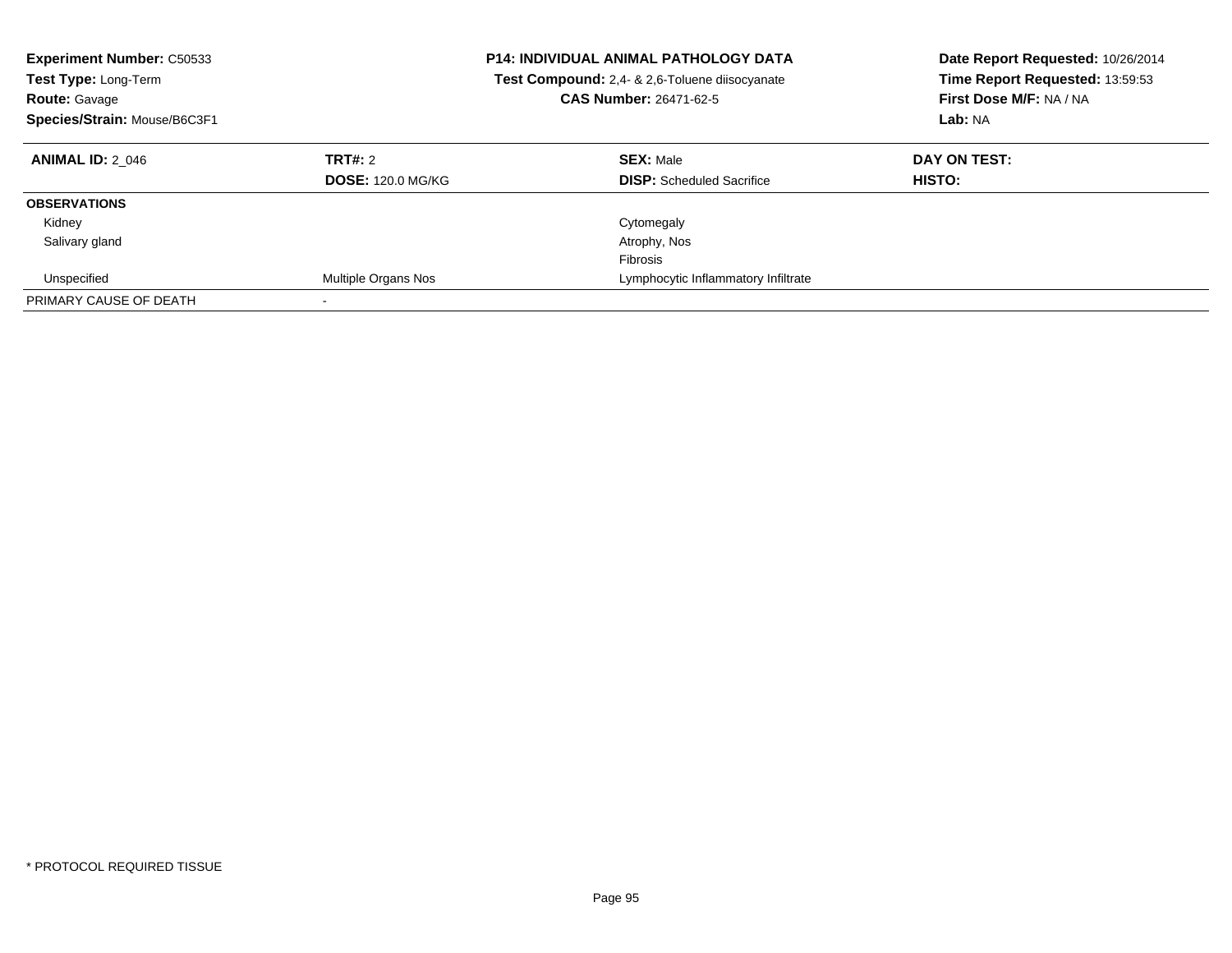| <b>Experiment Number: C50533</b><br><b>Test Type: Long-Term</b><br><b>Route: Gavage</b><br>Species/Strain: Mouse/B6C3F1 | <b>P14: INDIVIDUAL ANIMAL PATHOLOGY DATA</b><br>Test Compound: 2,4- & 2,6-Toluene diisocyanate<br><b>CAS Number: 26471-62-5</b> |                                                      | Date Report Requested: 10/26/2014<br>Time Report Requested: 13:59:53<br>First Dose M/F: NA / NA<br>Lab: NA |
|-------------------------------------------------------------------------------------------------------------------------|---------------------------------------------------------------------------------------------------------------------------------|------------------------------------------------------|------------------------------------------------------------------------------------------------------------|
| <b>ANIMAL ID: 2 047</b>                                                                                                 | TRT#: 2<br><b>DOSE: 120.0 MG/KG</b>                                                                                             | <b>SEX: Male</b><br><b>DISP:</b> Scheduled Sacrifice | DAY ON TEST:<br><b>HISTO:</b>                                                                              |
| <b>OBSERVATIONS</b>                                                                                                     |                                                                                                                                 |                                                      |                                                                                                            |
| Kidney                                                                                                                  |                                                                                                                                 | Cytomegaly                                           |                                                                                                            |
| Liver                                                                                                                   |                                                                                                                                 | Hepatocellular Adenoma                               |                                                                                                            |
| Testis                                                                                                                  |                                                                                                                                 | Mineralization                                       |                                                                                                            |
| Unspecified                                                                                                             | Multiple Organs Nos                                                                                                             | Lymphocytic Inflammatory Infiltrate                  |                                                                                                            |
| PRIMARY CAUSE OF DEATH                                                                                                  |                                                                                                                                 |                                                      |                                                                                                            |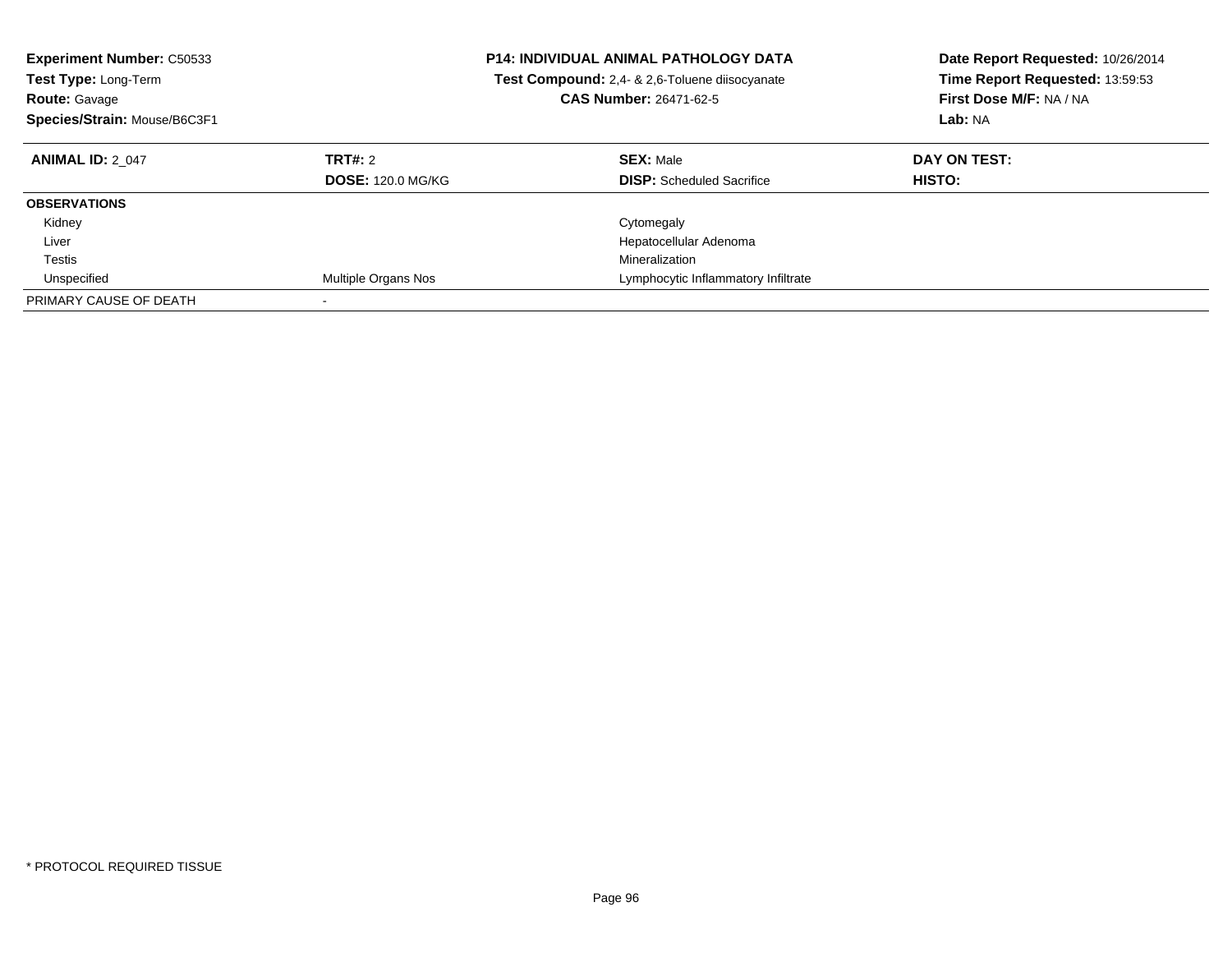| <b>Experiment Number: C50533</b><br>Test Type: Long-Term |                          | P14: INDIVIDUAL ANIMAL PATHOLOGY DATA          | Date Report Requested: 10/26/2014<br>Time Report Requested: 13:59:53 |
|----------------------------------------------------------|--------------------------|------------------------------------------------|----------------------------------------------------------------------|
|                                                          |                          | Test Compound: 2,4- & 2,6-Toluene diisocyanate |                                                                      |
| <b>Route: Gavage</b>                                     |                          | <b>CAS Number: 26471-62-5</b>                  | First Dose M/F: NA / NA                                              |
| Species/Strain: Mouse/B6C3F1                             |                          |                                                | Lab: NA                                                              |
| <b>ANIMAL ID: 2 048</b>                                  | <b>TRT#: 2</b>           | <b>SEX: Male</b>                               | DAY ON TEST:                                                         |
|                                                          | <b>DOSE: 120.0 MG/KG</b> | <b>DISP:</b> Scheduled Sacrifice               | <b>HISTO:</b>                                                        |
| <b>OBSERVATIONS</b>                                      |                          |                                                |                                                                      |
| Adrenal gland                                            | Medulla                  | <b>Focal Cellular Change</b>                   |                                                                      |
| Kidney                                                   |                          | Cytomegaly                                     |                                                                      |
| Liver                                                    |                          | Hepatocellular Carcinoma                       |                                                                      |
| Skin                                                     |                          | Fibrosarcoma                                   |                                                                      |
| Unspecified                                              | Multiple Organs Nos      | Lymphocytic Inflammatory Infiltrate            |                                                                      |
| PRIMARY CAUSE OF DEATH                                   |                          |                                                |                                                                      |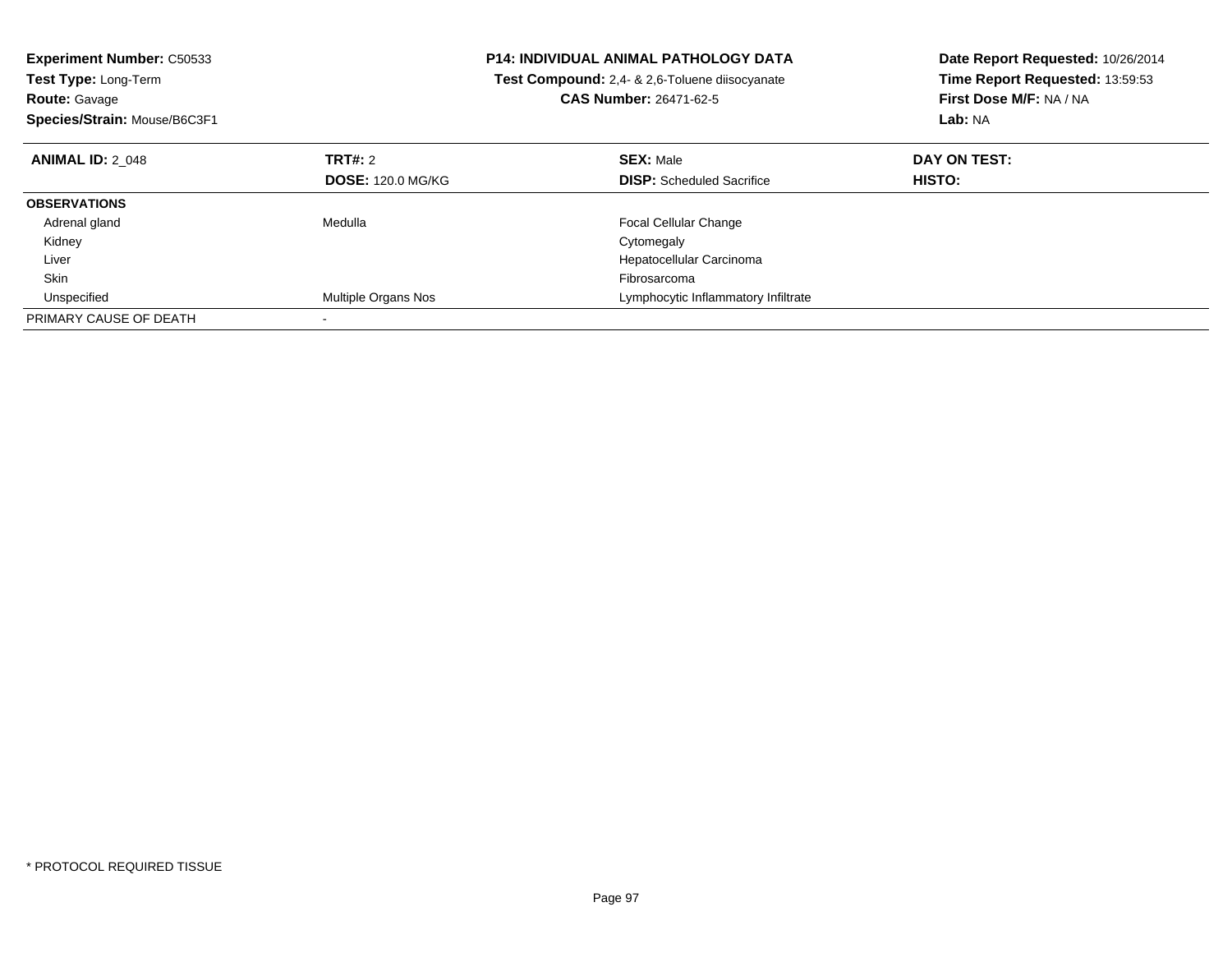| <b>Experiment Number: C50533</b><br>Test Type: Long-Term<br><b>Route: Gavage</b><br>Species/Strain: Mouse/B6C3F1 |                          | <b>P14: INDIVIDUAL ANIMAL PATHOLOGY DATA</b><br>Test Compound: 2,4- & 2,6-Toluene diisocyanate<br>CAS Number: 26471-62-5 | Date Report Requested: 10/26/2014<br>Time Report Requested: 13:59:53<br>First Dose M/F: NA / NA<br>Lab: NA |
|------------------------------------------------------------------------------------------------------------------|--------------------------|--------------------------------------------------------------------------------------------------------------------------|------------------------------------------------------------------------------------------------------------|
| <b>ANIMAL ID: 2 049</b>                                                                                          | TRT#: 2                  | <b>SEX: Male</b>                                                                                                         | DAY ON TEST:                                                                                               |
|                                                                                                                  | <b>DOSE: 120.0 MG/KG</b> | <b>DISP:</b> Natural Death                                                                                               | <b>HISTO:</b>                                                                                              |
| <b>OBSERVATIONS</b>                                                                                              |                          |                                                                                                                          |                                                                                                            |
| Lung                                                                                                             |                          | Bronchopneumonia, Chronic                                                                                                |                                                                                                            |
| Prostate                                                                                                         |                          | Inflammation, Chronic                                                                                                    |                                                                                                            |
| Urinary bladder                                                                                                  |                          | Inflammation, Chronic                                                                                                    |                                                                                                            |
| PRIMARY CAUSE OF DEATH                                                                                           |                          |                                                                                                                          |                                                                                                            |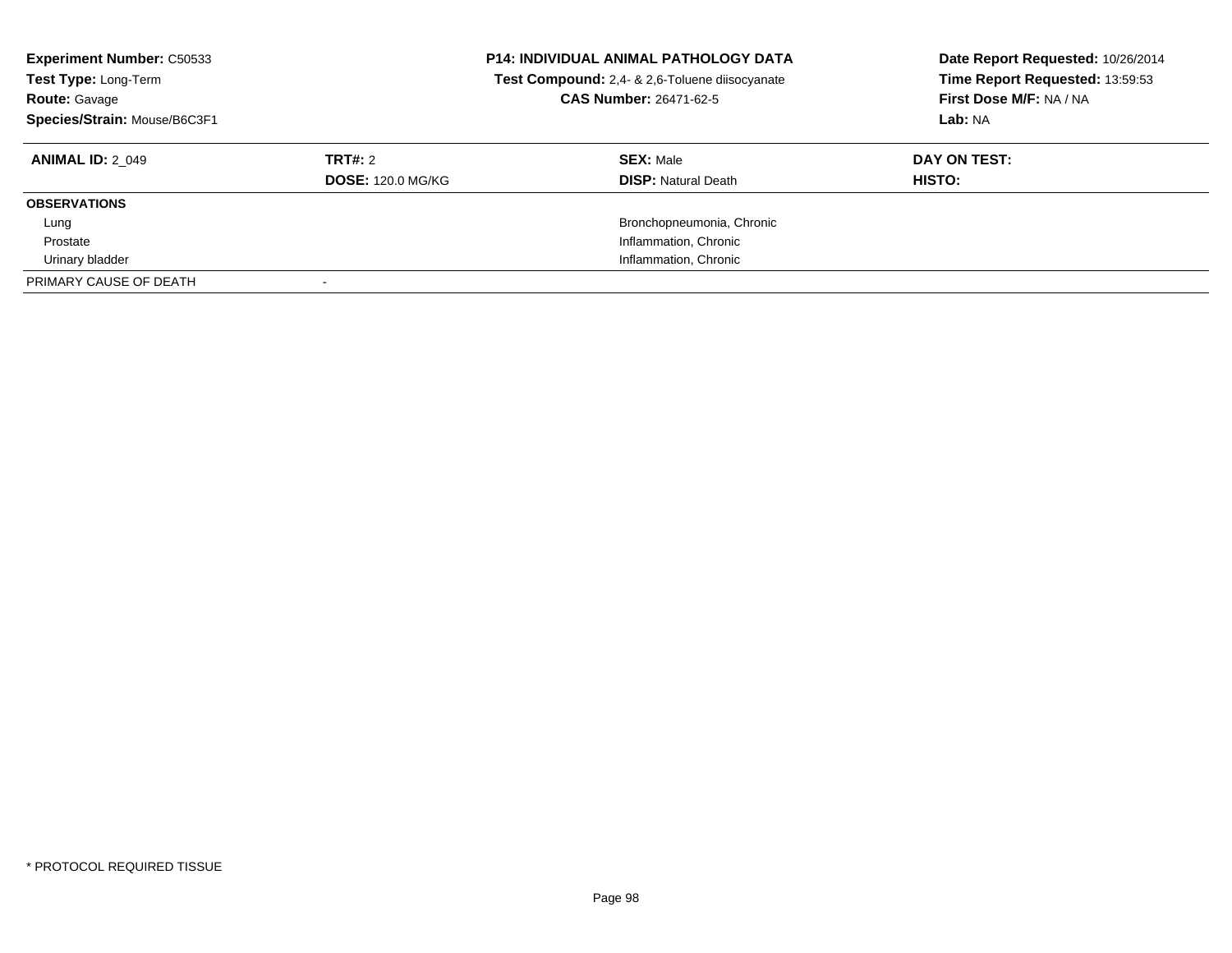| <b>Experiment Number: C50533</b><br>Test Type: Long-Term<br><b>Route: Gavage</b><br>Species/Strain: Mouse/B6C3F1 |                          | <b>P14: INDIVIDUAL ANIMAL PATHOLOGY DATA</b><br>Test Compound: 2,4- & 2,6-Toluene diisocyanate<br><b>CAS Number: 26471-62-5</b> | Date Report Requested: 10/26/2014<br>Time Report Requested: 13:59:53<br>First Dose M/F: NA / NA<br>Lab: NA |
|------------------------------------------------------------------------------------------------------------------|--------------------------|---------------------------------------------------------------------------------------------------------------------------------|------------------------------------------------------------------------------------------------------------|
| <b>ANIMAL ID: 2 050</b>                                                                                          | TRT#: 2                  | <b>SEX: Male</b>                                                                                                                | DAY ON TEST:                                                                                               |
|                                                                                                                  | <b>DOSE: 120.0 MG/KG</b> | <b>DISP:</b> Scheduled Sacrifice                                                                                                | <b>HISTO:</b>                                                                                              |
| <b>OBSERVATIONS</b>                                                                                              |                          |                                                                                                                                 |                                                                                                            |
| <b>Brain</b>                                                                                                     | Thalamus                 | Calculus, Unknown Gross Or Micro                                                                                                |                                                                                                            |
| Kidney                                                                                                           |                          | Cytomegaly                                                                                                                      |                                                                                                            |
| Unspecified                                                                                                      | Multiple Organs Nos      | Lymphocytic Inflammatory Infiltrate                                                                                             |                                                                                                            |
| PRIMARY CAUSE OF DEATH                                                                                           |                          |                                                                                                                                 |                                                                                                            |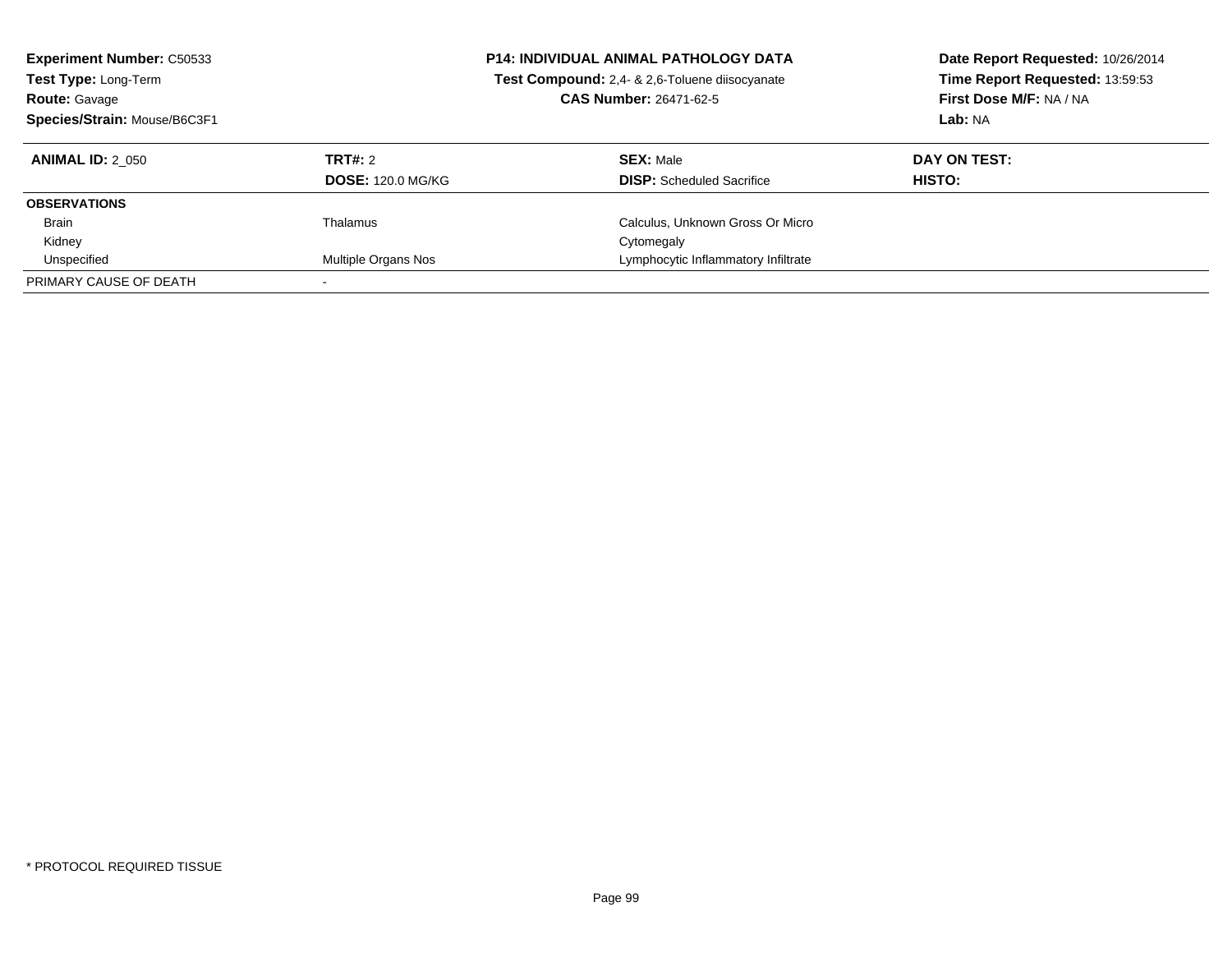| <b>Experiment Number: C50533</b><br>Test Type: Long-Term<br><b>Route: Gavage</b><br>Species/Strain: Mouse/B6C3F1 |         | <b>P14: INDIVIDUAL ANIMAL PATHOLOGY DATA</b><br>Test Compound: 2,4- & 2,6-Toluene diisocyanate<br>CAS Number: 26471-62-5 | Date Report Requested: 10/26/2014<br>Time Report Requested: 13:59:53<br>First Dose M/F: NA / NA<br>Lab: NA |
|------------------------------------------------------------------------------------------------------------------|---------|--------------------------------------------------------------------------------------------------------------------------|------------------------------------------------------------------------------------------------------------|
| <b>ANIMAL ID: 3 001</b>                                                                                          | TRT#: 3 | <b>SEX: Male</b>                                                                                                         | DAY ON TEST:                                                                                               |
|                                                                                                                  | DOSE: 0 | <b>DISP:</b> Scheduled Sacrifice                                                                                         | HISTO:                                                                                                     |
| <b>OBSERVATIONS</b>                                                                                              |         |                                                                                                                          |                                                                                                            |
| Liver                                                                                                            |         | Hepatocellular Adenoma                                                                                                   |                                                                                                            |
| Skin                                                                                                             |         | Alopecia                                                                                                                 |                                                                                                            |
| Testis                                                                                                           |         | Calcification, Focal                                                                                                     |                                                                                                            |
| PRIMARY CAUSE OF DEATH                                                                                           |         |                                                                                                                          |                                                                                                            |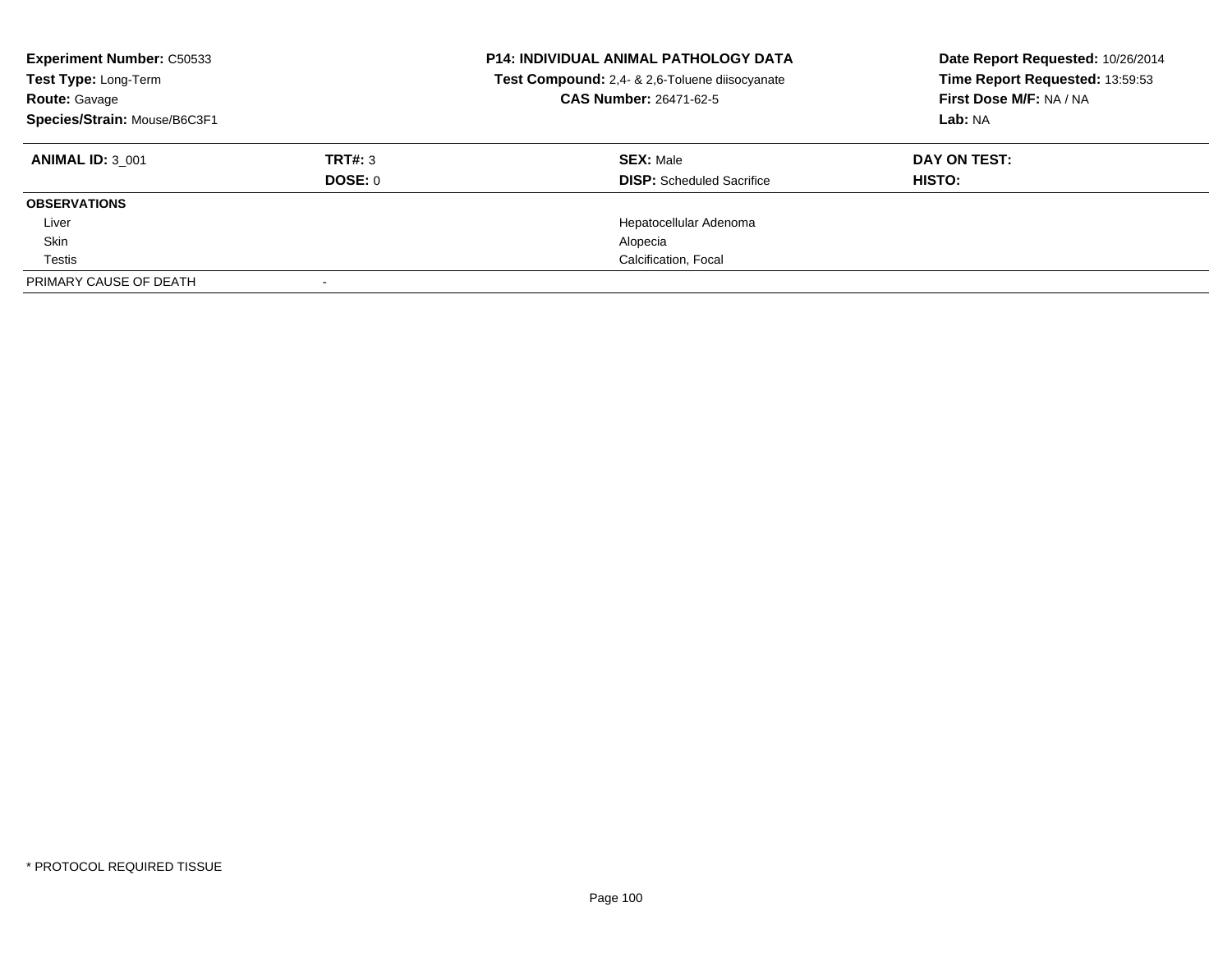| <b>Experiment Number: C50533</b><br>Test Type: Long-Term<br><b>Route: Gavage</b><br>Species/Strain: Mouse/B6C3F1 |                    | <b>P14: INDIVIDUAL ANIMAL PATHOLOGY DATA</b><br>Test Compound: 2,4- & 2,6-Toluene diisocyanate<br><b>CAS Number: 26471-62-5</b> | Date Report Requested: 10/26/2014<br>Time Report Requested: 13:59:53<br>First Dose M/F: NA / NA<br>Lab: NA |
|------------------------------------------------------------------------------------------------------------------|--------------------|---------------------------------------------------------------------------------------------------------------------------------|------------------------------------------------------------------------------------------------------------|
| <b>ANIMAL ID: 3 002</b>                                                                                          | TRT#: 3<br>DOSE: 0 | <b>SEX: Male</b><br><b>DISP:</b> Scheduled Sacrifice                                                                            | DAY ON TEST:<br><b>HISTO:</b>                                                                              |
| <b>OBSERVATIONS</b><br>Lung                                                                                      |                    | Pneumonia, Chronic Murine                                                                                                       |                                                                                                            |
| PRIMARY CAUSE OF DEATH                                                                                           |                    |                                                                                                                                 |                                                                                                            |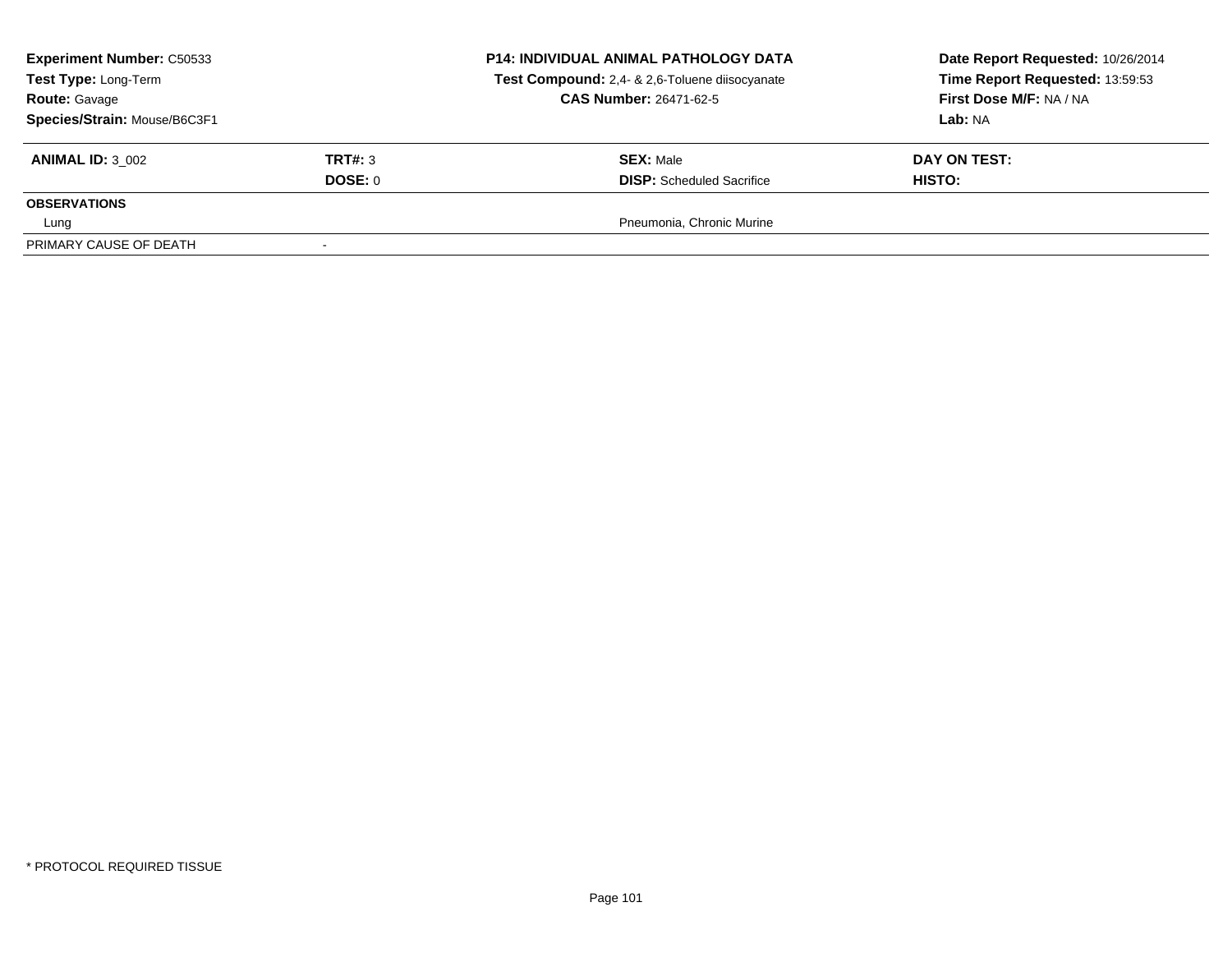| <b>Experiment Number: C50533</b><br>Test Type: Long-Term<br><b>Route: Gavage</b><br>Species/Strain: Mouse/B6C3F1 |         | <b>P14: INDIVIDUAL ANIMAL PATHOLOGY DATA</b><br>Test Compound: 2,4- & 2,6-Toluene diisocyanate<br><b>CAS Number: 26471-62-5</b> | Date Report Requested: 10/26/2014<br>Time Report Requested: 13:59:53<br>First Dose M/F: NA / NA<br>Lab: NA |
|------------------------------------------------------------------------------------------------------------------|---------|---------------------------------------------------------------------------------------------------------------------------------|------------------------------------------------------------------------------------------------------------|
| <b>ANIMAL ID: 3 003</b>                                                                                          | TRT#: 3 | <b>SEX: Male</b>                                                                                                                | DAY ON TEST:                                                                                               |
|                                                                                                                  | DOSE: 0 | <b>DISP:</b> Scheduled Sacrifice                                                                                                | <b>HISTO:</b>                                                                                              |
| <b>OBSERVATIONS</b>                                                                                              |         |                                                                                                                                 |                                                                                                            |
| Lung                                                                                                             |         | Pneumonia, Aspiration                                                                                                           |                                                                                                            |
|                                                                                                                  |         | Pneumonia, Chronic Murine                                                                                                       |                                                                                                            |
| Seminal vesicle                                                                                                  |         | <b>Distention</b>                                                                                                               |                                                                                                            |
| PRIMARY CAUSE OF DEATH                                                                                           |         |                                                                                                                                 |                                                                                                            |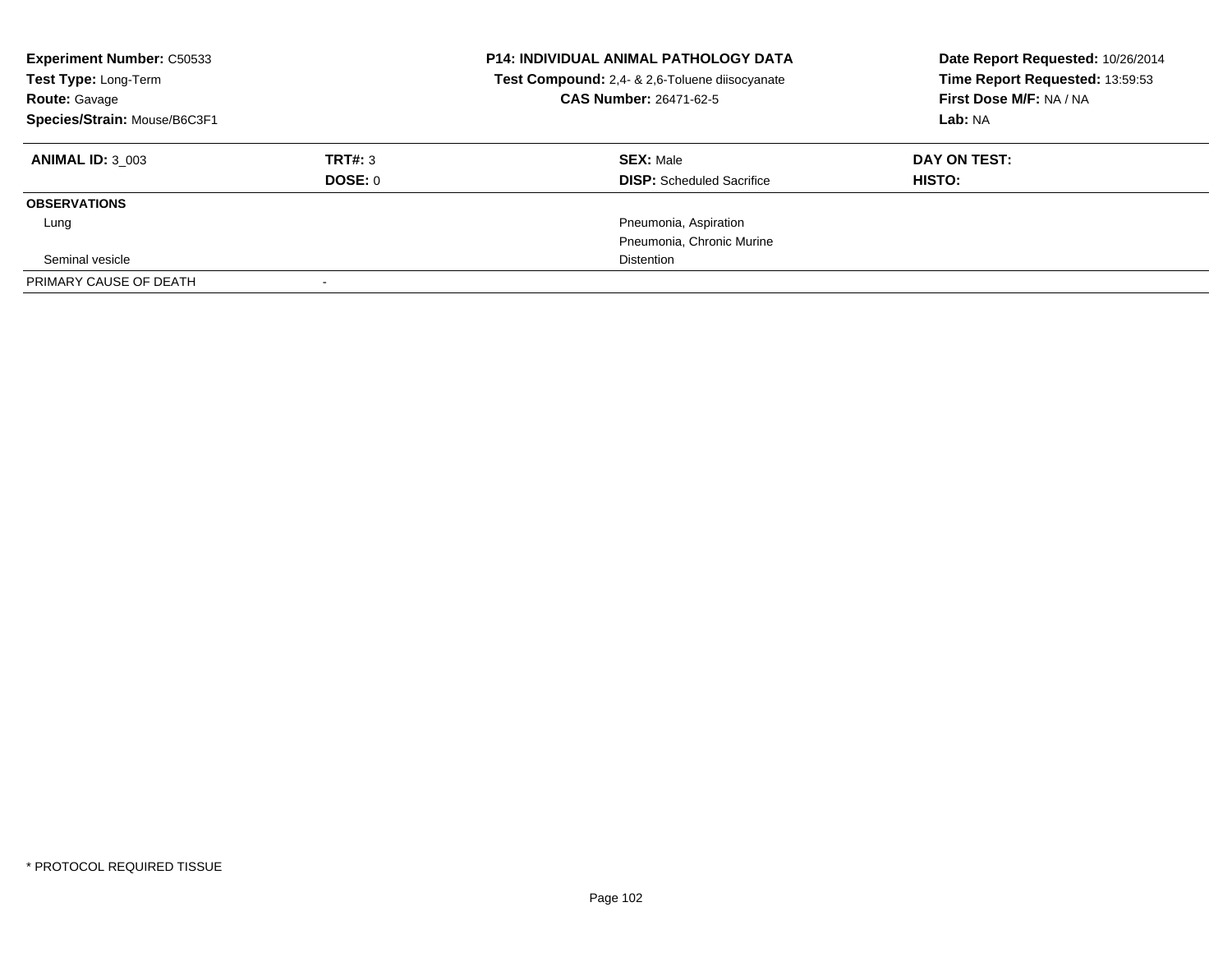| <b>Experiment Number: C50533</b><br>Test Type: Long-Term<br><b>Route: Gavage</b><br>Species/Strain: Mouse/B6C3F1 |             | <b>P14: INDIVIDUAL ANIMAL PATHOLOGY DATA</b><br>Test Compound: 2,4- & 2,6-Toluene diisocyanate<br><b>CAS Number: 26471-62-5</b> | Date Report Requested: 10/26/2014<br>Time Report Requested: 13:59:53<br>First Dose M/F: NA / NA<br>Lab: NA |
|------------------------------------------------------------------------------------------------------------------|-------------|---------------------------------------------------------------------------------------------------------------------------------|------------------------------------------------------------------------------------------------------------|
| <b>ANIMAL ID: 3 004</b>                                                                                          | TRT#: 3     | <b>SEX: Male</b>                                                                                                                | DAY ON TEST:                                                                                               |
|                                                                                                                  | DOSE: 0     | <b>DISP:</b> Scheduled Sacrifice                                                                                                | HISTO:                                                                                                     |
| <b>OBSERVATIONS</b>                                                                                              |             |                                                                                                                                 |                                                                                                            |
| Brain                                                                                                            |             | Calcification, Focal                                                                                                            |                                                                                                            |
| Liver                                                                                                            | Hepatocytes | Cytoplasmic Vacuolization                                                                                                       |                                                                                                            |
| Lung                                                                                                             |             | Pneumonia, Chronic Murine                                                                                                       |                                                                                                            |
| PRIMARY CAUSE OF DEATH                                                                                           |             |                                                                                                                                 |                                                                                                            |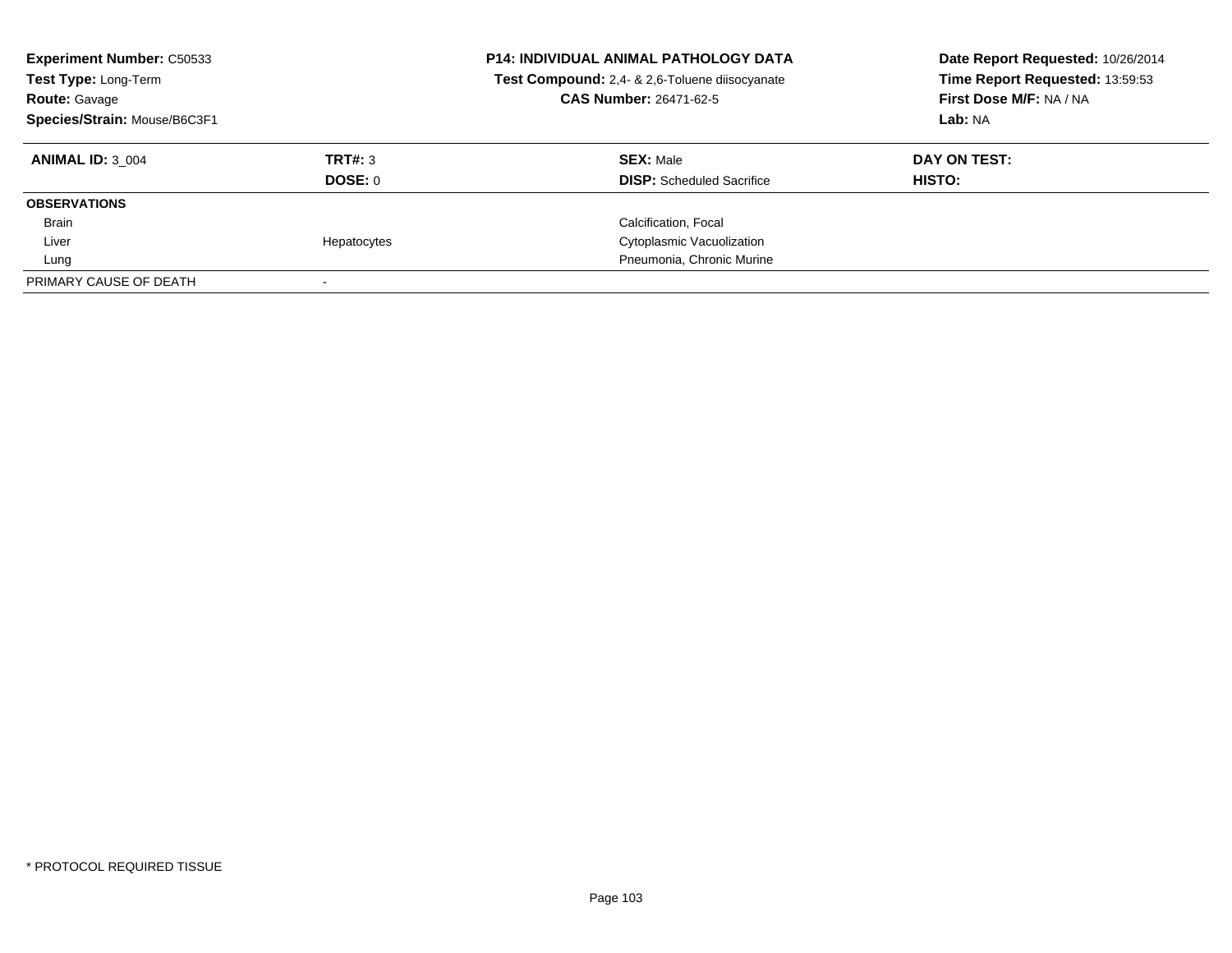| <b>Experiment Number: C50533</b><br>Test Type: Long-Term |                     | <b>P14: INDIVIDUAL ANIMAL PATHOLOGY DATA</b><br>Test Compound: 2,4- & 2,6-Toluene diisocyanate | Date Report Requested: 10/26/2014<br>Time Report Requested: 13:59:53 |
|----------------------------------------------------------|---------------------|------------------------------------------------------------------------------------------------|----------------------------------------------------------------------|
| <b>Route: Gavage</b>                                     |                     | <b>CAS Number: 26471-62-5</b>                                                                  | First Dose M/F: NA / NA                                              |
| Species/Strain: Mouse/B6C3F1                             |                     |                                                                                                | Lab: NA                                                              |
| <b>ANIMAL ID: 3 005</b>                                  | TRT#: 3             | <b>SEX: Male</b>                                                                               | DAY ON TEST:                                                         |
|                                                          | DOSE: 0             | <b>DISP:</b> Natural Death                                                                     | <b>HISTO:</b>                                                        |
| <b>OBSERVATIONS</b>                                      |                     |                                                                                                |                                                                      |
| Unspecified                                              | Groin               | Fibrosarcoma                                                                                   |                                                                      |
|                                                          | Multiple Organs Nos | Leukemoid Reaction                                                                             |                                                                      |
| PRIMARY CAUSE OF DEATH                                   |                     |                                                                                                |                                                                      |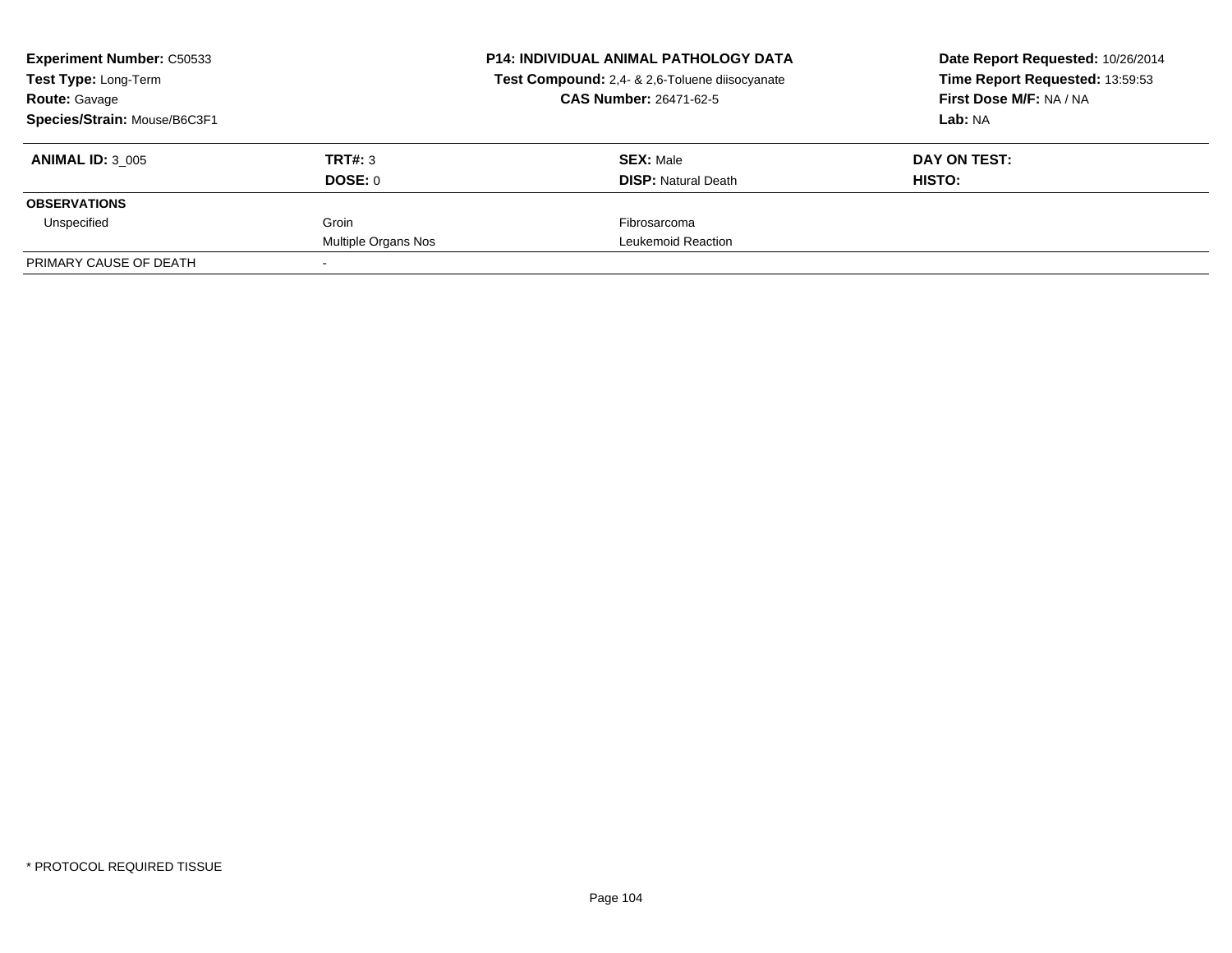| <b>Experiment Number: C50533</b><br><b>Test Type: Long-Term</b><br><b>Route: Gavage</b> |                | <b>P14: INDIVIDUAL ANIMAL PATHOLOGY DATA</b><br>Test Compound: 2,4- & 2,6-Toluene diisocyanate<br><b>CAS Number: 26471-62-5</b> | Date Report Requested: 10/26/2014<br>Time Report Requested: 13:59:53<br>First Dose M/F: NA / NA |
|-----------------------------------------------------------------------------------------|----------------|---------------------------------------------------------------------------------------------------------------------------------|-------------------------------------------------------------------------------------------------|
| Species/Strain: Mouse/B6C3F1                                                            |                |                                                                                                                                 | Lab: NA                                                                                         |
| <b>ANIMAL ID: 3 006</b>                                                                 | TRT#: 3        | <b>SEX: Male</b>                                                                                                                | DAY ON TEST:                                                                                    |
|                                                                                         | <b>DOSE: 0</b> | <b>DISP:</b> Scheduled Sacrifice                                                                                                | HISTO:                                                                                          |
| <b>OBSERVATIONS</b>                                                                     |                |                                                                                                                                 |                                                                                                 |
| Brain                                                                                   |                | Calcification, Focal                                                                                                            |                                                                                                 |
| Testis                                                                                  |                | Calcification, Focal                                                                                                            |                                                                                                 |
| PRIMARY CAUSE OF DEATH                                                                  |                |                                                                                                                                 |                                                                                                 |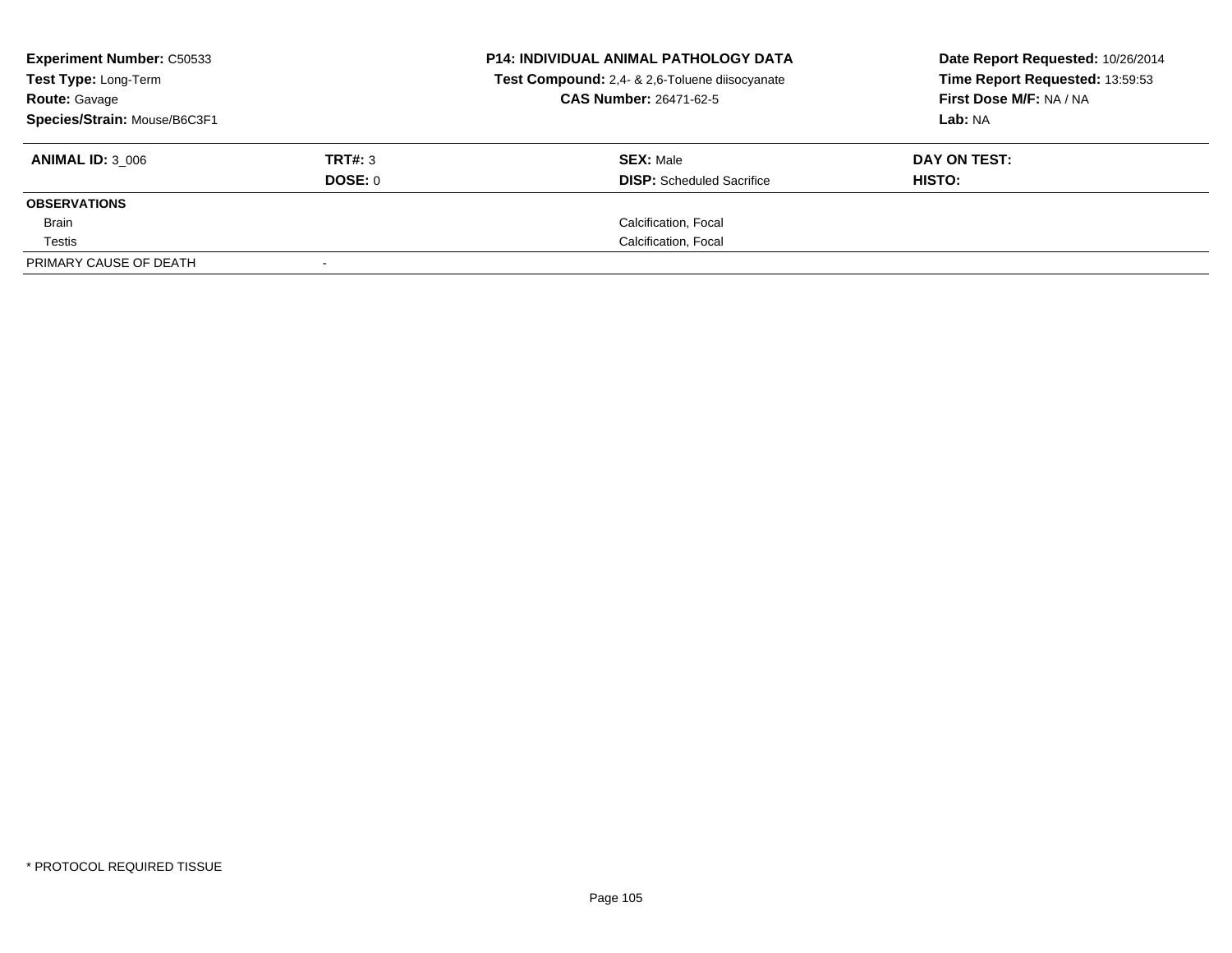| <b>Experiment Number: C50533</b><br>Test Type: Long-Term<br><b>Route: Gavage</b> |         | <b>P14: INDIVIDUAL ANIMAL PATHOLOGY DATA</b><br>Test Compound: 2,4- & 2,6-Toluene diisocyanate<br><b>CAS Number: 26471-62-5</b> | Date Report Requested: 10/26/2014<br>Time Report Requested: 13:59:53<br>First Dose M/F: NA / NA |
|----------------------------------------------------------------------------------|---------|---------------------------------------------------------------------------------------------------------------------------------|-------------------------------------------------------------------------------------------------|
| Species/Strain: Mouse/B6C3F1                                                     |         |                                                                                                                                 | Lab: NA                                                                                         |
| <b>ANIMAL ID: 3 007</b>                                                          | TRT#: 3 | <b>SEX: Male</b>                                                                                                                | DAY ON TEST:                                                                                    |
|                                                                                  | DOSE: 0 | <b>DISP:</b> Scheduled Sacrifice                                                                                                | <b>HISTO:</b>                                                                                   |
| <b>OBSERVATIONS</b>                                                              |         |                                                                                                                                 |                                                                                                 |
| Lung                                                                             |         | Pneumonia, Chronic Murine                                                                                                       |                                                                                                 |
| PRIMARY CAUSE OF DEATH                                                           |         |                                                                                                                                 |                                                                                                 |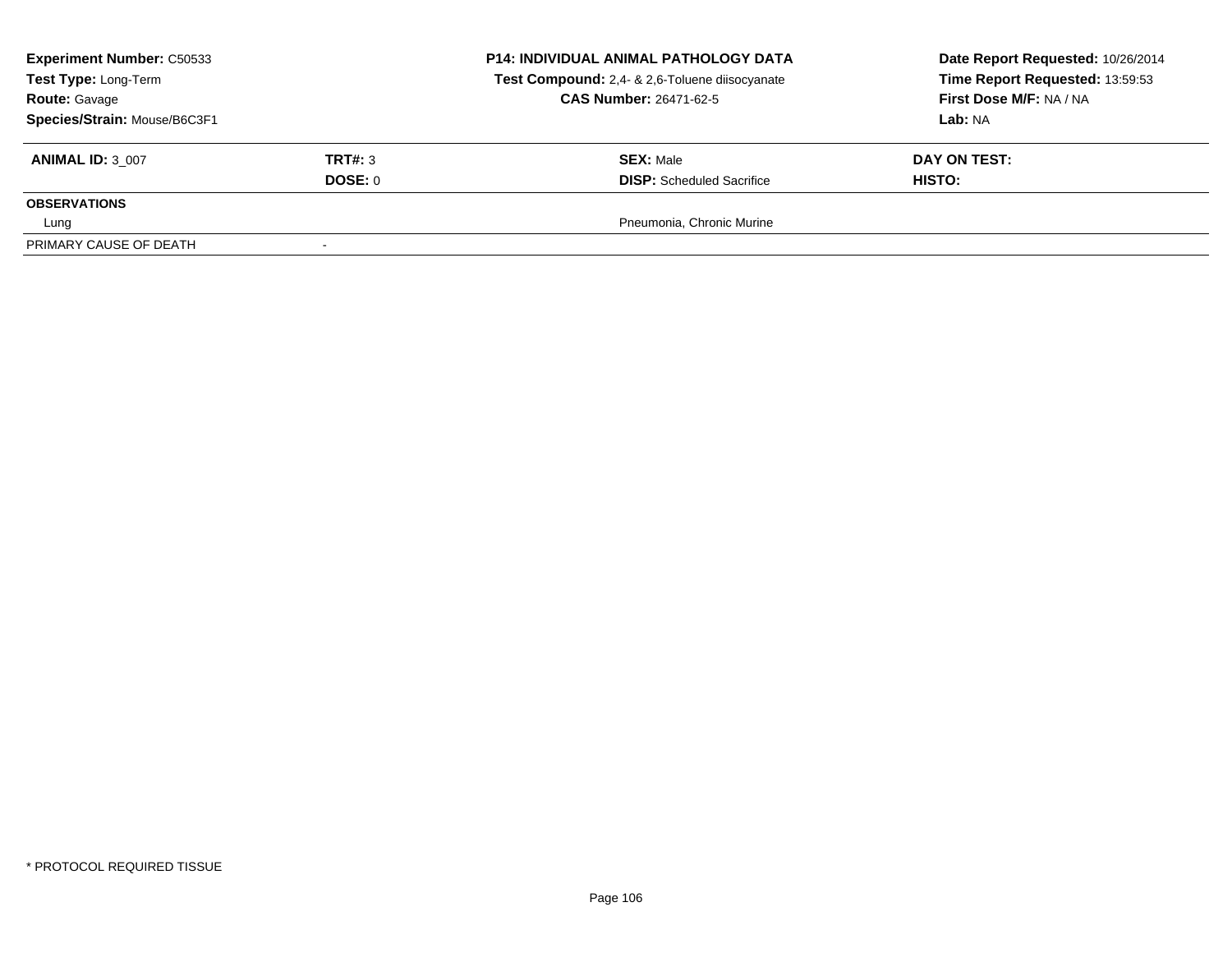| <b>Experiment Number: C50533</b><br>Test Type: Long-Term<br><b>Route: Gavage</b><br>Species/Strain: Mouse/B6C3F1 |             | <b>P14: INDIVIDUAL ANIMAL PATHOLOGY DATA</b><br>Test Compound: 2,4- & 2,6-Toluene diisocyanate<br><b>CAS Number: 26471-62-5</b> | Date Report Requested: 10/26/2014<br>Time Report Requested: 13:59:53<br>First Dose M/F: NA / NA<br>Lab: NA |
|------------------------------------------------------------------------------------------------------------------|-------------|---------------------------------------------------------------------------------------------------------------------------------|------------------------------------------------------------------------------------------------------------|
| <b>ANIMAL ID: 3 008</b>                                                                                          | TRT#: 3     | <b>SEX: Male</b>                                                                                                                | DAY ON TEST:                                                                                               |
|                                                                                                                  | DOSE: 0     | <b>DISP:</b> Scheduled Sacrifice                                                                                                | HISTO:                                                                                                     |
| <b>OBSERVATIONS</b>                                                                                              |             |                                                                                                                                 |                                                                                                            |
| Brain                                                                                                            |             | Calcification, Focal                                                                                                            |                                                                                                            |
| Lung                                                                                                             |             | Pneumonia, Chronic Murine                                                                                                       |                                                                                                            |
| Lymph node                                                                                                       |             | Hemosiderosis                                                                                                                   |                                                                                                            |
| Penis                                                                                                            | Prepuce Nos | Metaplasia, Osseous                                                                                                             |                                                                                                            |
| Seminal vesicle                                                                                                  |             | <b>Distention</b>                                                                                                               |                                                                                                            |
| Skin                                                                                                             | Chest       | Fibrosis                                                                                                                        |                                                                                                            |
| PRIMARY CAUSE OF DEATH                                                                                           |             |                                                                                                                                 |                                                                                                            |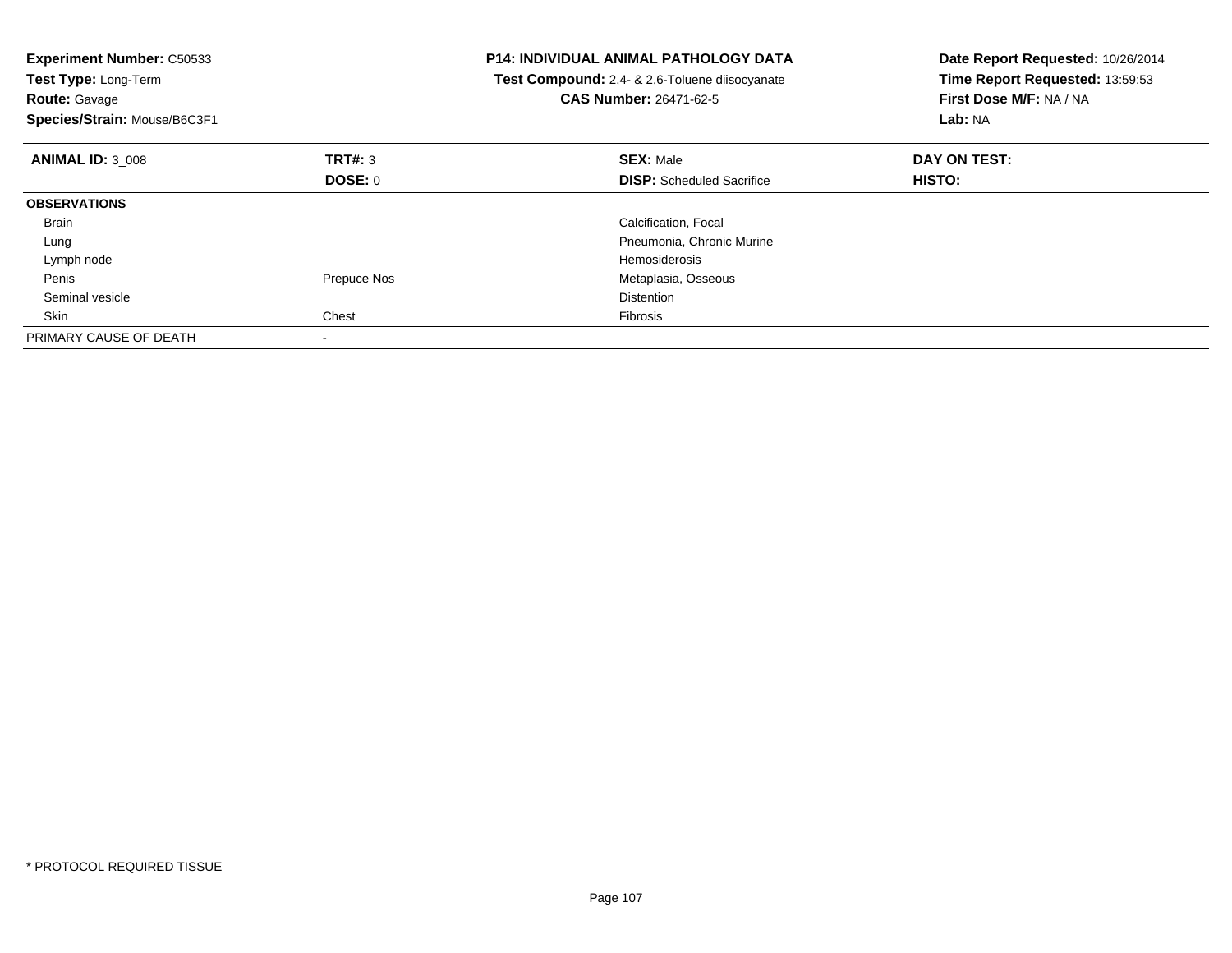| <b>Experiment Number: C50533</b><br>Test Type: Long-Term<br><b>Route: Gavage</b><br>Species/Strain: Mouse/B6C3F1 |                           | <b>P14: INDIVIDUAL ANIMAL PATHOLOGY DATA</b><br>Test Compound: 2,4- & 2,6-Toluene diisocyanate<br><b>CAS Number: 26471-62-5</b> | Date Report Requested: 10/26/2014<br>Time Report Requested: 13:59:53<br>First Dose M/F: NA / NA<br>Lab: NA |
|------------------------------------------------------------------------------------------------------------------|---------------------------|---------------------------------------------------------------------------------------------------------------------------------|------------------------------------------------------------------------------------------------------------|
| <b>ANIMAL ID: 3 009</b>                                                                                          | TRT#: 3<br><b>DOSE: 0</b> | <b>SEX: Male</b><br><b>DISP:</b> Scheduled Sacrifice                                                                            | DAY ON TEST:<br>HISTO:                                                                                     |
| <b>OBSERVATIONS</b>                                                                                              |                           |                                                                                                                                 |                                                                                                            |
| Brain                                                                                                            |                           | Calcification, Focal                                                                                                            |                                                                                                            |
| Lung                                                                                                             |                           | Pneumonia, Chronic Murine                                                                                                       |                                                                                                            |
| PRIMARY CAUSE OF DEATH                                                                                           |                           |                                                                                                                                 |                                                                                                            |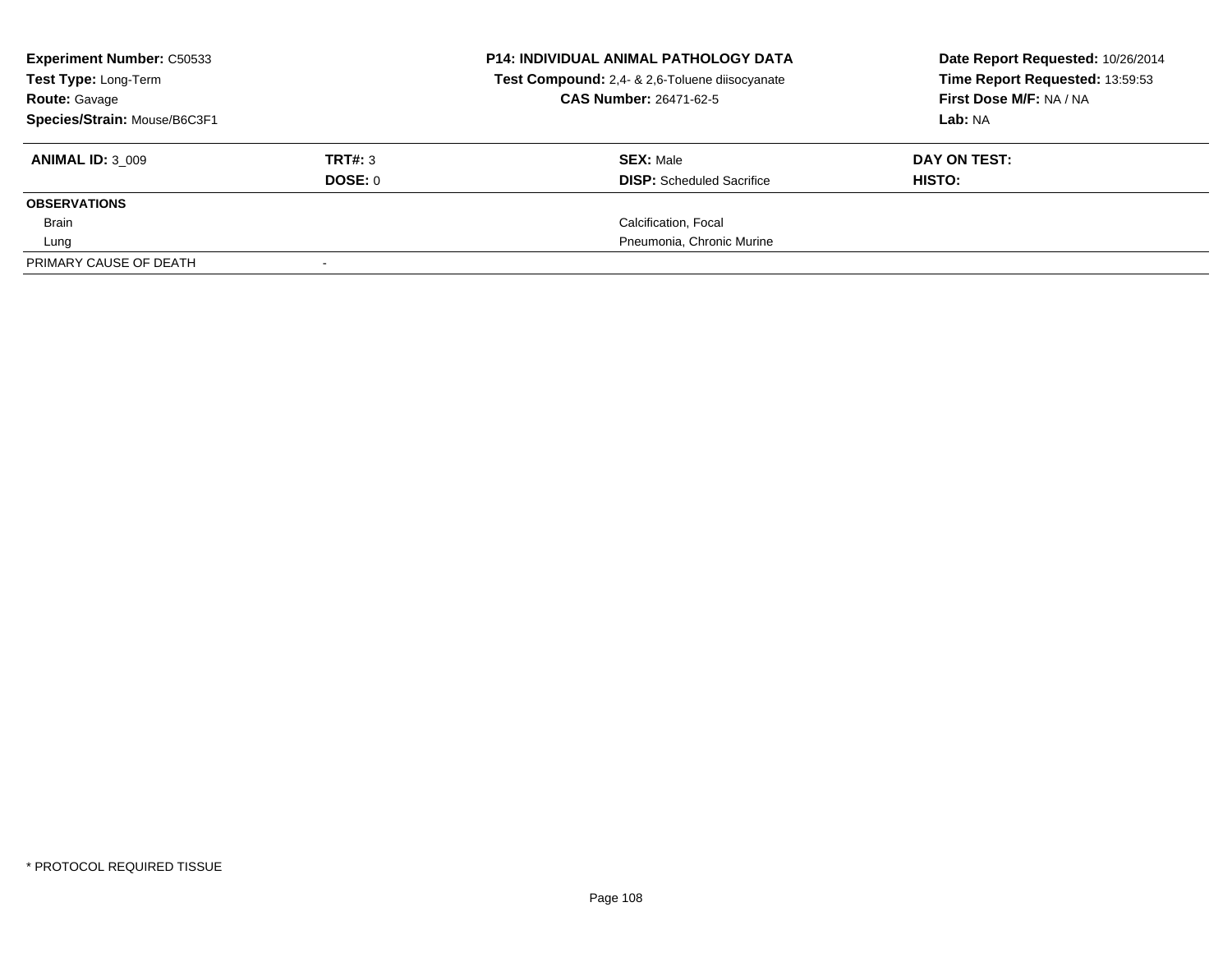| <b>Experiment Number: C50533</b><br>Test Type: Long-Term<br><b>Route: Gavage</b><br>Species/Strain: Mouse/B6C3F1 |         | <b>P14: INDIVIDUAL ANIMAL PATHOLOGY DATA</b><br>Test Compound: 2,4- & 2,6-Toluene diisocyanate<br>CAS Number: 26471-62-5 | Date Report Requested: 10/26/2014<br>Time Report Requested: 13:59:53<br>First Dose M/F: NA / NA<br>Lab: NA |
|------------------------------------------------------------------------------------------------------------------|---------|--------------------------------------------------------------------------------------------------------------------------|------------------------------------------------------------------------------------------------------------|
| <b>ANIMAL ID: 3 010</b>                                                                                          | TRT#: 3 | <b>SEX: Male</b>                                                                                                         | DAY ON TEST:                                                                                               |
|                                                                                                                  | DOSE: 0 | <b>DISP:</b> Scheduled Sacrifice                                                                                         | HISTO:                                                                                                     |
| <b>OBSERVATIONS</b>                                                                                              |         |                                                                                                                          |                                                                                                            |
| Brain                                                                                                            |         | Calcification, Focal                                                                                                     |                                                                                                            |
| Lung                                                                                                             |         | Pneumonia, Chronic Murine                                                                                                |                                                                                                            |
| Seminal vesicle                                                                                                  |         | <b>Distention</b>                                                                                                        |                                                                                                            |
| PRIMARY CAUSE OF DEATH                                                                                           |         |                                                                                                                          |                                                                                                            |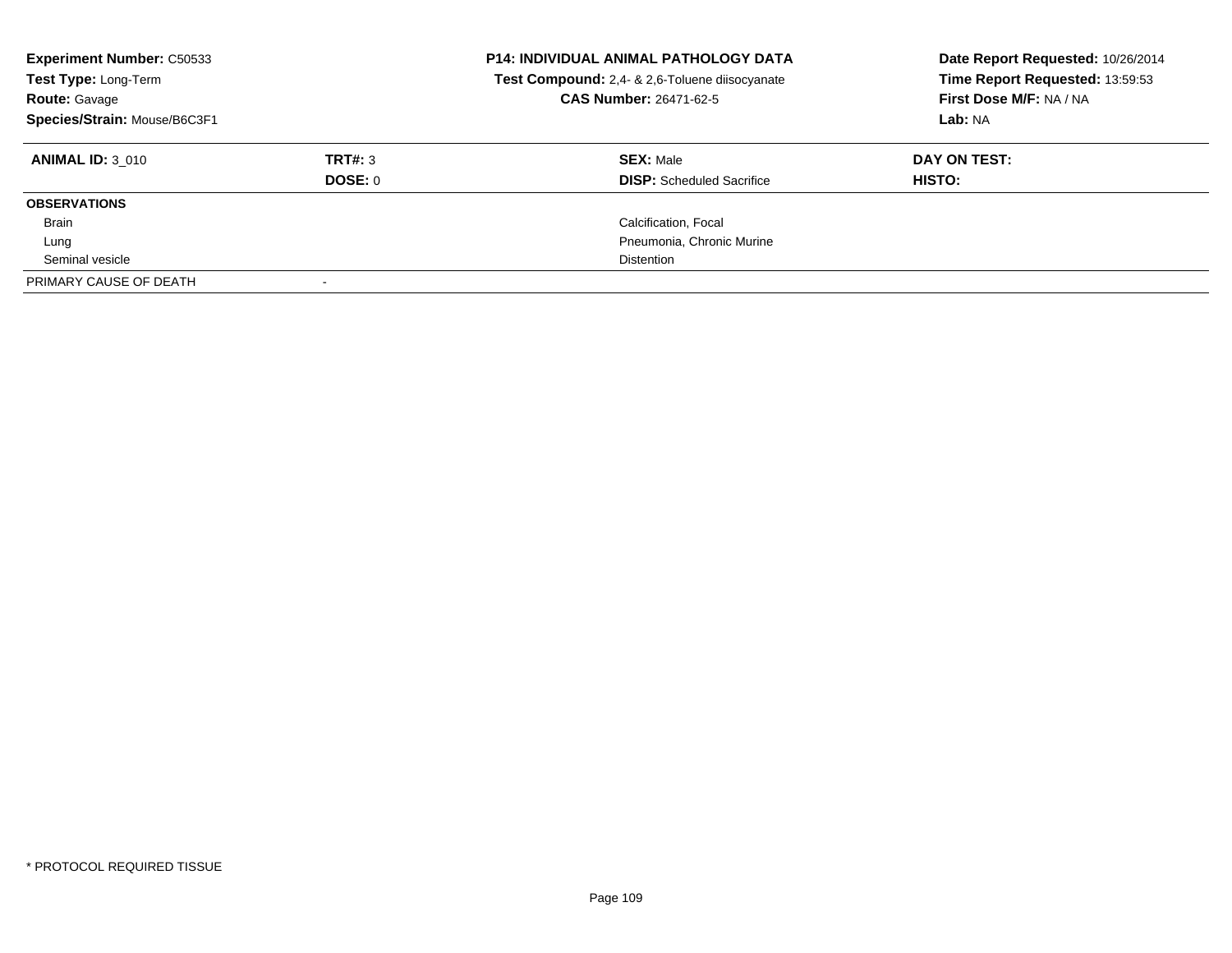| <b>Experiment Number: C50533</b><br>Test Type: Long-Term<br><b>Route: Gavage</b><br>Species/Strain: Mouse/B6C3F1 |                    | <b>P14: INDIVIDUAL ANIMAL PATHOLOGY DATA</b><br>Test Compound: 2,4- & 2,6-Toluene diisocyanate<br><b>CAS Number: 26471-62-5</b> | Date Report Requested: 10/26/2014<br>Time Report Requested: 13:59:53<br>First Dose M/F: NA / NA<br>Lab: NA |
|------------------------------------------------------------------------------------------------------------------|--------------------|---------------------------------------------------------------------------------------------------------------------------------|------------------------------------------------------------------------------------------------------------|
| <b>ANIMAL ID: 3 011</b>                                                                                          | TRT#: 3<br>DOSE: 0 | <b>SEX: Male</b><br><b>DISP:</b> Scheduled Sacrifice                                                                            | DAY ON TEST:<br>HISTO:                                                                                     |
| <b>OBSERVATIONS</b>                                                                                              |                    |                                                                                                                                 |                                                                                                            |
| Brain                                                                                                            |                    | Calcification, Focal                                                                                                            |                                                                                                            |
| Kidney                                                                                                           |                    | Lymphocytic Inflammatory Infiltrate                                                                                             |                                                                                                            |
| Lung                                                                                                             |                    | Pneumonia, Chronic Murine                                                                                                       |                                                                                                            |
| Testis                                                                                                           |                    | Calcification, Focal                                                                                                            |                                                                                                            |
| PRIMARY CAUSE OF DEATH                                                                                           |                    |                                                                                                                                 |                                                                                                            |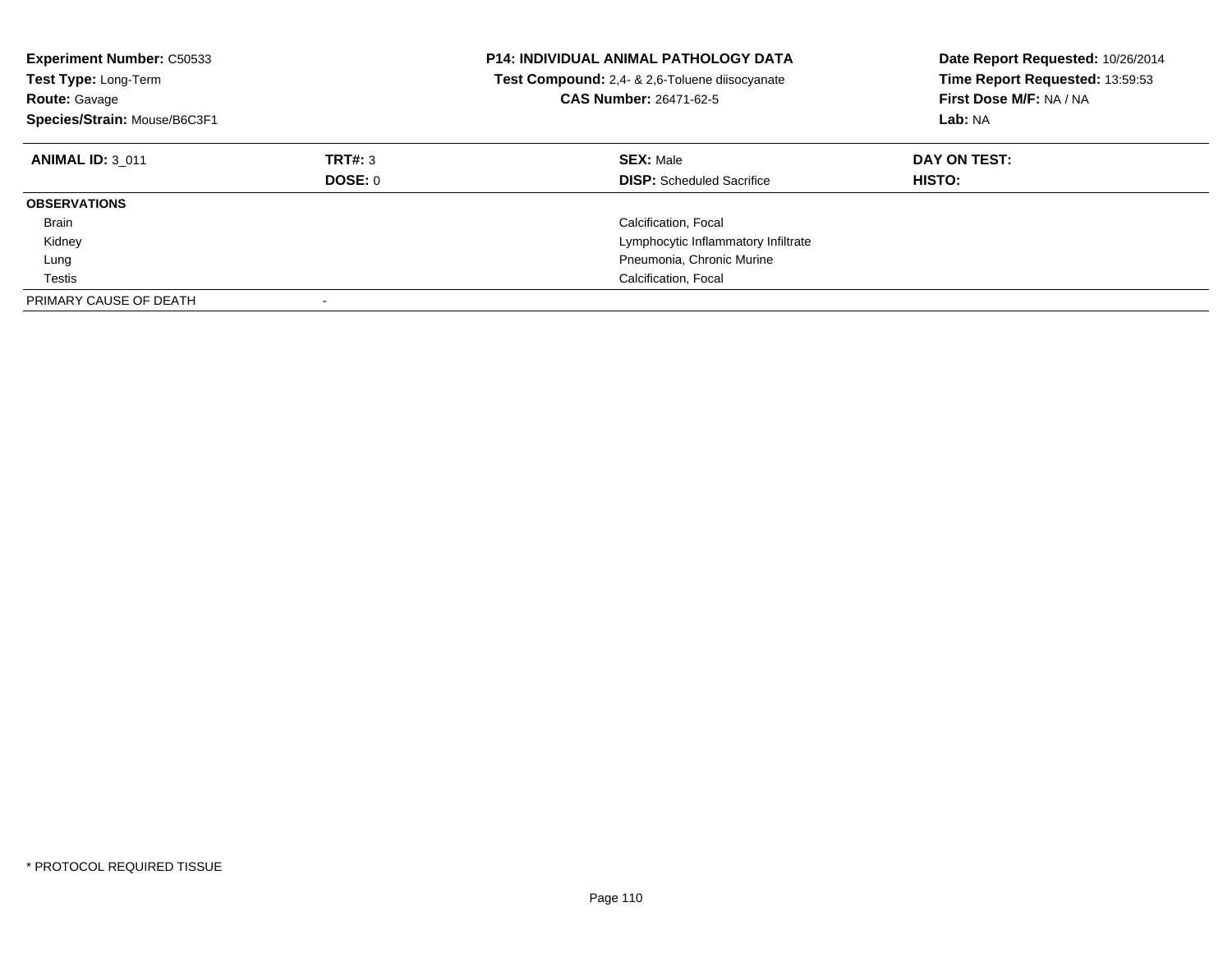| <b>Experiment Number: C50533</b><br><b>Test Type: Long-Term</b> |                     | <b>P14: INDIVIDUAL ANIMAL PATHOLOGY DATA</b><br>Test Compound: 2,4- & 2,6-Toluene diisocyanate | Date Report Requested: 10/26/2014<br>Time Report Requested: 13:59:53 |
|-----------------------------------------------------------------|---------------------|------------------------------------------------------------------------------------------------|----------------------------------------------------------------------|
| <b>Route: Gavage</b>                                            |                     | <b>CAS Number: 26471-62-5</b>                                                                  | First Dose M/F: NA / NA                                              |
| Species/Strain: Mouse/B6C3F1                                    |                     |                                                                                                | Lab: NA                                                              |
| <b>ANIMAL ID: 3 012</b>                                         | TRT#: 3             | <b>SEX: Male</b>                                                                               | DAY ON TEST:                                                         |
|                                                                 | DOSE: 0             | <b>DISP:</b> Scheduled Sacrifice                                                               | HISTO:                                                               |
| <b>OBSERVATIONS</b>                                             |                     |                                                                                                |                                                                      |
| Testis                                                          |                     | Atrophy, Nos                                                                                   |                                                                      |
| Unspecified                                                     | Multiple Organs Nos | Lymphoma, Histiocytic-Malignant Type                                                           |                                                                      |
| PRIMARY CAUSE OF DEATH                                          |                     |                                                                                                |                                                                      |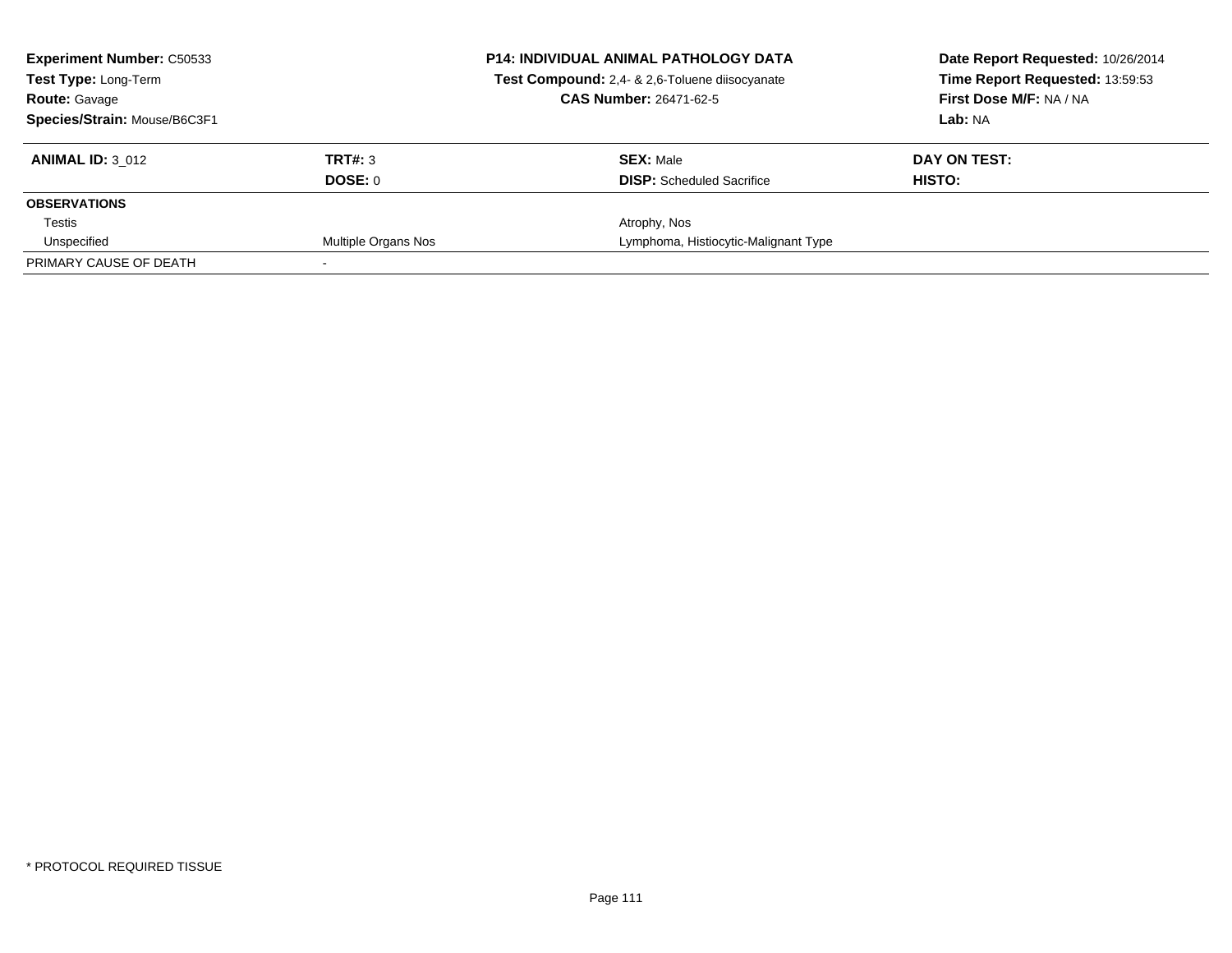| <b>Experiment Number: C50533</b><br><b>Test Type: Long-Term</b><br><b>Route: Gavage</b> |         | <b>P14: INDIVIDUAL ANIMAL PATHOLOGY DATA</b><br>Test Compound: 2,4- & 2,6-Toluene diisocyanate<br><b>CAS Number: 26471-62-5</b> | Date Report Requested: 10/26/2014<br>Time Report Requested: 13:59:53<br>First Dose M/F: NA / NA |
|-----------------------------------------------------------------------------------------|---------|---------------------------------------------------------------------------------------------------------------------------------|-------------------------------------------------------------------------------------------------|
| Species/Strain: Mouse/B6C3F1                                                            |         |                                                                                                                                 | Lab: NA                                                                                         |
| <b>ANIMAL ID: 3 013</b>                                                                 | TRT#: 3 | <b>SEX: Male</b>                                                                                                                | DAY ON TEST:                                                                                    |
|                                                                                         | DOSE: 0 | <b>DISP:</b> Scheduled Sacrifice                                                                                                | HISTO:                                                                                          |
| <b>OBSERVATIONS</b>                                                                     |         |                                                                                                                                 |                                                                                                 |
| Brain                                                                                   |         | Calcification, Focal                                                                                                            |                                                                                                 |
| Seminal vesicle                                                                         |         | <b>Distention</b>                                                                                                               |                                                                                                 |
| PRIMARY CAUSE OF DEATH                                                                  |         |                                                                                                                                 |                                                                                                 |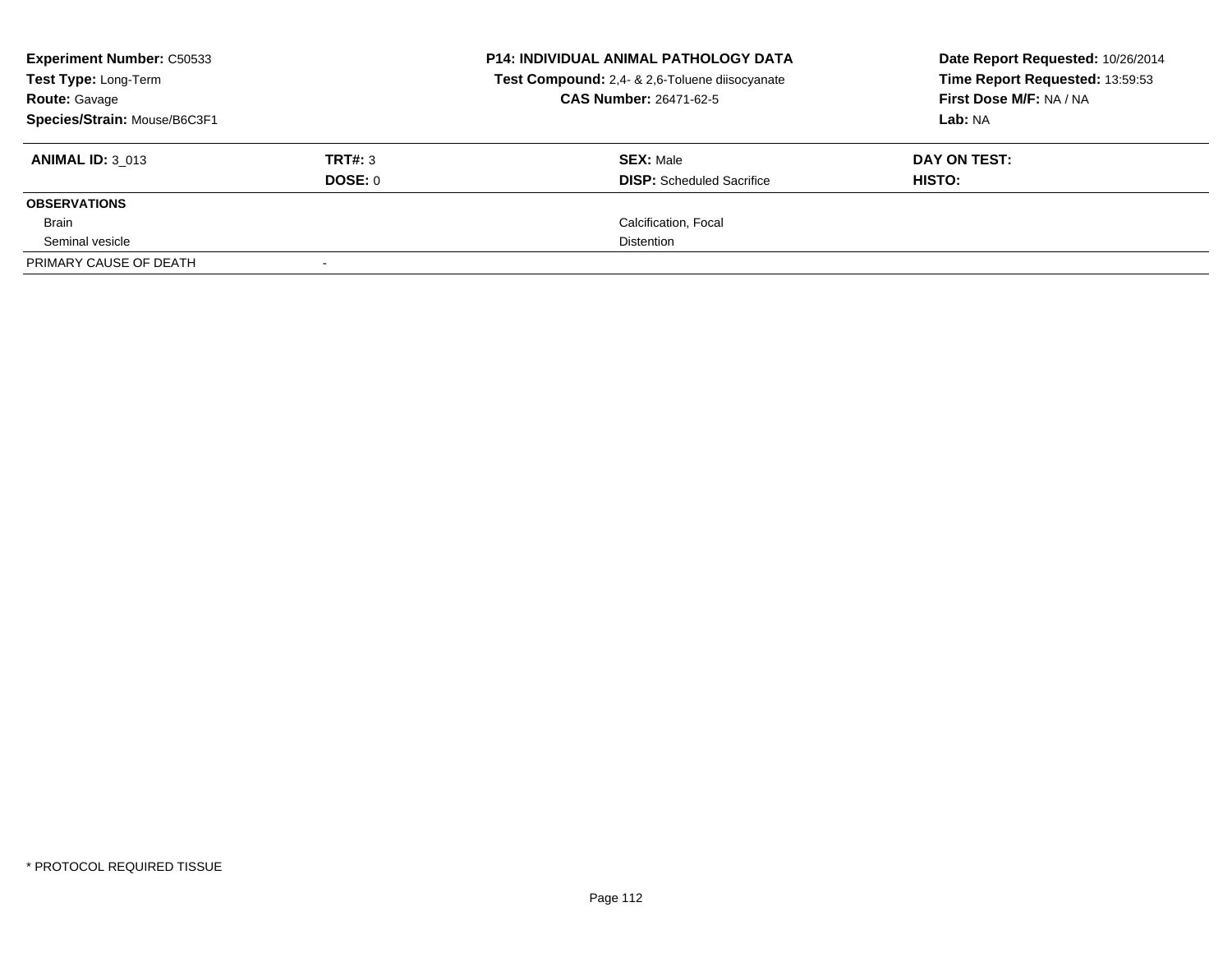| <b>Experiment Number: C50533</b><br>Test Type: Long-Term<br><b>Route: Gavage</b><br>Species/Strain: Mouse/B6C3F1 |         | <b>P14: INDIVIDUAL ANIMAL PATHOLOGY DATA</b><br>Test Compound: 2,4- & 2,6-Toluene diisocyanate<br><b>CAS Number: 26471-62-5</b> | Date Report Requested: 10/26/2014<br>Time Report Requested: 13:59:53<br>First Dose M/F: NA / NA<br>Lab: NA |
|------------------------------------------------------------------------------------------------------------------|---------|---------------------------------------------------------------------------------------------------------------------------------|------------------------------------------------------------------------------------------------------------|
| <b>ANIMAL ID: 3 014</b>                                                                                          | TRT#: 3 | <b>SEX: Male</b>                                                                                                                | DAY ON TEST:                                                                                               |
|                                                                                                                  | DOSE: 0 | <b>DISP:</b> Scheduled Sacrifice                                                                                                | HISTO:                                                                                                     |
| <b>OBSERVATIONS</b>                                                                                              |         |                                                                                                                                 |                                                                                                            |
| Lung                                                                                                             |         | Pneumonia, Chronic Murine                                                                                                       |                                                                                                            |
| Salivary gland                                                                                                   |         | Lymphocytic Inflammatory Infiltrate                                                                                             |                                                                                                            |
| Testis                                                                                                           |         | Calcification, Focal                                                                                                            |                                                                                                            |
| PRIMARY CAUSE OF DEATH                                                                                           |         |                                                                                                                                 |                                                                                                            |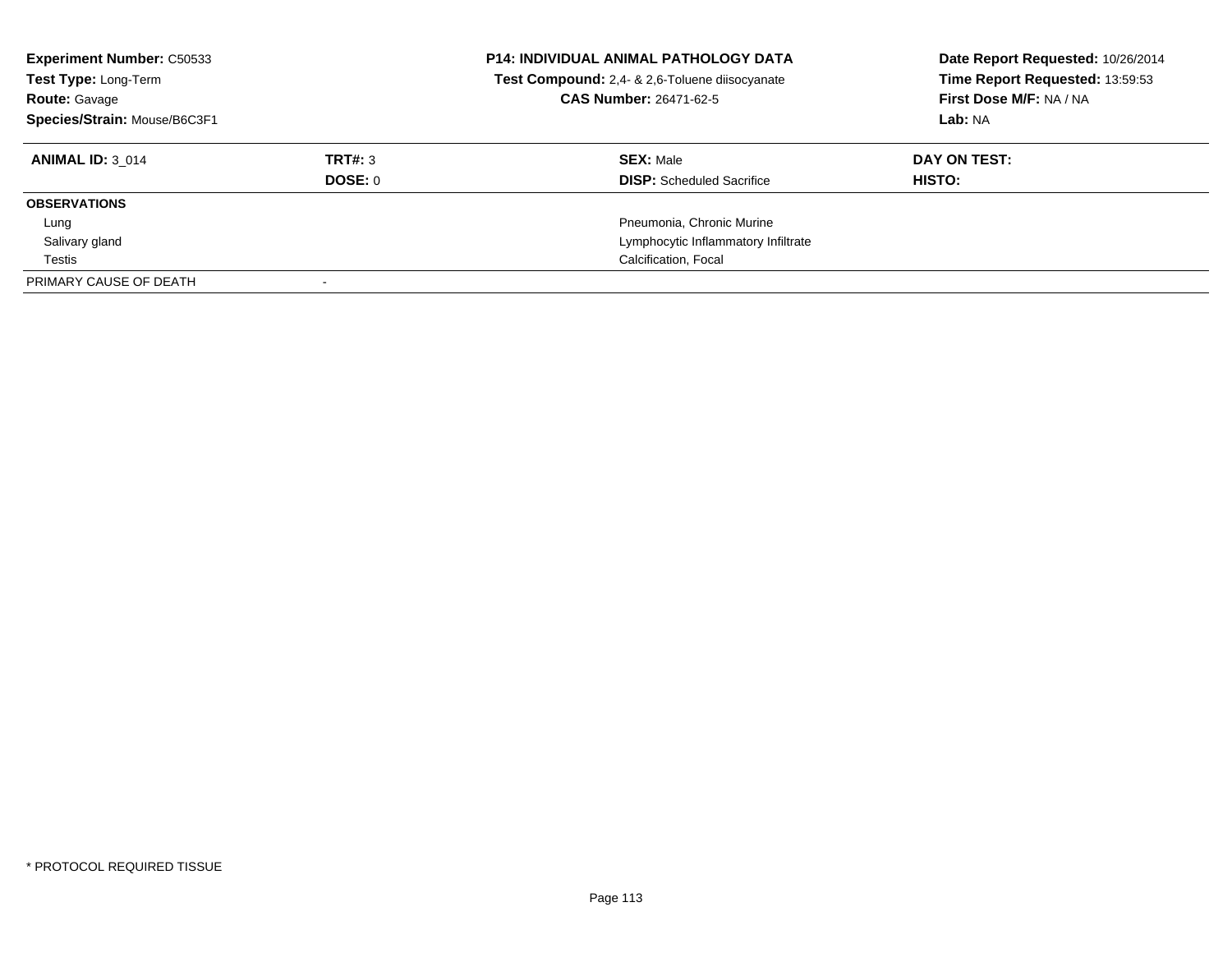| <b>Experiment Number: C50533</b><br>Test Type: Long-Term<br><b>Route: Gavage</b><br>Species/Strain: Mouse/B6C3F1 |                           | P14: INDIVIDUAL ANIMAL PATHOLOGY DATA<br>Test Compound: 2,4- & 2,6-Toluene diisocyanate<br><b>CAS Number: 26471-62-5</b> | Date Report Requested: 10/26/2014<br>Time Report Requested: 13:59:53<br>First Dose M/F: NA / NA<br>Lab: NA |
|------------------------------------------------------------------------------------------------------------------|---------------------------|--------------------------------------------------------------------------------------------------------------------------|------------------------------------------------------------------------------------------------------------|
| <b>ANIMAL ID: 3 015</b>                                                                                          | TRT#: 3<br><b>DOSE: 0</b> | <b>SEX: Male</b><br><b>DISP:</b> Scheduled Sacrifice                                                                     | DAY ON TEST:<br><b>HISTO:</b>                                                                              |
| <b>OBSERVATIONS</b>                                                                                              |                           |                                                                                                                          |                                                                                                            |
| Brain                                                                                                            |                           | Calcification, Focal                                                                                                     |                                                                                                            |
| Liver                                                                                                            | Hepatocytes               | Cytoplasmic Vacuolization                                                                                                |                                                                                                            |
| Lung                                                                                                             |                           | Pneumonia, Chronic Murine                                                                                                |                                                                                                            |
| PRIMARY CAUSE OF DEATH                                                                                           |                           |                                                                                                                          |                                                                                                            |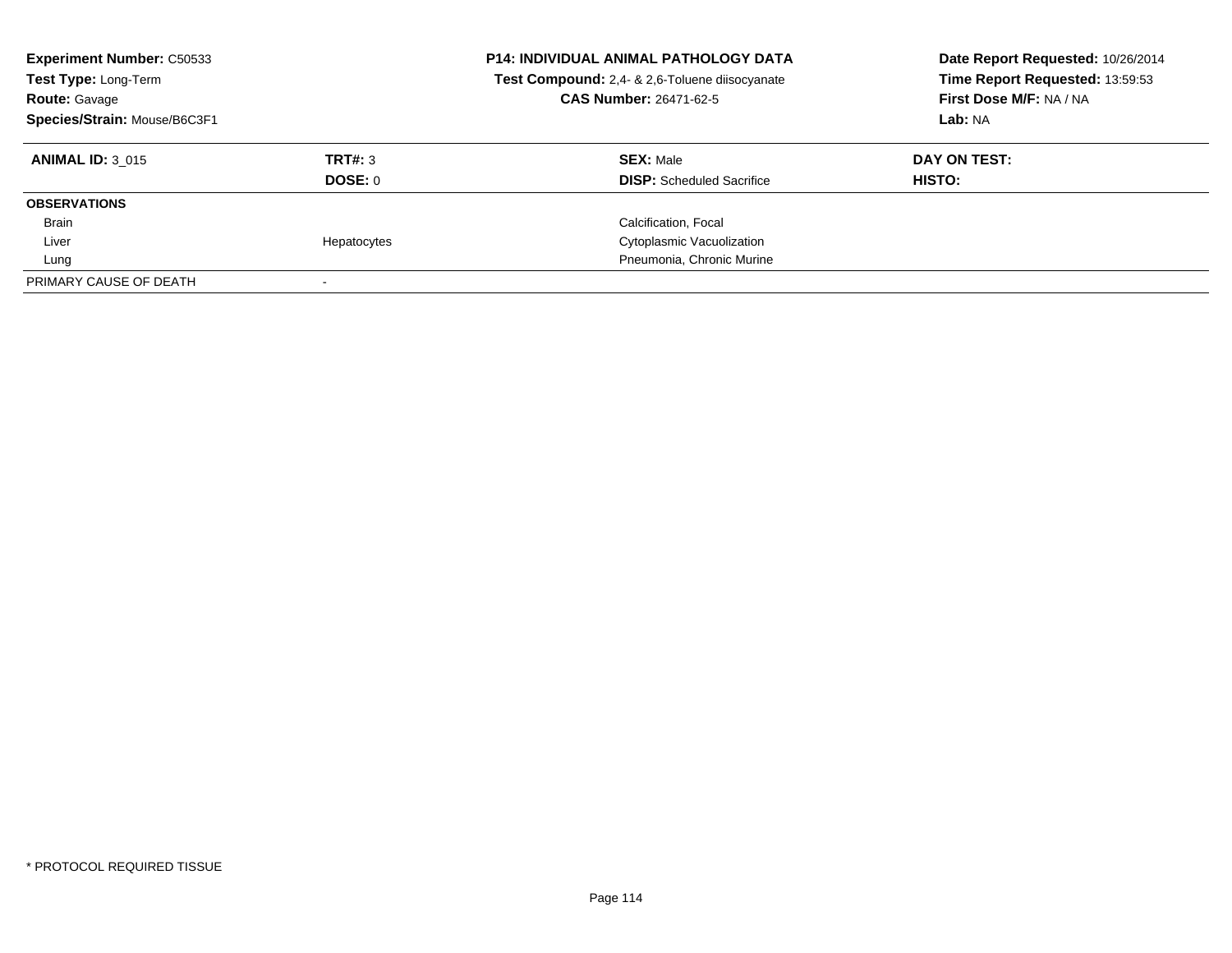| <b>Experiment Number: C50533</b><br><b>Test Type: Long-Term</b><br><b>Route: Gavage</b> |             | <b>P14: INDIVIDUAL ANIMAL PATHOLOGY DATA</b><br>Test Compound: 2,4- & 2,6-Toluene diisocyanate<br><b>CAS Number: 26471-62-5</b> | Date Report Requested: 10/26/2014<br>Time Report Requested: 13:59:53<br>First Dose M/F: NA / NA |
|-----------------------------------------------------------------------------------------|-------------|---------------------------------------------------------------------------------------------------------------------------------|-------------------------------------------------------------------------------------------------|
| Species/Strain: Mouse/B6C3F1                                                            |             |                                                                                                                                 | Lab: NA                                                                                         |
| <b>ANIMAL ID: 3 016</b>                                                                 | TRT#: 3     | <b>SEX: Male</b>                                                                                                                | DAY ON TEST:                                                                                    |
|                                                                                         | DOSE: 0     | <b>DISP:</b> Scheduled Sacrifice                                                                                                | HISTO:                                                                                          |
| <b>OBSERVATIONS</b>                                                                     |             |                                                                                                                                 |                                                                                                 |
| Liver                                                                                   | Hepatocytes | Cytoplasmic Vacuolization                                                                                                       |                                                                                                 |
| Lung                                                                                    |             | Pneumonia, Chronic Murine                                                                                                       |                                                                                                 |
| PRIMARY CAUSE OF DEATH                                                                  |             |                                                                                                                                 |                                                                                                 |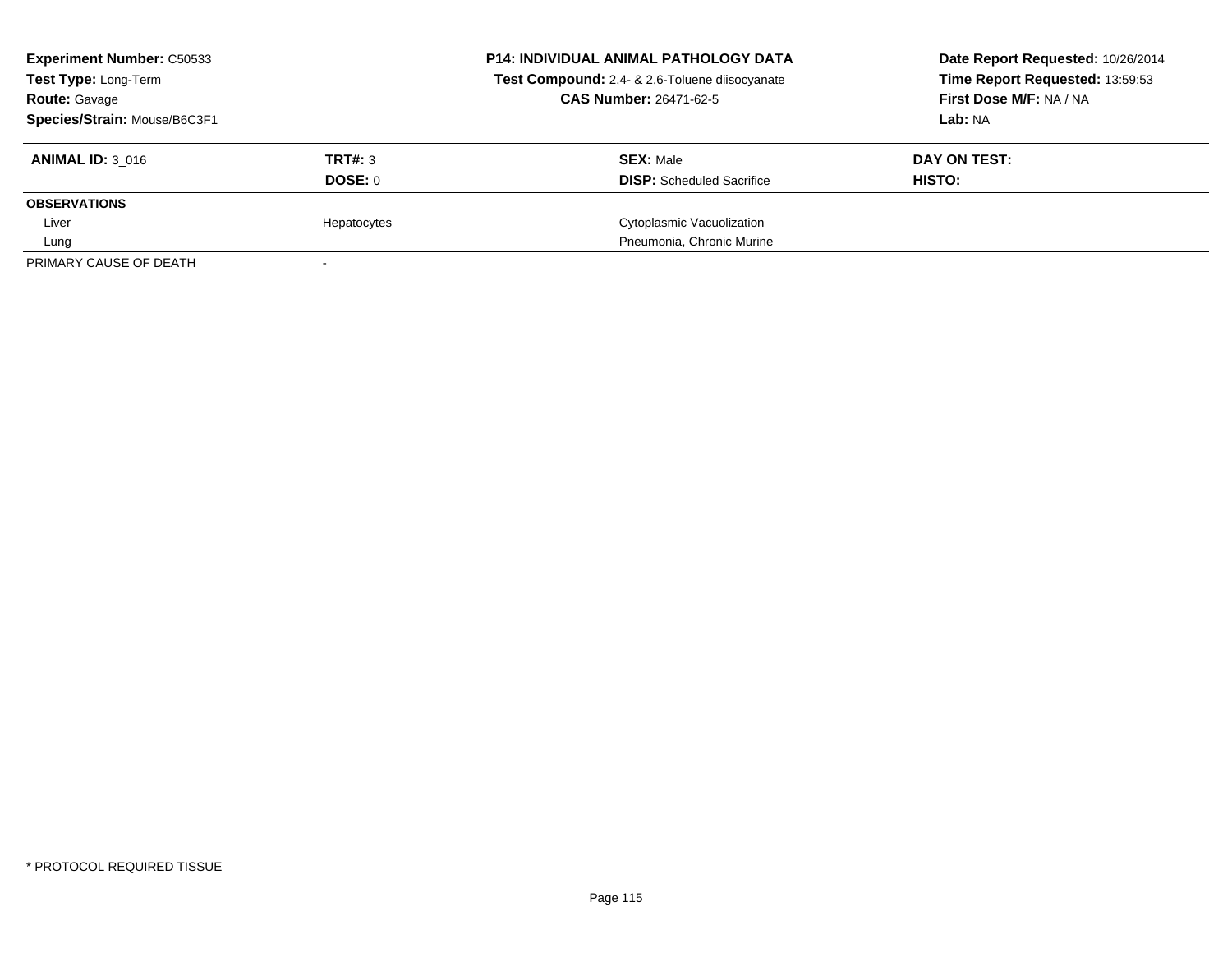| <b>Experiment Number: C50533</b><br>Test Type: Long-Term<br><b>Route: Gavage</b><br>Species/Strain: Mouse/B6C3F1 |                           | <b>P14: INDIVIDUAL ANIMAL PATHOLOGY DATA</b><br>Test Compound: 2,4- & 2,6-Toluene diisocyanate<br><b>CAS Number: 26471-62-5</b> | Date Report Requested: 10/26/2014<br>Time Report Requested: 13:59:53<br>First Dose M/F: NA / NA<br>Lab: NA |
|------------------------------------------------------------------------------------------------------------------|---------------------------|---------------------------------------------------------------------------------------------------------------------------------|------------------------------------------------------------------------------------------------------------|
| <b>ANIMAL ID: 3 017</b>                                                                                          | TRT#: 3<br><b>DOSE: 0</b> | <b>SEX: Male</b><br><b>DISP:</b> Scheduled Sacrifice                                                                            | DAY ON TEST:<br>HISTO:                                                                                     |
| <b>OBSERVATIONS</b>                                                                                              |                           |                                                                                                                                 |                                                                                                            |
| Lung                                                                                                             |                           | Pneumonia, Chronic Murine                                                                                                       |                                                                                                            |
| Seminal vesicle                                                                                                  |                           | <b>Distention</b>                                                                                                               |                                                                                                            |
| Testis                                                                                                           |                           | Calcification, Focal                                                                                                            |                                                                                                            |
| PRIMARY CAUSE OF DEATH                                                                                           |                           |                                                                                                                                 |                                                                                                            |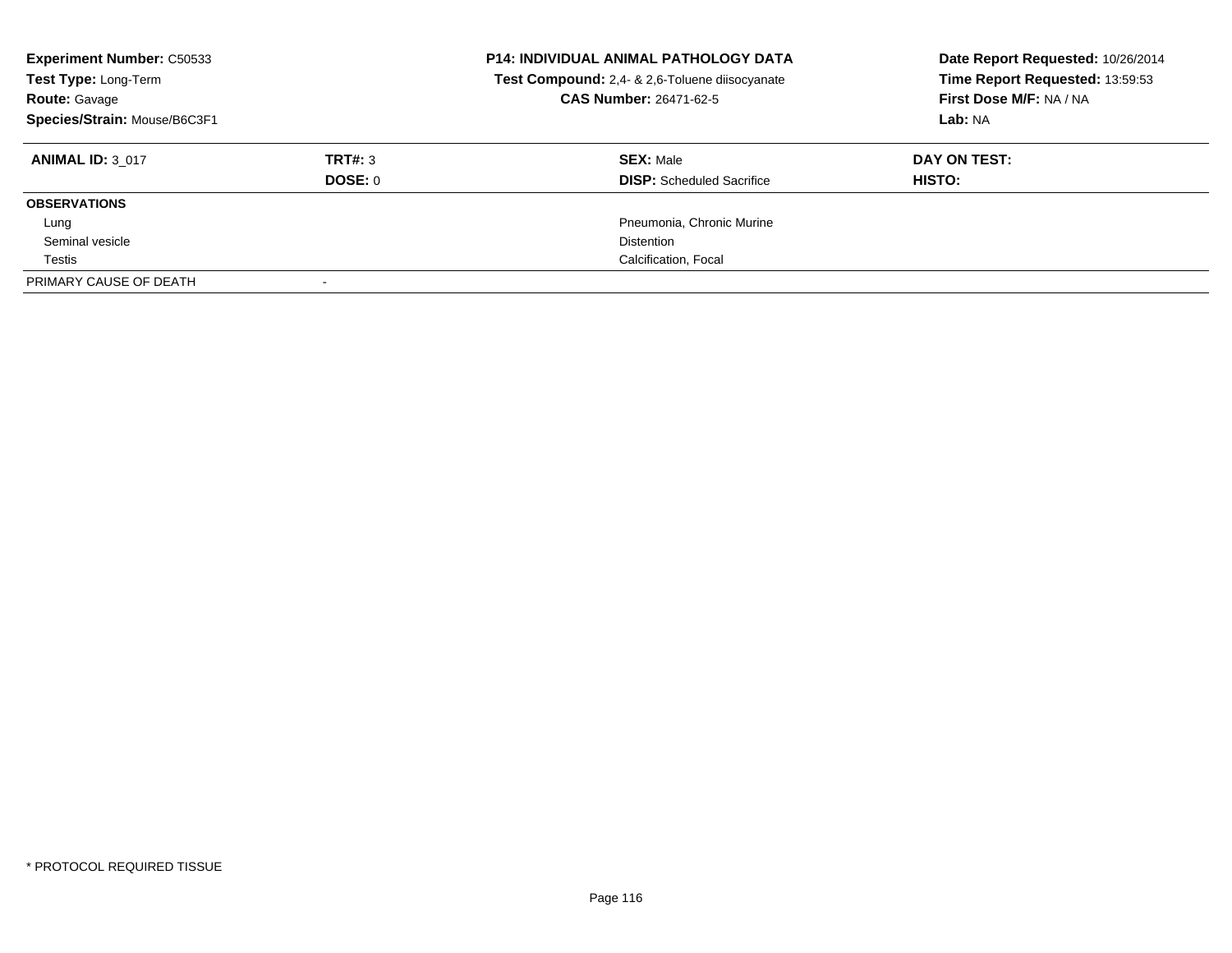| <b>Experiment Number: C50533</b><br>Test Type: Long-Term<br><b>Route: Gavage</b><br>Species/Strain: Mouse/B6C3F1 |         | <b>P14: INDIVIDUAL ANIMAL PATHOLOGY DATA</b><br>Test Compound: 2,4- & 2,6-Toluene diisocyanate<br>CAS Number: 26471-62-5 | Date Report Requested: 10/26/2014<br>Time Report Requested: 13:59:53<br>First Dose M/F: NA / NA<br>Lab: NA |
|------------------------------------------------------------------------------------------------------------------|---------|--------------------------------------------------------------------------------------------------------------------------|------------------------------------------------------------------------------------------------------------|
| <b>ANIMAL ID: 3 018</b>                                                                                          | TRT#: 3 | <b>SEX: Male</b>                                                                                                         | DAY ON TEST:                                                                                               |
|                                                                                                                  | DOSE: 0 | <b>DISP:</b> Scheduled Sacrifice                                                                                         | <b>HISTO:</b>                                                                                              |
| <b>OBSERVATIONS</b>                                                                                              |         |                                                                                                                          |                                                                                                            |
| Lung                                                                                                             |         | Pneumonia, Aspiration                                                                                                    |                                                                                                            |
|                                                                                                                  |         | Pneumonia, Chronic Murine                                                                                                |                                                                                                            |
| Testis                                                                                                           |         | Calcification, Focal                                                                                                     |                                                                                                            |
| PRIMARY CAUSE OF DEATH                                                                                           |         |                                                                                                                          |                                                                                                            |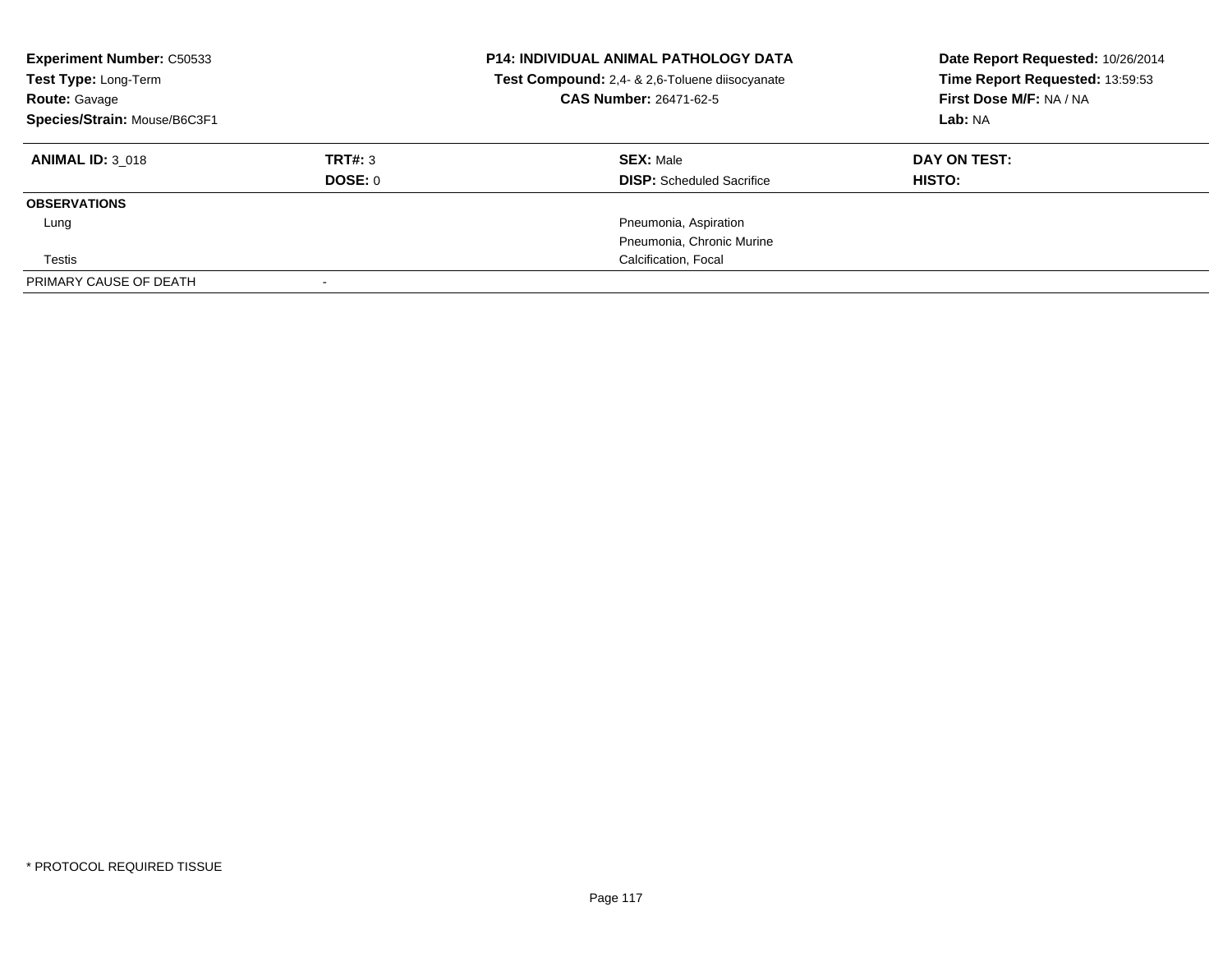| <b>Experiment Number: C50533</b><br>Test Type: Long-Term<br><b>Route: Gavage</b><br>Species/Strain: Mouse/B6C3F1 |                    | <b>P14: INDIVIDUAL ANIMAL PATHOLOGY DATA</b><br>Test Compound: 2,4- & 2,6-Toluene diisocyanate<br>CAS Number: 26471-62-5 | Date Report Requested: 10/26/2014<br>Time Report Requested: 13:59:53<br>First Dose M/F: NA / NA<br>Lab: NA |
|------------------------------------------------------------------------------------------------------------------|--------------------|--------------------------------------------------------------------------------------------------------------------------|------------------------------------------------------------------------------------------------------------|
| <b>ANIMAL ID: 3 019</b>                                                                                          | TRT#: 3<br>DOSE: 0 | <b>SEX: Male</b><br><b>DISP:</b> Scheduled Sacrifice                                                                     | DAY ON TEST:<br>HISTO:                                                                                     |
| <b>OBSERVATIONS</b>                                                                                              |                    |                                                                                                                          |                                                                                                            |
| Brain                                                                                                            |                    | Calcification, Focal                                                                                                     |                                                                                                            |
| Liver                                                                                                            |                    | Lipoma                                                                                                                   |                                                                                                            |
| Lung                                                                                                             |                    | Pneumonia, Aspiration                                                                                                    |                                                                                                            |
|                                                                                                                  |                    | Pneumonia, Chronic Murine                                                                                                |                                                                                                            |
| PRIMARY CAUSE OF DEATH                                                                                           |                    |                                                                                                                          |                                                                                                            |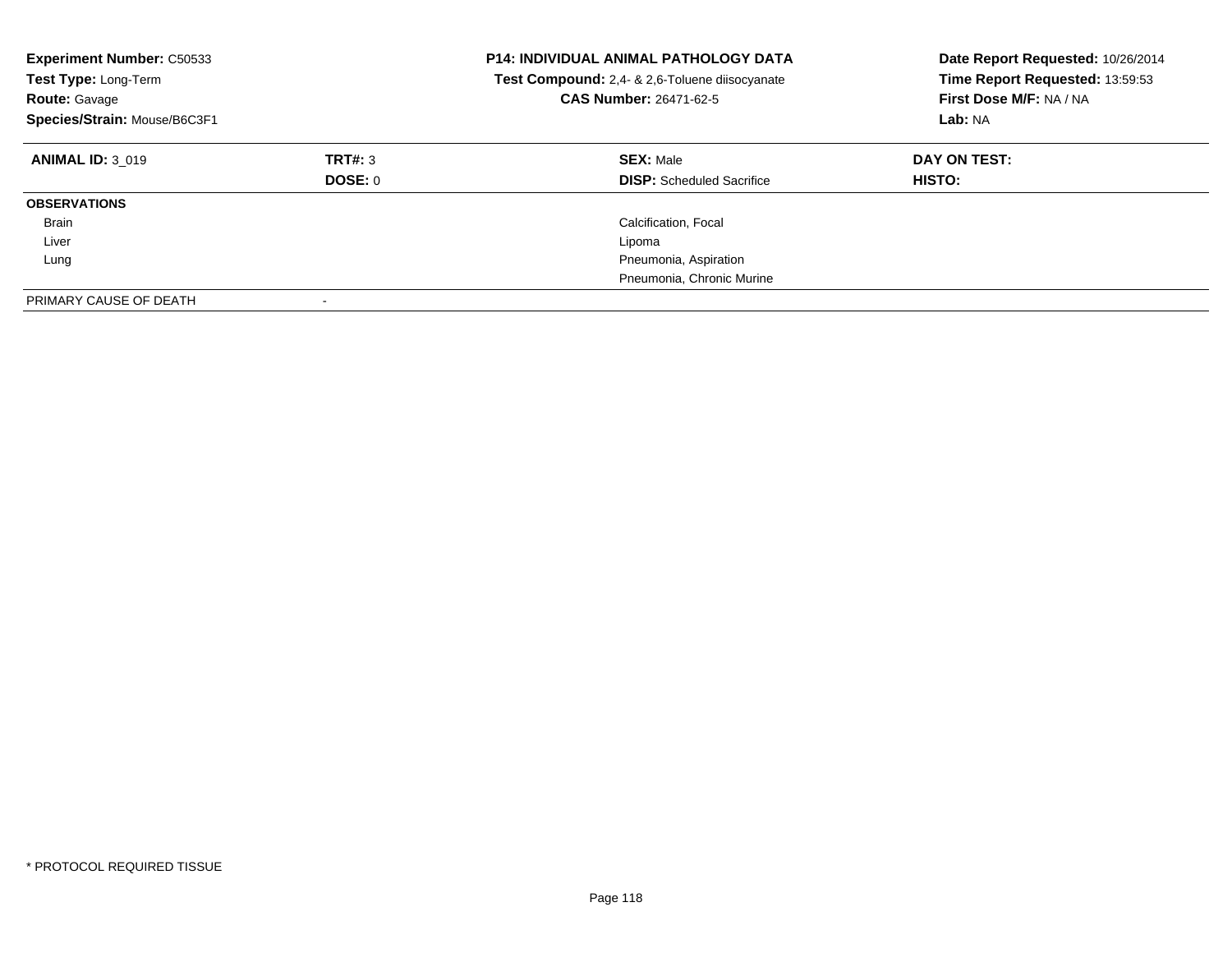| <b>Experiment Number: C50533</b><br>Test Type: Long-Term<br><b>Route: Gavage</b><br>Species/Strain: Mouse/B6C3F1 |                | <b>P14: INDIVIDUAL ANIMAL PATHOLOGY DATA</b><br>Test Compound: 2,4- & 2,6-Toluene diisocyanate<br><b>CAS Number: 26471-62-5</b> | Date Report Requested: 10/26/2014<br>Time Report Requested: 13:59:53<br>First Dose M/F: NA / NA<br>Lab: NA |
|------------------------------------------------------------------------------------------------------------------|----------------|---------------------------------------------------------------------------------------------------------------------------------|------------------------------------------------------------------------------------------------------------|
| <b>ANIMAL ID: 3 020</b>                                                                                          | TRT#: 3        | <b>SEX: Male</b>                                                                                                                | DAY ON TEST:                                                                                               |
|                                                                                                                  | <b>DOSE: 0</b> | <b>DISP:</b> Scheduled Sacrifice                                                                                                | HISTO:                                                                                                     |
| <b>OBSERVATIONS</b>                                                                                              |                |                                                                                                                                 |                                                                                                            |
| Brain                                                                                                            |                | Calcification, Focal                                                                                                            |                                                                                                            |
| Kidney                                                                                                           |                | Lymphocytic Inflammatory Infiltrate                                                                                             |                                                                                                            |
| Lung                                                                                                             |                | Pneumonia, Chronic Murine                                                                                                       |                                                                                                            |
| PRIMARY CAUSE OF DEATH                                                                                           |                |                                                                                                                                 |                                                                                                            |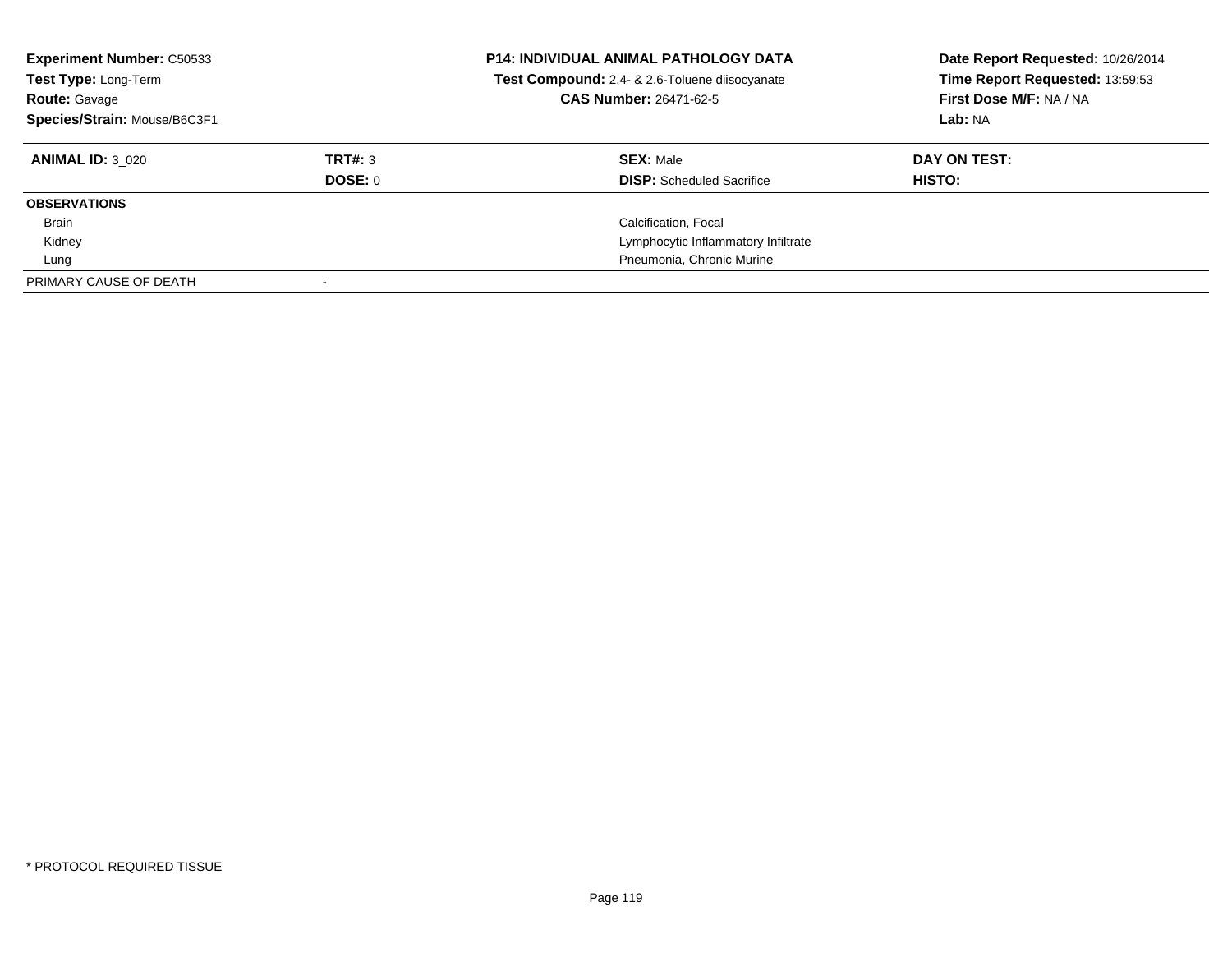| <b>Experiment Number: C50533</b><br>Test Type: Long-Term<br><b>Route: Gavage</b> |         | <b>P14: INDIVIDUAL ANIMAL PATHOLOGY DATA</b><br>Test Compound: 2,4- & 2,6-Toluene diisocyanate<br>CAS Number: 26471-62-5 | Date Report Requested: 10/26/2014<br>Time Report Requested: 13:59:53<br>First Dose M/F: NA / NA |
|----------------------------------------------------------------------------------|---------|--------------------------------------------------------------------------------------------------------------------------|-------------------------------------------------------------------------------------------------|
| Species/Strain: Mouse/B6C3F1                                                     |         |                                                                                                                          | Lab: NA                                                                                         |
| <b>ANIMAL ID: 3 024</b>                                                          | TRT#: 3 | <b>SEX: Male</b>                                                                                                         | DAY ON TEST:                                                                                    |
|                                                                                  | DOSE: 0 | <b>DISP:</b> Natural Death                                                                                               | HISTO:                                                                                          |
| <b>OBSERVATIONS</b>                                                              |         |                                                                                                                          |                                                                                                 |
| Heart                                                                            | Atrium  | Thrombosis, Nos                                                                                                          |                                                                                                 |
| Lung                                                                             |         | Pneumonia, Aspiration                                                                                                    |                                                                                                 |
| PRIMARY CAUSE OF DEATH                                                           |         |                                                                                                                          |                                                                                                 |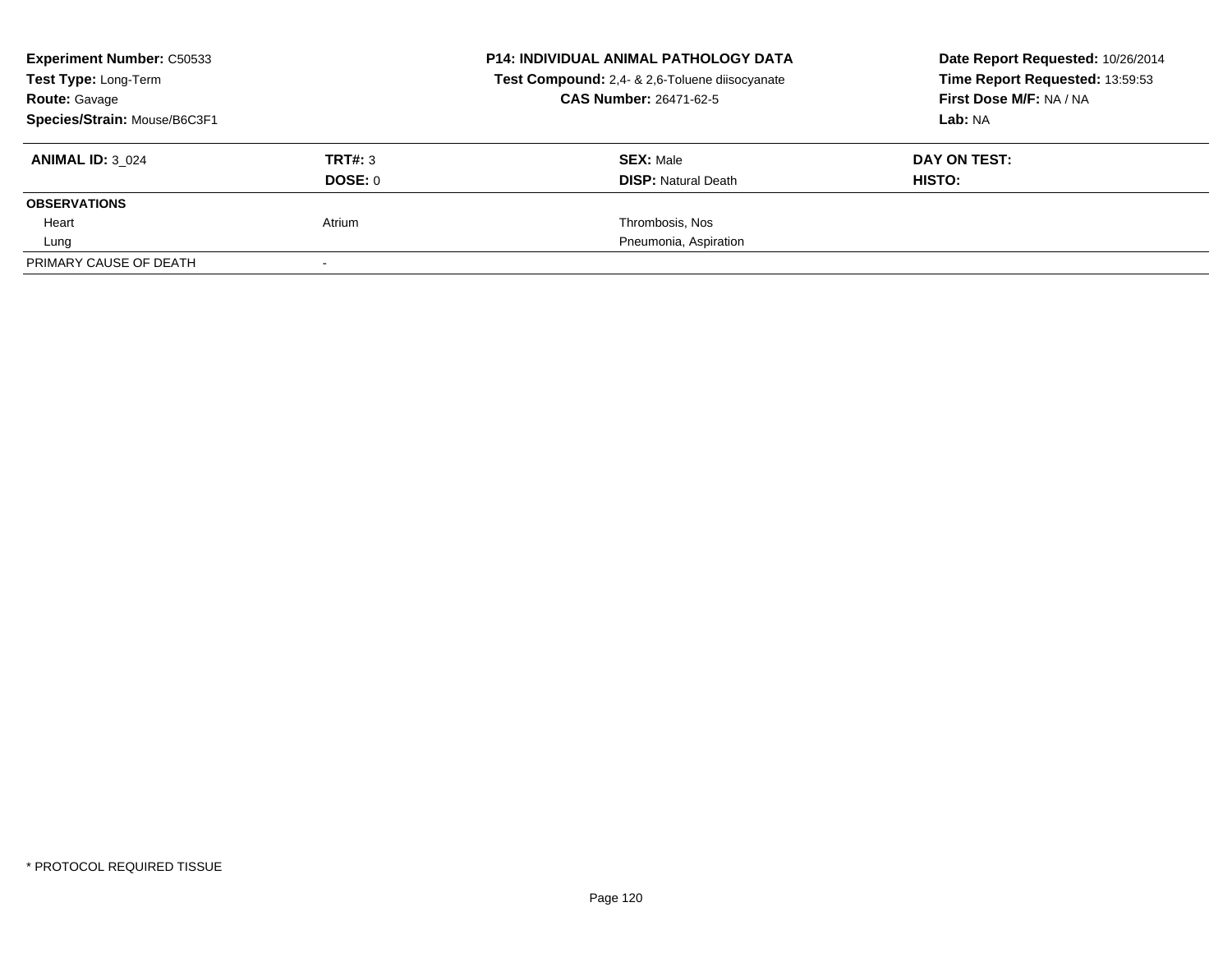| <b>Experiment Number: C50533</b><br>Test Type: Long-Term<br><b>Route: Gavage</b><br>Species/Strain: Mouse/B6C3F1 |                    | <b>P14: INDIVIDUAL ANIMAL PATHOLOGY DATA</b><br>Test Compound: 2,4- & 2,6-Toluene diisocyanate<br><b>CAS Number: 26471-62-5</b> | Date Report Requested: 10/26/2014<br>Time Report Requested: 13:59:53<br>First Dose M/F: NA / NA<br>Lab: NA |
|------------------------------------------------------------------------------------------------------------------|--------------------|---------------------------------------------------------------------------------------------------------------------------------|------------------------------------------------------------------------------------------------------------|
| <b>ANIMAL ID: 3 025</b>                                                                                          | TRT#: 3<br>DOSE: 0 | <b>SEX: Male</b><br><b>DISP:</b> Scheduled Sacrifice                                                                            | DAY ON TEST:<br>HISTO:                                                                                     |
| <b>OBSERVATIONS</b>                                                                                              |                    |                                                                                                                                 |                                                                                                            |
| Brain                                                                                                            |                    | Calcification, Focal                                                                                                            |                                                                                                            |
| Kidney                                                                                                           |                    | Inflammation, Chronic Focal                                                                                                     |                                                                                                            |
| Lung                                                                                                             |                    | Pneumonia, Aspiration                                                                                                           |                                                                                                            |
|                                                                                                                  |                    | Pneumonia, Chronic Murine                                                                                                       |                                                                                                            |
| PRIMARY CAUSE OF DEATH                                                                                           |                    |                                                                                                                                 |                                                                                                            |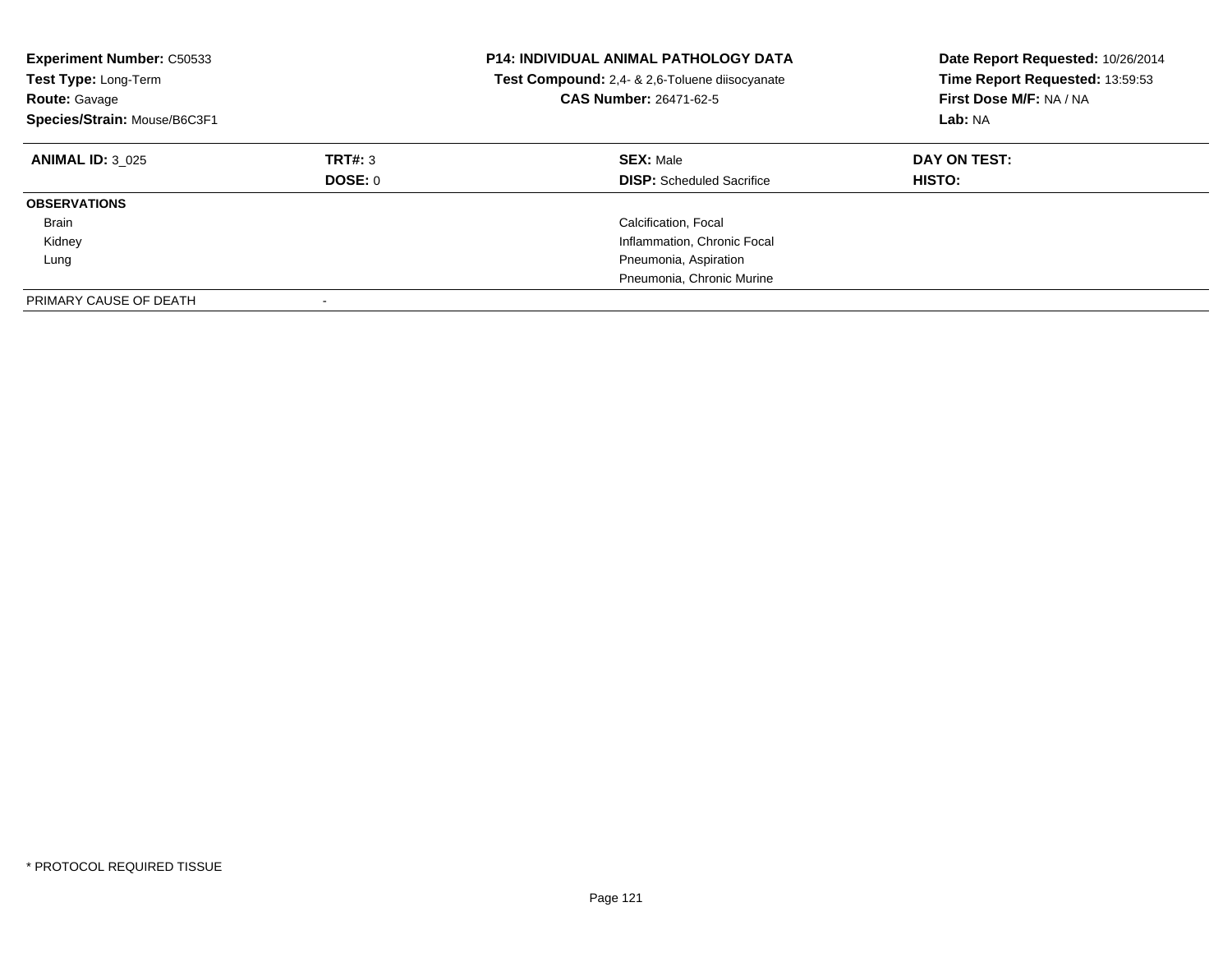| <b>Experiment Number: C50533</b><br>Test Type: Long-Term<br><b>Route: Gavage</b><br>Species/Strain: Mouse/B6C3F1 |                    | <b>P14: INDIVIDUAL ANIMAL PATHOLOGY DATA</b><br>Test Compound: 2,4- & 2,6-Toluene diisocyanate<br><b>CAS Number: 26471-62-5</b> | Date Report Requested: 10/26/2014<br>Time Report Requested: 13:59:53<br>First Dose M/F: NA / NA<br>Lab: NA |
|------------------------------------------------------------------------------------------------------------------|--------------------|---------------------------------------------------------------------------------------------------------------------------------|------------------------------------------------------------------------------------------------------------|
| <b>ANIMAL ID: 3 026</b>                                                                                          | TRT#: 3<br>DOSE: 0 | <b>SEX: Male</b><br><b>DISP:</b> Scheduled Sacrifice                                                                            | DAY ON TEST:<br>HISTO:                                                                                     |
| <b>OBSERVATIONS</b>                                                                                              |                    |                                                                                                                                 |                                                                                                            |
| Brain                                                                                                            |                    | Calcification, Focal                                                                                                            |                                                                                                            |
| Lung                                                                                                             |                    | Hyperplasia, Alveolar Epithelium                                                                                                |                                                                                                            |
|                                                                                                                  |                    | Pneumonia, Chronic Murine                                                                                                       |                                                                                                            |
| PRIMARY CAUSE OF DEATH                                                                                           |                    |                                                                                                                                 |                                                                                                            |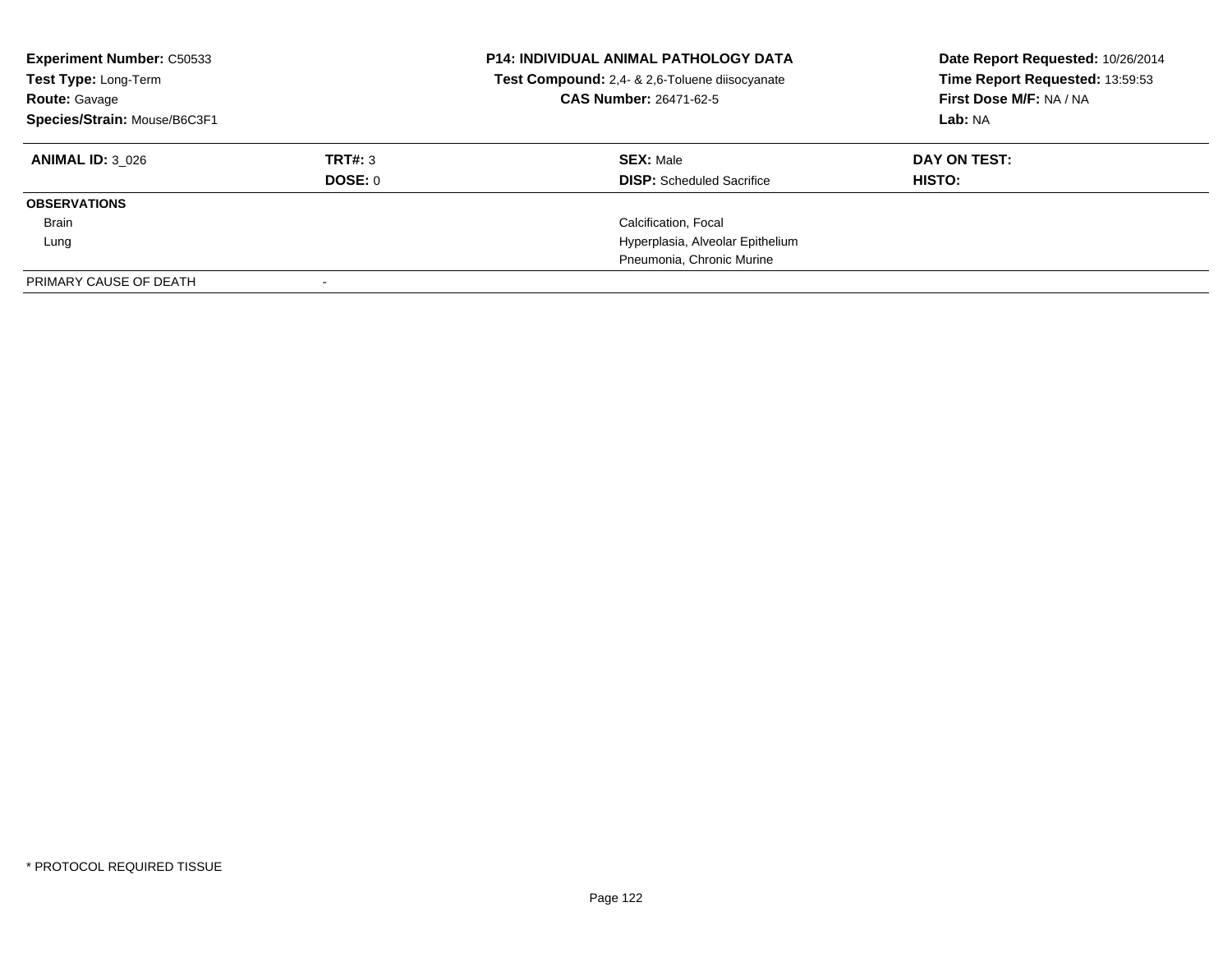| <b>Experiment Number: C50533</b><br>Test Type: Long-Term<br><b>Route: Gavage</b> |         | <b>P14: INDIVIDUAL ANIMAL PATHOLOGY DATA</b><br>Test Compound: 2,4- & 2,6-Toluene diisocyanate<br><b>CAS Number: 26471-62-5</b> | Date Report Requested: 10/26/2014<br>Time Report Requested: 13:59:53<br>First Dose M/F: NA / NA |
|----------------------------------------------------------------------------------|---------|---------------------------------------------------------------------------------------------------------------------------------|-------------------------------------------------------------------------------------------------|
| Species/Strain: Mouse/B6C3F1                                                     |         |                                                                                                                                 | Lab: NA                                                                                         |
| <b>ANIMAL ID: 3 027</b>                                                          | TRT#: 3 | <b>SEX: Male</b>                                                                                                                | DAY ON TEST:                                                                                    |
|                                                                                  | DOSE: 0 | <b>DISP:</b> Scheduled Sacrifice                                                                                                | HISTO:                                                                                          |
| <b>OBSERVATIONS</b>                                                              |         |                                                                                                                                 |                                                                                                 |
| Brain                                                                            |         | Calcification, Focal                                                                                                            |                                                                                                 |
| Lung                                                                             |         | Pneumonia, Chronic Murine                                                                                                       |                                                                                                 |
| PRIMARY CAUSE OF DEATH                                                           |         |                                                                                                                                 |                                                                                                 |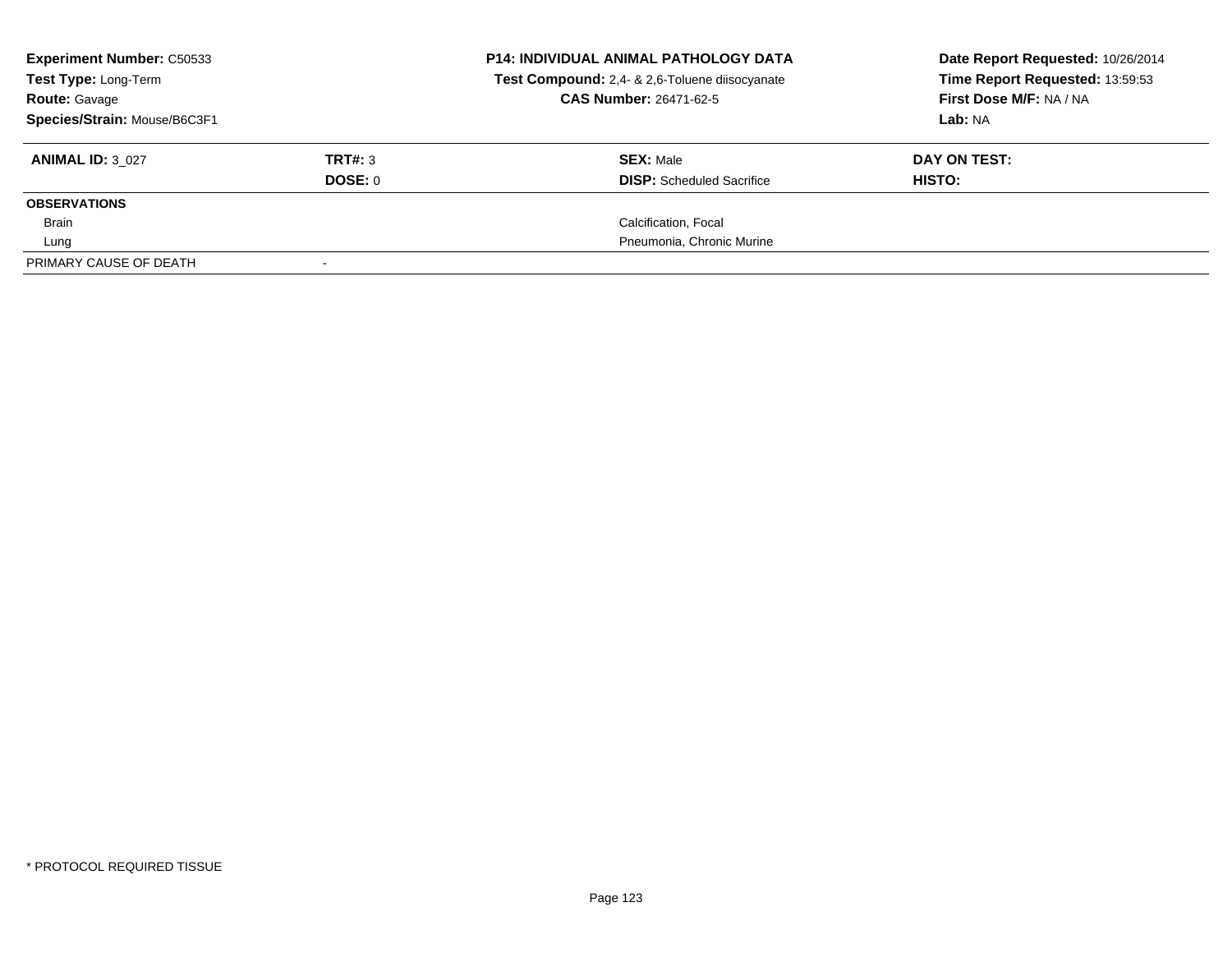| <b>Experiment Number: C50533</b><br>Test Type: Long-Term<br><b>Route: Gavage</b><br>Species/Strain: Mouse/B6C3F1 |                    | <b>P14: INDIVIDUAL ANIMAL PATHOLOGY DATA</b><br>Test Compound: 2,4- & 2,6-Toluene diisocyanate<br><b>CAS Number: 26471-62-5</b> | Date Report Requested: 10/26/2014<br>Time Report Requested: 13:59:53<br>First Dose M/F: NA / NA<br>Lab: NA |
|------------------------------------------------------------------------------------------------------------------|--------------------|---------------------------------------------------------------------------------------------------------------------------------|------------------------------------------------------------------------------------------------------------|
| <b>ANIMAL ID: 3 028</b>                                                                                          | TRT#: 3<br>DOSE: 0 | <b>SEX: Male</b><br><b>DISP:</b> Scheduled Sacrifice                                                                            | DAY ON TEST:<br><b>HISTO:</b>                                                                              |
| <b>OBSERVATIONS</b>                                                                                              |                    |                                                                                                                                 |                                                                                                            |
| <b>Brain</b>                                                                                                     |                    | Calcification, Focal                                                                                                            |                                                                                                            |
| Liver                                                                                                            |                    | Hepatocellular Adenoma                                                                                                          |                                                                                                            |
| Lung                                                                                                             |                    | Pneumonia, Chronic Murine                                                                                                       |                                                                                                            |
| Testis                                                                                                           |                    | Calcification, Focal                                                                                                            |                                                                                                            |
| PRIMARY CAUSE OF DEATH                                                                                           |                    |                                                                                                                                 |                                                                                                            |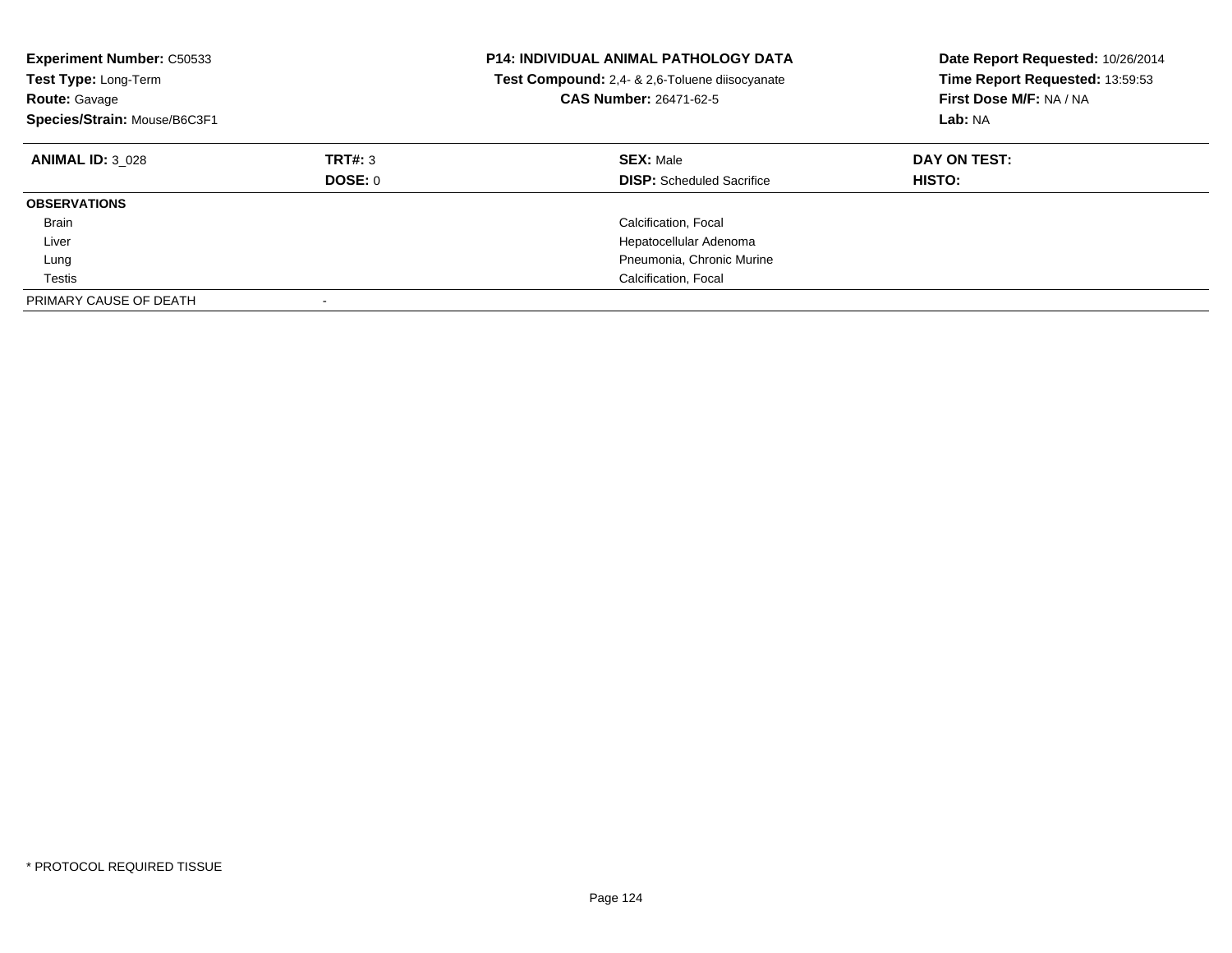| <b>Experiment Number: C50533</b><br>Test Type: Long-Term<br><b>Route: Gavage</b> |         | <b>P14: INDIVIDUAL ANIMAL PATHOLOGY DATA</b><br>Test Compound: 2,4- & 2,6-Toluene diisocyanate<br><b>CAS Number: 26471-62-5</b> | Date Report Requested: 10/26/2014<br>Time Report Requested: 13:59:53<br>First Dose M/F: NA / NA |
|----------------------------------------------------------------------------------|---------|---------------------------------------------------------------------------------------------------------------------------------|-------------------------------------------------------------------------------------------------|
| Species/Strain: Mouse/B6C3F1                                                     |         |                                                                                                                                 | Lab: NA                                                                                         |
| <b>ANIMAL ID: 3 029</b>                                                          | TRT#: 3 | <b>SEX: Male</b>                                                                                                                | DAY ON TEST:                                                                                    |
|                                                                                  | DOSE: 0 | <b>DISP:</b> Scheduled Sacrifice                                                                                                | HISTO:                                                                                          |
| <b>OBSERVATIONS</b>                                                              |         |                                                                                                                                 |                                                                                                 |
| Brain                                                                            |         | Calcification, Focal                                                                                                            |                                                                                                 |
| Testis                                                                           |         | Calcification, Focal                                                                                                            |                                                                                                 |
| PRIMARY CAUSE OF DEATH                                                           |         |                                                                                                                                 |                                                                                                 |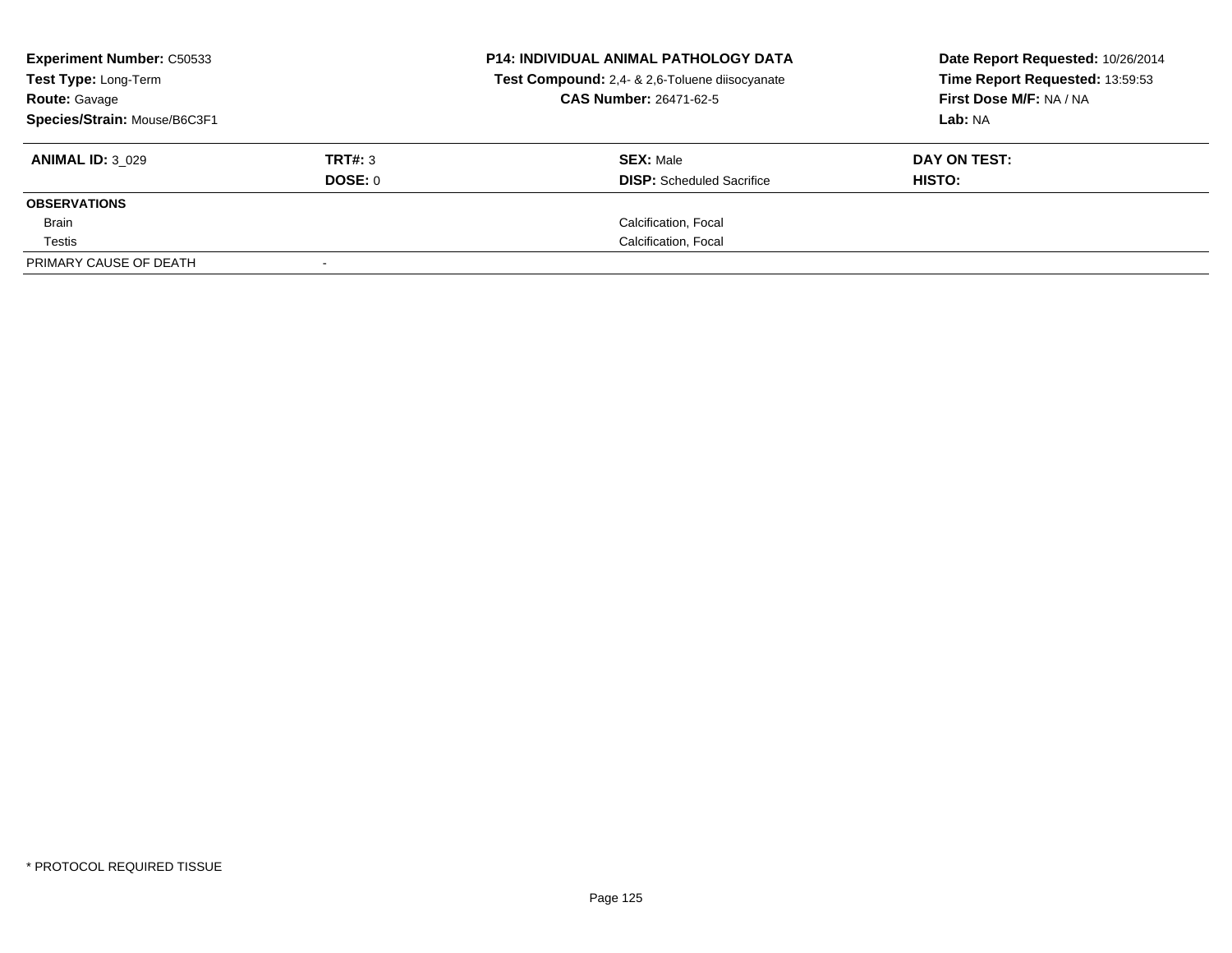| <b>Experiment Number: C50533</b><br>Test Type: Long-Term<br><b>Route: Gavage</b><br>Species/Strain: Mouse/B6C3F1 |                    | <b>P14: INDIVIDUAL ANIMAL PATHOLOGY DATA</b><br>Test Compound: 2,4- & 2,6-Toluene diisocyanate<br>CAS Number: 26471-62-5 | Date Report Requested: 10/26/2014<br>Time Report Requested: 13:59:53<br>First Dose M/F: NA / NA<br>Lab: NA |
|------------------------------------------------------------------------------------------------------------------|--------------------|--------------------------------------------------------------------------------------------------------------------------|------------------------------------------------------------------------------------------------------------|
| <b>ANIMAL ID: 3 030</b>                                                                                          | TRT#: 3<br>DOSE: 0 | <b>SEX: Male</b><br><b>DISP:</b> Scheduled Sacrifice                                                                     | DAY ON TEST:<br>HISTO:                                                                                     |
| <b>OBSERVATIONS</b>                                                                                              |                    |                                                                                                                          |                                                                                                            |
| <b>Brain</b>                                                                                                     |                    | Calcification, Focal                                                                                                     |                                                                                                            |
| Liver                                                                                                            |                    | Hepatocellular Carcinoma                                                                                                 |                                                                                                            |
| Lung                                                                                                             |                    | Pneumonia, Chronic Murine                                                                                                |                                                                                                            |
| Testis                                                                                                           |                    | Calcification, Focal                                                                                                     |                                                                                                            |
| PRIMARY CAUSE OF DEATH                                                                                           |                    |                                                                                                                          |                                                                                                            |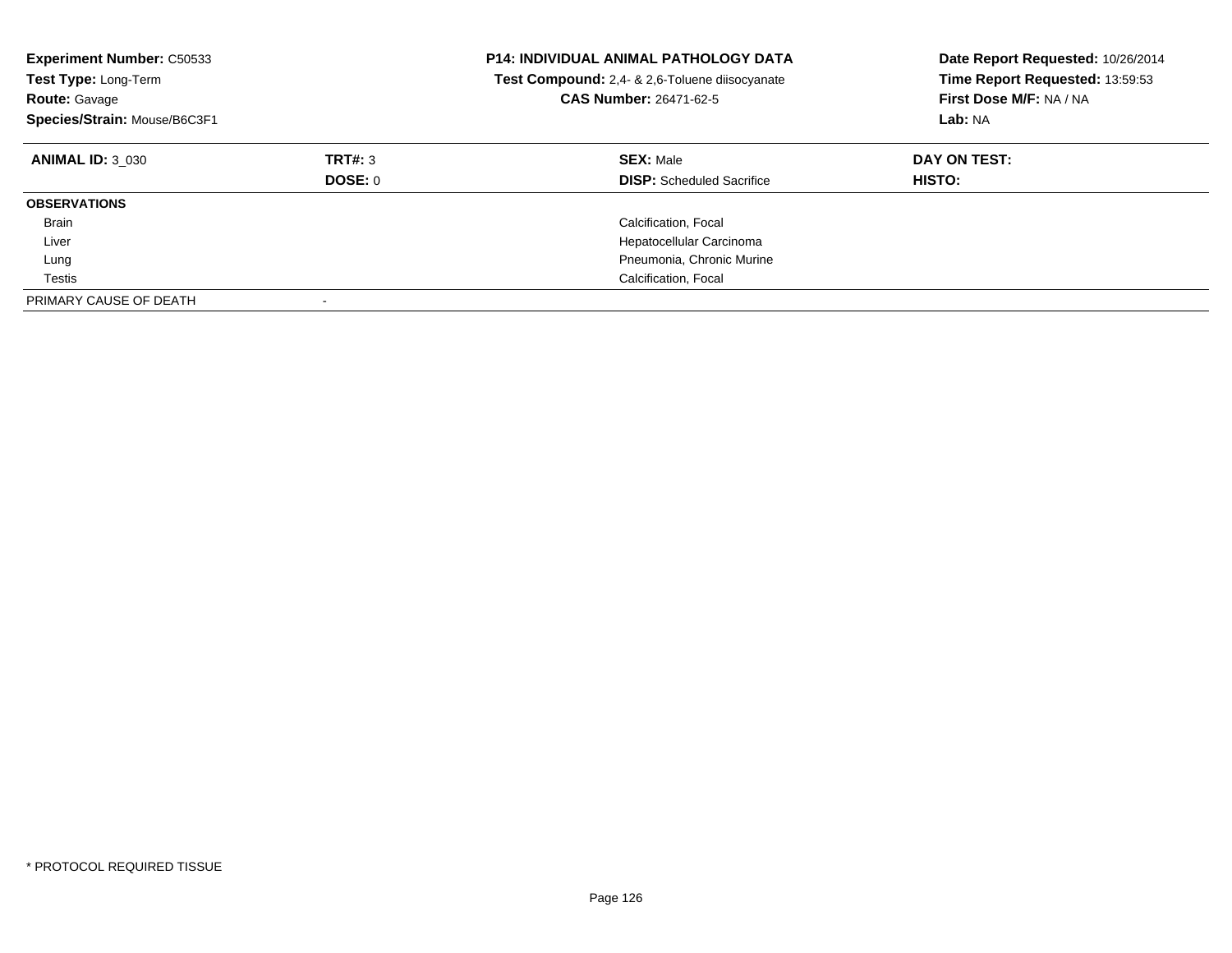| <b>Experiment Number: C50533</b><br>Test Type: Long-Term<br><b>Route: Gavage</b><br>Species/Strain: Mouse/B6C3F1 |                    | <b>P14: INDIVIDUAL ANIMAL PATHOLOGY DATA</b><br>Test Compound: 2,4- & 2,6-Toluene diisocyanate<br><b>CAS Number: 26471-62-5</b> | Date Report Requested: 10/26/2014<br>Time Report Requested: 13:59:53<br>First Dose M/F: NA / NA<br>Lab: NA |
|------------------------------------------------------------------------------------------------------------------|--------------------|---------------------------------------------------------------------------------------------------------------------------------|------------------------------------------------------------------------------------------------------------|
| <b>ANIMAL ID: 3 031</b>                                                                                          | TRT#: 3<br>DOSE: 0 | <b>SEX: Male</b><br><b>DISP:</b> Scheduled Sacrifice                                                                            | DAY ON TEST:<br>HISTO:                                                                                     |
| <b>OBSERVATIONS</b>                                                                                              |                    |                                                                                                                                 |                                                                                                            |
| Liver                                                                                                            |                    | Hepatocellular Carcinoma                                                                                                        |                                                                                                            |
| Lung                                                                                                             |                    | Pneumonia, Chronic Murine                                                                                                       |                                                                                                            |
| PRIMARY CAUSE OF DEATH                                                                                           |                    |                                                                                                                                 |                                                                                                            |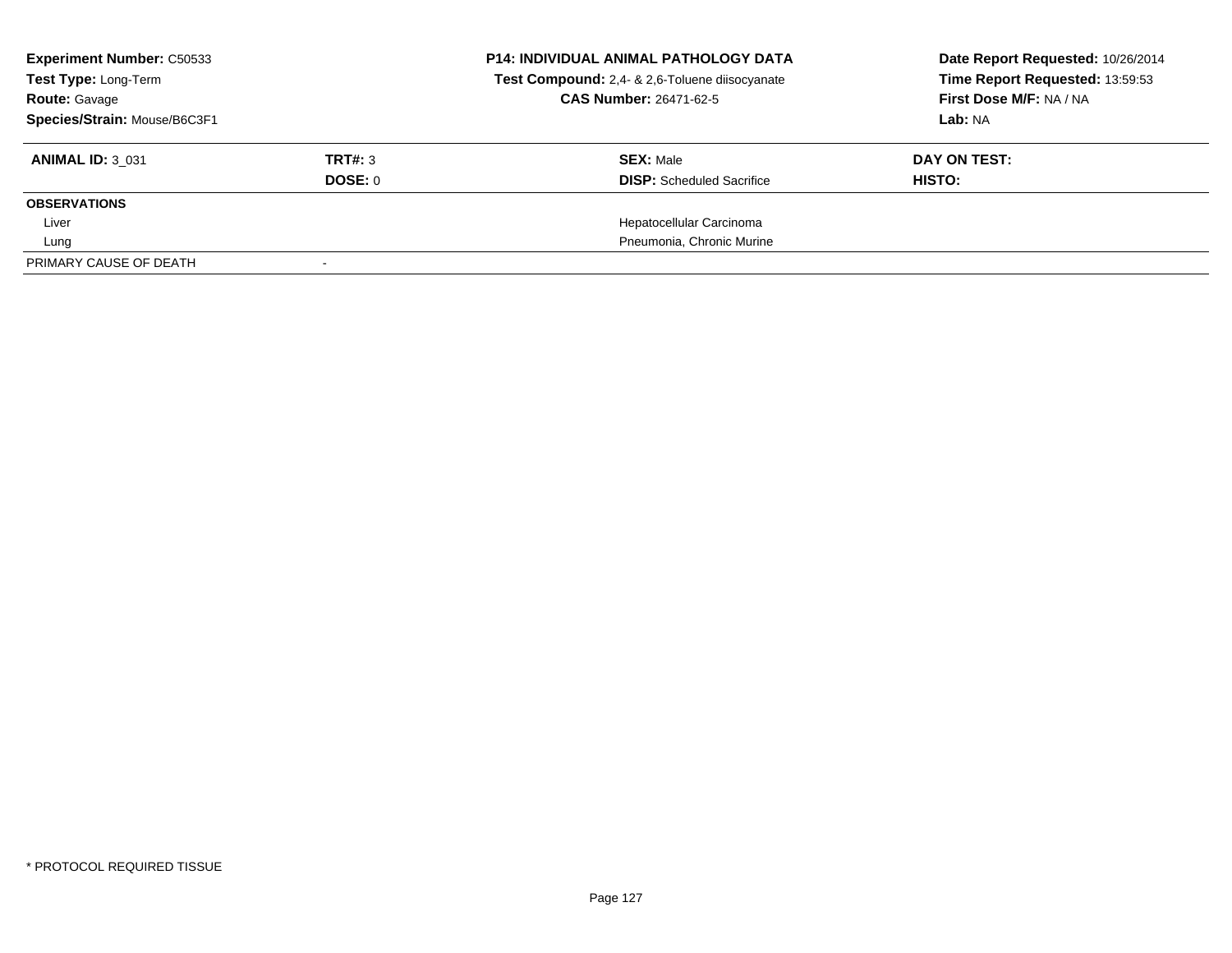| <b>Experiment Number: C50533</b><br>Test Type: Long-Term<br><b>Route: Gavage</b><br>Species/Strain: Mouse/B6C3F1 |                    | <b>P14: INDIVIDUAL ANIMAL PATHOLOGY DATA</b><br>Test Compound: 2,4- & 2,6-Toluene diisocyanate<br><b>CAS Number: 26471-62-5</b> | Date Report Requested: 10/26/2014<br>Time Report Requested: 13:59:53<br>First Dose M/F: NA / NA<br>Lab: NA |
|------------------------------------------------------------------------------------------------------------------|--------------------|---------------------------------------------------------------------------------------------------------------------------------|------------------------------------------------------------------------------------------------------------|
| <b>ANIMAL ID: 3 032</b>                                                                                          | TRT#: 3<br>DOSE: 0 | <b>SEX: Male</b><br><b>DISP:</b> Scheduled Sacrifice                                                                            | DAY ON TEST:<br><b>HISTO:</b>                                                                              |
| <b>OBSERVATIONS</b><br>Lung                                                                                      |                    | Pneumonia, Chronic Murine                                                                                                       |                                                                                                            |
| PRIMARY CAUSE OF DEATH                                                                                           |                    |                                                                                                                                 |                                                                                                            |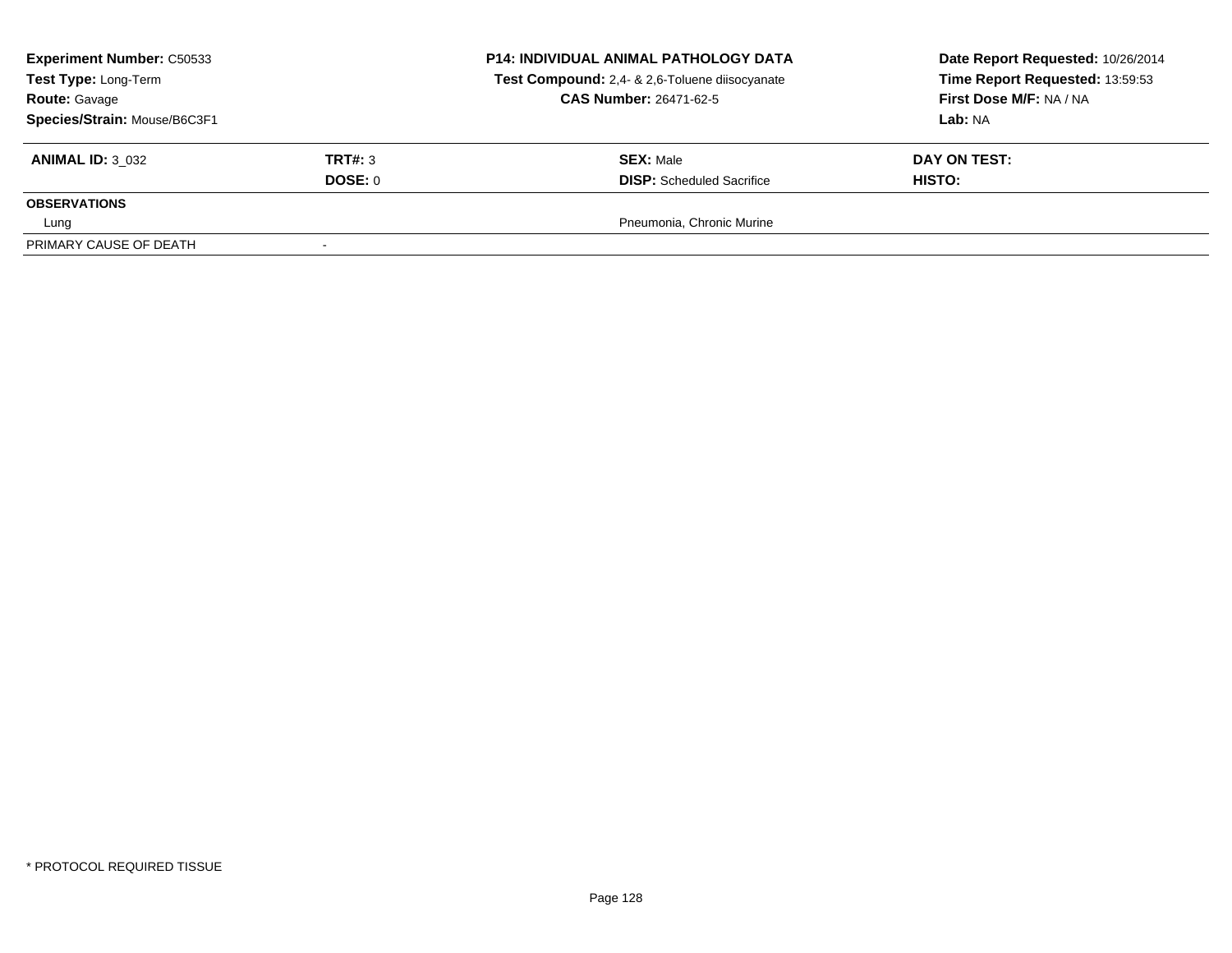| <b>Experiment Number: C50533</b><br>Test Type: Long-Term<br><b>Route: Gavage</b><br>Species/Strain: Mouse/B6C3F1 |                | <b>P14: INDIVIDUAL ANIMAL PATHOLOGY DATA</b><br>Test Compound: 2,4- & 2,6-Toluene diisocyanate<br><b>CAS Number: 26471-62-5</b> | Date Report Requested: 10/26/2014<br>Time Report Requested: 13:59:53<br>First Dose M/F: NA / NA<br>Lab: NA |
|------------------------------------------------------------------------------------------------------------------|----------------|---------------------------------------------------------------------------------------------------------------------------------|------------------------------------------------------------------------------------------------------------|
| <b>ANIMAL ID: 3 033</b>                                                                                          | TRT#: 3        | <b>SEX: Male</b>                                                                                                                | DAY ON TEST:                                                                                               |
|                                                                                                                  | <b>DOSE: 0</b> | <b>DISP:</b> Scheduled Sacrifice                                                                                                | HISTO:                                                                                                     |
| <b>OBSERVATIONS</b>                                                                                              |                |                                                                                                                                 |                                                                                                            |
| Brain                                                                                                            |                | Calcification, Nos                                                                                                              |                                                                                                            |
| Lung                                                                                                             |                | Pneumonia, Chronic Murine                                                                                                       |                                                                                                            |
| Testis                                                                                                           |                | Calcification, Focal                                                                                                            |                                                                                                            |
| PRIMARY CAUSE OF DEATH                                                                                           |                |                                                                                                                                 |                                                                                                            |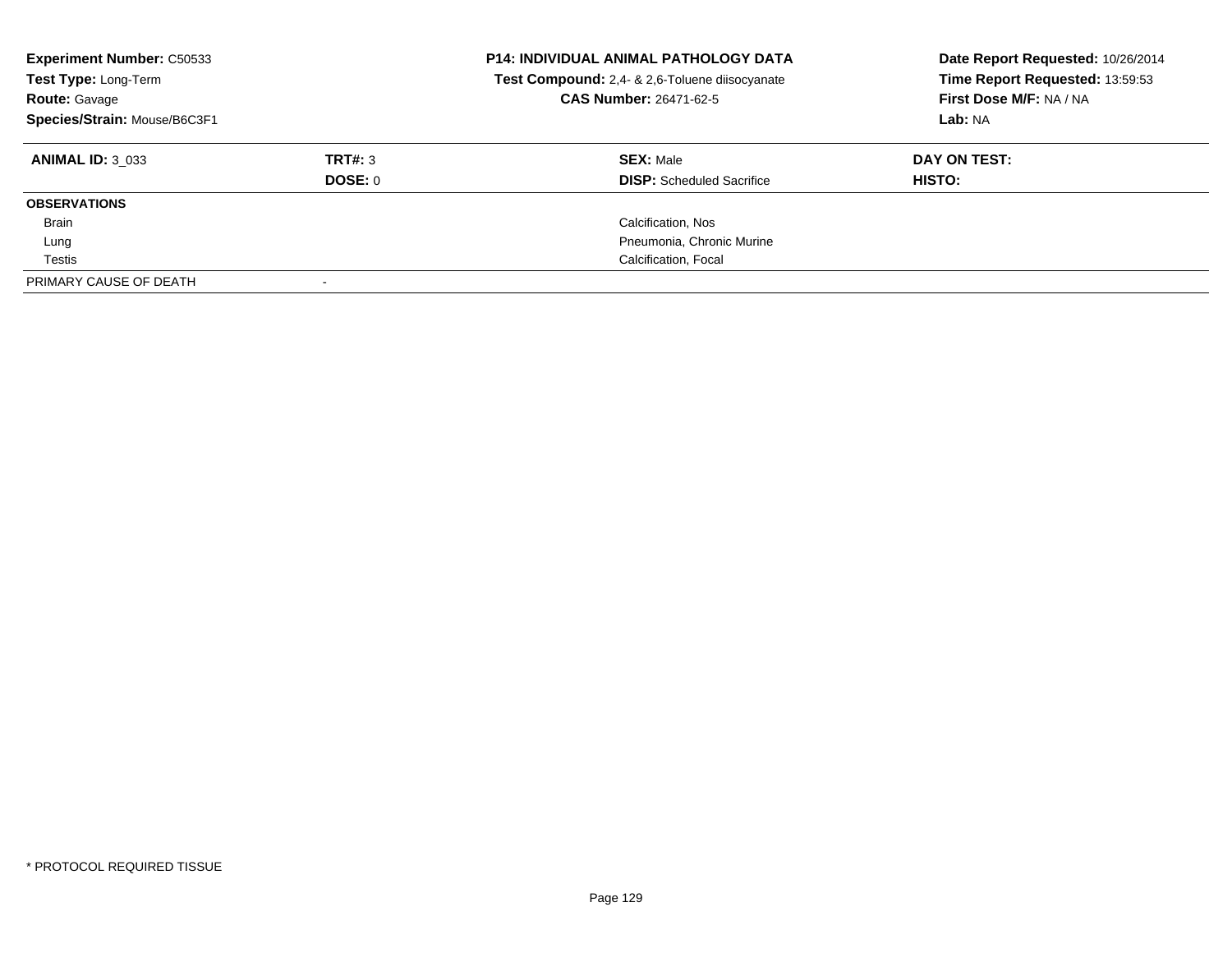| <b>Experiment Number: C50533</b><br>Test Type: Long-Term<br><b>Route: Gavage</b><br>Species/Strain: Mouse/B6C3F1 |         | <b>P14: INDIVIDUAL ANIMAL PATHOLOGY DATA</b><br>Test Compound: 2,4- & 2,6-Toluene diisocyanate<br>CAS Number: 26471-62-5 | Date Report Requested: 10/26/2014<br>Time Report Requested: 13:59:53<br>First Dose M/F: NA / NA<br>Lab: NA |
|------------------------------------------------------------------------------------------------------------------|---------|--------------------------------------------------------------------------------------------------------------------------|------------------------------------------------------------------------------------------------------------|
| <b>ANIMAL ID: 3 034</b>                                                                                          | TRT#: 3 | <b>SEX: Male</b>                                                                                                         | DAY ON TEST:                                                                                               |
|                                                                                                                  | DOSE: 0 | <b>DISP:</b> Scheduled Sacrifice                                                                                         | HISTO:                                                                                                     |
| <b>OBSERVATIONS</b>                                                                                              |         |                                                                                                                          |                                                                                                            |
| Brain                                                                                                            |         | Calcification, Focal                                                                                                     |                                                                                                            |
| Lung                                                                                                             |         | Pneumonia, Chronic Murine                                                                                                |                                                                                                            |
| Seminal vesicle                                                                                                  |         | <b>Distention</b>                                                                                                        |                                                                                                            |
| PRIMARY CAUSE OF DEATH                                                                                           |         |                                                                                                                          |                                                                                                            |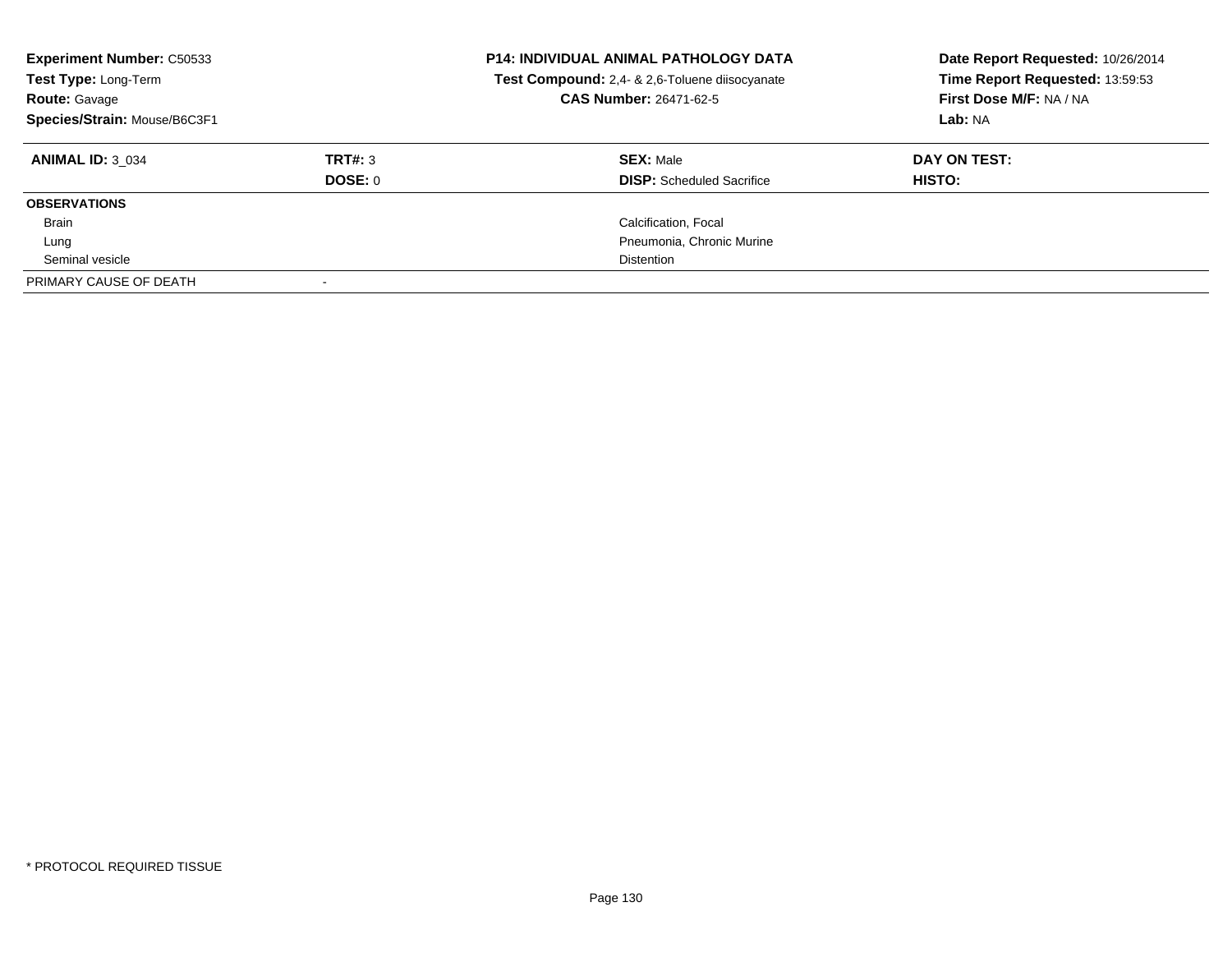| <b>Experiment Number: C50533</b><br>Test Type: Long-Term |         | <b>P14: INDIVIDUAL ANIMAL PATHOLOGY DATA</b><br>Test Compound: 2,4- & 2,6-Toluene diisocyanate<br><b>CAS Number: 26471-62-5</b> | Date Report Requested: 10/26/2014<br>Time Report Requested: 13:59:53<br>First Dose M/F: NA / NA |
|----------------------------------------------------------|---------|---------------------------------------------------------------------------------------------------------------------------------|-------------------------------------------------------------------------------------------------|
| <b>Route: Gavage</b><br>Species/Strain: Mouse/B6C3F1     |         |                                                                                                                                 | Lab: NA                                                                                         |
| <b>ANIMAL ID: 3 035</b>                                  | TRT#: 3 | <b>SEX: Male</b>                                                                                                                | DAY ON TEST:                                                                                    |
|                                                          | DOSE: 0 | <b>DISP:</b> Scheduled Sacrifice                                                                                                | HISTO:                                                                                          |
| <b>OBSERVATIONS</b>                                      |         |                                                                                                                                 |                                                                                                 |
| Brain                                                    |         | Calcification, Focal                                                                                                            |                                                                                                 |
| Lung                                                     |         | Pneumonia, Chronic Murine                                                                                                       |                                                                                                 |
| PRIMARY CAUSE OF DEATH                                   |         |                                                                                                                                 |                                                                                                 |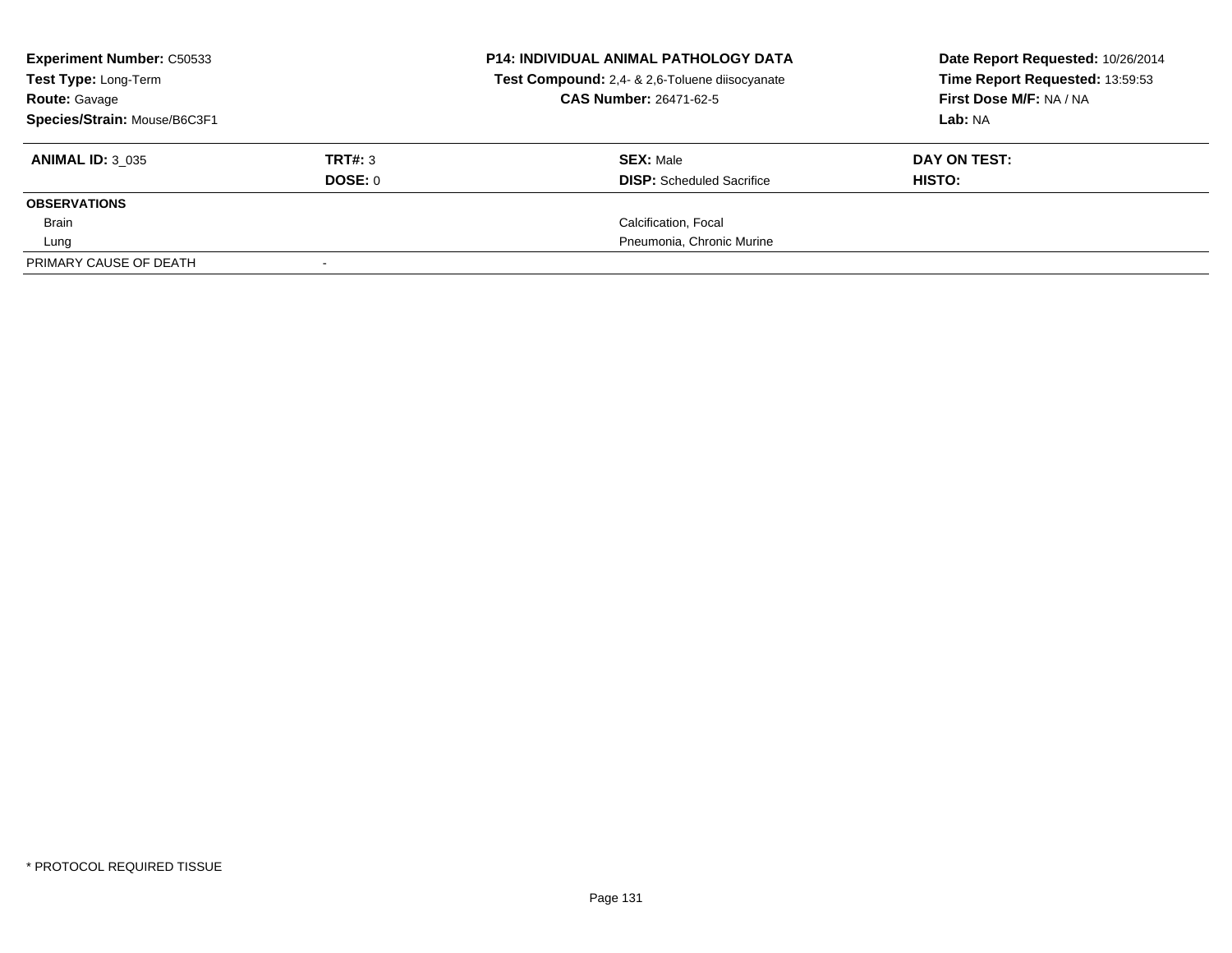| <b>Experiment Number: C50533</b><br>Test Type: Long-Term<br><b>Route: Gavage</b><br>Species/Strain: Mouse/B6C3F1 |                | <b>P14: INDIVIDUAL ANIMAL PATHOLOGY DATA</b><br>Test Compound: 2,4- & 2,6-Toluene diisocyanate<br><b>CAS Number: 26471-62-5</b> | Date Report Requested: 10/26/2014<br>Time Report Requested: 13:59:53<br>First Dose M/F: NA / NA<br>Lab: NA |
|------------------------------------------------------------------------------------------------------------------|----------------|---------------------------------------------------------------------------------------------------------------------------------|------------------------------------------------------------------------------------------------------------|
| <b>ANIMAL ID: 3 036</b>                                                                                          | TRT#: 3        | <b>SEX: Male</b>                                                                                                                | DAY ON TEST:                                                                                               |
|                                                                                                                  | <b>DOSE: 0</b> | <b>DISP:</b> Scheduled Sacrifice                                                                                                | HISTO:                                                                                                     |
| <b>OBSERVATIONS</b>                                                                                              |                |                                                                                                                                 |                                                                                                            |
| Brain                                                                                                            |                | Calcification, Focal                                                                                                            |                                                                                                            |
| Lung                                                                                                             |                | Pneumonia, Chronic Murine                                                                                                       |                                                                                                            |
| Seminal vesicle                                                                                                  |                | <b>Distention</b>                                                                                                               |                                                                                                            |
| PRIMARY CAUSE OF DEATH                                                                                           |                |                                                                                                                                 |                                                                                                            |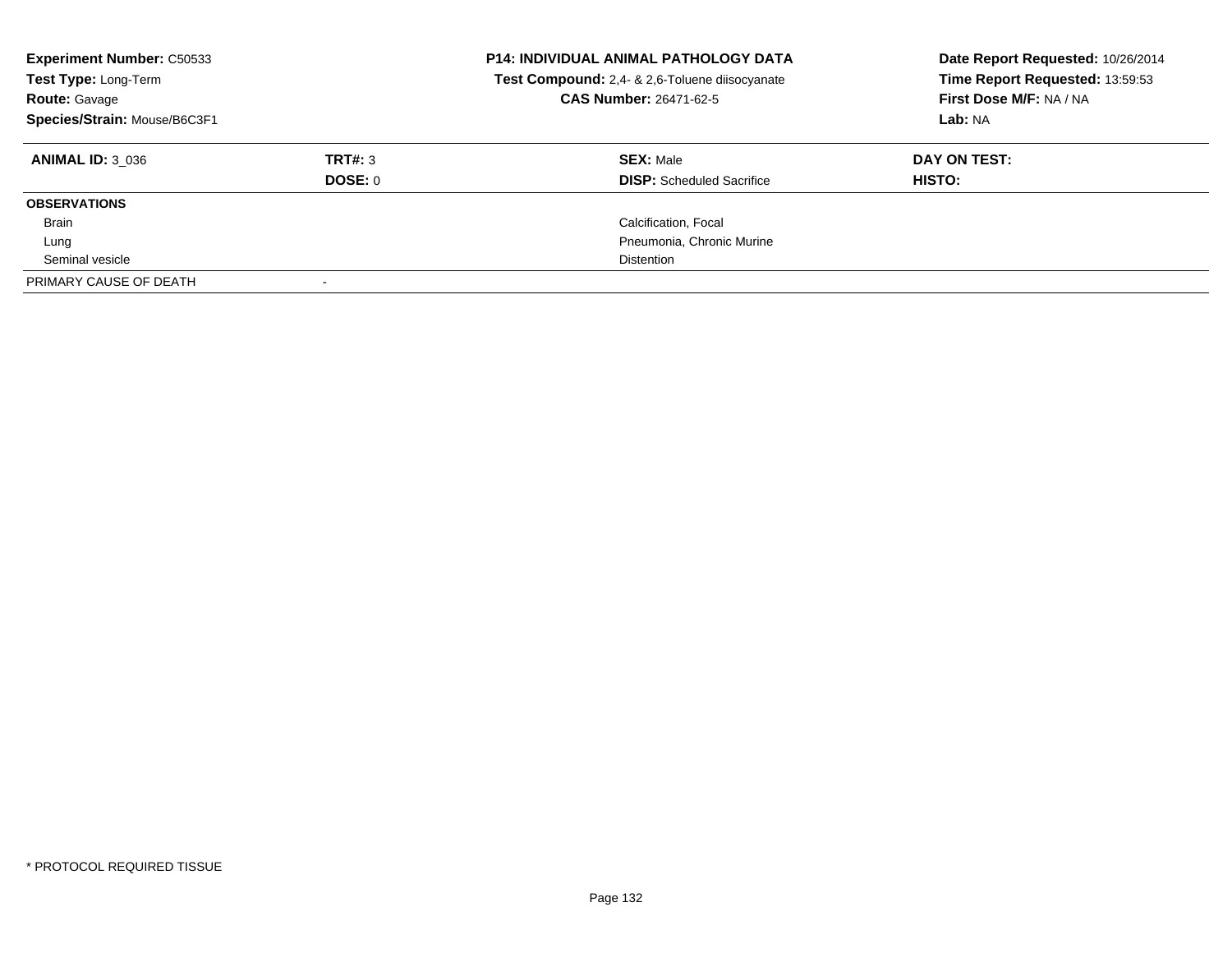| <b>Experiment Number: C50533</b><br>Test Type: Long-Term<br><b>Route: Gavage</b><br>Species/Strain: Mouse/B6C3F1 |         | <b>P14: INDIVIDUAL ANIMAL PATHOLOGY DATA</b><br>Test Compound: 2,4- & 2,6-Toluene diisocyanate<br><b>CAS Number: 26471-62-5</b> | Date Report Requested: 10/26/2014<br>Time Report Requested: 13:59:53<br>First Dose M/F: NA / NA<br>Lab: NA |
|------------------------------------------------------------------------------------------------------------------|---------|---------------------------------------------------------------------------------------------------------------------------------|------------------------------------------------------------------------------------------------------------|
| <b>ANIMAL ID: 3 037</b>                                                                                          | TRT#: 3 | <b>SEX: Male</b>                                                                                                                | DAY ON TEST:                                                                                               |
|                                                                                                                  | DOSE: 0 | <b>DISP:</b> Natural Death                                                                                                      | <b>HISTO:</b>                                                                                              |
| <b>OBSERVATIONS</b>                                                                                              |         |                                                                                                                                 |                                                                                                            |
| Kidney                                                                                                           |         | Calculus, Unknown Gross Or Micro                                                                                                |                                                                                                            |
|                                                                                                                  |         | Pyelonephritis, Nos                                                                                                             |                                                                                                            |
| Lung                                                                                                             |         | Pneumonia, Aspiration                                                                                                           |                                                                                                            |
| Urinary bladder                                                                                                  |         | Calculus, Unknown Gross Or Micro                                                                                                |                                                                                                            |
|                                                                                                                  |         | Hyperplasia, Epithelial                                                                                                         |                                                                                                            |
|                                                                                                                  |         | Inflammation, Chronic                                                                                                           |                                                                                                            |
| PRIMARY CAUSE OF DEATH                                                                                           |         |                                                                                                                                 |                                                                                                            |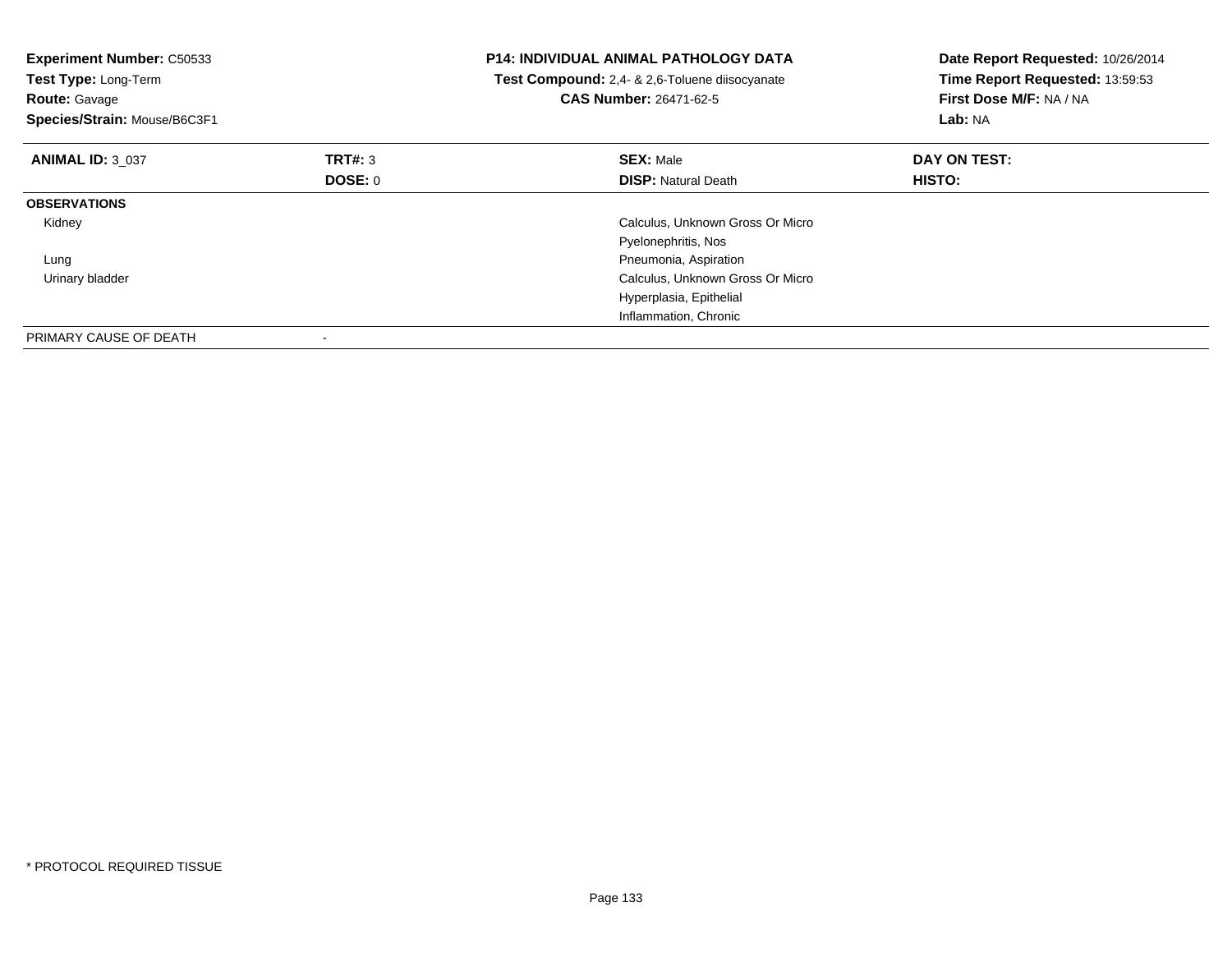| <b>Experiment Number: C50533</b><br>Test Type: Long-Term<br><b>Route: Gavage</b><br>Species/Strain: Mouse/B6C3F1 |         | <b>P14: INDIVIDUAL ANIMAL PATHOLOGY DATA</b><br>Test Compound: 2,4- & 2,6-Toluene diisocyanate<br><b>CAS Number: 26471-62-5</b> | Date Report Requested: 10/26/2014<br>Time Report Requested: 13:59:53<br>First Dose M/F: NA / NA<br>Lab: NA |
|------------------------------------------------------------------------------------------------------------------|---------|---------------------------------------------------------------------------------------------------------------------------------|------------------------------------------------------------------------------------------------------------|
| <b>ANIMAL ID: 3 038</b>                                                                                          | TRT#: 3 | <b>SEX: Male</b>                                                                                                                | DAY ON TEST:                                                                                               |
|                                                                                                                  | DOSE: 0 | <b>DISP:</b> Scheduled Sacrifice                                                                                                | HISTO:                                                                                                     |
| <b>OBSERVATIONS</b>                                                                                              |         |                                                                                                                                 |                                                                                                            |
| Lung                                                                                                             |         | Pneumonia, Aspiration                                                                                                           |                                                                                                            |
|                                                                                                                  |         | Pneumonia, Chronic Murine                                                                                                       |                                                                                                            |
| PRIMARY CAUSE OF DEATH                                                                                           |         |                                                                                                                                 |                                                                                                            |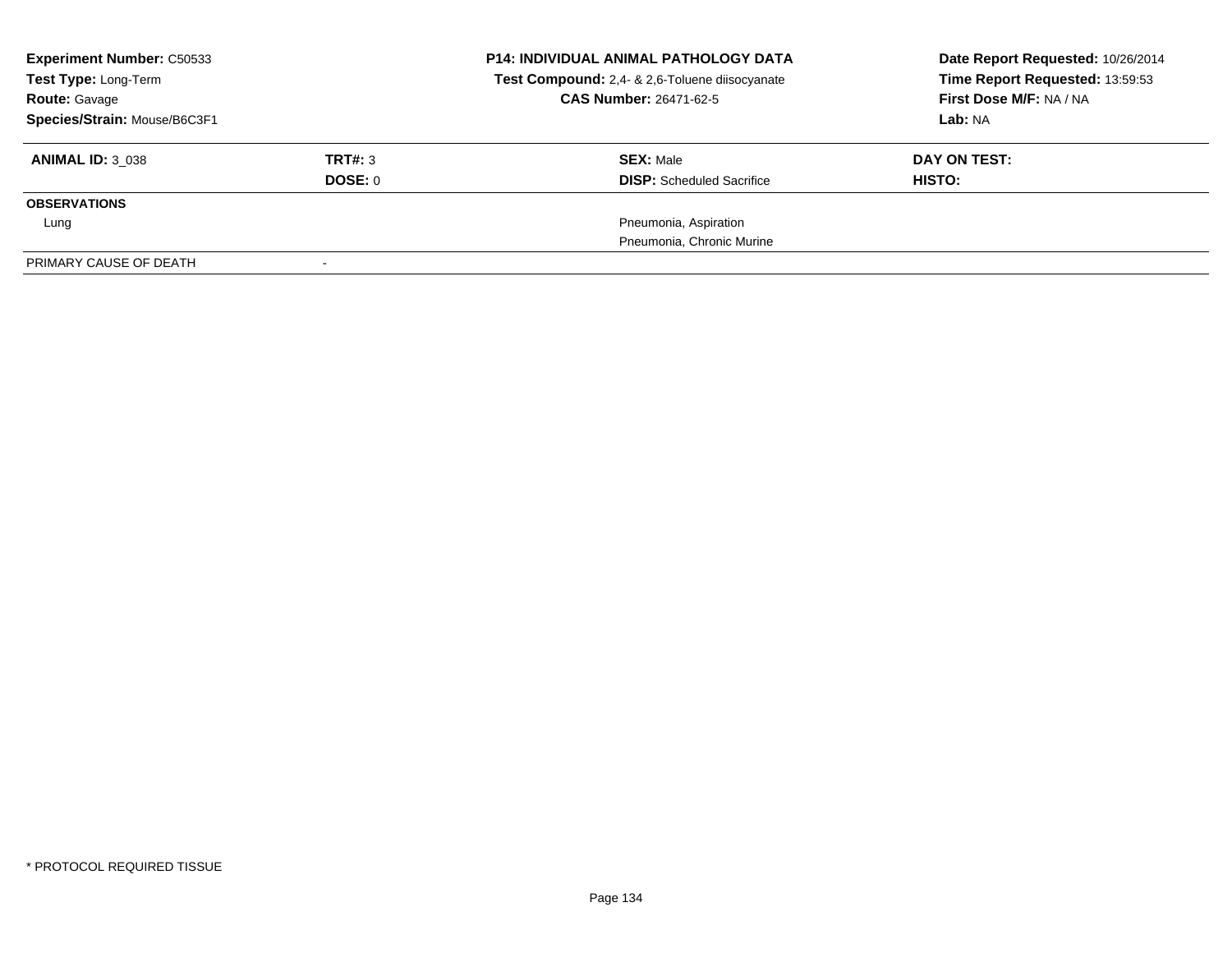| <b>Experiment Number: C50533</b><br>Test Type: Long-Term<br><b>Route: Gavage</b><br>Species/Strain: Mouse/B6C3F1 |                | <b>P14: INDIVIDUAL ANIMAL PATHOLOGY DATA</b><br>Test Compound: 2,4- & 2,6-Toluene diisocyanate<br>CAS Number: 26471-62-5 | Date Report Requested: 10/26/2014<br>Time Report Requested: 13:59:53<br>First Dose M/F: NA / NA<br>Lab: NA |
|------------------------------------------------------------------------------------------------------------------|----------------|--------------------------------------------------------------------------------------------------------------------------|------------------------------------------------------------------------------------------------------------|
| <b>ANIMAL ID: 3 039</b>                                                                                          | TRT#: 3        | <b>SEX: Male</b>                                                                                                         | DAY ON TEST:                                                                                               |
|                                                                                                                  | <b>DOSE: 0</b> | <b>DISP:</b> Scheduled Sacrifice                                                                                         | HISTO:                                                                                                     |
| <b>OBSERVATIONS</b>                                                                                              |                |                                                                                                                          |                                                                                                            |
| Liver                                                                                                            |                | Hepatocellular Adenoma                                                                                                   |                                                                                                            |
|                                                                                                                  |                | Hepatocellular Carcinoma                                                                                                 |                                                                                                            |
| Lung                                                                                                             |                | Pneumonia, Aspiration                                                                                                    |                                                                                                            |
|                                                                                                                  |                | Pneumonia, Chronic Murine                                                                                                |                                                                                                            |
| Testis                                                                                                           |                | Calcification, Focal                                                                                                     |                                                                                                            |
| PRIMARY CAUSE OF DEATH                                                                                           |                |                                                                                                                          |                                                                                                            |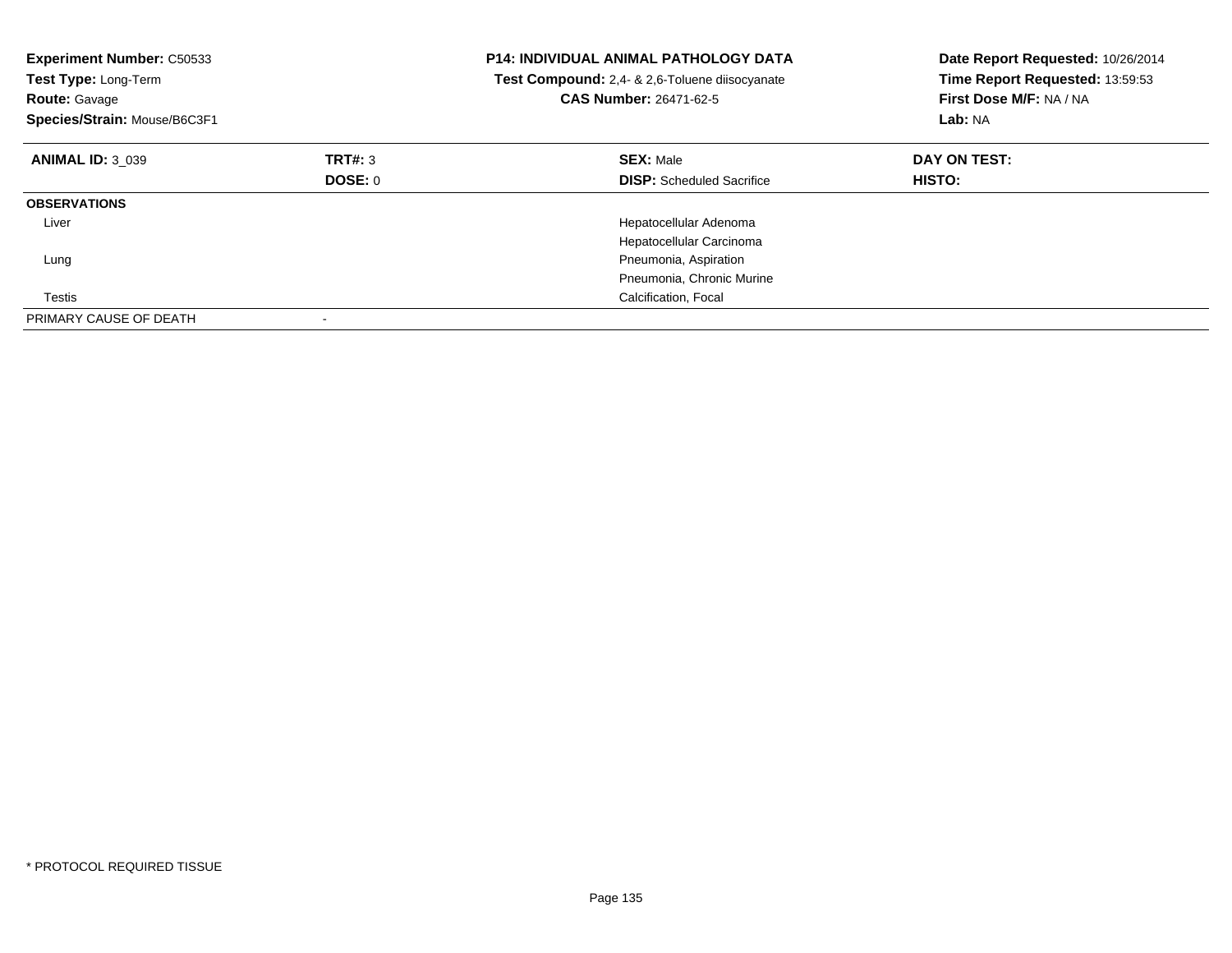| <b>Experiment Number: C50533</b><br>Test Type: Long-Term<br><b>Route: Gavage</b><br>Species/Strain: Mouse/B6C3F1 |         | <b>P14: INDIVIDUAL ANIMAL PATHOLOGY DATA</b><br>Test Compound: 2,4- & 2,6-Toluene diisocyanate<br><b>CAS Number: 26471-62-5</b> | Date Report Requested: 10/26/2014<br>Time Report Requested: 13:59:53<br>First Dose M/F: NA / NA<br>Lab: NA |
|------------------------------------------------------------------------------------------------------------------|---------|---------------------------------------------------------------------------------------------------------------------------------|------------------------------------------------------------------------------------------------------------|
| <b>ANIMAL ID: 3 040</b>                                                                                          | TRT#: 3 | <b>SEX: Male</b>                                                                                                                | DAY ON TEST:                                                                                               |
|                                                                                                                  | DOSE: 0 | <b>DISP:</b> Scheduled Sacrifice                                                                                                | <b>HISTO:</b>                                                                                              |
| <b>OBSERVATIONS</b>                                                                                              |         |                                                                                                                                 |                                                                                                            |
| Kidney                                                                                                           |         | Inflammation, Chronic                                                                                                           |                                                                                                            |
| Liver                                                                                                            |         | Hepatocellular Carcinoma                                                                                                        |                                                                                                            |
| Lung                                                                                                             |         | Pneumonia, Aspiration                                                                                                           |                                                                                                            |
|                                                                                                                  |         | Pneumonia, Chronic Murine                                                                                                       |                                                                                                            |
| Testis                                                                                                           |         | Calcification, Focal                                                                                                            |                                                                                                            |
| PRIMARY CAUSE OF DEATH                                                                                           |         |                                                                                                                                 |                                                                                                            |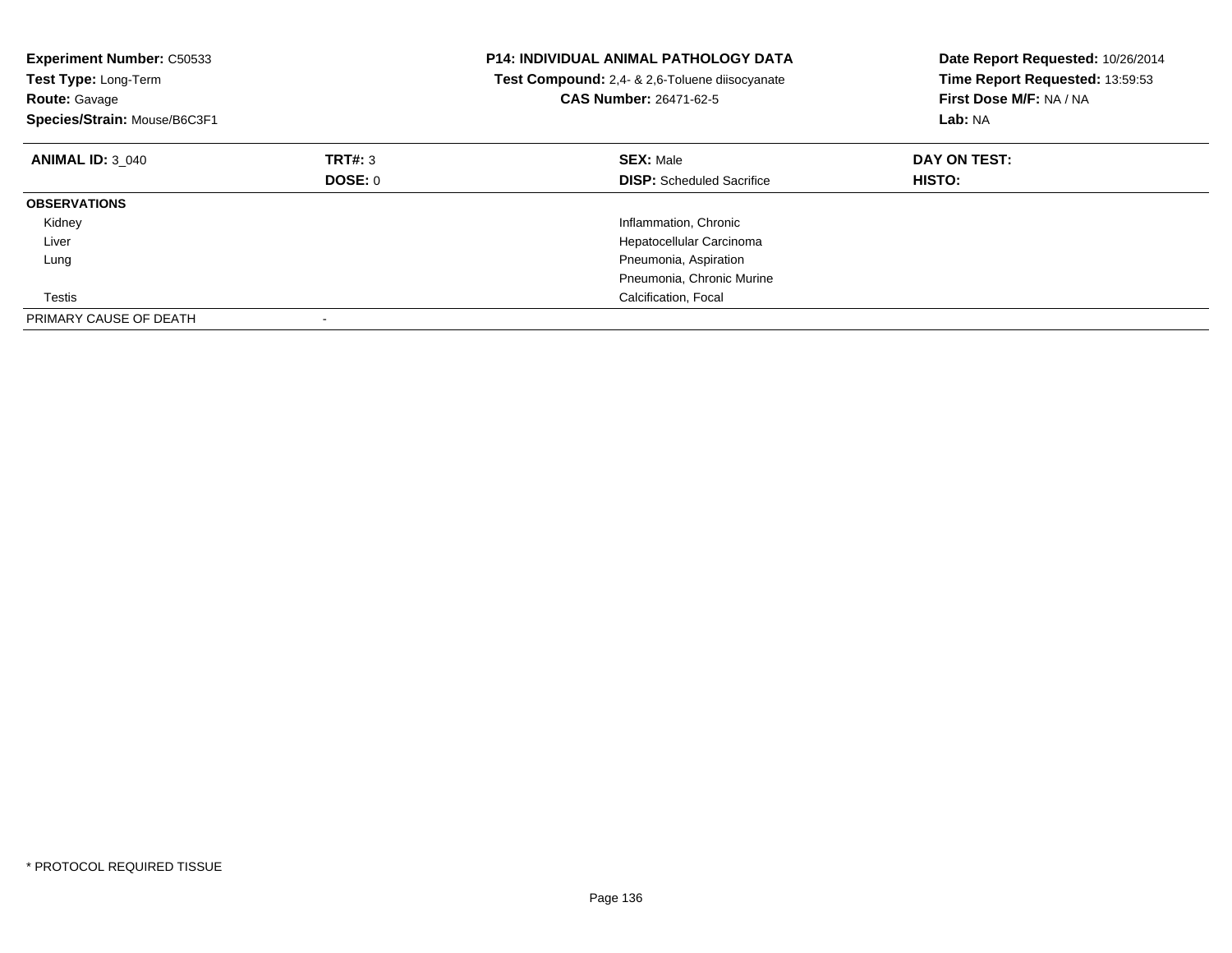| <b>Experiment Number: C50533</b><br>Test Type: Long-Term<br><b>Route: Gavage</b><br>Species/Strain: Mouse/B6C3F1 |                | <b>P14: INDIVIDUAL ANIMAL PATHOLOGY DATA</b><br>Test Compound: 2,4- & 2,6-Toluene diisocyanate<br>CAS Number: 26471-62-5 | Date Report Requested: 10/26/2014<br>Time Report Requested: 13:59:53<br>First Dose M/F: NA / NA<br>Lab: NA |
|------------------------------------------------------------------------------------------------------------------|----------------|--------------------------------------------------------------------------------------------------------------------------|------------------------------------------------------------------------------------------------------------|
| <b>ANIMAL ID: 3 042</b>                                                                                          | TRT#: 3        | <b>SEX: Male</b>                                                                                                         | DAY ON TEST:                                                                                               |
|                                                                                                                  | <b>DOSE: 0</b> | <b>DISP:</b> Scheduled Sacrifice                                                                                         | <b>HISTO:</b>                                                                                              |
| <b>OBSERVATIONS</b>                                                                                              |                |                                                                                                                          |                                                                                                            |
| Brain                                                                                                            |                | Calcification, Focal                                                                                                     |                                                                                                            |
| Kidney                                                                                                           |                | Inflammation, Chronic                                                                                                    |                                                                                                            |
| Liver                                                                                                            |                | Hepatocellular Carcinoma                                                                                                 |                                                                                                            |
| Lung                                                                                                             |                | Pneumonia, Aspiration                                                                                                    |                                                                                                            |
|                                                                                                                  |                | Pneumonia, Chronic Murine                                                                                                |                                                                                                            |
| Pancreas                                                                                                         | <b>Islets</b>  | Hyperplasia, Nos                                                                                                         |                                                                                                            |
| PRIMARY CAUSE OF DEATH                                                                                           |                |                                                                                                                          |                                                                                                            |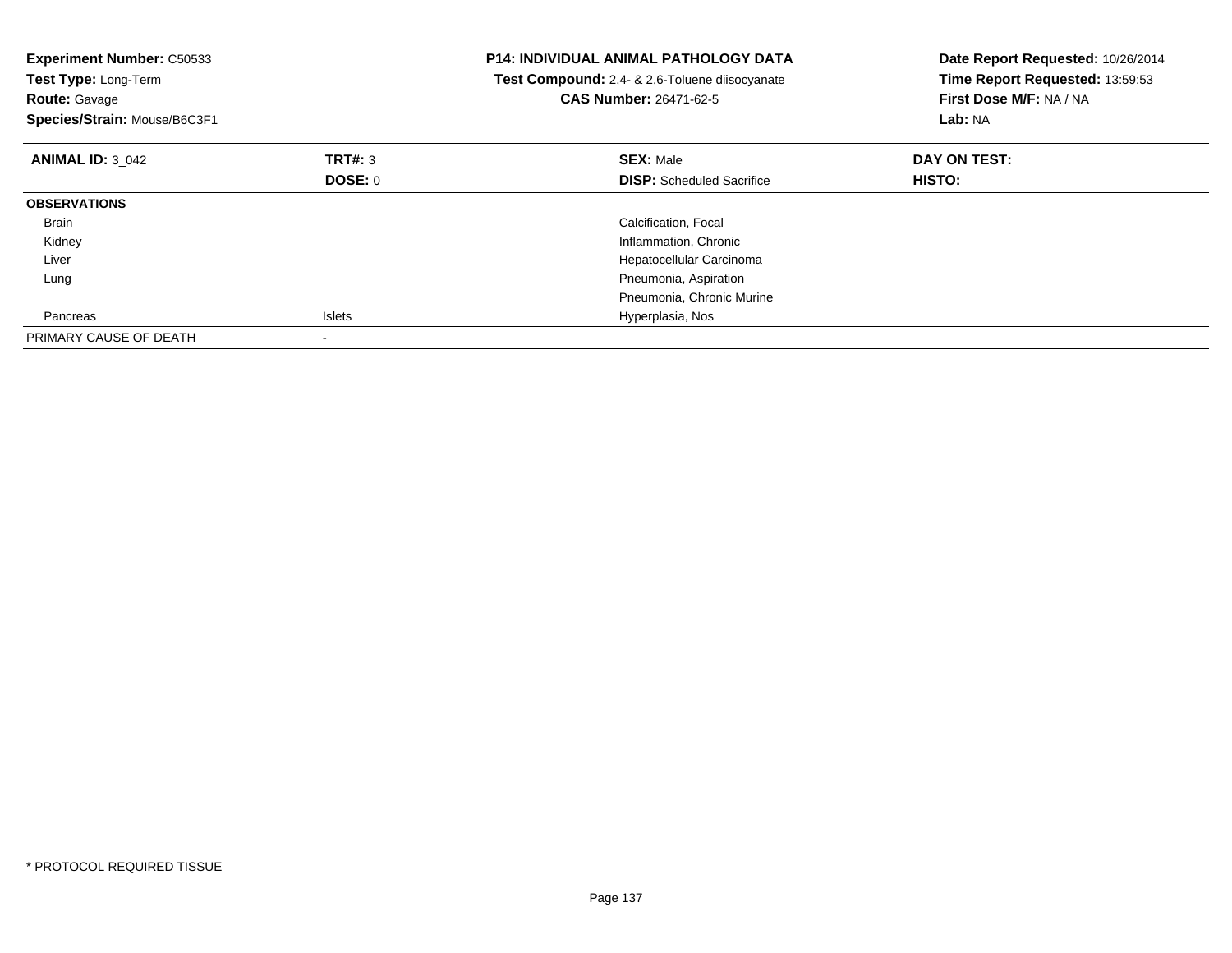| <b>Experiment Number: C50533</b><br>Test Type: Long-Term<br><b>Route: Gavage</b><br>Species/Strain: Mouse/B6C3F1 |                    | <b>P14: INDIVIDUAL ANIMAL PATHOLOGY DATA</b><br>Test Compound: 2,4- & 2,6-Toluene diisocyanate<br><b>CAS Number: 26471-62-5</b> | Date Report Requested: 10/26/2014<br>Time Report Requested: 13:59:53<br>First Dose M/F: NA / NA<br>Lab: NA |
|------------------------------------------------------------------------------------------------------------------|--------------------|---------------------------------------------------------------------------------------------------------------------------------|------------------------------------------------------------------------------------------------------------|
| <b>ANIMAL ID: 3 043</b>                                                                                          | TRT#: 3<br>DOSE: 0 | <b>SEX: Male</b><br><b>DISP:</b> Scheduled Sacrifice                                                                            | DAY ON TEST:<br>HISTO:                                                                                     |
| <b>OBSERVATIONS</b>                                                                                              |                    |                                                                                                                                 |                                                                                                            |
| Lung                                                                                                             |                    | Pneumonia, Aspiration                                                                                                           |                                                                                                            |
|                                                                                                                  |                    | Pneumonia, Chronic Murine                                                                                                       |                                                                                                            |
| PRIMARY CAUSE OF DEATH                                                                                           |                    |                                                                                                                                 |                                                                                                            |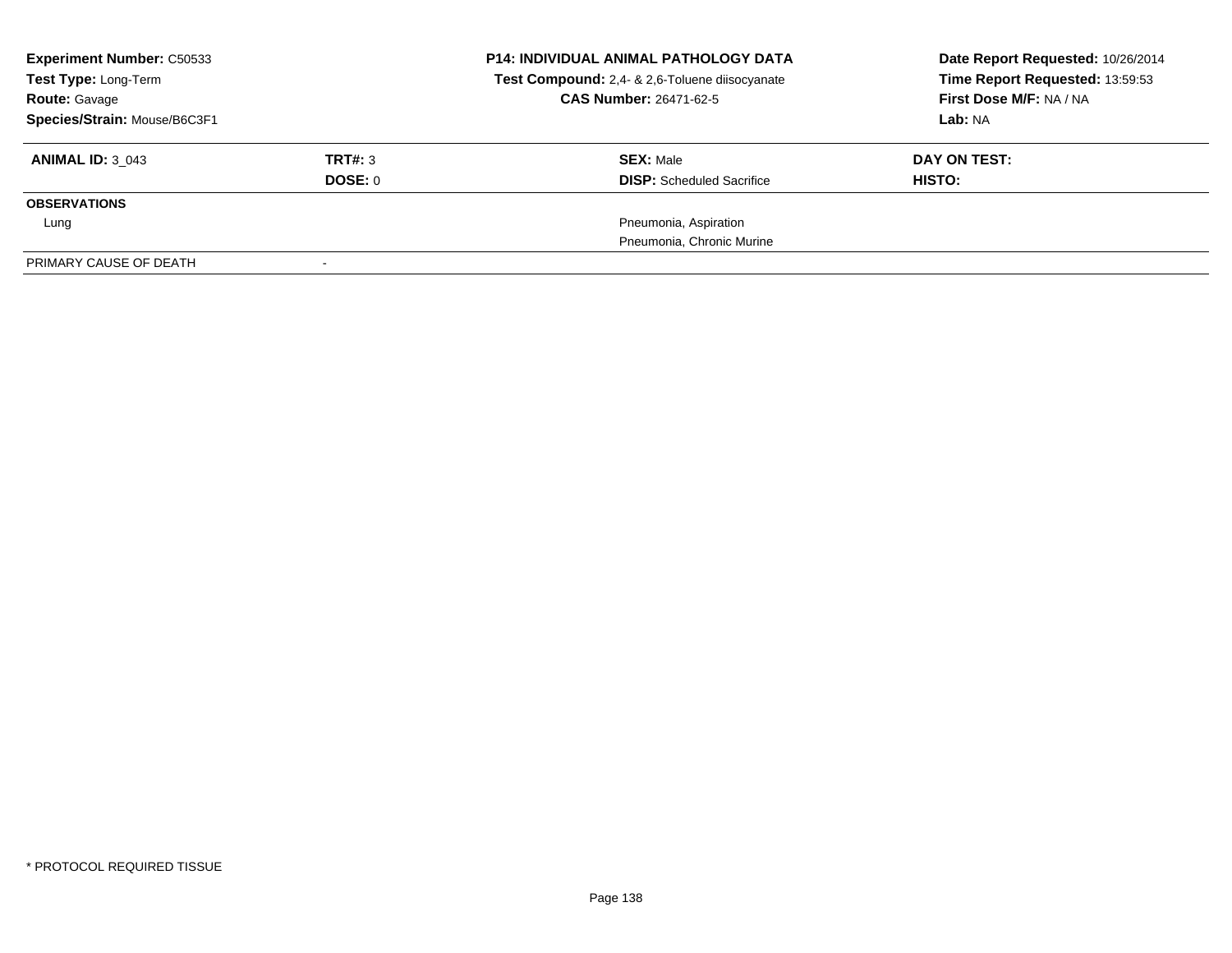| <b>Experiment Number: C50533</b><br>Test Type: Long-Term |         | <b>P14: INDIVIDUAL ANIMAL PATHOLOGY DATA</b><br>Test Compound: 2,4- & 2,6-Toluene diisocyanate | Date Report Requested: 10/26/2014<br>Time Report Requested: 13:59:53 |  |
|----------------------------------------------------------|---------|------------------------------------------------------------------------------------------------|----------------------------------------------------------------------|--|
| <b>Route: Gavage</b>                                     |         | CAS Number: 26471-62-5                                                                         | First Dose M/F: NA / NA                                              |  |
| Species/Strain: Mouse/B6C3F1                             |         |                                                                                                | <b>Lab: NA</b>                                                       |  |
| <b>ANIMAL ID: 3 044</b>                                  | TRT#: 3 | <b>SEX: Male</b>                                                                               | DAY ON TEST:                                                         |  |
|                                                          | DOSE: 0 | <b>DISP:</b> Moribund Sacrifice                                                                | <b>HISTO:</b>                                                        |  |
| <b>OBSERVATIONS</b>                                      |         |                                                                                                |                                                                      |  |
| Skin                                                     |         | Fibrosarcoma                                                                                   |                                                                      |  |
| PRIMARY CAUSE OF DEATH                                   | $\sim$  |                                                                                                |                                                                      |  |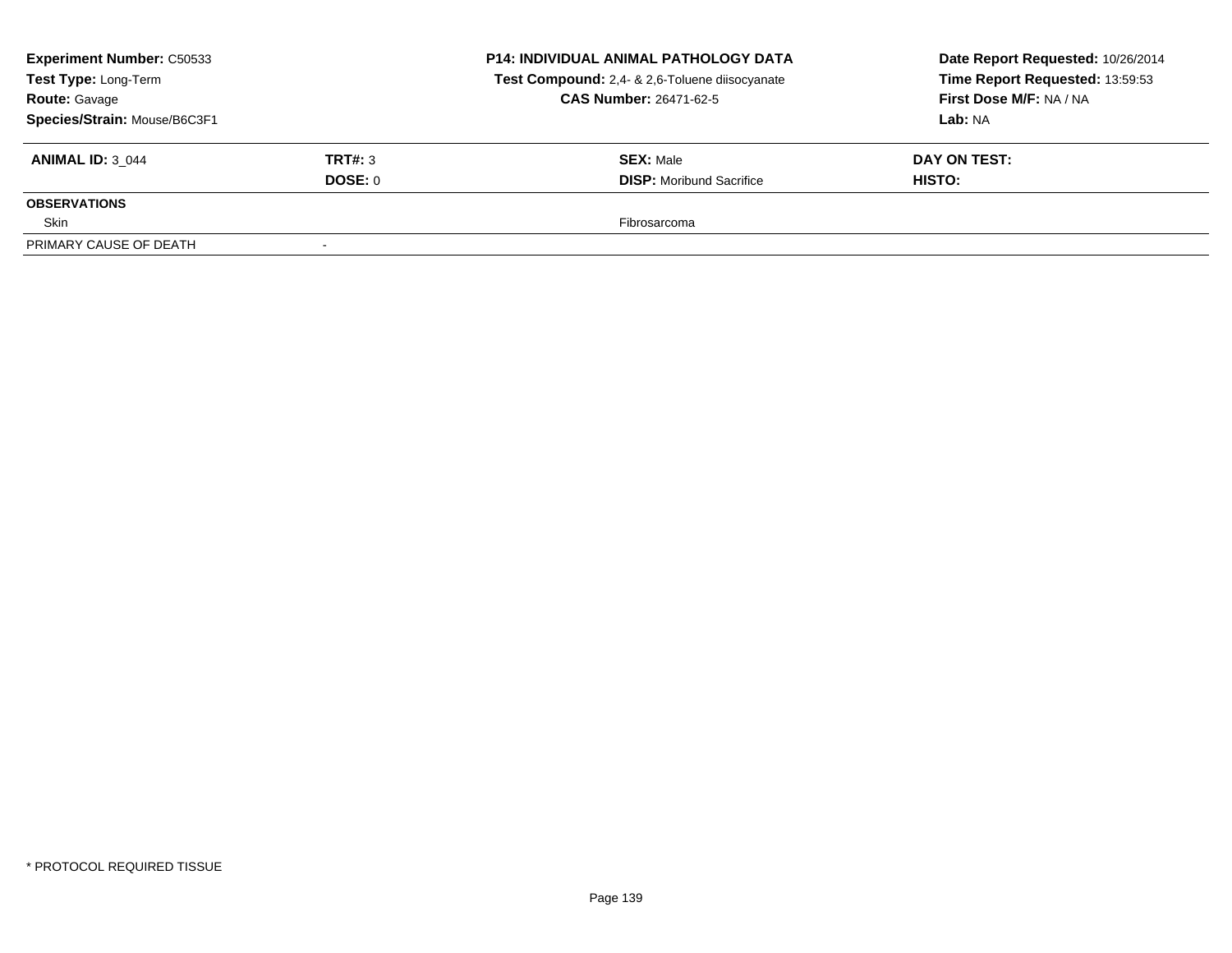| <b>Experiment Number: C50533</b><br>Test Type: Long-Term<br><b>Route: Gavage</b><br>Species/Strain: Mouse/B6C3F1 |         | <b>P14: INDIVIDUAL ANIMAL PATHOLOGY DATA</b><br>Test Compound: 2,4- & 2,6-Toluene diisocyanate<br>CAS Number: 26471-62-5 | Date Report Requested: 10/26/2014<br>Time Report Requested: 13:59:53<br>First Dose M/F: NA / NA<br>Lab: NA |
|------------------------------------------------------------------------------------------------------------------|---------|--------------------------------------------------------------------------------------------------------------------------|------------------------------------------------------------------------------------------------------------|
| <b>ANIMAL ID: 3 045</b>                                                                                          | TRT#: 3 | <b>SEX: Male</b>                                                                                                         | DAY ON TEST:                                                                                               |
|                                                                                                                  | DOSE: 0 | <b>DISP:</b> Scheduled Sacrifice                                                                                         | <b>HISTO:</b>                                                                                              |
| <b>OBSERVATIONS</b>                                                                                              |         |                                                                                                                          |                                                                                                            |
| Brain                                                                                                            |         | Calcification, Focal                                                                                                     |                                                                                                            |
| Lung                                                                                                             |         | Alveolar/Bronchiolar Adenoma                                                                                             |                                                                                                            |
|                                                                                                                  |         | Pneumonia, Aspiration                                                                                                    |                                                                                                            |
|                                                                                                                  |         | Pneumonia, Chronic Murine                                                                                                |                                                                                                            |
| Testis                                                                                                           |         | Calcification, Focal                                                                                                     |                                                                                                            |
| PRIMARY CAUSE OF DEATH                                                                                           |         |                                                                                                                          |                                                                                                            |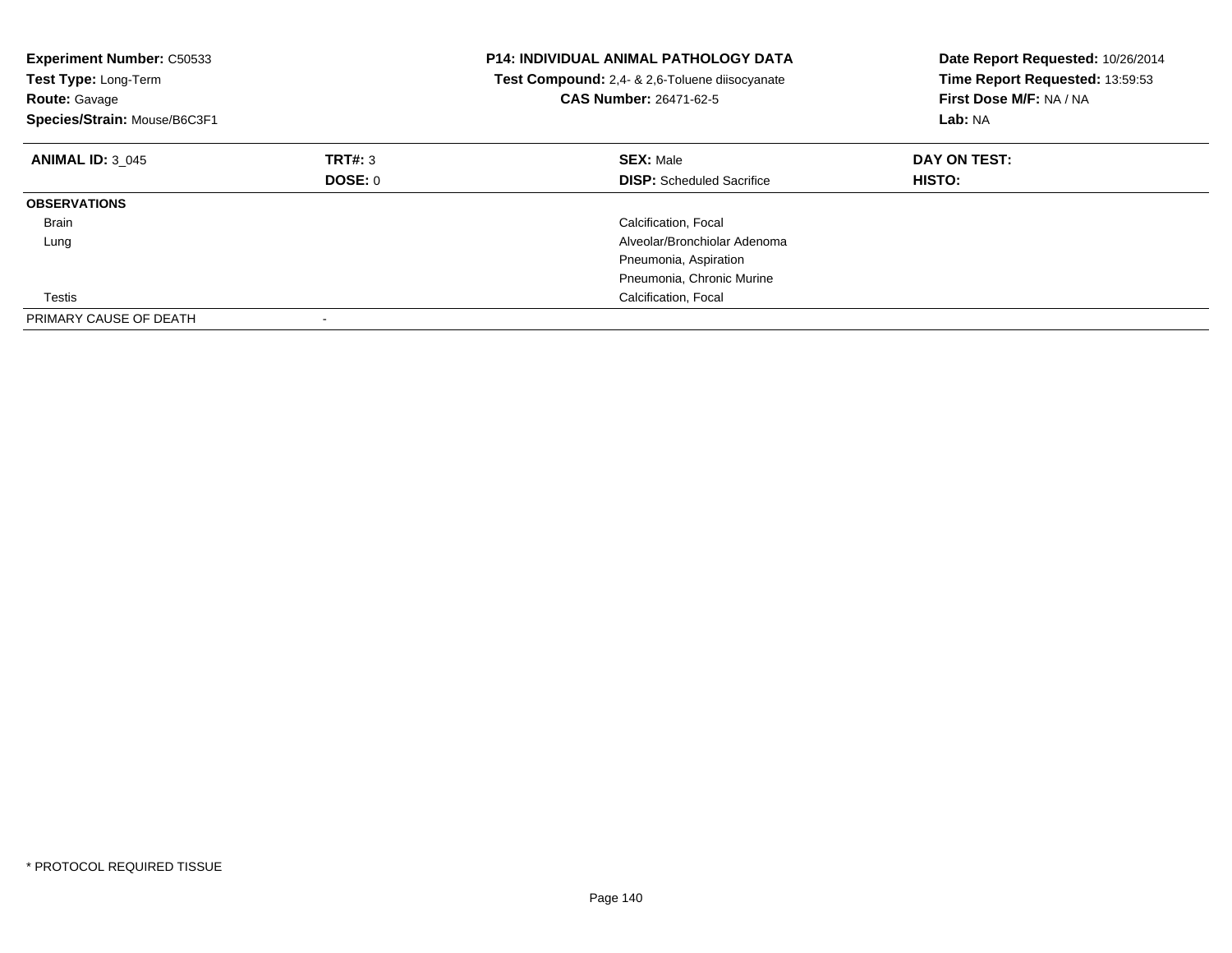| <b>Experiment Number: C50533</b><br>Test Type: Long-Term<br><b>Route: Gavage</b><br>Species/Strain: Mouse/B6C3F1 |         | <b>P14: INDIVIDUAL ANIMAL PATHOLOGY DATA</b><br>Test Compound: 2,4- & 2,6-Toluene diisocyanate<br>CAS Number: 26471-62-5 | Date Report Requested: 10/26/2014<br>Time Report Requested: 13:59:53<br>First Dose M/F: NA / NA<br>Lab: NA |
|------------------------------------------------------------------------------------------------------------------|---------|--------------------------------------------------------------------------------------------------------------------------|------------------------------------------------------------------------------------------------------------|
| <b>ANIMAL ID: 3 046</b>                                                                                          | TRT#: 3 | <b>SEX: Male</b>                                                                                                         | DAY ON TEST:                                                                                               |
|                                                                                                                  | DOSE: 0 | <b>DISP:</b> Scheduled Sacrifice                                                                                         | <b>HISTO:</b>                                                                                              |
| <b>OBSERVATIONS</b>                                                                                              |         |                                                                                                                          |                                                                                                            |
| Brain                                                                                                            |         | Calcification, Nos                                                                                                       |                                                                                                            |
| Lung                                                                                                             |         | Alveolar/Bronchiolar Adenoma                                                                                             |                                                                                                            |
|                                                                                                                  |         | Pneumonia, Aspiration                                                                                                    |                                                                                                            |
|                                                                                                                  |         | Pneumonia, Chronic Murine                                                                                                |                                                                                                            |
| Skin                                                                                                             |         | Fibrosis                                                                                                                 |                                                                                                            |
| PRIMARY CAUSE OF DEATH                                                                                           |         |                                                                                                                          |                                                                                                            |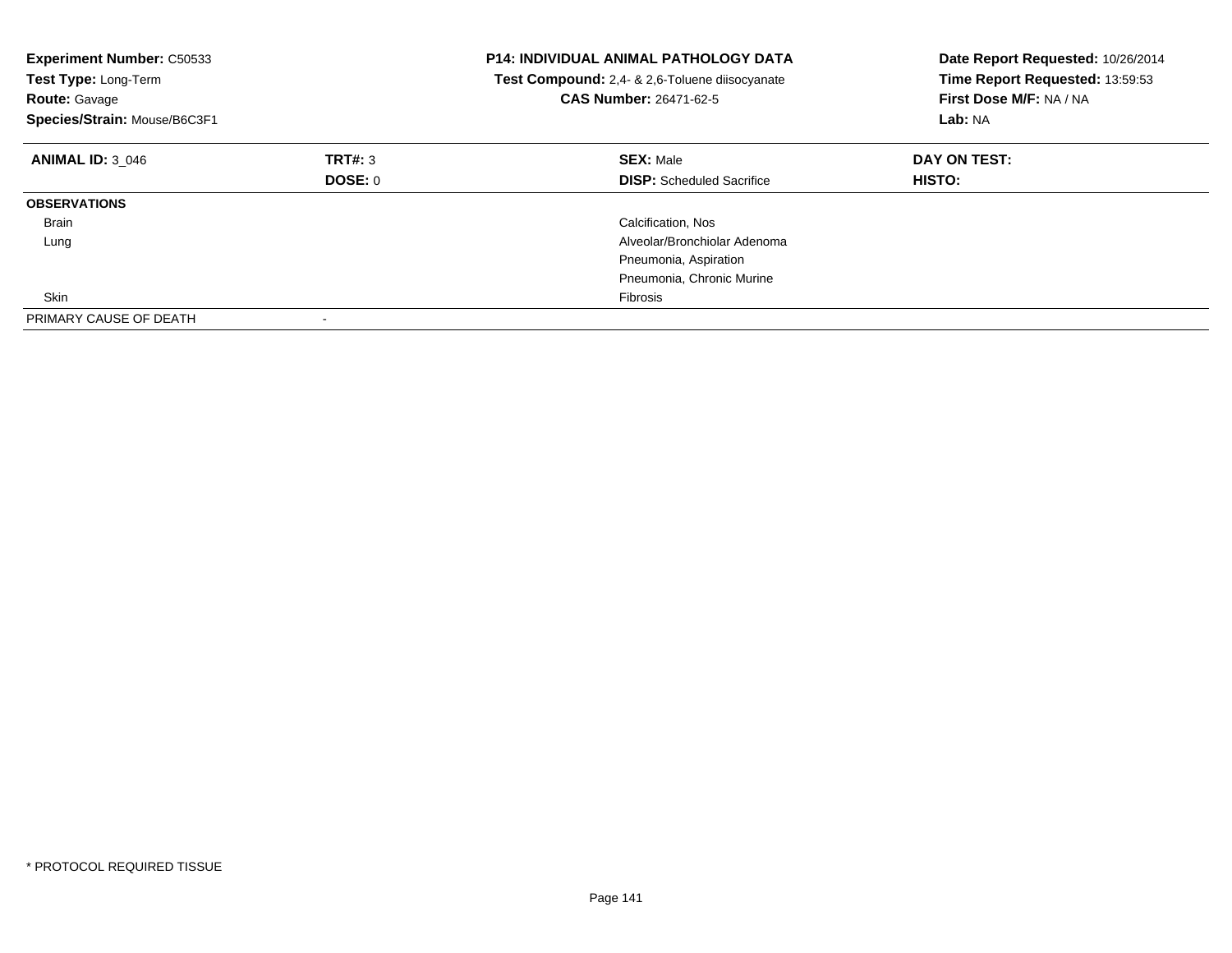| <b>Experiment Number: C50533</b><br>Test Type: Long-Term<br><b>Route: Gavage</b><br>Species/Strain: Mouse/B6C3F1 |         | <b>P14: INDIVIDUAL ANIMAL PATHOLOGY DATA</b><br>Test Compound: 2,4- & 2,6-Toluene diisocyanate<br><b>CAS Number: 26471-62-5</b> | Date Report Requested: 10/26/2014<br>Time Report Requested: 13:59:53<br>First Dose M/F: NA / NA<br>Lab: NA |
|------------------------------------------------------------------------------------------------------------------|---------|---------------------------------------------------------------------------------------------------------------------------------|------------------------------------------------------------------------------------------------------------|
| <b>ANIMAL ID: 3 047</b>                                                                                          | TRT#: 3 | <b>SEX: Male</b>                                                                                                                | DAY ON TEST:                                                                                               |
|                                                                                                                  | DOSE: 0 | <b>DISP:</b> Scheduled Sacrifice                                                                                                | HISTO:                                                                                                     |
| <b>OBSERVATIONS</b>                                                                                              |         |                                                                                                                                 |                                                                                                            |
| Brain                                                                                                            |         | Calcification, Focal                                                                                                            |                                                                                                            |
| Lung                                                                                                             |         | Pneumonia, Chronic Murine                                                                                                       |                                                                                                            |
| Preputial gland                                                                                                  |         | Abscess, Nos                                                                                                                    |                                                                                                            |
| PRIMARY CAUSE OF DEATH                                                                                           |         |                                                                                                                                 |                                                                                                            |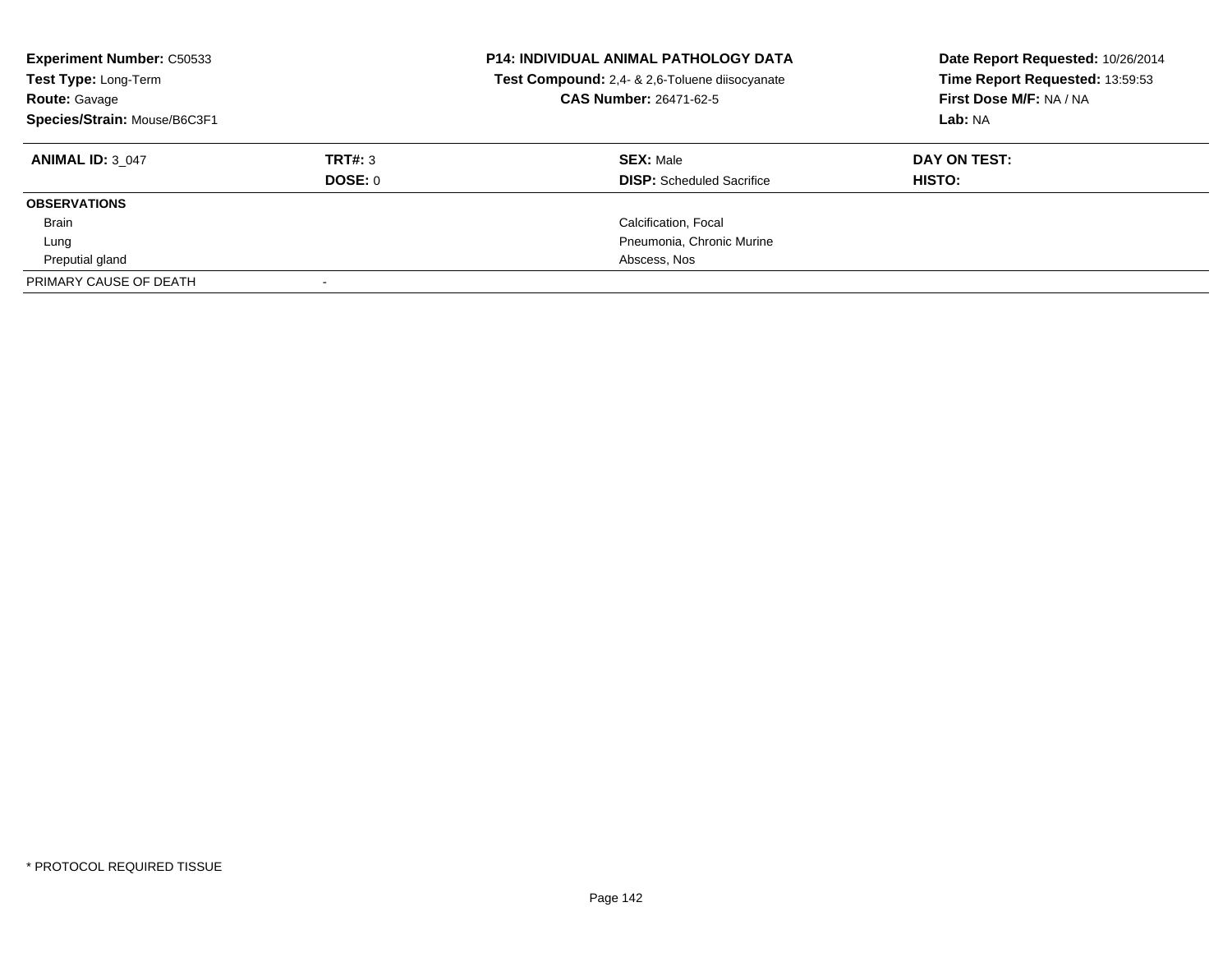| <b>Experiment Number: C50533</b><br>Test Type: Long-Term<br><b>Route: Gavage</b><br>Species/Strain: Mouse/B6C3F1 |                    | <b>P14: INDIVIDUAL ANIMAL PATHOLOGY DATA</b><br>Test Compound: 2,4- & 2,6-Toluene diisocyanate<br>CAS Number: 26471-62-5 | Date Report Requested: 10/26/2014<br>Time Report Requested: 13:59:53<br>First Dose M/F: NA / NA<br>Lab: NA |
|------------------------------------------------------------------------------------------------------------------|--------------------|--------------------------------------------------------------------------------------------------------------------------|------------------------------------------------------------------------------------------------------------|
| <b>ANIMAL ID: 3 048</b>                                                                                          | TRT#: 3<br>DOSE: 0 | <b>SEX: Male</b><br><b>DISP:</b> Scheduled Sacrifice                                                                     | DAY ON TEST:<br>HISTO:                                                                                     |
| <b>OBSERVATIONS</b>                                                                                              |                    |                                                                                                                          |                                                                                                            |
| Brain                                                                                                            |                    | Calcification, Focal                                                                                                     |                                                                                                            |
| Lung                                                                                                             |                    | Pneumonia, Aspiration                                                                                                    |                                                                                                            |
|                                                                                                                  |                    | Pneumonia, Chronic Murine                                                                                                |                                                                                                            |
| Skin                                                                                                             |                    | Fibrosis                                                                                                                 |                                                                                                            |
| PRIMARY CAUSE OF DEATH                                                                                           |                    |                                                                                                                          |                                                                                                            |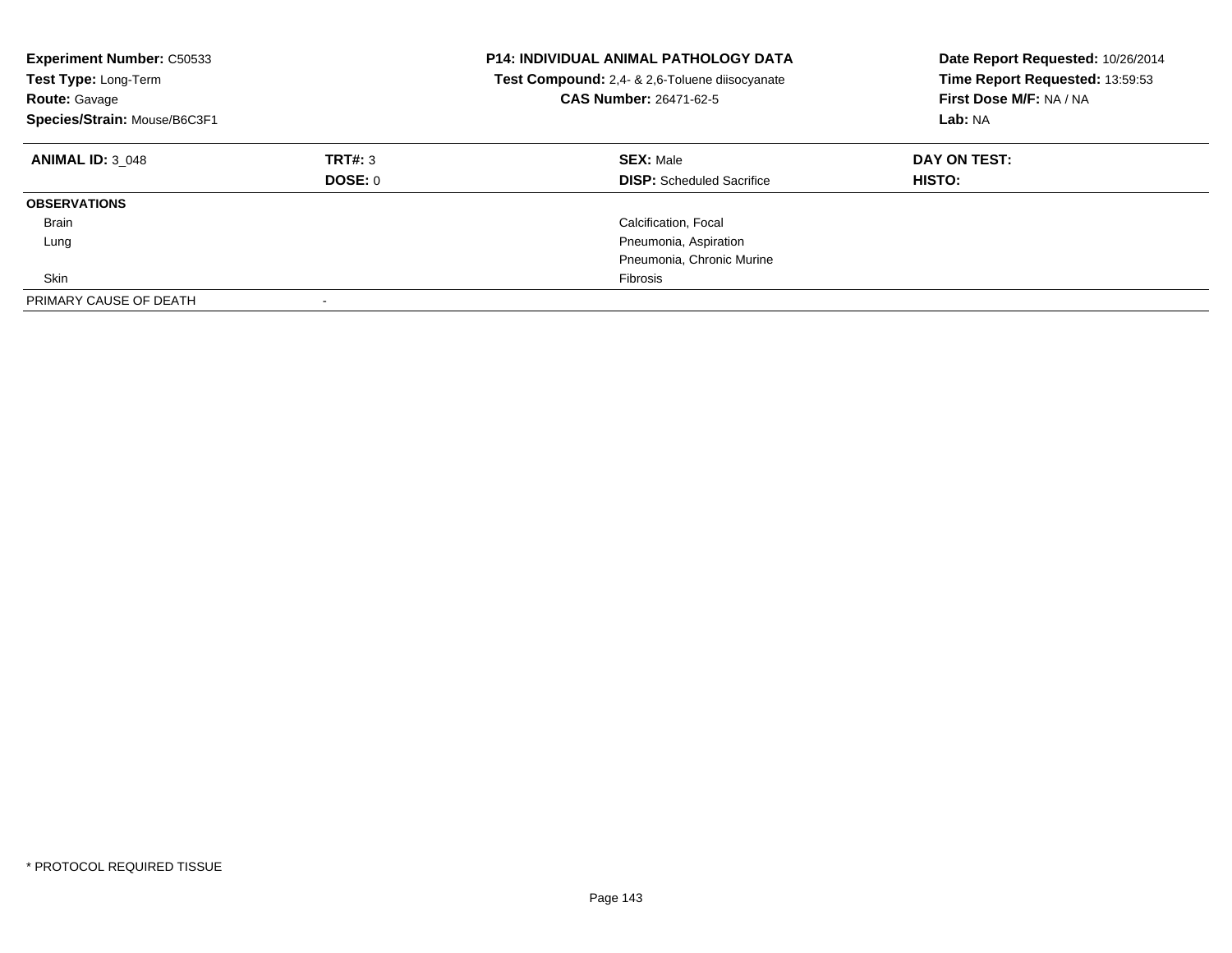| <b>Experiment Number: C50533</b><br>Test Type: Long-Term<br><b>Route: Gavage</b><br>Species/Strain: Mouse/B6C3F1 |         | <b>P14: INDIVIDUAL ANIMAL PATHOLOGY DATA</b><br>Test Compound: 2,4- & 2,6-Toluene diisocyanate<br>CAS Number: 26471-62-5 | Date Report Requested: 10/26/2014<br>Time Report Requested: 13:59:53<br>First Dose M/F: NA / NA<br>Lab: NA |
|------------------------------------------------------------------------------------------------------------------|---------|--------------------------------------------------------------------------------------------------------------------------|------------------------------------------------------------------------------------------------------------|
| <b>ANIMAL ID: 3 049</b>                                                                                          | TRT#: 3 | <b>SEX: Male</b>                                                                                                         | DAY ON TEST:                                                                                               |
|                                                                                                                  | DOSE: 0 | <b>DISP:</b> Scheduled Sacrifice                                                                                         | <b>HISTO:</b>                                                                                              |
| <b>OBSERVATIONS</b>                                                                                              |         |                                                                                                                          |                                                                                                            |
| <b>Brain</b>                                                                                                     |         | Calcification, Focal                                                                                                     |                                                                                                            |
| Liver                                                                                                            |         | Hepatocellular Adenoma                                                                                                   |                                                                                                            |
|                                                                                                                  |         | Hepatocellular Carcinoma                                                                                                 |                                                                                                            |
| Skin                                                                                                             |         | Atrophy, Focal                                                                                                           |                                                                                                            |
|                                                                                                                  |         | Inflammation, Focal                                                                                                      |                                                                                                            |
| Testis                                                                                                           |         | Calcification, Focal                                                                                                     |                                                                                                            |
| PRIMARY CAUSE OF DEATH                                                                                           |         |                                                                                                                          |                                                                                                            |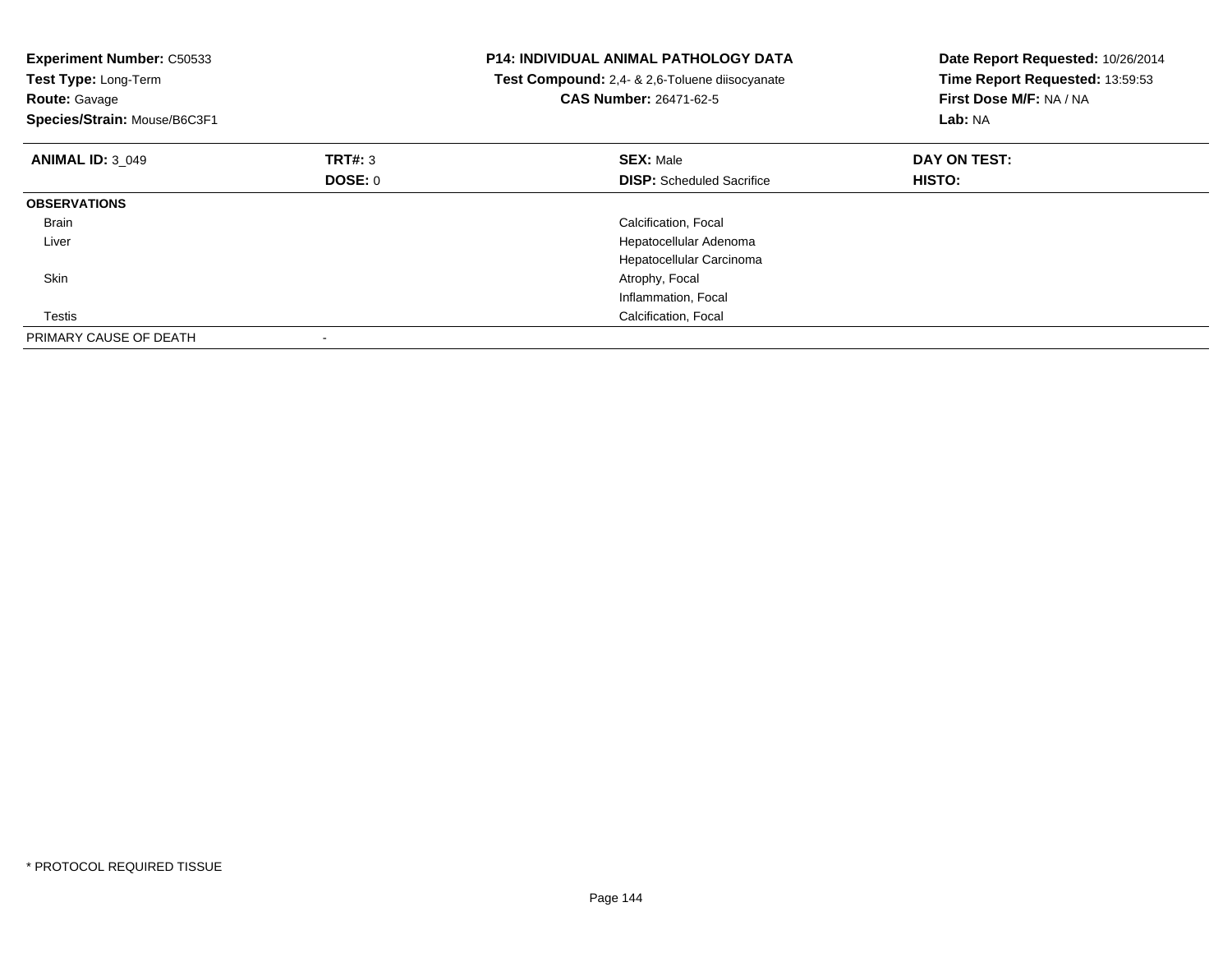| <b>Experiment Number: C50533</b><br>Test Type: Long-Term<br><b>Route: Gavage</b><br>Species/Strain: Mouse/B6C3F1 |                    | <b>P14: INDIVIDUAL ANIMAL PATHOLOGY DATA</b><br>Test Compound: 2,4- & 2,6-Toluene diisocyanate<br><b>CAS Number: 26471-62-5</b> | Date Report Requested: 10/26/2014<br>Time Report Requested: 13:59:53<br>First Dose M/F: NA / NA<br>Lab: NA |
|------------------------------------------------------------------------------------------------------------------|--------------------|---------------------------------------------------------------------------------------------------------------------------------|------------------------------------------------------------------------------------------------------------|
| <b>ANIMAL ID: 3 050</b>                                                                                          | TRT#: 3<br>DOSE: 0 | <b>SEX: Male</b><br><b>DISP:</b> Scheduled Sacrifice                                                                            | DAY ON TEST:<br><b>HISTO:</b>                                                                              |
| <b>OBSERVATIONS</b>                                                                                              |                    |                                                                                                                                 |                                                                                                            |
| Bone                                                                                                             |                    | <b>Fibrous Osteodystrophy</b>                                                                                                   |                                                                                                            |
| <b>Brain</b>                                                                                                     |                    | Calcification, Focal                                                                                                            |                                                                                                            |
| Lung                                                                                                             |                    | Pneumonia, Chronic Murine                                                                                                       |                                                                                                            |
| Testis                                                                                                           |                    | Calcification, Focal                                                                                                            |                                                                                                            |
| PRIMARY CAUSE OF DEATH                                                                                           |                    |                                                                                                                                 |                                                                                                            |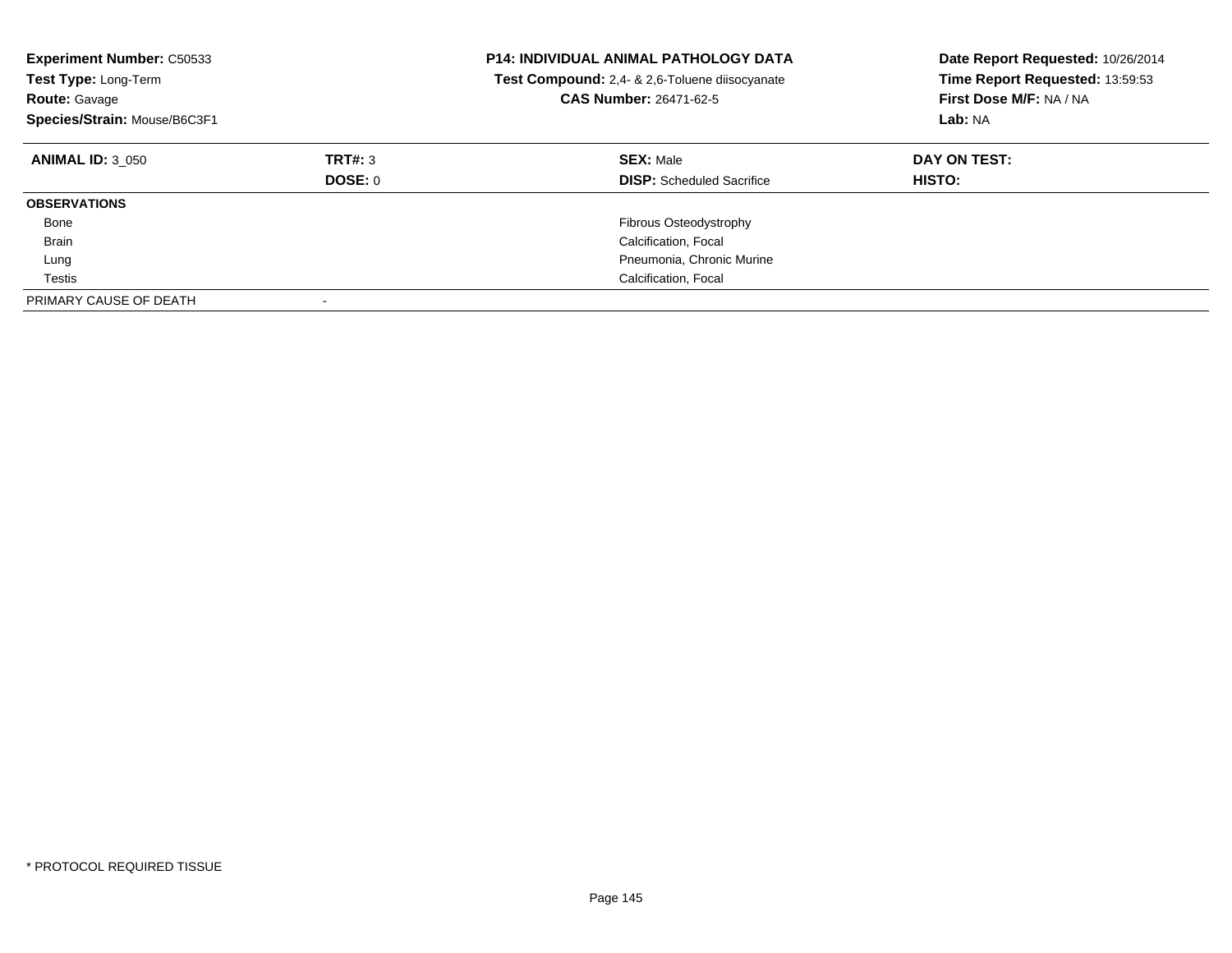| <b>Experiment Number: C50533</b><br>Test Type: Long-Term<br><b>Route: Gavage</b><br>Species/Strain: Mouse/B6C3F1 |                           | <b>P14: INDIVIDUAL ANIMAL PATHOLOGY DATA</b><br>Test Compound: 2,4- & 2,6-Toluene diisocyanate<br><b>CAS Number: 26471-62-5</b> | Date Report Requested: 10/26/2014<br>Time Report Requested: 13:59:53<br>First Dose M/F: NA / NA<br>Lab: NA |
|------------------------------------------------------------------------------------------------------------------|---------------------------|---------------------------------------------------------------------------------------------------------------------------------|------------------------------------------------------------------------------------------------------------|
| <b>ANIMAL ID: 4 001</b>                                                                                          | <b>TRT#: 4</b><br>DOSE: 0 | <b>SEX: Male</b><br><b>DISP:</b> Scheduled Sacrifice                                                                            | DAY ON TEST:<br>HISTO:                                                                                     |
| <b>OBSERVATIONS</b>                                                                                              |                           |                                                                                                                                 |                                                                                                            |
| <b>Brain</b>                                                                                                     | Thalamus                  | Calculus, Unknown Gross Or Micro                                                                                                |                                                                                                            |
| Kidney                                                                                                           |                           | Lymphocytic Inflammatory Infiltrate                                                                                             |                                                                                                            |
| Salivary gland                                                                                                   |                           | Lymphocytic Inflammatory Infiltrate                                                                                             |                                                                                                            |
| PRIMARY CAUSE OF DEATH                                                                                           |                           |                                                                                                                                 |                                                                                                            |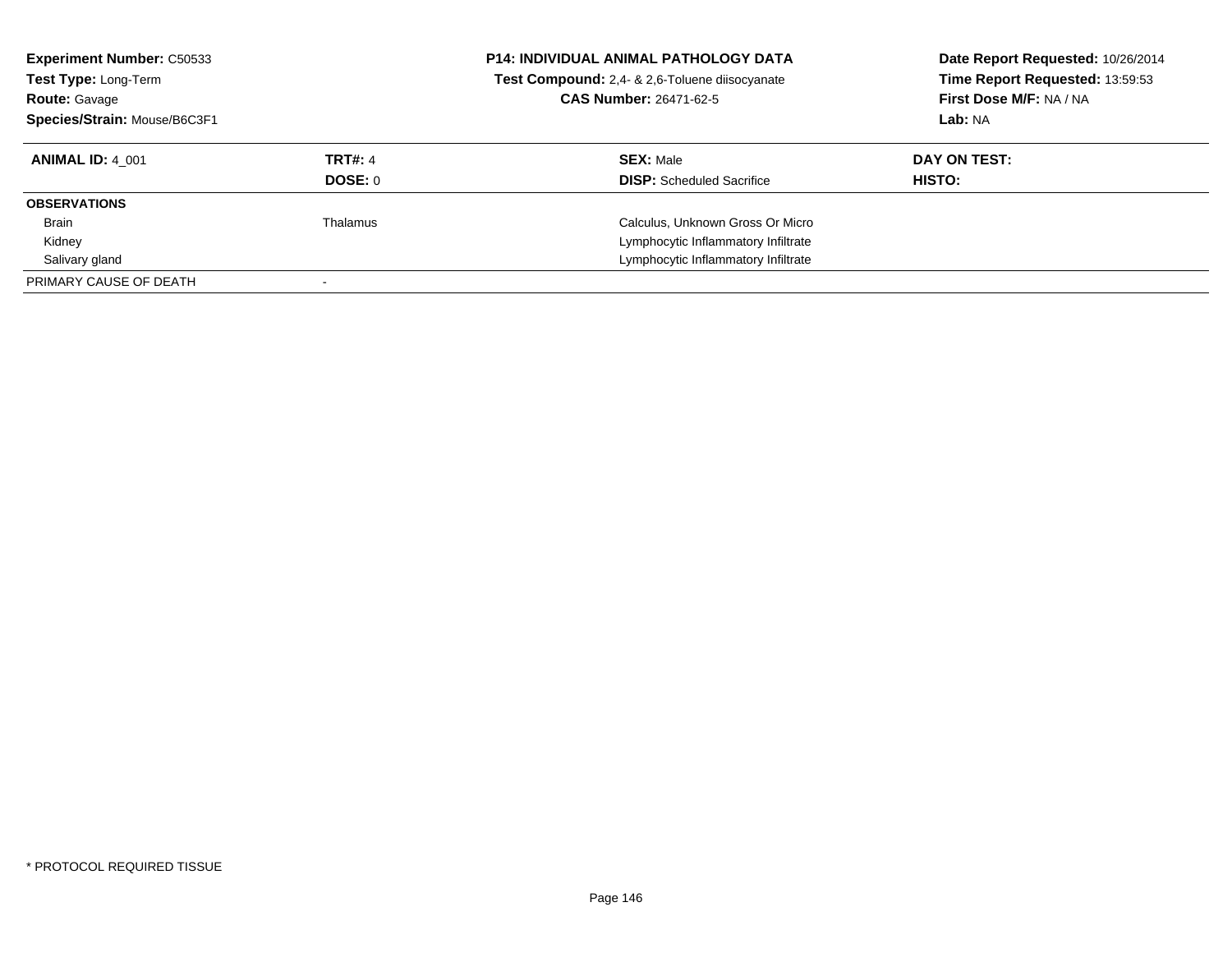| <b>Experiment Number: C50533</b><br>Test Type: Long-Term<br><b>Route: Gavage</b><br>Species/Strain: Mouse/B6C3F1 |                           | <b>P14: INDIVIDUAL ANIMAL PATHOLOGY DATA</b><br>Test Compound: 2,4- & 2,6-Toluene diisocyanate<br><b>CAS Number: 26471-62-5</b> | Date Report Requested: 10/26/2014<br>Time Report Requested: 13:59:53<br>First Dose M/F: NA / NA<br>Lab: NA |
|------------------------------------------------------------------------------------------------------------------|---------------------------|---------------------------------------------------------------------------------------------------------------------------------|------------------------------------------------------------------------------------------------------------|
| <b>ANIMAL ID: 4 002</b>                                                                                          | <b>TRT#: 4</b><br>DOSE: 0 | <b>SEX: Male</b><br><b>DISP:</b> Scheduled Sacrifice                                                                            | DAY ON TEST:<br>HISTO:                                                                                     |
| <b>OBSERVATIONS</b>                                                                                              |                           |                                                                                                                                 |                                                                                                            |
| Kidney                                                                                                           |                           | Lymphocytic Inflammatory Infiltrate                                                                                             |                                                                                                            |
| Lung                                                                                                             |                           | Hemorrhage                                                                                                                      |                                                                                                            |
|                                                                                                                  |                           | Inflammation, Chronic                                                                                                           |                                                                                                            |
| Salivary gland                                                                                                   |                           | Lymphocytic Inflammatory Infiltrate                                                                                             |                                                                                                            |
| PRIMARY CAUSE OF DEATH                                                                                           |                           |                                                                                                                                 |                                                                                                            |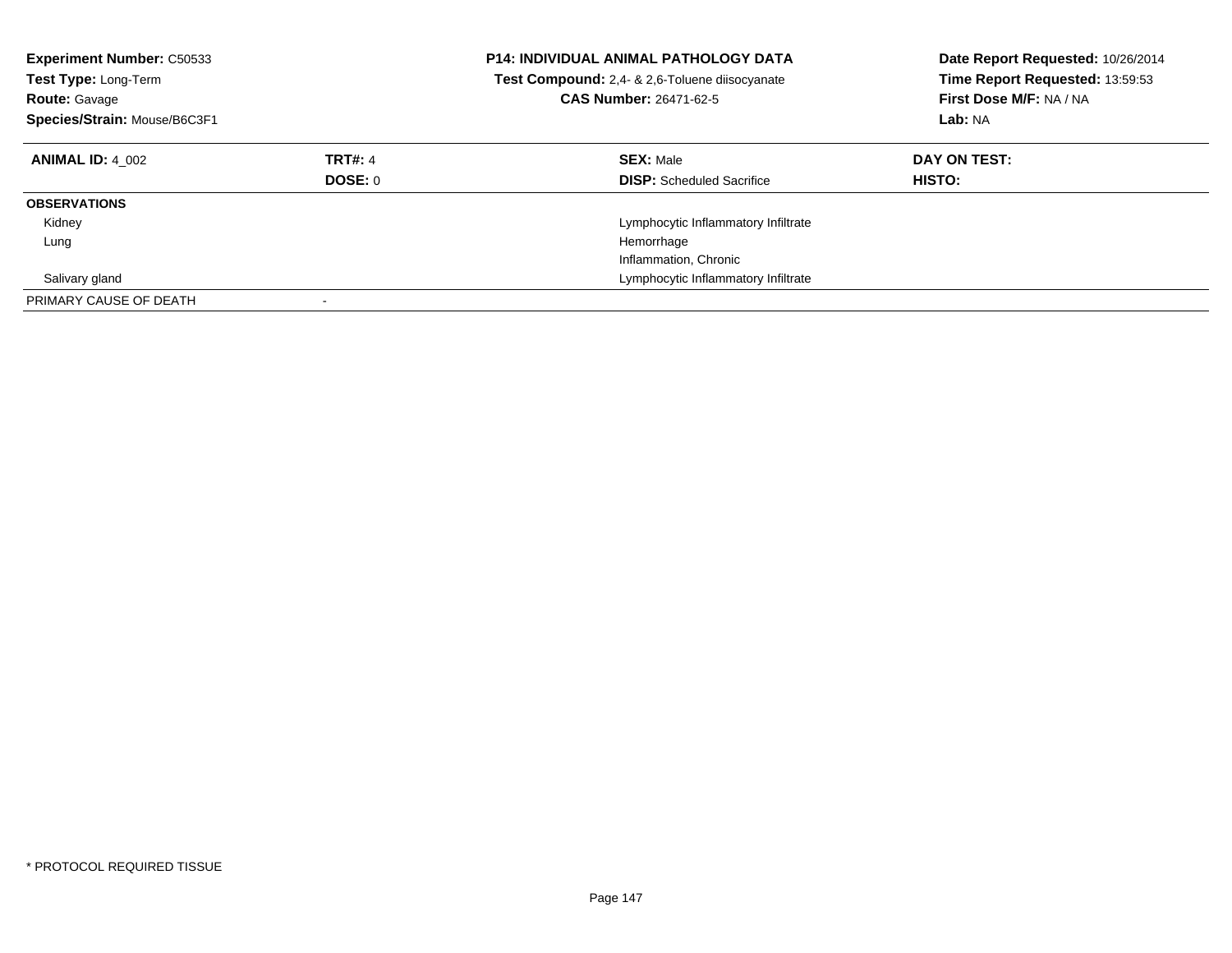| <b>Experiment Number: C50533</b><br><b>Test Type: Long-Term</b><br><b>Route: Gavage</b><br>Species/Strain: Mouse/B6C3F1 |                                  | <b>P14: INDIVIDUAL ANIMAL PATHOLOGY DATA</b><br>Test Compound: 2,4- & 2,6-Toluene diisocyanate<br><b>CAS Number: 26471-62-5</b> | Date Report Requested: 10/26/2014<br>Time Report Requested: 13:59:53<br>First Dose M/F: NA / NA<br>Lab: NA |
|-------------------------------------------------------------------------------------------------------------------------|----------------------------------|---------------------------------------------------------------------------------------------------------------------------------|------------------------------------------------------------------------------------------------------------|
| <b>ANIMAL ID: 4 003</b>                                                                                                 | <b>TRT#: 4</b><br><b>DOSE: 0</b> | <b>SEX: Male</b><br><b>DISP:</b> Scheduled Sacrifice                                                                            | DAY ON TEST:<br>HISTO:                                                                                     |
| <b>OBSERVATIONS</b>                                                                                                     |                                  |                                                                                                                                 |                                                                                                            |
| Adrenal gland                                                                                                           | Cortex Nos                       | <b>Focal Cellular Change</b>                                                                                                    |                                                                                                            |
| Bone                                                                                                                    | <b>Sternum</b>                   | Necrosis, Nos                                                                                                                   |                                                                                                            |
| Intestine Small                                                                                                         | Jejunum                          | Lymphoma, Nos-Malignant                                                                                                         |                                                                                                            |
| Kidney                                                                                                                  |                                  | Lymphocytic Inflammatory Infiltrate                                                                                             |                                                                                                            |
| PRIMARY CAUSE OF DEATH                                                                                                  |                                  |                                                                                                                                 |                                                                                                            |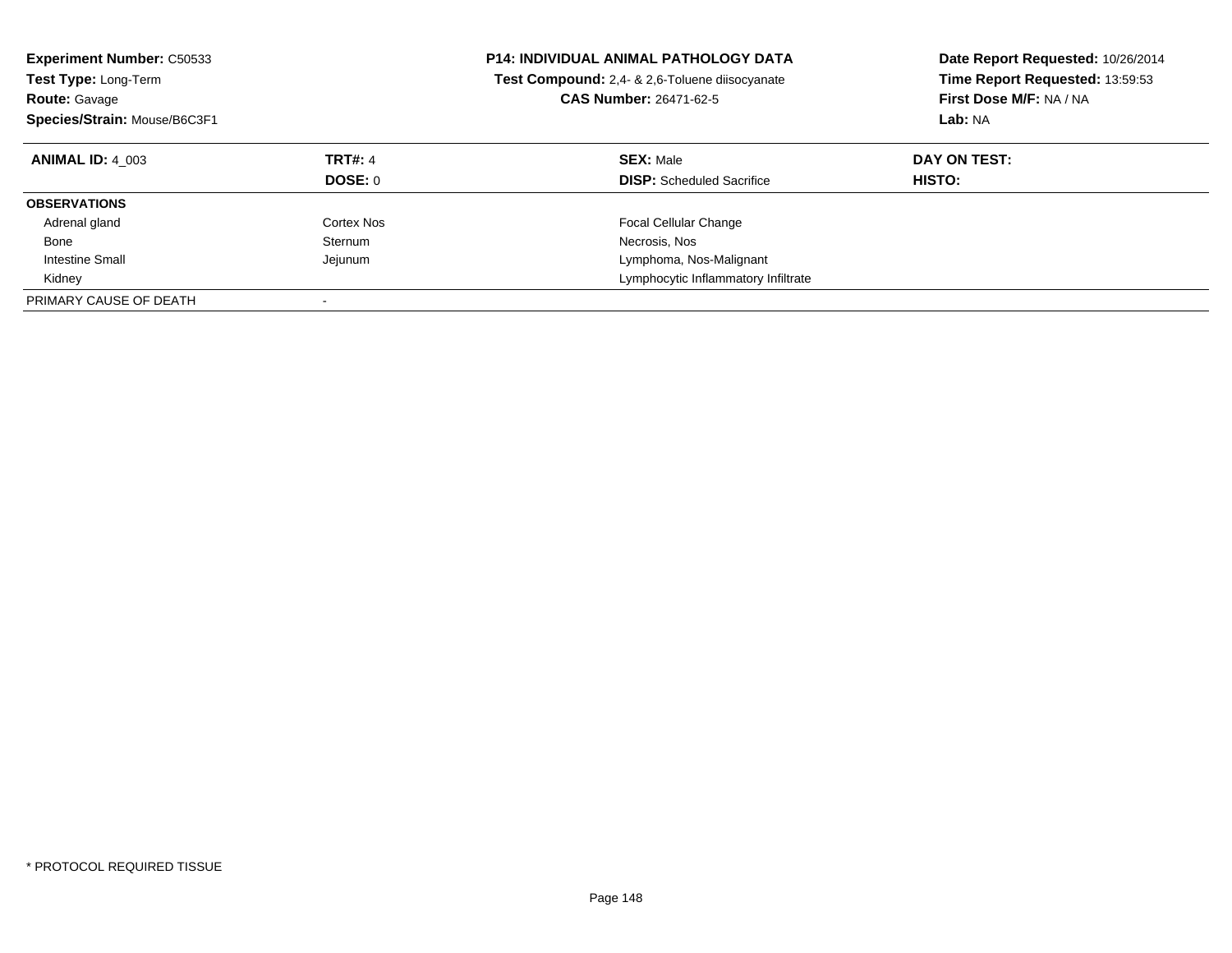**Experiment Number:** C50533**Test Type:** Long-Term**Route:** Gavage **Species/Strain:** Mouse/B6C3F1**P14: INDIVIDUAL ANIMAL PATHOLOGY DATA Test Compound:** 2,4- & 2,6-Toluene diisocyanate**CAS Number:** 26471-62-5**Date Report Requested:** 10/26/2014**Time Report Requested:** 13:59:53**First Dose M/F:** NA / NA**Lab:** NA**ANIMAL ID:** 4\_004**TRT#:** 4 **SEX:** Male **DAY ON TEST: DOSE:** 0**DISP:** Scheduled Sacrifice **HISTO: OBSERVATIONS** Adrenal gland Cortex Nos Focal Cellular Change Bonee Sternum Necrosis, Nos BrainCalculus, Unknown Gross Or Micro Meninges Pigmentation, Nos LungInflammation, Interstitial<br>Mesenteric Lymph Node **Alta Lymphoma, Nos-Maligna**  Lymph nodeMesenteric Lymph Node Lymphoma, Nos-Malignant<br>
Multiple Organs Nos Christian Lymphocytic Inflammatory I UnspecifiedLymphocytic Inflammatory Infiltrate PRIMARY CAUSE OF DEATH-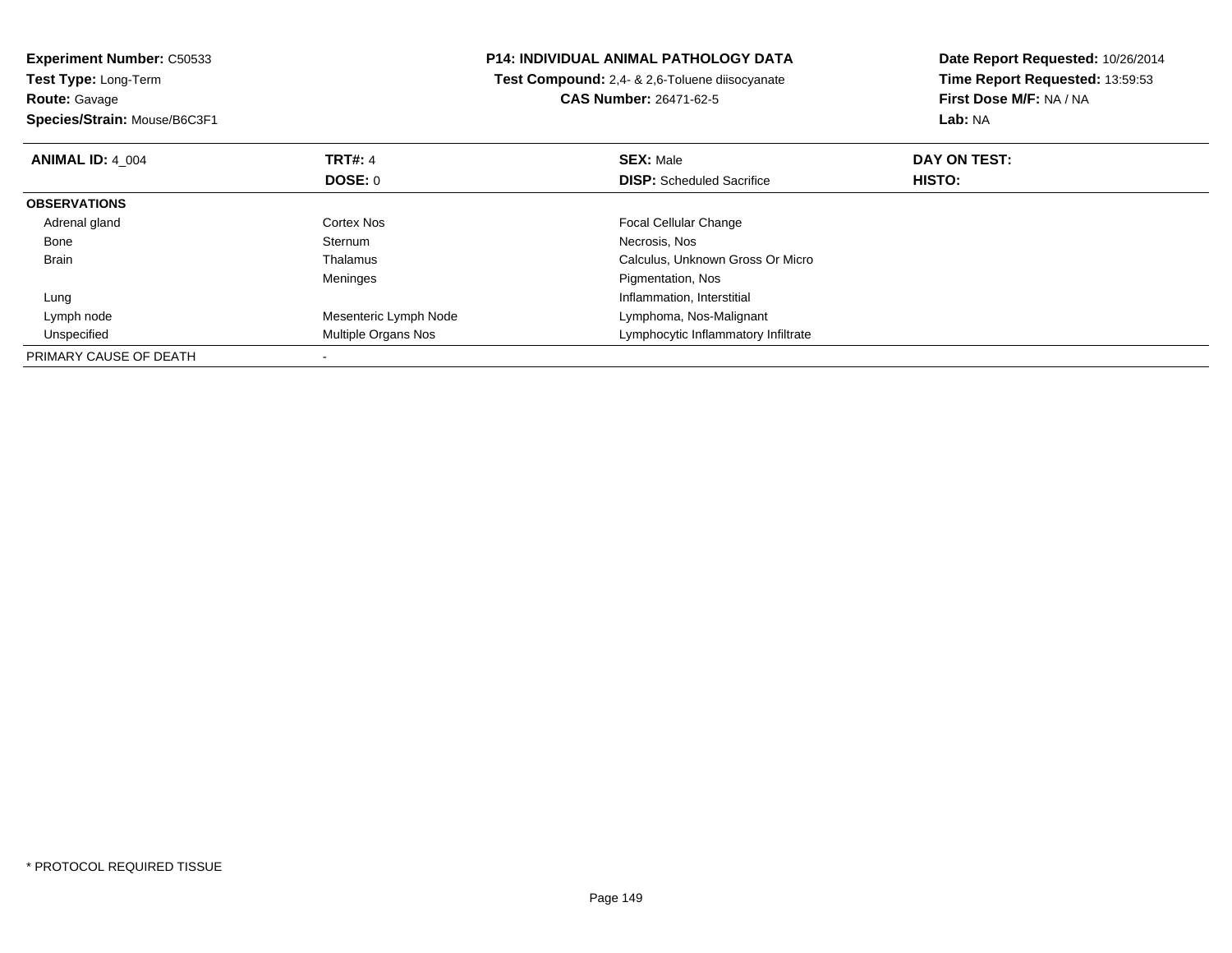| <b>Experiment Number: C50533</b><br><b>Test Type: Long-Term</b><br><b>Route: Gavage</b><br>Species/Strain: Mouse/B6C3F1 |                     | <b>P14: INDIVIDUAL ANIMAL PATHOLOGY DATA</b><br>Test Compound: 2,4- & 2,6-Toluene diisocyanate<br><b>CAS Number: 26471-62-5</b> | Date Report Requested: 10/26/2014<br>Time Report Requested: 13:59:53<br>First Dose M/F: NA / NA<br>Lab: NA |
|-------------------------------------------------------------------------------------------------------------------------|---------------------|---------------------------------------------------------------------------------------------------------------------------------|------------------------------------------------------------------------------------------------------------|
| <b>ANIMAL ID: 4 005</b>                                                                                                 | <b>TRT#: 4</b>      | <b>SEX: Male</b>                                                                                                                | DAY ON TEST:                                                                                               |
|                                                                                                                         | DOSE: 0             | <b>DISP:</b> Scheduled Sacrifice                                                                                                | <b>HISTO:</b>                                                                                              |
| <b>OBSERVATIONS</b>                                                                                                     |                     |                                                                                                                                 |                                                                                                            |
| Bone                                                                                                                    | Sternum             | Necrosis, Nos                                                                                                                   |                                                                                                            |
| Liver                                                                                                                   |                     | Lymphocytic Inflammatory Infiltrate                                                                                             |                                                                                                            |
| Preputial gland                                                                                                         |                     | Inflammation, Chronic                                                                                                           |                                                                                                            |
| Testis                                                                                                                  |                     | Mineralization                                                                                                                  |                                                                                                            |
| Unspecified                                                                                                             | Multiple Organs Nos | Lymphoma, Nos-Malignant                                                                                                         |                                                                                                            |
| PRIMARY CAUSE OF DEATH                                                                                                  |                     |                                                                                                                                 |                                                                                                            |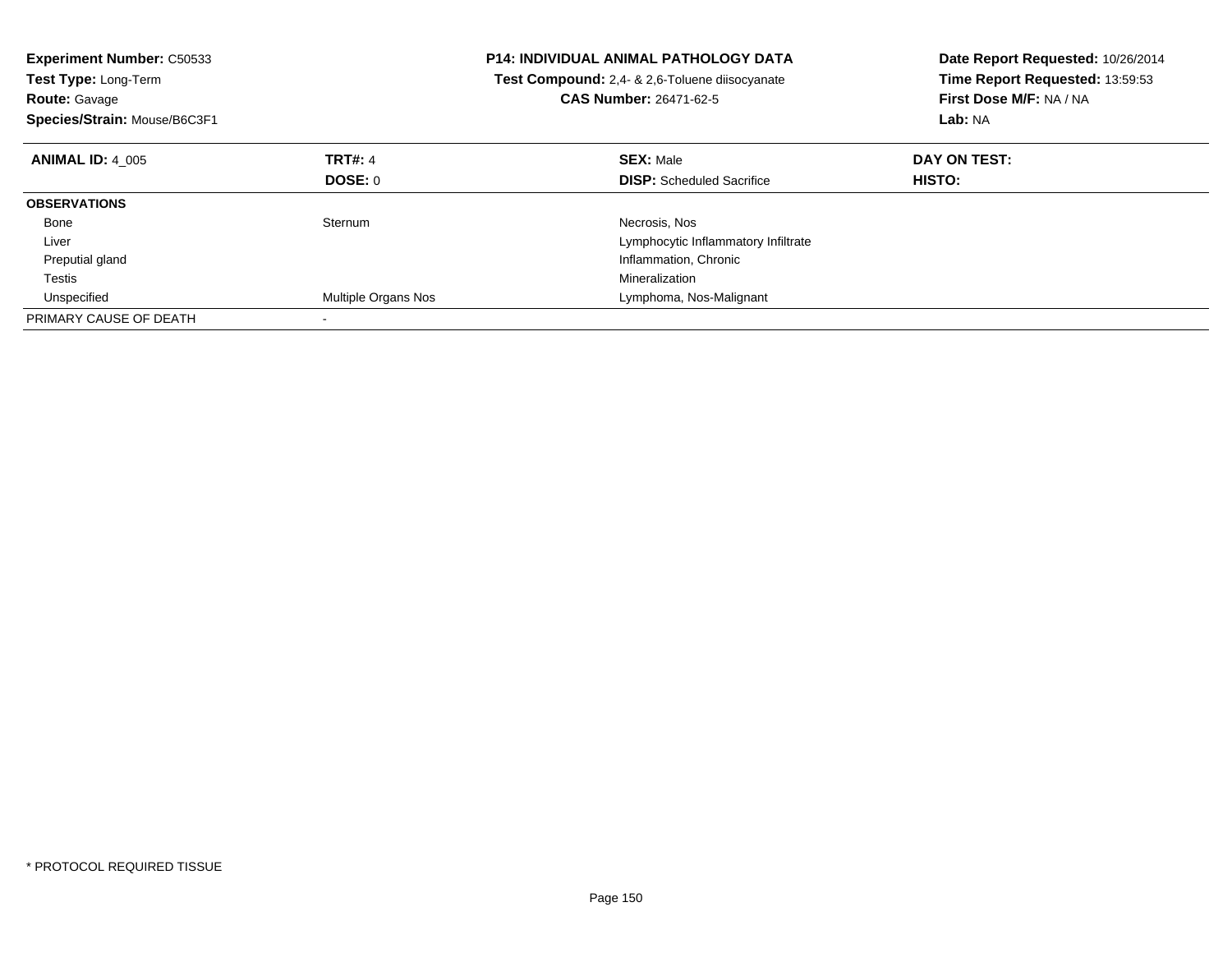| <b>Experiment Number: C50533</b><br>Test Type: Long-Term<br><b>Route: Gavage</b><br>Species/Strain: Mouse/B6C3F1 |                     | <b>P14: INDIVIDUAL ANIMAL PATHOLOGY DATA</b><br><b>Test Compound:</b> 2,4- & 2,6-Toluene diisocyanate<br><b>CAS Number: 26471-62-5</b> | Date Report Requested: 10/26/2014<br>Time Report Requested: 13:59:53<br>First Dose M/F: NA / NA<br>Lab: NA |
|------------------------------------------------------------------------------------------------------------------|---------------------|----------------------------------------------------------------------------------------------------------------------------------------|------------------------------------------------------------------------------------------------------------|
| <b>ANIMAL ID: 4 006</b>                                                                                          | <b>TRT#: 4</b>      | <b>SEX: Male</b>                                                                                                                       | DAY ON TEST:                                                                                               |
|                                                                                                                  | <b>DOSE: 0</b>      | <b>DISP:</b> Scheduled Sacrifice                                                                                                       | HISTO:                                                                                                     |
| <b>OBSERVATIONS</b>                                                                                              |                     |                                                                                                                                        |                                                                                                            |
| Adrenal gland                                                                                                    |                     | Cortical Adenoma                                                                                                                       |                                                                                                            |
| Liver                                                                                                            |                     | Hepatocellular Adenoma                                                                                                                 |                                                                                                            |
| Lung                                                                                                             |                     | Hemorrhage                                                                                                                             |                                                                                                            |
| Testis                                                                                                           |                     | Mineralization                                                                                                                         |                                                                                                            |
| Unspecified                                                                                                      | Multiple Organs Nos | Lymphocytic Inflammatory Infiltrate                                                                                                    |                                                                                                            |
| PRIMARY CAUSE OF DEATH                                                                                           |                     |                                                                                                                                        |                                                                                                            |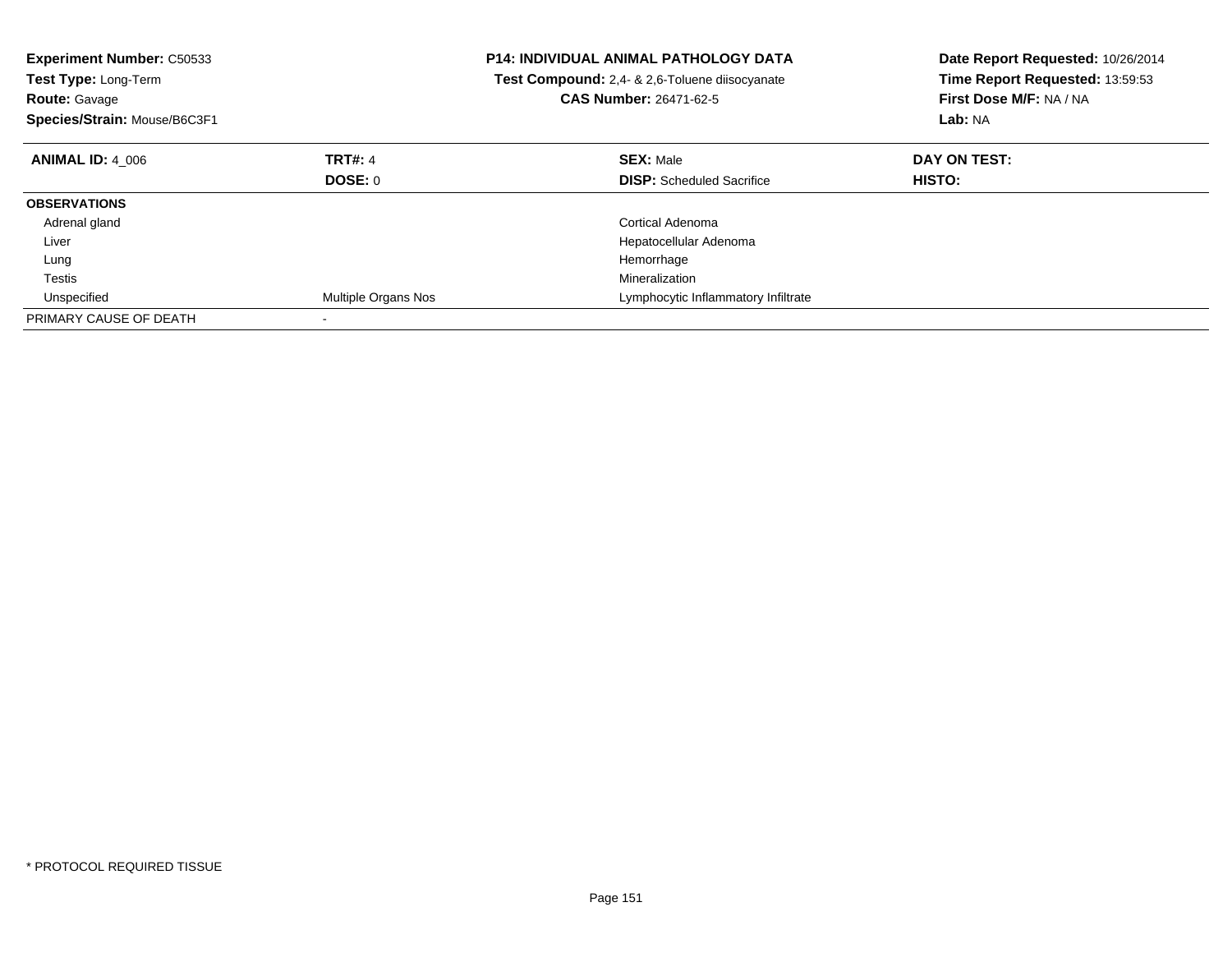| <b>Experiment Number: C50533</b><br><b>Test Type: Long-Term</b><br><b>Route: Gavage</b><br>Species/Strain: Mouse/B6C3F1 |                           | <b>P14: INDIVIDUAL ANIMAL PATHOLOGY DATA</b><br>Test Compound: 2,4- & 2,6-Toluene diisocyanate<br><b>CAS Number: 26471-62-5</b> | Date Report Requested: 10/26/2014<br>Time Report Requested: 13:59:53<br>First Dose M/F: NA / NA<br>Lab: NA |
|-------------------------------------------------------------------------------------------------------------------------|---------------------------|---------------------------------------------------------------------------------------------------------------------------------|------------------------------------------------------------------------------------------------------------|
| <b>ANIMAL ID: 4 007</b>                                                                                                 | <b>TRT#: 4</b><br>DOSE: 0 | <b>SEX: Male</b><br><b>DISP:</b> Scheduled Sacrifice                                                                            | DAY ON TEST:<br><b>HISTO:</b>                                                                              |
| <b>OBSERVATIONS</b>                                                                                                     |                           |                                                                                                                                 |                                                                                                            |
| Kidney                                                                                                                  |                           | Lymphocytic Inflammatory Infiltrate                                                                                             |                                                                                                            |
| Lung                                                                                                                    |                           | Inflammation, Interstitial                                                                                                      |                                                                                                            |
| Skin                                                                                                                    |                           | Fibroma                                                                                                                         |                                                                                                            |
| Unspecified                                                                                                             | Mediastinum Nos           | Hemorrhage                                                                                                                      |                                                                                                            |
| PRIMARY CAUSE OF DEATH                                                                                                  |                           |                                                                                                                                 |                                                                                                            |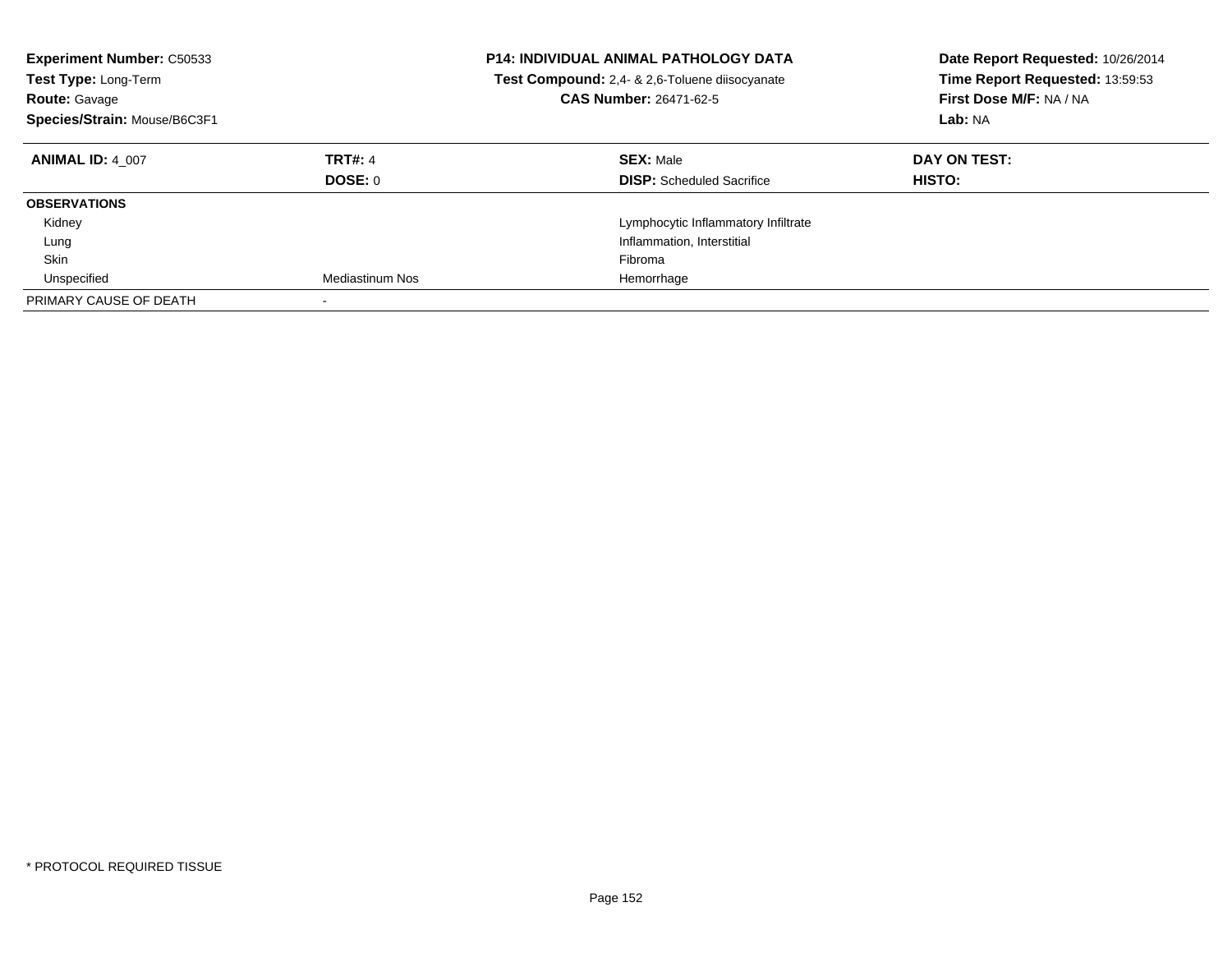| <b>Experiment Number: C50533</b><br>Test Type: Long-Term<br><b>Route: Gavage</b><br>Species/Strain: Mouse/B6C3F1 |                     | <b>P14: INDIVIDUAL ANIMAL PATHOLOGY DATA</b><br>Test Compound: 2,4- & 2,6-Toluene diisocyanate<br><b>CAS Number: 26471-62-5</b> | Date Report Requested: 10/26/2014<br>Time Report Requested: 13:59:53<br>First Dose M/F: NA / NA<br>Lab: NA |
|------------------------------------------------------------------------------------------------------------------|---------------------|---------------------------------------------------------------------------------------------------------------------------------|------------------------------------------------------------------------------------------------------------|
|                                                                                                                  |                     |                                                                                                                                 |                                                                                                            |
| <b>ANIMAL ID: 4 008</b>                                                                                          | <b>TRT#: 4</b>      | <b>SEX: Male</b>                                                                                                                | DAY ON TEST:                                                                                               |
|                                                                                                                  | <b>DOSE: 0</b>      | <b>DISP:</b> Scheduled Sacrifice                                                                                                | HISTO:                                                                                                     |
| <b>OBSERVATIONS</b>                                                                                              |                     |                                                                                                                                 |                                                                                                            |
| Bone                                                                                                             | Sternum             | Necrosis, Nos                                                                                                                   |                                                                                                            |
| Brain                                                                                                            | Thalamus            | Calculus, Unknown Gross Or Micro                                                                                                |                                                                                                            |
| Liver                                                                                                            |                     | Hepatocellular Carcinoma                                                                                                        |                                                                                                            |
| Lung                                                                                                             |                     | Inflammation, Interstitial                                                                                                      |                                                                                                            |
| Pituitary gland                                                                                                  |                     | <b>Focal Cellular Change</b>                                                                                                    |                                                                                                            |
| Skin                                                                                                             |                     | Fibroma                                                                                                                         |                                                                                                            |
| Unspecified                                                                                                      | Multiple Organs Nos | Lymphocytic Inflammatory Infiltrate                                                                                             |                                                                                                            |
| PRIMARY CAUSE OF DEATH                                                                                           |                     |                                                                                                                                 |                                                                                                            |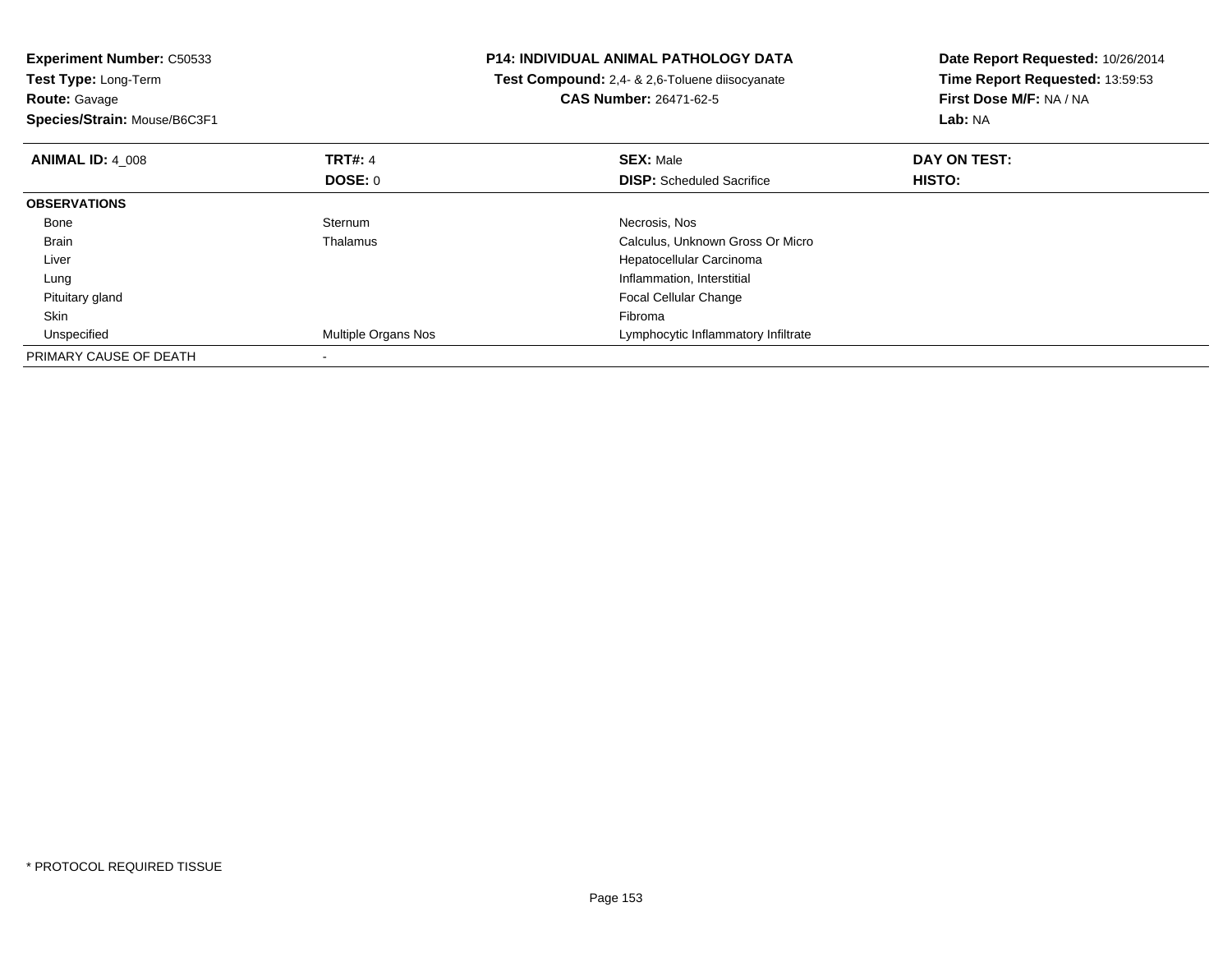| <b>Experiment Number: C50533</b><br><b>Test Type: Long-Term</b><br><b>Route: Gavage</b><br>Species/Strain: Mouse/B6C3F1 |                       | <b>P14: INDIVIDUAL ANIMAL PATHOLOGY DATA</b><br>Test Compound: 2,4- & 2,6-Toluene diisocyanate<br><b>CAS Number: 26471-62-5</b> | Date Report Requested: 10/26/2014<br>Time Report Requested: 13:59:53<br>First Dose M/F: NA / NA<br>Lab: NA |
|-------------------------------------------------------------------------------------------------------------------------|-----------------------|---------------------------------------------------------------------------------------------------------------------------------|------------------------------------------------------------------------------------------------------------|
| <b>ANIMAL ID: 4 009</b>                                                                                                 | <b>TRT#: 4</b>        | <b>SEX: Male</b>                                                                                                                | DAY ON TEST:                                                                                               |
|                                                                                                                         | DOSE: 0               | <b>DISP:</b> Scheduled Sacrifice                                                                                                | <b>HISTO:</b>                                                                                              |
| <b>OBSERVATIONS</b>                                                                                                     |                       |                                                                                                                                 |                                                                                                            |
| Lung                                                                                                                    |                       | Inflammation, Interstitial                                                                                                      |                                                                                                            |
| Lymph node                                                                                                              | Mesenteric Lymph Node | Hemorrhage                                                                                                                      |                                                                                                            |
|                                                                                                                         |                       | Hyperplasia, Lymphoid                                                                                                           |                                                                                                            |
|                                                                                                                         |                       | Inflammation, Chronic                                                                                                           |                                                                                                            |
| Testis                                                                                                                  |                       | Mineralization                                                                                                                  |                                                                                                            |
| Unspecified                                                                                                             | Multiple Organs Nos   | Lymphocytic Inflammatory Infiltrate                                                                                             |                                                                                                            |
| PRIMARY CAUSE OF DEATH                                                                                                  |                       |                                                                                                                                 |                                                                                                            |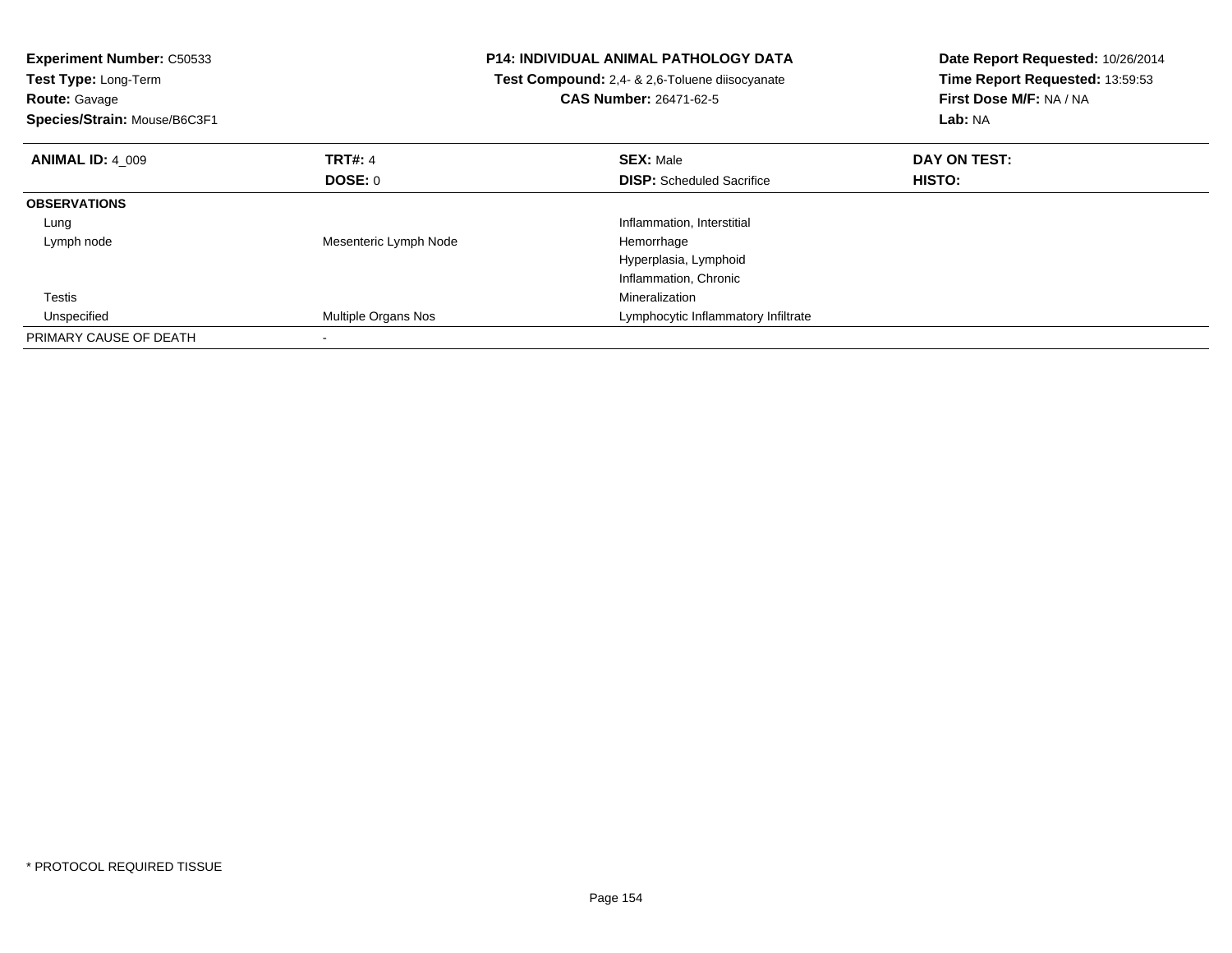| <b>Experiment Number: C50533</b><br><b>Test Type: Long-Term</b><br><b>Route: Gavage</b><br>Species/Strain: Mouse/B6C3F1 |                           | <b>P14: INDIVIDUAL ANIMAL PATHOLOGY DATA</b><br>Test Compound: 2,4- & 2,6-Toluene diisocyanate<br><b>CAS Number: 26471-62-5</b> | Date Report Requested: 10/26/2014<br>Time Report Requested: 13:59:53<br>First Dose M/F: NA / NA<br>Lab: NA |
|-------------------------------------------------------------------------------------------------------------------------|---------------------------|---------------------------------------------------------------------------------------------------------------------------------|------------------------------------------------------------------------------------------------------------|
| <b>ANIMAL ID: 4 010</b>                                                                                                 | <b>TRT#: 4</b><br>DOSE: 0 | <b>SEX: Male</b><br><b>DISP:</b> Scheduled Sacrifice                                                                            | DAY ON TEST:<br>HISTO:                                                                                     |
| <b>OBSERVATIONS</b>                                                                                                     |                           |                                                                                                                                 |                                                                                                            |
| Testis                                                                                                                  |                           | Mineralization                                                                                                                  |                                                                                                            |
| Unspecified                                                                                                             | Multiple Organs Nos       | Lymphocytic Inflammatory Infiltrate                                                                                             |                                                                                                            |
| PRIMARY CAUSE OF DEATH                                                                                                  |                           |                                                                                                                                 |                                                                                                            |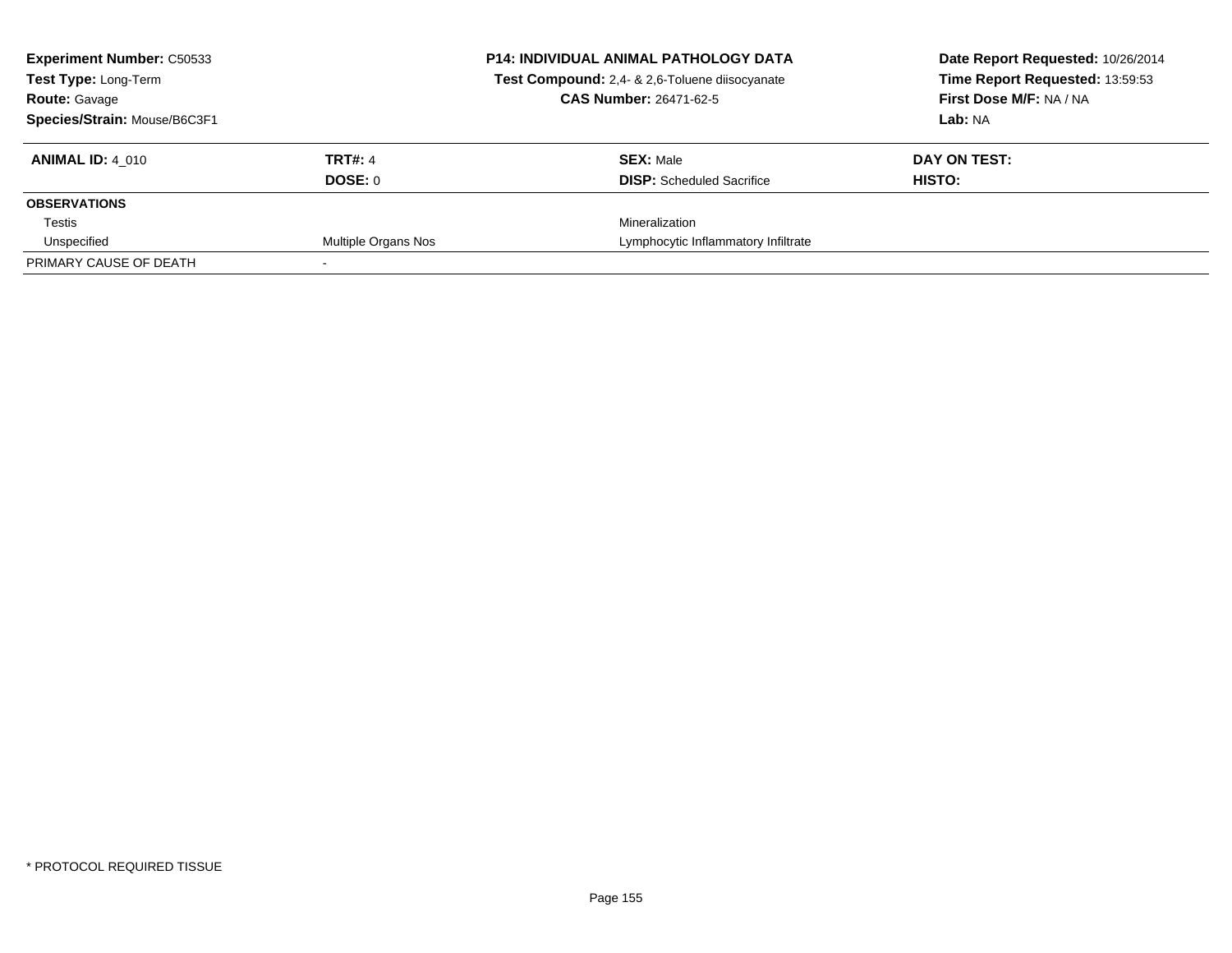| <b>Experiment Number: C50533</b><br><b>Test Type: Long-Term</b><br><b>Route: Gavage</b><br>Species/Strain: Mouse/B6C3F1 |                       | <b>P14: INDIVIDUAL ANIMAL PATHOLOGY DATA</b><br>Test Compound: 2,4- & 2,6-Toluene diisocyanate<br><b>CAS Number: 26471-62-5</b> | Date Report Requested: 10/26/2014<br>Time Report Requested: 13:59:53<br>First Dose M/F: NA / NA<br><b>Lab: NA</b> |
|-------------------------------------------------------------------------------------------------------------------------|-----------------------|---------------------------------------------------------------------------------------------------------------------------------|-------------------------------------------------------------------------------------------------------------------|
| <b>ANIMAL ID: 4 011</b>                                                                                                 | <b>TRT#: 4</b>        | <b>SEX: Male</b>                                                                                                                | DAY ON TEST:                                                                                                      |
|                                                                                                                         | <b>DOSE: 0</b>        | <b>DISP:</b> Scheduled Sacrifice                                                                                                | <b>HISTO:</b>                                                                                                     |
| <b>OBSERVATIONS</b>                                                                                                     |                       |                                                                                                                                 |                                                                                                                   |
| Brain                                                                                                                   | Thalamus              | Mineralization                                                                                                                  |                                                                                                                   |
| Lung                                                                                                                    |                       | Inflammation, Interstitial                                                                                                      |                                                                                                                   |
| Lymph node                                                                                                              | Mesenteric Lymph Node | Hemorrhage                                                                                                                      |                                                                                                                   |
| Unspecified                                                                                                             | Multiple Organs Nos   | Lymphocytic Inflammatory Infiltrate                                                                                             |                                                                                                                   |
| PRIMARY CAUSE OF DEATH                                                                                                  |                       |                                                                                                                                 |                                                                                                                   |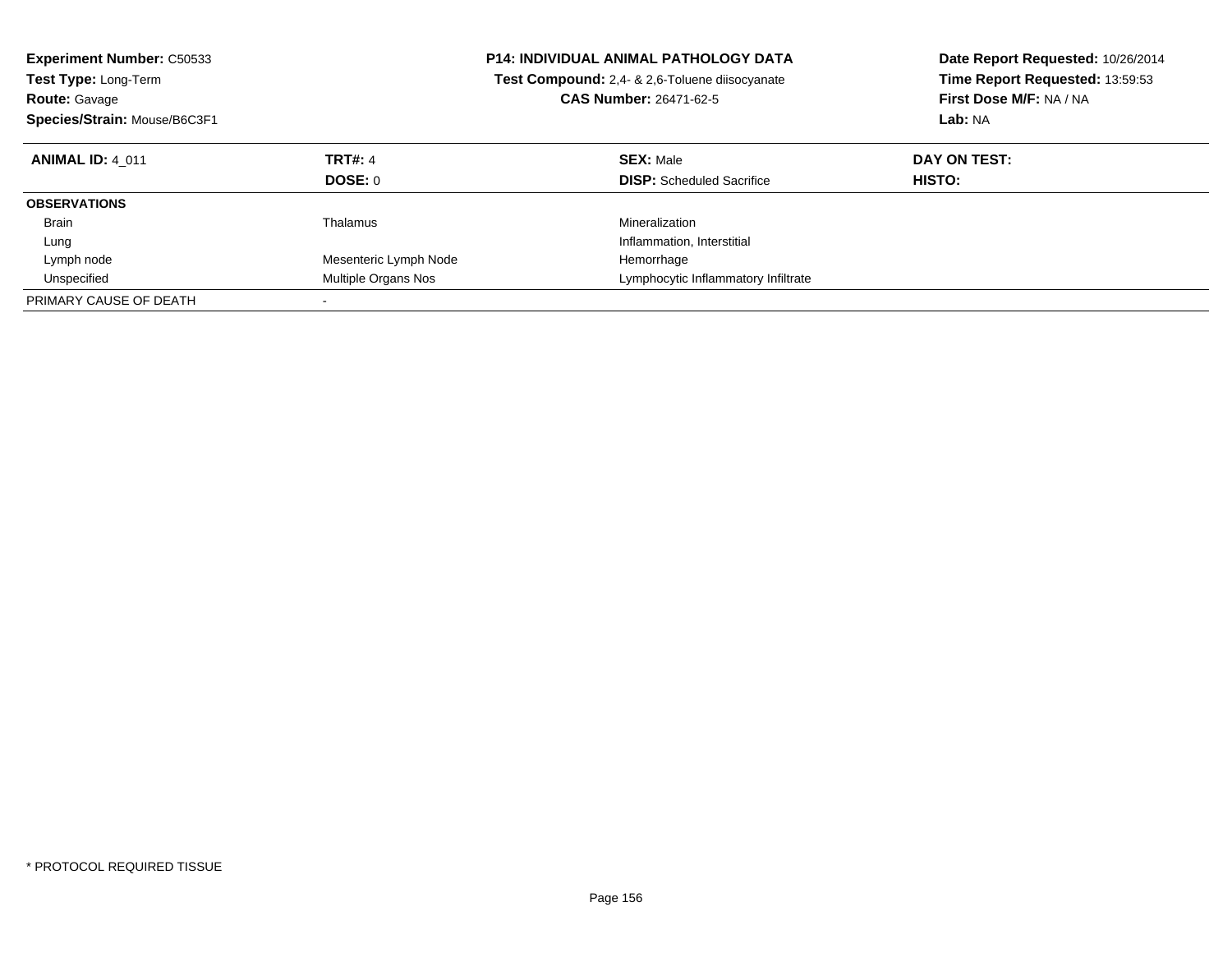| <b>Experiment Number: C50533</b><br><b>Test Type: Long-Term</b><br><b>Route: Gavage</b> |                | <b>P14: INDIVIDUAL ANIMAL PATHOLOGY DATA</b><br>Test Compound: 2,4- & 2,6-Toluene diisocyanate<br><b>CAS Number: 26471-62-5</b> | Date Report Requested: 10/26/2014<br>Time Report Requested: 13:59:53<br>First Dose M/F: NA / NA |
|-----------------------------------------------------------------------------------------|----------------|---------------------------------------------------------------------------------------------------------------------------------|-------------------------------------------------------------------------------------------------|
| Species/Strain: Mouse/B6C3F1                                                            |                |                                                                                                                                 | Lab: NA                                                                                         |
| <b>ANIMAL ID: 4 012</b>                                                                 | <b>TRT#: 4</b> | <b>SEX: Male</b>                                                                                                                | DAY ON TEST:                                                                                    |
|                                                                                         | DOSE: 0        | <b>DISP:</b> Scheduled Sacrifice                                                                                                | HISTO:                                                                                          |
| <b>OBSERVATIONS</b>                                                                     |                |                                                                                                                                 |                                                                                                 |
| Brain                                                                                   | Thalamus       | Calculus, Unknown Gross Or Micro                                                                                                |                                                                                                 |
| Kidney                                                                                  |                | Lymphocytic Inflammatory Infiltrate                                                                                             |                                                                                                 |
| PRIMARY CAUSE OF DEATH                                                                  |                |                                                                                                                                 |                                                                                                 |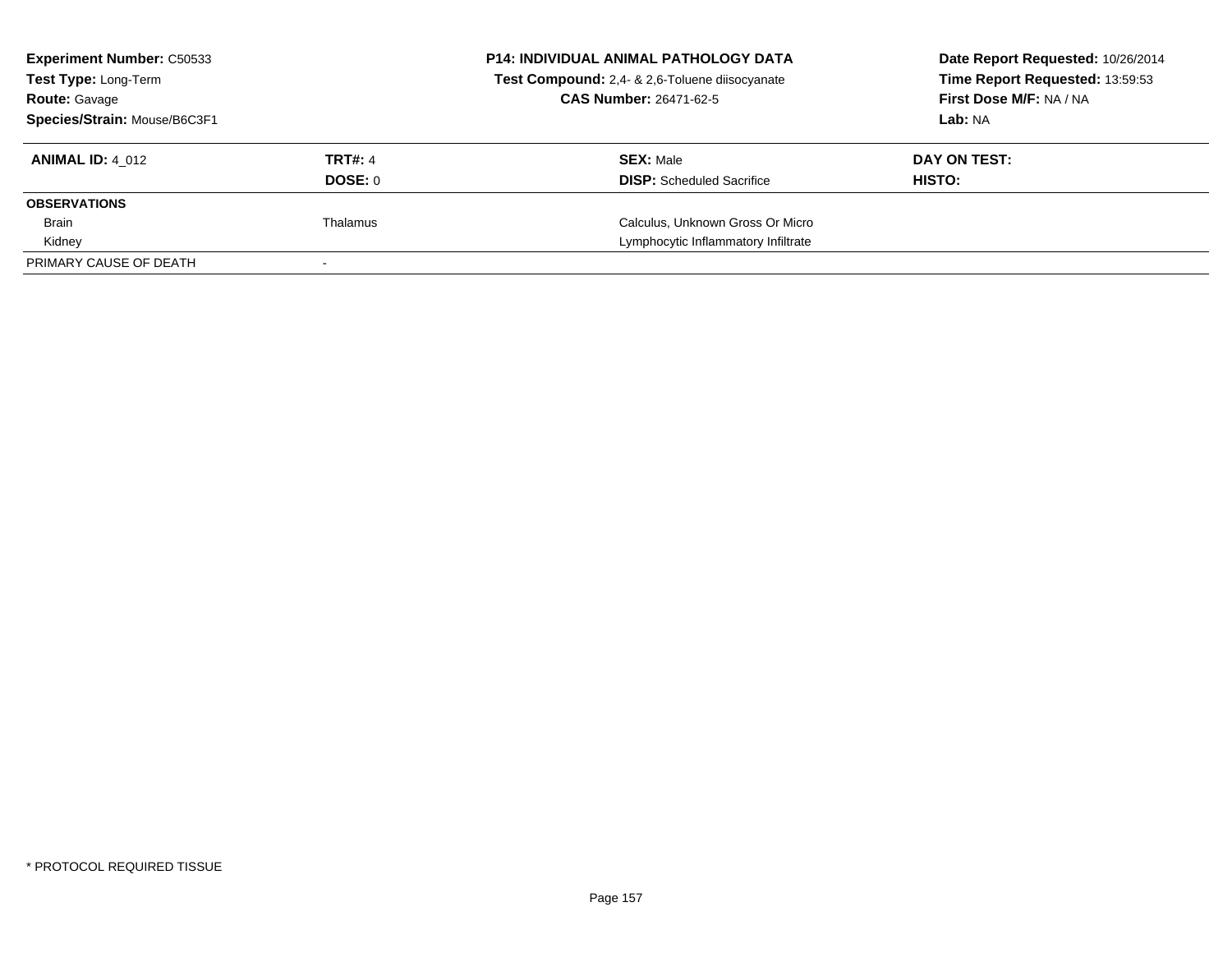| <b>Experiment Number: C50533</b><br>Test Type: Long-Term<br><b>Route: Gavage</b><br>Species/Strain: Mouse/B6C3F1 |                       | <b>P14: INDIVIDUAL ANIMAL PATHOLOGY DATA</b><br>Test Compound: 2,4- & 2,6-Toluene diisocyanate<br><b>CAS Number: 26471-62-5</b> | Date Report Requested: 10/26/2014<br>Time Report Requested: 13:59:53<br>First Dose M/F: NA / NA<br>Lab: NA |
|------------------------------------------------------------------------------------------------------------------|-----------------------|---------------------------------------------------------------------------------------------------------------------------------|------------------------------------------------------------------------------------------------------------|
| <b>ANIMAL ID: 4 013</b>                                                                                          | <b>TRT#: 4</b>        | <b>SEX: Male</b>                                                                                                                | DAY ON TEST:                                                                                               |
|                                                                                                                  | <b>DOSE: 0</b>        | <b>DISP:</b> Scheduled Sacrifice                                                                                                | HISTO:                                                                                                     |
| <b>OBSERVATIONS</b>                                                                                              |                       |                                                                                                                                 |                                                                                                            |
| Lung                                                                                                             |                       | Inflammation, Interstitial                                                                                                      |                                                                                                            |
| Lymph node                                                                                                       | Mesenteric Lymph Node | Hemorrhage                                                                                                                      |                                                                                                            |
| Unspecified                                                                                                      | Multiple Organs Nos   | Lymphocytic Inflammatory Infiltrate                                                                                             |                                                                                                            |
| PRIMARY CAUSE OF DEATH                                                                                           |                       |                                                                                                                                 |                                                                                                            |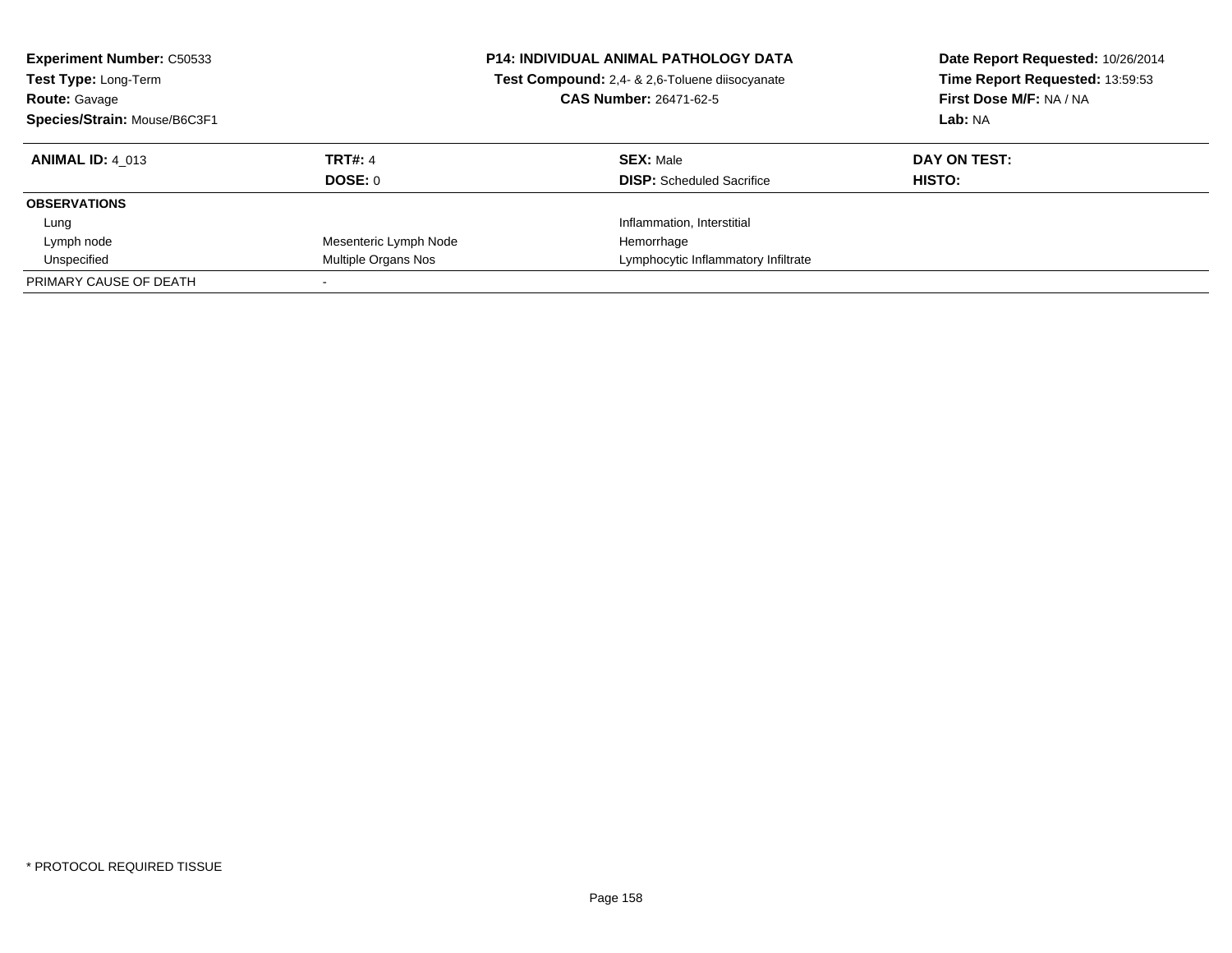| <b>Experiment Number: C50533</b><br>Test Type: Long-Term<br>Route: Gavage<br>Species/Strain: Mouse/B6C3F1 |                       | <b>P14: INDIVIDUAL ANIMAL PATHOLOGY DATA</b><br>Test Compound: 2,4- & 2,6-Toluene diisocyanate<br><b>CAS Number: 26471-62-5</b> | Date Report Requested: 10/26/2014<br>Time Report Requested: 13:59:53<br>First Dose M/F: NA / NA<br>Lab: NA |
|-----------------------------------------------------------------------------------------------------------|-----------------------|---------------------------------------------------------------------------------------------------------------------------------|------------------------------------------------------------------------------------------------------------|
| <b>ANIMAL ID: 4 014</b>                                                                                   | <b>TRT#: 4</b>        | <b>SEX: Male</b>                                                                                                                | DAY ON TEST:                                                                                               |
|                                                                                                           | DOSE: 0               | <b>DISP:</b> Scheduled Sacrifice                                                                                                | HISTO:                                                                                                     |
| <b>OBSERVATIONS</b>                                                                                       |                       |                                                                                                                                 |                                                                                                            |
| Kidney                                                                                                    |                       | Lymphocytic Inflammatory Infiltrate                                                                                             |                                                                                                            |
|                                                                                                           |                       | Mineralization                                                                                                                  |                                                                                                            |
|                                                                                                           |                       | Necrosis, Nos                                                                                                                   |                                                                                                            |
| Lung                                                                                                      |                       | Alveolar/Bronchiolar Adenoma                                                                                                    |                                                                                                            |
| Lymph node                                                                                                | Mesenteric Lymph Node | Hemorrhage                                                                                                                      |                                                                                                            |
| Testis                                                                                                    |                       | Mineralization                                                                                                                  |                                                                                                            |
|                                                                                                           |                       | Necrosis, Nos                                                                                                                   |                                                                                                            |
| PRIMARY CAUSE OF DEATH                                                                                    |                       |                                                                                                                                 |                                                                                                            |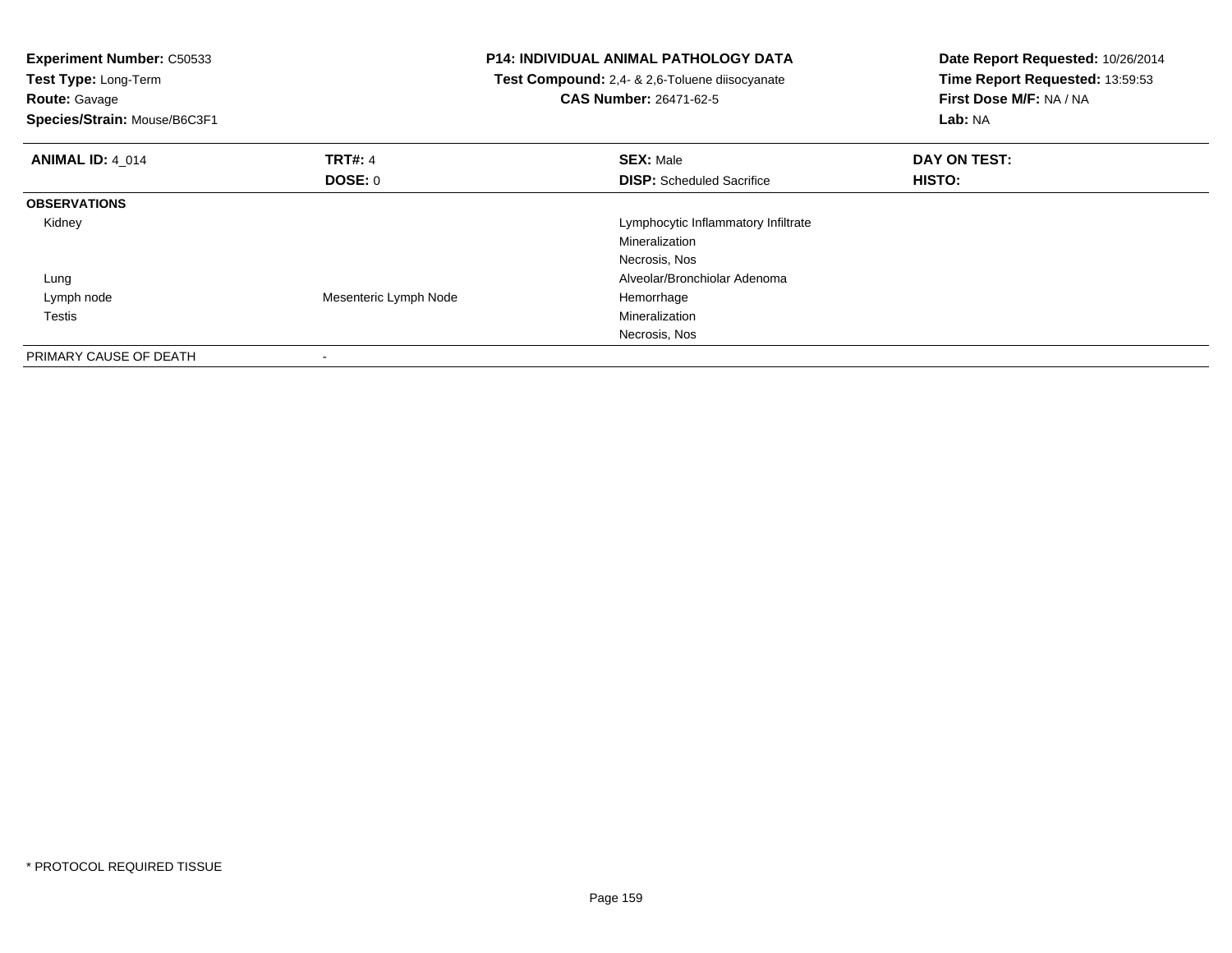| <b>Experiment Number: C50533</b><br>Test Type: Long-Term<br><b>Route: Gavage</b><br>Species/Strain: Mouse/B6C3F1 |                            | <b>P14: INDIVIDUAL ANIMAL PATHOLOGY DATA</b><br>Test Compound: 2,4- & 2,6-Toluene diisocyanate<br><b>CAS Number: 26471-62-5</b> | Date Report Requested: 10/26/2014<br>Time Report Requested: 13:59:53<br>First Dose M/F: NA / NA<br>Lab: NA |
|------------------------------------------------------------------------------------------------------------------|----------------------------|---------------------------------------------------------------------------------------------------------------------------------|------------------------------------------------------------------------------------------------------------|
| <b>ANIMAL ID: 4 015</b>                                                                                          | <b>TRT#: 4</b>             | <b>SEX: Male</b>                                                                                                                | DAY ON TEST:                                                                                               |
|                                                                                                                  | DOSE: 0                    | <b>DISP:</b> Scheduled Sacrifice                                                                                                | HISTO:                                                                                                     |
| <b>OBSERVATIONS</b>                                                                                              |                            |                                                                                                                                 |                                                                                                            |
| Liver                                                                                                            |                            | Hepatocellular Adenoma                                                                                                          |                                                                                                            |
| Preputial gland                                                                                                  |                            | Inflammation, Suppurative                                                                                                       |                                                                                                            |
| Unspecified                                                                                                      | <b>Multiple Organs Nos</b> | Lymphocytic Inflammatory Infiltrate                                                                                             |                                                                                                            |
| PRIMARY CAUSE OF DEATH                                                                                           |                            |                                                                                                                                 |                                                                                                            |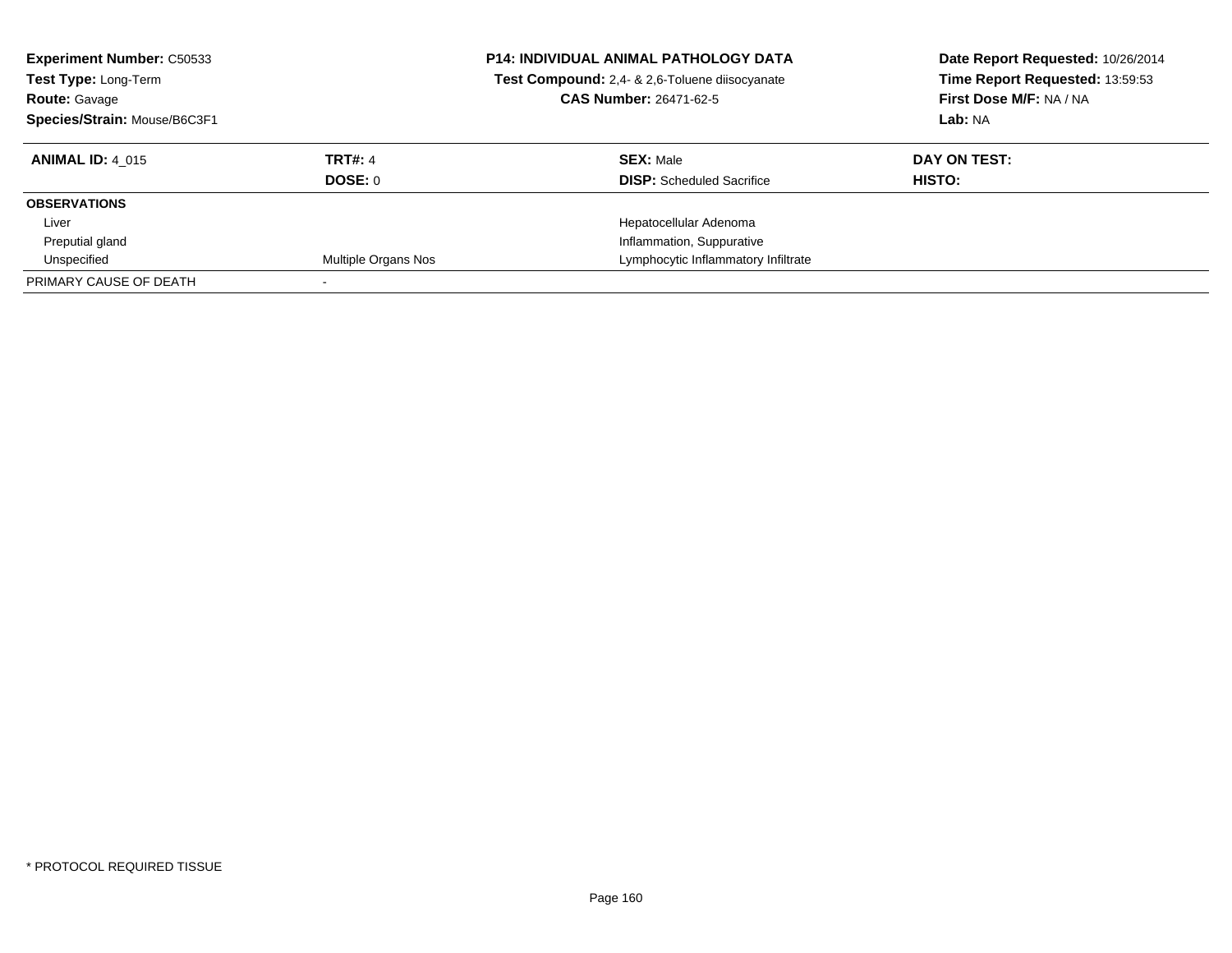| <b>Experiment Number: C50533</b> | P14: INDIVIDUAL ANIMAL PATHOLOGY DATA |                                                | Date Report Requested: 10/26/2014 |  |
|----------------------------------|---------------------------------------|------------------------------------------------|-----------------------------------|--|
| <b>Test Type: Long-Term</b>      |                                       | Test Compound: 2.4- & 2.6-Toluene diisocyanate | Time Report Requested: 13:59:53   |  |
| <b>Route: Gavage</b>             |                                       | <b>CAS Number: 26471-62-5</b>                  | First Dose M/F: NA / NA           |  |
| Species/Strain: Mouse/B6C3F1     |                                       |                                                | Lab: NA                           |  |
| <b>ANIMAL ID: 4 016</b>          | <b>TRT#: 4</b>                        | <b>SEX: Male</b>                               | DAY ON TEST:                      |  |
|                                  | DOSE: 0                               | <b>DISP:</b> Scheduled Sacrifice               | <b>HISTO:</b>                     |  |
| <b>OBSERVATIONS</b>              |                                       |                                                |                                   |  |
| Epididymis                       |                                       | Hemangiosarcoma                                |                                   |  |
| Liver                            |                                       | Inflammation, Multifocal                       |                                   |  |
| Lung                             |                                       | Alveolar/Bronchiolar Carcinoma                 |                                   |  |
| Lymph node                       | Mediastinal Lymph Node                | Alveolar/Bronchiolar Carcinoma, Metastatic     |                                   |  |
| Unspecified                      | Multiple Organs Nos                   | Lymphocytic Inflammatory Infiltrate            |                                   |  |
| PRIMARY CAUSE OF DEATH           |                                       |                                                |                                   |  |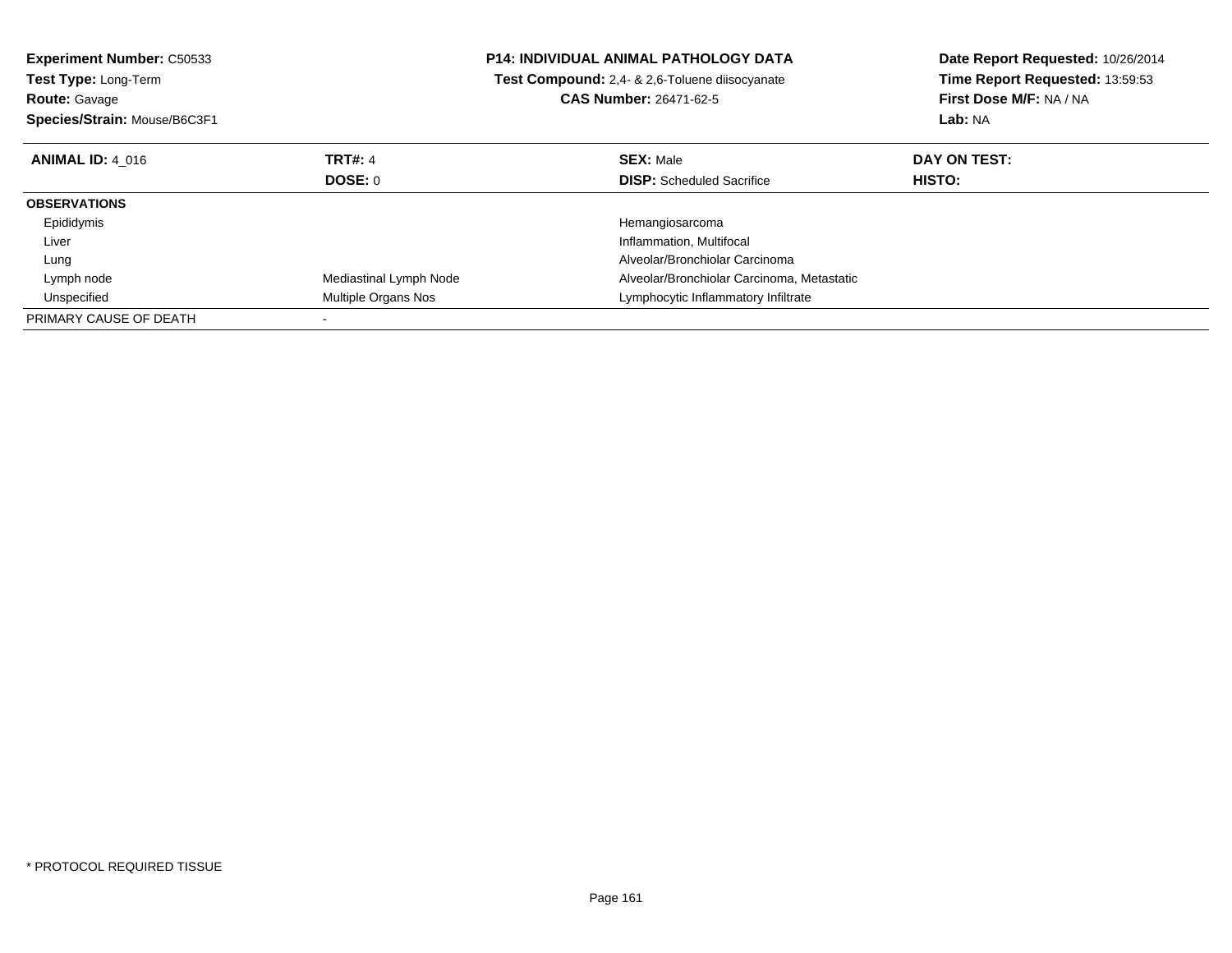| <b>Experiment Number: C50533</b><br><b>Test Type: Long-Term</b><br><b>Route: Gavage</b><br>Species/Strain: Mouse/B6C3F1 |                           | <b>P14: INDIVIDUAL ANIMAL PATHOLOGY DATA</b><br>Test Compound: 2,4- & 2,6-Toluene diisocyanate<br><b>CAS Number: 26471-62-5</b> | Date Report Requested: 10/26/2014<br>Time Report Requested: 13:59:53<br>First Dose M/F: NA / NA<br>Lab: NA |
|-------------------------------------------------------------------------------------------------------------------------|---------------------------|---------------------------------------------------------------------------------------------------------------------------------|------------------------------------------------------------------------------------------------------------|
| <b>ANIMAL ID: 4 017</b>                                                                                                 | <b>TRT#: 4</b><br>DOSE: 0 | <b>SEX: Male</b><br><b>DISP:</b> Scheduled Sacrifice                                                                            | DAY ON TEST:<br>HISTO:                                                                                     |
| <b>OBSERVATIONS</b>                                                                                                     |                           |                                                                                                                                 |                                                                                                            |
| Lung                                                                                                                    |                           | Hemorrhage                                                                                                                      |                                                                                                            |
| Unspecified                                                                                                             | Multiple Organs Nos       | Lymphocytic Inflammatory Infiltrate                                                                                             |                                                                                                            |
| PRIMARY CAUSE OF DEATH                                                                                                  |                           |                                                                                                                                 |                                                                                                            |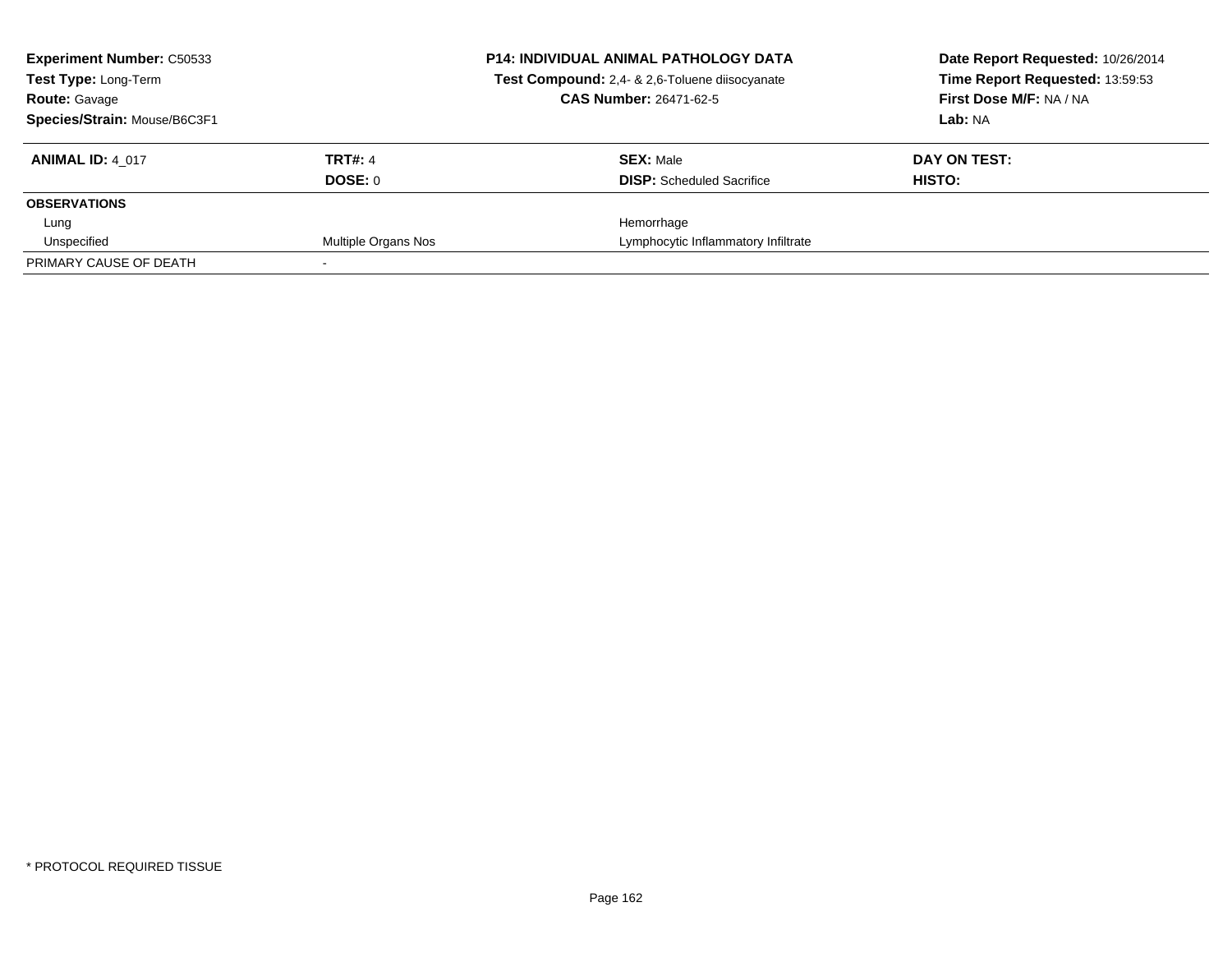| <b>Experiment Number: C50533</b><br>Test Type: Long-Term<br><b>Route: Gavage</b><br>Species/Strain: Mouse/B6C3F1 |                | <b>P14: INDIVIDUAL ANIMAL PATHOLOGY DATA</b><br><b>Test Compound:</b> 2.4- & 2.6-Toluene diisocyanate<br><b>CAS Number: 26471-62-5</b> | Date Report Requested: 10/26/2014<br>Time Report Requested: 13:59:53<br>First Dose M/F: NA / NA<br>Lab: NA |
|------------------------------------------------------------------------------------------------------------------|----------------|----------------------------------------------------------------------------------------------------------------------------------------|------------------------------------------------------------------------------------------------------------|
| <b>ANIMAL ID: 4 018</b>                                                                                          | <b>TRT#: 4</b> | <b>SEX: Male</b>                                                                                                                       | DAY ON TEST:                                                                                               |
|                                                                                                                  | DOSE: 0        | <b>DISP:</b> Scheduled Sacrifice                                                                                                       | <b>HISTO:</b>                                                                                              |
| <b>OBSERVATIONS</b>                                                                                              |                |                                                                                                                                        |                                                                                                            |
| Bone                                                                                                             | Sternum        | Necrosis, Nos                                                                                                                          |                                                                                                            |
| <b>Brain</b>                                                                                                     | Thalamus       | Calculus, Unknown Gross Or Micro                                                                                                       |                                                                                                            |
| Kidney                                                                                                           |                | Lymphocytic Inflammatory Infiltrate                                                                                                    |                                                                                                            |
| Liver                                                                                                            |                | Cytoplasmic Change, Ground-Glass                                                                                                       |                                                                                                            |
| Lung                                                                                                             |                | Inflammation, Interstitial                                                                                                             |                                                                                                            |
| PRIMARY CAUSE OF DEATH                                                                                           |                |                                                                                                                                        |                                                                                                            |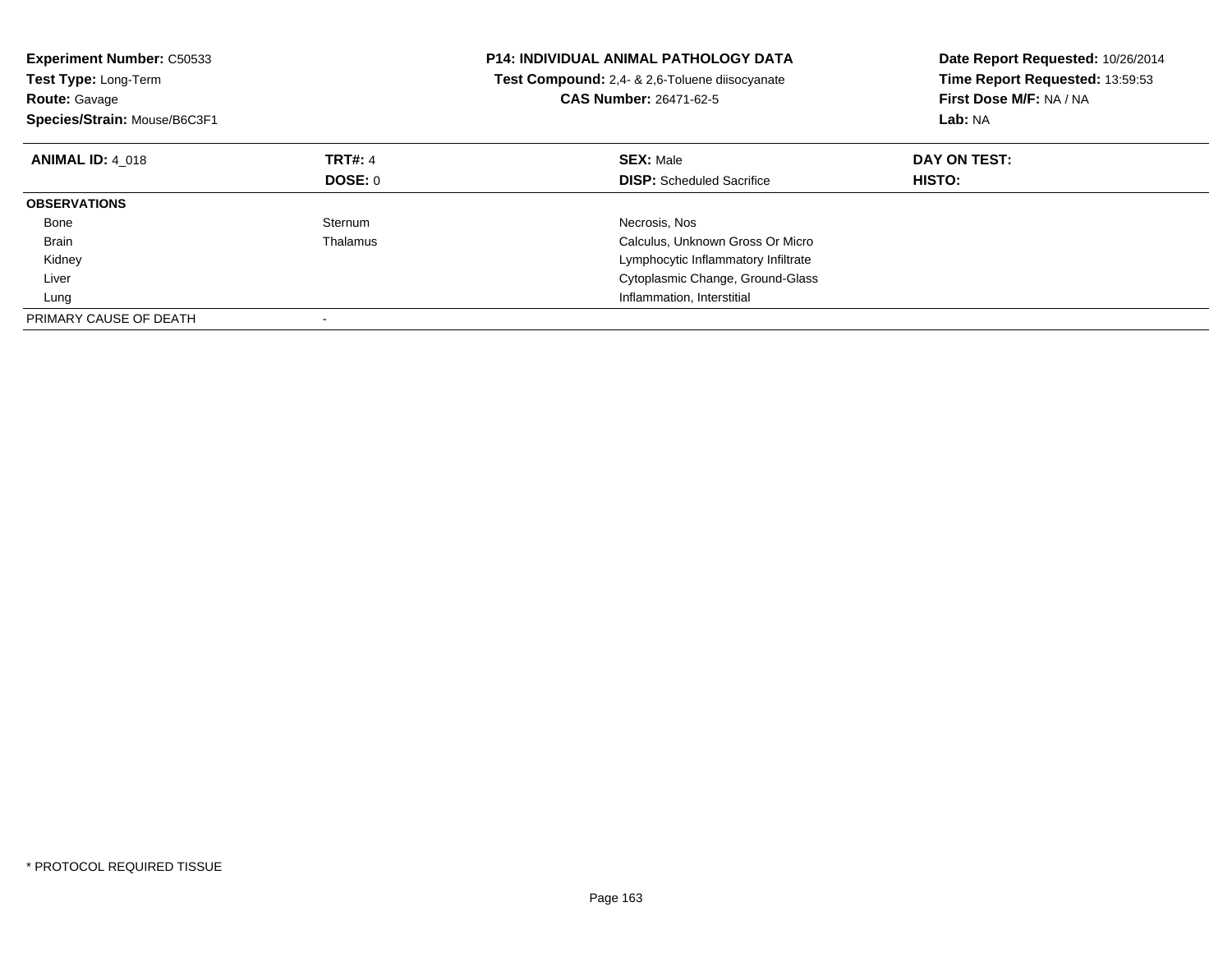| <b>Experiment Number: C50533</b><br>Test Type: Long-Term<br><b>Route: Gavage</b><br>Species/Strain: Mouse/B6C3F1 |                     | <b>P14: INDIVIDUAL ANIMAL PATHOLOGY DATA</b><br>Test Compound: 2,4- & 2,6-Toluene diisocyanate<br><b>CAS Number: 26471-62-5</b> | Date Report Requested: 10/26/2014<br>Time Report Requested: 13:59:53<br>First Dose M/F: NA / NA<br>Lab: NA |
|------------------------------------------------------------------------------------------------------------------|---------------------|---------------------------------------------------------------------------------------------------------------------------------|------------------------------------------------------------------------------------------------------------|
| <b>ANIMAL ID: 4 019</b>                                                                                          | <b>TRT#: 4</b>      | <b>SEX: Male</b>                                                                                                                | DAY ON TEST:                                                                                               |
|                                                                                                                  | DOSE: 0             | <b>DISP:</b> Scheduled Sacrifice                                                                                                | HISTO:                                                                                                     |
| <b>OBSERVATIONS</b>                                                                                              |                     |                                                                                                                                 |                                                                                                            |
| Liver                                                                                                            |                     | Hepatocellular Carcinoma                                                                                                        |                                                                                                            |
| Lung                                                                                                             |                     | Hemorrhage                                                                                                                      |                                                                                                            |
| Unspecified                                                                                                      | Multiple Organs Nos | Lymphocytic Inflammatory Infiltrate                                                                                             |                                                                                                            |
| PRIMARY CAUSE OF DEATH                                                                                           |                     |                                                                                                                                 |                                                                                                            |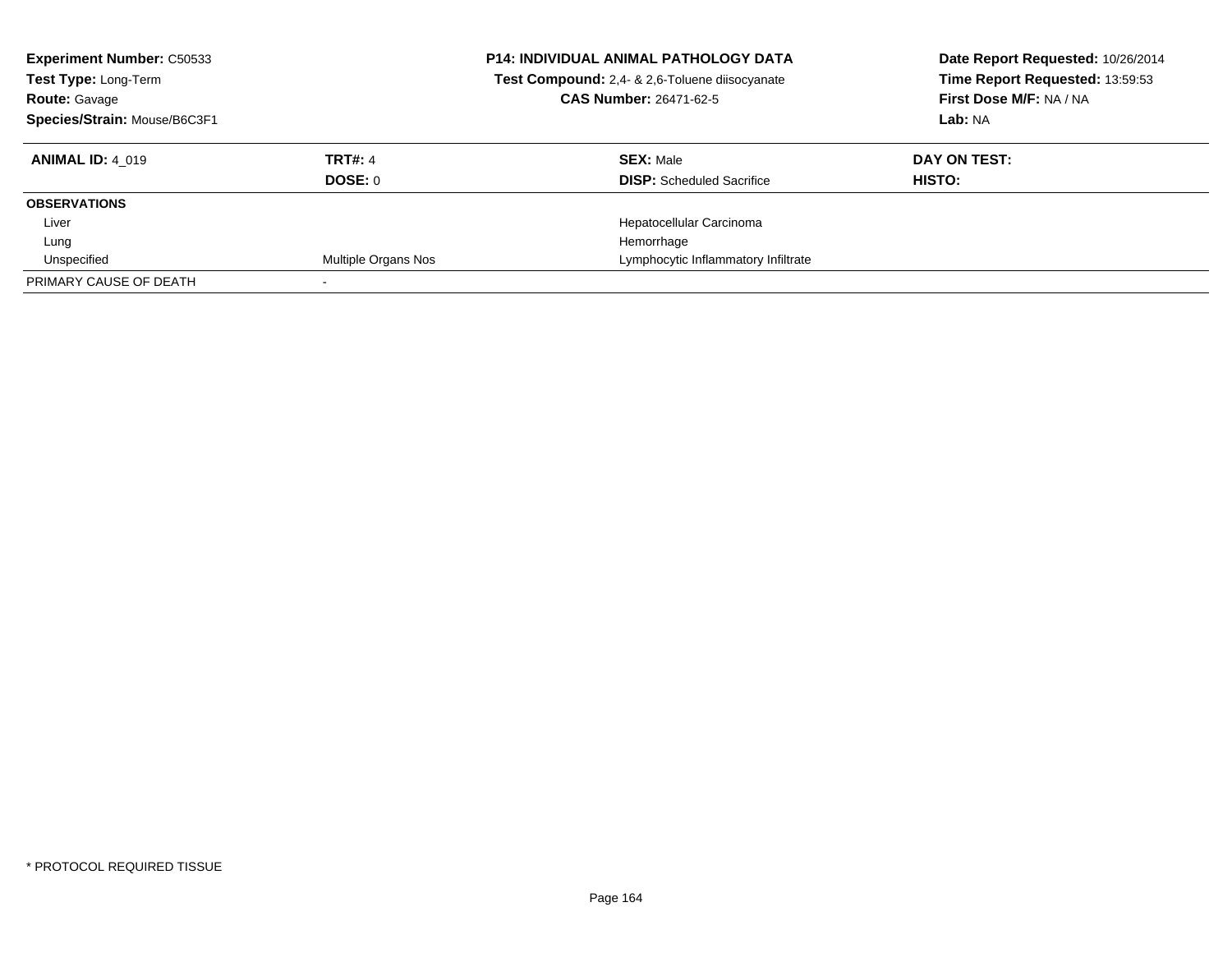| <b>Experiment Number: C50533</b><br><b>Test Type: Long-Term</b><br><b>Route: Gavage</b><br>Species/Strain: Mouse/B6C3F1 |                                  | <b>P14: INDIVIDUAL ANIMAL PATHOLOGY DATA</b><br>Test Compound: 2,4- & 2,6-Toluene diisocyanate<br><b>CAS Number: 26471-62-5</b> | Date Report Requested: 10/26/2014<br>Time Report Requested: 13:59:53<br>First Dose M/F: NA / NA<br>Lab: NA |
|-------------------------------------------------------------------------------------------------------------------------|----------------------------------|---------------------------------------------------------------------------------------------------------------------------------|------------------------------------------------------------------------------------------------------------|
| <b>ANIMAL ID: 4 020</b>                                                                                                 | <b>TRT#: 4</b><br><b>DOSE: 0</b> | <b>SEX: Male</b><br><b>DISP:</b> Scheduled Sacrifice                                                                            | DAY ON TEST:<br>HISTO:                                                                                     |
| <b>OBSERVATIONS</b>                                                                                                     |                                  |                                                                                                                                 |                                                                                                            |
| Lung                                                                                                                    |                                  | Inflammation, Interstitial                                                                                                      |                                                                                                            |
| Lymph node                                                                                                              | Mesenteric Lymph Node            | Hemorrhage                                                                                                                      |                                                                                                            |
| Preputial gland                                                                                                         |                                  | Abscess, Nos                                                                                                                    |                                                                                                            |
| Unspecified                                                                                                             | Multiple Organs Nos              | Lymphocytic Inflammatory Infiltrate                                                                                             |                                                                                                            |
| PRIMARY CAUSE OF DEATH                                                                                                  |                                  |                                                                                                                                 |                                                                                                            |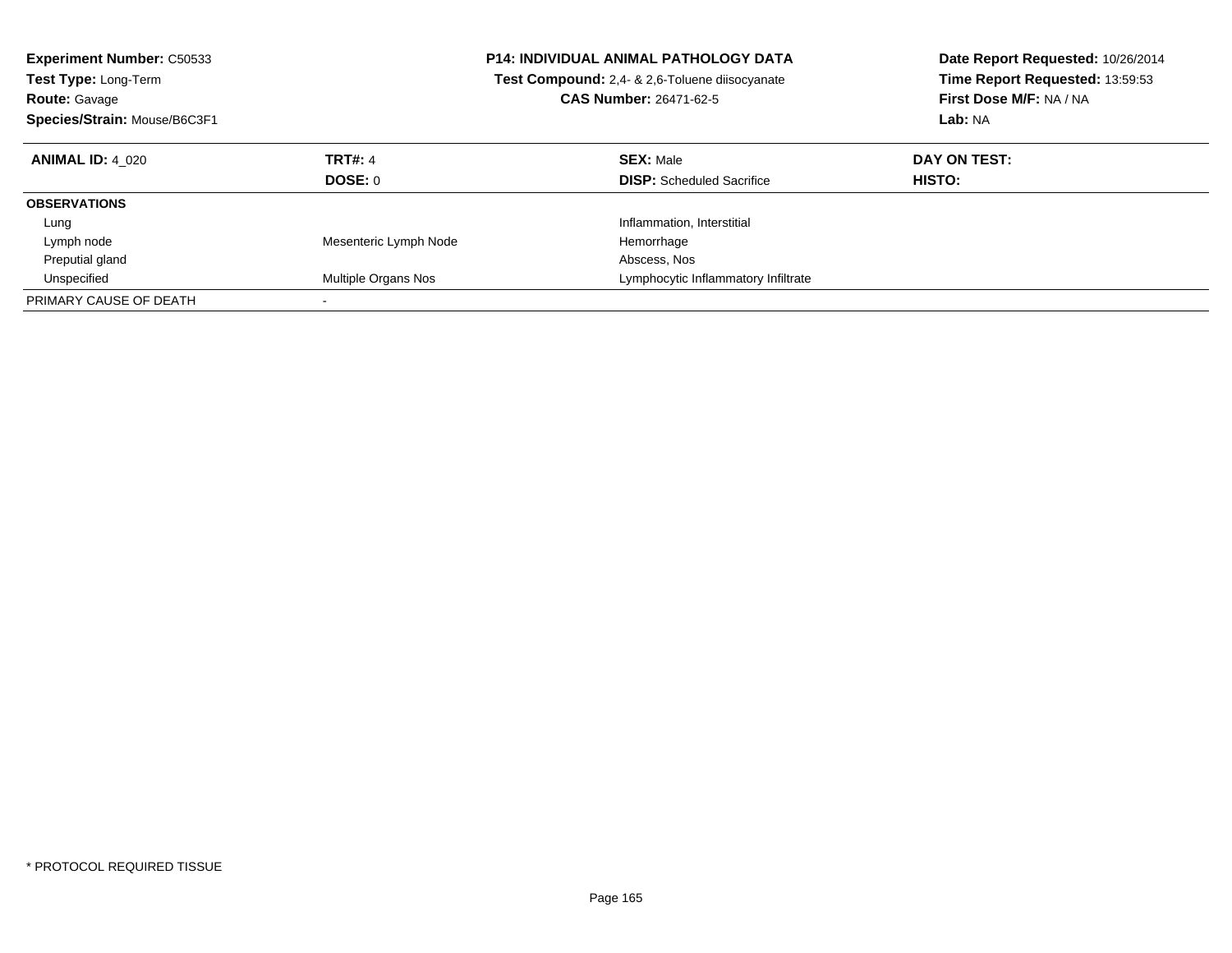| <b>Experiment Number: C50533</b><br><b>Test Type: Long-Term</b><br><b>Route: Gavage</b><br>Species/Strain: Mouse/B6C3F1 |                     | <b>P14: INDIVIDUAL ANIMAL PATHOLOGY DATA</b><br>Test Compound: 2.4- & 2.6-Toluene diisocyanate<br><b>CAS Number: 26471-62-5</b> | Date Report Requested: 10/26/2014<br>Time Report Requested: 13:59:53<br>First Dose M/F: NA / NA<br>Lab: NA |
|-------------------------------------------------------------------------------------------------------------------------|---------------------|---------------------------------------------------------------------------------------------------------------------------------|------------------------------------------------------------------------------------------------------------|
| <b>ANIMAL ID: 4 021</b>                                                                                                 | <b>TRT#: 4</b>      | <b>SEX: Male</b>                                                                                                                | DAY ON TEST:                                                                                               |
|                                                                                                                         | <b>DOSE: 0</b>      | <b>DISP:</b> Scheduled Sacrifice                                                                                                | <b>HISTO:</b>                                                                                              |
| <b>OBSERVATIONS</b>                                                                                                     |                     |                                                                                                                                 |                                                                                                            |
| Bone                                                                                                                    | Sternum             | Necrosis, Nos                                                                                                                   |                                                                                                            |
| Liver                                                                                                                   |                     | Hepatocellular Carcinoma                                                                                                        |                                                                                                            |
| Lung                                                                                                                    |                     | Hepatocellular Carcinoma, Metastatic                                                                                            |                                                                                                            |
|                                                                                                                         |                     | Inflammation, Interstitial                                                                                                      |                                                                                                            |
| Unspecified                                                                                                             | Multiple Organs Nos | Lymphocytic Inflammatory Infiltrate                                                                                             |                                                                                                            |
| PRIMARY CAUSE OF DEATH                                                                                                  |                     |                                                                                                                                 |                                                                                                            |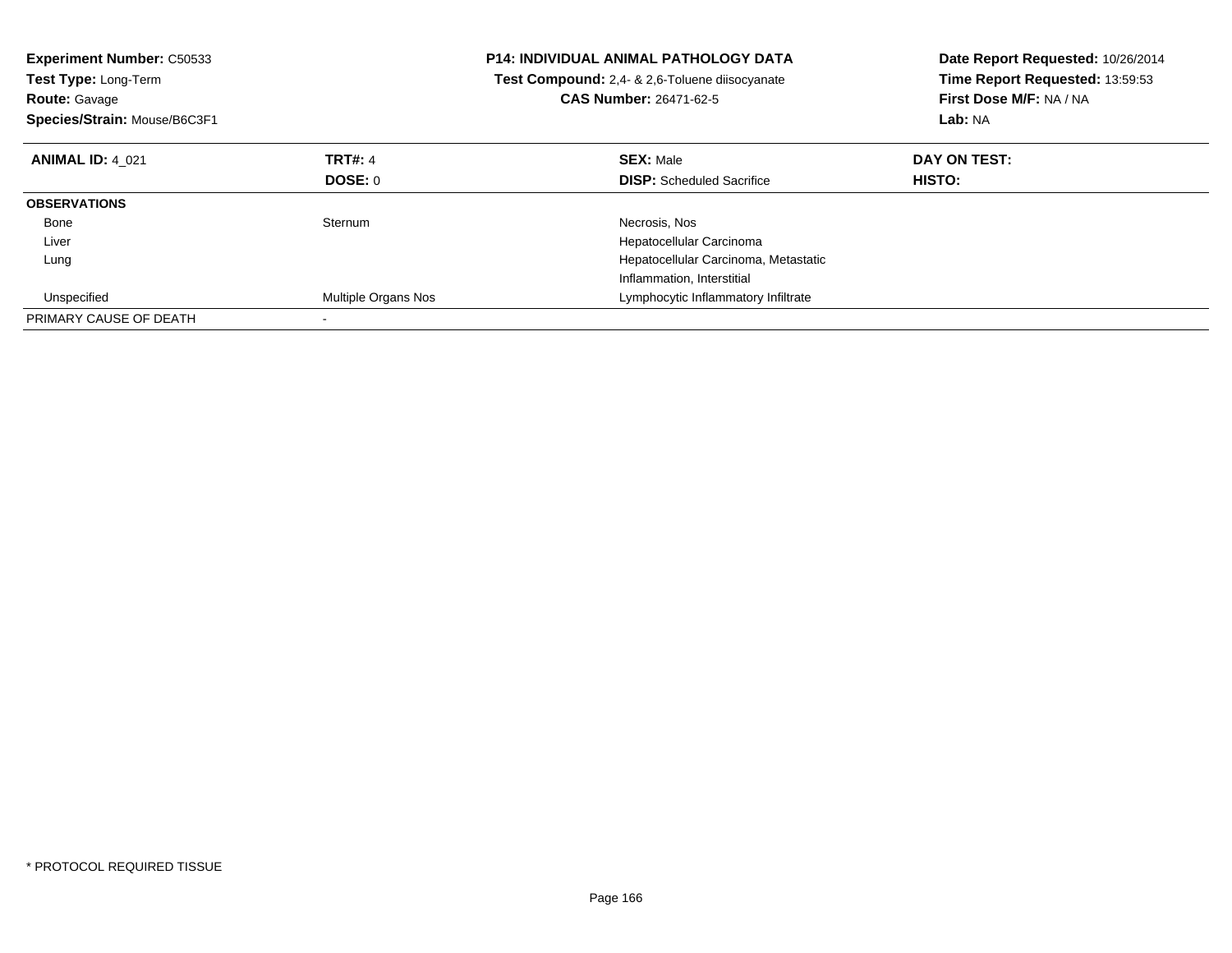| <b>Experiment Number: C50533</b><br>Test Type: Long-Term<br><b>Route: Gavage</b><br>Species/Strain: Mouse/B6C3F1 |                        | <b>P14: INDIVIDUAL ANIMAL PATHOLOGY DATA</b><br>Test Compound: 2,4- & 2,6-Toluene diisocyanate<br><b>CAS Number: 26471-62-5</b> | Date Report Requested: 10/26/2014<br>Time Report Requested: 13:59:53<br>First Dose M/F: NA / NA<br>Lab: NA |
|------------------------------------------------------------------------------------------------------------------|------------------------|---------------------------------------------------------------------------------------------------------------------------------|------------------------------------------------------------------------------------------------------------|
| <b>ANIMAL ID: 4 022</b>                                                                                          | <b>TRT#: 4</b>         | <b>SEX: Male</b>                                                                                                                | DAY ON TEST:                                                                                               |
|                                                                                                                  | DOSE: 0                | <b>DISP:</b> Scheduled Sacrifice                                                                                                | <b>HISTO:</b>                                                                                              |
| <b>OBSERVATIONS</b>                                                                                              |                        |                                                                                                                                 |                                                                                                            |
| Bone                                                                                                             | Sternum                | Necrosis, Nos                                                                                                                   |                                                                                                            |
| Intestine Small                                                                                                  | Ileum, Ileum           | Hyperplasia, Lymphoid                                                                                                           |                                                                                                            |
| Skin                                                                                                             |                        | <b>Fibrosis</b>                                                                                                                 |                                                                                                            |
| <b>Testis</b>                                                                                                    |                        | Mineralization                                                                                                                  |                                                                                                            |
| Unspecified                                                                                                      | <b>Mediastinum Nos</b> | Hemorrhage                                                                                                                      |                                                                                                            |
|                                                                                                                  | Multiple Organs Nos    | Lymphocytic Inflammatory Infiltrate                                                                                             |                                                                                                            |
| PRIMARY CAUSE OF DEATH                                                                                           |                        |                                                                                                                                 |                                                                                                            |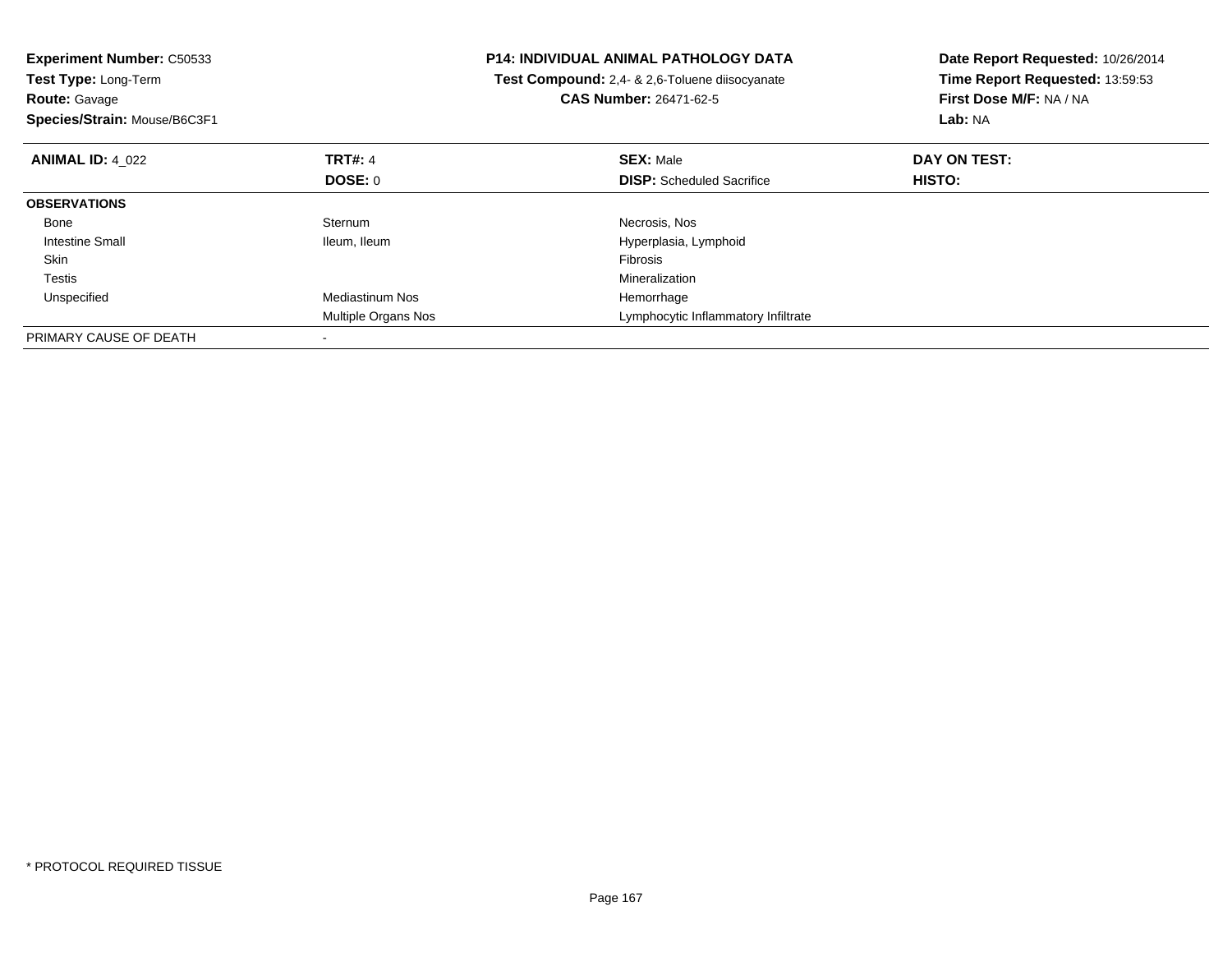| <b>Experiment Number: C50533</b><br><b>Test Type: Long-Term</b><br><b>Route: Gavage</b><br>Species/Strain: Mouse/B6C3F1 |                           | <b>P14: INDIVIDUAL ANIMAL PATHOLOGY DATA</b><br><b>Test Compound:</b> 2.4- & 2.6-Toluene diisocyanate<br><b>CAS Number: 26471-62-5</b> | Date Report Requested: 10/26/2014<br>Time Report Requested: 13:59:53<br>First Dose M/F: NA / NA<br>Lab: NA |
|-------------------------------------------------------------------------------------------------------------------------|---------------------------|----------------------------------------------------------------------------------------------------------------------------------------|------------------------------------------------------------------------------------------------------------|
| <b>ANIMAL ID: 4 023</b>                                                                                                 | <b>TRT#: 4</b><br>DOSE: 0 | <b>SEX: Male</b><br><b>DISP:</b> Scheduled Sacrifice                                                                                   | DAY ON TEST:<br><b>HISTO:</b>                                                                              |
| <b>OBSERVATIONS</b>                                                                                                     |                           |                                                                                                                                        |                                                                                                            |
| Intestine Small                                                                                                         | Ileum, Ileum              | Hyperplasia, Lymphoid                                                                                                                  |                                                                                                            |
| Lung                                                                                                                    |                           | Inflammation, Interstitial                                                                                                             |                                                                                                            |
| Testis                                                                                                                  |                           | Mineralization                                                                                                                         |                                                                                                            |
| Unspecified                                                                                                             | Multiple Organs Nos       | Lymphocytic Inflammatory Infiltrate                                                                                                    |                                                                                                            |
| PRIMARY CAUSE OF DEATH                                                                                                  |                           |                                                                                                                                        |                                                                                                            |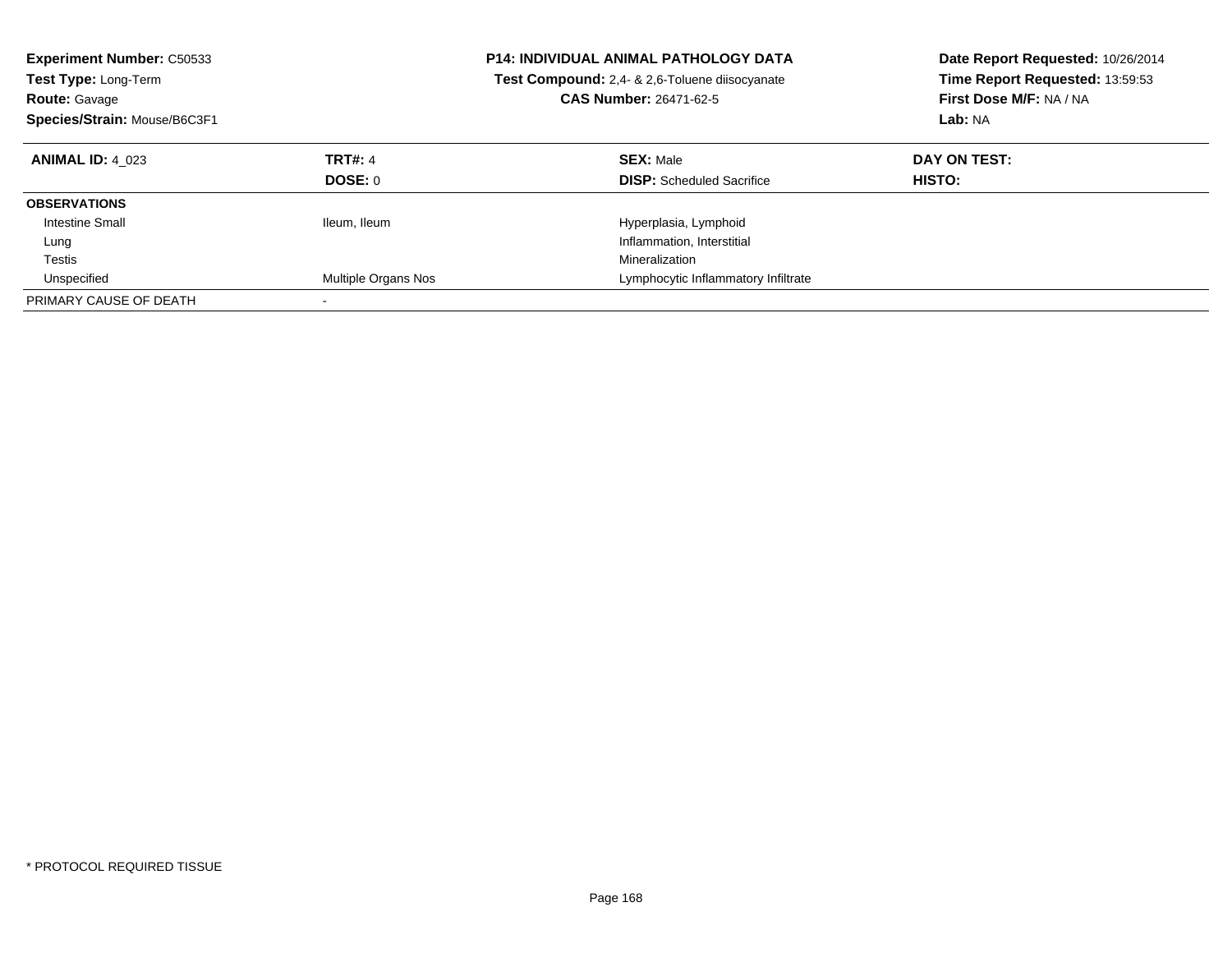| <b>Experiment Number: C50533</b><br><b>Test Type: Long-Term</b><br><b>Route: Gavage</b><br>Species/Strain: Mouse/B6C3F1 |                           | <b>P14: INDIVIDUAL ANIMAL PATHOLOGY DATA</b><br>Test Compound: 2,4- & 2,6-Toluene diisocyanate<br><b>CAS Number: 26471-62-5</b> | Date Report Requested: 10/26/2014<br>Time Report Requested: 13:59:53<br>First Dose M/F: NA / NA<br>Lab: NA |
|-------------------------------------------------------------------------------------------------------------------------|---------------------------|---------------------------------------------------------------------------------------------------------------------------------|------------------------------------------------------------------------------------------------------------|
| <b>ANIMAL ID: 4 024</b>                                                                                                 | <b>TRT#: 4</b><br>DOSE: 0 | <b>SEX: Male</b><br><b>DISP:</b> Scheduled Sacrifice                                                                            | DAY ON TEST:<br>HISTO:                                                                                     |
| <b>OBSERVATIONS</b>                                                                                                     |                           |                                                                                                                                 |                                                                                                            |
| Epididymis                                                                                                              |                           | Inflammation, Granulomatous                                                                                                     |                                                                                                            |
| Unspecified                                                                                                             | Multiple Organs Nos       | Lymphocytic Inflammatory Infiltrate                                                                                             |                                                                                                            |
| PRIMARY CAUSE OF DEATH                                                                                                  |                           |                                                                                                                                 |                                                                                                            |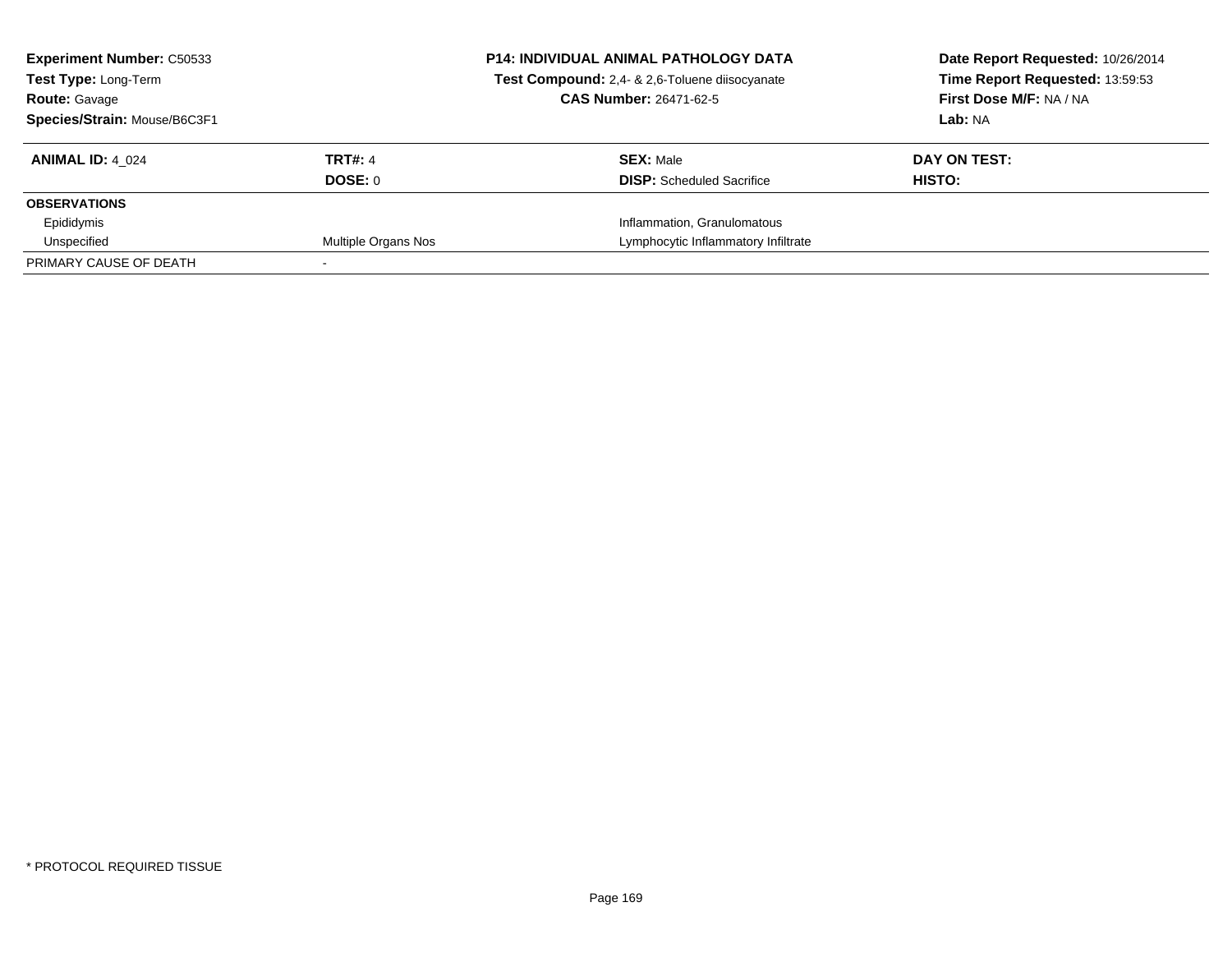| <b>Experiment Number: C50533</b><br>Test Type: Long-Term<br><b>Route: Gavage</b><br>Species/Strain: Mouse/B6C3F1 |                     | <b>P14: INDIVIDUAL ANIMAL PATHOLOGY DATA</b><br>Test Compound: 2,4- & 2,6-Toluene diisocyanate<br><b>CAS Number: 26471-62-5</b> | Date Report Requested: 10/26/2014<br>Time Report Requested: 13:59:53<br>First Dose M/F: NA / NA<br>Lab: NA |
|------------------------------------------------------------------------------------------------------------------|---------------------|---------------------------------------------------------------------------------------------------------------------------------|------------------------------------------------------------------------------------------------------------|
| <b>ANIMAL ID: 4 025</b>                                                                                          | <b>TRT#: 4</b>      | <b>SEX: Male</b>                                                                                                                | DAY ON TEST:                                                                                               |
|                                                                                                                  | DOSE: 0             | <b>DISP:</b> Scheduled Sacrifice                                                                                                | HISTO:                                                                                                     |
| <b>OBSERVATIONS</b>                                                                                              |                     |                                                                                                                                 |                                                                                                            |
| Intestine Small                                                                                                  | Duodenum            | Papilloma, Nos                                                                                                                  |                                                                                                            |
| Lung                                                                                                             |                     | Inflammation, Interstitial                                                                                                      |                                                                                                            |
| Unspecified                                                                                                      | Multiple Organs Nos | Lymphocytic Inflammatory Infiltrate                                                                                             |                                                                                                            |
| PRIMARY CAUSE OF DEATH                                                                                           |                     |                                                                                                                                 |                                                                                                            |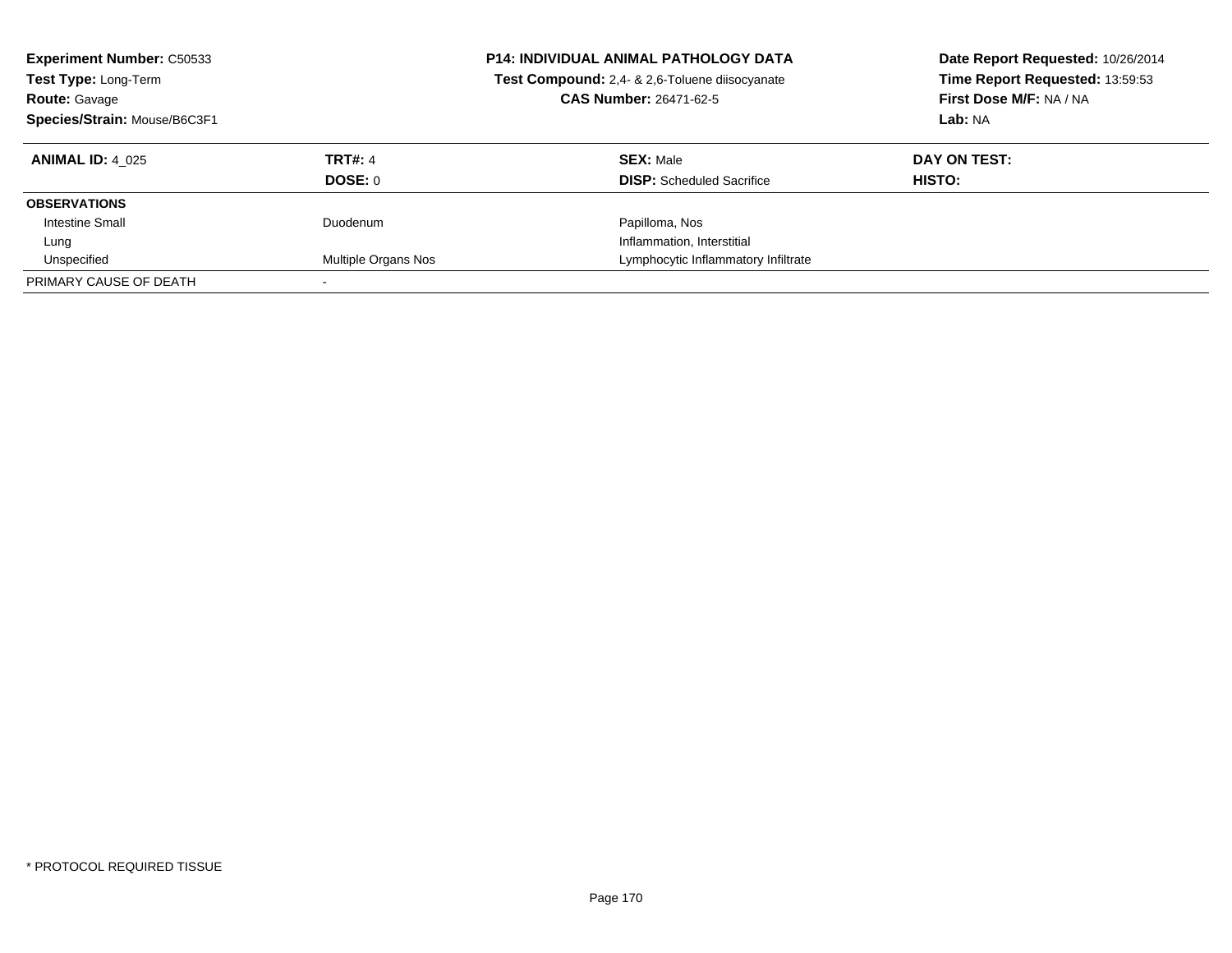| <b>Experiment Number: C50533</b><br>Test Type: Long-Term<br><b>Route: Gavage</b><br>Species/Strain: Mouse/B6C3F1 |                     | <b>P14: INDIVIDUAL ANIMAL PATHOLOGY DATA</b><br>Test Compound: 2,4- & 2,6-Toluene diisocyanate<br><b>CAS Number: 26471-62-5</b> | Date Report Requested: 10/26/2014<br>Time Report Requested: 13:59:53<br>First Dose M/F: NA / NA<br><b>Lab: NA</b> |
|------------------------------------------------------------------------------------------------------------------|---------------------|---------------------------------------------------------------------------------------------------------------------------------|-------------------------------------------------------------------------------------------------------------------|
| <b>ANIMAL ID: 4 026</b>                                                                                          | <b>TRT#: 4</b>      | <b>SEX: Male</b>                                                                                                                | DAY ON TEST:                                                                                                      |
|                                                                                                                  | DOSE: 0             | <b>DISP:</b> Scheduled Sacrifice                                                                                                | <b>HISTO:</b>                                                                                                     |
| <b>OBSERVATIONS</b>                                                                                              |                     |                                                                                                                                 |                                                                                                                   |
| Liver                                                                                                            |                     | Hepatocellular Carcinoma                                                                                                        |                                                                                                                   |
| Lung                                                                                                             |                     | Hemorrhage                                                                                                                      |                                                                                                                   |
|                                                                                                                  |                     | Inflammation, Interstitial                                                                                                      |                                                                                                                   |
|                                                                                                                  |                     | Perivascular Cuffing                                                                                                            |                                                                                                                   |
| Testis                                                                                                           |                     | Mineralization                                                                                                                  |                                                                                                                   |
| Unspecified                                                                                                      | Multiple Organs Nos | Lymphocytic Inflammatory Infiltrate                                                                                             |                                                                                                                   |
| PRIMARY CAUSE OF DEATH                                                                                           |                     |                                                                                                                                 |                                                                                                                   |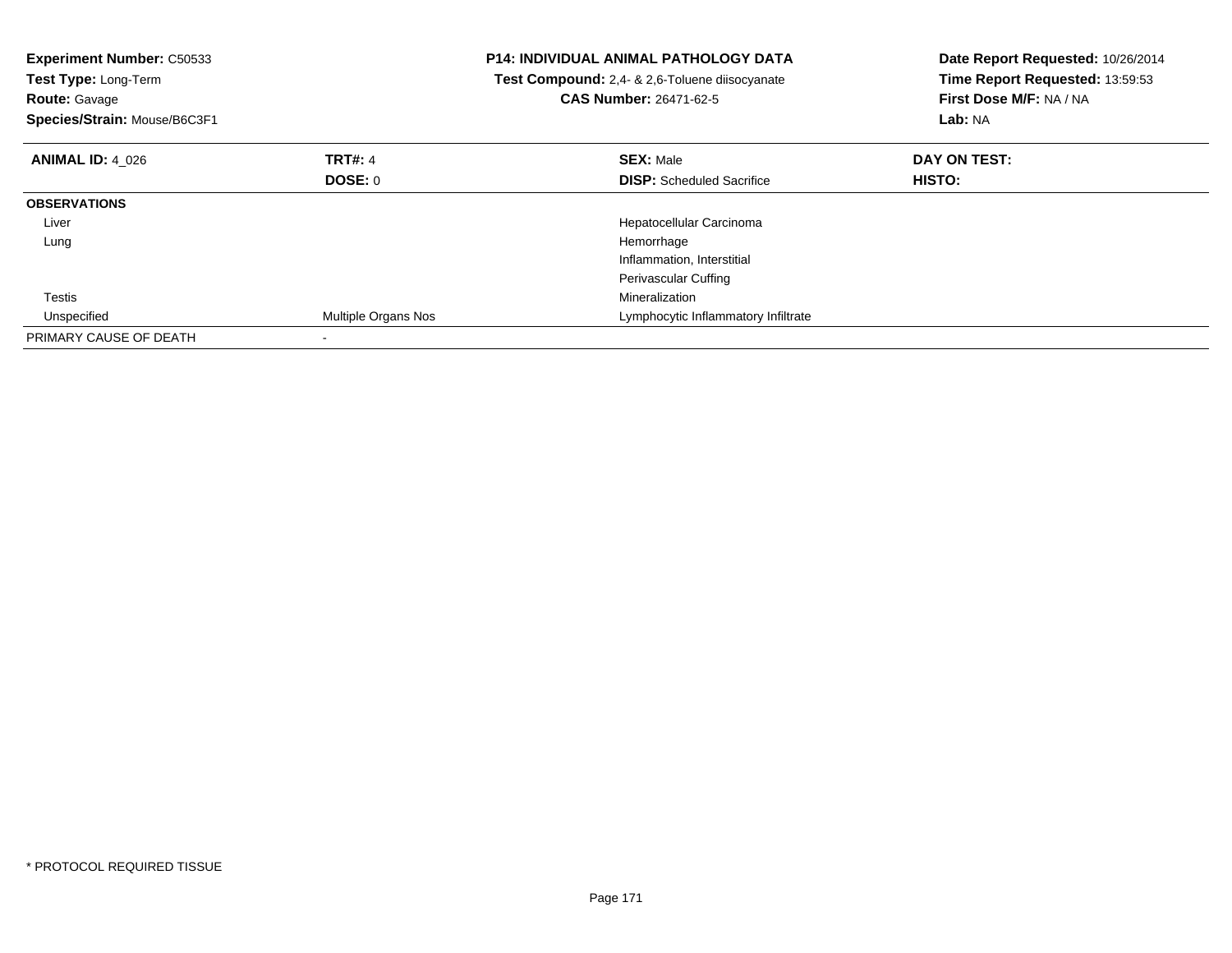| <b>Experiment Number: C50533</b><br>Test Type: Long-Term<br><b>Route: Gavage</b><br>Species/Strain: Mouse/B6C3F1 |                 | <b>P14: INDIVIDUAL ANIMAL PATHOLOGY DATA</b><br>Test Compound: 2,4- & 2,6-Toluene diisocyanate<br>CAS Number: 26471-62-5 | Date Report Requested: 10/26/2014<br>Time Report Requested: 13:59:53<br>First Dose M/F: NA / NA<br>Lab: NA |
|------------------------------------------------------------------------------------------------------------------|-----------------|--------------------------------------------------------------------------------------------------------------------------|------------------------------------------------------------------------------------------------------------|
| <b>ANIMAL ID: 4 027</b>                                                                                          | <b>TRT#: 4</b>  | <b>SEX: Male</b>                                                                                                         | DAY ON TEST:                                                                                               |
|                                                                                                                  | DOSE: 0         | <b>DISP:</b> Natural Death                                                                                               | <b>HISTO:</b>                                                                                              |
| <b>OBSERVATIONS</b>                                                                                              |                 |                                                                                                                          |                                                                                                            |
| <b>Brain</b>                                                                                                     | Thalamus        | Calculus, Unknown Gross Or Micro                                                                                         |                                                                                                            |
| Harderian gland                                                                                                  | Hardarian Gland | Adenoma, Nos                                                                                                             |                                                                                                            |
| Unspecified                                                                                                      | Axilla          | Sarcoma, Nos                                                                                                             |                                                                                                            |
| PRIMARY CAUSE OF DEATH                                                                                           |                 |                                                                                                                          |                                                                                                            |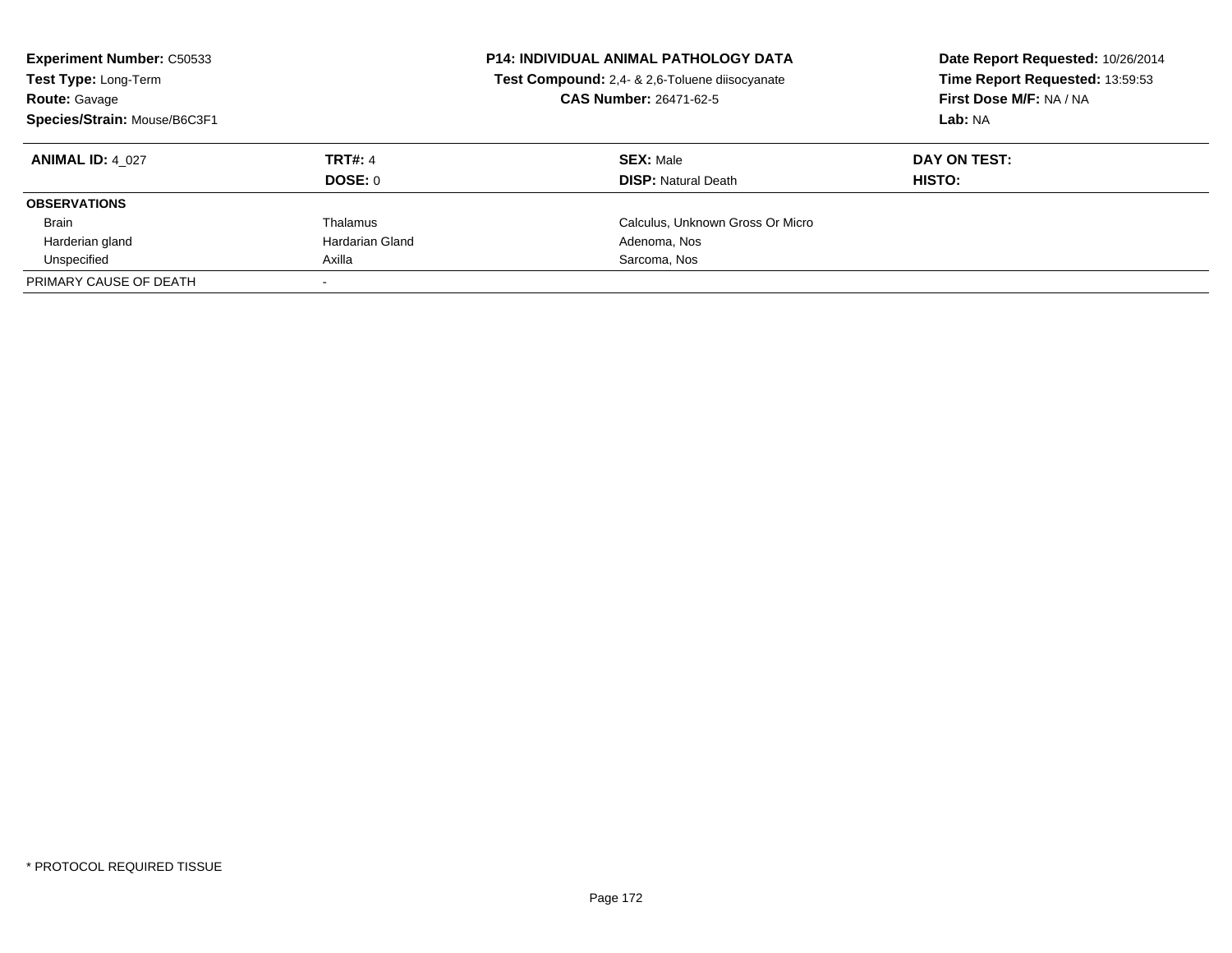| <b>Experiment Number: C50533</b><br><b>Test Type: Long-Term</b><br><b>Route: Gavage</b><br>Species/Strain: Mouse/B6C3F1 |                                  | <b>P14: INDIVIDUAL ANIMAL PATHOLOGY DATA</b><br>Test Compound: 2,4- & 2,6-Toluene diisocyanate<br><b>CAS Number: 26471-62-5</b> | Date Report Requested: 10/26/2014<br>Time Report Requested: 13:59:53<br>First Dose M/F: NA / NA<br>Lab: NA |
|-------------------------------------------------------------------------------------------------------------------------|----------------------------------|---------------------------------------------------------------------------------------------------------------------------------|------------------------------------------------------------------------------------------------------------|
| <b>ANIMAL ID: 4 028</b>                                                                                                 | <b>TRT#: 4</b><br><b>DOSE: 0</b> | <b>SEX: Male</b><br><b>DISP:</b> Scheduled Sacrifice                                                                            | DAY ON TEST:<br><b>HISTO:</b>                                                                              |
| <b>OBSERVATIONS</b>                                                                                                     |                                  |                                                                                                                                 |                                                                                                            |
| <b>Brain</b>                                                                                                            | Thalamus                         | Calculus, Unknown Gross Or Micro                                                                                                |                                                                                                            |
| Lung                                                                                                                    |                                  | Hemorrhage                                                                                                                      |                                                                                                            |
| Testis                                                                                                                  |                                  | Mineralization                                                                                                                  |                                                                                                            |
| Unspecified                                                                                                             | Multiple Organs Nos              | Lymphocytic Inflammatory Infiltrate                                                                                             |                                                                                                            |
| PRIMARY CAUSE OF DEATH                                                                                                  |                                  |                                                                                                                                 |                                                                                                            |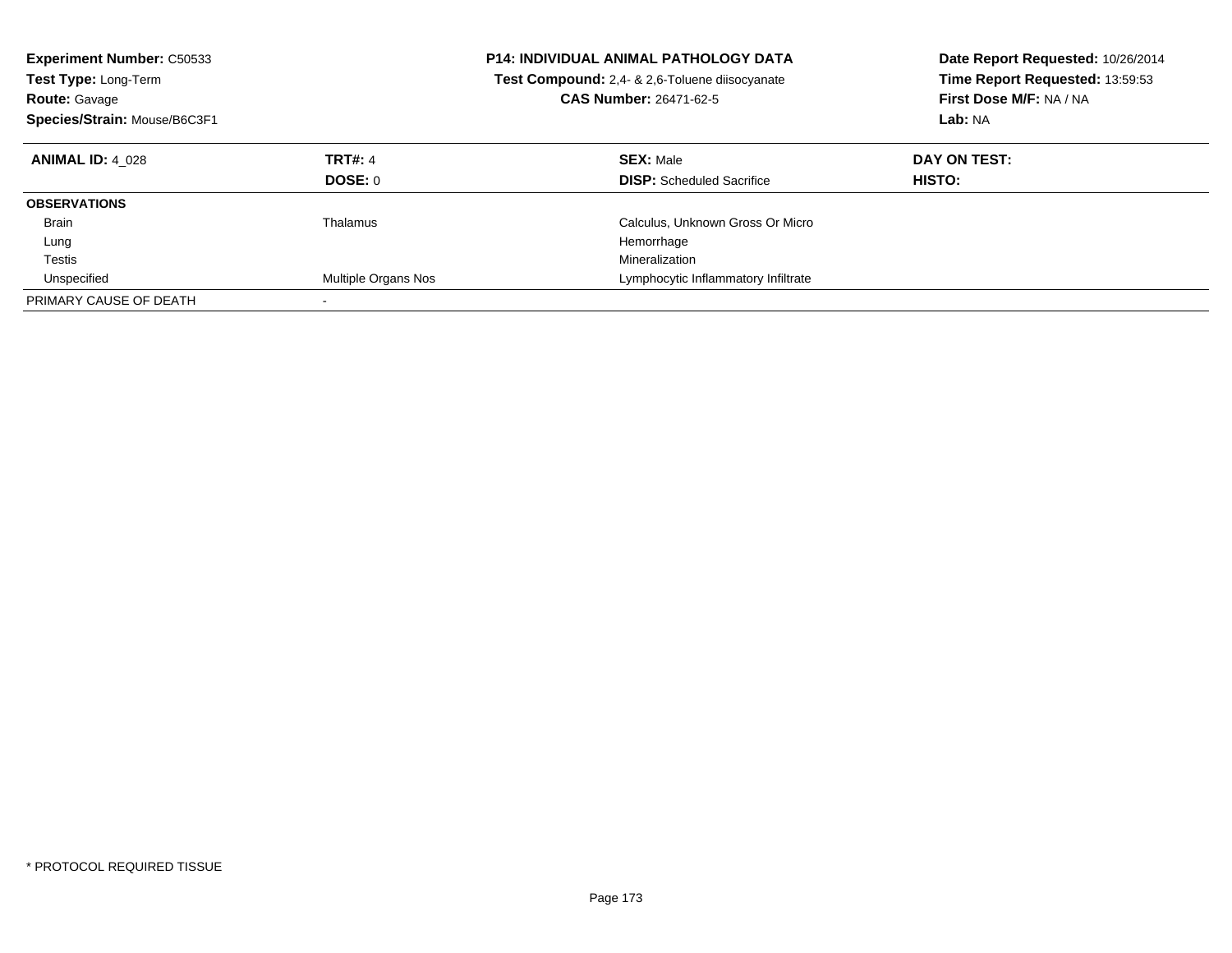| <b>Experiment Number: C50533</b><br>Test Type: Long-Term<br><b>Route: Gavage</b><br>Species/Strain: Mouse/B6C3F1 |                | P14: INDIVIDUAL ANIMAL PATHOLOGY DATA<br>Test Compound: 2,4- & 2,6-Toluene diisocyanate<br><b>CAS Number: 26471-62-5</b> | Date Report Requested: 10/26/2014<br>Time Report Requested: 13:59:53<br>First Dose M/F: NA / NA<br>Lab: NA |
|------------------------------------------------------------------------------------------------------------------|----------------|--------------------------------------------------------------------------------------------------------------------------|------------------------------------------------------------------------------------------------------------|
| <b>ANIMAL ID: 4 029</b>                                                                                          | <b>TRT#: 4</b> | <b>SEX: Male</b>                                                                                                         | DAY ON TEST:                                                                                               |
|                                                                                                                  | <b>DOSE: 0</b> | <b>DISP:</b> Natural Death                                                                                               | <b>HISTO:</b>                                                                                              |
| <b>OBSERVATIONS</b>                                                                                              |                |                                                                                                                          |                                                                                                            |
| <b>Brain</b>                                                                                                     | Thalamus       | Calculus, Unknown Gross Or Micro                                                                                         |                                                                                                            |
| Heart                                                                                                            |                | Inflammation, Suppurative                                                                                                |                                                                                                            |
| Kidney                                                                                                           |                | Inflammation, Suppurative                                                                                                |                                                                                                            |
| Prostate                                                                                                         |                | Inflammation, Suppurative                                                                                                |                                                                                                            |
| Testis                                                                                                           |                | Hypospermatogenesis                                                                                                      |                                                                                                            |
|                                                                                                                  |                | Mineralization                                                                                                           |                                                                                                            |
| PRIMARY CAUSE OF DEATH                                                                                           |                |                                                                                                                          |                                                                                                            |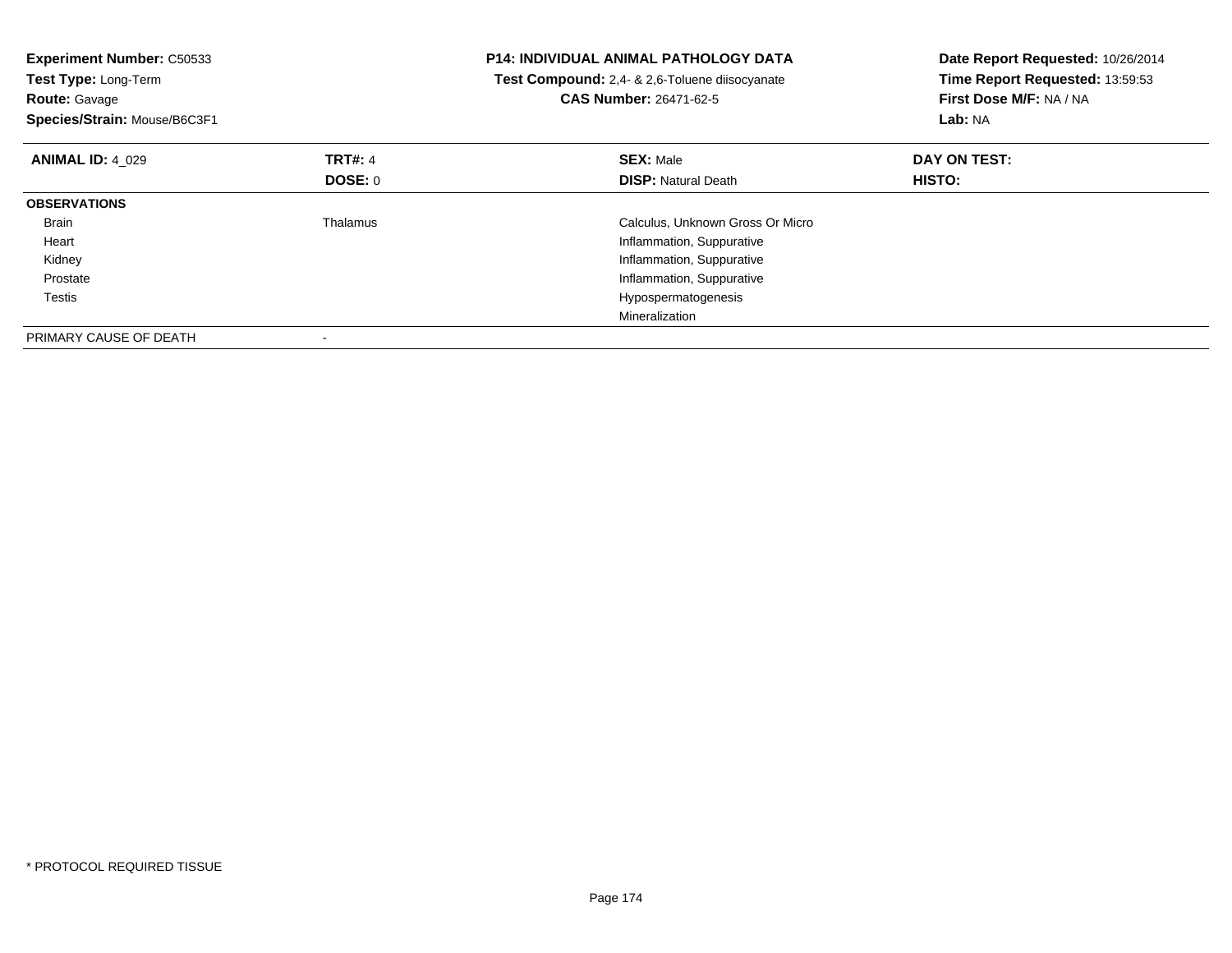| <b>Experiment Number: C50533</b><br>Test Type: Long-Term<br><b>Route: Gavage</b><br>Species/Strain: Mouse/B6C3F1 |                           | <b>P14: INDIVIDUAL ANIMAL PATHOLOGY DATA</b><br>Test Compound: 2,4- & 2,6-Toluene diisocyanate<br><b>CAS Number: 26471-62-5</b> | Date Report Requested: 10/26/2014<br>Time Report Requested: 13:59:53<br>First Dose M/F: NA / NA<br>Lab: NA |
|------------------------------------------------------------------------------------------------------------------|---------------------------|---------------------------------------------------------------------------------------------------------------------------------|------------------------------------------------------------------------------------------------------------|
| <b>ANIMAL ID: 4 030</b>                                                                                          | <b>TRT#: 4</b><br>DOSE: 0 | <b>SEX: Male</b><br><b>DISP:</b> Natural Death                                                                                  | DAY ON TEST:<br>HISTO:                                                                                     |
| <b>OBSERVATIONS</b>                                                                                              |                           |                                                                                                                                 |                                                                                                            |
| <b>Brain</b>                                                                                                     | Thalamus                  | Calculus, Unknown Gross Or Micro                                                                                                |                                                                                                            |
| Testis                                                                                                           |                           | Mineralization                                                                                                                  |                                                                                                            |
| Unspecified                                                                                                      | Groin                     | Fibrosarcoma                                                                                                                    |                                                                                                            |
| PRIMARY CAUSE OF DEATH                                                                                           |                           |                                                                                                                                 |                                                                                                            |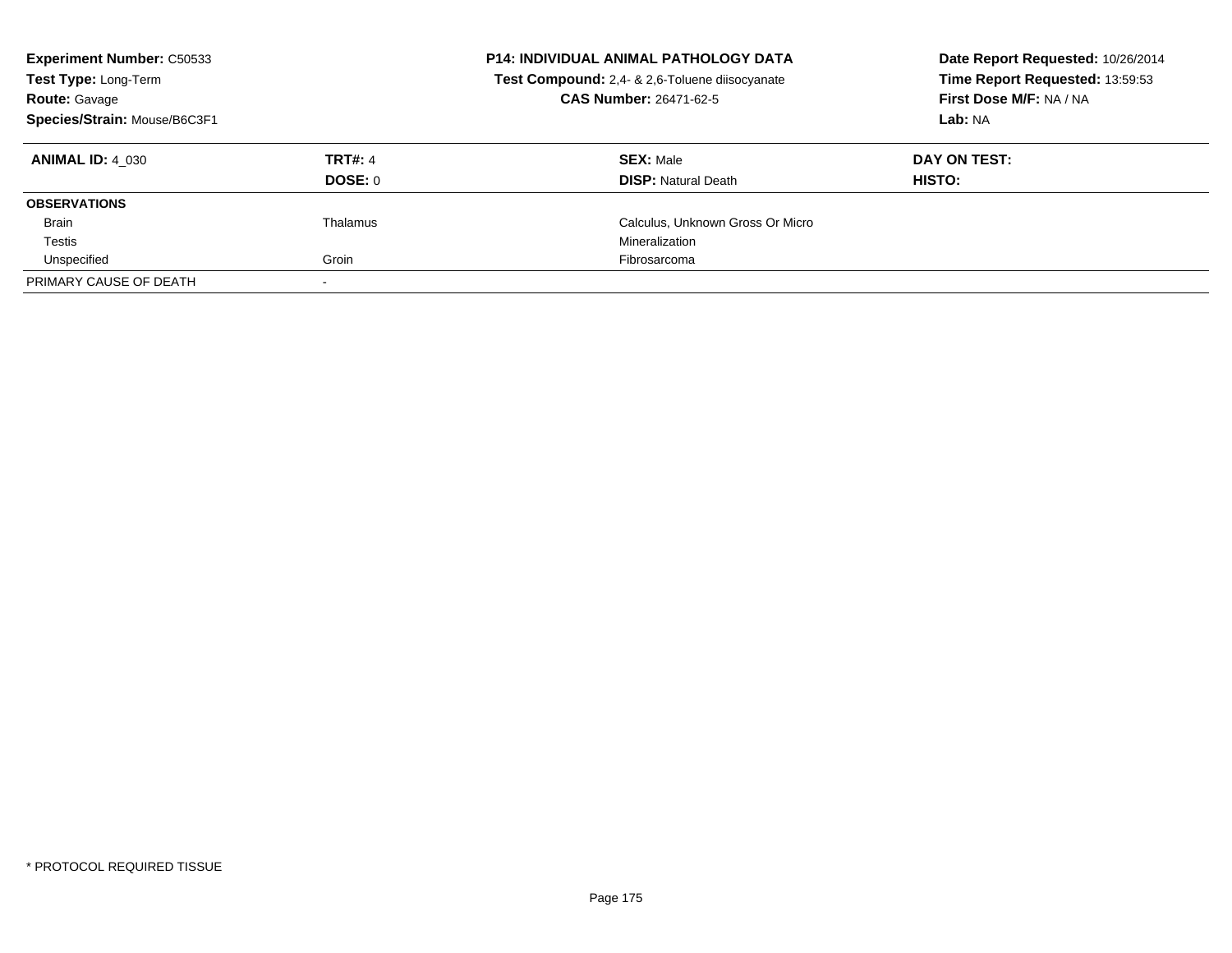| <b>Experiment Number: C50533</b><br><b>Test Type: Long-Term</b><br><b>Route: Gavage</b><br>Species/Strain: Mouse/B6C3F1 |                     | <b>P14: INDIVIDUAL ANIMAL PATHOLOGY DATA</b><br>Test Compound: 2,4- & 2,6-Toluene diisocyanate<br><b>CAS Number: 26471-62-5</b> | Date Report Requested: 10/26/2014<br>Time Report Requested: 13:59:53<br>First Dose M/F: NA / NA<br>Lab: NA |
|-------------------------------------------------------------------------------------------------------------------------|---------------------|---------------------------------------------------------------------------------------------------------------------------------|------------------------------------------------------------------------------------------------------------|
| <b>ANIMAL ID: 4 031</b>                                                                                                 | <b>TRT#: 4</b>      | <b>SEX: Male</b>                                                                                                                | DAY ON TEST:                                                                                               |
|                                                                                                                         | <b>DOSE: 0</b>      | <b>DISP:</b> Scheduled Sacrifice                                                                                                | <b>HISTO:</b>                                                                                              |
| <b>OBSERVATIONS</b>                                                                                                     |                     |                                                                                                                                 |                                                                                                            |
| Brain                                                                                                                   | Thalamus            | Calculus, Unknown Gross Or Micro                                                                                                |                                                                                                            |
| Harderian gland                                                                                                         | Hardarian Gland     | Adenoma, Nos                                                                                                                    |                                                                                                            |
| Liver                                                                                                                   |                     | Hepatocellular Adenoma                                                                                                          |                                                                                                            |
| Unspecified                                                                                                             | Multiple Organs Nos | Lymphocytic Inflammatory Infiltrate                                                                                             |                                                                                                            |
| PRIMARY CAUSE OF DEATH                                                                                                  |                     |                                                                                                                                 |                                                                                                            |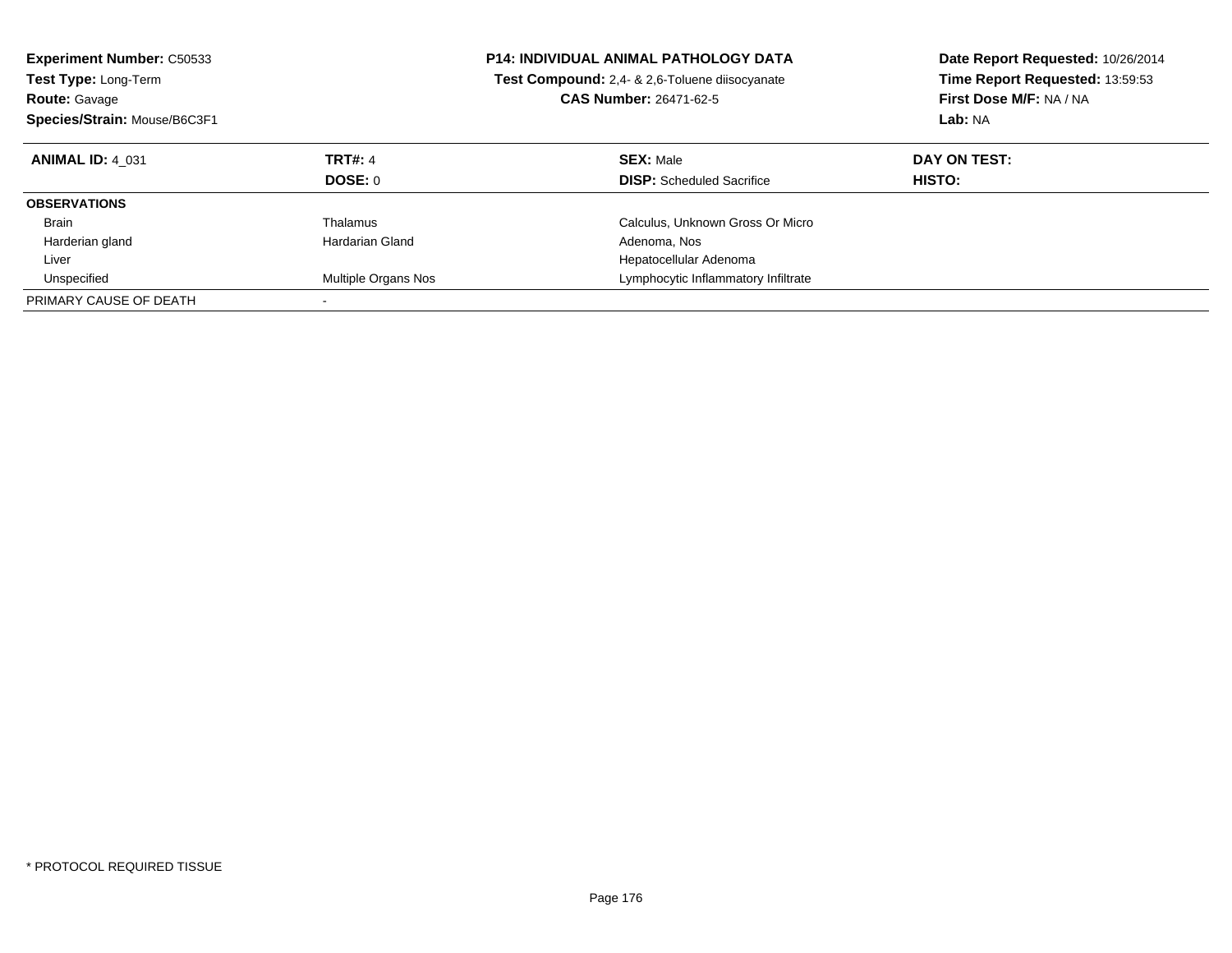| <b>Experiment Number: C50533</b><br><b>Test Type: Long-Term</b><br><b>Route: Gavage</b><br>Species/Strain: Mouse/B6C3F1 |                                  | <b>P14: INDIVIDUAL ANIMAL PATHOLOGY DATA</b><br>Test Compound: 2,4- & 2,6-Toluene diisocyanate<br><b>CAS Number: 26471-62-5</b> | Date Report Requested: 10/26/2014<br>Time Report Requested: 13:59:53<br>First Dose M/F: NA / NA<br>Lab: NA |
|-------------------------------------------------------------------------------------------------------------------------|----------------------------------|---------------------------------------------------------------------------------------------------------------------------------|------------------------------------------------------------------------------------------------------------|
| <b>ANIMAL ID: 4 032</b>                                                                                                 | <b>TRT#: 4</b><br><b>DOSE: 0</b> | <b>SEX: Male</b><br><b>DISP:</b> Scheduled Sacrifice                                                                            | DAY ON TEST:<br>HISTO:                                                                                     |
| <b>OBSERVATIONS</b>                                                                                                     |                                  |                                                                                                                                 |                                                                                                            |
| <b>Brain</b>                                                                                                            | Thalamus                         | Calculus, Unknown Gross Or Micro                                                                                                |                                                                                                            |
| Lung                                                                                                                    |                                  | Inflammation, Interstitial                                                                                                      |                                                                                                            |
| Stomach                                                                                                                 | Forestomach                      | Papilloma, Nos                                                                                                                  |                                                                                                            |
| Unspecified                                                                                                             | Multiple Organs Nos              | Lymphoma, Nos-Malignant                                                                                                         |                                                                                                            |
| PRIMARY CAUSE OF DEATH                                                                                                  |                                  |                                                                                                                                 |                                                                                                            |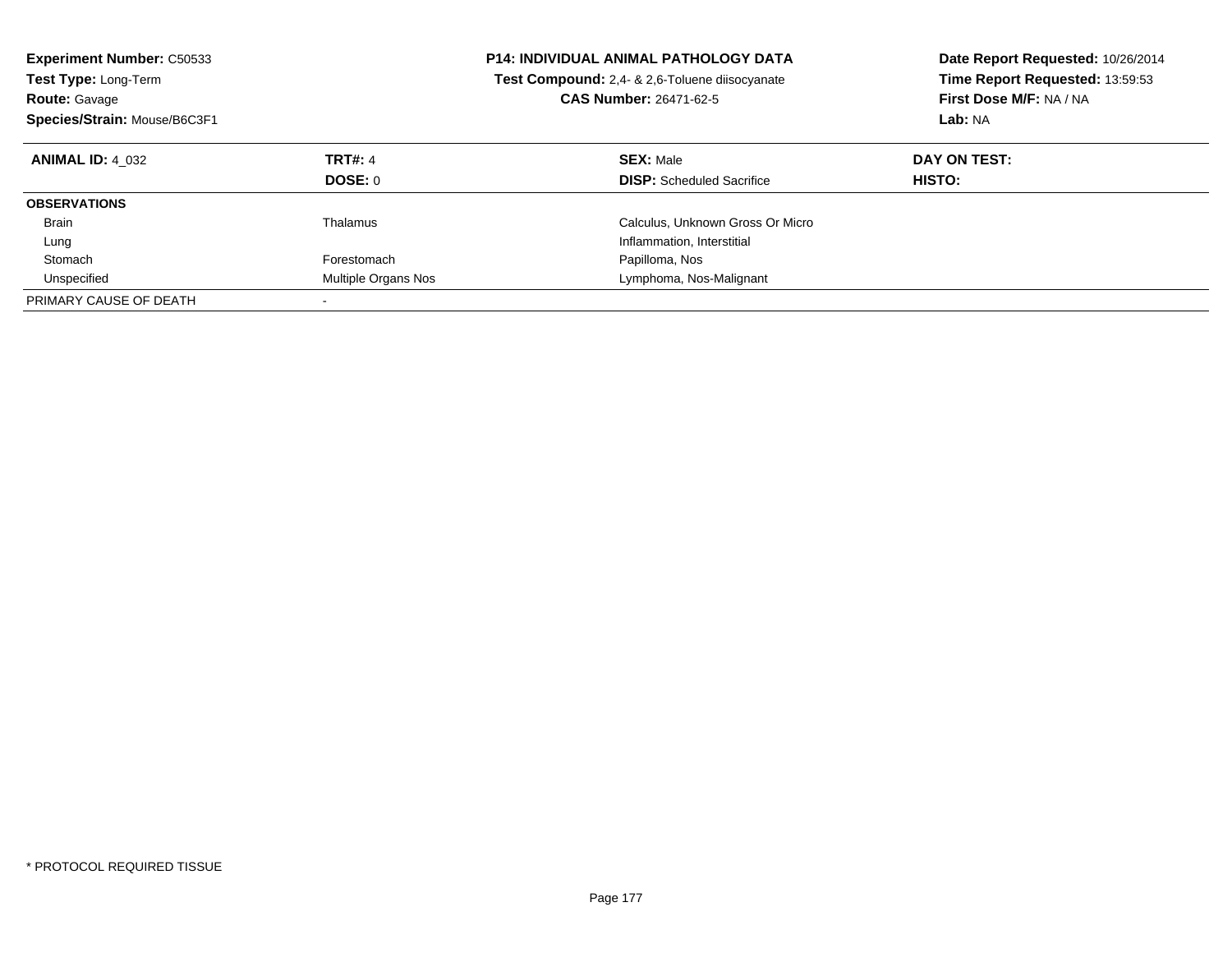| <b>Experiment Number: C50533</b><br>Test Type: Long-Term<br><b>Route: Gavage</b><br>Species/Strain: Mouse/B6C3F1 |                            | <b>P14: INDIVIDUAL ANIMAL PATHOLOGY DATA</b><br>Test Compound: 2,4- & 2,6-Toluene diisocyanate<br><b>CAS Number: 26471-62-5</b> | Date Report Requested: 10/26/2014<br>Time Report Requested: 13:59:53<br>First Dose M/F: NA / NA<br>Lab: NA |
|------------------------------------------------------------------------------------------------------------------|----------------------------|---------------------------------------------------------------------------------------------------------------------------------|------------------------------------------------------------------------------------------------------------|
| <b>ANIMAL ID: 4 033</b>                                                                                          | <b>TRT#: 4</b>             | <b>SEX: Male</b>                                                                                                                | DAY ON TEST:                                                                                               |
|                                                                                                                  | <b>DOSE: 0</b>             | <b>DISP:</b> Scheduled Sacrifice                                                                                                | HISTO:                                                                                                     |
| <b>OBSERVATIONS</b>                                                                                              |                            |                                                                                                                                 |                                                                                                            |
| Kidney                                                                                                           |                            | Nephropathy                                                                                                                     |                                                                                                            |
| Liver                                                                                                            |                            | Hepatocellular Carcinoma                                                                                                        |                                                                                                            |
| Unspecified                                                                                                      | <b>Multiple Organs Nos</b> | Lymphocytic Inflammatory Infiltrate                                                                                             |                                                                                                            |
| PRIMARY CAUSE OF DEATH                                                                                           |                            |                                                                                                                                 |                                                                                                            |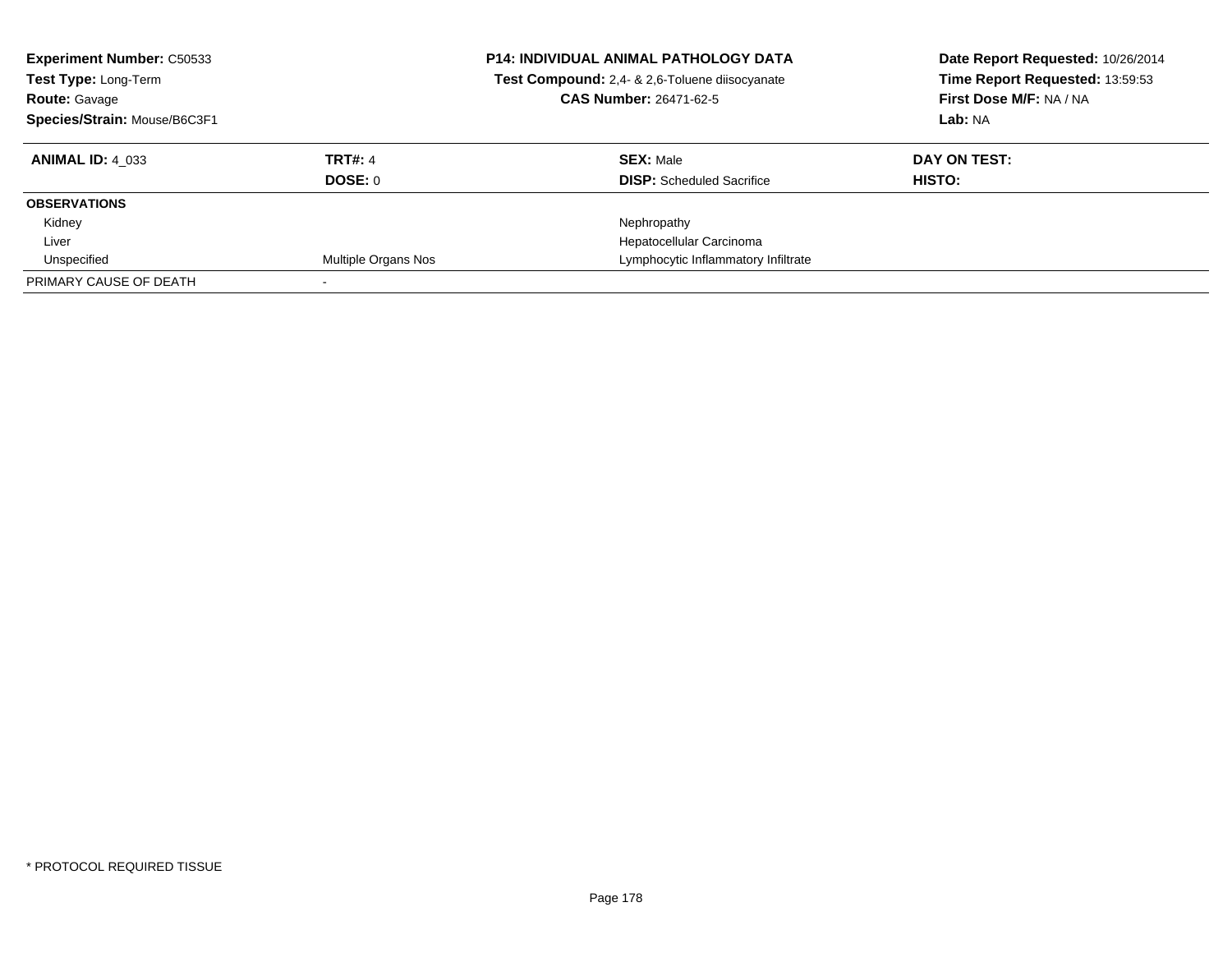| <b>Experiment Number: C50533</b><br>Test Type: Long-Term<br><b>Route: Gavage</b><br>Species/Strain: Mouse/B6C3F1 |                | <b>P14: INDIVIDUAL ANIMAL PATHOLOGY DATA</b><br>Test Compound: 2,4- & 2,6-Toluene diisocyanate<br><b>CAS Number: 26471-62-5</b> | Date Report Requested: 10/26/2014<br>Time Report Requested: 13:59:53<br>First Dose M/F: NA / NA<br>Lab: NA |
|------------------------------------------------------------------------------------------------------------------|----------------|---------------------------------------------------------------------------------------------------------------------------------|------------------------------------------------------------------------------------------------------------|
| <b>ANIMAL ID: 4 034</b>                                                                                          | <b>TRT#: 4</b> | <b>SEX: Male</b>                                                                                                                | DAY ON TEST:                                                                                               |
|                                                                                                                  | DOSE: 0        | <b>DISP:</b> Scheduled Sacrifice                                                                                                | HISTO:                                                                                                     |
| <b>OBSERVATIONS</b>                                                                                              |                |                                                                                                                                 |                                                                                                            |
| <b>Brain</b>                                                                                                     | Thalamus       | Calculus, Unknown Gross Or Micro                                                                                                |                                                                                                            |
| Kidney                                                                                                           |                | Lymphocytic Inflammatory Infiltrate                                                                                             |                                                                                                            |
| Salivary gland                                                                                                   |                | Lymphocytic Inflammatory Infiltrate                                                                                             |                                                                                                            |
| PRIMARY CAUSE OF DEATH                                                                                           |                |                                                                                                                                 |                                                                                                            |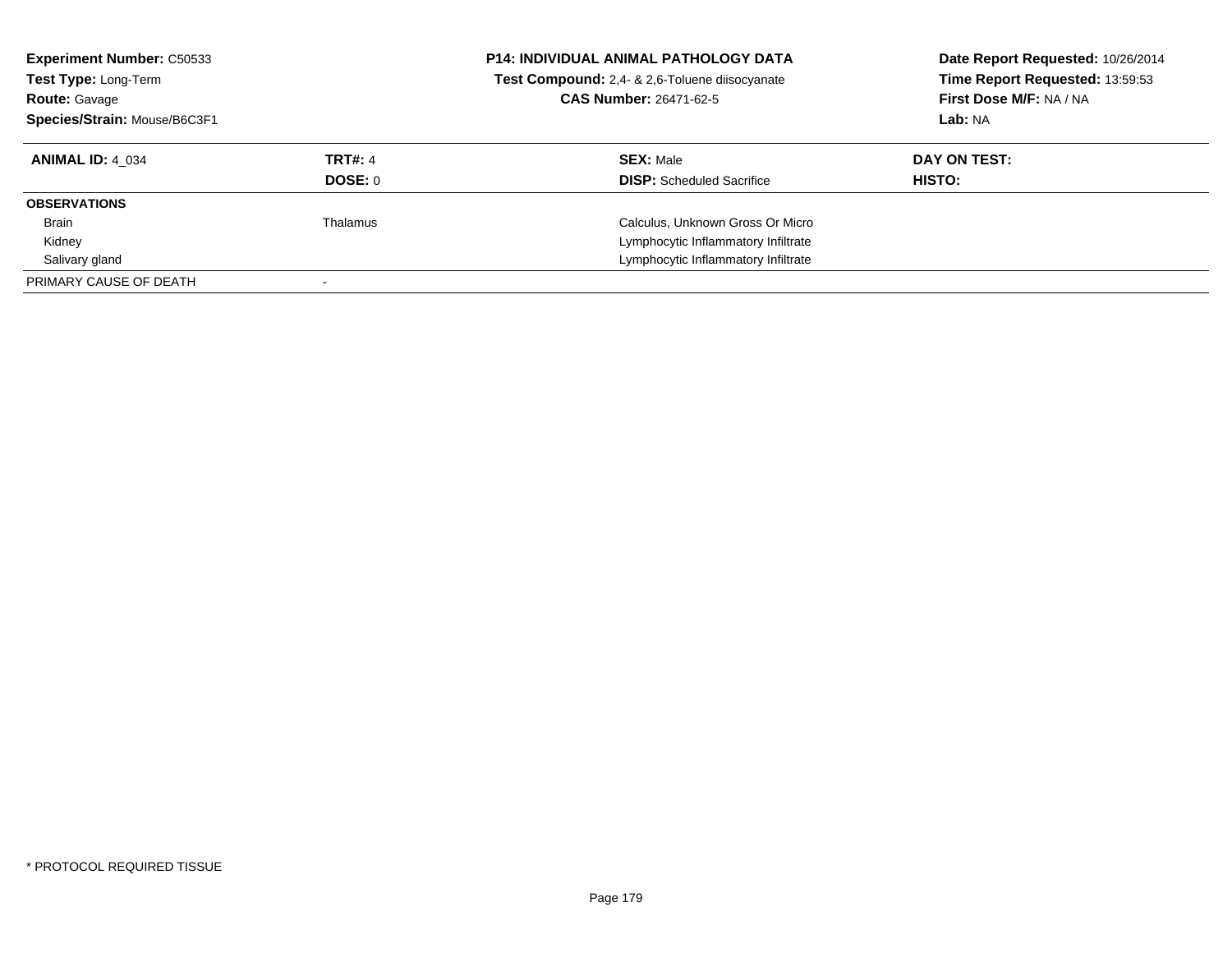| <b>Experiment Number: C50533</b><br><b>Test Type: Long-Term</b><br><b>Route: Gavage</b><br>Species/Strain: Mouse/B6C3F1 |                           | <b>P14: INDIVIDUAL ANIMAL PATHOLOGY DATA</b><br>Test Compound: 2,4- & 2,6-Toluene diisocyanate<br><b>CAS Number: 26471-62-5</b> | Date Report Requested: 10/26/2014<br>Time Report Requested: 13:59:53<br>First Dose M/F: NA / NA<br>Lab: NA |
|-------------------------------------------------------------------------------------------------------------------------|---------------------------|---------------------------------------------------------------------------------------------------------------------------------|------------------------------------------------------------------------------------------------------------|
| <b>ANIMAL ID: 4 035</b>                                                                                                 | <b>TRT#: 4</b><br>DOSE: 0 | <b>SEX: Male</b><br><b>DISP:</b> Scheduled Sacrifice                                                                            | DAY ON TEST:<br><b>HISTO:</b>                                                                              |
| <b>OBSERVATIONS</b>                                                                                                     |                           |                                                                                                                                 |                                                                                                            |
| Kidney                                                                                                                  |                           | Metaplasia, Osseous                                                                                                             |                                                                                                            |
| Lung                                                                                                                    |                           | Bronchopneumonia, Nos                                                                                                           |                                                                                                            |
| Testis                                                                                                                  |                           | Mineralization                                                                                                                  |                                                                                                            |
| Unspecified                                                                                                             | Multiple Organs Nos       | Lymphocytic Inflammatory Infiltrate                                                                                             |                                                                                                            |
| PRIMARY CAUSE OF DEATH                                                                                                  |                           |                                                                                                                                 |                                                                                                            |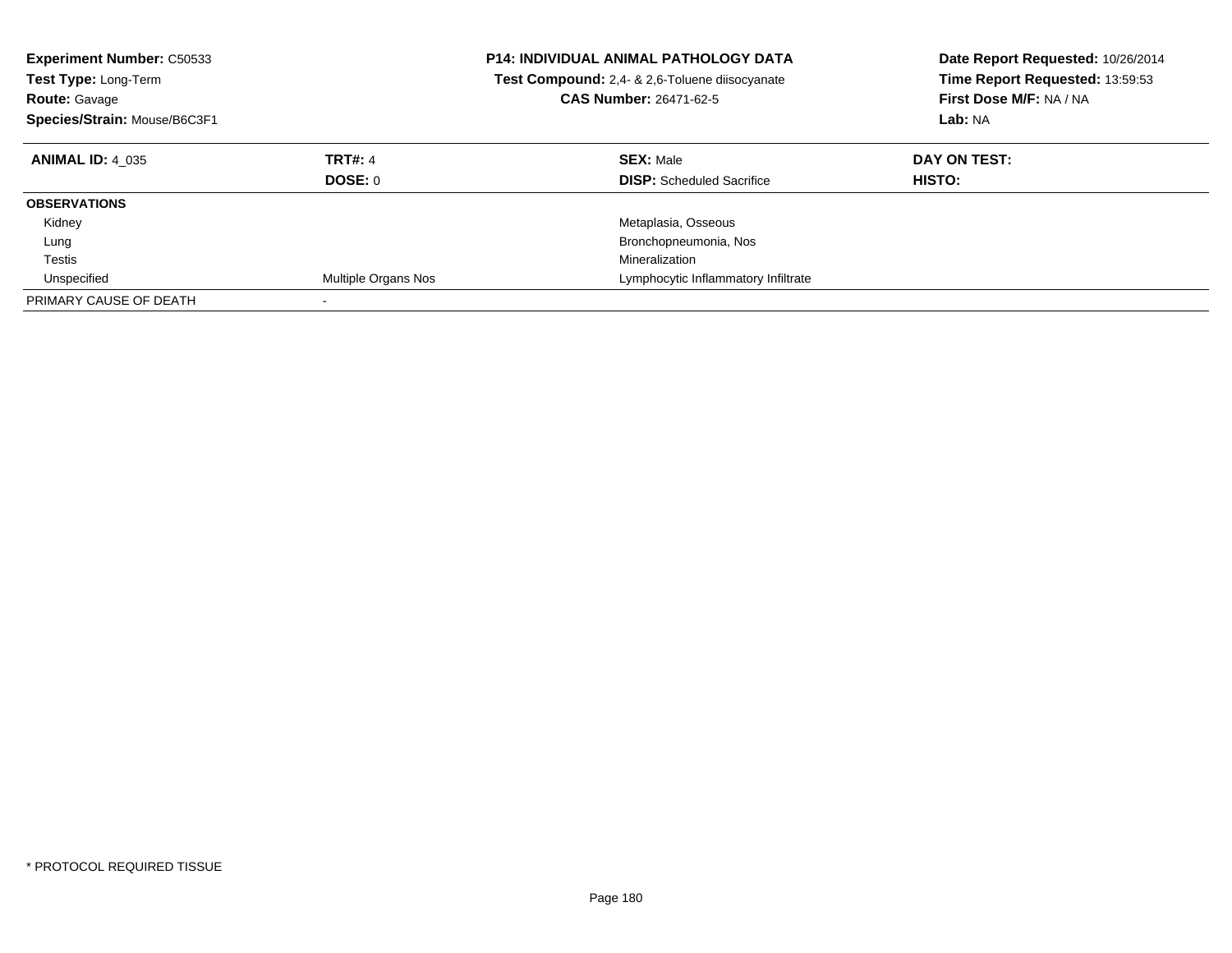| <b>Experiment Number: C50533</b><br>Test Type: Long-Term<br><b>Route: Gavage</b><br>Species/Strain: Mouse/B6C3F1 |                     | <b>P14: INDIVIDUAL ANIMAL PATHOLOGY DATA</b><br>Test Compound: 2,4- & 2,6-Toluene diisocyanate<br><b>CAS Number: 26471-62-5</b> | Date Report Requested: 10/26/2014<br>Time Report Requested: 13:59:53<br>First Dose M/F: NA / NA<br>Lab: NA |
|------------------------------------------------------------------------------------------------------------------|---------------------|---------------------------------------------------------------------------------------------------------------------------------|------------------------------------------------------------------------------------------------------------|
| <b>ANIMAL ID: 4 036</b>                                                                                          | <b>TRT#: 4</b>      | <b>SEX: Male</b>                                                                                                                | DAY ON TEST:                                                                                               |
|                                                                                                                  | DOSE: 0             | <b>DISP:</b> Scheduled Sacrifice                                                                                                | HISTO:                                                                                                     |
| <b>OBSERVATIONS</b>                                                                                              |                     |                                                                                                                                 |                                                                                                            |
| <b>Brain</b>                                                                                                     | Thalamus            | Calculus, Unknown Gross Or Micro                                                                                                |                                                                                                            |
| Lung                                                                                                             |                     | Hemorrhage                                                                                                                      |                                                                                                            |
| Unspecified                                                                                                      | Multiple Organs Nos | Lymphocytic Inflammatory Infiltrate                                                                                             |                                                                                                            |
| PRIMARY CAUSE OF DEATH                                                                                           |                     |                                                                                                                                 |                                                                                                            |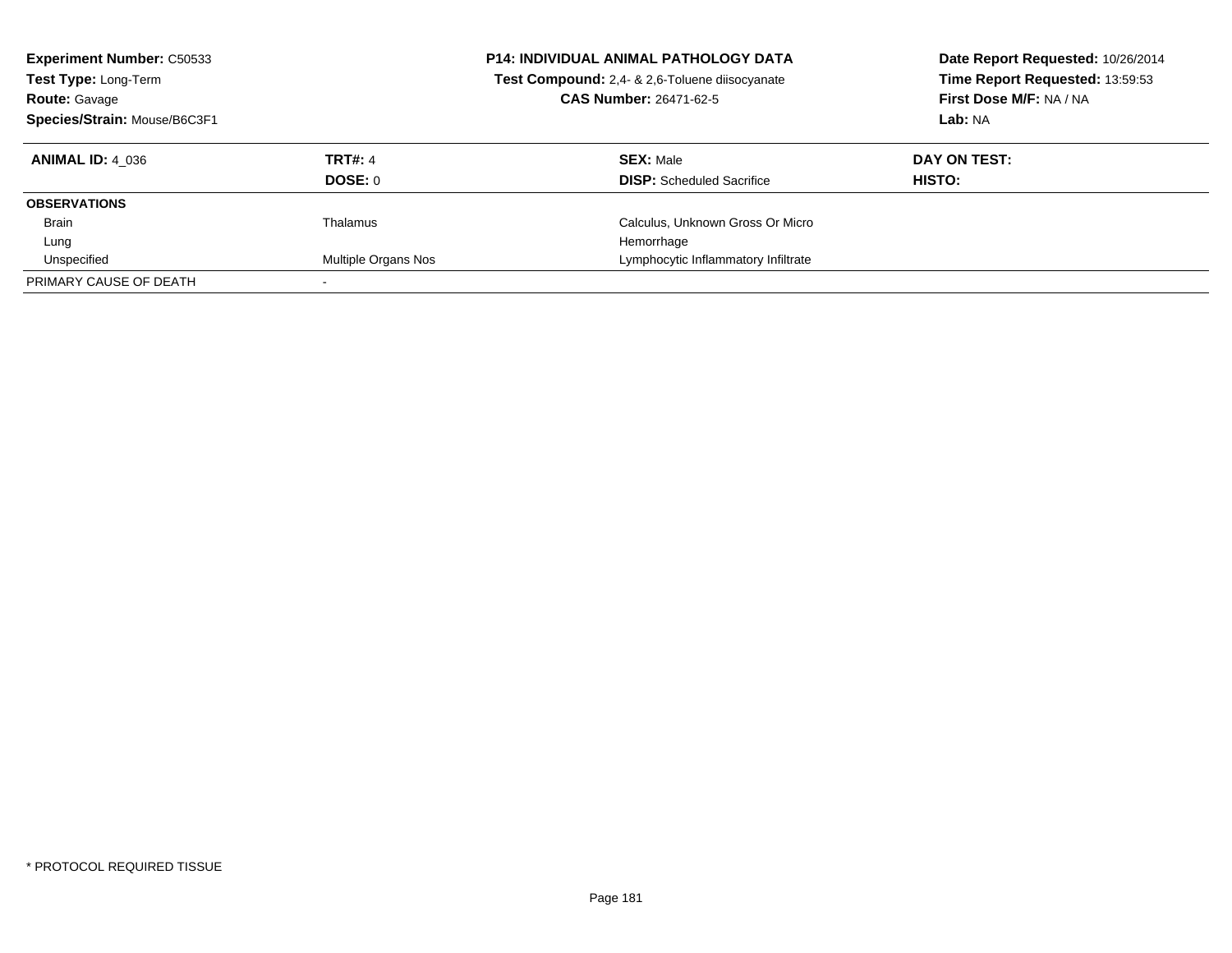| <b>Experiment Number: C50533</b><br><b>Test Type: Long-Term</b><br><b>Route: Gavage</b><br>Species/Strain: Mouse/B6C3F1 |                           | <b>P14: INDIVIDUAL ANIMAL PATHOLOGY DATA</b><br>Test Compound: 2,4- & 2,6-Toluene diisocyanate<br><b>CAS Number: 26471-62-5</b> | Date Report Requested: 10/26/2014<br>Time Report Requested: 13:59:53<br>First Dose M/F: NA / NA<br>Lab: NA |
|-------------------------------------------------------------------------------------------------------------------------|---------------------------|---------------------------------------------------------------------------------------------------------------------------------|------------------------------------------------------------------------------------------------------------|
| <b>ANIMAL ID: 4 037</b>                                                                                                 | <b>TRT#: 4</b><br>DOSE: 0 | <b>SEX: Male</b><br><b>DISP:</b> Scheduled Sacrifice                                                                            | DAY ON TEST:<br>HISTO:                                                                                     |
| <b>OBSERVATIONS</b>                                                                                                     |                           |                                                                                                                                 |                                                                                                            |
| Brain                                                                                                                   | Thalamus                  | Calculus, Unknown Gross Or Micro                                                                                                |                                                                                                            |
| Unspecified                                                                                                             | Multiple Organs Nos       | Lymphocytic Inflammatory Infiltrate                                                                                             |                                                                                                            |
| PRIMARY CAUSE OF DEATH                                                                                                  |                           |                                                                                                                                 |                                                                                                            |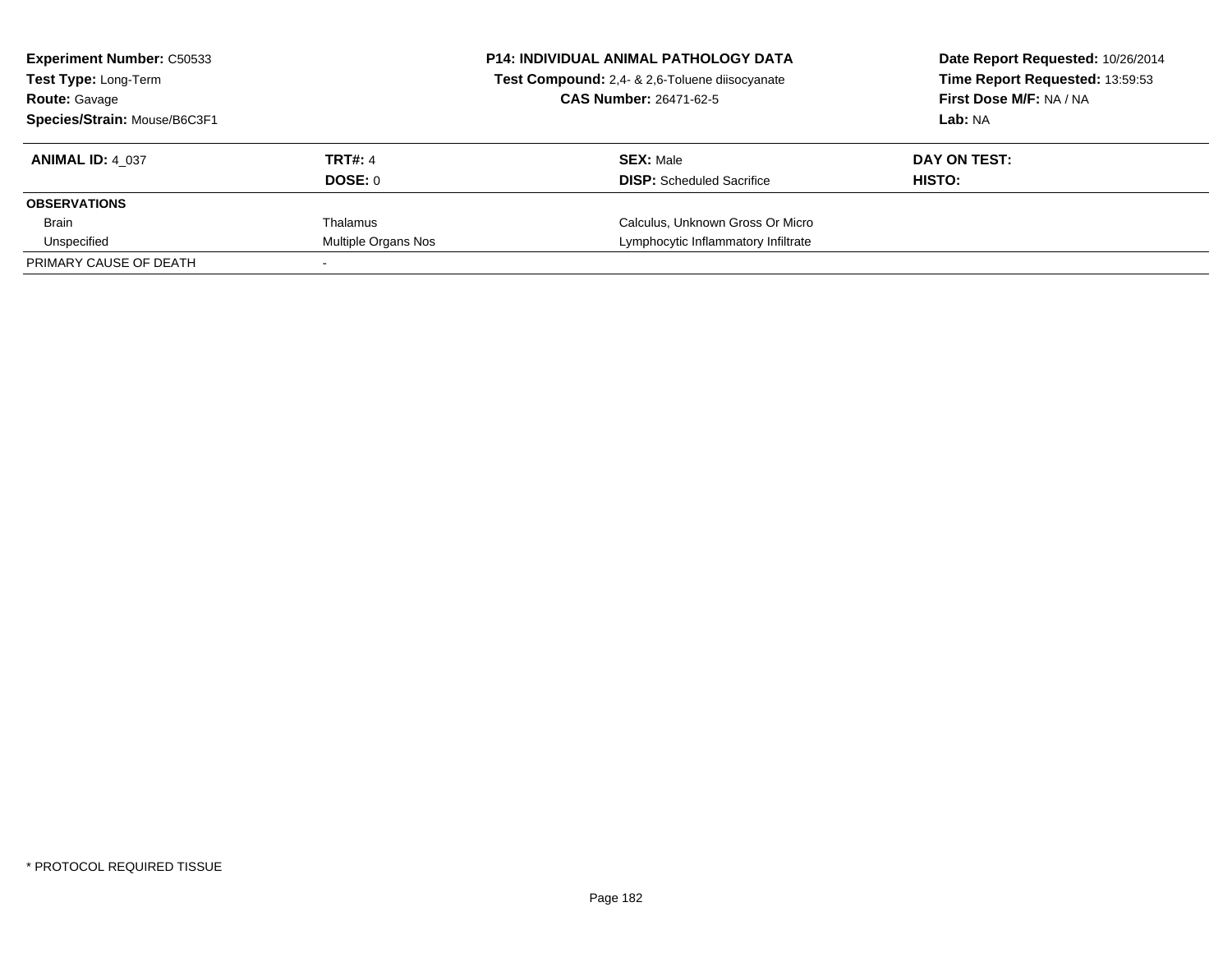| <b>Experiment Number: C50533</b><br>Test Type: Long-Term<br><b>Route: Gavage</b><br>Species/Strain: Mouse/B6C3F1 |                        | <b>P14: INDIVIDUAL ANIMAL PATHOLOGY DATA</b><br>Test Compound: 2,4- & 2,6-Toluene diisocyanate<br><b>CAS Number: 26471-62-5</b> | Date Report Requested: 10/26/2014<br>Time Report Requested: 13:59:53<br>First Dose M/F: NA / NA<br>Lab: NA |
|------------------------------------------------------------------------------------------------------------------|------------------------|---------------------------------------------------------------------------------------------------------------------------------|------------------------------------------------------------------------------------------------------------|
| <b>ANIMAL ID: 4 038</b>                                                                                          | <b>TRT#: 4</b>         | <b>SEX: Male</b>                                                                                                                | DAY ON TEST:                                                                                               |
|                                                                                                                  | DOSE: 0                | <b>DISP:</b> Scheduled Sacrifice                                                                                                | HISTO:                                                                                                     |
| <b>OBSERVATIONS</b>                                                                                              |                        |                                                                                                                                 |                                                                                                            |
| Liver                                                                                                            |                        | Cytoplasmic Change, Ground-Glass                                                                                                |                                                                                                            |
| Lung                                                                                                             |                        | Inflammation, Interstitial                                                                                                      |                                                                                                            |
| Unspecified                                                                                                      | <b>Mediastinum Nos</b> | Hemorrhage                                                                                                                      |                                                                                                            |
|                                                                                                                  | Multiple Organs Nos    | Lymphocytic Inflammatory Infiltrate                                                                                             |                                                                                                            |
| PRIMARY CAUSE OF DEATH                                                                                           |                        |                                                                                                                                 |                                                                                                            |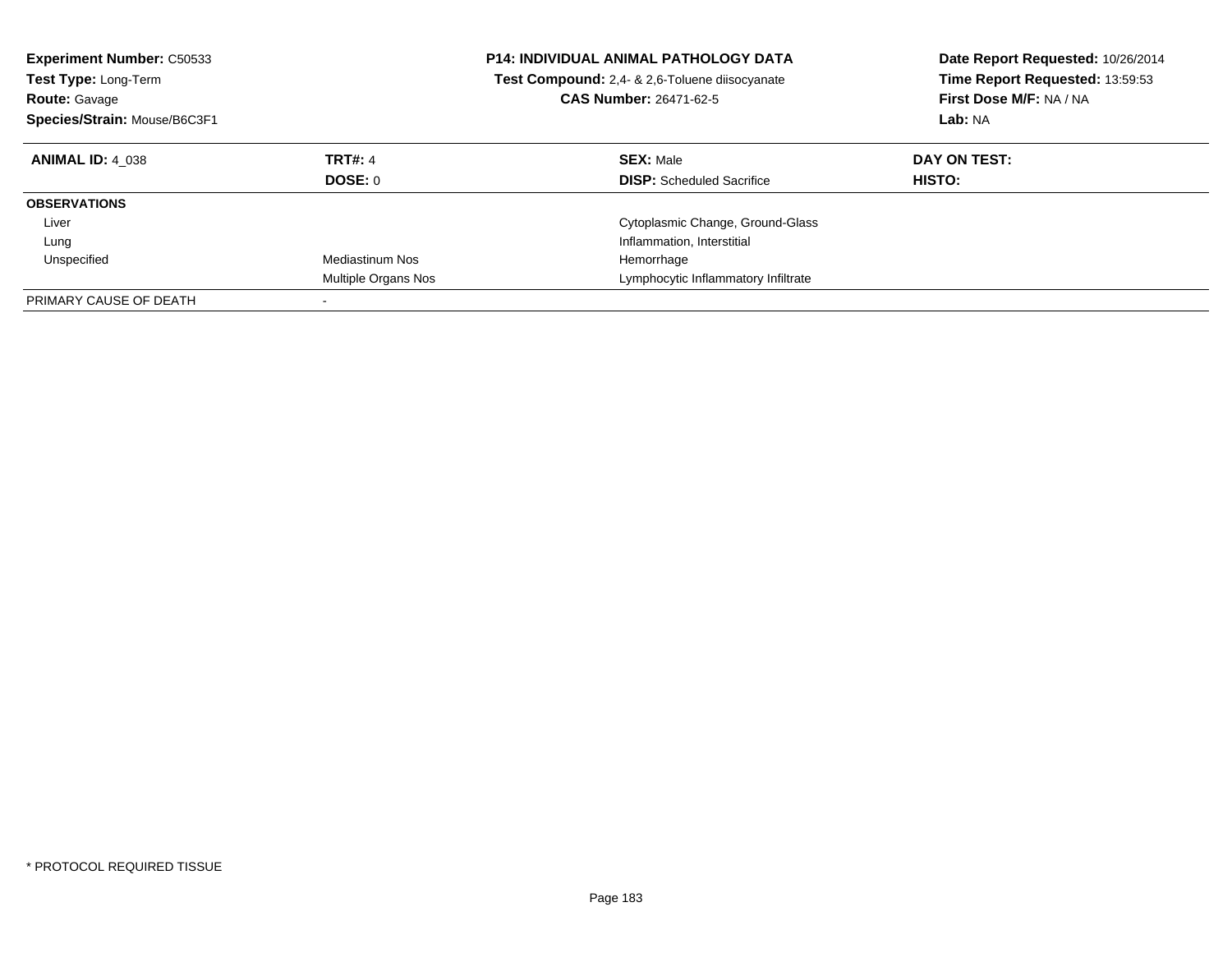| <b>Experiment Number: C50533</b><br>Test Type: Long-Term<br><b>Route: Gavage</b><br>Species/Strain: Mouse/B6C3F1 |                     | <b>P14: INDIVIDUAL ANIMAL PATHOLOGY DATA</b><br>Test Compound: 2,4- & 2,6-Toluene diisocyanate<br><b>CAS Number: 26471-62-5</b> | Date Report Requested: 10/26/2014<br>Time Report Requested: 13:59:53<br>First Dose M/F: NA / NA<br>Lab: NA |
|------------------------------------------------------------------------------------------------------------------|---------------------|---------------------------------------------------------------------------------------------------------------------------------|------------------------------------------------------------------------------------------------------------|
| <b>ANIMAL ID: 4 039</b>                                                                                          | <b>TRT#: 4</b>      | <b>SEX: Male</b>                                                                                                                | DAY ON TEST:                                                                                               |
|                                                                                                                  | <b>DOSE: 0</b>      | <b>DISP:</b> Scheduled Sacrifice                                                                                                | HISTO:                                                                                                     |
| <b>OBSERVATIONS</b>                                                                                              |                     |                                                                                                                                 |                                                                                                            |
| Spleen                                                                                                           |                     | Hyperplasia, Lymphoid                                                                                                           |                                                                                                            |
| Testis                                                                                                           |                     | Mineralization                                                                                                                  |                                                                                                            |
| Unspecified                                                                                                      | Multiple Organs Nos | Lymphocytic Inflammatory Infiltrate                                                                                             |                                                                                                            |
| PRIMARY CAUSE OF DEATH                                                                                           |                     |                                                                                                                                 |                                                                                                            |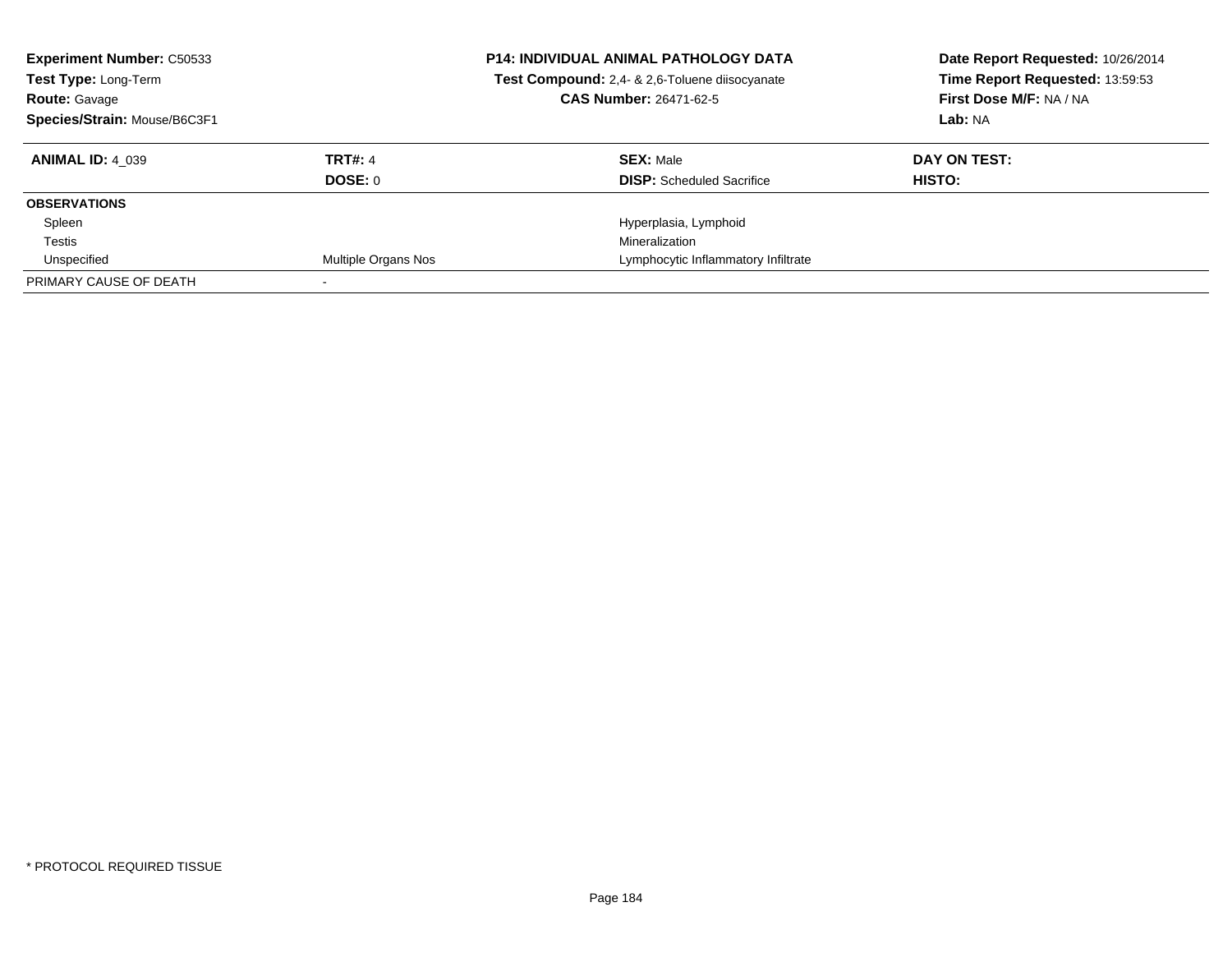| <b>Experiment Number: C50533</b><br>Test Type: Long-Term<br><b>Route: Gavage</b><br>Species/Strain: Mouse/B6C3F1 |                | <b>P14: INDIVIDUAL ANIMAL PATHOLOGY DATA</b><br>Test Compound: 2,4- & 2,6-Toluene diisocyanate<br><b>CAS Number: 26471-62-5</b> | Date Report Requested: 10/26/2014<br>Time Report Requested: 13:59:53<br>First Dose M/F: NA / NA<br>Lab: NA |
|------------------------------------------------------------------------------------------------------------------|----------------|---------------------------------------------------------------------------------------------------------------------------------|------------------------------------------------------------------------------------------------------------|
| <b>ANIMAL ID: 4 040</b>                                                                                          | <b>TRT#: 4</b> | <b>SEX: Male</b>                                                                                                                | DAY ON TEST:                                                                                               |
|                                                                                                                  | DOSE: 0        | <b>DISP:</b> Natural Death                                                                                                      | <b>HISTO:</b>                                                                                              |
| <b>OBSERVATIONS</b>                                                                                              |                |                                                                                                                                 |                                                                                                            |
| <b>Brain</b>                                                                                                     | Thalamus       | Calculus, Unknown Gross Or Micro                                                                                                |                                                                                                            |
|                                                                                                                  | Meninges       | Pigmentation, Nos                                                                                                               |                                                                                                            |
| Liver                                                                                                            |                | Necrosis, Coagulative                                                                                                           |                                                                                                            |
|                                                                                                                  |                | Torsion                                                                                                                         |                                                                                                            |
| Lung                                                                                                             |                | Inflammation, Interstitial                                                                                                      |                                                                                                            |
| Testis                                                                                                           |                | Mineralization                                                                                                                  |                                                                                                            |
| PRIMARY CAUSE OF DEATH                                                                                           |                |                                                                                                                                 |                                                                                                            |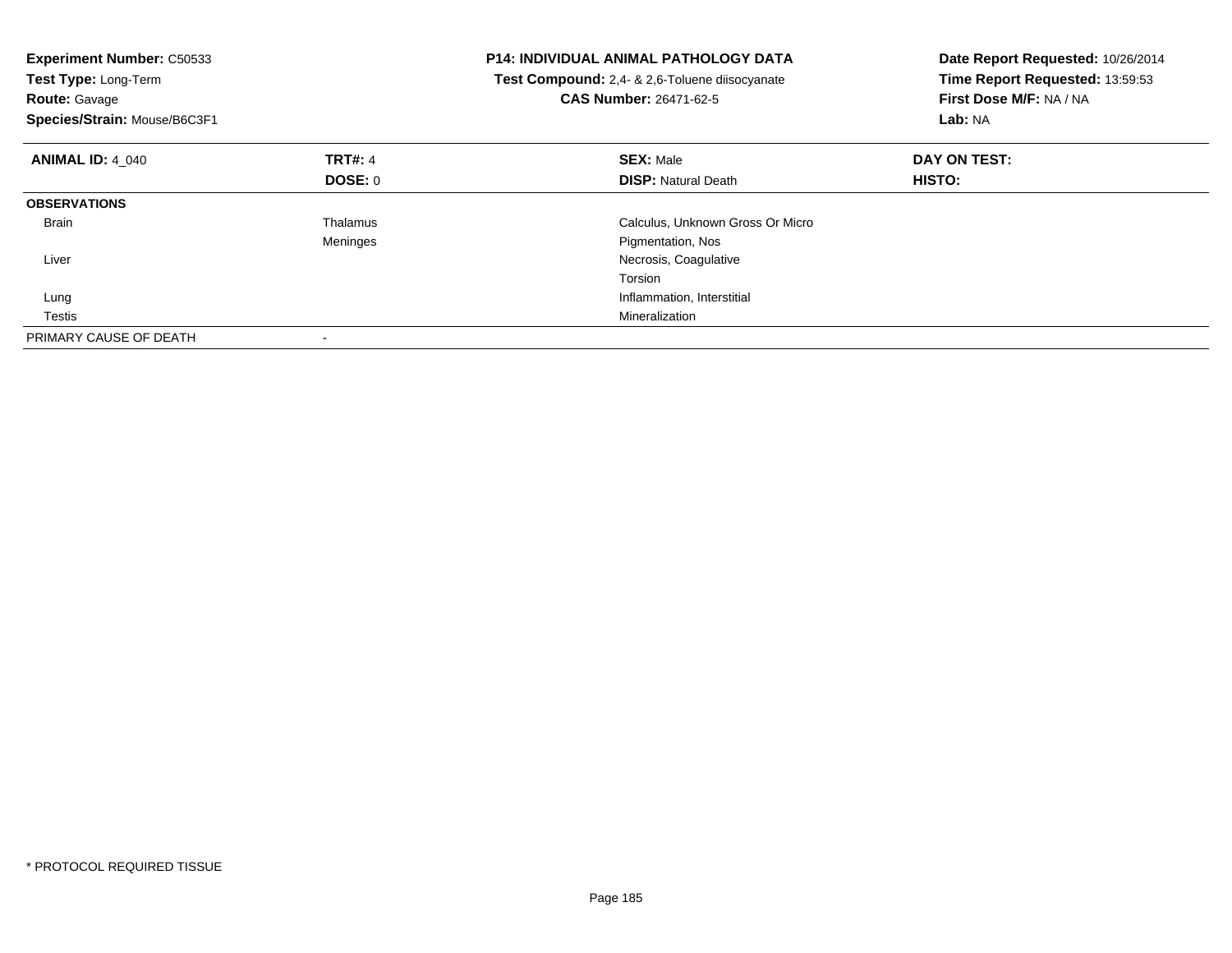| <b>Experiment Number: C50533</b><br><b>Test Type: Long-Term</b><br><b>Route: Gavage</b><br>Species/Strain: Mouse/B6C3F1 |                       | <b>P14: INDIVIDUAL ANIMAL PATHOLOGY DATA</b><br>Test Compound: 2,4- & 2,6-Toluene diisocyanate<br><b>CAS Number: 26471-62-5</b> | Date Report Requested: 10/26/2014<br>Time Report Requested: 13:59:53<br>First Dose M/F: NA / NA<br>Lab: NA |
|-------------------------------------------------------------------------------------------------------------------------|-----------------------|---------------------------------------------------------------------------------------------------------------------------------|------------------------------------------------------------------------------------------------------------|
| <b>ANIMAL ID: 4 041</b>                                                                                                 | <b>TRT#: 4</b>        | <b>SEX: Male</b>                                                                                                                | DAY ON TEST:                                                                                               |
|                                                                                                                         | <b>DOSE: 0</b>        | <b>DISP:</b> Scheduled Sacrifice                                                                                                | <b>HISTO:</b>                                                                                              |
| <b>OBSERVATIONS</b>                                                                                                     |                       |                                                                                                                                 |                                                                                                            |
| Liver                                                                                                                   |                       | Hepatocellular Carcinoma                                                                                                        |                                                                                                            |
| Lung                                                                                                                    |                       | Hepatocellular Carcinoma, Metastatic                                                                                            |                                                                                                            |
| Lymph node                                                                                                              | Mesenteric Lymph Node | Lymphoma, Nos-Malignant                                                                                                         |                                                                                                            |
| Unspecified                                                                                                             | Mediastinum Nos       | Hemorrhage                                                                                                                      |                                                                                                            |
|                                                                                                                         | Multiple Organs Nos   | Lymphocytic Inflammatory Infiltrate                                                                                             |                                                                                                            |
| PRIMARY CAUSE OF DEATH                                                                                                  |                       |                                                                                                                                 |                                                                                                            |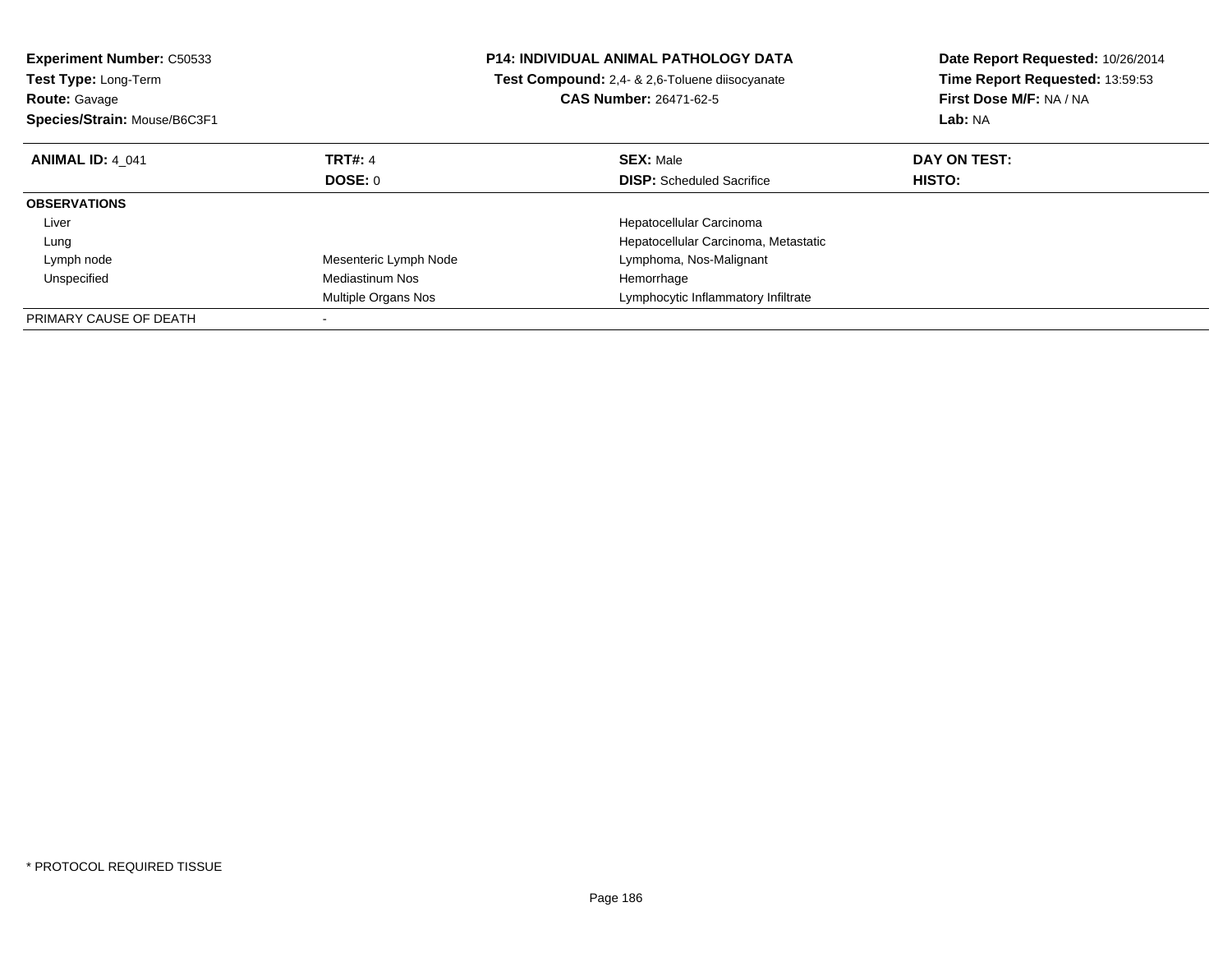| <b>Experiment Number: C50533</b><br>Test Type: Long-Term<br><b>Route: Gavage</b><br>Species/Strain: Mouse/B6C3F1 |                            | <b>P14: INDIVIDUAL ANIMAL PATHOLOGY DATA</b><br>Test Compound: 2,4- & 2,6-Toluene diisocyanate<br><b>CAS Number: 26471-62-5</b> | Date Report Requested: 10/26/2014<br>Time Report Requested: 13:59:53<br>First Dose M/F: NA / NA<br>Lab: NA |
|------------------------------------------------------------------------------------------------------------------|----------------------------|---------------------------------------------------------------------------------------------------------------------------------|------------------------------------------------------------------------------------------------------------|
| <b>ANIMAL ID: 4 042</b>                                                                                          | <b>TRT#: 4</b>             | <b>SEX: Male</b>                                                                                                                | DAY ON TEST:                                                                                               |
|                                                                                                                  | <b>DOSE: 0</b>             | <b>DISP:</b> Scheduled Sacrifice                                                                                                | <b>HISTO:</b>                                                                                              |
| <b>OBSERVATIONS</b>                                                                                              |                            |                                                                                                                                 |                                                                                                            |
| Lung                                                                                                             |                            | Hemorrhage                                                                                                                      |                                                                                                            |
| Thymus                                                                                                           |                            | Cyst, Nos                                                                                                                       |                                                                                                            |
| Unspecified                                                                                                      | <b>Multiple Organs Nos</b> | Lymphocytic Inflammatory Infiltrate                                                                                             |                                                                                                            |
| PRIMARY CAUSE OF DEATH                                                                                           |                            |                                                                                                                                 |                                                                                                            |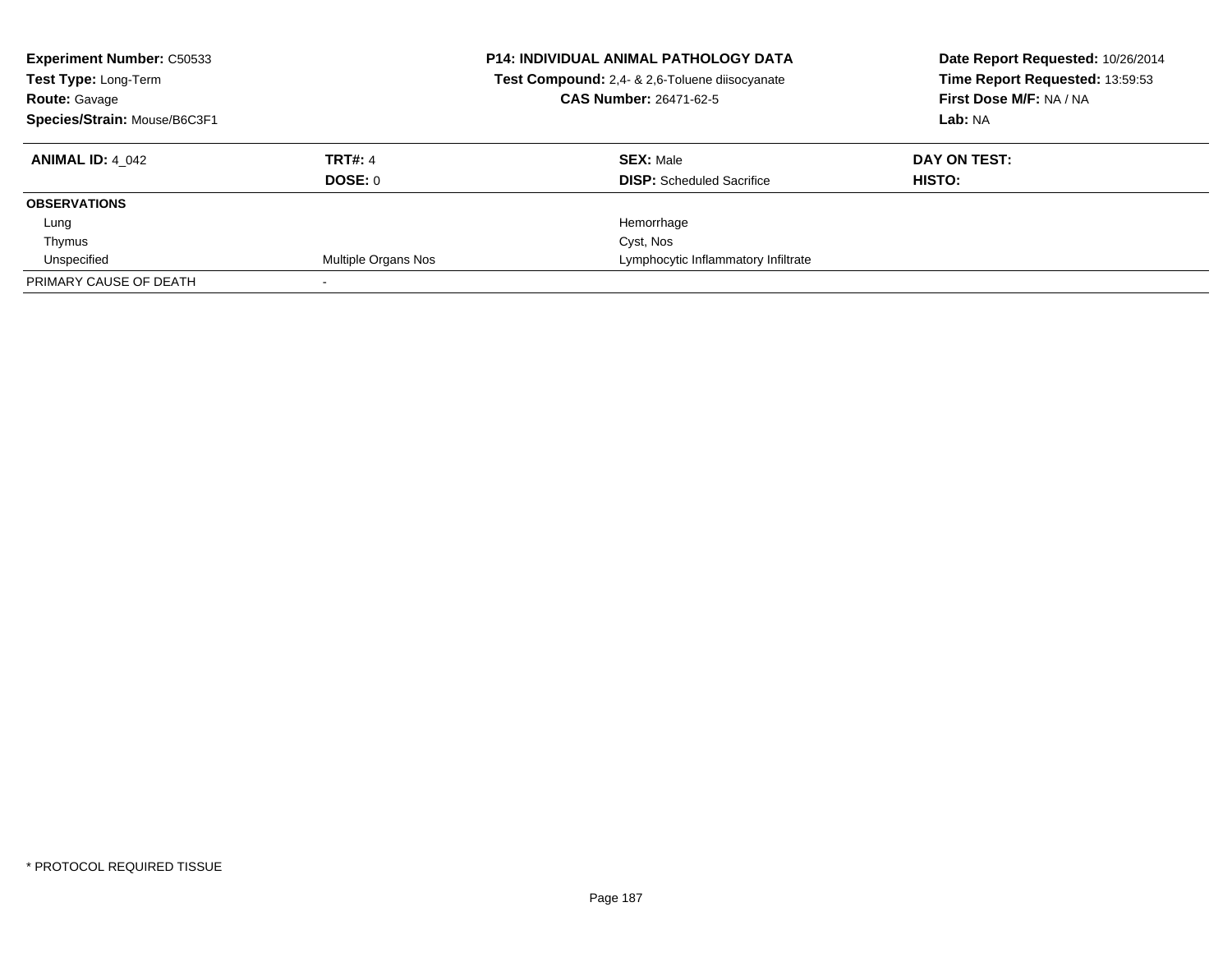| <b>Experiment Number: C50533</b><br><b>Test Type: Long-Term</b><br><b>Route: Gavage</b><br>Species/Strain: Mouse/B6C3F1 |                                  | <b>P14: INDIVIDUAL ANIMAL PATHOLOGY DATA</b><br>Test Compound: 2,4- & 2,6-Toluene diisocyanate<br><b>CAS Number: 26471-62-5</b> | Date Report Requested: 10/26/2014<br>Time Report Requested: 13:59:53<br>First Dose M/F: NA / NA<br>Lab: NA |
|-------------------------------------------------------------------------------------------------------------------------|----------------------------------|---------------------------------------------------------------------------------------------------------------------------------|------------------------------------------------------------------------------------------------------------|
| <b>ANIMAL ID: 4 043</b>                                                                                                 | <b>TRT#: 4</b><br><b>DOSE: 0</b> | <b>SEX: Male</b><br><b>DISP:</b> Scheduled Sacrifice                                                                            | DAY ON TEST:<br>HISTO:                                                                                     |
| <b>OBSERVATIONS</b>                                                                                                     |                                  |                                                                                                                                 |                                                                                                            |
| <b>Brain</b>                                                                                                            | Thalamus                         | Calculus, Unknown Gross Or Micro                                                                                                |                                                                                                            |
| Liver                                                                                                                   |                                  | Cytoplasmic Change, Ground-Glass                                                                                                |                                                                                                            |
| Testis                                                                                                                  |                                  | Mineralization                                                                                                                  |                                                                                                            |
| Unspecified                                                                                                             | Multiple Organs Nos              | Lymphocytic Inflammatory Infiltrate                                                                                             |                                                                                                            |
| PRIMARY CAUSE OF DEATH                                                                                                  |                                  |                                                                                                                                 |                                                                                                            |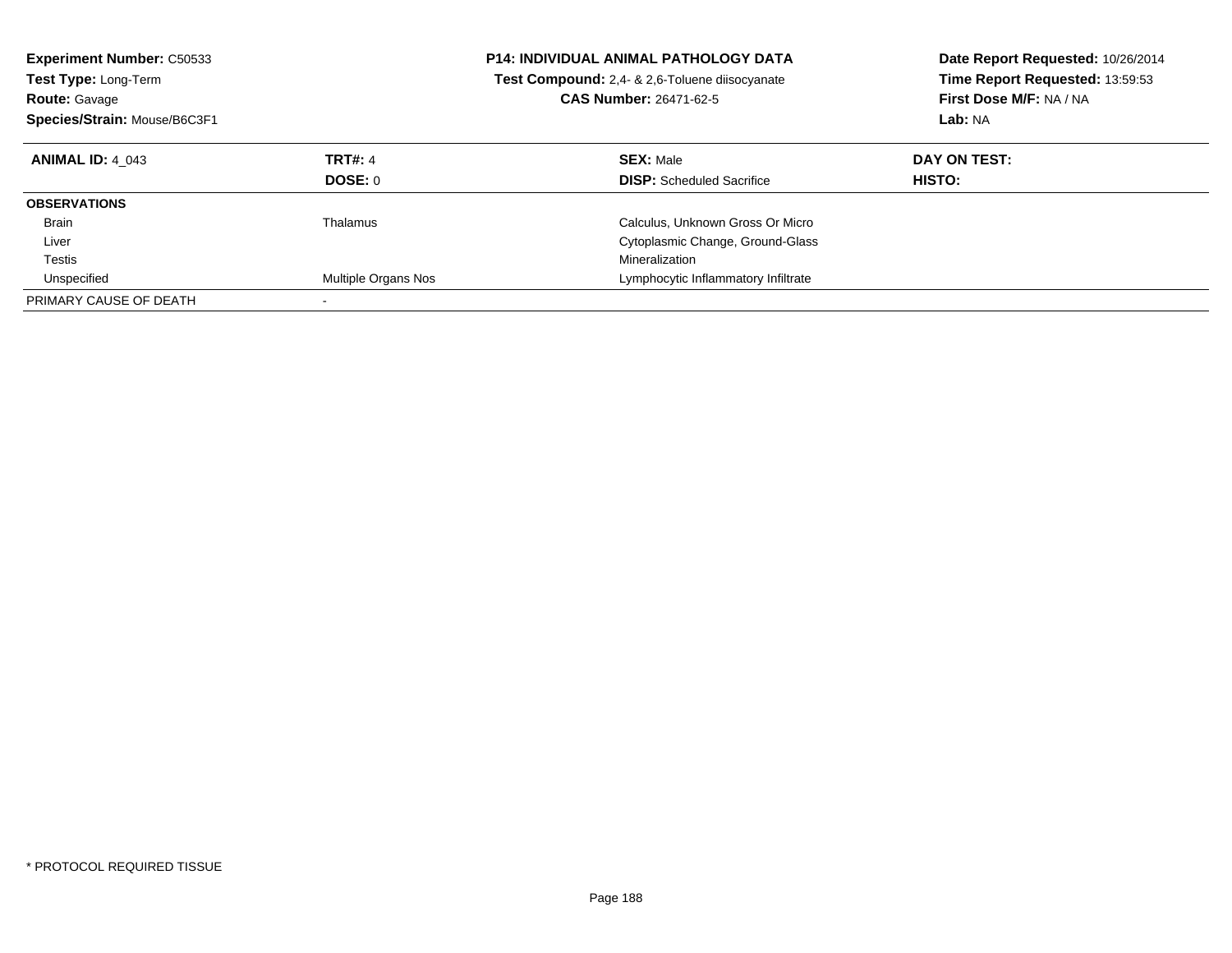| <b>Experiment Number: C50533</b><br>Test Type: Long-Term<br><b>Route: Gavage</b><br>Species/Strain: Mouse/B6C3F1 |                     | <b>P14: INDIVIDUAL ANIMAL PATHOLOGY DATA</b><br>Test Compound: 2,4- & 2,6-Toluene diisocyanate<br><b>CAS Number: 26471-62-5</b> | Date Report Requested: 10/26/2014<br>Time Report Requested: 13:59:53<br>First Dose M/F: NA / NA<br>Lab: NA |
|------------------------------------------------------------------------------------------------------------------|---------------------|---------------------------------------------------------------------------------------------------------------------------------|------------------------------------------------------------------------------------------------------------|
| <b>ANIMAL ID: 4 044</b>                                                                                          | <b>TRT#: 4</b>      | <b>SEX: Male</b>                                                                                                                | DAY ON TEST:                                                                                               |
|                                                                                                                  | DOSE: 0             | <b>DISP:</b> Scheduled Sacrifice                                                                                                | HISTO:                                                                                                     |
| <b>OBSERVATIONS</b>                                                                                              |                     |                                                                                                                                 |                                                                                                            |
| Testis                                                                                                           |                     | Mineralization                                                                                                                  |                                                                                                            |
| Unspecified                                                                                                      | Multiple Organs Nos | Lymphocytic Inflammatory Infiltrate                                                                                             |                                                                                                            |
|                                                                                                                  | Multiple Organs Nos | Lymphoma, Nos-Malignant                                                                                                         |                                                                                                            |
| PRIMARY CAUSE OF DEATH                                                                                           |                     |                                                                                                                                 |                                                                                                            |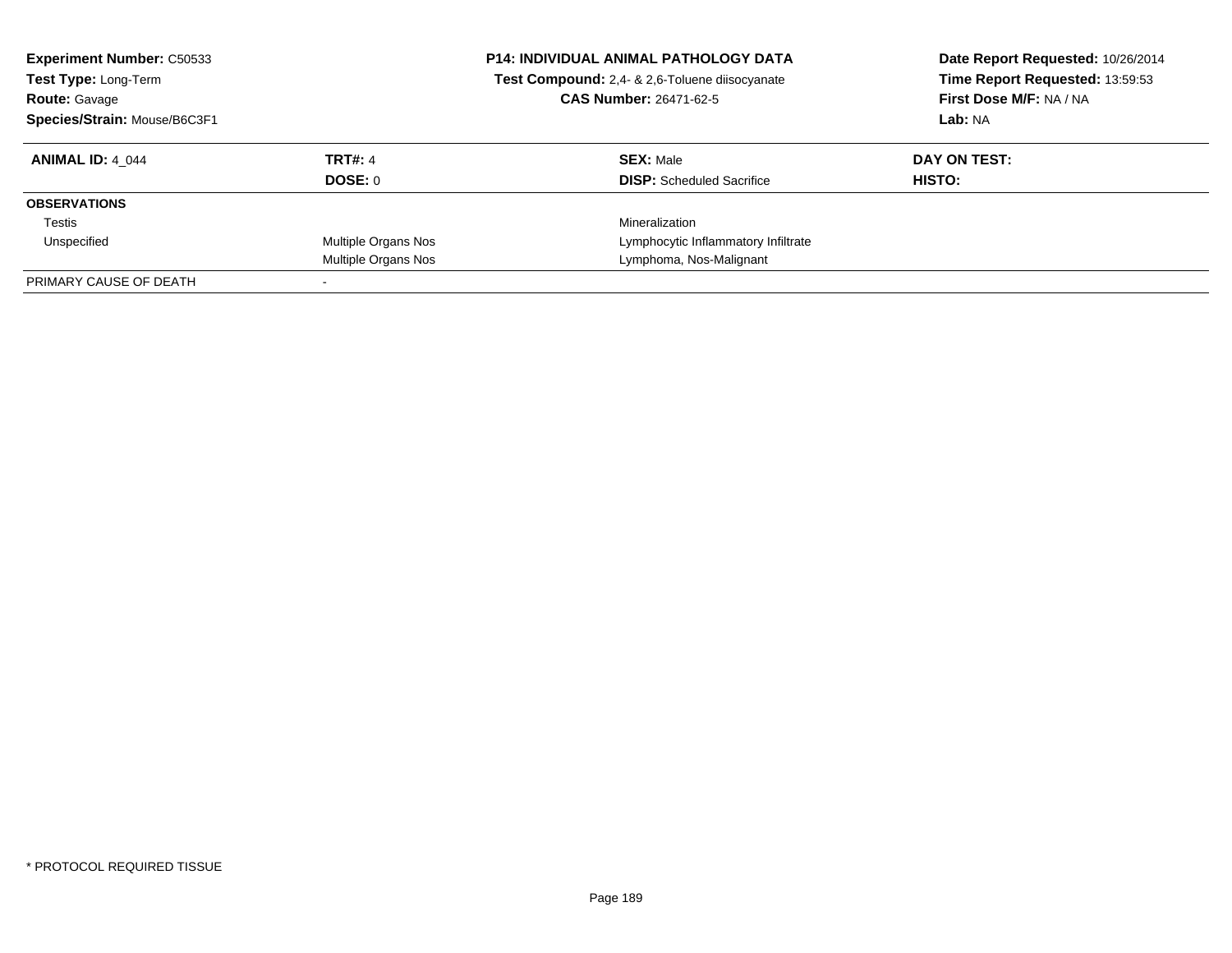| <b>Experiment Number: C50533</b><br><b>Test Type: Long-Term</b> |                     | <b>P14: INDIVIDUAL ANIMAL PATHOLOGY DATA</b><br>Test Compound: 2,4- & 2,6-Toluene diisocyanate | Date Report Requested: 10/26/2014<br>Time Report Requested: 13:59:53 |
|-----------------------------------------------------------------|---------------------|------------------------------------------------------------------------------------------------|----------------------------------------------------------------------|
| <b>Route: Gavage</b>                                            |                     | <b>CAS Number: 26471-62-5</b>                                                                  | First Dose M/F: NA / NA                                              |
| Species/Strain: Mouse/B6C3F1                                    |                     |                                                                                                | Lab: NA                                                              |
| <b>ANIMAL ID: 4 045</b>                                         | <b>TRT#: 4</b>      | <b>SEX: Male</b>                                                                               | DAY ON TEST:                                                         |
|                                                                 | DOSE: 0             | <b>DISP:</b> Scheduled Sacrifice                                                               | HISTO:                                                               |
| <b>OBSERVATIONS</b>                                             |                     |                                                                                                |                                                                      |
| Liver                                                           |                     | Cytoplasmic Change, Ground-Glass                                                               |                                                                      |
| Unspecified                                                     | Multiple Organs Nos | Lymphocytic Inflammatory Infiltrate                                                            |                                                                      |
| PRIMARY CAUSE OF DEATH                                          |                     |                                                                                                |                                                                      |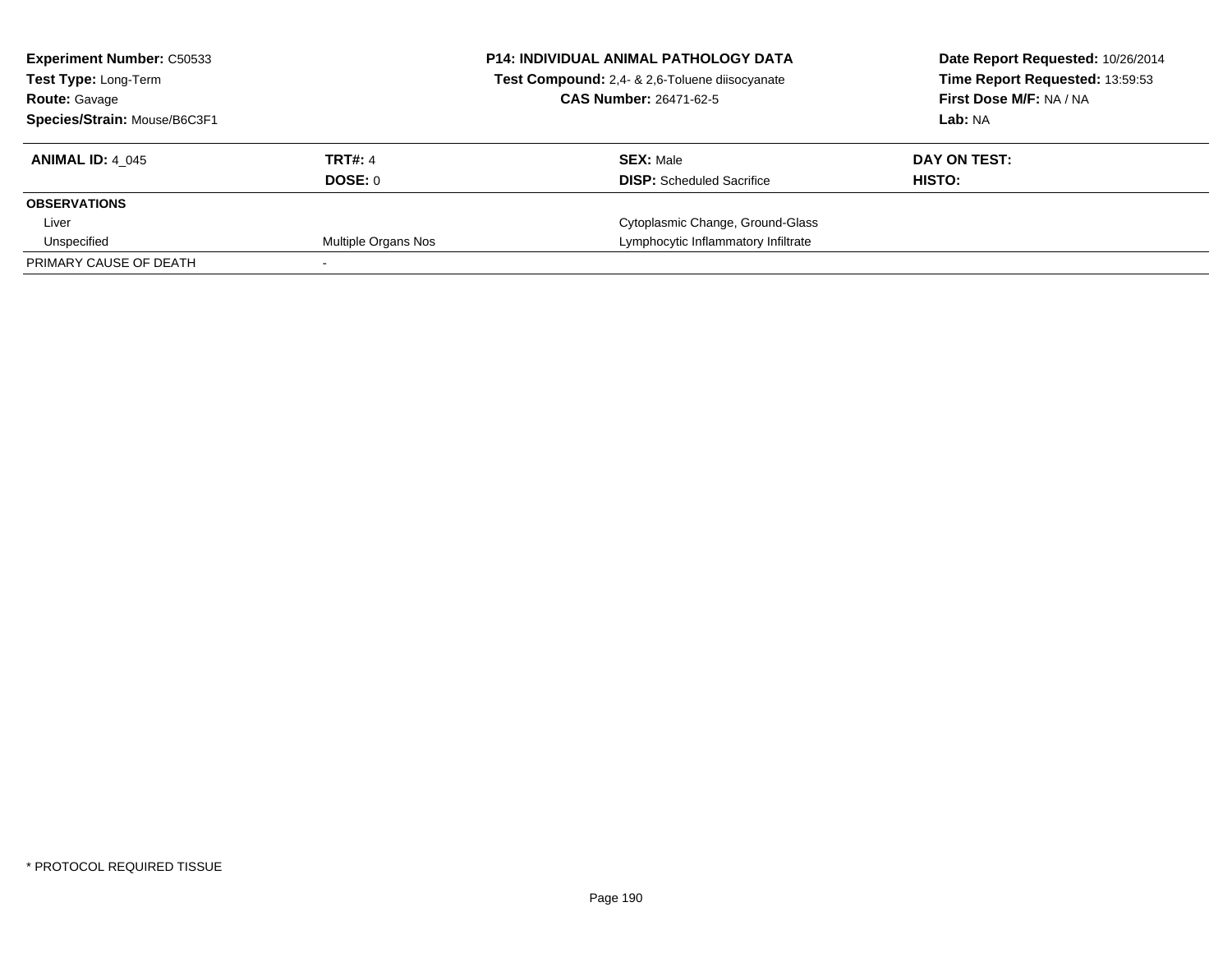| <b>Experiment Number: C50533</b><br>Test Type: Long-Term<br><b>Route: Gavage</b><br>Species/Strain: Mouse/B6C3F1 |                     | <b>P14: INDIVIDUAL ANIMAL PATHOLOGY DATA</b><br><b>Test Compound:</b> 2,4- & 2,6-Toluene diisocyanate<br><b>CAS Number: 26471-62-5</b> | Date Report Requested: 10/26/2014<br>Time Report Requested: 13:59:53<br>First Dose M/F: NA / NA<br>Lab: NA |
|------------------------------------------------------------------------------------------------------------------|---------------------|----------------------------------------------------------------------------------------------------------------------------------------|------------------------------------------------------------------------------------------------------------|
| <b>ANIMAL ID: 4 046</b>                                                                                          | <b>TRT#: 4</b>      | <b>SEX: Male</b>                                                                                                                       | DAY ON TEST:                                                                                               |
|                                                                                                                  | <b>DOSE: 0</b>      | <b>DISP:</b> Scheduled Sacrifice                                                                                                       | HISTO:                                                                                                     |
| <b>OBSERVATIONS</b>                                                                                              |                     |                                                                                                                                        |                                                                                                            |
| Bone                                                                                                             | Sternum             | Necrosis, Nos                                                                                                                          |                                                                                                            |
| Heart                                                                                                            | Cardiac Valve       | Pigmentation, Nos                                                                                                                      |                                                                                                            |
| Testis                                                                                                           |                     | Mineralization                                                                                                                         |                                                                                                            |
| Unspecified                                                                                                      | Multiple Organs Nos | Lymphocytic Inflammatory Infiltrate                                                                                                    |                                                                                                            |
| PRIMARY CAUSE OF DEATH                                                                                           |                     |                                                                                                                                        |                                                                                                            |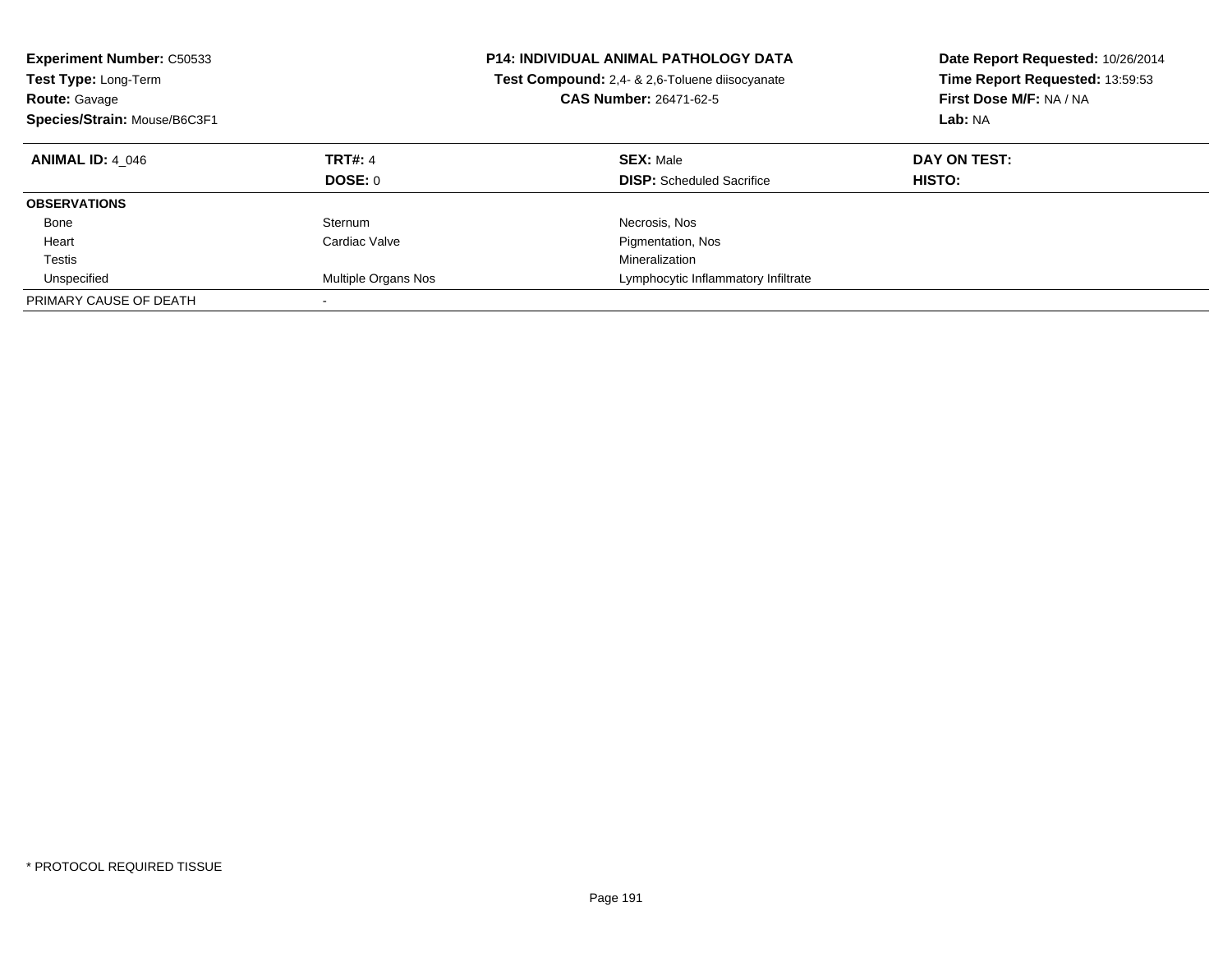| <b>Experiment Number: C50533</b><br><b>Test Type: Long-Term</b><br><b>Route: Gavage</b><br>Species/Strain: Mouse/B6C3F1 |                           | <b>P14: INDIVIDUAL ANIMAL PATHOLOGY DATA</b><br>Test Compound: 2,4- & 2,6-Toluene diisocyanate<br><b>CAS Number: 26471-62-5</b> | Date Report Requested: 10/26/2014<br>Time Report Requested: 13:59:53<br>First Dose M/F: NA / NA<br>Lab: NA |
|-------------------------------------------------------------------------------------------------------------------------|---------------------------|---------------------------------------------------------------------------------------------------------------------------------|------------------------------------------------------------------------------------------------------------|
| <b>ANIMAL ID: 4 047</b>                                                                                                 | <b>TRT#: 4</b><br>DOSE: 0 | <b>SEX: Male</b><br><b>DISP:</b> Scheduled Sacrifice                                                                            | DAY ON TEST:<br>HISTO:                                                                                     |
| <b>OBSERVATIONS</b>                                                                                                     |                           |                                                                                                                                 |                                                                                                            |
| Kidney                                                                                                                  |                           | Lymphocytic Inflammatory Infiltrate                                                                                             |                                                                                                            |
| Salivary gland                                                                                                          |                           | Lymphocytic Inflammatory Infiltrate                                                                                             |                                                                                                            |
| PRIMARY CAUSE OF DEATH                                                                                                  |                           |                                                                                                                                 |                                                                                                            |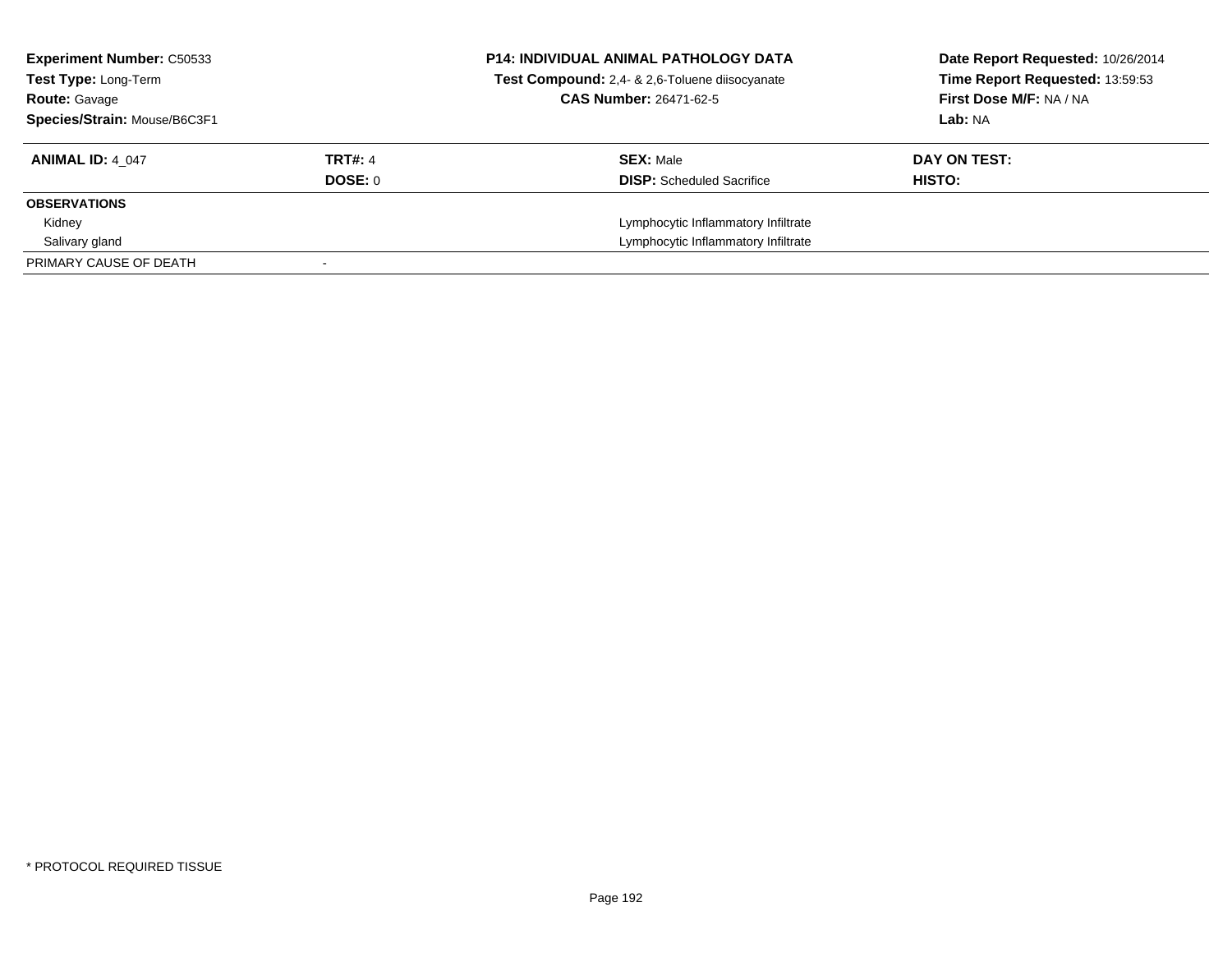| <b>Experiment Number: C50533</b><br>Test Type: Long-Term<br><b>Route: Gavage</b><br>Species/Strain: Mouse/B6C3F1 |                        | <b>P14: INDIVIDUAL ANIMAL PATHOLOGY DATA</b><br>Test Compound: 2,4- & 2,6-Toluene diisocyanate<br><b>CAS Number: 26471-62-5</b> | Date Report Requested: 10/26/2014<br>Time Report Requested: 13:59:53<br>First Dose M/F: NA / NA<br>Lab: NA |
|------------------------------------------------------------------------------------------------------------------|------------------------|---------------------------------------------------------------------------------------------------------------------------------|------------------------------------------------------------------------------------------------------------|
| <b>ANIMAL ID: 4 048</b>                                                                                          | <b>TRT#: 4</b>         | <b>SEX: Male</b>                                                                                                                | DAY ON TEST:                                                                                               |
|                                                                                                                  | DOSE: 0                | <b>DISP:</b> Scheduled Sacrifice                                                                                                | HISTO:                                                                                                     |
| <b>OBSERVATIONS</b>                                                                                              |                        |                                                                                                                                 |                                                                                                            |
| Liver                                                                                                            |                        | Hepatocellular Adenoma                                                                                                          |                                                                                                            |
| Lung                                                                                                             |                        | Inflammation, Interstitial                                                                                                      |                                                                                                            |
| Testis                                                                                                           |                        | Mineralization                                                                                                                  |                                                                                                            |
| Unspecified                                                                                                      | <b>Mediastinum Nos</b> | Hemorrhage                                                                                                                      |                                                                                                            |
|                                                                                                                  | Multiple Organs Nos    | Lymphocytic Inflammatory Infiltrate                                                                                             |                                                                                                            |
| PRIMARY CAUSE OF DEATH                                                                                           |                        |                                                                                                                                 |                                                                                                            |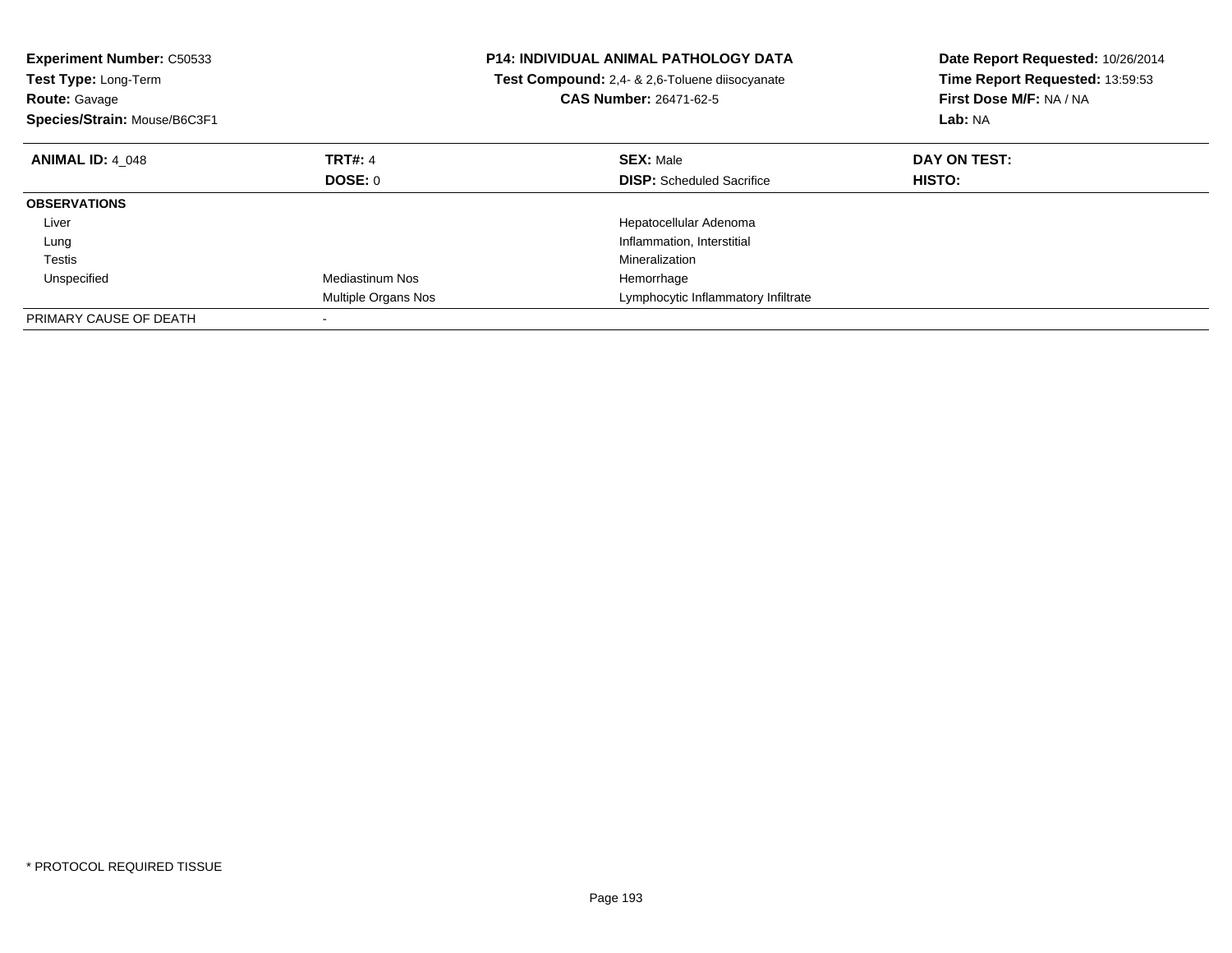| <b>Experiment Number: C50533</b><br><b>Test Type: Long-Term</b><br><b>Route: Gavage</b><br>Species/Strain: Mouse/B6C3F1 |                           | <b>P14: INDIVIDUAL ANIMAL PATHOLOGY DATA</b><br>Test Compound: 2,4- & 2,6-Toluene diisocyanate<br><b>CAS Number: 26471-62-5</b> | Date Report Requested: 10/26/2014<br>Time Report Requested: 13:59:53<br>First Dose M/F: NA / NA<br>Lab: NA |
|-------------------------------------------------------------------------------------------------------------------------|---------------------------|---------------------------------------------------------------------------------------------------------------------------------|------------------------------------------------------------------------------------------------------------|
| <b>ANIMAL ID: 4 049</b>                                                                                                 | <b>TRT#: 4</b><br>DOSE: 0 | <b>SEX: Male</b><br><b>DISP:</b> Scheduled Sacrifice                                                                            | DAY ON TEST:<br><b>HISTO:</b>                                                                              |
| <b>OBSERVATIONS</b>                                                                                                     |                           |                                                                                                                                 |                                                                                                            |
| Liver                                                                                                                   |                           | Hepatocellular Adenoma                                                                                                          |                                                                                                            |
| Lung                                                                                                                    |                           | Hemorrhage                                                                                                                      |                                                                                                            |
| Testis                                                                                                                  |                           | Mineralization                                                                                                                  |                                                                                                            |
| Unspecified                                                                                                             | Multiple Organs Nos       | Lymphocytic Inflammatory Infiltrate                                                                                             |                                                                                                            |
| PRIMARY CAUSE OF DEATH                                                                                                  |                           |                                                                                                                                 |                                                                                                            |